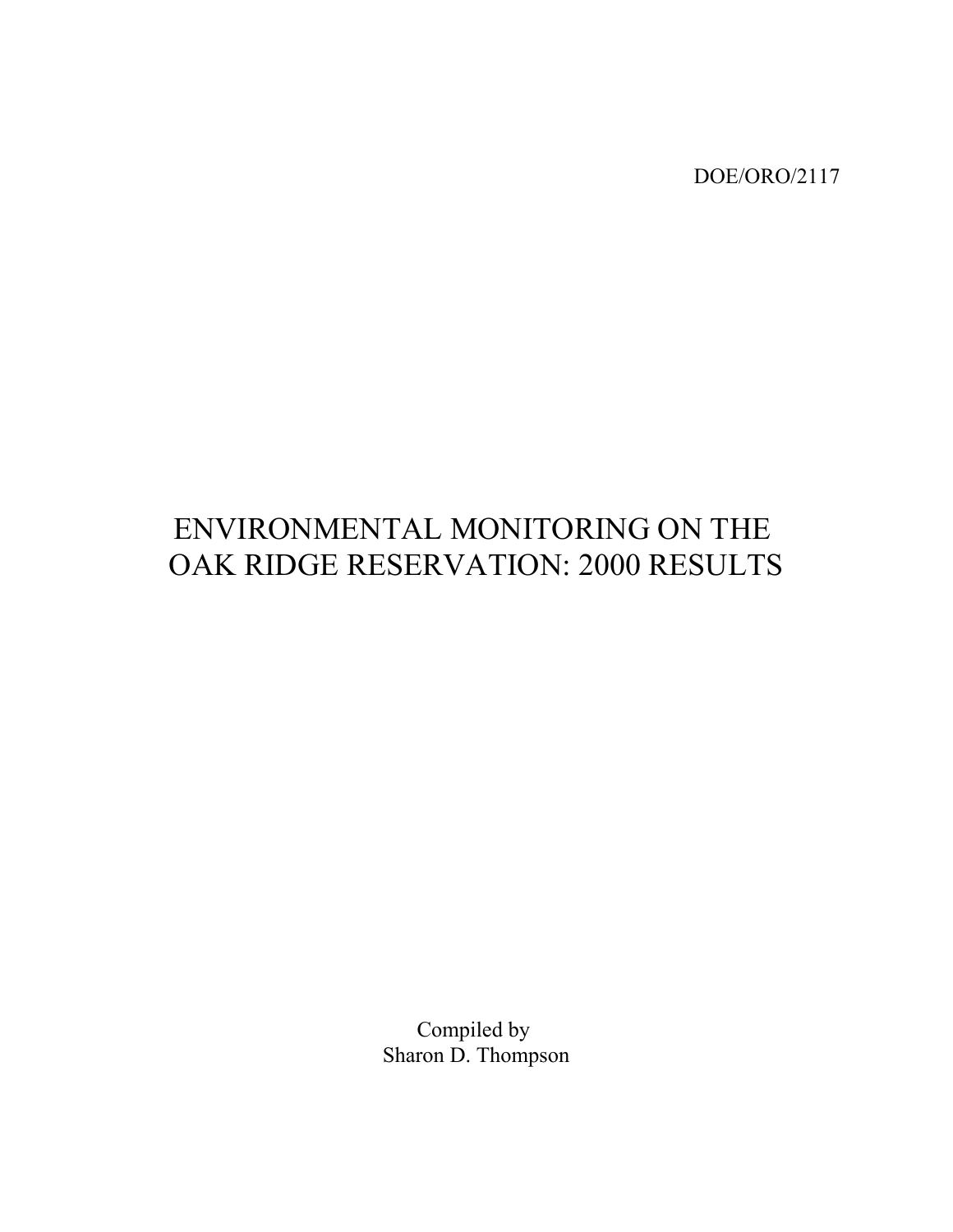# **List of Tables**

# **East Tennessee Technology Park**

| Page |
|------|
|      |

| 1.1  | 2000 NPDES Permit Number TN 0002950 ETTP Storm Drain Discharge Points  1.1             |      |
|------|----------------------------------------------------------------------------------------|------|
| 1.2  | 2000 NPDES Permit Number TN 0002950 Discharge Point 005, Sewage Treatment Plant  1.12  |      |
| 1.3  | 2000 NPDES Permit Number TN 0002950 Discharge Point 014, Central Neutralization        |      |
|      | Facility to Clinch River<br>. <i>.</i>                                                 | 1.13 |
| 1.4  | 2000 NPDES Permit Number TN 0002950 Discharge Point 009, Holding Pond                  | 1.14 |
| 1.5  | Radionuclide concentrations at ETTP discharges and surface water monitoring locations, |      |
|      | CRK-16                                                                                 | 1.15 |
| 1.6  | Radionuclide concentrations at ETTP discharges and surface water monitoring locations, |      |
|      |                                                                                        | 1.16 |
| 1.7  | Radionuclide concentrations at ETTP discharges and surface water monitoring locations, |      |
|      |                                                                                        | 1.17 |
| 1.8  | Radionuclide concentrations at ETTP discharges and surface water monitoring locations, |      |
|      |                                                                                        | 1.18 |
| 1.9  | Radionuclide concentrations at ETTP discharges and surface water monitoring locations, |      |
|      | K-1407-J (treated effluents from Central Neutralization Facility and TSCA Incinerator) | 1.19 |
| 1.10 | Radionuclide concentrations at ETTP discharges and surface water monitoring locations, |      |
|      |                                                                                        | 1.20 |
| 1.11 | Radionuclide concentrations at ETTP discharges and surface water monitoring locations, |      |
|      |                                                                                        | 1.21 |
| 1.12 | Radionuclide concentrations at ETTP discharges and surface water monitoring locations, |      |
|      | $MIK$ 14                                                                               | 1.22 |
| 1.13 |                                                                                        |      |
| 1.14 |                                                                                        |      |
| 1.15 |                                                                                        |      |
| 1.16 |                                                                                        |      |
| 1.17 |                                                                                        |      |
| 1.18 |                                                                                        |      |
| 1.19 |                                                                                        |      |

# **Y-12 National Security Complex**

| 2.1 |  |
|-----|--|
| 2.2 |  |
| 2.3 |  |
| 2.4 |  |
| 2.5 |  |
| 2.6 |  |
| 2.7 |  |
| 2.8 |  |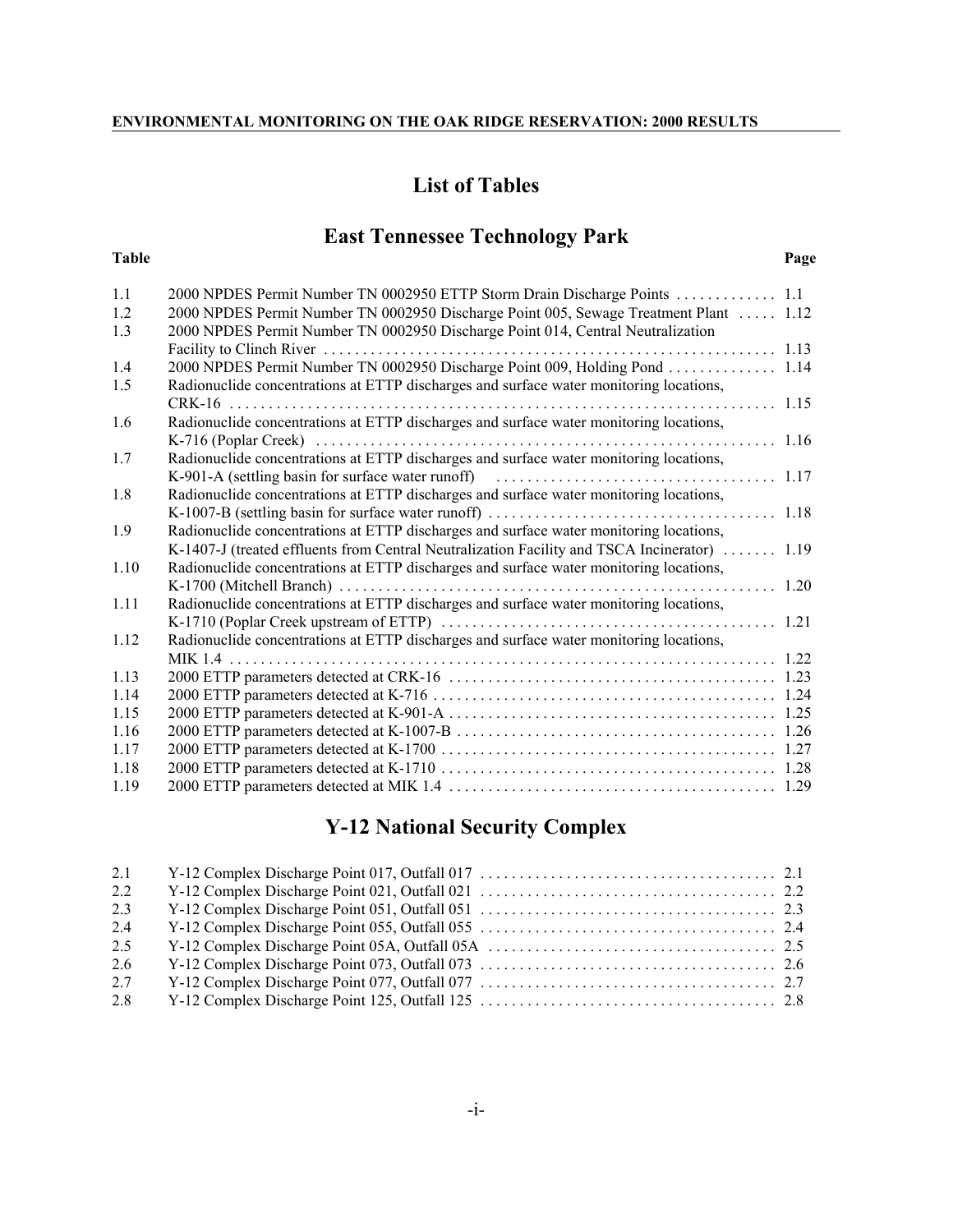# **List of Tables**

# **Y-12 National Security Complex (continued)**

| 2.9  |  |
|------|--|
| 2.10 |  |
| 2.11 |  |
| 2.12 |  |
| 2.13 |  |
| 2.14 |  |
| 2.15 |  |
| 2.16 |  |
| 2.17 |  |
| 2.18 |  |
| 2.19 |  |
| 2.20 |  |
| 2.21 |  |
| 2.22 |  |
| 2.23 |  |
| 2.24 |  |
| 2.25 |  |
| 2.26 |  |
| 2.27 |  |
| 2.28 |  |
| 2.29 |  |
| 2.30 |  |
| 2.31 |  |
| 2.32 |  |
| 2.33 |  |

#### **Constituents Detected in Groundwater at the Y-12 Complex Site for 2000**

#### **Regime = Bear Creek**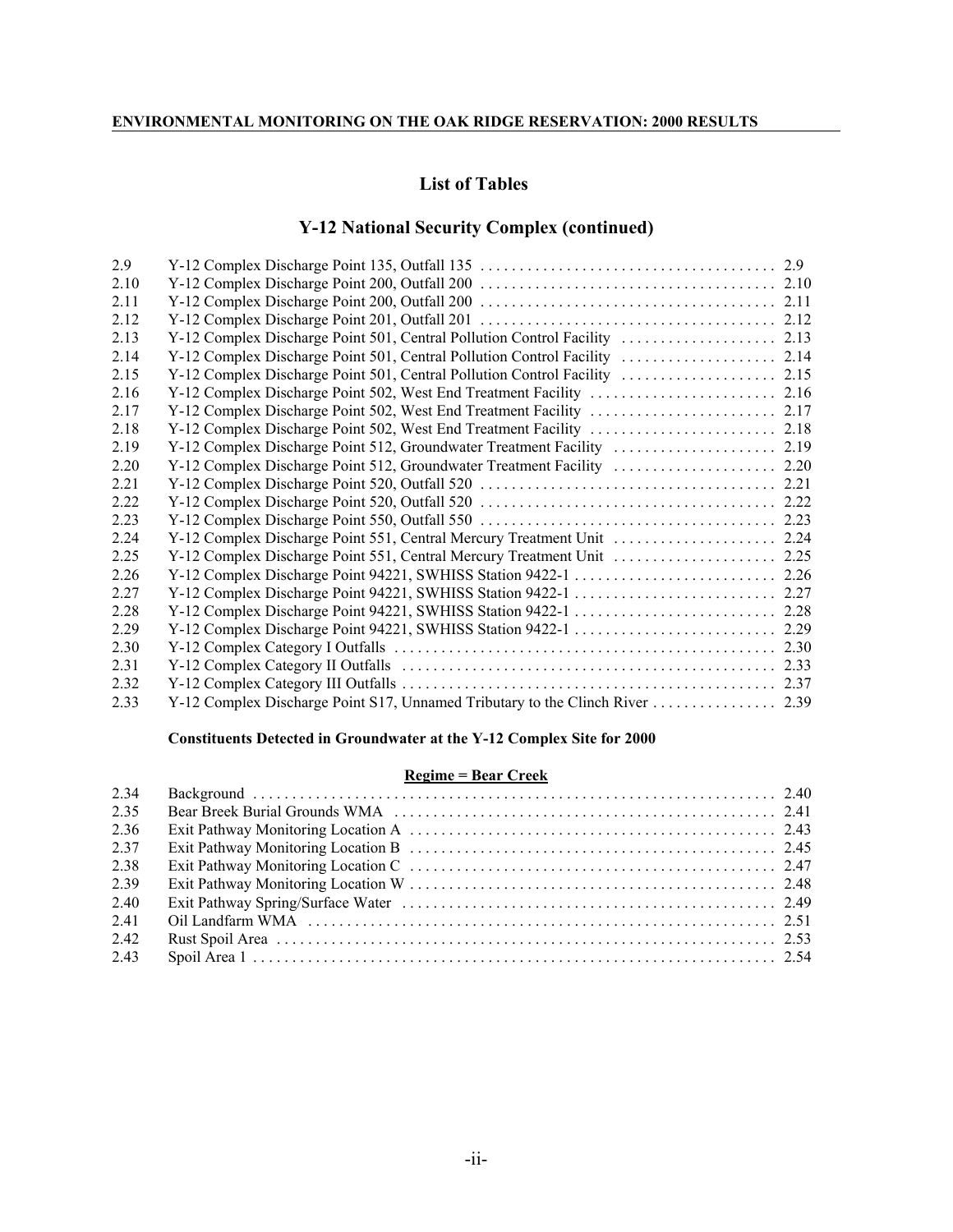# **List of Tables**

# **Y-12 National Security Complex (continued)**

# **Regime = Chestnut Ridge**

|      | <u> Regilite – Chestitut Kiuge</u>     |  |
|------|----------------------------------------|--|
| 2.44 |                                        |  |
| 2.45 |                                        |  |
| 2.46 |                                        |  |
|      | $Regime = East Fork$                   |  |
| 2.47 |                                        |  |
| 2.48 |                                        |  |
| 2.49 |                                        |  |
| 2.50 |                                        |  |
| 2.51 |                                        |  |
| 2.52 |                                        |  |
| 2.53 |                                        |  |
| 2.54 |                                        |  |
| 2.55 |                                        |  |
| 2.56 |                                        |  |
| 2.57 |                                        |  |
| 2.58 |                                        |  |
| 2.59 |                                        |  |
| 2.60 |                                        |  |
| 2.61 |                                        |  |
| 2.62 |                                        |  |
| 2.63 |                                        |  |
| 2.64 |                                        |  |
| 2.65 |                                        |  |
| 2.66 |                                        |  |
| 2.67 |                                        |  |
| 2.68 |                                        |  |
| 2.69 |                                        |  |
| 2.70 |                                        |  |
| 2.71 |                                        |  |
|      | $Regime = Pine Ridge$                  |  |
| 2.72 |                                        |  |
|      |                                        |  |
|      | <u> Regime = Special Request Group</u> |  |
| 2.73 |                                        |  |
| 2.74 |                                        |  |
| 2.75 |                                        |  |
| 2.76 |                                        |  |
| 2.77 |                                        |  |
|      |                                        |  |

# **List of Tables**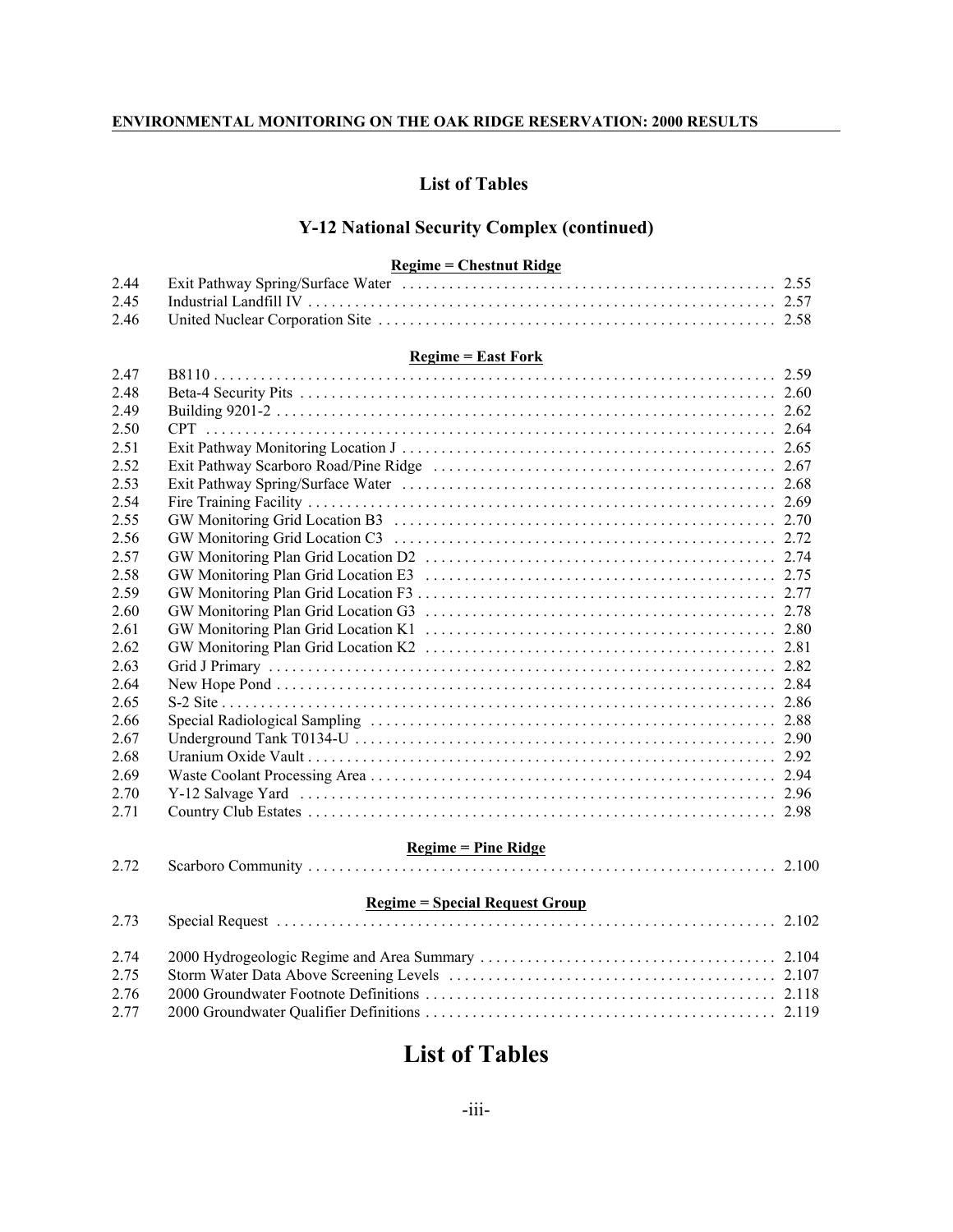# **Oak Ridge National Laboratory**

| 3.1 |                                                                                             |  |
|-----|---------------------------------------------------------------------------------------------|--|
| 3.2 | Constituents in Waste Area Grouping (WAG) 1 groundwater at ORNL, June 30 - July 5, 2000 3.2 |  |
| 3.3 | Constituents in Waste Area Grouping (WAG) 2 groundwater at ORNL, May 17 - June 14, 2000 3.3 |  |
| 3.4 | Constituents in Waste Area Groupings (WAGs) 8&9 groundwater at ORNL,                        |  |
|     |                                                                                             |  |
| 3.5 | Constituents in Waste Area Grouping (WAG) 17 groundwater at ORNL, June 20 - 23, 2000 3.5    |  |

# **ORR Surveillance**

|     | 4.1 ORNL Plant Perimeter Monitoring summary statistics from 2000 sampling events 4.1 |  |
|-----|--------------------------------------------------------------------------------------|--|
| 4.2 |                                                                                      |  |
| 4.3 |                                                                                      |  |
| 4.4 |                                                                                      |  |
| 4.5 |                                                                                      |  |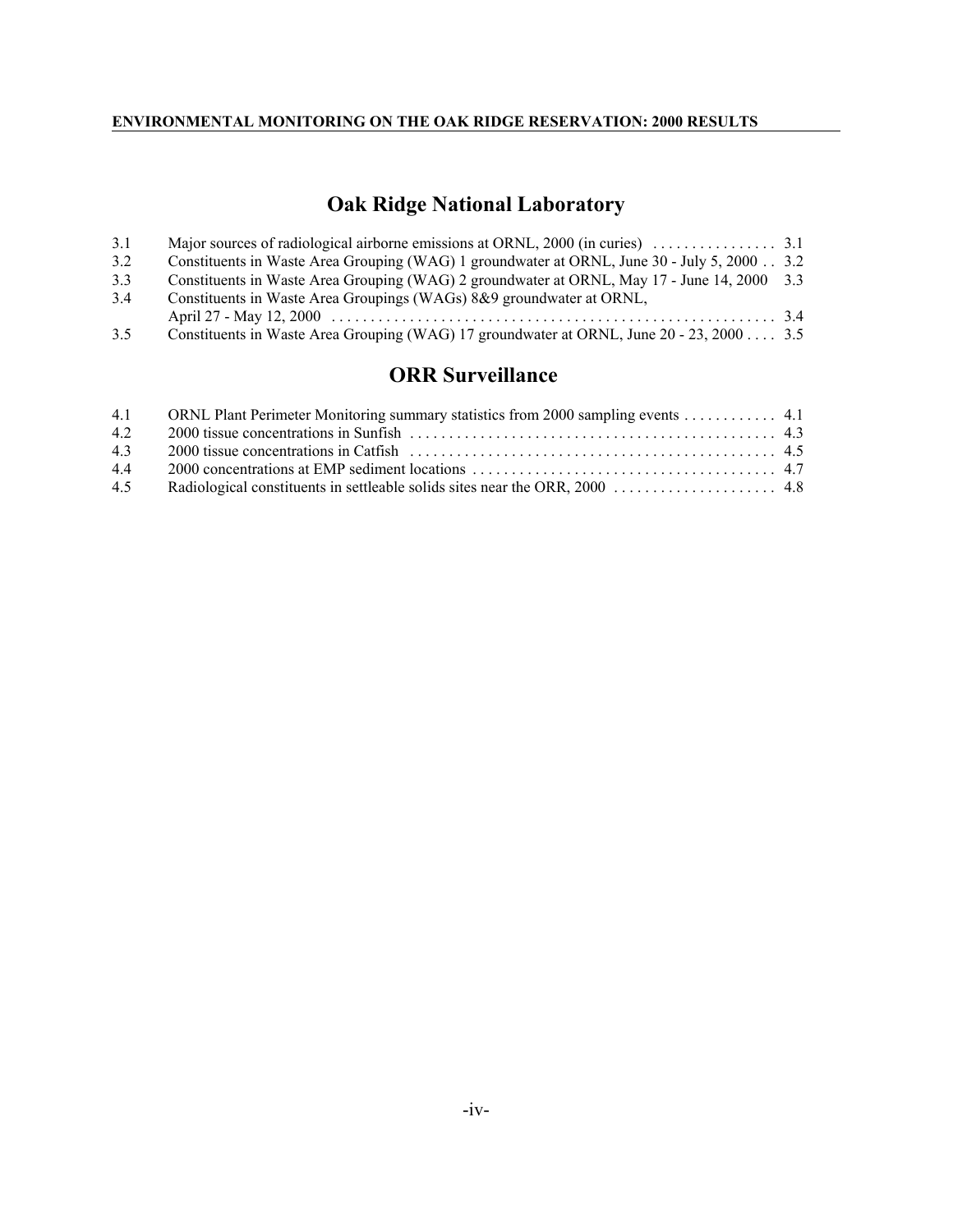#### **Table 1.1. 2000 NPDES Permit Number TN 0002950**

|                              |                      |          | Concentration <sup>a</sup>              |          |                     | No. of values          |  |
|------------------------------|----------------------|----------|-----------------------------------------|----------|---------------------|------------------------|--|
| Parameter                    | Number of<br>samples | Max      | Min                                     | Avg      | Reference<br>Valueb | exceeding<br>reference |  |
|                              |                      |          |                                         |          |                     |                        |  |
| Flow, GPD                    | 12                   | 20646    | <b>Discharge Point SD 05A</b><br>600    | 4879     |                     |                        |  |
| Total Suspended Solids, mg/L | 12                   | 3.0      | < 1.0                                   | < 1.2    |                     |                        |  |
| pH, Standard Units           | 12                   | 7.7      | 6.8                                     | 7.3      | $4.0 - 9.0$         | $\mathbf{0}$           |  |
| Oil & Grease                 | 12                   | 7.2      | < 5.0                                   | < 5.2    |                     |                        |  |
|                              |                      |          |                                         |          |                     |                        |  |
| Flow, GPD                    | 52                   | 6147400  | <b>Discharge Point SD 100</b><br>400000 | 1529000  |                     |                        |  |
| Total Suspended Solids, mg/L | 52                   | 105.0    | < 1.0                                   | <12.3    |                     |                        |  |
| pH, Standard Units           | 52                   | 8.3      | 6.7                                     | 7.5      | $6.0 - 9.0$         | $\boldsymbol{0}$       |  |
| Oil & Grease                 | 52                   | 5.9      | < 5.0                                   | < 5.1    |                     |                        |  |
| Chlorine, Total Residual     | 52                   | 0.06     | < 0.0005                                | < 0.018  | 0.14                | $\mathbf{0}$           |  |
|                              |                      |          | <b>Discharge Point SD 120</b>           |          |                     |                        |  |
| Flow, GPD                    | $\overline{7}$       | 826800   | $\mathbf{0}$                            | 395200   |                     |                        |  |
| Total Suspended Solids, mg/L | $\overline{7}$       | 31.4     | < 1.0                                   | < 10.0   |                     |                        |  |
| pH, Standard Units           | $\overline{7}$       | 7.5      | 6.2                                     | 7.0      | $4.0 - 9.0$         | $\boldsymbol{0}$       |  |
| Oil & Grease                 | 7                    | < 5.0    | < 5.0                                   | < 5.0    |                     |                        |  |
|                              |                      |          | <b>Discharge Point SD 124</b>           |          |                     |                        |  |
| Flow, GPD                    | 48                   | 760100   | $\mathbf{0}$                            | 197700   |                     |                        |  |
| Total Suspended Solids, mg/L | 48                   | 3.8      | < 1.0                                   | < 1.4    |                     |                        |  |
| pH, Standard Units           | 48                   | 8.4      | 6.2                                     | 7.7      | $6.0 - 9.0$         | $\boldsymbol{0}$       |  |
| Oil & Grease                 | 48                   | 5.0      | < 5.0                                   | < 5.0    |                     |                        |  |
| Chlorine, Total Residual     | 48                   | 0.01     | < 0.0005                                | < 0.0035 | 0.14                |                        |  |
|                              |                      |          | <b>Discharge Point SD 130</b>           |          |                     |                        |  |
| Flow, GPD                    | 52                   | 11888000 | 440000                                  | 2057900  |                     |                        |  |
| Total Suspended Solids, mg/L | 52                   | 34.0     | 8.8                                     | 15.3     |                     |                        |  |
| pH, Standard Units           | 52                   | 7.7      | 6.5                                     | 7.2      | $6.0 - 9.0$         | $\boldsymbol{0}$       |  |
| Oil & Grease                 | 52                   | 5.3      | < 5.0                                   | < 5.0    |                     |                        |  |
| Chlorine, Total Residual     | 52                   | 0.01     | < 0.0005                                | < 0.006  | 0.14                |                        |  |
|                              |                      |          | <b>Discharge Point SD 140</b>           |          |                     |                        |  |
| Flow, GPD                    | 4                    | 123300   | 32378                                   | 60985    |                     |                        |  |
| Total Suspended Solids, mg/L | $\overline{4}$       | 2.8      | < 1.0                                   | < 1.5    |                     |                        |  |
| pH, Standard Units           | 4                    | 7.9      | 7.4                                     | 7.7      | $4.0 - 9.0$         | $\boldsymbol{0}$       |  |
|                              |                      |          | <b>Discharge Point SD 142</b>           |          |                     |                        |  |
| Flow, GPD                    | 10                   | 192000   | 34420                                   | 80445    |                     |                        |  |
| Total Suspended Solids, mg/L | 10                   | < 1.0    | < 1.0                                   | < 1.0    |                     |                        |  |
| pH, Standard Units           | 10                   | 8.0      | 7.1                                     | 7.7      | $4.0 - 9.0$         | $\mathbf{0}$           |  |

# **ETTP Storm Drain Discharge Points**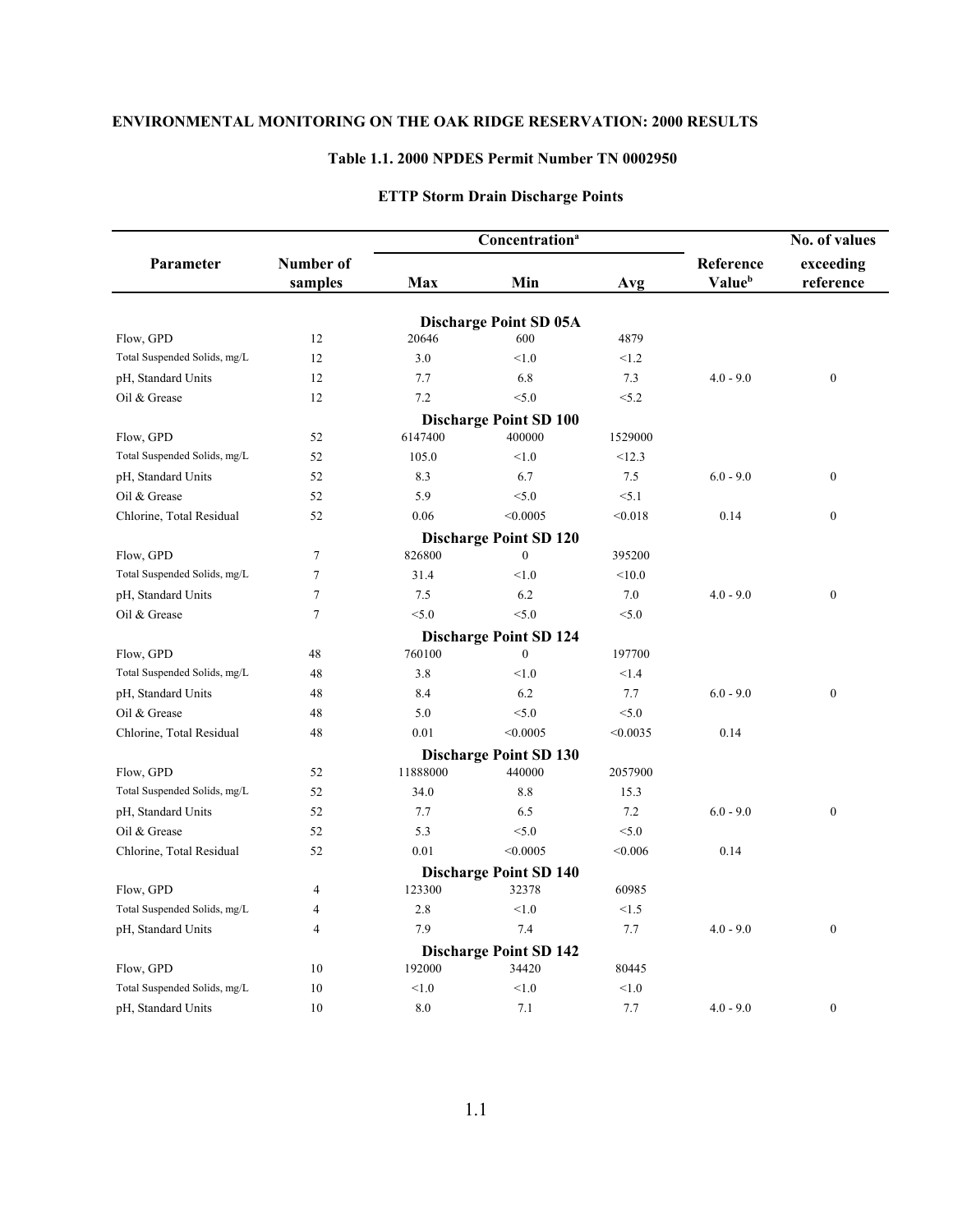|                              |                | Concentration <sup>a</sup> |                               |        |             | No. of values    |
|------------------------------|----------------|----------------------------|-------------------------------|--------|-------------|------------------|
| Parameter                    | Number of      |                            |                               |        | Reference   | exceeding        |
|                              | samples        | Max                        | Min                           | Avg    | Valueb      | reference        |
|                              |                |                            | <b>Discharge Point SD 144</b> |        |             |                  |
| Flow, GPD                    | $\overline{7}$ | 264900                     | $\mathbf{0}$                  | 149060 |             |                  |
| Total Suspended Solids, mg/L | $\tau$         | 13.8                       | < 1.0                         | <3.0   |             |                  |
| pH, Standard Units           | $\tau$         | 8.1                        | 7.2                           | 7.7    | $4.0 - 9.0$ | $\boldsymbol{0}$ |
| Oil & Grease                 | $\overline{7}$ | 8.2                        | < 5.0                         | < 5.5  |             |                  |
|                              |                |                            | <b>Discharge Point SD 146</b> |        |             |                  |
| Flow, GPD                    | 8              | 40500                      | $\mathbf{0}$                  | 19110  |             |                  |
| Total Suspended Solids, mg/L | 8              | < 1.0                      | < 1.0                         | < 1.0  |             |                  |
| pH, Standard Units           | 8              | 8.1                        | 7.0                           | 7.8    | $4.0 - 9.0$ | $\boldsymbol{0}$ |
|                              |                |                            | <b>Discharge Point SD 148</b> |        |             |                  |
| Flow, GPD                    | 8              | 24670                      | $\mathbf{0}$                  | 10210  |             |                  |
| Total Suspended Solids, mg/L | 8              | 10.0                       | < 1.0                         | <2.7   |             |                  |
| pH, Standard Units           | 8              | 8.1                        | 6.9                           | 7.8    | $4.0 - 9.0$ | $\boldsymbol{0}$ |
|                              |                |                            | <b>Discharge Point SD 150</b> |        |             |                  |
| Flow, GPD                    | 9              | 697500                     | $\boldsymbol{0}$              | 304370 |             |                  |
| Total Suspended Solids, mg/L | 9              | < 1.0                      | < 1.0                         | < 1.0  |             |                  |
| pH, Standard Units           | 9              | 7.7                        | 7.0                           | 7.3    | $4.0 - 9.0$ | $\boldsymbol{0}$ |
|                              |                |                            | <b>Discharge Point SD 154</b> |        |             |                  |
| Flow, GPD                    | $\tau$         | 290600                     | $\boldsymbol{0}$              | 142560 |             |                  |
| Total Suspended Solids, mg/L | 7              | 3.6                        | < 1.0                         | <1.7   |             |                  |
| pH, Standard Units           | $\overline{7}$ | 8.1                        | 7.0                           | 7.6    | $4.0 - 9.0$ | $\boldsymbol{0}$ |
| Oil & Grease                 | $\tau$         | < 5.0                      | < 5.0                         | < 5.0  |             |                  |
|                              |                |                            | <b>Discharge Point SD 156</b> |        |             |                  |
| Flow, GPD                    | 1              | 21600                      | 21600                         | 21600  |             |                  |
| pH, Standard Units           | 1              | 7.7                        | 7.7                           | 7.7    | $4.0 - 9.0$ |                  |
|                              |                |                            | <b>Discharge Point SD 158</b> |        |             |                  |
| Flow, GPD                    | 3              | 81149                      | $\boldsymbol{0}$              | 44130  |             |                  |
| Total Suspended Solids, mg/L | 3              | < 1.0                      | < 1.0                         | < 1.0  |             |                  |
| pH, Standard Units           | 3              | 7.7                        | 7.1                           | 7.5    | $4.0 - 9.0$ | $\boldsymbol{0}$ |
|                              |                |                            | <b>Discharge Point SD 160</b> |        |             |                  |
| Flow, GPD                    | $\overline{c}$ | 80530                      | 73650                         | 77090  |             |                  |
| Total Suspended Solids, mg/L | $\overline{c}$ | < 1.0                      | < 1.0                         | < 1.0  |             |                  |
| pH, Standard Units           | $\overline{c}$ | 7.7                        | 7.4                           | 7.6    | $4.0 - 9.0$ | $\boldsymbol{0}$ |
|                              |                |                            | <b>Discharge Point SD 162</b> |        |             |                  |
| Flow, GPD                    | 4              | 274000                     | $\boldsymbol{0}$              | 170800 |             |                  |
| Total Suspended Solids, mg/L | 4              | 51.0                       | < 1.0                         | 13.9   |             |                  |
| pH, Standard Units           | $\overline{4}$ | 7.9                        | 7.1                           | 7.8    | $4.0 - 9.0$ | $\mathbf{0}$     |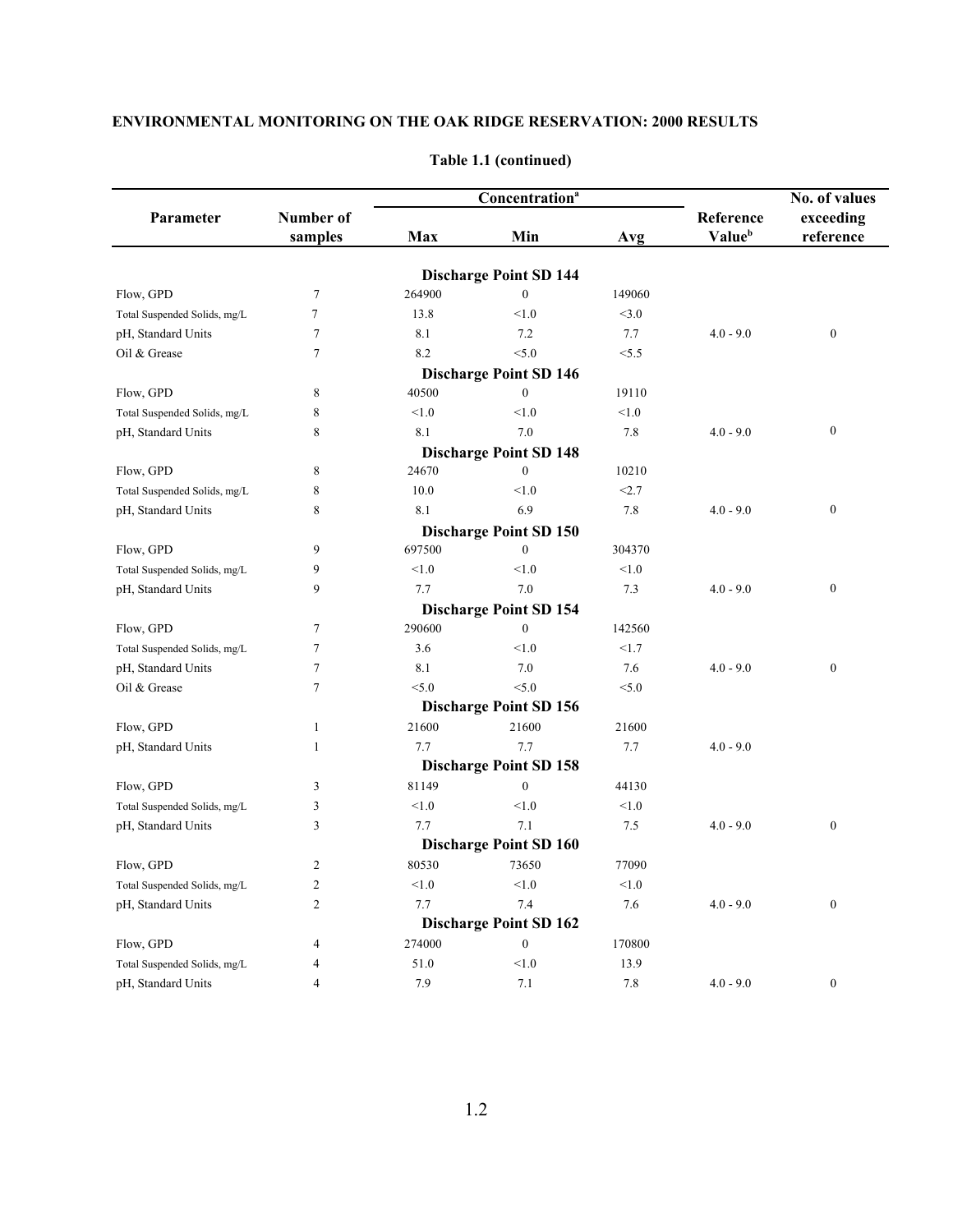|                                    |                      | Concentration <sup>a</sup> |                                         |          | No. of values       |                        |
|------------------------------------|----------------------|----------------------------|-----------------------------------------|----------|---------------------|------------------------|
| Parameter                          | Number of<br>samples | <b>Max</b>                 | Min                                     | Avg      | Reference<br>Valueb | exceeding<br>reference |
|                                    |                      |                            |                                         |          |                     |                        |
| Flow, GPD                          | 52                   | 2368900                    | <b>Discharge Point SD 170</b><br>150000 | 619700   |                     |                        |
| Total Suspended Solids, mg/L       | 52                   | 15.8                       | < 1.0                                   | <3.2     |                     |                        |
|                                    | 52                   | 8.3                        | 6.2                                     | 7.7      | $6.0 - 9.0$         | $\boldsymbol{0}$       |
| pH, Standard Units<br>Oil & Grease | 52                   | < 5.0                      | < 5.0                                   | < 5.0    |                     |                        |
| <b>TRC</b>                         | $\overline{4}$       | 0.0025                     | < 0.0005                                | < 0.001  | 0.019               | $\boldsymbol{0}$       |
|                                    |                      |                            | <b>Discharge Point SD 180</b>           |          |                     |                        |
|                                    |                      |                            | 71000                                   |          |                     |                        |
| Flow, GPD                          | 52                   | 2052600                    |                                         | 513800   |                     |                        |
| Total Suspended Solids, mg/L       | 52                   | 31.8                       | < 1.0                                   | <11.5    |                     |                        |
| pH, Standard Units                 | 52                   | 8.2                        | 6.5                                     | 7.7      | $6.0 - 9.0$         | $\boldsymbol{0}$       |
| Oil & Grease                       | 52                   | 6.8                        | < 5.0                                   | < 5.2    |                     |                        |
| TRC                                | $\overline{4}$       | 0.0030                     | 0.0005                                  | < 0.0011 | 0.019               | $\boldsymbol{0}$       |
|                                    |                      |                            | <b>Discharge Point SD 190</b>           |          |                     |                        |
| Flow, GPD                          | 52                   | 1844300                    | 235800                                  | 508520   |                     |                        |
| Total Suspended Solids, mg/L       | 52                   | 68.8                       | < 1.0                                   | < 8.0    |                     |                        |
| pH, Standard Units                 | 52                   | 7.9                        | 6.7                                     | 7.2      | $6.0 - 9.0$         | $\boldsymbol{0}$       |
| Oil & Grease                       | 52                   | 7.5                        | < 5.0                                   | < 5.4    |                     |                        |
| TRC                                | $\overline{4}$       | 0.003                      | < 0.0005                                | < 0.0011 | 0.019               | $\boldsymbol{0}$       |
|                                    |                      |                            | <b>Discharge Point SD 192</b>           |          |                     |                        |
| Flow, GPD                          | $\mathbf{1}$         | 113100                     | 113100                                  | 113100   |                     |                        |
| pH, Standard Units                 | 1                    | 7.0                        | 7.0                                     | 7.0      | $4.0 - 9.0$         | $\boldsymbol{0}$       |
|                                    |                      |                            | <b>Discharge Point SD 194</b>           |          |                     |                        |
| Flow, GPD                          | 1                    | 113100                     | 113100                                  | 113100   |                     |                        |
| pH, Standard Units                 | 1                    | 7.1                        | 7.1                                     | 7.1      | $4.0 - 9.0$         | $\boldsymbol{0}$       |
|                                    |                      |                            | <b>Discharge Point SD 195</b>           |          |                     |                        |
| Flow, GPD                          | 2                    | 127200                     | 13950                                   | 70575    |                     |                        |
| pH, Standard Units                 | $\overline{2}$       | 7.4                        | 6.6                                     | $7.0\,$  | $4.0 - 9.0$         | $\boldsymbol{0}$       |
|                                    |                      |                            | <b>Discharge Point SD 196</b>           |          |                     |                        |
| Flow, GPD                          | $\overline{c}$       | 110500                     | 15300                                   | 62900    |                     |                        |
| pH, Standard Units                 | $\overline{c}$       | 7.7                        | 7.5                                     | 7.6      | $4.0 - 9.0$         | $\boldsymbol{0}$       |
|                                    |                      |                            | <b>Discharge Point SD 197</b>           |          |                     |                        |
|                                    | 3                    | 96117                      | $\boldsymbol{0}$                        | 62070    |                     |                        |
| Flow, GPD                          |                      |                            |                                         |          |                     |                        |
| Total Suspended Solids, mg/L       | 3                    | 15.6                       | < 1.0                                   | < 6.5    |                     |                        |
| pH, Standard Units                 | 3                    | $8.8\,$                    | 7.4                                     | 8.1      | $4.0 - 9.0$         | $\boldsymbol{0}$       |
|                                    |                      |                            | <b>Discharge Point SD 198</b>           |          |                     |                        |
| Flow, GPD                          | 3                    | 396800                     | $\boldsymbol{0}$                        | 216100   |                     |                        |
| Total Suspended Solids, mg/L       | 3                    | < 1.0                      | < 1.0                                   | < 1.0    |                     |                        |
| pH, Standard Units                 | 3                    | 8.6                        | 7.7                                     | 8.2      | $4.0 - 9.0$         | $\boldsymbol{0}$       |
|                                    |                      |                            | <b>Discharge Point SD 200</b>           |          |                     |                        |
| Flow, GPD                          | 6                    | 843300                     | $\boldsymbol{0}$                        | 452850   |                     |                        |
| Total Suspended Solids, mg/L       | 6                    | 9.6                        | < 1.0                                   | < 2.8    |                     |                        |
| pH, Standard Units                 | 6                    | 8.4                        | 7.6                                     | 7.9      | $4.0 - 9.0$         | $\boldsymbol{0}$       |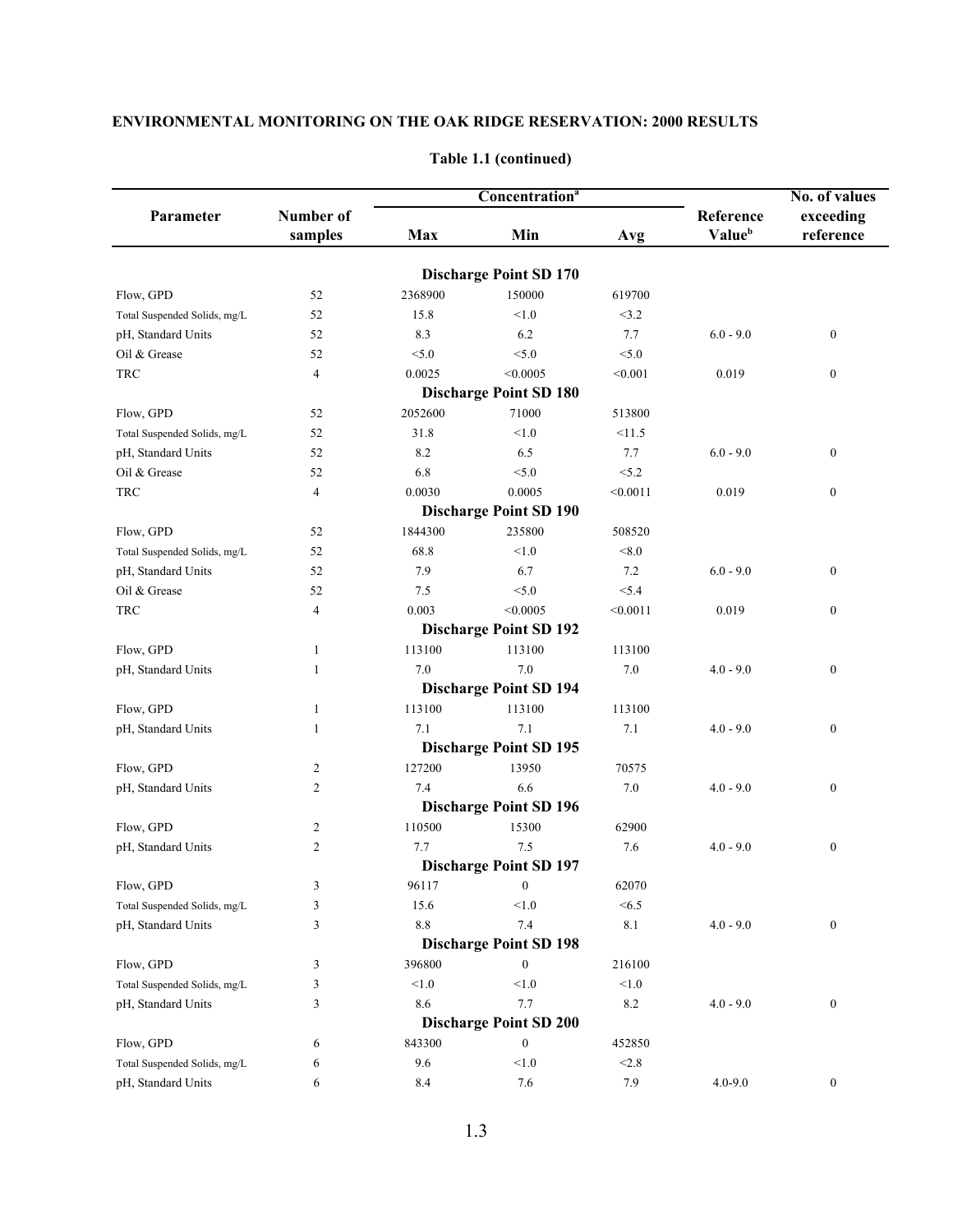|                                                    |                      |         |                                               | No. of values |                     |                        |
|----------------------------------------------------|----------------------|---------|-----------------------------------------------|---------------|---------------------|------------------------|
| Parameter                                          | Number of<br>samples | Max     | Min                                           | Avg           | Reference<br>Valueb | exceeding<br>reference |
|                                                    |                      |         |                                               |               |                     |                        |
|                                                    |                      | 1364600 | <b>Discharge Point SD 210</b><br>$\mathbf{0}$ | 905100        |                     |                        |
| Flow, GPD                                          | 2<br>2               | 3.2     | < 1.0                                         | < 2.1         |                     |                        |
| Total Suspended Solids, mg/L<br>pH, Standard Units | 2                    | 8.0     | 7.7                                           | 7.9           | $4.0 - 9.0$         | $\boldsymbol{0}$       |
|                                                    |                      |         | <b>Discharge Point SD 220</b>                 |               |                     |                        |
| Flow, GPD                                          | 6                    | 118000  | $\mathbf{0}$                                  | 32520         |                     |                        |
| Total Suspended Solids, mg/L                       | 6                    | 42.6    | < 1.0                                         | 10.3          |                     |                        |
| pH, Standard Units                                 | 6                    | 8.0     | 7.3                                           | 7.6           | $4.0 - 9.0$         | $\boldsymbol{0}$       |
| Oil & Grease                                       | 6                    | 6.9     | < 5.0                                         | < 5.3         |                     |                        |
|                                                    |                      |         | <b>Discharge Point SD 230</b>                 |               |                     |                        |
| Flow, GPD                                          | 12                   | 1090200 | 287800                                        | 589770        |                     |                        |
| Total Suspended Solids, mg/L                       | 12                   | < 1.0   | < 1.0                                         | < 1.0         |                     |                        |
| pH, Standard Units                                 | 12                   | 8.3     | 6.9                                           | 7.8           | $4.0 - 9.0$         | $\boldsymbol{0}$       |
|                                                    |                      |         | <b>Discharge Point SD 238</b>                 |               |                     |                        |
| Flow, GPD                                          | 2                    | 9970    | 2070                                          | 6020          |                     |                        |
| pH, Standard Units                                 | 2                    | 7.3     | 6.8                                           | 7.1           | $4.0 - 9.0$         | $\boldsymbol{0}$       |
|                                                    |                      |         | <b>Discharge Point SD 240</b>                 |               |                     |                        |
| Flow, GPD                                          | 8                    | 1113100 | $\boldsymbol{0}$                              | 449760        |                     |                        |
| Total Suspended Solids, mg/L                       | 8                    | 3.4     | < 1.0                                         | <1.3          |                     |                        |
| pH, Standard Units                                 | 8                    | 7.7     | 7.2                                           | 7.3           | $4.0 - 9.0$         | $\boldsymbol{0}$       |
|                                                    |                      |         | <b>Discharge Point SD 250</b>                 |               |                     |                        |
| Flow                                               | 1                    | 314600  | $\mathbf{0}$                                  | 314600        |                     |                        |
| pH                                                 | 1                    | 7.1     | 7.1                                           | 7.1           |                     |                        |
| <b>TSS</b>                                         | 1                    | 3.4     | 3.4                                           | 3.4           |                     |                        |
|                                                    |                      |         | <b>Discharge Point SD 280</b>                 |               |                     |                        |
| Flow                                               | 1                    | 14190   | 14190                                         | 14190         |                     |                        |
| pH                                                 | 1                    | 6.3     | 6.3                                           | 6.3           |                     |                        |
|                                                    |                      |         | <b>Discharge Point SD 292</b>                 |               |                     |                        |
|                                                    |                      | 87240   | 13460                                         | 50350         |                     |                        |
| Flow, GPD                                          | 2<br>$\overline{c}$  | 8.0     | 7.5                                           |               |                     |                        |
| pH, Standard Units                                 |                      |         | <b>Discharge Point SD 294</b>                 | 7.8           | $4.0 - 9.0$         | $\boldsymbol{0}$       |
| Flow, GPD                                          |                      | 159700  | 19450                                         |               |                     |                        |
|                                                    | 2<br>2               | 7.9     | $7.4\,$                                       | 89570<br>7.7  | $4.0 - 9.0$         | $\boldsymbol{0}$       |
| pH, Standard Units                                 |                      |         | <b>Discharge Point SD 296</b>                 |               |                     |                        |
| Flow                                               | 2                    | 30440   | 4380                                          | 17410         |                     |                        |
| pH                                                 | 2                    | 7.8     | 7.2                                           | 7.5           |                     |                        |
|                                                    |                      |         | <b>Discharge Point SD 297</b>                 |               |                     |                        |
|                                                    |                      |         |                                               |               |                     |                        |
| Flow, GPD                                          | 2                    | 70350   | 7710                                          | 39030         |                     |                        |
| pH, Standard Units                                 | 2                    | 7.7     | $7.0\,$                                       | 7.4           | $4.0 - 9.0$         | $\boldsymbol{0}$       |
|                                                    |                      |         | <b>Discharge Point SD 300</b>                 |               |                     |                        |
| Flow                                               | 1<br>1               | 85980   | 85980                                         | 85980         |                     |                        |
| pH                                                 |                      | $7.0\,$ | $7.0\,$                                       | $7.0\,$       |                     |                        |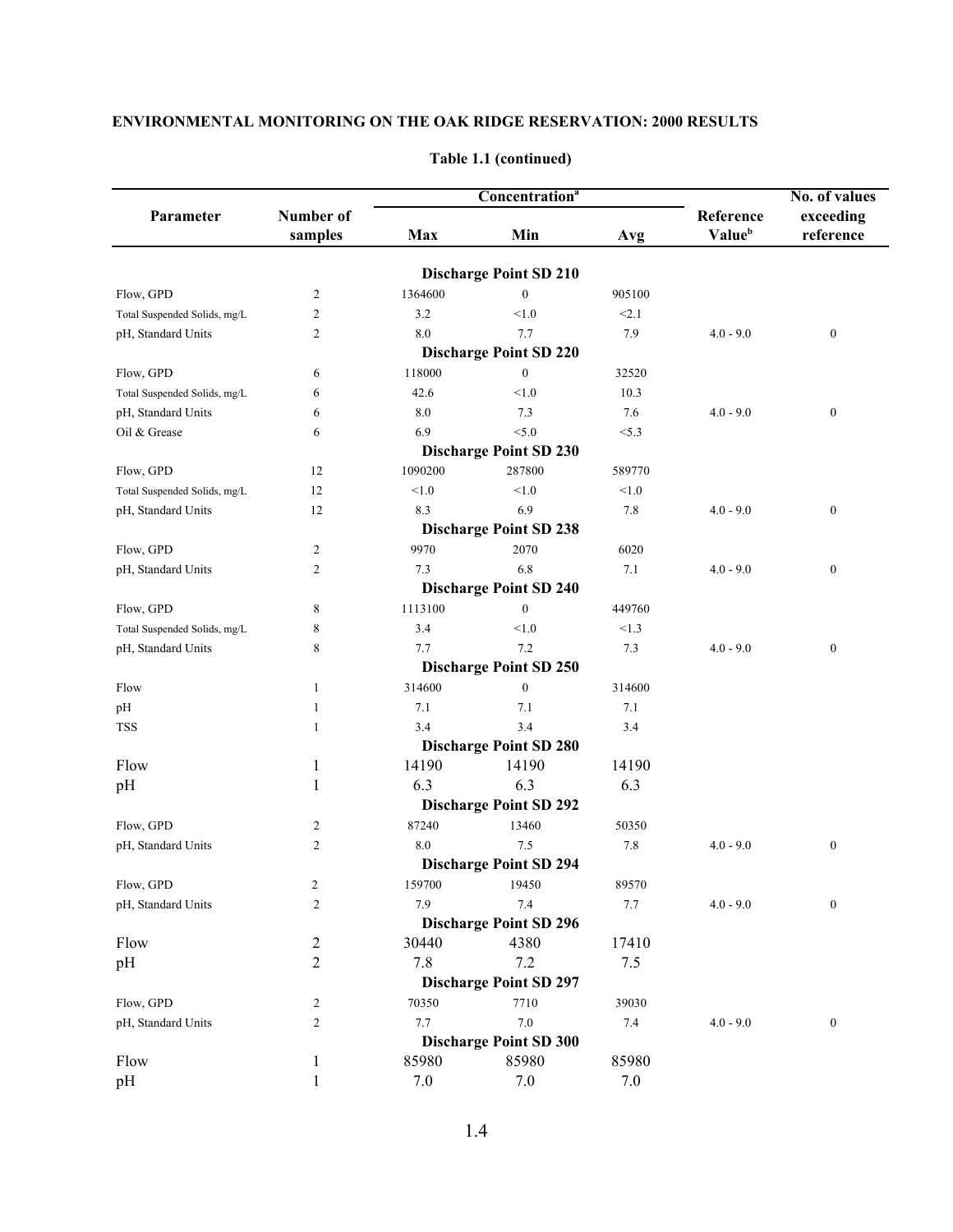|                              |                      |         | Concentration <sup>a</sup>    |         |                     | No. of values          |  |
|------------------------------|----------------------|---------|-------------------------------|---------|---------------------|------------------------|--|
| Parameter                    | Number of<br>samples | Max     | Min<br>Avg                    |         | Reference<br>Valueb | exceeding<br>reference |  |
|                              |                      |         |                               |         |                     |                        |  |
|                              |                      |         | <b>Discharge Point SD 320</b> |         |                     |                        |  |
| Flow                         | 1                    | 358000  | 358000                        | 358000  |                     |                        |  |
| pH                           | 1                    | 6.9     | 6.9                           | 6.9     |                     |                        |  |
|                              |                      |         | <b>Discharge Point SD 322</b> |         |                     |                        |  |
| Flow, GPD                    | $\overline{2}$       | 47790   | 3430                          | 25610   |                     |                        |  |
| pH, Standard Units           | $\overline{c}$       | 7.7     | 7.3                           | 7.5     | $4.0 - 9.0$         | $\boldsymbol{0}$       |  |
|                              |                      |         | <b>Discharge Point SD 326</b> |         |                     |                        |  |
| Flow                         | $\sqrt{2}$           | 28990   | 2080                          | 15530   |                     |                        |  |
| pH                           | 2                    | 7.7     | 7.2                           | $7.5\,$ |                     |                        |  |
|                              |                      |         | <b>Discharge Point SD 330</b> |         |                     |                        |  |
| Flow, GPD                    | $\overline{2}$       | 199400  | $\boldsymbol{0}$              | 317500  |                     |                        |  |
| Total Suspended Solids, mg/L | $\overline{2}$       | < 1.0   | < 1.0                         | < 1.0   |                     |                        |  |
| pH, Standard Units           | $\mathfrak{2}$       | 8.0     | 7.4                           | 7.7     | $4.0 - 9.0$         | $\mathbf{0}$           |  |
|                              |                      |         | <b>Discharge Point SD 332</b> |         |                     |                        |  |
| Flow                         | 1                    | 34880   | 34880                         | 34880   |                     |                        |  |
| pH                           | 1                    | 7.2     | 7.2                           | 7.2     |                     |                        |  |
|                              |                      |         | <b>Discharge Point SD 334</b> |         |                     |                        |  |
| Flow                         | $\overline{c}$       | 47830   | 3440                          | 25630   |                     |                        |  |
| pH                           | $\overline{c}$       | 7.6     | 7.6                           | 7.6     |                     |                        |  |
|                              |                      |         | <b>Discharge Point SD 340</b> |         |                     |                        |  |
| Flow, GPD                    | $\overline{c}$       | 680800  | 213200                        | 447000  |                     |                        |  |
| pH, Standard Units           | 2                    | 7.5     | 7.4                           | 7.5     | $4.0 - 9.0$         | $\boldsymbol{0}$       |  |
|                              |                      |         | <b>Discharge Point SD 350</b> |         |                     |                        |  |
| Flow, GPD                    | $\overline{c}$       | 76420   | 11840                         | 44130   |                     |                        |  |
| pH, Standard Units           | $\overline{c}$       | 7.8     | 7.2                           | 7.5     | $4.0 - 9.0$         | $\boldsymbol{0}$       |  |
|                              |                      |         | <b>Discharge Point SD 352</b> |         |                     |                        |  |
| Flow                         | $\overline{c}$       | 450     | $\boldsymbol{0}$              | 380     |                     |                        |  |
| pH                           | $\overline{2}$       | 7.2     | 6.9                           | 7.1     |                     |                        |  |
|                              |                      |         | <b>Discharge Point SD 360</b> |         |                     |                        |  |
| Flow                         | 1                    | 10210   | 10210                         | 10210   |                     |                        |  |
| pH                           | 1                    | 7.4     | 7.4                           | 7.4     |                     |                        |  |
|                              |                      |         | <b>Discharge Point SD 362</b> |         |                     |                        |  |
| Flow                         | 1                    | 43340   | 43340                         | 43350   |                     |                        |  |
| pH                           | $\mathbf{1}$         | 7.1     | 7.1                           | 7.1     |                     |                        |  |
|                              |                      |         | <b>Discharge Point SD 370</b> |         |                     |                        |  |
| Flow                         | $\mathbf{1}$         | 1440    | 1440                          | 1440    |                     |                        |  |
| pH                           | $\mathbf{1}$         | $7.0\,$ | $7.0\,$                       | 7.0     |                     |                        |  |
|                              |                      |         | <b>Discharge Point SD 380</b> |         |                     |                        |  |
| Flow, GPD                    | 6                    | 1376400 | $\boldsymbol{0}$              | 624480  |                     |                        |  |
| Total Suspended Solids, mg/L | 6                    | $4.0\,$ | $<1.0$                        | <1.7    |                     |                        |  |
| pH, Standard Units           | 6                    | 8.4     | 6.7                           | 7.6     | $4.0 - 9.0$         | $\bf{0}$               |  |

#### **Table 1.1 (continued)**

1.5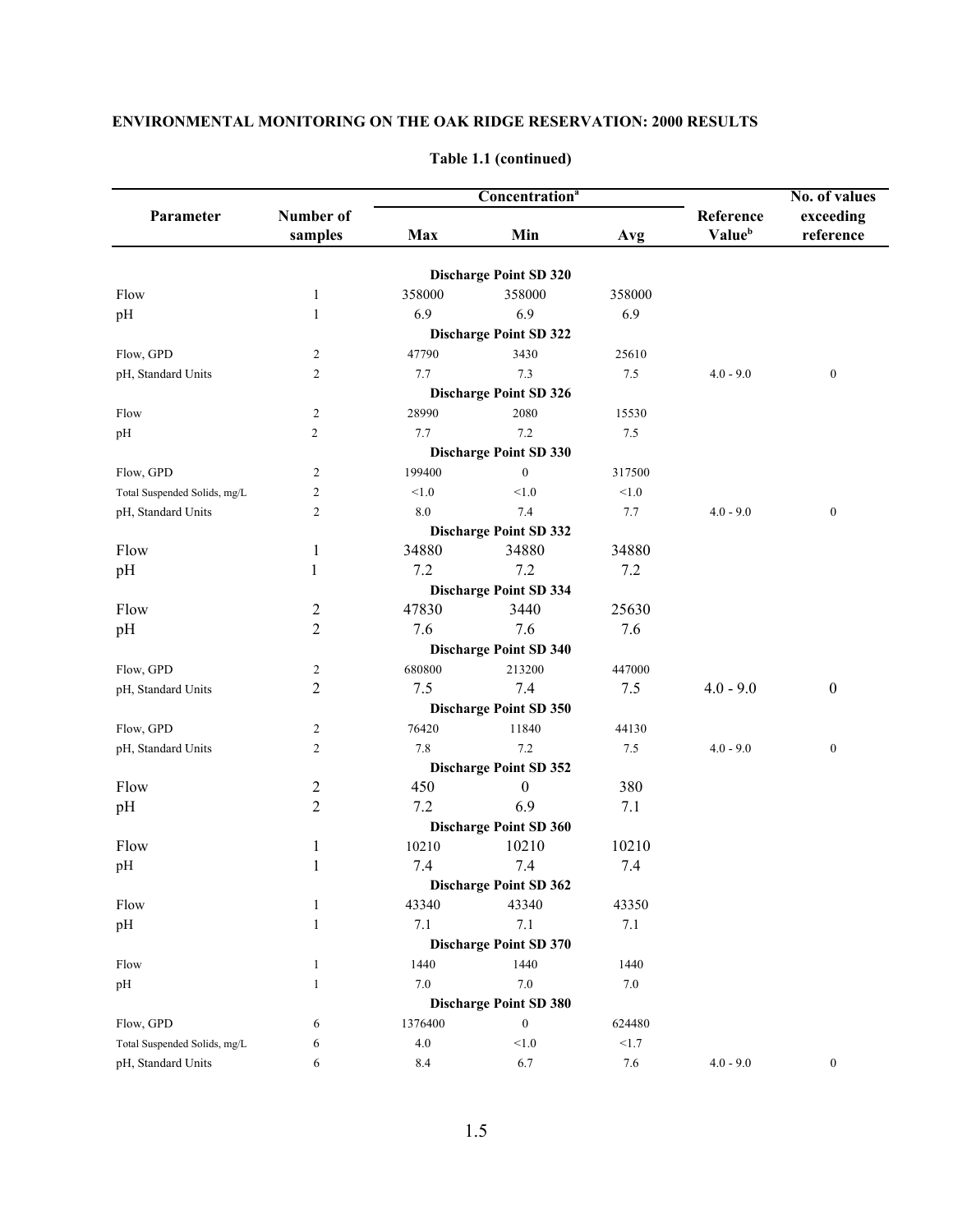|                              |                |           | <b>Concentration</b> <sup>a</sup> |         |             | No. of values    |  |
|------------------------------|----------------|-----------|-----------------------------------|---------|-------------|------------------|--|
| Parameter                    | Number of      |           |                                   |         | Reference   | exceeding        |  |
|                              | samples        | Max       | Min                               | Avg     | Valueb      | reference        |  |
|                              |                |           | <b>Discharge Point SD 382</b>     |         |             |                  |  |
| Flow, GPD                    | 3              | 158000    | 158000                            | 158000  |             |                  |  |
| pH, Standard Units           | 3              | 8.0       | 8.0                               | $8.0\,$ | $4.0 - 9.0$ | $\boldsymbol{0}$ |  |
|                              |                |           | <b>Discharge Point SD 390</b>     |         |             |                  |  |
| Flow, GPD                    | $\overline{c}$ | 328800    | $\mathbf{0}$                      | 272550  |             |                  |  |
| Suspended Solids,            | 2              | < 1.0     | < 1.0                             | < 1.0   |             |                  |  |
| pH, Standard Units           | $\overline{c}$ | 7.2       | 6.9                               | 7.1     | $4.0 - 9.0$ | $\boldsymbol{0}$ |  |
|                              |                |           | <b>Discharge Point SD 400</b>     |         |             |                  |  |
| Flow, GPD                    | $\overline{c}$ | 445       | 200                               | 320     |             |                  |  |
| pH, Standard Units           | $\overline{c}$ | 7.8       | 7.5                               | 7.7     | $4.0 - 9.0$ | $\boldsymbol{0}$ |  |
|                              |                |           | <b>Discharge Point SD 410</b>     |         |             |                  |  |
| Flow, GPD                    | $\overline{c}$ | 66700     | 14620                             | 41160   |             |                  |  |
| pH, Standard Units           | $\overline{c}$ | 7.8       | 7.6                               | 7.7     | $4.0 - 9.0$ | $\boldsymbol{0}$ |  |
|                              |                |           | <b>Discharge Point SD 420</b>     |         |             |                  |  |
| Flow, GPD                    | 1              | 245300    | 245300                            | 245300  |             |                  |  |
| pH, Standard Units           | 1              | 8.0       | 8.0                               | $8.0\,$ | $4.0 - 9.0$ | $\boldsymbol{0}$ |  |
|                              |                |           | <b>Discharge Point SD 430</b>     |         |             |                  |  |
| Flow, GPD                    | 12             | 1292000   | 6000                              | 462180  |             |                  |  |
| Suspended Solids,            | 12             | < 1.0     | < 1.0                             | < 1.0   |             |                  |  |
| pH, Standard Units           | 12             | 8.2       | 6.9                               | 7.5     | $4.0 - 9.0$ | $\boldsymbol{0}$ |  |
| Oil & Grease                 | 12             | 5.9       | < 5.0                             | < 5.1   |             |                  |  |
|                              |                |           | <b>Discharge Point SD 440</b>     |         |             |                  |  |
| Flow, GPD                    | 11             | 828800    | $\mathbf{0}$                      | 225380  |             |                  |  |
| Total Suspended Solids, mg/L | 11             | < 1.0     | < 1.0                             | < 1.0   |             |                  |  |
| pH, Standard Units           | 11             | 7.9       | 6.5                               | 7.4     | $4.0 - 9.0$ | $\boldsymbol{0}$ |  |
| Oil. & Grease                | 11             | 6.5       | < 5.0                             | < 1.9   |             |                  |  |
|                              |                |           | <b>Discharge Point SD 450</b>     |         |             |                  |  |
| Flow, GPD                    | $\mathbf{1}$   | 77870     | 77870                             | 77870   |             |                  |  |
| pH, Standard Units           | 1              | 7.5       | 7.5                               | 7.5     | $4.0 - 9.0$ | $\boldsymbol{0}$ |  |
|                              |                |           | <b>Discharge Point SD 460</b>     |         |             |                  |  |
| Flow                         | $\mathbf{1}$   | 20870     | 20870                             | 20870   |             |                  |  |
| pH                           | $\mathbf{1}$   | 7.4       | $7.4\,$                           | 7.4     |             |                  |  |
|                              |                |           | <b>Discharge Point SD 470</b>     |         |             |                  |  |
| Flow, GPD                    | 1              | 51570     | 51570                             | 51570   |             |                  |  |
| pH, Standard Units           | $\mathbf{1}$   | $7.5\,$   | $7.5\,$                           | $7.5\,$ | $4.0 - 9.0$ | $\boldsymbol{0}$ |  |
|                              |                |           | <b>Discharge Point SD 490</b>     |         |             |                  |  |
| Flow, GPD                    | 12             | 6102500   | 530000                            | 2332000 |             |                  |  |
| Suspended Solids, mg/L       | 12             | 2.2       | $<1.0$                            | $<1.0$  |             |                  |  |
| pH, Standard Units           | 12             | $\ \ 8.0$ | 6.1                               | 7.3     | $4.0 - 9.0$ | $\boldsymbol{0}$ |  |
|                              |                |           | <b>Discharge Point SD 500</b>     |         |             |                  |  |
| Flow, GPD                    | $\overline{c}$ | 49210     | 8000                              | 28610   |             |                  |  |
| pH, Standard Units           | $\overline{c}$ | $8.1\,$   | 6.5                               | $7.3$   | $4.0 - 9.0$ | $\boldsymbol{0}$ |  |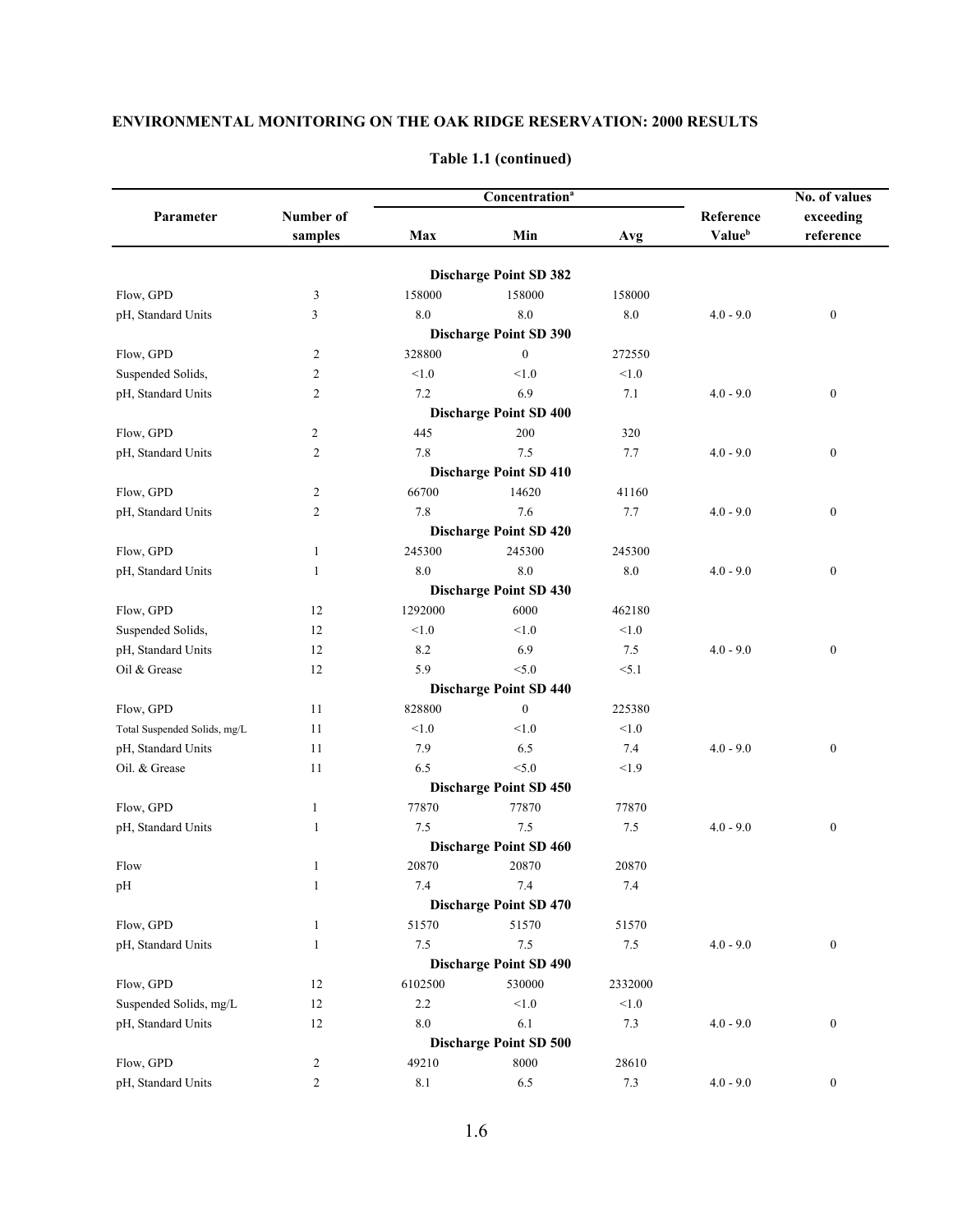|                              |                |         | <b>Concentration</b> <sup>a</sup> |         |             | No. of values    |  |
|------------------------------|----------------|---------|-----------------------------------|---------|-------------|------------------|--|
| Parameter                    | Number of      |         |                                   |         | Reference   | exceeding        |  |
|                              | samples        | Max     | Min                               | Avg     | Valueb      | reference        |  |
|                              |                |         | <b>Discharge Point SD 510</b>     |         |             |                  |  |
| Flow, GPD                    | 12             | 1001300 | $\boldsymbol{0}$                  | 399080  |             |                  |  |
| Total Suspended Solids, mg/L | 11             | 30.4    | < 1.0                             | < 5.5   |             |                  |  |
| pH, Standard Units           | 11             | 7.6     | 6.2                               | $7.0\,$ | $4.0 - 9.0$ | $\boldsymbol{0}$ |  |
| Oil & Grease                 | 11             | 6.7     | < 5.0                             | < 5.2   |             |                  |  |
|                              |                |         | <b>Discharge Point SD 520</b>     |         |             |                  |  |
| Flow, GPD                    | 2              | 66670   | 8140                              | 37900   |             |                  |  |
| pH, Standard Units           | $\overline{2}$ | 7.6     | 6.9                               | 7.3     | $4.0 - 9.0$ | $\boldsymbol{0}$ |  |
|                              |                |         | <b>Discharge Point SD 522</b>     |         |             |                  |  |
| Flow, GPD                    | $\overline{c}$ | 143700  | 21110                             | 82400   |             |                  |  |
| pH, Standard Units           | $\overline{c}$ | 8.0     | 7.6                               | 7.8     | $4.0 - 9.0$ | $\boldsymbol{0}$ |  |
|                              |                |         | <b>Discharge Point SD 530</b>     |         |             |                  |  |
| Flow, GPD                    | 1              | 586200  | $\mathbf{0}$                      | 586200  |             |                  |  |
| pH, Standard Units           | 1              | 6.6     | 6.6                               | 6.6     | $4.0 - 9.0$ | $\boldsymbol{0}$ |  |
| Suspended Solids, mg/L       | 1              | 16.0    | 16.0                              | 16.0    |             |                  |  |
|                              |                |         | <b>Discharge Point SD 532</b>     |         |             |                  |  |
| Flow                         | $\mathbf{1}$   | 40550   | 40550                             | 40550   |             |                  |  |
| pH                           | 1              | 7.2     | 7.2                               | 7.2     |             |                  |  |
|                              |                |         | <b>Discharge Point SD 540</b>     |         |             |                  |  |
| Flow                         | $\overline{2}$ | 65450   | 9340                              | 37390   |             |                  |  |
| pH                           | 2              | 8.0     | 6.8                               | 7.4     |             |                  |  |
|                              |                |         | <b>Discharge Point SD 550</b>     |         |             |                  |  |
| Flow                         | $\overline{c}$ | 71430   | 7530                              | 39480   |             |                  |  |
| pH                           | $\overline{c}$ | 8.7     | 6.9                               | 7.8     |             |                  |  |
|                              |                |         | <b>Discharge Point SD 560</b>     |         |             |                  |  |
| Flow, GPD                    | 3              | 341100  | $\mathbf{0}$                      | 161850  |             |                  |  |
| Total Suspended Solids, mg/L | 3              | 7.4     | < 1.0                             | <3.1    |             |                  |  |
| pH, Standard Units           | 3              | 7.6     | $7.0\,$                           | 7.3     | $4.0 - 9.0$ | $\boldsymbol{0}$ |  |
|                              |                |         | <b>Discharge Point SD 570</b>     |         |             |                  |  |
| Flow                         | $\overline{c}$ | 187700  | 29800                             | 108750  |             |                  |  |
| pH                           | $\mathfrak{2}$ | 8.1     | 7.1                               | 7.6     |             |                  |  |
|                              |                |         | <b>Discharge Point SD 590</b>     |         |             |                  |  |
| Flow, GPD                    | $\mathbf{1}$   | 14      | 14                                | 14      |             |                  |  |
| pH, Standard Units           | $\mathbf{1}$   | 7.7     | 7.7                               | 7.7     | $4.0 - 9.0$ | $\boldsymbol{0}$ |  |
|                              |                |         | <b>Discharge Point SD 620</b>     |         |             |                  |  |
| Flow                         | $\overline{c}$ | 86120   | 8630                              | 47380   |             |                  |  |
| pH                           | $\overline{c}$ | $7.0\,$ | 6.5                               | 6.8     |             |                  |  |
|                              |                |         | <b>Discharge Point SD 640</b>     |         |             |                  |  |
| Flow, GPD                    | 1              | 22405   | $\boldsymbol{0}$                  | 22405   |             |                  |  |
| Total Suspended Solids, mg/L | 1              | 5.2     | 5.2                               | 5.2     |             |                  |  |
| pH, Standard Units           | 1              | $8.0\,$ | $8.0\,$                           | $8.0\,$ | $4.0 - 9.0$ | $\boldsymbol{0}$ |  |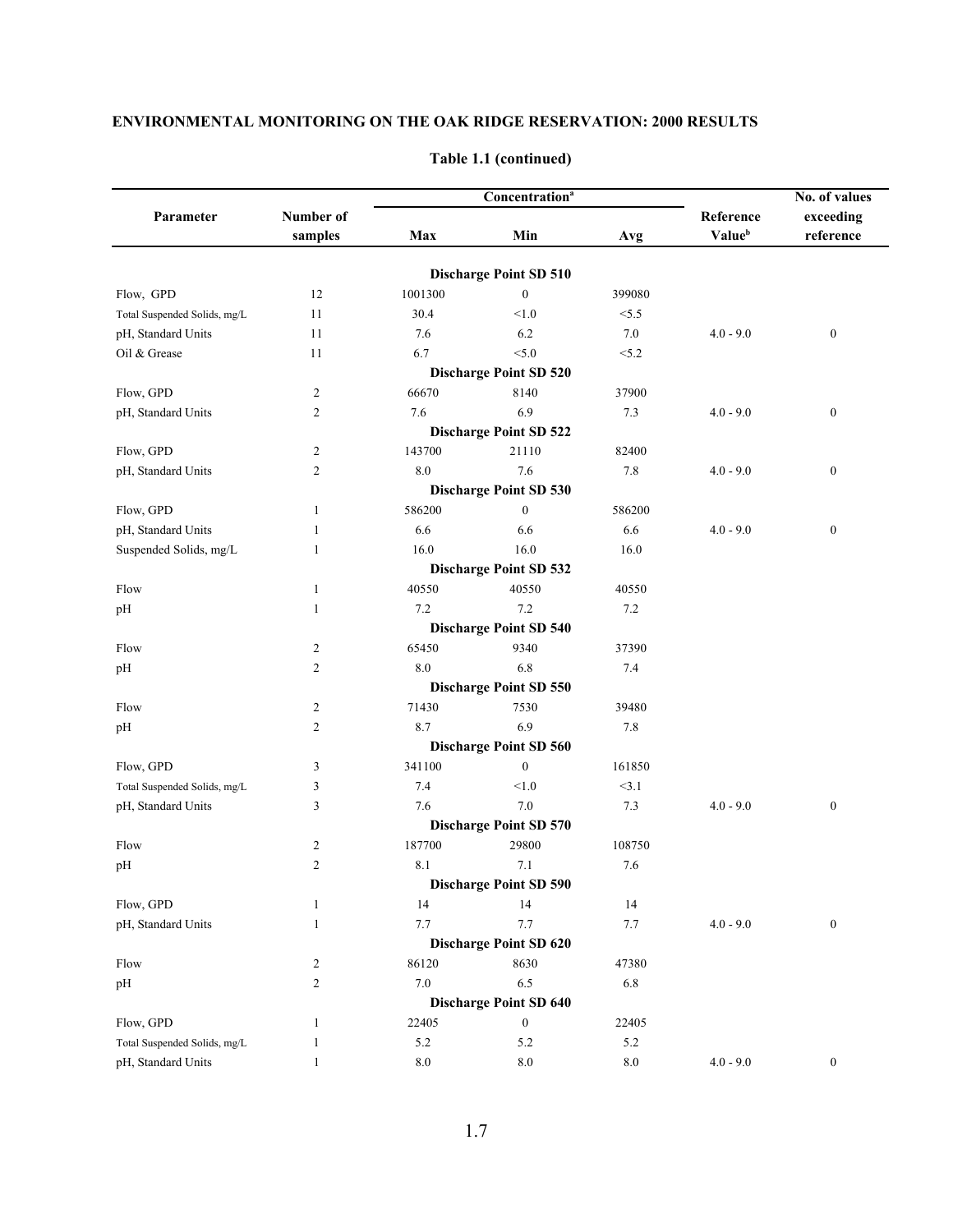|                              |                |                   | Concentration <sup>a</sup>    |         |             | No. of values    |  |
|------------------------------|----------------|-------------------|-------------------------------|---------|-------------|------------------|--|
| Parameter                    | Number of      |                   |                               |         | Reference   | exceeding        |  |
|                              | samples        | Max<br>Min<br>Avg |                               |         | Valueb      | reference        |  |
|                              |                |                   | <b>Discharge Point SD 650</b> |         |             |                  |  |
| Flow                         | 2              | 47210             | 10                            | 23610   |             |                  |  |
| pH                           | $\overline{c}$ | 7.2               | 7.0                           | 7.1     |             |                  |  |
|                              |                |                   | <b>Discharge Point SD 660</b> |         |             |                  |  |
| Flow, GPD                    | 3              | 28327             | $\boldsymbol{0}$              | 14580   |             |                  |  |
| Total Suspended Solids, mg/L | 3              | < 1.0             | < 1.0                         | < 1.0   |             |                  |  |
| pH, Standard Units           | 3              | 8.0               | 7.4                           | 7.8     | $4.0 - 9.0$ | $\boldsymbol{0}$ |  |
|                              |                |                   | <b>Discharge Point SD 680</b> |         |             |                  |  |
| Flow, GPD                    | 3              | 122400            | $\boldsymbol{0}$              | 61880   |             |                  |  |
| Total Suspended Solids, mg/L | 3              | 3.6               | < 1.0                         | < 1.9   |             |                  |  |
| pH, Standard Units           | 3              | 8.1               | 7.5                           | 7.7     | $4.0 - 9.0$ | $\boldsymbol{0}$ |  |
|                              |                |                   | <b>Discharge Point SD 690</b> |         |             |                  |  |
| Flow, GPD                    | 5              | 2408500           | $\boldsymbol{0}$              | 1093460 |             |                  |  |
| Total Suspended Solids, mg/L | 5              | 2.6               | < 1.0                         | < 1.6   |             |                  |  |
| pH, Standard Units           | 5              | 8.0               | 6.9                           | 7.5     | $4.0 - 9.0$ | $\boldsymbol{0}$ |  |
|                              |                |                   | <b>Discharge Point SD 692</b> |         |             |                  |  |
| Flow, GPD                    | 1              | 36930             | 36930                         | 36930   |             |                  |  |
| pH, Standard Units           | 1              | 7.1               | 7.1                           | 7.1     | $4.0 - 9.0$ | $\boldsymbol{0}$ |  |
|                              |                |                   | <b>Discharge Point SD 694</b> |         |             |                  |  |
| Flow, GPD                    | 1              | 73070             | 73070                         | 73070   |             | $\boldsymbol{0}$ |  |
| pH, Standard Units           | 1              | 7.8               | 7.8                           | 7.8     | $4.0 - 9.0$ | $\boldsymbol{0}$ |  |
|                              |                |                   | <b>Discharge Point SD 696</b> |         |             |                  |  |
| Flow, GPD                    | 1              | 17110             | 17110                         | 17110   |             |                  |  |
| pH, Standard Units           | 1              | 6.1               | 6.1                           | 6.1     |             |                  |  |
|                              |                |                   | <b>Discharge Point SD 700</b> |         |             |                  |  |
| Flow, GPD                    | 7              | 1269800           | $\mathbf{0}$                  | 811670  |             |                  |  |
| Total Suspended Solids, mg/L | 7              | 8.6               | < 1.0                         | <4.3    |             |                  |  |
| pH, Standard Units           | 7              | 7.9               | 7.1                           | 7.5     | $4.0 - 9.0$ | $\boldsymbol{0}$ |  |
|                              |                |                   | <b>Discharge Point SD 710</b> |         |             |                  |  |
| Flow, GPD                    | 11             | 2856000           | $\boldsymbol{0}$              | 1110730 |             |                  |  |
| Total Suspended Solids, mg/L | 11             | 7.4               | < 1.0                         | <1.7    |             |                  |  |
| pH, Standard Units           | 11             | 7.9               | 6.6                           | $7.3\,$ | $4.0 - 9.0$ | $\bf{0}$         |  |
| Oil & Grease                 | 11             | 6.5               | < 5.0                         | < 5.1   |             |                  |  |
|                              |                |                   | <b>Discharge Point SD 720</b> |         |             |                  |  |
| Flow, GPD                    | 2              | 327600            | $\boldsymbol{0}$              | 262500  |             |                  |  |
| Total Suspended Solids, mg/L | 2              | 82.8              | 3.2                           | 43.0    |             |                  |  |
| pH, Standard Units           | 2              | 8.1               | 7.2                           | 7.7     | $4.0 - 9.0$ | $\boldsymbol{0}$ |  |
|                              |                |                   | <b>Discharge Point SD 750</b> |         |             |                  |  |
| Flow, GPD                    | 3              | 6550              | $\boldsymbol{0}$              | 4531    |             |                  |  |
| pH, Standard Units           | 3              | $7.5\,$           | 6.7                           | 7.3     | $4.0 - 9.0$ | $\boldsymbol{0}$ |  |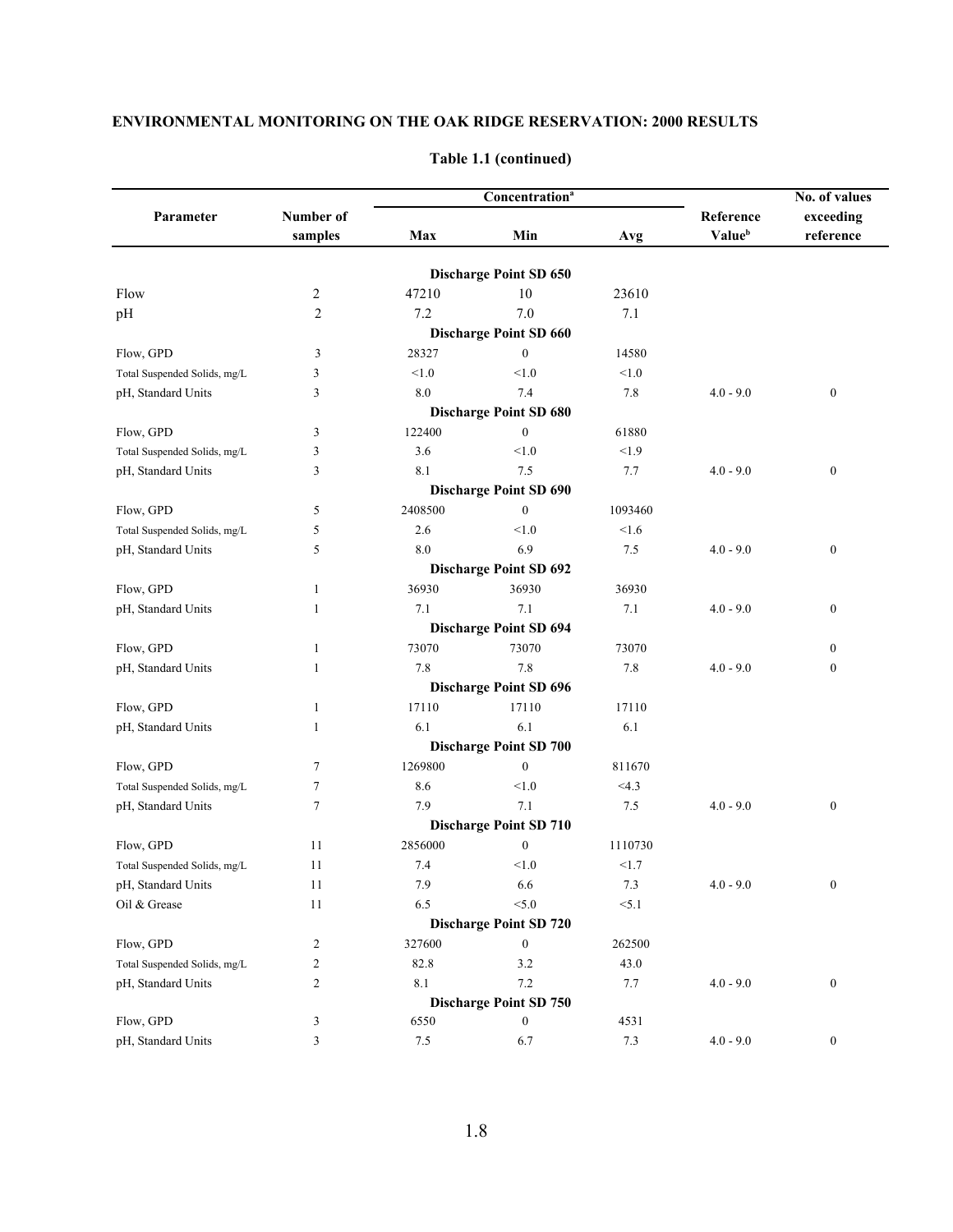|                              |                |         | Concentration <sup>a</sup>    |         |             | No. of values    |  |
|------------------------------|----------------|---------|-------------------------------|---------|-------------|------------------|--|
| Parameter                    | Number of      |         |                               |         | Reference   | exceeding        |  |
|                              | samples        | Max     | Min                           | Avg     | Valueb      | reference        |  |
|                              |                |         | <b>Discharge Point SD 760</b> |         |             |                  |  |
| Flow, GPD                    | 3              | 5960    | $\boldsymbol{0}$              | 4125    |             |                  |  |
| Total Suspended Solids, mg/L | 3              | < 1.0   | < 1.0                         | < 1.0   |             |                  |  |
| pH, Standard Units           | 3              | $7.5$   | 6.8                           | 7.2     | $4.0 - 9.0$ | $\boldsymbol{0}$ |  |
|                              |                |         | <b>Discharge Point SD 770</b> |         |             |                  |  |
| Flow, GPD                    | $\overline{2}$ | 7960    | $\boldsymbol{0}$              | 4970    |             |                  |  |
| Total Suspended Solids, mg/L | $\overline{2}$ | < 1.0   | < 1.0                         | < 1.0   |             |                  |  |
| pH, Standard Units           | $\overline{2}$ | 7.5     | 7.4                           | 7.5     | $4.0 - 9.0$ | $\boldsymbol{0}$ |  |
|                              |                |         | <b>Discharge Point SD 780</b> |         |             |                  |  |
| Flow, GPD                    | $\overline{2}$ | 568800  | $\boldsymbol{0}$              | 339000  |             |                  |  |
| Total Suspended Solids, mg/L | $\overline{2}$ | < 1.0   | < 1.0                         | < 1.0   |             |                  |  |
| pH, Standard Units           | $\overline{2}$ | 8.0     | 7.6                           | 7.8     | $4.0 - 9.0$ | $\boldsymbol{0}$ |  |
|                              |                |         | <b>Discharge Point SD 800</b> |         |             |                  |  |
| Flow, GPD                    | 1              | 9140    | $\mathbf{0}$                  | 9140    |             |                  |  |
| <b>TSS</b>                   | 1              | 7.8     | 7.8                           | 7.8     |             |                  |  |
| pH, Standard Units           | 1              | 7.6     | 7.6                           | 7.6     |             |                  |  |
|                              |                |         | <b>Discharge Point SD 810</b> |         |             |                  |  |
| Flow, GPD                    | 1              | 761     | $\boldsymbol{0}$              | 760     |             |                  |  |
| Total Suspended Solids, mg/L | 1              | 5.4     | 5.4                           | 5.4     |             |                  |  |
| pH, Standard Units           | 1              | 7.1     | 7.1                           | 7.1     | $4.0 - 9.0$ | $\boldsymbol{0}$ |  |
|                              |                |         | <b>Discharge Point SD 820</b> |         |             |                  |  |
| Flow, GPD                    | 1              | 44220   | $\mathbf{0}$                  | 44220   |             |                  |  |
| Total Suspended Solids, mg/L | 1              | 2.2     | 2.2                           | 2.2     |             |                  |  |
| pH, Standard Units           | 1              | 7.8     | 7.8                           | 7.8     | $4.0 - 9.0$ | $\boldsymbol{0}$ |  |
|                              |                |         | <b>Discharge Point SD 830</b> |         |             |                  |  |
| Flow, GPD                    | $\overline{c}$ | 138400  | $\boldsymbol{0}$              | 109000  |             |                  |  |
| Total Suspended Solids, mg/L | $\overline{2}$ | < 1.0   | < 1.0                         | < 1.0   |             |                  |  |
| pH, Standard Units           | $\overline{2}$ | 7.7     | 7.3                           | 7.5     | $4.0 - 9.0$ | $\boldsymbol{0}$ |  |
|                              |                |         | <b>Discharge Point SD 860</b> |         |             |                  |  |
| Flow, GPD                    | $\mathbf{1}$   | 38      | $\mathbf{0}$                  | 38      |             |                  |  |
| Total Suspended Solids, mg/L | 1              | 7.6     | 7.6                           | 7.6     |             |                  |  |
| pH, Standard Units           | $\mathbf{1}$   | 8.3     | 8.3                           | 8.3     | $4.0 - 9.0$ |                  |  |
|                              |                |         | <b>Discharge Point SD 870</b> |         |             |                  |  |
| Flow, GPD                    | $\mathbf{1}$   | 39350   | $\boldsymbol{0}$              | 39350   |             |                  |  |
| Total Suspended Solids, mg/L | $\mathbf{1}$   | 4.4     | 4.4                           | $4.4\,$ |             |                  |  |
| pH, Standard Units           | 1              | 7.7     | 7.7                           | 7.7     | $4.0 - 9.0$ | $\boldsymbol{0}$ |  |
|                              |                |         | <b>Discharge Point SD 880</b> |         |             |                  |  |
| Flow, GPD                    | $\overline{c}$ | 48415   | $\boldsymbol{0}$              | 38640   |             |                  |  |
| Total Suspended Solids, mg/L | $\overline{c}$ | 7.4     | < 1.0                         | <4.2    |             |                  |  |
| pH, Standard Units           | $\overline{c}$ | $8.0\,$ | 7.6                           | $7.8\,$ | $4.0 - 9.0$ | $\boldsymbol{0}$ |  |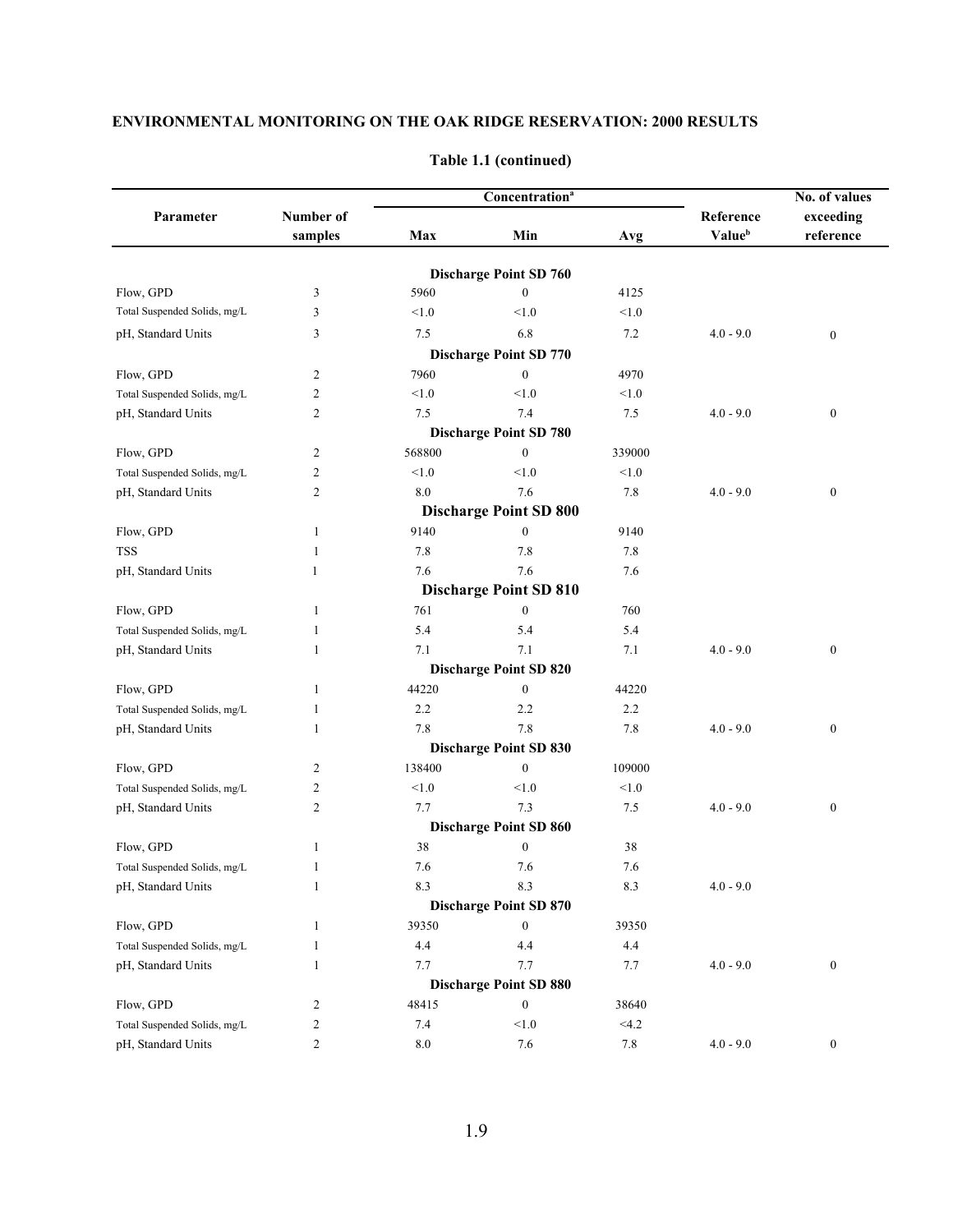|                               |                |         | Concentration <sup>a</sup>    |           | No. of values |                  |  |
|-------------------------------|----------------|---------|-------------------------------|-----------|---------------|------------------|--|
| Parameter                     | Number of      |         |                               |           | Reference     | exceeding        |  |
|                               | samples        | Max     | Min                           | Avg       | Valueb        | reference        |  |
|                               |                |         | <b>Discharge Point SD 890</b> |           |               |                  |  |
| Flow, GPD                     | 1              | 74600   | $\boldsymbol{0}$              | 74600     |               |                  |  |
| Total Suspended Solids, mg/L  | 1              | < 1.0   | < 1.0                         | < 1.0     |               |                  |  |
| pH, Standard Units            | 1              | 7.3     | 7.3                           | 7.3       | $4.0 - 9.0$   | $\boldsymbol{0}$ |  |
|                               |                |         | <b>Discharge Point SD 900</b> |           |               |                  |  |
| Flow, GPD                     | 2              | 135700  | $\boldsymbol{0}$              | 74820     |               |                  |  |
| Total Suspended Solids, mg/L  | $\overline{c}$ | 775.0   | < 1.0                         | $<$ 388.0 |               |                  |  |
| pH, Standard Units            | 2              | 7.3     | 6.9                           | 7.1       | $4.0 - 9.0$   | $\boldsymbol{0}$ |  |
|                               |                |         | <b>Discharge Point SD 910</b> |           |               |                  |  |
| Flow, GPD                     | 1              | 29800   | 29800                         | 29800     |               |                  |  |
| pH, Standard Units            | 1              | 7.0     | 7.0                           | 7.0       | $4.0 - 9.0$   | $\boldsymbol{0}$ |  |
|                               |                |         | <b>Discharge Point SD 929</b> |           |               |                  |  |
| Flow, GPD                     | 2              | 1043    | 130                           | 590       |               |                  |  |
| pH, Standard Units            | 2              | 7.3     | 6.8                           | 7.1       | $4.0 - 9.0$   | $\boldsymbol{0}$ |  |
|                               |                |         | <b>Discharge Point SD 930</b> |           |               |                  |  |
| Flow, GPD                     | 1              | 121800  | 121800                        | 121800    |               |                  |  |
| pH, Standard Units            | 1              | 7.6     | 7.6                           | 7.6       | $4.0 - 9.0$   | $\boldsymbol{0}$ |  |
|                               |                |         | <b>Discharge Point SD 934</b> |           |               |                  |  |
| Flow, GPD                     | 1              | 37870   | 37870                         | 37870     |               |                  |  |
| pH, Standard Units            | 1              | 7.9     | 7.9                           | 7.9       | $4.0 - 9.0$   | $\boldsymbol{0}$ |  |
|                               |                |         | <b>Discharge Point SD 940</b> |           |               |                  |  |
| Flow, GPD                     | 2              | 2230    | 720                           | 1470      |               |                  |  |
| pH, Standard Units            | 2              | 7.0     | 7.0                           | 7.0       |               |                  |  |
|                               |                |         | <b>Discharge Point SD 960</b> |           |               |                  |  |
| Flow, GPD                     | 1              | 2730    | 2730                          | 2730      |               |                  |  |
| pH, Standard Units            | 1              | 7.6     | 7.6                           | 7.6       | $4.0 - 9.0$   | $\boldsymbol{0}$ |  |
|                               |                |         | <b>Discharge Point SD 970</b> |           |               |                  |  |
| Flow, GPD                     | 1              | 35800   | 35800                         | 35800     |               |                  |  |
| pH, Standard Units            | 1              | 7.2     | 7.2                           | 7.2       |               |                  |  |
|                               |                |         | <b>Discharge Point SD 980</b> |           |               |                  |  |
| Flow, GPD                     | 1              | 980000  | 980000                        | 980000    |               |                  |  |
| pH, Standard Units            | 1              | 7.3     | 7.3                           | $7.3$     |               |                  |  |
|                               |                |         | <b>Discharge Point SD 982</b> |           |               |                  |  |
| Flow, GPD                     | 1              | 92100   | 92100                         | 92100     |               |                  |  |
| pH, Standard Units            | 1              | $7.2\,$ | $7.2\,$                       | 7.2       |               |                  |  |
|                               |                |         | <b>Discharge Point SD 990</b> |           |               |                  |  |
| Flow, GPD                     | 1              | 9980    | 9980                          | 9980      |               |                  |  |
| pH, Standard Units            | 1              | 7.3     | $7.3$                         | 7.3       |               |                  |  |
|                               |                |         | <b>Discharge Point SD 992</b> |           |               |                  |  |
| Flow, GPD                     | 3              | 145300  | $\boldsymbol{0}$              | 97100     |               |                  |  |
| <b>Total Suspended Solids</b> | 3              | 18.6    | 15.0                          | 16.7      |               |                  |  |
| pH, Standard Units            | 3              | 6.1     | 5.0                           | 5.7       | $4.0 - 9.0$   | $\boldsymbol{0}$ |  |
| Oil & Grease                  | 3              | 5.2     | < 5.0                         | < 5.1     |               |                  |  |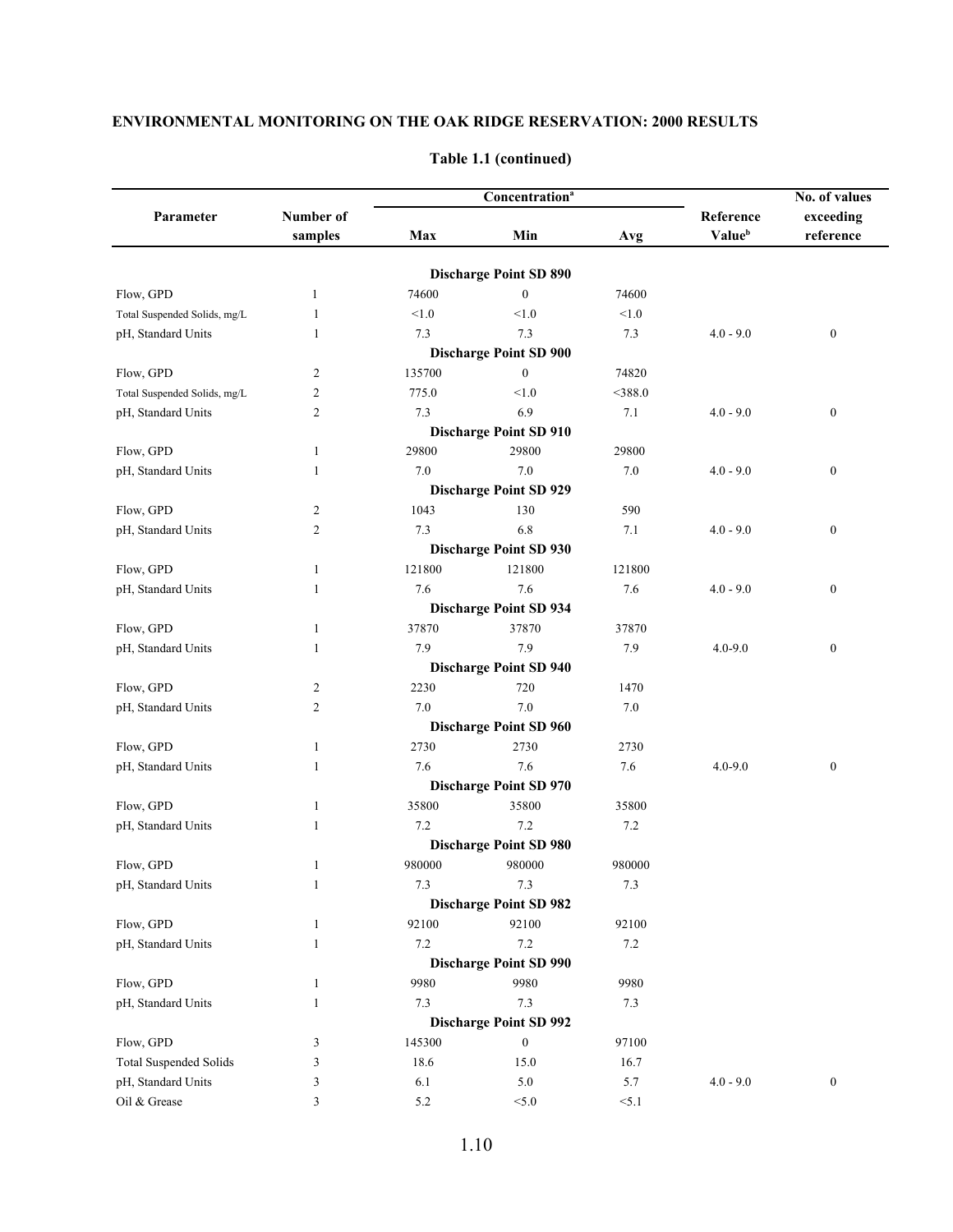|                    |                      |        | Concentration <sup>a</sup>    | No. of values |                                 |                        |
|--------------------|----------------------|--------|-------------------------------|---------------|---------------------------------|------------------------|
| Parameter          | Number of<br>samples | Max    | Min                           | Avg           | Reference<br>Value <sup>b</sup> | exceeding<br>reference |
|                    |                      |        | <b>Discharge Point SD 996</b> |               |                                 |                        |
| Flow, GPD          |                      | 263300 | 34090                         | 148700        |                                 |                        |
| pH, Standard Units |                      | 7.7    | 7.3                           | 7.5           |                                 |                        |

#### **Table 1.1 (continued)**

*a* - Units are mg/L unless otherwise noted

*b* - NPDES permit limit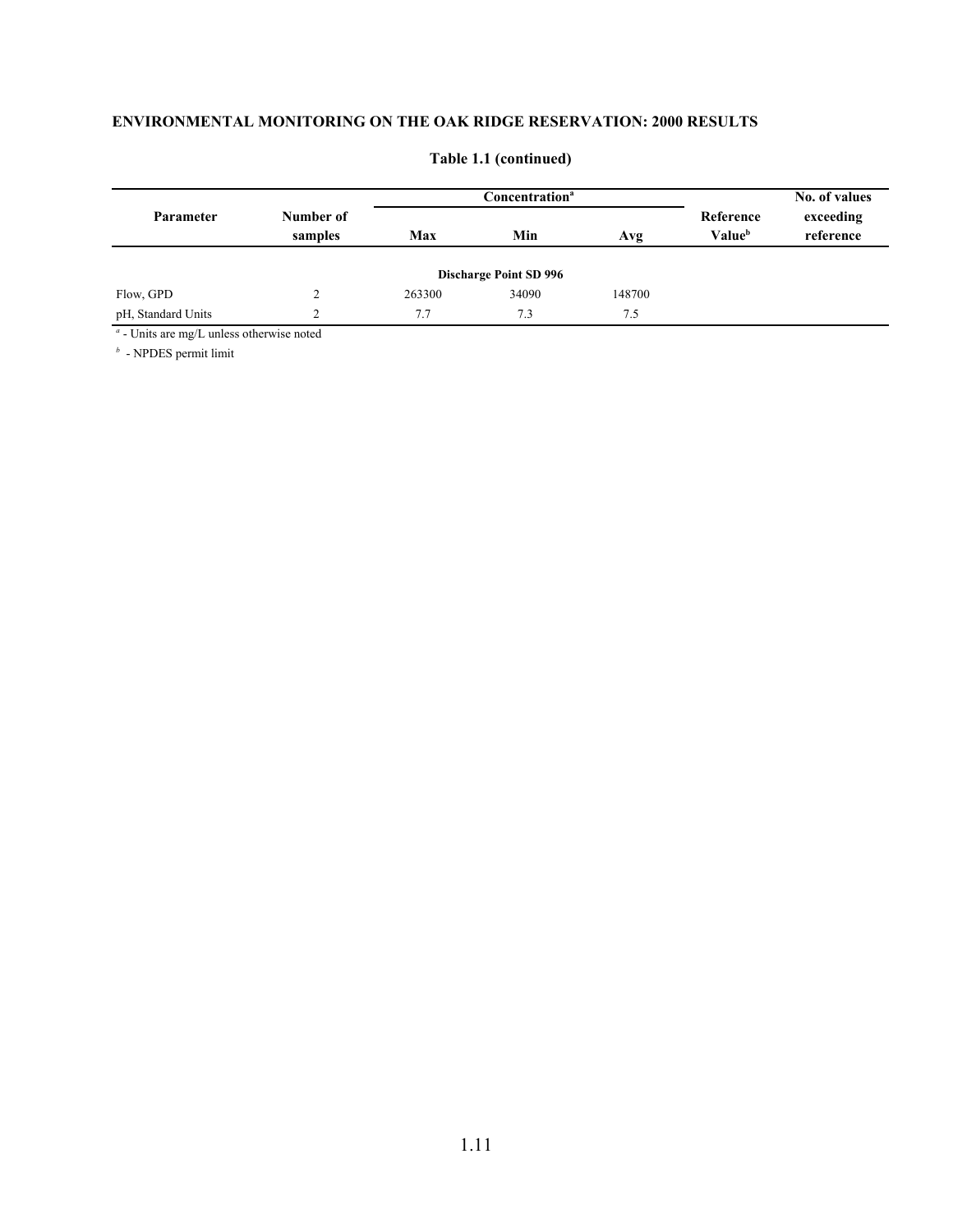#### **Table 1.2. 2000 NPDES Permit Number TN 0002950**

|                                                                              |                      |            | Concentration <sup>a</sup> |        |                           | No. of values          |
|------------------------------------------------------------------------------|----------------------|------------|----------------------------|--------|---------------------------|------------------------|
| <b>Parameter</b>                                                             | Number of<br>samples | Min<br>Max |                            | Avg    | Reference<br>Valueb       | exceeding<br>reference |
|                                                                              |                      |            | $K-1203$                   |        |                           |                        |
| Biological Oxygen Demand                                                     | 156                  | 7.1        | < 5.0                      | < 5.0  |                           |                        |
| Ammonia Nitrogen                                                             | 156                  | < 0.2      | < 0.2                      | < 0.2  | $\overline{7}$            | $\mathbf{0}$           |
| Dissolved Oxygen, mg/L                                                       | 365                  | 8.8        | 6.0                        | 7.7    | $5.0 \text{ min}^{\circ}$ | $\mathbf{0}$           |
| Fecal Coliform, col/100ml                                                    | 156                  | 340        | 7                          | 111    | 400                       | $\boldsymbol{0}$       |
| Flow Total (GPD)                                                             | 365                  | 860700     | 197400                     | 261100 |                           |                        |
| Settleable Solids, ml/L                                                      | 260                  | 0.3        | < 0.1                      | < 0.13 | 0.5                       | $\mathbf{0}$           |
| Suspended Solids, mg/L                                                       | 156                  | 27.2       | < 1.0                      | < 9.0  | 45                        | $\mathbf{0}$           |
| pH, Standard Units                                                           | 365                  | 8.0        | 7.2                        | 7.6    | $6.0 - 9.0$               | $\mathbf{0}$           |
| $\alpha$ - Units are mg/L unless otherwise noted<br>$b$ - NPDES permit limit |                      |            |                            |        |                           |                        |

#### **Discharge Point 005, Sewage Treatment Plant, ETTP**

*c* - Daily minimum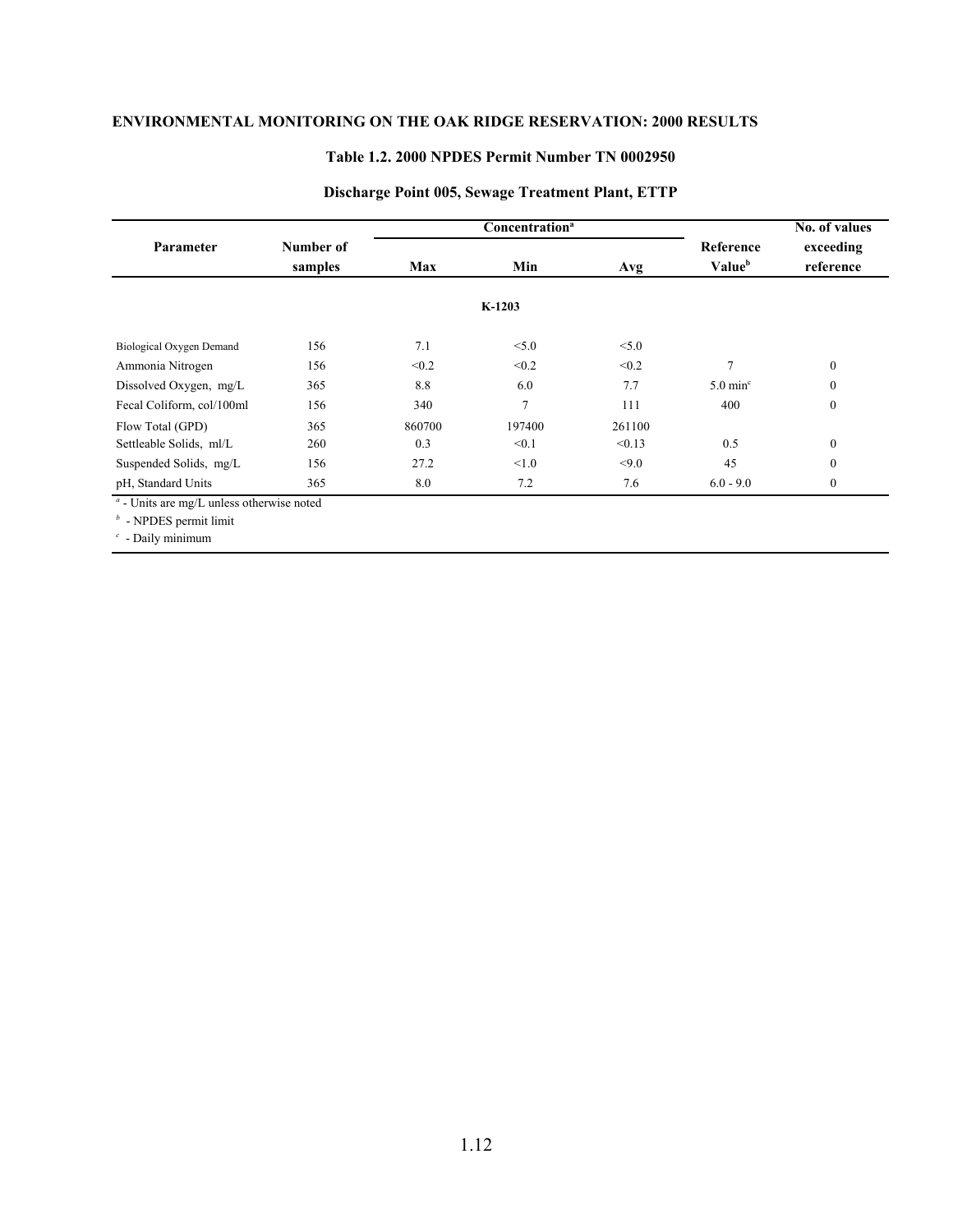#### **Table 1.3. 2000 NPDES Permit Number TN 0002950**

|                                |                      |        | Concentration <sup>a</sup> |         |                     | No. of values          |
|--------------------------------|----------------------|--------|----------------------------|---------|---------------------|------------------------|
| Parameter                      | Number of<br>samples | Max    | Min                        | Avg     | Reference<br>Valueb | exceeding<br>reference |
|                                |                      |        | K-1407J                    |         |                     |                        |
| Oil & Grease                   | 104                  | 8.1    | 1.8                        | 4.6     |                     |                        |
| Acetone, mg/L                  | 4                    | 0.010  | < 0.01                     | < 0.01  |                     |                        |
| Cadmium, mg/L                  | 4                    | 0.002  | < 0.001                    | < 0.001 | 0.069               | $\overline{0}$         |
| Chemical Oxygen Demand, mg/L   | 52                   | 63     | 12                         | 29      |                     |                        |
| Chloride, mg/L                 | 208                  | 1500   | 87                         | 179     | 70000               | $\mathbf{0}$           |
| Chromium, mg/L                 | $\overline{4}$       | 0.06   | 0.02                       | 0.04    | 2.8                 | $\boldsymbol{0}$       |
| Copper                         | 4                    | 0.06   | 0.02                       | 0.04    | 2.15                |                        |
| Flow, GPD                      | 365                  | 197700 | 67300                      | 105200  |                     |                        |
| Lead, mg/L                     | $\overline{4}$       | 0.003  | < 0.0005                   | < 0.002 | 0.69                | $\boldsymbol{0}$       |
| Methylene chloride             | 12                   | 0.01   | < 0.01                     | < 0.01  |                     |                        |
| Nickel, mg/L                   | $\overline{4}$       | 0.01   | < 0.01                     | < 0.01  | 4.0                 | $\boldsymbol{0}$       |
| pH, Standard Units             | 365                  | 8.9    | 6.0                        | 6.9     | $6.0 - 9.0$         | $\boldsymbol{0}$       |
| Suspended Solids, mg/L         | 208                  | 61.0   | < 1.0                      | <16.5   | 40                  | 1                      |
| Total Petroleum Hydrocarbons   | 12                   | 27.3   | < 0.94                     | <3.31   | < 1.0               | 3                      |
| <b>Total Residual Chlorine</b> | 104                  | 0.05   | < 0.01                     | < 0.01  | 0.14                |                        |
| Uranium, mg/L                  | 12                   | 0.22   | 0.01                       | 0.06    |                     |                        |
| Zinc, mg/L                     | 4                    | 0.05   | 0.01                       | 0.03    | 2.6                 |                        |
| Silver                         | 4                    | 0.003  | < 0.0005                   | < 0.001 | 0.43                |                        |

#### **Discharge Point 014, Central Neutralization Facility to Clinch River, ETTP**

*a* - Units are mg/L unless otherwise noted

*b* - NPDES permit limit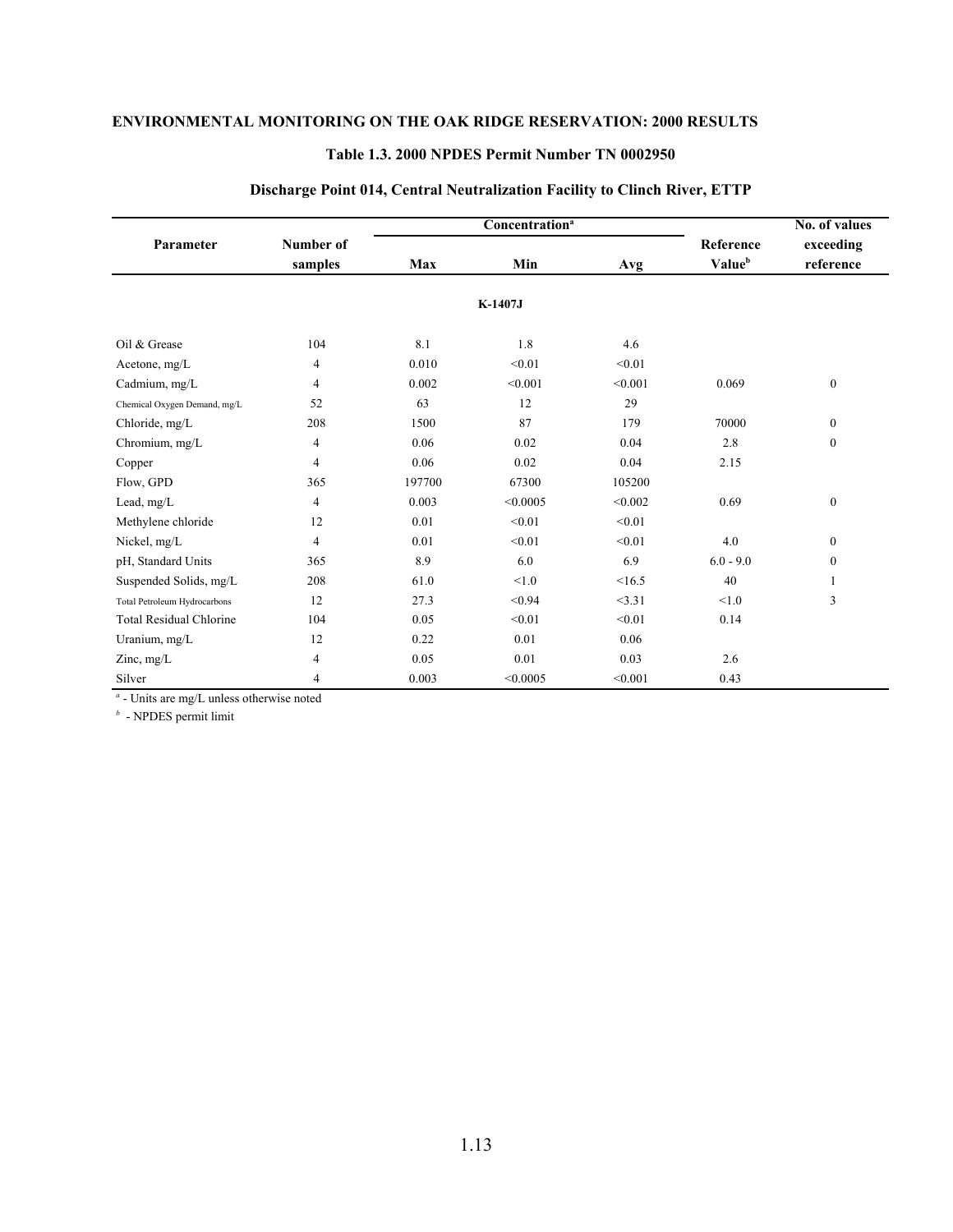### **Table 1.4. 2000 NPDES Permit Number TN 0002950**

|                                |                      |                          | <b>Concentration</b> <sup>b</sup> |        | No. of values                          |                        |  |  |  |  |  |
|--------------------------------|----------------------|--------------------------|-----------------------------------|--------|----------------------------------------|------------------------|--|--|--|--|--|
| <b>Parameter</b>               | Number of<br>samples | Min<br><b>Max</b><br>Avg |                                   |        | <b>Reference</b><br>Value <sup>c</sup> | exceeding<br>reference |  |  |  |  |  |
| K-1515-F<br><b>K-1515F</b>     |                      |                          |                                   |        |                                        |                        |  |  |  |  |  |
| Aluminum, mg/L                 | 52                   | 0.55                     | 0.39                              | 0.47   | 2.0                                    | $\mathbf{0}$           |  |  |  |  |  |
| Chlorine, Total Residual, mg/L | 52                   | 0.63                     | < 0.25                            | < 0.44 | 1.0                                    | $\mathbf{0}$           |  |  |  |  |  |
| Flow, GPD                      | 365                  | 603400                   | 266400                            | 434900 |                                        |                        |  |  |  |  |  |
| Settleable Solids, ml/L        | 52                   | < 0.1                    | < 0.1                             | < 0.1  | 0.5                                    | $\mathbf{0}$           |  |  |  |  |  |
| Suspended Solids, mg/L         | 52                   | 2.0                      | 2.0                               | 2.0    | 40                                     | $\mathbf{0}$           |  |  |  |  |  |
| pH, Standard Units             | 52                   | 7.6                      | 7.1                               | 7.4    | $6.0 - 9.0$                            | $\mathbf{0}$           |  |  |  |  |  |

#### **Discharge Point 009, Holding Pond, ETTPa**

*<sup>a</sup>*- Wastewater discharges from Outfall 009 were eliminated from coverage under NPDES Permit No. TN 0002950 effective February 29, 2000. Effective March 1, 2000, discharges from Outfall 009 were covered by a new NPDES permit No. TN 0074233. Therefore, the data in this table is indicative of discharges that occurred in January and February, 2000.

*b* - Units are mg/L unless otherwise noted.

*c* - NPDES permit limit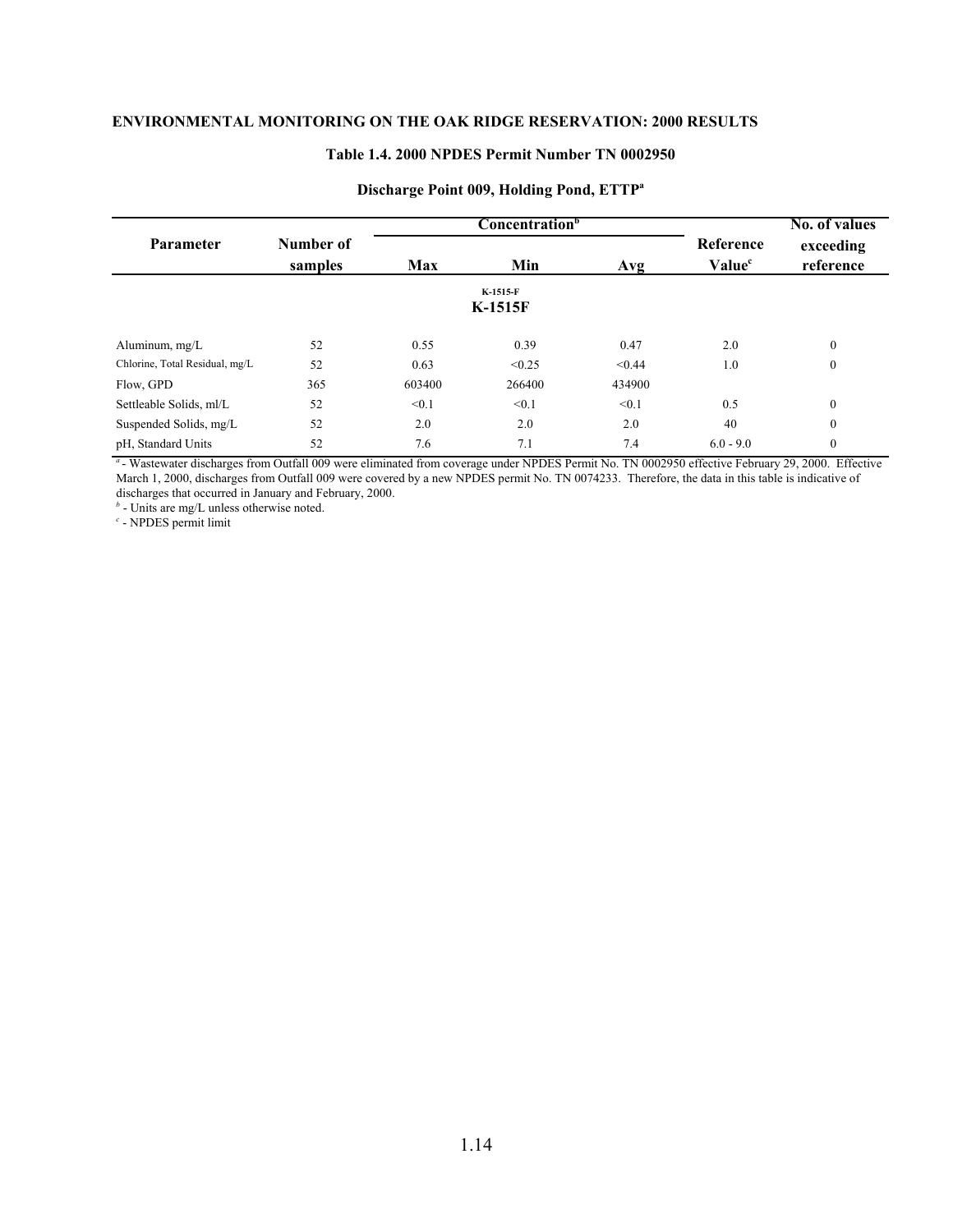|                | No. of  |             |             | Concentration (pCi/L) |              |             | Percent    | Sum of the   |
|----------------|---------|-------------|-------------|-----------------------|--------------|-------------|------------|--------------|
| Radionuclide   | samples | <b>Max</b>  | Min         | Median <sup>b</sup>   | Average $^b$ | <b>DCG</b>  | of DCG     | fractions of |
|                |         |             |             |                       |              |             |            | the DCGs     |
|                |         |             |             | <b>CRK-16</b>         |              |             |            |              |
| Potassium-40   | 11      | $1.9e + 03$ | $-1.1e+03$  | $-7.1e+01$            | $-7.1e+01$   | $7.0e + 03$ | $-1.0e+00$ | $-1.0e-02$   |
| Radium 226     | 11      | $3.7e + 02$ | $0.0e + 00$ | $5.1e+01$             | $5.1e+01$    | $1.0e + 02$ | $5.1e+01$  | 5.1e-01      |
| $H-3$          | 11      | $1.3e+03$   | $0.0e + 00$ | $1.1e+02$             | $1.1e+02$    | $2.0e + 06$ | 5.7e-03    | 5.7e-05      |
| $U-234$        | 11      | $3.1e-01$   | $3.1e-01$   | $3.1e-01$             | $3.1e-01$    | $5.0e + 02$ | $6.3e-02$  | $6.3e-04$    |
| $U-235$        | 11      | $6.5e+01$   | 1.6e-02     | 1.6e-02               | $5.9e + 00$  | $6.0e + 02$ | 9.9e-01    | $9.9e-03$    |
| $U-238$        | 11      | $3.3e-01$   | $3.3e-01$   | $3.3e-01$             | $3.3e-01$    | $6.0e + 02$ | 5.6e-02    | 5.6e-04      |
| Alpha activity | 11      | $8.6e + 02$ | $0.0e + 00$ | $8.0e + 01$           | $8.0e + 01$  | a           | a          | a            |
| Beta activity  | 11      | $2.6e+02$   | $1.0e + 00$ | $3.1e+01$             | $2.9e+01$    | a           | $\rm{a}$   | a            |
| All listed     |         |             |             |                       |              |             |            | 5.1e-01      |
| isotopes       |         |             |             |                       |              |             |            |              |

#### **Table 1.5. Radionuclide concentrations at ETTP discharges and surface water monitoring locations**

a Not applicable b This calculated value includes sampling results that are at or below the detection limits and/or below background activities.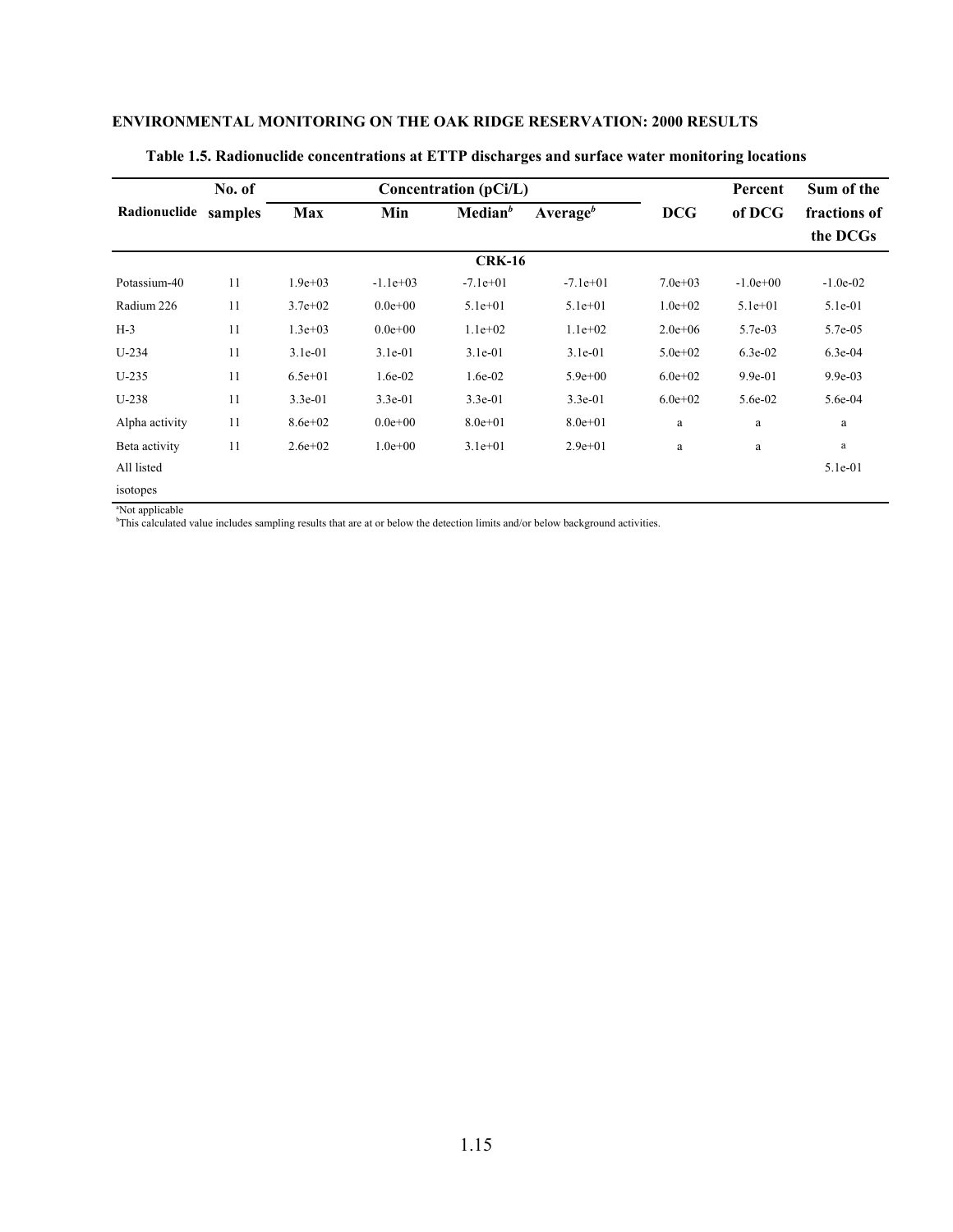|              | No. of  |             |             | Concentration (pCi/L) |              |                  | Percent    | Sum of the       |
|--------------|---------|-------------|-------------|-----------------------|--------------|------------------|------------|------------------|
| Radionuclide | samples | Max         | Min         | Median <sup>b</sup>   | Average $^b$ | <b>DCG</b>       | of DCG     | fractions of     |
|              |         |             |             |                       |              |                  |            | the DCGs         |
|              |         |             |             | K-716 (Poplar Creek)  |              |                  |            |                  |
| $Pb-212$     | 1/2     | $4.2e+01$   | $4.2e+01$   | $4.2e + 01$           | $4.2e + 01$  | $3.0e + 03$      | $7.0e-01$  | $7.0e-03$        |
| $U-234$      | 2       | $3.9e-01$   | $3.1e-01$   | $3.5e-01$             | $3.5e-01$    | $5.0e + 02$      | $7.0e-02$  | $7.0e-04$        |
| $U-235$      | 2       | $1.9e-02$   | $1.6e-02$   | $1.7e-02$             | $1.7e-02$    | $6.0e + 02$      | 1.7e-03    | $2.9e-0.5$       |
| $U-238$      | 2       | $4.1e-01$   | $3.3e-01$   | $3.7e-01$             | $3.7e-01$    | $6.0e+02$        | $6.2e-02$  | $6.2e-04$        |
| $Tc-99$      | 2       | $-1.0e+00$  | $-8.0e+00$  | $-4.5e+00$            | $-4.5e+00$   | $1.0e + 0.5$     | $-4.5e-03$ | $-4.5e-05$       |
| Gross Alpha  | 2       | $2.0e+0.0$  | $-1.0e+00$  | $5.0e-01$             | $5.0e-01$    | $\boldsymbol{a}$ | a          | $\boldsymbol{a}$ |
| Gross Beta   | 2       | $9.0e + 00$ | $6.0e + 00$ | $7.5e+00$             | $7.5e+00$    | $\boldsymbol{a}$ | a          | $\boldsymbol{a}$ |
| All listed   |         |             |             |                       |              |                  |            | $8.3e-03$        |
| isotopes     |         |             |             |                       |              |                  |            |                  |

#### **Table 1.6. Radionuclide concentrations at ETTP discharges and surface water monitoring locations**

<sup>a</sup>Not applicable

b This calculated value includes sampling results that are at or below the detection limits and/or below background activities.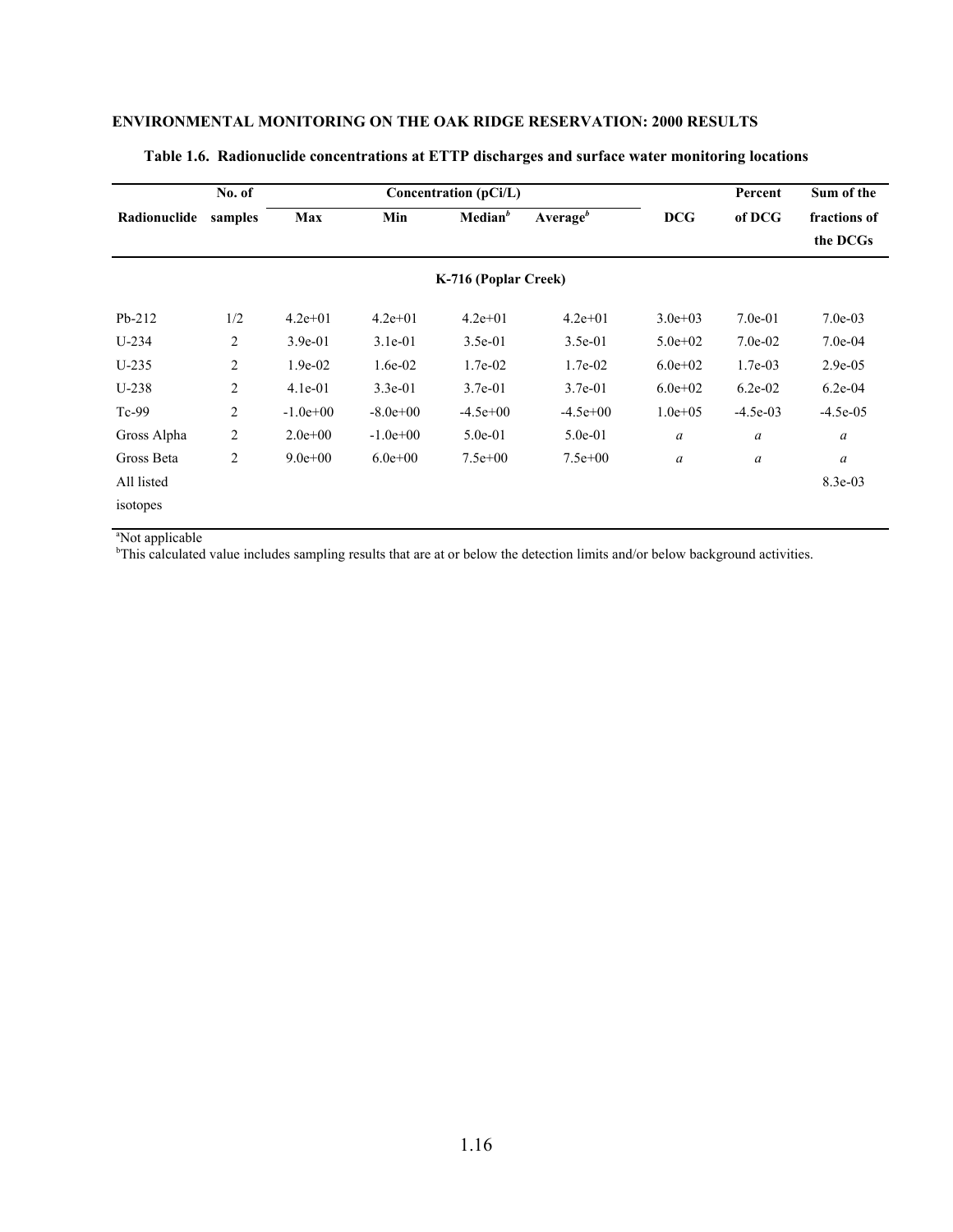|              | No. of         |             |             | Concentration (pCi/L) |                                                   |                  | Percent          | Sum of the       |
|--------------|----------------|-------------|-------------|-----------------------|---------------------------------------------------|------------------|------------------|------------------|
| Radionuclide | samples        | Max         | Min         | Median <sup>b</sup>   | Average $^b$                                      | <b>DCG</b>       | of DCG           | fractions of     |
|              |                |             |             |                       |                                                   |                  |                  | the DCGs         |
|              |                |             |             |                       | K-901-A (settling basin for surface water runoff) |                  |                  |                  |
| $Pb-212$     | 1/2            | $3.9e + 01$ | $0.0e + 00$ | $1.9e + 01$           | $2.0e+01$                                         | $3.0e + 03$      | $6.6e-01$        | $6.6e-03$        |
| $Pb-234m$    | 1/2            | $3.0e + 03$ | $0.0e + 00$ | $1.5e + 03$           | $1.5e+03$                                         | $7.0e+04$        | $2.1e+00$        | $2.1e-02$        |
| $U-234$      | 2              | $9.6e-01$   | $6.4e-01$   | 7.8e-01               | $7.8e + 00$                                       | $5.0e + 02$      | $1.6e-01$        | $1.6e-03$        |
| $U-235$      | 2              | $4.6e-02$   | $3.2e-02$   | $3.9e-02$             | $3.9e-02$                                         | $6.0e+02$        | $6.5e-03$        | $6.5e-0.5$       |
| $U-238$      | 2              | $9.9e-01$   | $6.9e-01$   | 8.4e-01               | 8.4e-01                                           | $6.0e + 02$      | $1.4e-01$        | $1.4e-03$        |
| $Tc-99$      | 2              | $1.5e + 01$ | $8.0e + 00$ | $1.2e + 01$           | $1.2e + 01$                                       | $1.0e + 0.5$     | $1.2e-02$        | $1.2e-04$        |
| Gross Alpha  | 2              | $3.0e + 00$ | $2.0e+00$   | $2.5e+00$             | $2.5e+00$                                         | $\boldsymbol{a}$ | $\boldsymbol{a}$ | a                |
| Gross Beta   | $\overline{2}$ | $2.2e+01$   | $1.3e+01$   | $1.8e + 01$           | $1.8e + 01$                                       | $\boldsymbol{a}$ | $\boldsymbol{a}$ | $\boldsymbol{a}$ |
| All listed   |                |             |             |                       |                                                   |                  |                  | $3.1e-02$        |
| isotopes     |                |             |             |                       |                                                   |                  |                  |                  |

#### **Table 1.7. Radionuclide concentrations at ETTP discharges and surface water monitoring locations**

a Not applicable b This calculated value includes sampling results that are at or below the detection limits and/or below background activities.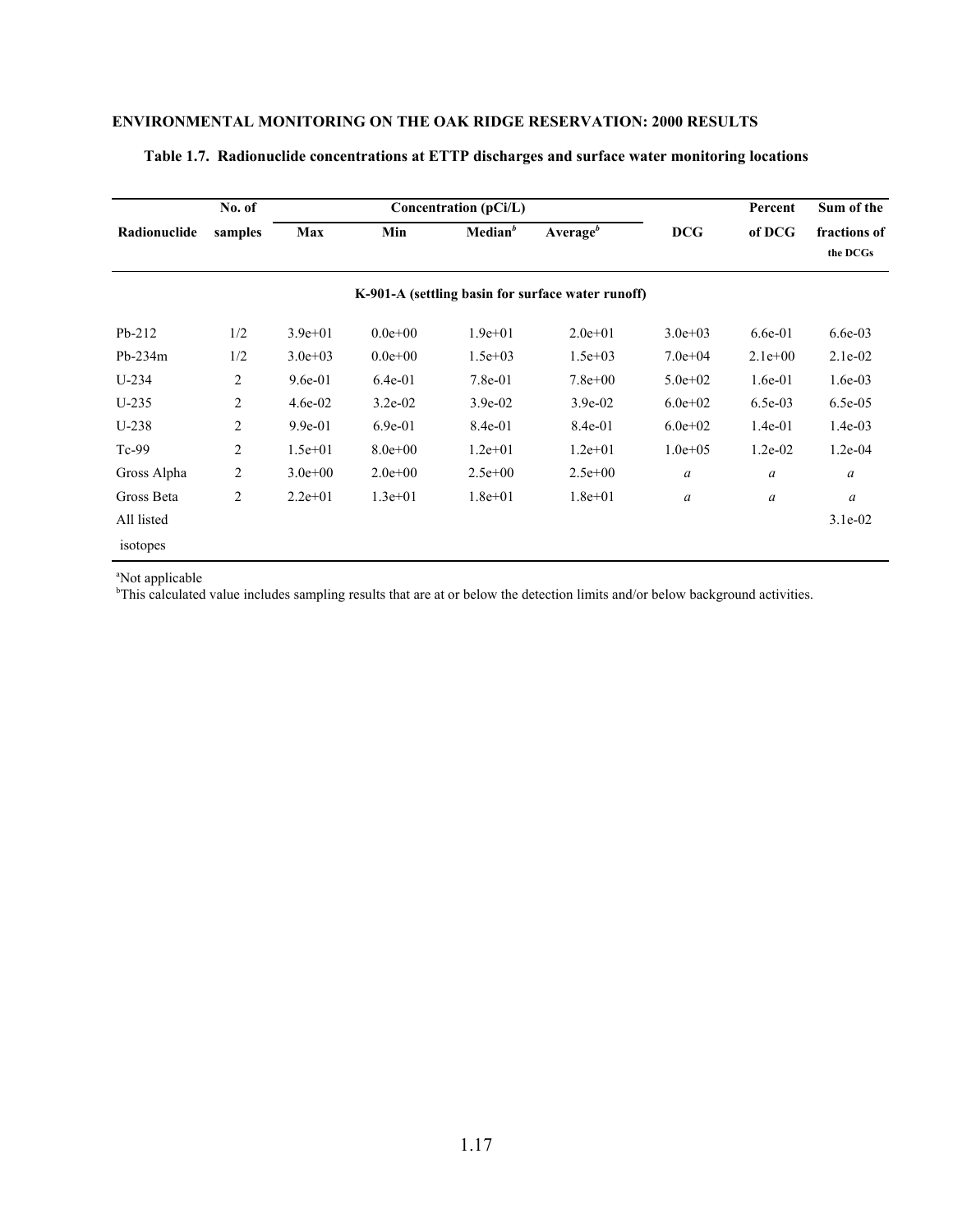|              | No. of         |             |             | Concentration (pCi/L) |                                                    |                  | Percent          | Sum of the   |
|--------------|----------------|-------------|-------------|-----------------------|----------------------------------------------------|------------------|------------------|--------------|
| Radionuclide | samples        | Max         | Min         | Median <sup>b</sup>   | Average $^b$                                       | <b>DCG</b>       | of DCG           | fractions of |
|              |                |             |             |                       |                                                    |                  |                  | the DCGs     |
|              |                |             |             |                       | K-1007-B (settling basin for surface water runoff) |                  |                  |              |
| $Bi-214$     | 1/2            | $4.1e+01$   | $0.0e + 00$ | $2.0e+01$             | $2.0e+01$                                          | $6.0e + 0.5$     | $3.4e-03$        | $3.4e-05$    |
| $Pb-212$     | 1/2            | $4.8e + 01$ | $0.0e + 00$ | $2.4e+01$             | $2.4e+01$                                          | $3.0e + 03$      | $7.9e-01$        | $7.9e-03$    |
| $U-234$      | $\overline{c}$ | $3.7e-01$   | $3.1e-01$   | $3.4e-01$             | $3.4e-01$                                          | $5.0e + 02$      | $6.8e-02$        | $6.8e-04$    |
| $U-235$      | 2              | 1.8e-02     | $1.6e-03$   | 1.7e-02               | 1.7e-02                                            | $6.0e + 02$      | $2.8e-03$        | $2.8e-0.5$   |
| $U-238$      | $\overline{c}$ | $3.9e + 00$ | $3.3e-01$   | $3.6e-01$             | $3.6e-01$                                          | $6.0e + 02$      | $6.0e-02$        | $6.0e-04$    |
| Gross Alpha  | $\overline{c}$ | $2.0e + 00$ | $0.0e + 00$ | $1.0e + 00$           | $1.0e + 00$                                        | $\boldsymbol{a}$ | $\boldsymbol{a}$ | a            |
| Gross Beta   | 2              | $2.1e+01$   | $1.1e+01$   | $1.6e + 01$           | $1.6e + 01$                                        | a                | $\boldsymbol{a}$ | a            |
| All listed   |                |             |             |                       |                                                    |                  |                  | 9.3e-03      |
| isotopes     |                |             |             |                       |                                                    |                  |                  |              |

#### **Table 1.8. Radionuclide concentrations at ETTP discharges and surface water monitoring locations**

a Not applicable

b This calculated value includes sampling results that are at or below the detection limits and/or below background activities.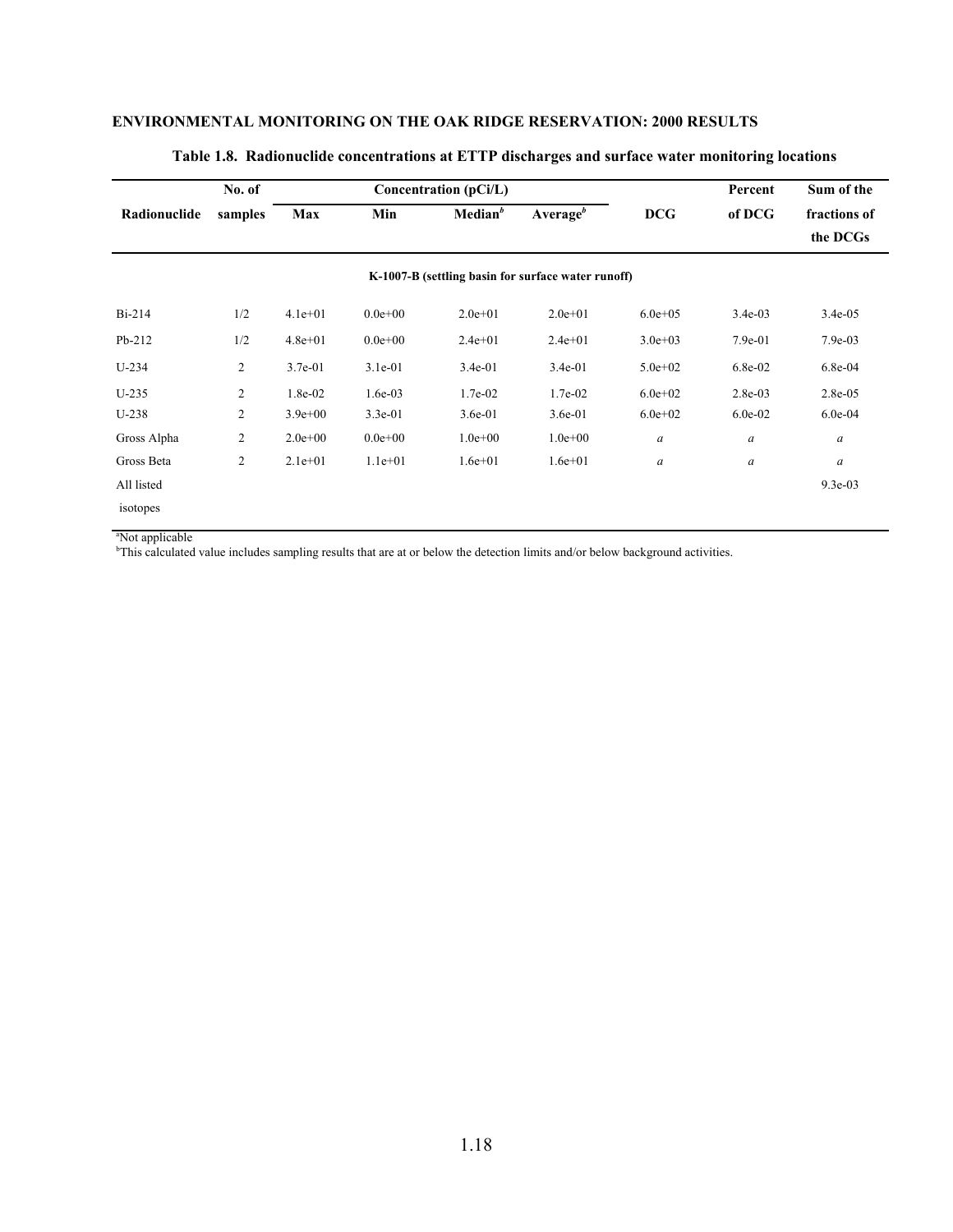|                | No. of       |             | Concentration (pCi/L)                                                                  |                     | Percent              | Sum of the       |                  |                  |
|----------------|--------------|-------------|----------------------------------------------------------------------------------------|---------------------|----------------------|------------------|------------------|------------------|
| Radionuclide   | samples      | Max         | Min                                                                                    | Median <sup>b</sup> | Average <sup>b</sup> | <b>DCG</b>       | of DCG           | fractions of     |
|                |              |             |                                                                                        |                     |                      |                  |                  | the DCGs         |
|                |              |             | K-1407-J (treated effluents from Central Neutralization Facility and TSCA Incinerator) |                     |                      |                  |                  |                  |
| $U-234$        | 12           | $2.3e+01$   | $5.4e + 00$                                                                            | $9.9e + 00$         | $1.2e + 01$          | $5.0e + 02$      | $5.0e + 00$      | 5.0e-02          |
| $U-235$        | 12           | $2.2e+00$   | $1.4e-01$                                                                              | 6.5e-01             | 8.4e-01              | $6.0e + 02$      | $1.4e-01$        | $1.4e-03$        |
| $U-236$        | 12           | $1.7e + 00$ | $0.0e + 00$                                                                            | 5.3e-01             | 6.3e-01              | $5.0e + 02$      | $1.3e-01$        | $1.3e-03$        |
| $U-238$        | 12           | $5.4e + 01$ | $5.6e + 00$                                                                            | $1.4e + 01$         | $1.7e + 01$          | $6.0e + 02$      | $2.8e + 00$      | 2.8e-02          |
| $Cs-137$       | 12           | $1.1e+01$   | $-4.2e+00$                                                                             | 9.8e-01             | $2.0e+00$            | $3.0e + 03$      | 6.8e-02          | 6.8e-04          |
| Tc-99          | 12           | $4.4e+02$   | $3.7e + 01$                                                                            | $2.2e+02$           | $2.2e+02$            | $1.0e + 0.5$     | $2.2e-01$        | $2.2e-03$        |
| Np-237         | 12           | $2.9e + 00$ | 5.6e-01                                                                                | $1.2e + 00$         | $1.2e + 00$          | $3.0e + 01$      | $4.2e + 00$      | $4.2e-02$        |
| Pu-238         | 12           | 4.7e-01     | $-4.0e-02$                                                                             | 2.5e-02             | 6.9e-02              | $4.0e + 01$      | 1.7e-01          | 1.7e-03          |
| Pu-239         | 12           | 5.7e-01     | $-1.0e-02$                                                                             | 4.5e-02             | $1.3e-01$            | $3.0e + 01$      | $4.4e-01$        | 4.4e-03          |
| H <sub>3</sub> | 12           | $7.2e + 03$ | $0.0e + 00$                                                                            | $4.3e+02$           | $9.8e + 02$          | $2.0e + 06$      | 4.9e-02          | 4.9e-04          |
| $C-14$         | 12           | $2.1e+03$   | $9.6e + 00$                                                                            | $2.7e+02$           | $4.3e + 02$          | $7.0e + 04$      | $6.1e-01$        | $6.1e-03$        |
| $Co-60$        | $\mathbf{1}$ | $1.6e + 00$ | $0.0e + 00$                                                                            | $2.6e-01$           | $2.6e-01$            | $5.0e + 03$      | 5.1e-03          | 5.1e-05          |
| Gross Alpha    | 12           | $1.3e+02$   | $4.9e + 00$                                                                            | $3.8e + 01$         | $3.8e + 01$          | $\boldsymbol{a}$ | a                | $\boldsymbol{a}$ |
| Gross Beta     | 12           | $1.5e + 02$ | $1.9e + 01$                                                                            | $8.5e + 01$         | $8.5e + 01$          | $\boldsymbol{a}$ | $\boldsymbol{a}$ | $\boldsymbol{a}$ |
| All listed     |              |             |                                                                                        |                     |                      |                  |                  | $1.1e-01$        |
| isotopes       |              |             |                                                                                        |                     |                      |                  |                  |                  |

#### **Table 1.9. Radionuclide concentrations at ETTP discharges and surface water monitoring locations**

<sup>a</sup>Not applicable

b This calculated value includes sampling results that are at or below the detection limits and/or below background activities.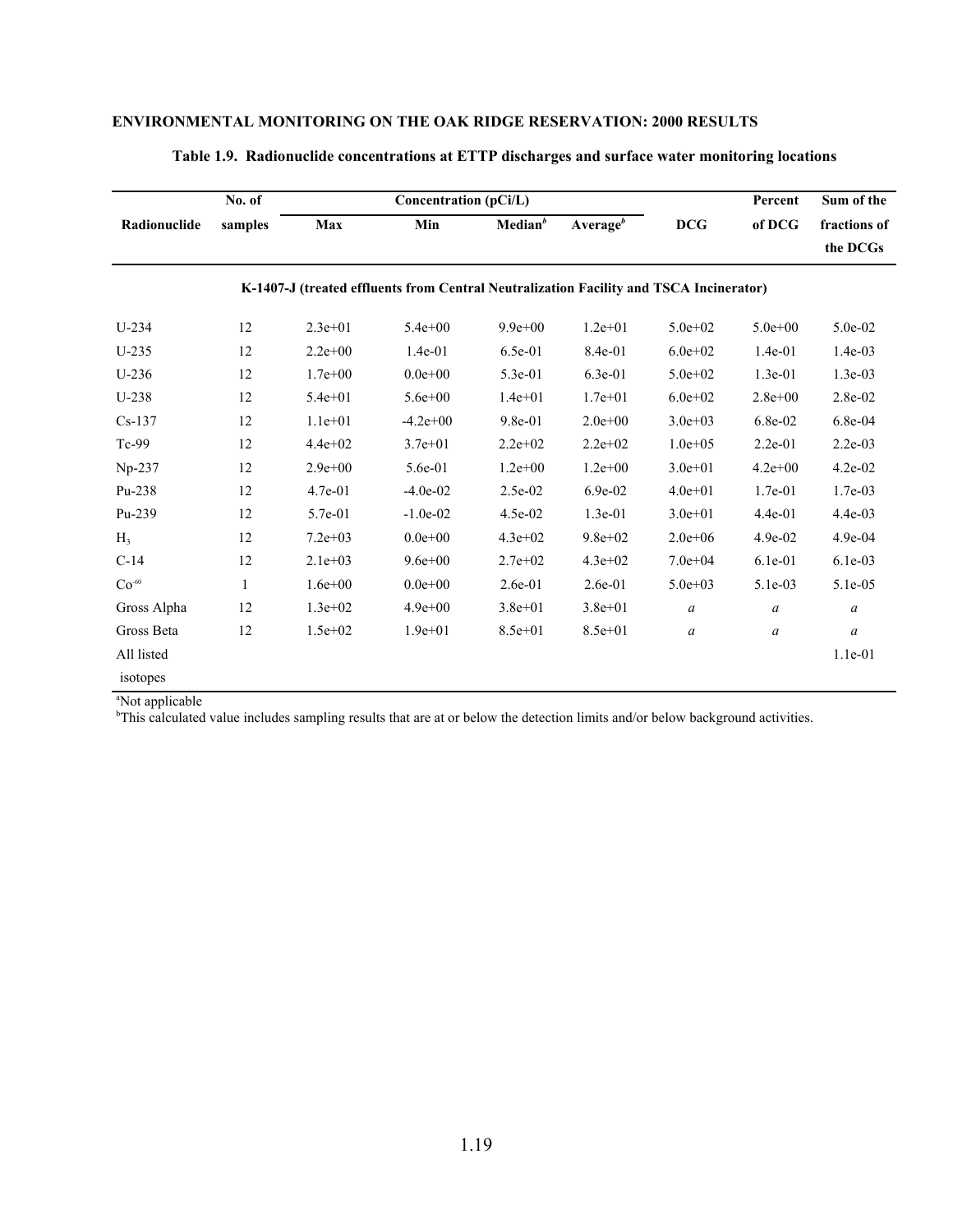|              | No. of  |             |             | Concentration (pCi/L)    |                  |                  | Percent   | Sum of the   |
|--------------|---------|-------------|-------------|--------------------------|------------------|------------------|-----------|--------------|
| Radionuclide | samples | Max         | Min         | Median <sup>b</sup>      | Average $\theta$ | <b>DCG</b>       | of DCG    | fractions of |
|              |         |             |             |                          |                  |                  |           | the DCGs     |
|              |         |             |             | K-1700 (Mitchell Branch) |                  |                  |           |              |
| $U-234$      | 4       | $4.0e + 00$ | $3.0e + 00$ | $3.5e+00$                | $3.5e+00$        | $5.0e + 02$      | $7.0e-01$ | $7.0e-03$    |
| $U-235$      | 4       | $2.0e-01$   | $1.5e-01$   | $1.8e-01$                | $1.7e-01$        | $6.0e+02$        | $2.9e-02$ | $2.9e-04$    |
| $U-238$      | 4       | $4.2e+00$   | $3.2e+00$   | $3.8e + 00$              | $3.7e+00$        | $6.0e+02$        | $6.2e-01$ | $6.2e-03$    |
| $Tc-99$      | 4       | $1.0e + 01$ | $0.0e + 00$ | $3.0e + 00$              | $4.0e+00$        | $1.0e + 0.5$     | $4.0e-03$ | $4.0e-0.5$   |
| Gross Alpha  | 4       | $1.7e + 01$ | $1.0e + 00$ | $1.4e+00$                | $1.4e + 01$      | $\boldsymbol{a}$ | a         | a            |
| Gross Beta   | 4       | $3.9e + 01$ | $1.6e + 01$ | $2.2e+01$                | $2.2e+01$        | $\boldsymbol{a}$ | a         | a            |
| All listed   |         |             |             |                          |                  |                  |           | $1.4e-02$    |
| isotopes     |         |             |             |                          |                  |                  |           |              |

#### **Table 1.10. Radionuclide concentrations at ETTP discharges and surface water monitoring locations**

a Not applicable b This calculated value includes sampling results that are at or below the detection limits and/or below background activities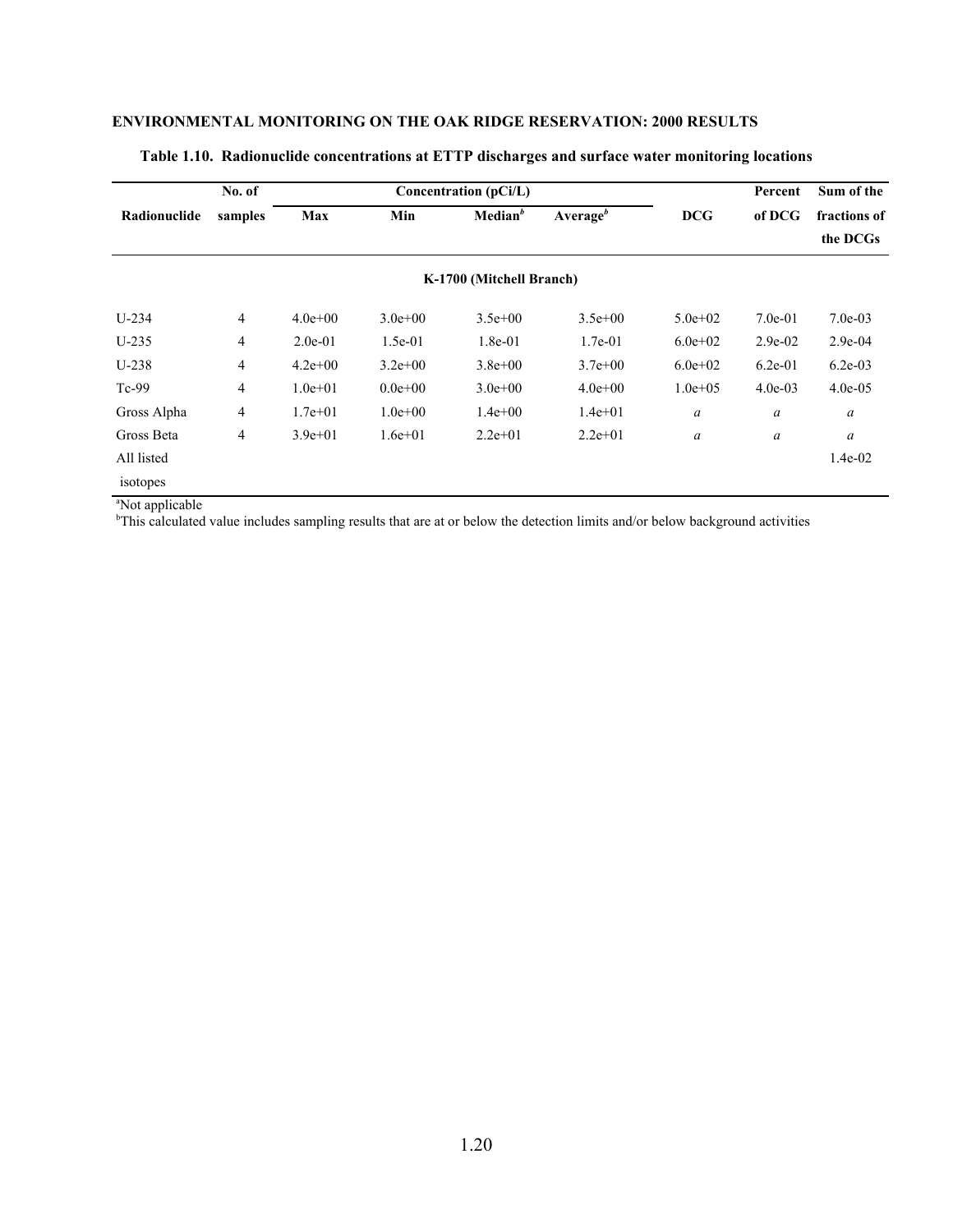|                 | No. of         |             |           | Concentration (pCi/L)               |                                            | Percent          | Sum of the       |                          |
|-----------------|----------------|-------------|-----------|-------------------------------------|--------------------------------------------|------------------|------------------|--------------------------|
| Radionuclide    | samples        | Max         | Min       | Median <sup>b</sup><br>Average $^b$ |                                            | <b>DCG</b>       | of DCG           | fractions of<br>the DCGs |
|                 |                |             |           |                                     | K-1710 (Poplar Creek upstream of the ETTP) |                  |                  |                          |
| $U-234$         | 2              | $1.8e + 00$ | $7.5e-01$ | $1.3e+00$                           | $1.3e+00$                                  | $5.0e + 02$      | $2.5e-01$        | $2.5e-03$                |
| $U-235$         | 2              | $9.8e-02$   | $3.8e-02$ | $6.3e-02$                           | $6.3e-02$                                  | $6.0e+02$        | $1.1e-02$        | $1.1e-04$                |
| $U-238$         | 2              | $1.9e + 00$ | 8.1e-01   | $1.3e+00$                           | $1.3e-01$                                  | $6.0e+02$        | $2.2e-01$        | $2.2e-03$                |
| Gross Alpha     | $\overline{c}$ | $7.0e+00$   | $2.0e+00$ | $4.5e+00$                           | $4.5e+00$                                  | $\boldsymbol{a}$ | $\boldsymbol{a}$ | $\boldsymbol{a}$         |
| Gross Beta      | $\overline{c}$ | $1.5e+01$   | $1.1e+01$ | $1.3e+01$                           | $1.3e+01$                                  | $\boldsymbol{a}$ | $\boldsymbol{a}$ | a                        |
| All listed      |                |             |           |                                     |                                            |                  |                  | $4.9e-03$                |
| <i>isotones</i> |                |             |           |                                     |                                            |                  |                  |                          |

#### **Table 1.11. Radionuclide concentrations at ETTP discharges and surface water monitoring locations**

isotopes a Not applicable b This calculated value includes sampling results that are at or below the detection limits and/or below background activities.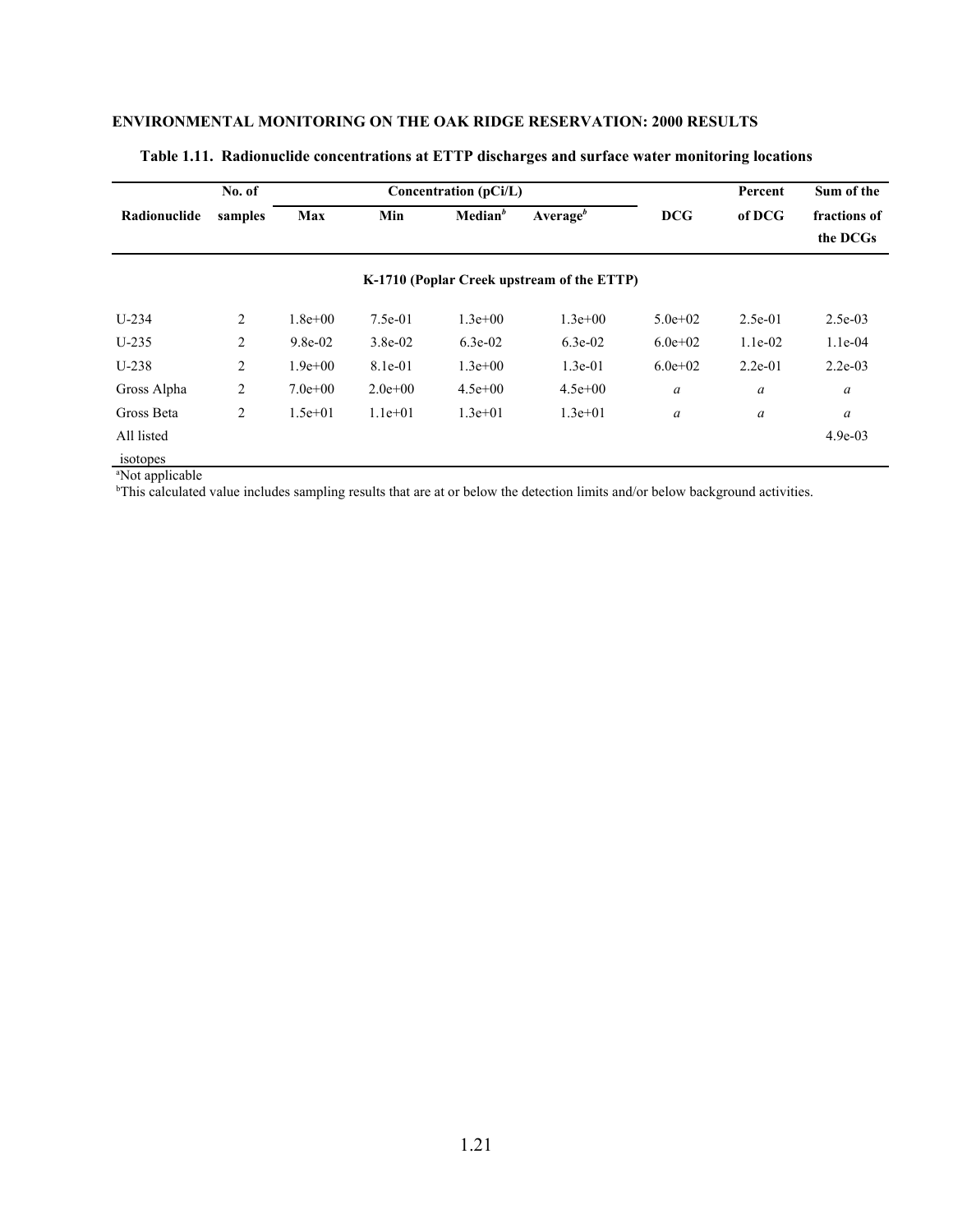|              | No. of  |             |             | Concentration $(pCi/L)$ |                      | Percent      | Sum of the |                          |
|--------------|---------|-------------|-------------|-------------------------|----------------------|--------------|------------|--------------------------|
| Radionuclide | samples | Max         | Min         | Median <sup>b</sup>     | Average <sup>b</sup> | <b>DCG</b>   | of DCG     | fractions of<br>the DCGs |
|              |         |             |             | <b>MIK 1.4</b>          |                      |              |            |                          |
| $Tc-99$      | 1/4     | $1.8e + 02$ | $-6.0e+00$  | $3.8e + 01$             | $4.5e+01$            | $1.0e + 0.5$ | $4.5e-02$  | 4.5e-04                  |
| Gross Beta   | 4       | $6.0e + 00$ | $0.0e + 00$ | $3.6e + 00$             | $3.6e + 00$          | a            | a          | a                        |
| All listed   |         |             |             |                         |                      |              |            | 4.5e-04                  |
| isotopes     |         |             |             |                         |                      |              |            |                          |

# **Table 1.12 Radionuclide concentrations at ETTP discharges and surface water monitoring locations**

a Not applicable b This calculated value includes sampling results that are at or below the detection limits and/or below background activities.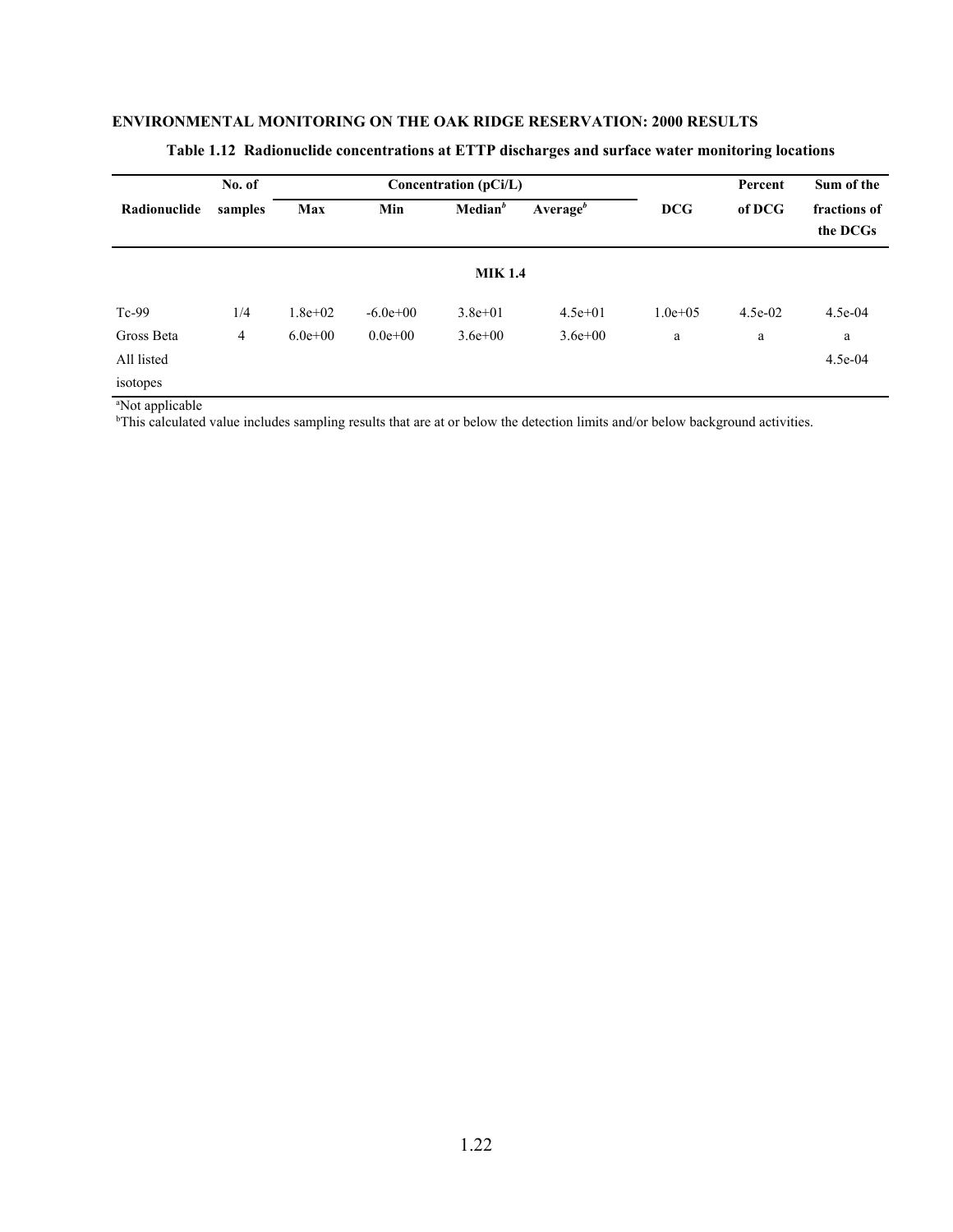|                         | Number detected/ |        | <b>Detected results</b> |         |                    | <b>Number of values</b> |
|-------------------------|------------------|--------|-------------------------|---------|--------------------|-------------------------|
| Parameter               | number of        |        |                         |         | Reference          | exceeding               |
|                         | samples          | Max    | Min                     | Avg     | Value <sup>a</sup> | reference               |
| Barium (mg/L)           | 10/11            | 0.042  | 0.030                   | 0.035   |                    |                         |
| Beryllium $(mg/L)$      | 1/11             | 0.0073 | 0.00017                 | 0.00088 |                    |                         |
| Boron $(mg/L)$          | 1/11             | 0.063  | 0.0051                  | 0.020   |                    |                         |
| Cadmium $(mg/L)$        | 1/11             | 0.0084 | 0.0013                  | 0.0022  |                    |                         |
| Calcium $(mg/L)$        | 11/11            | 39     | 30                      | 34      |                    |                         |
| Chloroethane $(Fg/L)$   | 2/11             | 34     | 1.6                     | 8.7     |                    |                         |
| Dissolved oxygen (mg/L) | 9/9              | 11     | 5.3                     | 8.3     | $5.0 \text{ min}$  | $\mathbf{0}$            |
| Iron $(mg/L)$           | 11/11            | 0.31   | 0.11                    | 0.17    |                    |                         |
| Magnesium $(mg/L)$      | 11/11            | 11     | 8.0                     | 10      |                    |                         |
| Manganese $(mg/L)$      | 11/11            | 0.072  | 0.039                   | 0.05    |                    |                         |
| pH(SU)                  | 9/9              | 8.2    | 6.6                     | 7.6     | $6.5 - 8.5$        | $\theta$                |
| Sodium $(mg/L)$         | 8/11             | 18     | 4                       | 7.3     |                    |                         |
| Temperature $(Co)$      | 9/9              | 29     | 8.6                     | 17      |                    |                         |
| Uranium $(mg/L)$        | 1/11             | 0.001  | 0.001                   | 0.001   |                    |                         |

# **Table 1. 13. 2000 ETTP parameters detected at CRK-16**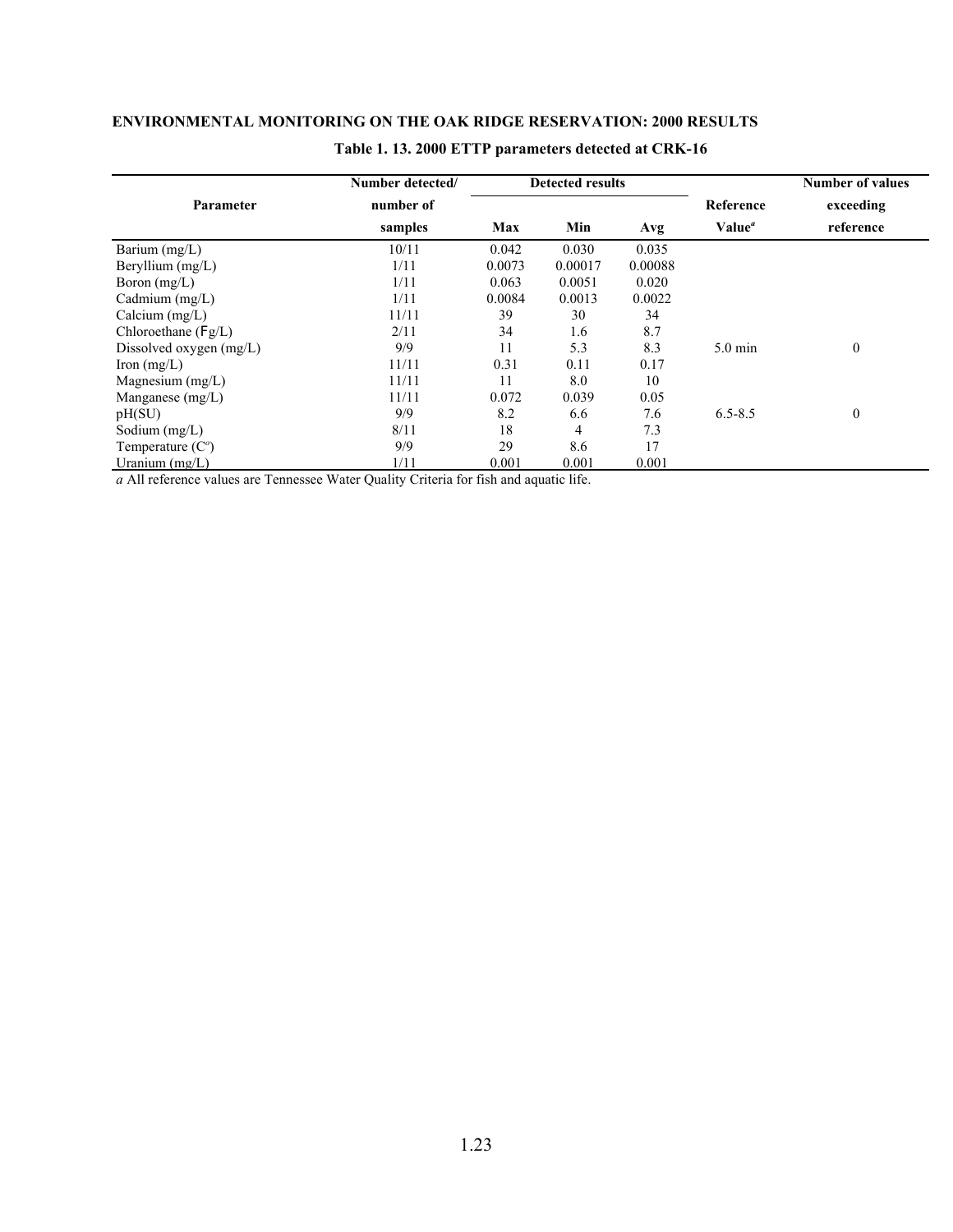|                           | Number detected/ |       | <b>Detected results</b> |       |                    | <b>Number of values</b> |  |
|---------------------------|------------------|-------|-------------------------|-------|--------------------|-------------------------|--|
| <b>Parameter</b>          | number of        |       |                         |       | Reference          | exceeding               |  |
|                           | samples          | Max   | Min                     | Avg   | Value <sup>a</sup> | reference               |  |
| Dissolved Oxygen $(mg/L)$ | 2/2              | 7.5   | 5.9                     | 6.7   | $5.0 \text{ min}$  |                         |  |
| Temperature $(Co)$        | 2/2              | 14    | 14                      | 14    |                    |                         |  |
| Uranium $(mg/L)$          | 2/2              | 0.001 | 0.001                   | 0.001 |                    |                         |  |
| pH (standard units)       | 2/2              | 7.9   | 6.6                     |       | $6.5 - 8.5$        |                         |  |

# **Table 1. 14. 2000 ETTP parameters detected at K-716**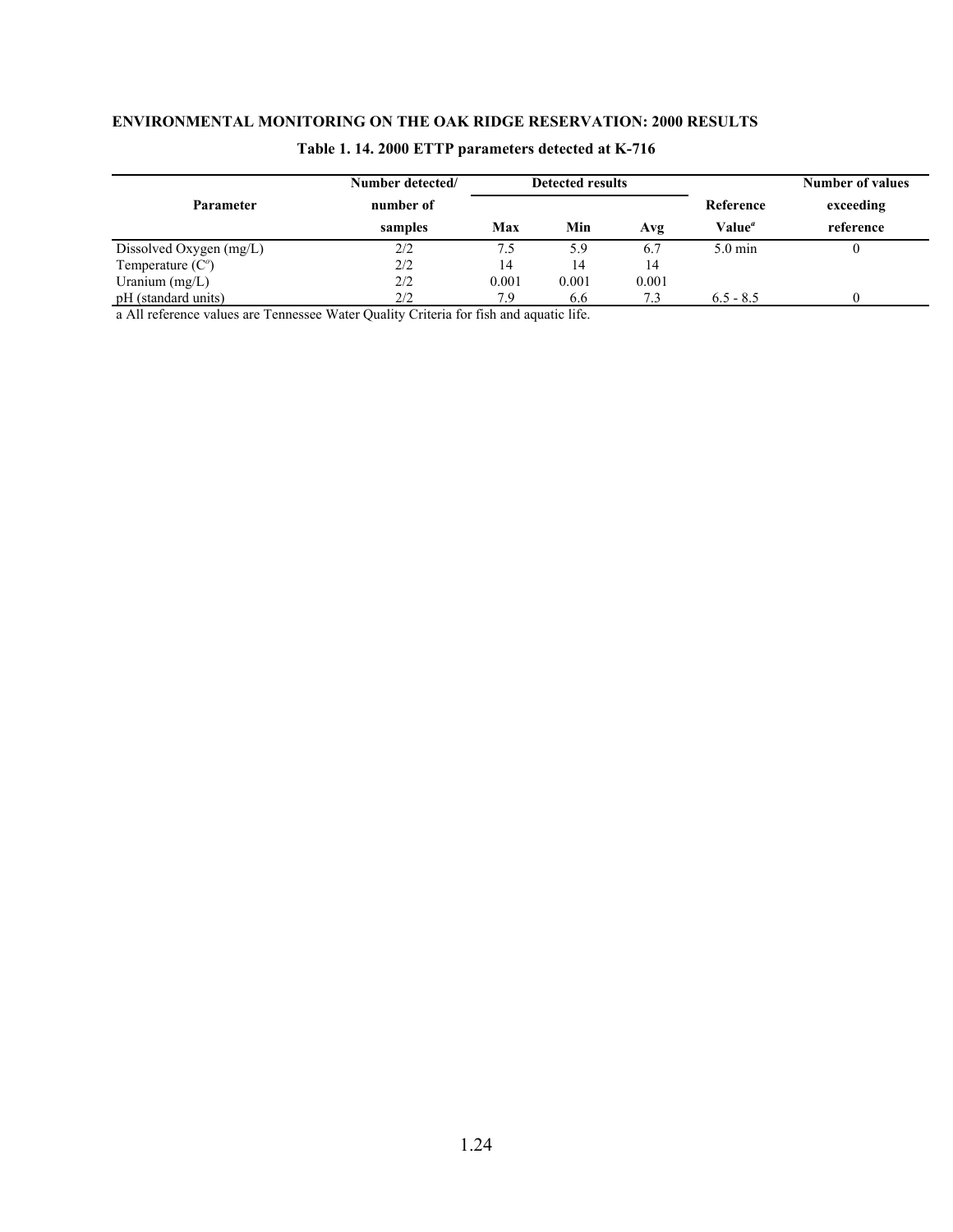|                           | Number detected/ |       | <b>Detected Results</b> |        |                           | <b>Number of values</b> |
|---------------------------|------------------|-------|-------------------------|--------|---------------------------|-------------------------|
| <b>Parameter</b>          | number of        |       |                         |        | Reference                 | exceeding               |
|                           | samples          | Max   | Min                     | Avg    | Value <sup><i>a</i></sup> | reference               |
| Dissolved Oxygen $(mg/L)$ | 4/4              | 8.7   | 3.9                     | 6.1    | $5.0 \text{ min}$         | ∠                       |
| Temperature $(Co)$        | 4/4              | 15    | 9.4                     | 12     |                           |                         |
| Uranium $(mg/L)$          | 2/2              | 0.003 | 0.0021                  | 0.0025 |                           |                         |
| pH (standard units)       | 4/4              | 7.6   | 7.4                     | 7.5    | $6.5 - 8.5$               | 0                       |

# **Table 1.15. 2000 ETTP parameters detected at K-901-A**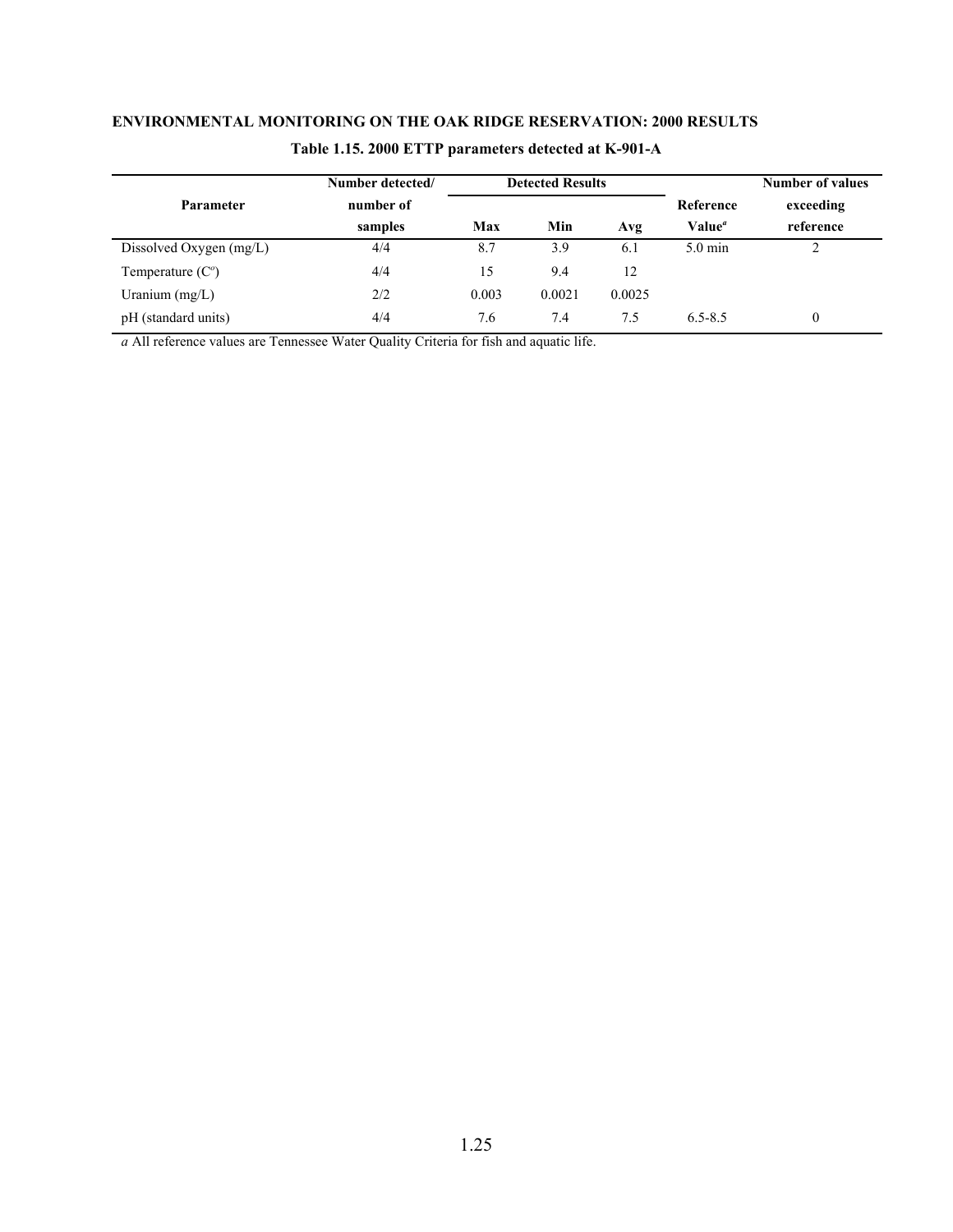|                         | Number detected/ |        | <b>Detected results</b> |        |                           | Number of         |
|-------------------------|------------------|--------|-------------------------|--------|---------------------------|-------------------|
| Parameter               | number of        |        |                         |        | Reference                 | exceeding         |
|                         | samples          | Max    | Min                     | Avg    | <b>Value</b> <sup>a</sup> | reference         |
| Dissolved Oxygen (mg/L) | 4/4              | 9.6    | 8                       | 8.9    | $5.0 \text{ min}$         | $\mathbf{0}$      |
| Temperature $(Co)$      | 4/4              | 15     | 12                      | 13     |                           |                   |
| Uranium $(mg/L)$        | 2/2              | 0.0012 | 0.001                   | 0.0011 |                           |                   |
| pH (standard units)     | 4/4              | 8.5    | 8.2                     | 8.4    | $6.5 - 8.5$               | $\mathbf{\hat{}}$ |

# **Table 1.16. 2000 ETTP parameters detected at K-1007-B**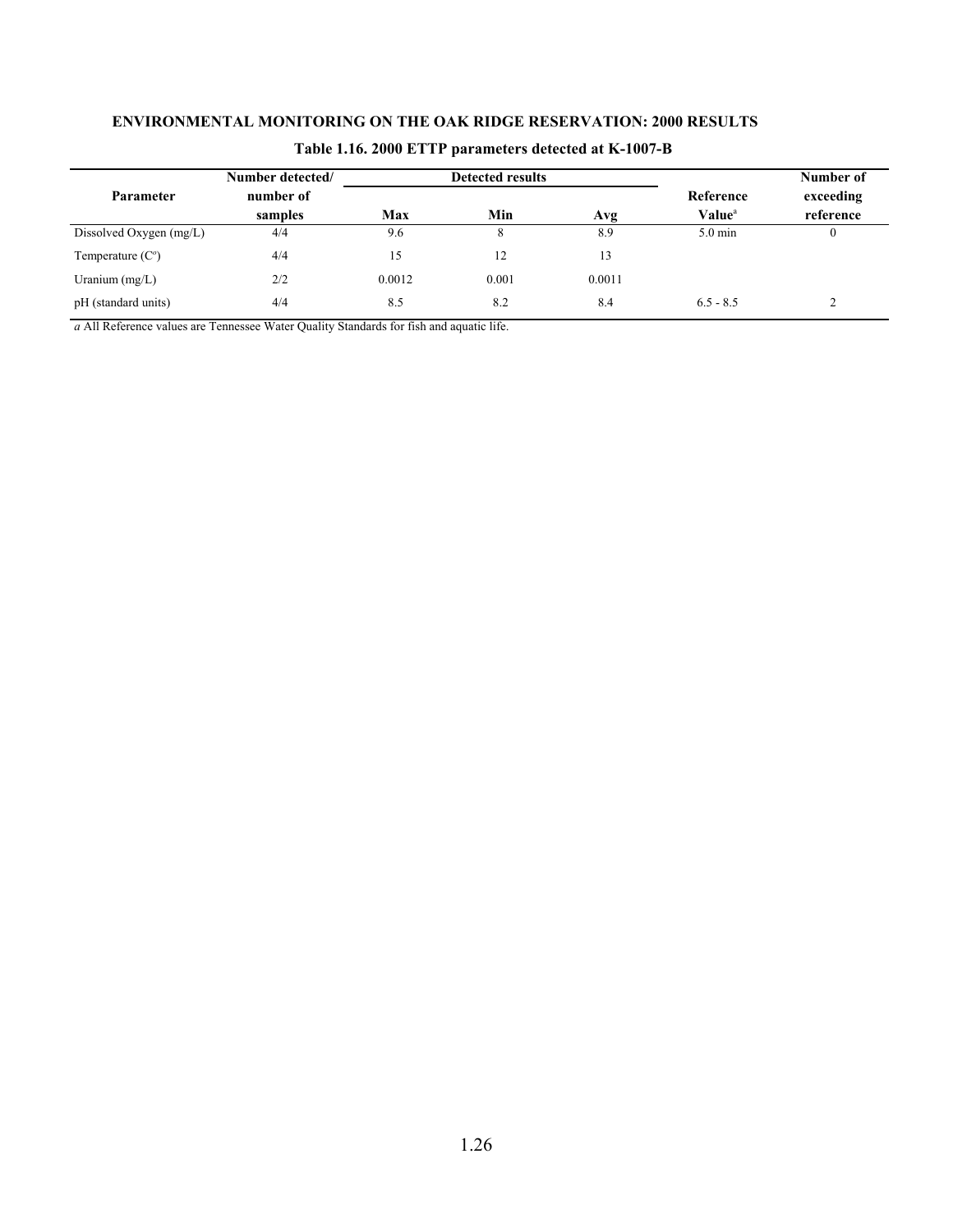|                               | Number detected/ |       | <b>Detected results</b> |       |                    | <b>Number of values</b> |
|-------------------------------|------------------|-------|-------------------------|-------|--------------------|-------------------------|
| <b>Parameter</b>              | number of        |       |                         |       | Reference          | exceeding               |
|                               | samples          | Max   | Min                     | Avg   | Value <sup>a</sup> | reference               |
| 1,1 Dichloroethane ( $Fg/L$ ) | 1/4              | 1.1   | $\mathcal{D}$           | 1.8   |                    |                         |
| 1,2 Dichloroethene ( $Fg/L$ ) | 2/4              | 47    | 2                       | 18    |                    |                         |
| Chloroethane $(Fg/L)$         | 1/4              | 1.2   | 4                       | 3.3   |                    |                         |
| Chloroform $(Fg/L)$           | 1/4              | 15    |                         |       |                    |                         |
| Dissolved Oxygen $(mg/L)$     | 6/6              | 12    | 7.9                     | 9.5   | $5.0 \text{ min}$  | $\theta$                |
| Temperature $(Co)$            | 5/5              | 24    | 11                      | 16    |                    |                         |
| Trichloroethene $(Fg/L)$      | 4/4              | 61    | $\overline{c}$          | 39    | 810                | $\theta$                |
| Uranium $(mg/L)$              | 4/4              | 0.013 | 0.0004                  | 0.011 |                    |                         |
| Vinyl Chloride (Fg/L)         | 4/4              | 8     | 4.3                     | 5.1   |                    |                         |
| pH (standard units)           | 7/7              | 7.4   | 7.1                     | 7.2   | $6.5 - 8.5$        | $\Omega$                |

# **Table 1.17. 2000 ETTP parameters detected at K-1700**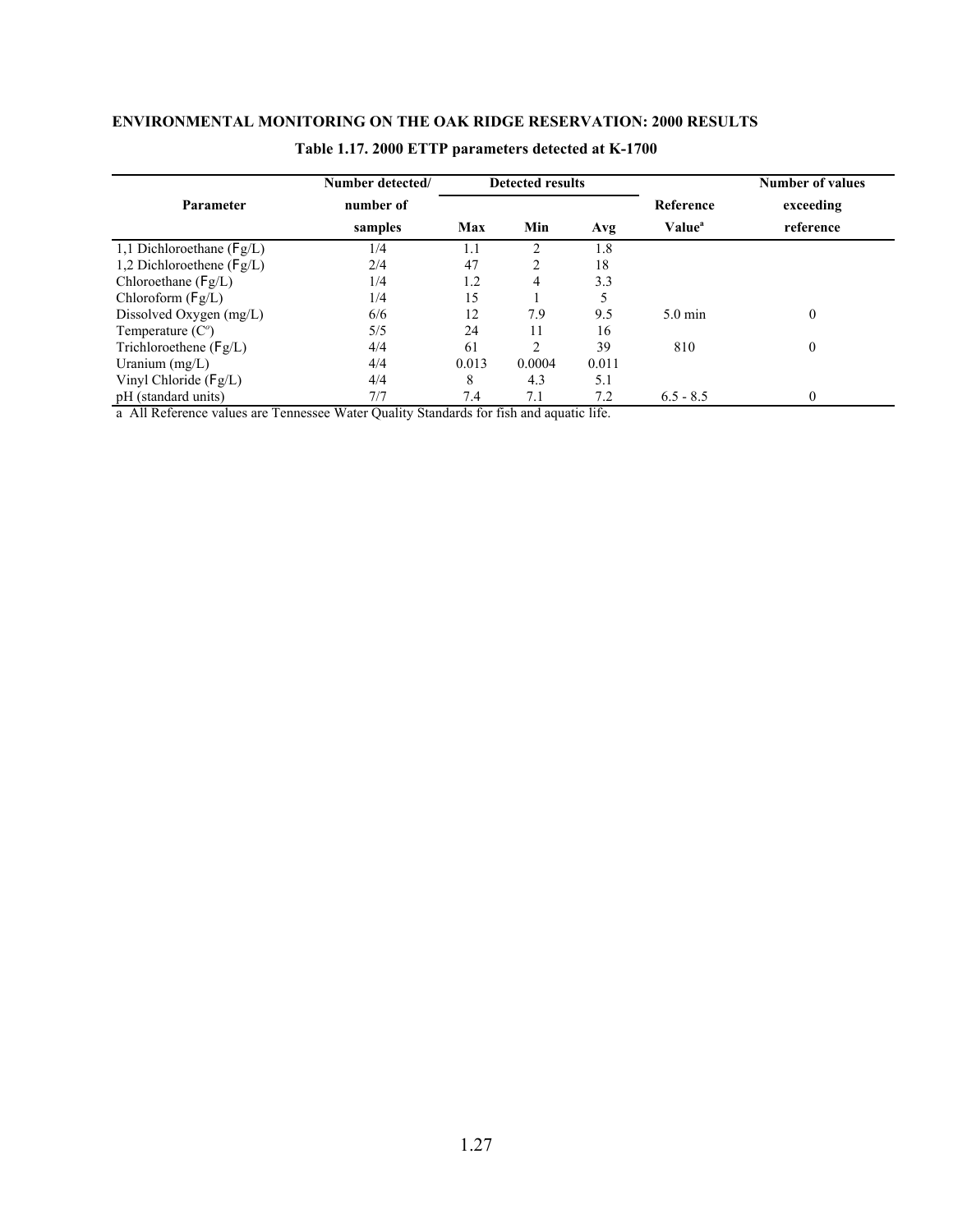|                           | Number detected/ |        | <b>Detected results</b> |       |                           | <b>Number of values</b> |
|---------------------------|------------------|--------|-------------------------|-------|---------------------------|-------------------------|
| Parameter                 | number of        |        |                         |       | Reference                 | exceeding               |
|                           | samples          | Max    | Min                     | Avg   | <b>Value</b> <sup>a</sup> | reference               |
| Dissolved Oxygen $(mg/L)$ | 2/2              | 7.2    | 5.6                     | 6.4   | $5.0 \text{ min}$         |                         |
| Temperature $(C^{\circ})$ | 2/2              | 13     |                         |       |                           |                         |
| Uranium $(mg/L)$          | 2/2              | 0.0056 | 0.0024                  | 0.004 |                           |                         |
| pH (standard units)       | 2/2              | 7.2    | 6.7                     | 7.0   | $6.5 - 8.5$               |                         |

# **Table 1.18. 2000 ETTP parameters detected at K-1710**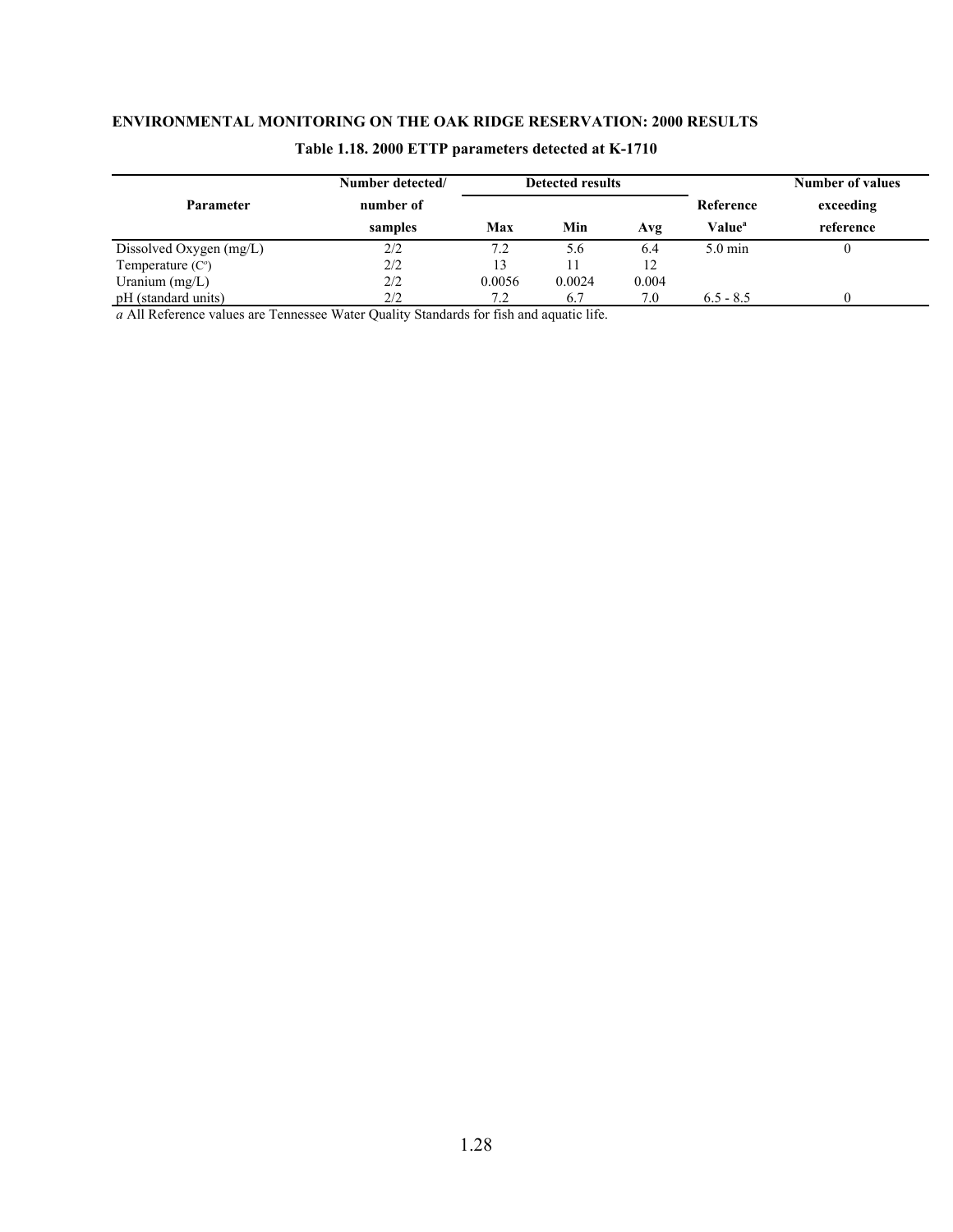|                         | Number detected/ | Detected results |        |       | Number of values   |              |
|-------------------------|------------------|------------------|--------|-------|--------------------|--------------|
| Parameter               | number of        |                  |        |       | Reference          | exceeding    |
|                         | samples          | Max              | Min    | Avg   | Value <sup>a</sup> | reference    |
| Aluminum $(mg/L)$       | 4/4              | 0.3              | 0.027  | 0.14  |                    |              |
| Barium $(mg/L)$         | 4/4              | 0.047            | 0.036  | 0.041 |                    |              |
| Boron $(mg/L)$          | 3/4              | 0.012            | 0.0052 | 0.008 |                    |              |
| Calcium $(mg/L)$        | 7/4              | 21               | 13     | 17    |                    |              |
| Chloroethane $(mg/L)$   | 1/4              | 1.6              | 4      | 3.4   |                    |              |
| Dissolved Oxygen (mg/L) | 4/4              | 9.2              | 6.9    | 8.4   | 5.0 min.           | $\mathbf{0}$ |
| Iron $(mg/L)$           | 4/4              | 0.32             | 0.18   | 0.24  |                    |              |
| Magnesium $(mg/L)$      | 4/4              | 12               | 6.9    | 9.4   |                    |              |
| Manganese $(mg/L)$      | 4/4              | 0.31             | 0.046  | 0.13  |                    |              |
| pH(SU)                  | 4/4              | 7.9              | 7.3    | 7.6   | $6.5 - 8.5$        | $\mathbf{0}$ |
| Silicon $(mg/L)$        | 4/4              | 4.2              | 3.8    | 4.0   |                    |              |
| Sodium $(mg/L)$         | 4/4              | 1.2              | 0.70   | 0.84  |                    |              |
| Temperature $(Co)$      | 4/4              | 22               | 8.0    | 14    |                    |              |

# **Table 1.19. 2000 ETTP parameters detected at MIK 1.4**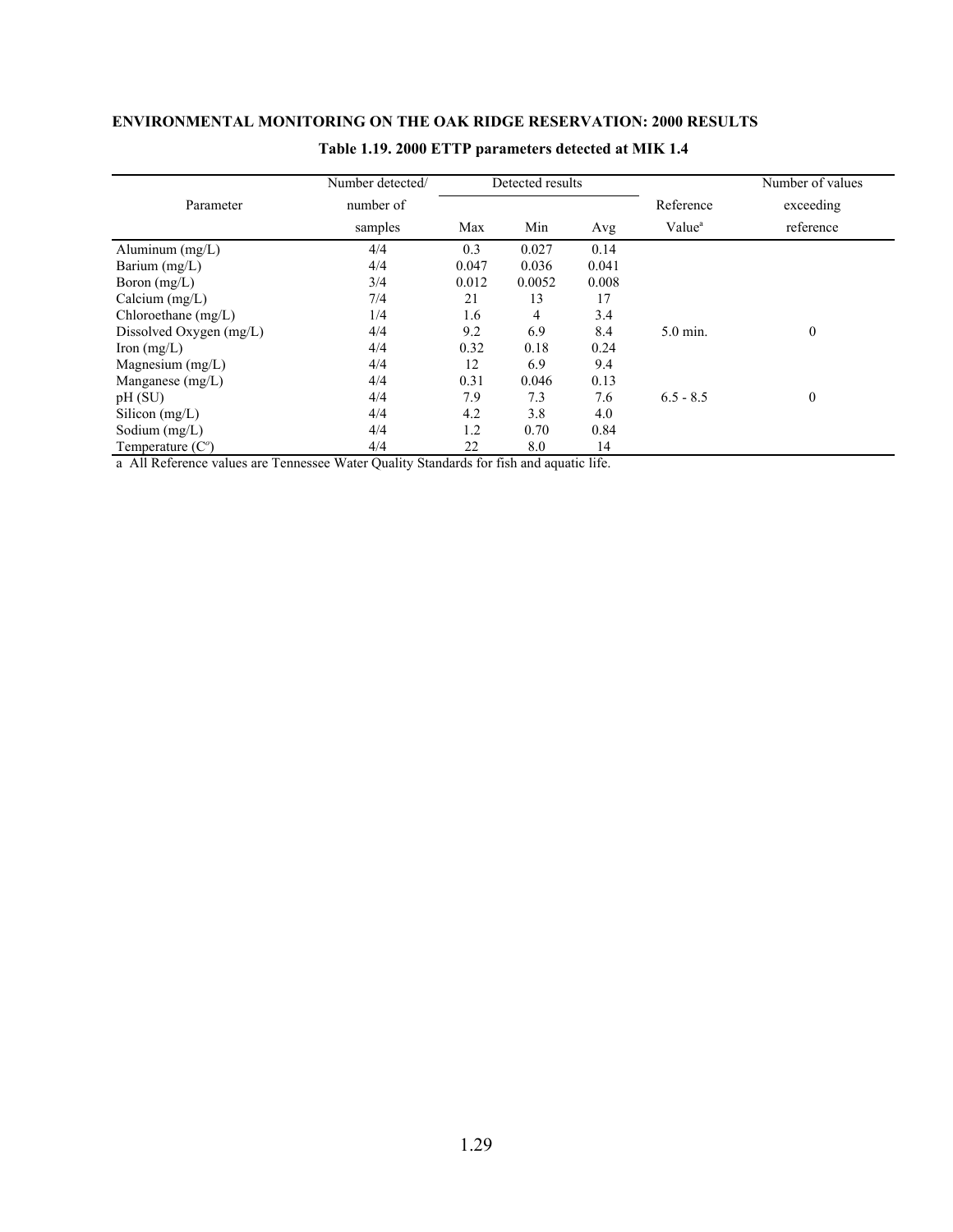#### **Table 2.1. Y-12 Complex Discharge Point 017, OUTFALL 017**

From: 2000/01/01 To: 2000/12/31

|                     | Number of      |       | Concentration(a) |      | Reference<br>Value(b) | <b>Number of Values</b><br><b>Exceeding Reference</b> |
|---------------------|----------------|-------|------------------|------|-----------------------|-------------------------------------------------------|
| Parameter           | <b>Samples</b> | Max   | Min              | Avg  |                       |                                                       |
| Flow, mgd           | 366            | 0.563 | 0.003            | 0.05 |                       |                                                       |
| pH, Standard Units  | 52             | 7.3   | 6.7              |      | 9/6(e)                |                                                       |
| Kjeldahl Nitrogen   | 52             | 24.4  | < 0.2            | <3   |                       |                                                       |
| Ammonia as Nitrogen | 52             | 27.0  | < 0.2            |      | 64.8                  |                                                       |

(a) Units in mg/L unless otherwise indicated.

(b) NPDES permit limits.

(c) Flow during operations and/or discharging.

(d) Not applicable.

(e) Maximum value/minimum value.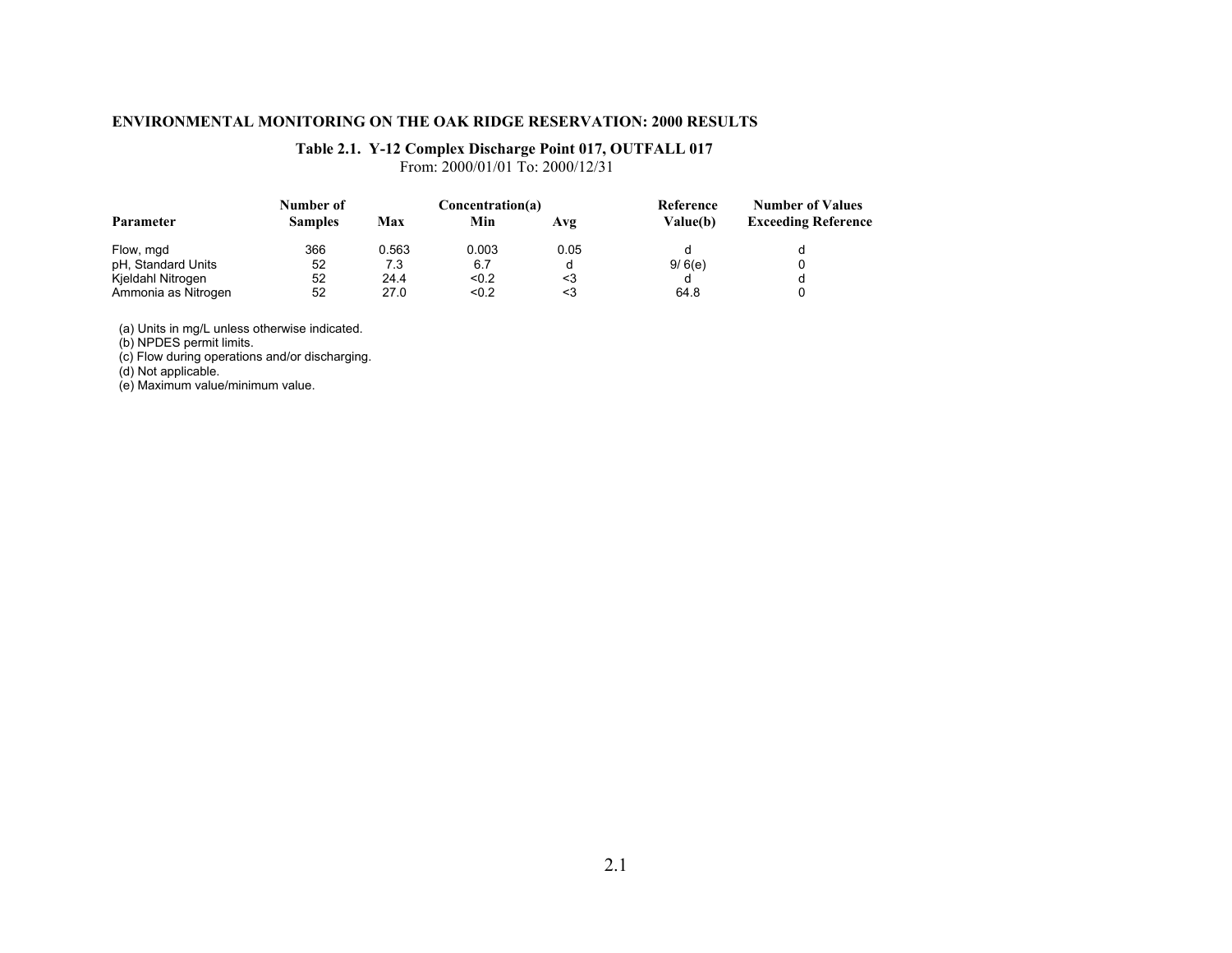#### **Table 2.2. Y-12 Complex Discharge Point 021, OUTFALL 021**

From: 2000/01/01 To: 2000/12/31

|                                | Number of      |        | Concentration(a) |        | Reference<br><b>Value(b)</b> | <b>Number of Values</b><br><b>Exceeding Reference</b> |
|--------------------------------|----------------|--------|------------------|--------|------------------------------|-------------------------------------------------------|
| Parameter                      | <b>Samples</b> | Max    | Min              | Avg    |                              |                                                       |
| Flow, mgd                      | 334            | 2.895  | 0.054            | 0.28   |                              |                                                       |
| pH, Standard Units             | 158            | 8.4    | 6.8              |        | 9/6(e)                       |                                                       |
| Temperature, degrees C         | 158            | 23.5   | 13.9             | 18.4   | 30.5                         |                                                       |
| <b>Total Residual Chlorine</b> | 156            | < 0.05 | < 0.05           | < 0.05 | 0.188                        |                                                       |

(a) Units in mg/L unless otherwise indicated.

(b) NPDES permit limits.

(c) Flow during operations and/or discharging.

(d) Not applicable.

(e) Maximum value/minimum value.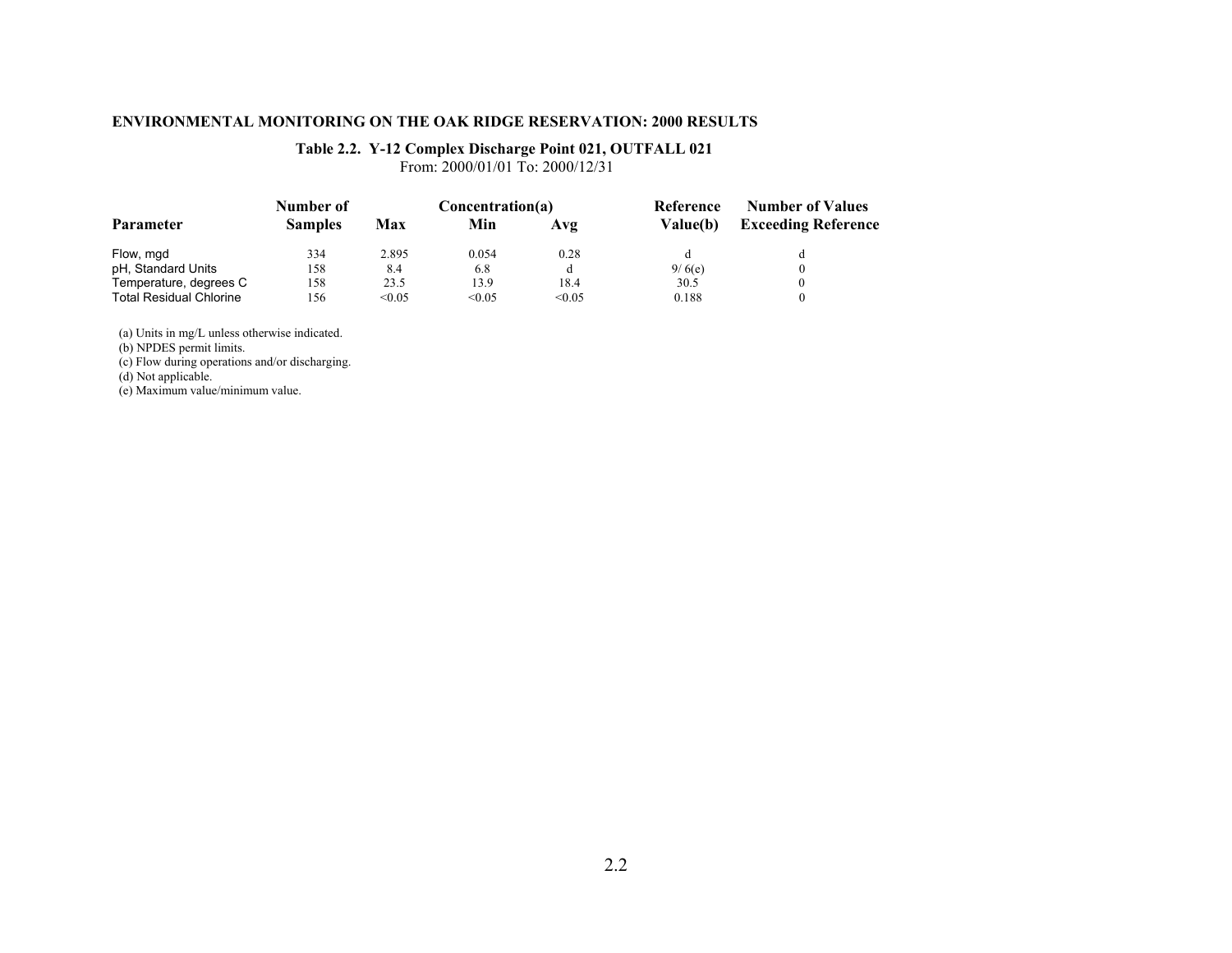### **Table 2.3. Y-12 Complex Discharge Point 051, OUTFALL 051**

From: 2000/01/01 To: 2000/12/31

|                    | Number of      |         | Concentration(a) |       | Reference       | <b>Number of Values</b>    |
|--------------------|----------------|---------|------------------|-------|-----------------|----------------------------|
| <b>Parameter</b>   | <b>Samples</b> | Max     | Min              | Avg   | <b>Value(b)</b> | <b>Exceeding Reference</b> |
| Flow, mgd          | 357            | 0.553   | 0.022            | 0.20  |                 |                            |
| pH, Standard Units | 105            | 7.2     | 6.8              |       | 9/6(e)          |                            |
| Mercury            | 53             | 0.00453 | 0.00113          | 0.002 |                 |                            |

(a) Units in mg/L unless otherwise indicated.

(b) NPDES permit limits.

(c) Flow during operations and/or discharging.

(d) Not applicable.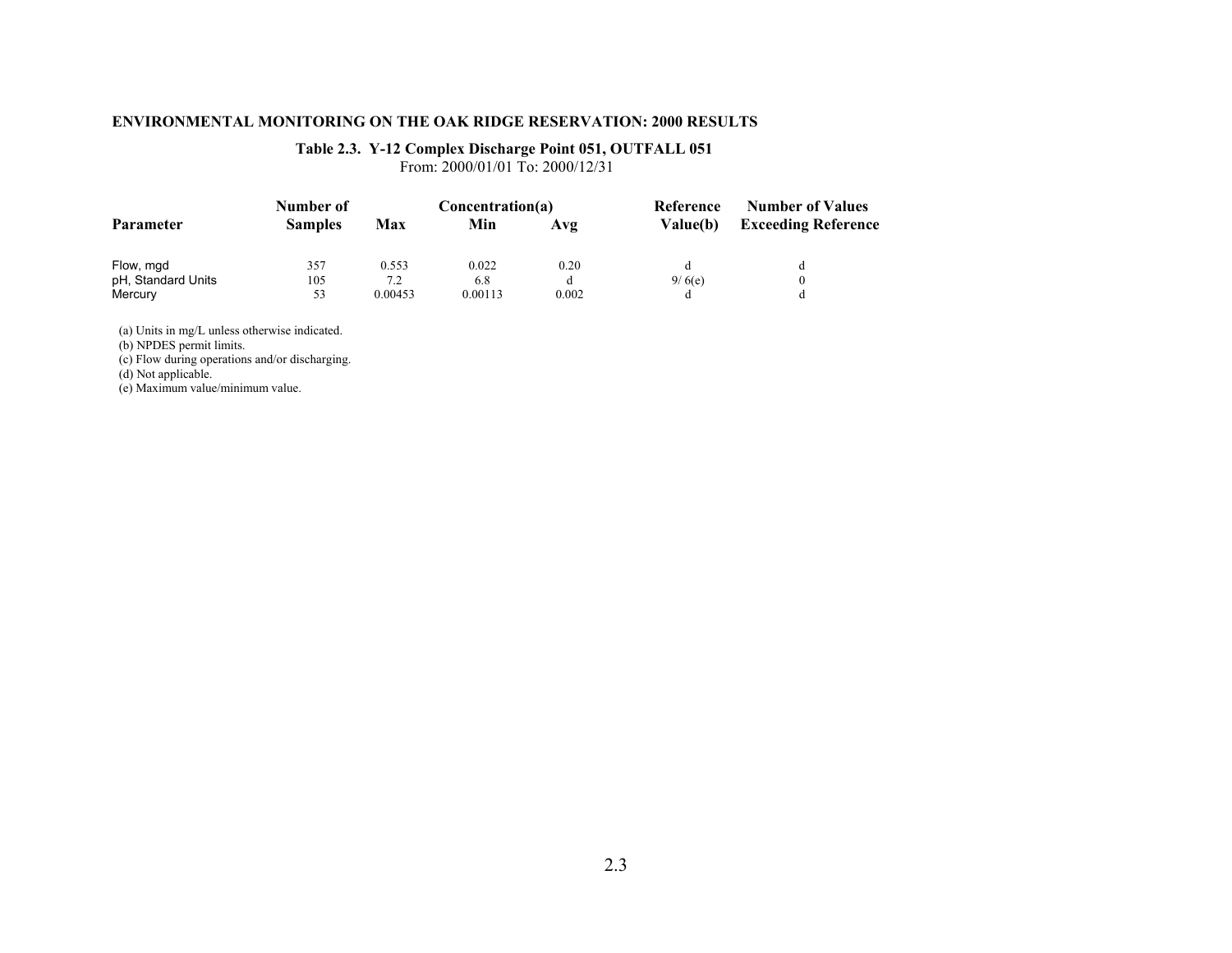### **Table 2.4. Y-12 Complex Discharge Point 055, OUTFALL 055**

From: 2000/01/01 To: 2000/12/31

|                                | Number of      |         | Concentration(a) |          | Reference<br><b>Value(b)</b> | <b>Number of Values</b><br><b>Exceeding Reference</b> |
|--------------------------------|----------------|---------|------------------|----------|------------------------------|-------------------------------------------------------|
| <b>Parameter</b>               | <b>Samples</b> | Max     | Min              | Avg      |                              |                                                       |
| Flow, mgd                      | 366            | 0.13    | 0.018            | 0.035    |                              |                                                       |
| pH, Standard Units             | 105            | 7.8     | 7.1              |          | 9/6(e)                       |                                                       |
| <b>Total Residual Chlorine</b> | 105            | < 0.05  | < 0.05           | < 0.05   | 0.5                          |                                                       |
| Mercury                        | 105            | 0.00127 | < 0.0002         | < 0.0002 | 0.004                        |                                                       |

(a) Units in mg/L unless otherwise indicated.

(b) NPDES permit limits.

(c) Flow during operations and/or discharging.

(d) Not applicable.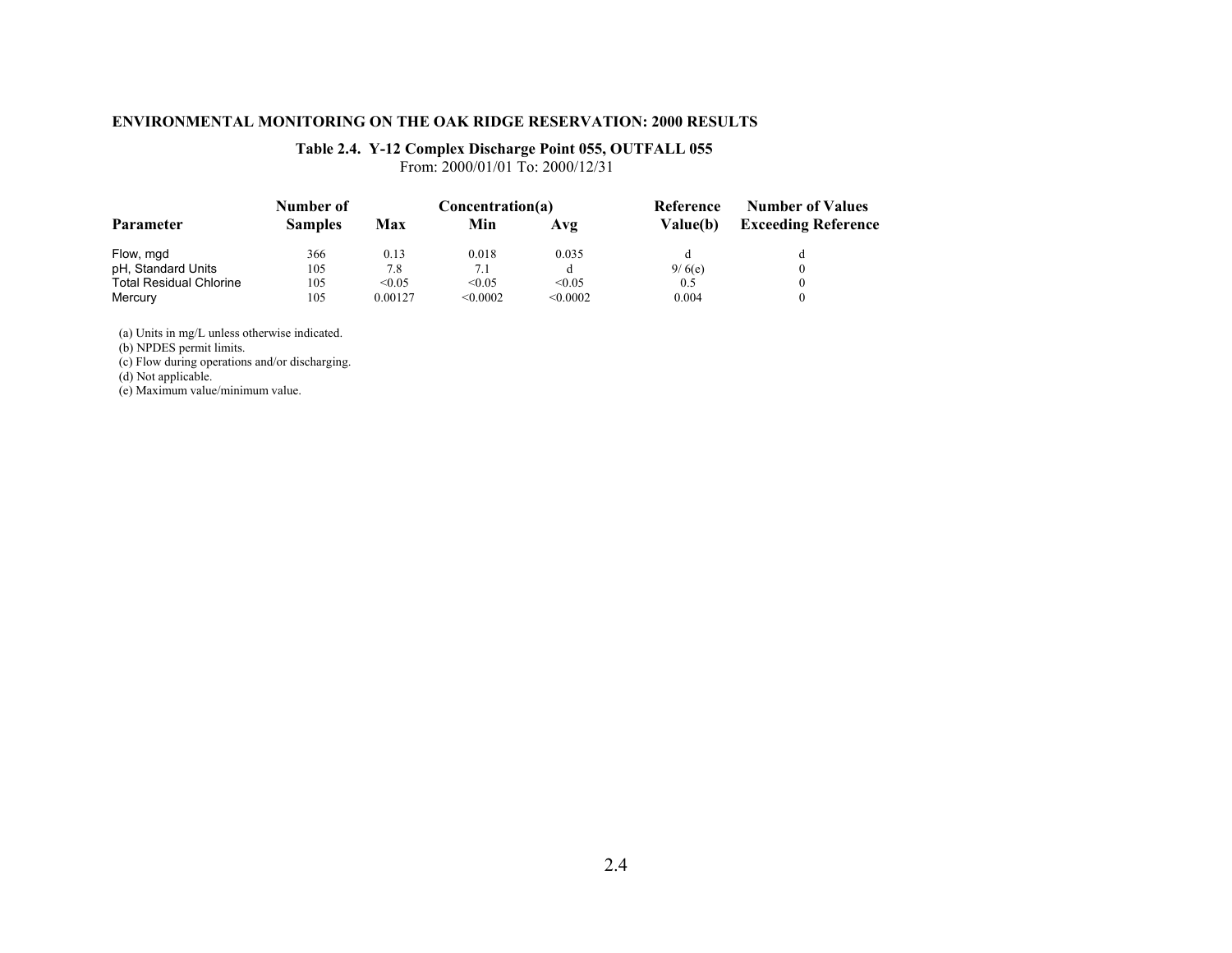### **Table 2.5. Y-12 Complex Discharge Point 05A, OUTFALL 05A**

From: 2000/01/01 To: 2000/12/31

|                      | Number of      |        | Concentration(a) |        | Reference<br><b>Value(b)</b> | <b>Number of Values</b><br><b>Exceeding Reference</b> |
|----------------------|----------------|--------|------------------|--------|------------------------------|-------------------------------------------------------|
| Parameter            | <b>Samples</b> | Max    | Min              | Avg    |                              |                                                       |
| Flow, mgd            |                | 0.1295 | 0.1162           | 0.1229 |                              |                                                       |
| pH, Standard Units   |                | 7.6    | 7.1              |        | 9/6(e)                       |                                                       |
| Carbon tetrachloride |                | 0.008  | 0.007            | 0.008  | d                            |                                                       |
| Tetrachloroethene    |                | 0.004J | 0.003J           | 0.004J | đ                            |                                                       |
| Methylene chloride   |                | 0.005U | 0.005U           | 0.005U |                              |                                                       |

(a) Units in mg/L unless otherwise indicated.

(b) NPDES permit limits.

(c) Flow during operations and/or discharging.

(d) Not applicable.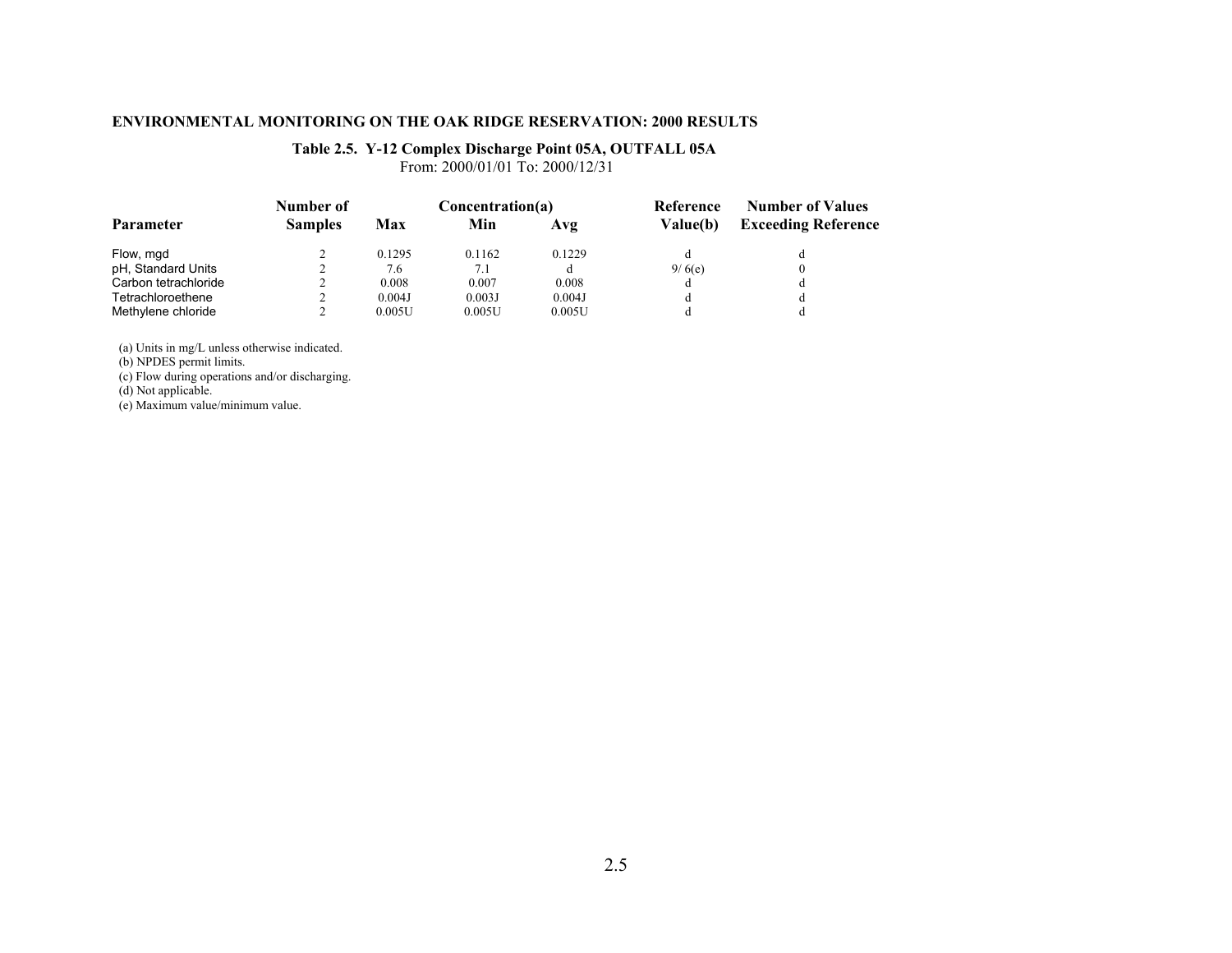### **Table 2.6. Y-12 Complex Discharge Point 073, OUTFALL 073**

From: 2000/01/01 To: 2000/12/31

|                                | Number of      |        | Concentration(a) |        | Reference<br>Value(b) | <b>Number of Values</b><br><b>Exceeding Reference</b> |
|--------------------------------|----------------|--------|------------------|--------|-----------------------|-------------------------------------------------------|
| Parameter                      | <b>Samples</b> | Max    | Min              | Avg    |                       |                                                       |
| Flow, mgd                      | 12             | 0.0086 | 0.0004           | 0.002  |                       |                                                       |
| pH, Standard Units             | 12             | 8.3    | 7.8              |        | 9/6(e)                |                                                       |
| <b>Total Residual Chlorine</b> |                | < 0.05 | < 0.05           | < 0.05 | 0.5                   |                                                       |

(a) Units in mg/L unless otherwise indicated.

(b) NPDES permit limits.

(c) Flow during operations and/or discharging.

(d) Not applicable.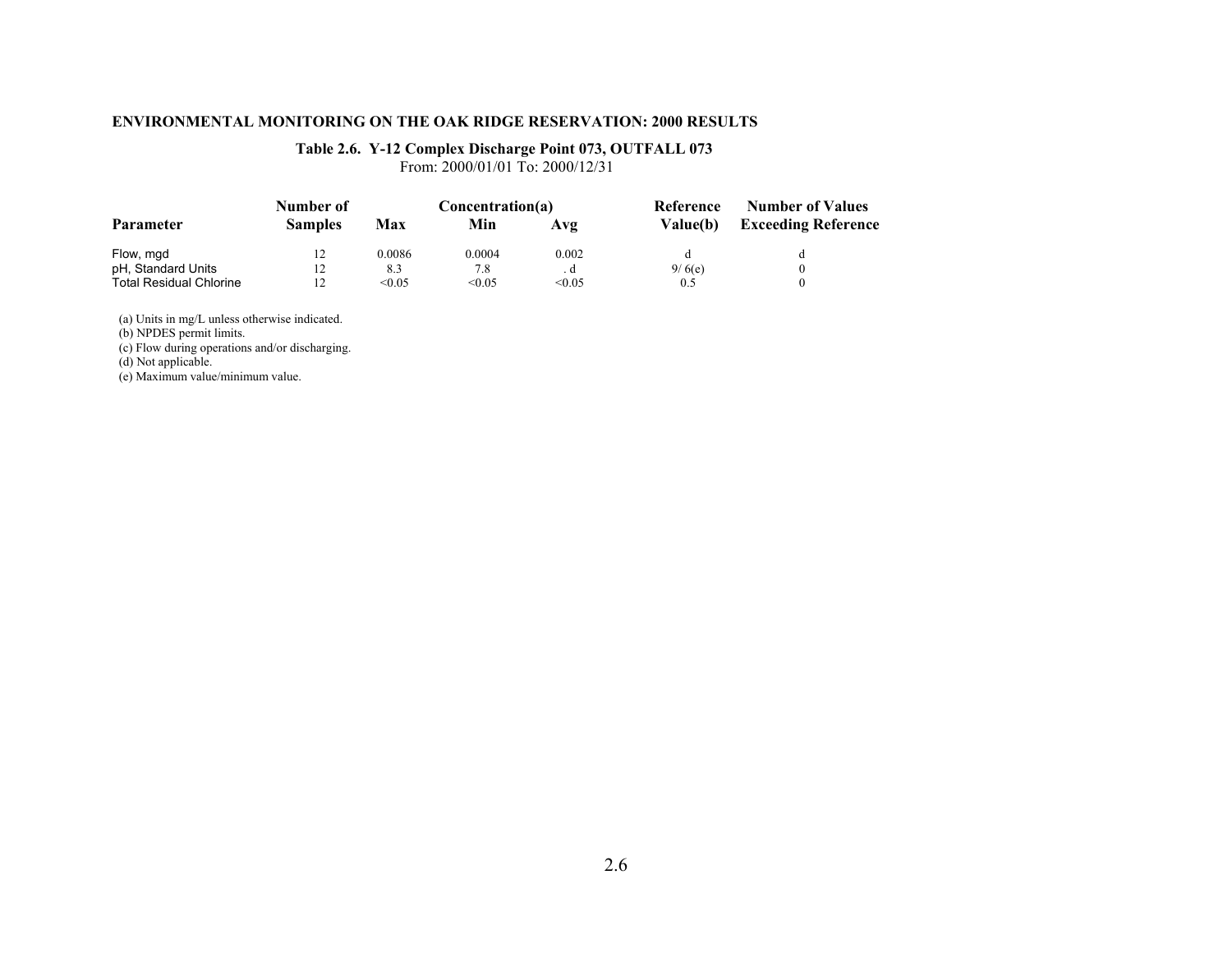### **Table 2.7. Y-12 Complex Discharge Point 077, OUTFALL 077**

From: 2000/01/01 To: 2000/12/31

|                                | Number of      | Concentration(a) |         |         | Reference | <b>Number of Values</b>    |
|--------------------------------|----------------|------------------|---------|---------|-----------|----------------------------|
| Parameter                      | <b>Samples</b> | Max              | Min     | Avg     | Value(b)  | <b>Exceeding Reference</b> |
| Flow, mgd                      | 12             | 0.00002          | 0.00002 | 0.00002 |           |                            |
| pH, Standard Units             | 12             | 7.8              | 7.5     |         | 9/6(e)    |                            |
| <b>Total Residual Chlorine</b> |                | < 0.05           | < 0.05  | < 0.05  | 0.5       |                            |

(a) Units in mg/L unless otherwise indicated.

(b) NPDES permit limits.

(c) Flow during operations and/or discharging.

(d) Not applicable.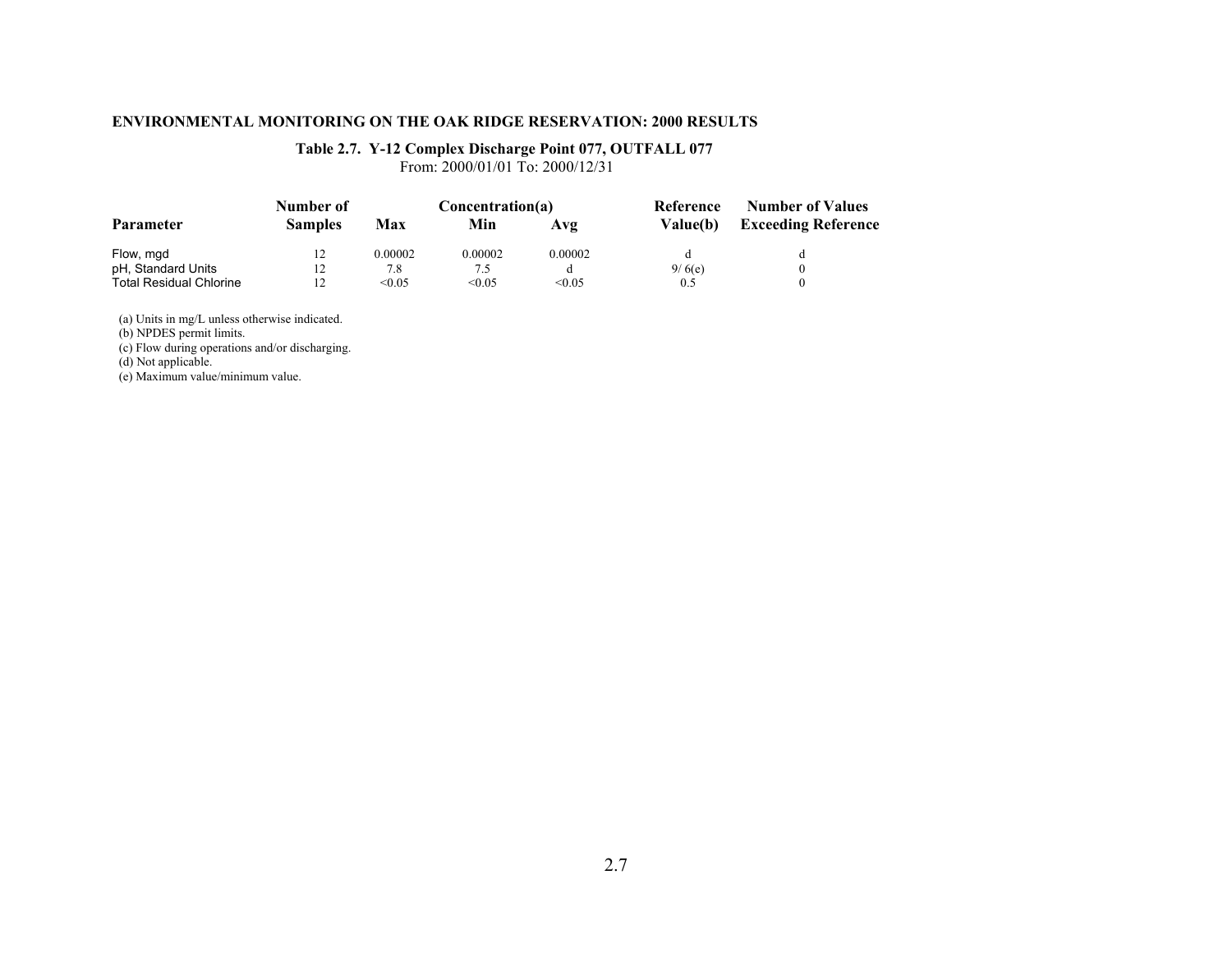### **Table 2.8. Y-12 Complex Discharge Point 125, OUTFALL 125**

From: 2000/01/01 To: 2000/12/31

|                                | Number of      |          | Concentration(a) |          |                 | <b>Number of Values</b>    |
|--------------------------------|----------------|----------|------------------|----------|-----------------|----------------------------|
| Parameter                      | <b>Samples</b> | Max      | Min              | Avg      | <b>Value(b)</b> | <b>Exceeding Reference</b> |
| Flow, mgd                      | 14             | 0.432    | 0.2592           | 0.318    |                 |                            |
| pH, Standard Units             | 14             | 7.3      | 6.8              |          | 9/6(e)          |                            |
| <b>Total Residual Chlorine</b> | 12             | < 0.05   | < 0.05           | < 0.05   | 0.5             |                            |
| Mercury                        |                | < 0.0002 | 0.00004          | < 0.0002 | d               |                            |
| Lead                           |                | < 0.0025 | < 0.001          | < 0.001  |                 |                            |

(a) Units in mg/L unless otherwise indicated.

(b) NPDES permit limits.

(c) Flow during operations and/or discharging.

(d) Not applicable.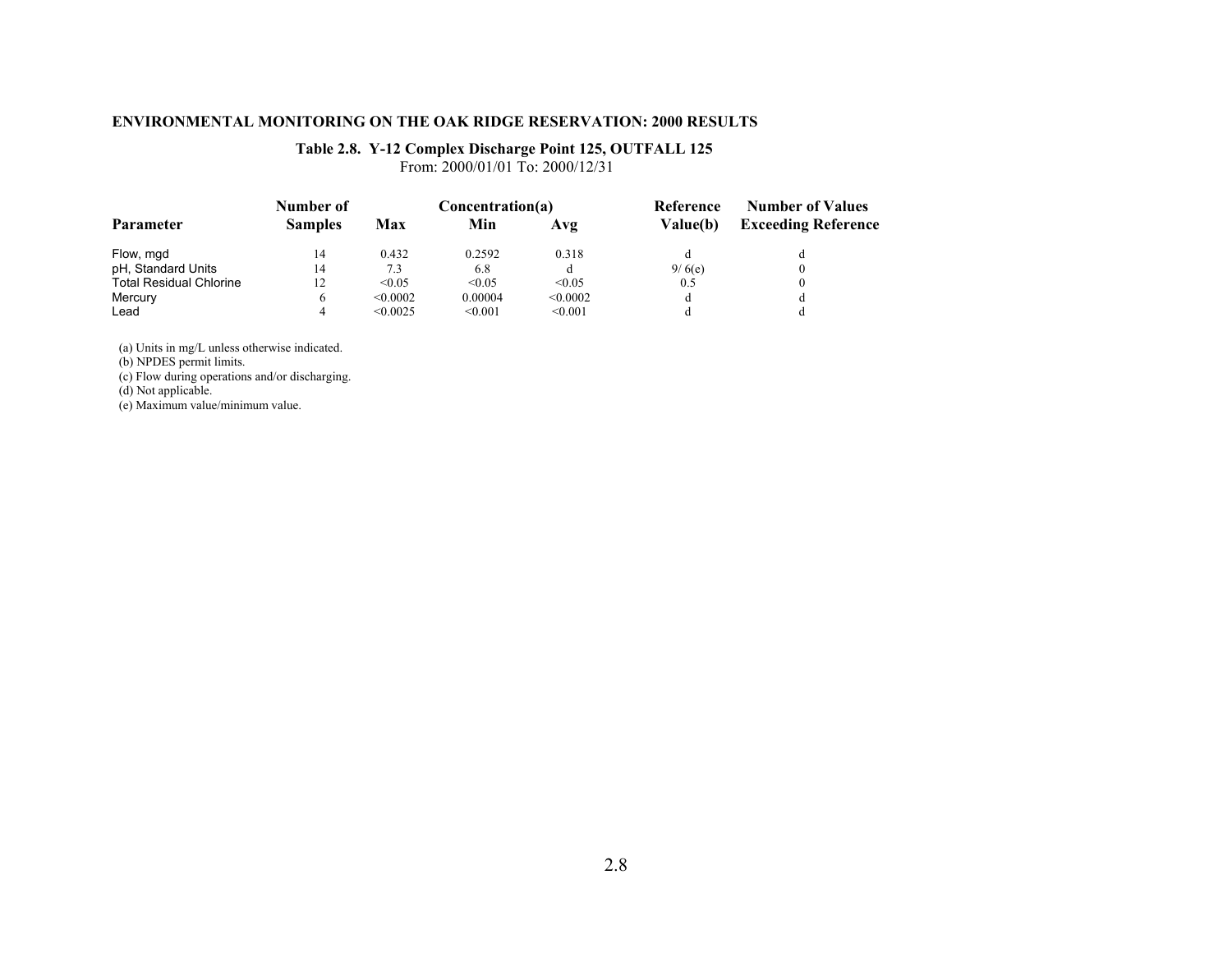### **Table 2.9. Y-12 Complex Discharge Point 135, OUTFALL 135**

From: 2000/01/01 To: 2000/12/31

|                                                                                                                                                                                        | Number of      | Concentration(a) |        |        | Reference | <b>Number of Values</b>    |
|----------------------------------------------------------------------------------------------------------------------------------------------------------------------------------------|----------------|------------------|--------|--------|-----------|----------------------------|
| <b>Parameter</b>                                                                                                                                                                       | <b>Samples</b> | Max              | Min    | Avg    | Value(b)  | <b>Exceeding Reference</b> |
| Flow, mgd                                                                                                                                                                              | 360            | 22.3402          | 0.1267 | 0.2577 | d         | đ                          |
| (a) Units in mg/L unless otherwise indicated.<br>(b) NPDES permit limits.<br>(c) Flow during operations and/or discharging.<br>(d) Not applicable.<br>(e) Maximum value/minimum value. |                |                  |        |        |           |                            |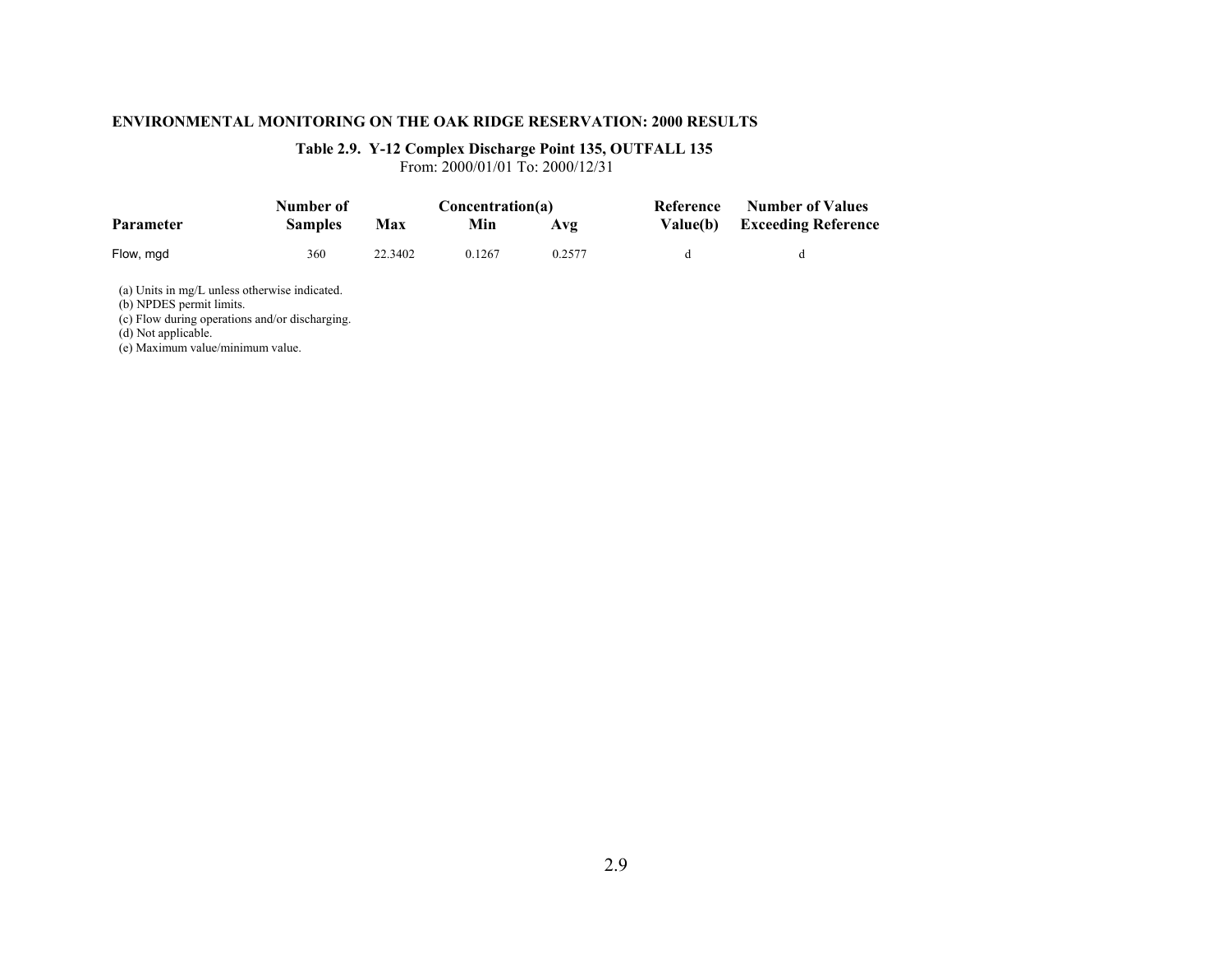# **Table 2.10. Y-12 Complex Discharge Point 200, OUTFALL 200**

From: 2000/01/01 To: 2000/12/31

|                             | Number of      |         | Concentration(a) |            | Reference<br>Value(b) | <b>Number of Values</b><br><b>Exceeding Reference</b> |
|-----------------------------|----------------|---------|------------------|------------|-----------------------|-------------------------------------------------------|
| <b>Parameter</b>            | <b>Samples</b> | Max     | Min              | Avg        |                       |                                                       |
| Flow, mgd                   | 159            | 16.2    | 0.78             | 1.9        | d                     |                                                       |
| Beryllium                   | 16             | < 0.001 | < 0.0005         | < 0.0008   |                       |                                                       |
| Cadmium                     | 16             | < 0.01  | < 0.01           | < 0.01     | Л                     |                                                       |
| Copper                      | 16             | 0.0639  | < 0.02           | < 0.02     |                       |                                                       |
| Iron                        | 16             | 2.3     | < 0.05           | < 0.4      |                       |                                                       |
| Fluoride                    | 12             | 1.26    | 0.463            | 0.898      | đ                     |                                                       |
| Mercury                     | 56             | 0.0019  | < 0.0002         | < 0.0005   |                       |                                                       |
| Nitrate/Nitrite as Nitrogen | 12             | 9.46    | 3.26             | 5.69       |                       |                                                       |
| Oil and Grease              | 158            | < 6.4   | < 5.5            | $\leq 6.1$ | 15                    |                                                       |
| Lead                        | 16             | < 0.1   | < 0.1            | < 0.1      | C                     |                                                       |
| Phosphate as Phosphorus     | 14             | 1.38    | 0.316            | 0.866      |                       |                                                       |
| Sulfate                     | 56             | 132.0   | 10.3             | 39.7       |                       |                                                       |
| Uranium                     | 54             | 0.23    | 0.003            | 0.04       |                       |                                                       |
| Zinc                        | 16             | 0.57    | 0.0527           | 0.13       |                       |                                                       |

(a) Units in mg/L unless otherwise indicated.

(b) NPDES permit limits.

(c) Flow during operations and/or discharging.

(d) Not applicable.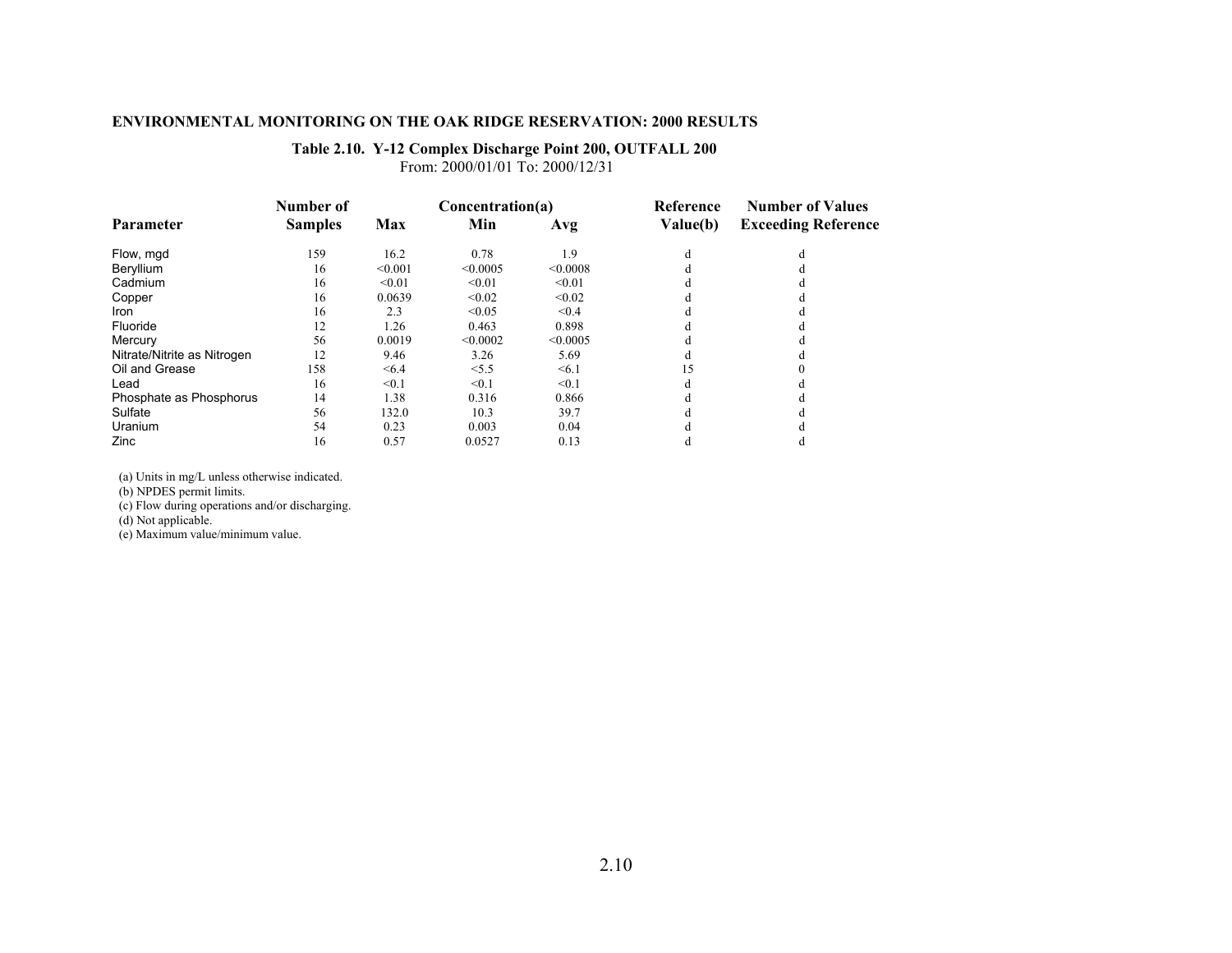### **Table 2.11. Y-12 Complex Discharge Point 200, OUTFALL 200**

From: 2000/01/01 To: 2000/12/31

|                            | Number of      |         | Concentration |            |           |           | Percentage of         |            |                     |
|----------------------------|----------------|---------|---------------|------------|-----------|-----------|-----------------------|------------|---------------------|
| <b>Parameter</b>           | <b>Samples</b> | Max     | $+/-$         | Min        | $+/-$     | Average   | <b>Standard Error</b> | <b>DCG</b> | <b>Total Curies</b> |
| Alpha activity (pCi/L)     | 54             | 72.0    | $+/-9.3$      | $1.9*$     | $+/-2.5$  | 16        | 2.1                   | e          | $4.0E - 02$         |
| Americium-241 (pCi/L)      | 54             | $0.31*$ | $+/-.33$      | $-0.043*$  | $+/-.061$ | 0.12      | 0.012                 | 0.42       | 3.2E-04             |
| Beta activity (pCi/L)      | 54             | 72.0    | $+/-8$        | $1.8*$     | $+/-3.9$  | 18        | 1.7                   | e          | 4.6E-02             |
| Cobalt-60 (pCi/L)          | 54             | $5.6*$  | $+/-9.2$      | $-2.3*$    | $+/-2.9$  | 0.74      | 0.19                  | 0.015      | 1.9E-03             |
| Cesium-137 (pCi/L)         | 54             | $3.6*$  | $+/-2.3$      | $-2.4*$    | $+/-2.4$  | 0.48      | 0.16                  | 0.016      | 1.2E-03             |
| Gamma Activity (pCi/L)     | 54             | 25.0    | $+/-16$       | $-21.0*$   | $+/-16$   | 2.58      | 1.31                  | e          | $6.62E-03$          |
| Neptunium-237 (pCi/L)      | 54             | 0.63    | $+/-.34$      | $-0.16*$   | $+/-13$   | 0.0047    | 0.017                 | 0.016      | 1.2E-05             |
| Plutonium-238 (pCi/L)      | 54             | 0.35    | $+/-.24$      | $-0.13*$   | $+/-13$   | 0.036     | 0.015                 | 0.091      | 9.3E-05             |
| Plutonium-239/240 (pCi/L)  | 54             | 0.19    | $+/-.23$      | $-0.067*$  | $+/-077$  | 0.013     | 0.0070                | 0.043      | 3.3E-05             |
| Radium-228 (pCi/L)         | 54             | $3.4*$  | $+/-3$        | $-2.6*$    | $+/-2.9$  | 0.5485    | 0.1677                | 0.5485     | 1.41E-03            |
| Strontium-89/90 (pCi/L)    | 54             | 770.0   | $+/-17$       | $-2.04*$   | $+/-2.4$  | 15.4      | 14.2                  | e          | 3.95E-02            |
| Total Radium Alpha (pCi/L) | 54             | 4.6     | $+/-1$        | $-0.091*$  | $+/-23$   | 0.39      | 0.099                 | e          | 9.9E-04             |
| Technetium-99 (pCi/L)      | 54             | 44.0    | $+/-7.6$      | $-6.8*$    | $+/-8.2$  | 14        | 1.3                   | 0.014      | 3.6E-02             |
| Thorium-228 (pCi/L)        | 54             | 1.3     | $+/-.57$      | $-0.44*$   | $+/-.35$  | 0.071     | 0.040                 | 0.018      | 1.8E-04             |
| Thorium-230 (pCi/L)        | 54             | 1.0     | $+/-.55$      | $-0.048*$  | $+/-068$  | 0.27      | 0.038                 | 0.090      | 6.9E-04             |
| Thorium-232 (pCi/L)        | 54             | 0.14    | $+/-17$       | $-0.16*$   | $+/-23$   | $-0.0013$ | 0.0064                | $-0.0027$  | $-3.5E-06$          |
| Thorium-234 (pCi/L)        | 54             | 79.0    | $+/-8.8$      | 1.1        | $+/-.34$  | 13        | 2.0                   | 0.13       | 3.4E-02             |
| Tritium (pCi/L)            | 52             | 3400.0  | $+/-640$      | $-300.0*$  | $+/-500$  | 680       | 77                    | 0.034      | $1.7E + 00$         |
| Uranium-234 (pCi/L)        | 54             | 13.0    | $+/-1.9$      | 0.58       | $+/-.25$  | 3.7       | 0.35                  | 0.74       | 9.5E-03             |
| Uranium-235 (pCi/L)        | 54             | 1.2     | $+/-.45$      | $-0.0042*$ | $+/-.12$  | 0.26      | 0.035                 | 0.044      | 6.8E-04             |
| Uranium-238 (pCi/L)        | 54             | 79.0    | $+/-8.8$      | 1.1        | $+/-.34$  | 13        | 2.0                   | 2.2        | 3.4E-02             |

(e) Not applicable \* Provisional Result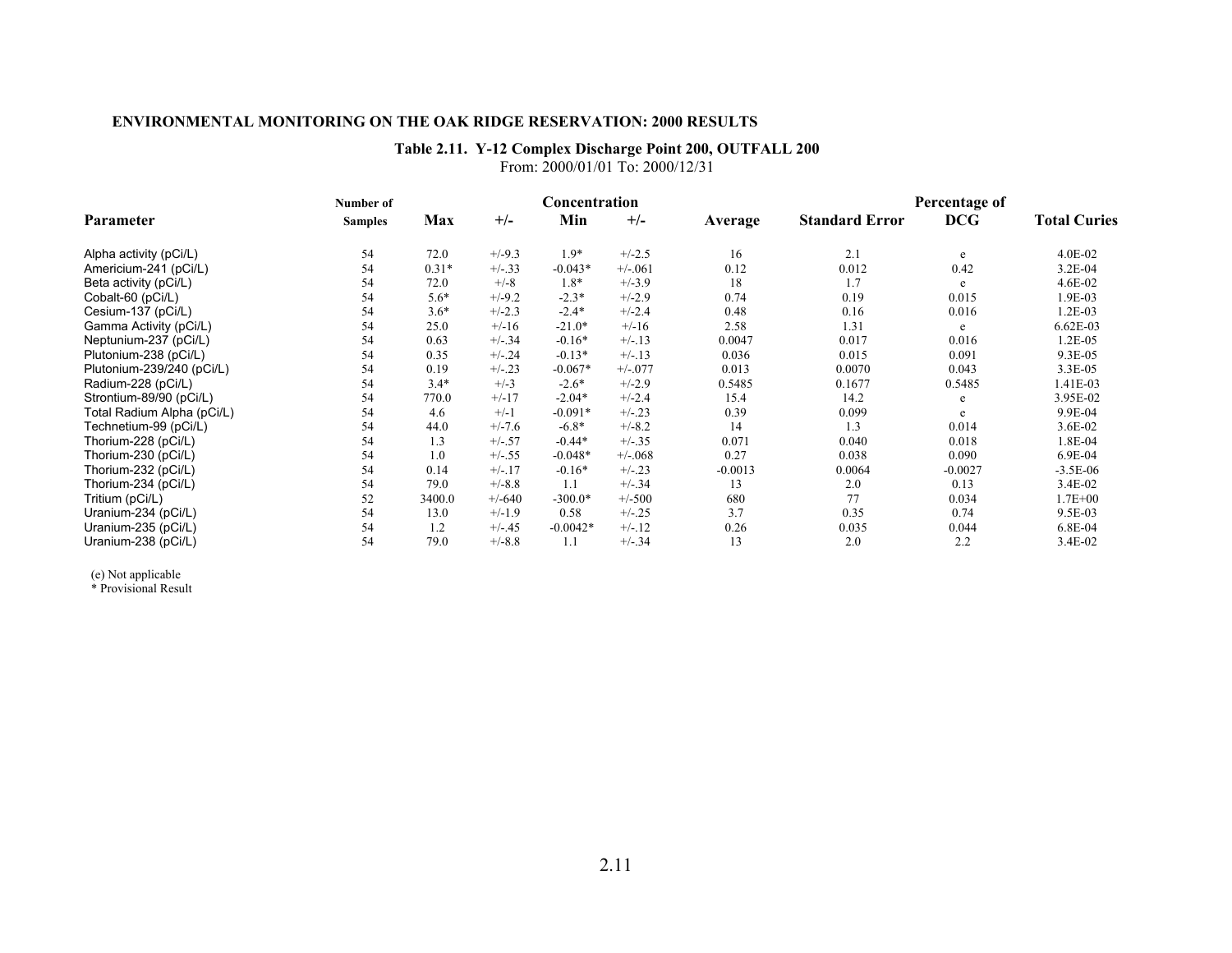### **Table 2.12. Y-12 Complex Discharge Point 201, OUTFALL 201**

From: 2000/01/01 To: 2000/12/31

|                                                      | Number of      |        | Concentration(a) |        | <b>Reference</b><br>Value(b) | <b>Number of Values</b><br><b>Exceeding Reference</b> |
|------------------------------------------------------|----------------|--------|------------------|--------|------------------------------|-------------------------------------------------------|
| <b>Parameter</b>                                     | <b>Samples</b> | Max    | Min              | Avg    |                              |                                                       |
| 96 Hour Toxicity Test with<br>Ceriodaphnia           | 4              | >100.0 | >100.0           | >100.0 | d/100(e)                     | $\mathbf{0}$                                          |
| 96 Hour Toxicity Test with<br><b>Fathead Minnows</b> | 4              | >100.0 | >100.0           | >100.0 | d/100(e)                     | $\mathbf{0}$                                          |
| NOEC, Reproduction/Growth<br>with Ceriodaphnia       | 4              | 100.0  | 100.0            | 100.0  | d/100(e)                     | $\mathbf{0}$                                          |
| NOEC, Reproduction/Growth<br>with Fathead Minnows    | 4              | 100.0  | 100.0            | 100.0  | d/100(e)                     | $\mathbf{0}$                                          |
| pH. Standard Unit                                    | 156            | 8.1    | 7.2              | d      | 8.5/6.5(e)                   | $\theta$                                              |
| Temperature, deg C                                   | 156            | 24.9   | 7.1              | 15     | 30.5                         | $\theta$                                              |
| <b>Total Residual Chlorine</b>                       | 156            | < 0.05 | < 0.05           | < 0.05 | 0.019                        | $\theta$                                              |
| <b>Suspended Solids</b>                              | 52             | 19.0   | < 1.0            | < 6.7  | d                            | d                                                     |

(a) Units in mg/L unless otherwise indicated.

(b) NPDES permit limits.

(c) Flow during operations and/or discharging.

(d) Not applicable.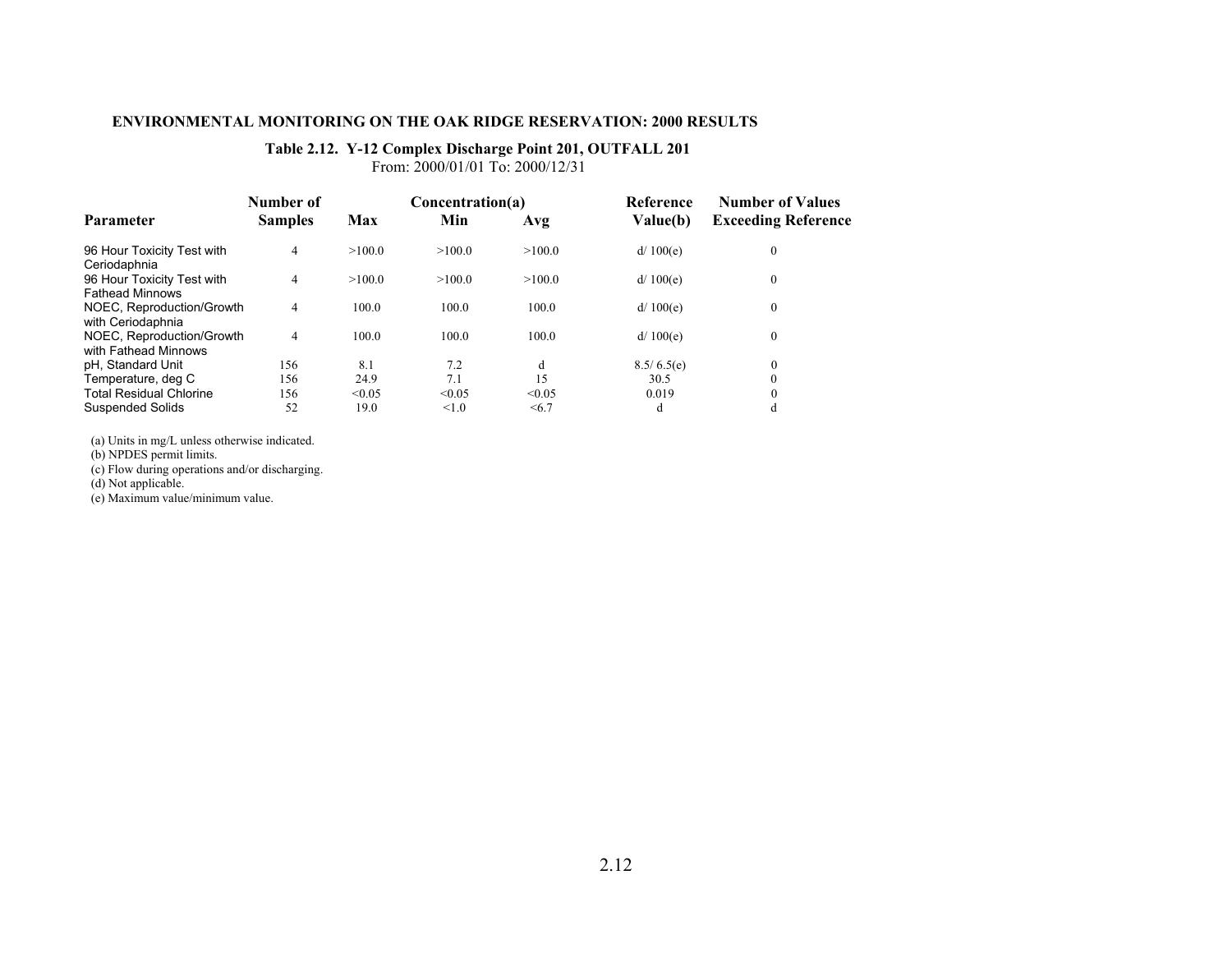### **Table 2.13. Y-12 Complex Discharge Point 501, CENTRAL POLLUTION CONTROL FACILITY**

From: 2000/01/01 To: 2000/12/31

|                             | Number of      |         | Concentration(a) |          | Reference | <b>Number of Values</b>    |
|-----------------------------|----------------|---------|------------------|----------|-----------|----------------------------|
| Parameter                   | <b>Samples</b> | Max     | Min              | Avg      | Value(b)  | <b>Exceeding Reference</b> |
| 48 Hour Toxicity Test with  | $\overline{4}$ | >100.0  | 64.8             | >78.0    | d         | d                          |
| Ceriodaphnia                |                |         |                  |          |           |                            |
| Flow, mgd                   | 18             | 0.014   | 0.0026           | 0.0055   | d         | d                          |
| pH, Standard Unit           | 18             | 8.5     | 6.5              | d        | 9/6(e)    | 0                          |
| Temperature, deg C          | 18             | 28.3    | 18.2             | 22.6     | d         | d                          |
| Silver                      | 18             | < 0.002 | < 0.001          | < 0.002  | 0.05      | 0                          |
| Boron                       | 18             | 1.2     | < 0.2            | < 0.4    | d         | d                          |
| Beryllium                   | 18             | < 0.002 | < 0.001          | < 0.002  | d         | d                          |
| Calcium                     | 18             | 683.0   | 7.05             | 322      | d         | d                          |
| Cadmium                     | 18             | 0.0166  | < 0.005          | < 0.006  | 0.15      | 0                          |
| Chloride                    | 18             | 446.0   | 4.38             | 156      | d         | d                          |
| Chromium                    | 18             | 0.146   | < 0.04           | < 0.05   |           | 0                          |
| Copper                      | 18             | < 0.08  | < 0.04           | < 0.04   |           |                            |
| Cyanide                     | 18             | 0.0789  | < 0.01           | < 0.01   | 1.2       |                            |
| Iron                        | 18             | 1.33    | < 0.1            | < 0.2    | d         | đ                          |
| Fluoride                    | 18             | 3.9     | 0.588            | 1.3      | d         |                            |
| Mercury                     | 18             | 0.0028  | < 0.0002         | < 0.0004 | d         | d                          |
| Potassium                   | 18             | 38.2    | 8.57             | 19.3     | d         | đ                          |
| Lithium                     | 18             | 8.17    | 0.613            | 2.51     | d         |                            |
| Magnesium                   | 18             | 6.03    | < 0.4            | $\leq$ 2 | d         | d                          |
| Sodium                      | 18             | 1440.0  | 220.0            | 790      | d         | d                          |
| Nickel                      | 18             | 0.208   | < 0.1            | < 0.1    | 3.98      |                            |
| Nitrate/Nitrite as Nitrogen | 18             | 13.3    | < 0.05           | $\leq$ 3 | 100       | 0                          |
| Oil and Grease              | 18             | < 7.0   | < 5.5            | < 5.8    | 15        |                            |
| Lead                        | 18             | < 0.005 | < 0.001          | < 0.001  | 0.2       | 0                          |
| PCB, Total                  |                | 0.0005U | 0.0005U          | 0.0005U  | 0.001     |                            |
| Phosphate as Phosphorus     | 18             | 4.73    | < 0.307          | < 1.31   | d         | d                          |
| Sulfate                     | 18             | 4140.0  | 183.0            | 1960     | d         | d                          |

(a) Units in mg/L unless otherwise indicated.

(b) NPDES permit limits.

(c) Flow during operations and/or discharging.

(d) Not applicable.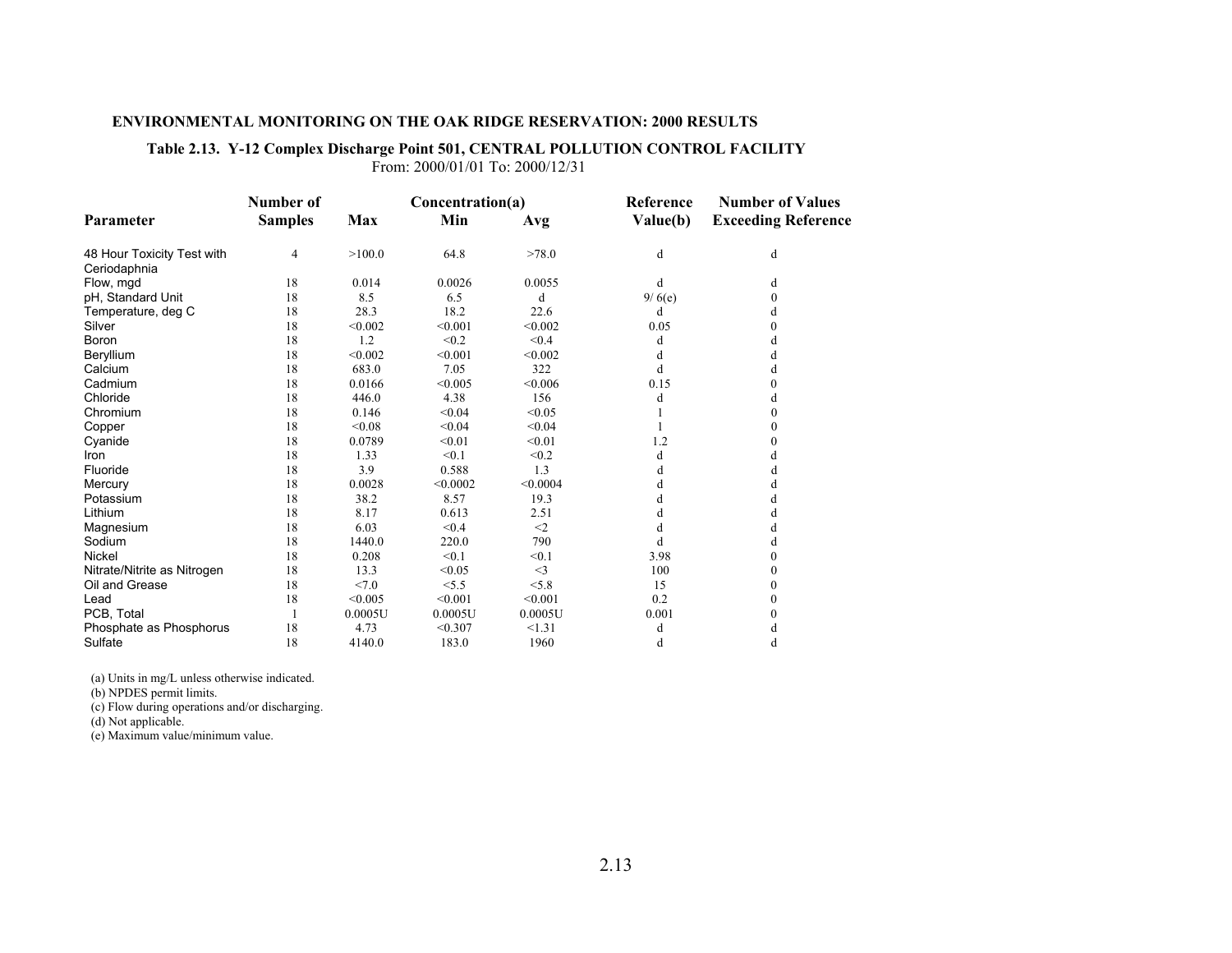# **Table 2.14. Y-12 Complex Discharge Point 501, CENTRAL POLLUTION CONTROL FACILITY**

From: 2000/01/01 To: 2000/12/31

|                         | Number of      |        | Concentration(a) |            | Reference       | <b>Number of Values</b>    |
|-------------------------|----------------|--------|------------------|------------|-----------------|----------------------------|
| <b>Parameter</b>        | <b>Samples</b> | Max    | Min              | Avg        | <b>Value(b)</b> | <b>Exceeding Reference</b> |
| Surfactant              |                | &0.08  | < 0.08           | < 0.08     |                 |                            |
| <b>Suspended Solids</b> | 18             | 1.8    | < 1.0            | $\leq 1.1$ | 40              |                            |
| Sum of TTO Analysis     |                | < 0.01 | < 0.01           | < 0.01     | 2.13            |                            |
| Uranium                 | 18             | 4.0    | < 0.001          | < 0.3      |                 |                            |
| Zinc                    | 18             | < 0.2  | < 0.1            | < 0.1      |                 |                            |

(a) Units in mg/L unless otherwise indicated.

(b) NPDES permit limits.

(c) Flow during operations and/or discharging.

(d) Not applicable.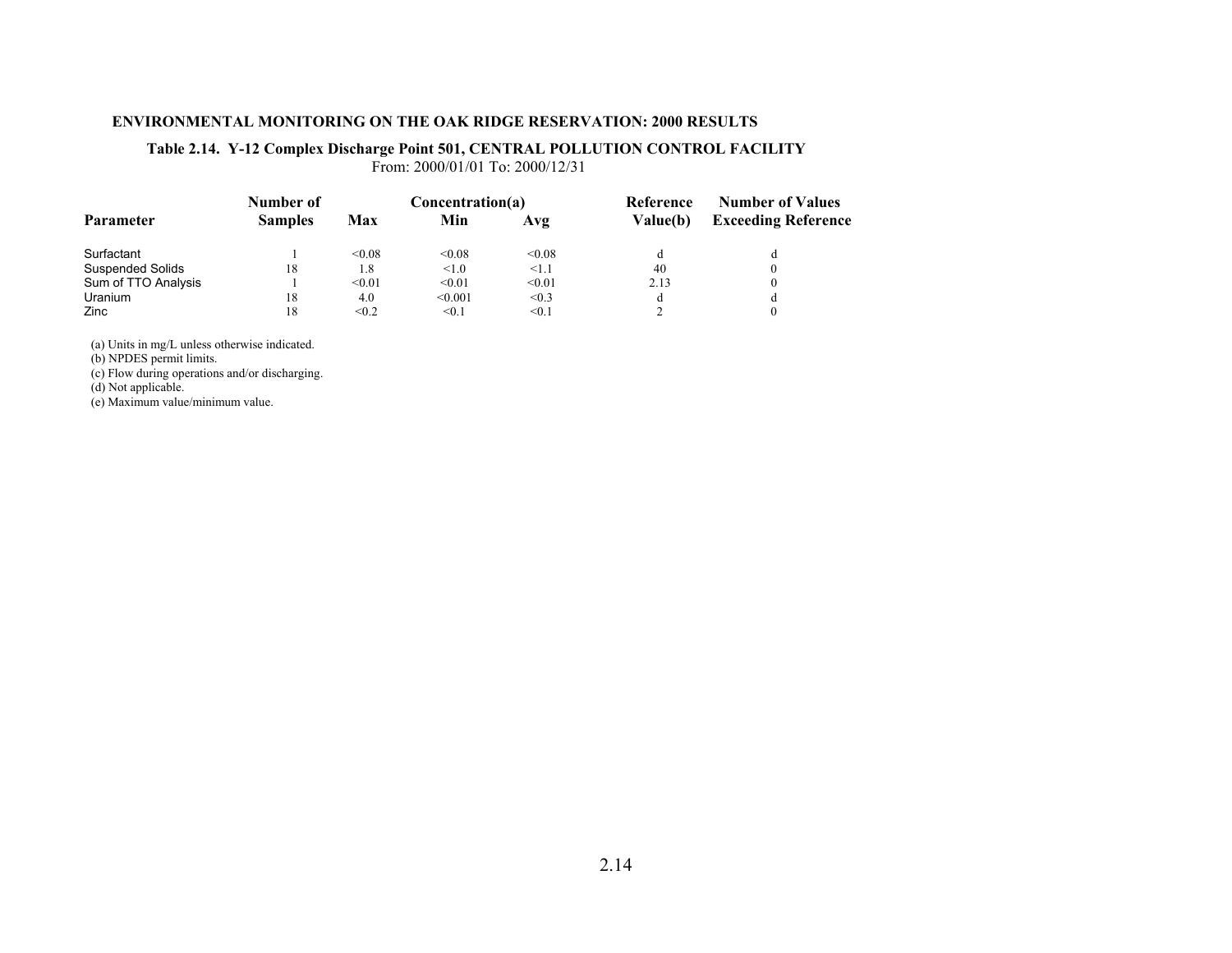### **Table 2.15. Y-12 Complex Discharge Point 501, CENTRAL POLLUTION CONTROL FACILITY** From: 2000/01/01 To: 2000/12/31

|                            | Number of      |          |            | Concentration |          |         | Percentage of         |            |                     |
|----------------------------|----------------|----------|------------|---------------|----------|---------|-----------------------|------------|---------------------|
| Parameter                  | <b>Samples</b> | Max      | $+/-$      | Min           | $+/-$    | Average | <b>Standard Error</b> | <b>DCG</b> | <b>Total Curies</b> |
| Alpha activity (pCi/L)     | 18             | 6000.0   | $+/-320$   | $-5.5*$       | $+/-25$  | 390     | 330                   | e          | 3.0E-03             |
| Americium-241 (pCi/L)      | 18             | 0.35     | $+/-23$    | $-0.12*$      | $+/-19$  | 0.077   | 0.029                 | 0.26       | 5.9E-07             |
| Beta activity (pCi/L)      | 18             | 990.0    | $+/-91$    | $-20.0*$      | $+/-38$  | 104     | 54.2                  | e          | 7.93E-04            |
| Cobalt-60 (pCi/L)          | 18             | $2.6*$   | $+/-2.5$   | $-0.99*$      | $+/-2.1$ | 0.97    | 0.22                  | 0.019      | 7.4E-06             |
| Cesium-137 (pCi/L)         | 18             | 15.0     | $+/-3.8$   | $-0.28*$      | $+/-1.7$ | 4.4     | 1.1                   | 0.15       | 3.4E-05             |
| Gamma Activity (pCi/L)     | 18             | 28.0     | $+/-17$    | $-10.0*$      | $+/-16$  | 3.89    | 2.92                  | e          | 2.98E-05            |
| Neptunium-237 (pCi/L)      | 18             | 0.45     | $+/-.26$   | $-11.0*$      | $+/-14$  | $-0.59$ | 0.61                  | $-2.0$     | $-4.5E-06$          |
| Plutonium-238 (pCi/L)      | 18             | $0.2*$   | $+/-.2$    | $-0.21*$      | $+/-.29$ | $-0.02$ | 0.02                  | $-0.05$    | $-1E-07$            |
| Plutonium-239/240 (pCi/L)  | 18             | $0.1*$   | $+/-15$    | $-0.071*$     | $+/-071$ | 0.02    | 0.01                  | 0.06       | 1E-07               |
| Radium-228 (pCi/L)         | 18             | 3.6      | $+/-1.9$   | $-0.69*$      | $+/-1.2$ | 0.78    | 0.28                  | 0.78       | 6.0E-06             |
| Strontium-89/90 (pCi/L)    | 18             | $4.0*$   | $+/-3.1$   | $-1.3*$       | $+/-1.8$ | 1.8     | 0.33                  | e          | 1.4E-05             |
| Total Radium Alpha (pCi/L) | 18             | 1.5      | $+/-.51$   | $0.13*$       | $+/-.21$ | 0.59    | 0.087                 | e          | 4.5E-06             |
| Technetium-99 (pCi/L)      | 18             | 180.0    | $+/-9.9$   | $-5.0*$       | $+/-8.1$ | 23      | 11                    | 0.023      | 1.8E-04             |
| Thorium-228 (pCi/L)        | 18             | 1.1      | $+/-.61$   | $-0.32*$      | $+/-.52$ | 0.070   | 0.070                 | 0.017      | 5.3E-07             |
| Thorium-230 (pCi/L)        | 18             | 1.3      | $+/-.59$   | $0.074*$      | $+/-15$  | 0.31    | 0.069                 | 0.10       | 2.4E-06             |
| Thorium-232 (pCi/L)        | 18             | $0.067*$ | $+/-0.095$ | $-0.033*$     | $+/-066$ | 0.0081  | 0.0061                | 0.016      | $6.2E-08$           |
| Thorium-234 (pCi/L)        | 18             | 1600.0   | $+/-230$   | $0.32*$       | $+/-.33$ | 110     | 88                    | 1.1        | 8.5E-04             |
| Tritium (pCi/L)            | 18             | 2900.0   | $+/-810$   | $27.0*$       | $+/-540$ | 747     | 199                   | 0.0373     | 5.72E-03            |
| Uranium-234 (pCi/L)        | 18             | 5700.0   | $+/-790$   | $0.41*$       | $+/-.4$  | 3600    | 320                   | 71         | 2.7E-03             |
| Uranium-235 (pCi/L)        | 18             | 200.0    | $+/-28$    | $-0.14*$      | $+/-.2$  | 13      | 11                    | 2.1        | 9.7E-05             |
| Uranium-236 (pCi/L)        |                | 3.8      | $+/-9$     | 3.8           | $+/-9$   | 3.8     |                       | 0.76       | 2.9E-05             |
| Uranium-238 (pCi/L)        | 18             | 1600.0   | $+/-230$   | $0.32*$       | $+/-.33$ | 110     | 88                    | 18         | 8.5E-04             |

(e) Not applicable \* Provisional Result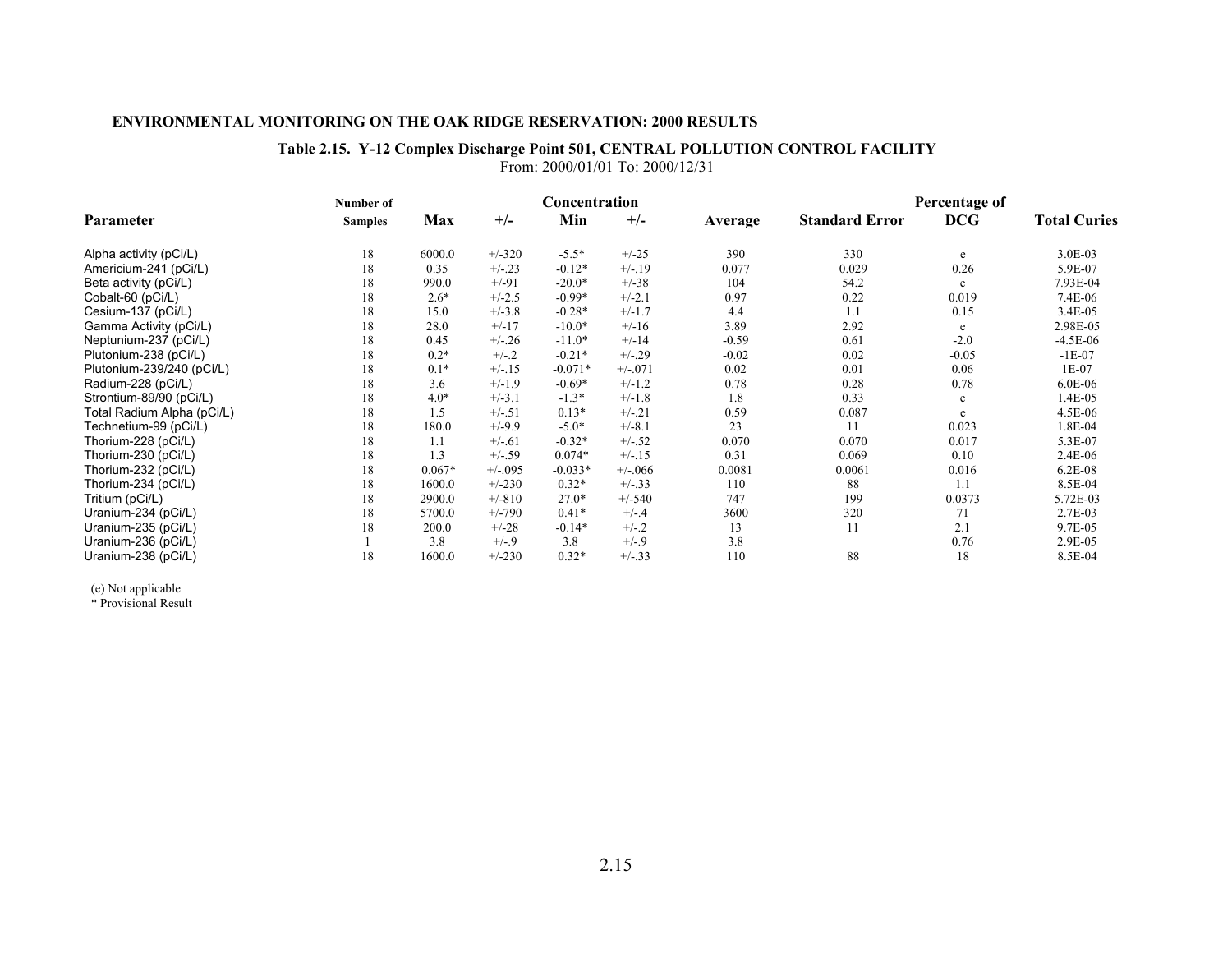### **Table 2.16. Y-12 Complex Discharge Point 502, WEST END TREATMENT FACILITY**

From: 2000/01/01 To: 2000/12/31

|                             | Number of      |          | Concentration(a) |          | Reference | <b>Number of Values</b>    |  |
|-----------------------------|----------------|----------|------------------|----------|-----------|----------------------------|--|
| Parameter                   | <b>Samples</b> | Max      | Min              | Avg      | Value(b)  | <b>Exceeding Reference</b> |  |
| 48 Hour Toxicity Test with  | 3              | 50.6     | 17.3             | 38.9     | d         | d                          |  |
| Ceriodaphnia                |                |          |                  |          |           |                            |  |
| Flow, mgd                   | 74             | 0.02     | 0.001            | 0.008    | d         | d                          |  |
| pH, Standard Unit           | 60             | 8.9      | 6.6              | d        | 9/6(e)    | $\theta$                   |  |
| Temperature, deg C          | 60             | 26.7     | 9.1              | 18       | d         | d                          |  |
| Silver                      | 62             | < 0.0025 | < 0.001          | < 0.002  | 0.05      | 0                          |  |
| Arsenic                     | 62             | < 2.0    | < 1.0            | < 2.0    | d         | d                          |  |
| Boron                       | 62             | 20.0     | 1.06             | 7.41     | d         | d                          |  |
| Beryllium                   | 62             | < 0.01   | < 0.005          | < 0.01   | d         | d                          |  |
| Calcium                     | 62             | 113.0    | 20.5             | 61.9     | d         | d                          |  |
| Cadmium                     | 62             | < 0.012  | < 0.005          | < 0.005  | 0.15      | 0                          |  |
| Chloride                    | 62             | 1610.0   | 517.0            | 848.6    | d         | d                          |  |
| Chromium                    | 62             | < 0.2    | < 0.1            | < 0.2    |           | 0                          |  |
| Copper                      | 62             | < 0.2    | < 0.1            | < 0.2    |           | $\theta$                   |  |
| Cyanide                     | 61             | < 0.02   | < 0.01           | < 0.01   | 1.2       | 0                          |  |
| <b>Iron</b>                 | 62             | 3.05     | < 0.25           | < 0.57   | d         | d                          |  |
| Fluoride                    | 25             | 9.93     | 0.93             | <6.6     | d         | d                          |  |
| Mercury                     | 62             | 0.0004   | < 0.0002         | < 0.0002 | d         | d                          |  |
| Potassium                   | 62             | 185.0    | 37.7             | 153      | d         | d                          |  |
| Lithium                     | 62             | 3.63     | 0.741            | 2.57     | d         | d                          |  |
| Magnesium                   | 62             | 35.0     | 4.96             | 18.5     | d         | d                          |  |
| Manganese                   | 62             | 6.69     | 0.0766           | 0.687    | d         | d                          |  |
| Sodium                      | 62             | 6430.0   | 1090.0           | 4493.7   | d         | d                          |  |
| <b>Nickel</b>               | 62             | 2.21     | < 0.5            | < 0.6    | 3.98      | 0                          |  |
| Nitrate/Nitrite as Nitrogen | 62             | 13.3     | 0.536            | 7.70     | 150       | 0                          |  |
| Oil and Grease              | 61             | < 6.5    | < 5.3            | < 5.7    | 15        | 0                          |  |
| Lead                        | 62             | < 0.0025 | < 0.001          | < 0.001  | 0.2       | 0                          |  |
| PCB, Total                  | 8              | 0.0005U  | 0.0005U          | 0.0005U  | 0.001     | $\mathbf{0}$               |  |

(a) Units in mg/L unless otherwise indicated.

(b) NPDES permit limits.

(c) Flow during operations and/or discharging.

(d) Not applicable.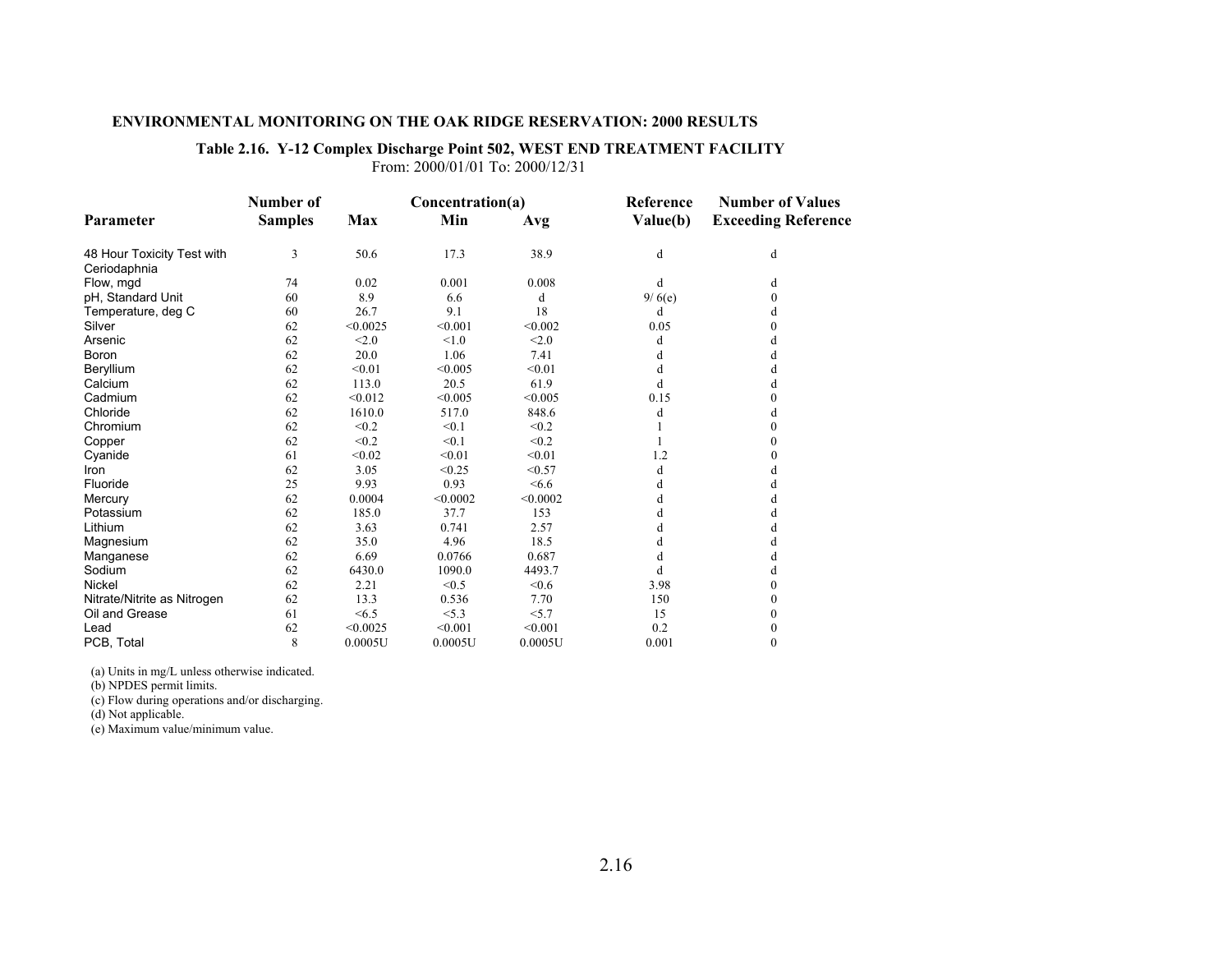### **Table 2.17. Y-12 Complex Discharge Point 502, WEST END TREATMENT FACILITY**

From: 2000/01/01 To: 2000/12/31

|                         | Number of      |         | Concentration(a) |            | Reference | <b>Number of Values</b>    |  |
|-------------------------|----------------|---------|------------------|------------|-----------|----------------------------|--|
| <b>Parameter</b>        | <b>Samples</b> | Max     | Min              | Avg        | Value(b)  | <b>Exceeding Reference</b> |  |
| Phosphate as Phosphorus | 62             | 92.8    | 4.05             | 50.6       | d         |                            |  |
| Selenium                | 62             | < 2.0   | $\leq 1.0$       | $\leq 2.0$ | d         |                            |  |
| Sulfate                 | 62             | 12000.0 | 4110.0           | 8760       | d         | đ                          |  |
| <b>Suspended Solids</b> | 62             | 7.6     | $\leq 1.0$       | <1.9       | 40        |                            |  |
| Sum of TTO Analysis     |                | < 0.01  | < 0.01           | < 0.01     | 2.13      |                            |  |
| Zinc                    | 62             | 1.26    | < 0.25           | < 0.51     | ◠         |                            |  |

(a) Units in mg/L unless otherwise indicated.

(b) NPDES permit limits.

(c) Flow during operations and/or discharging.

(d) Not applicable.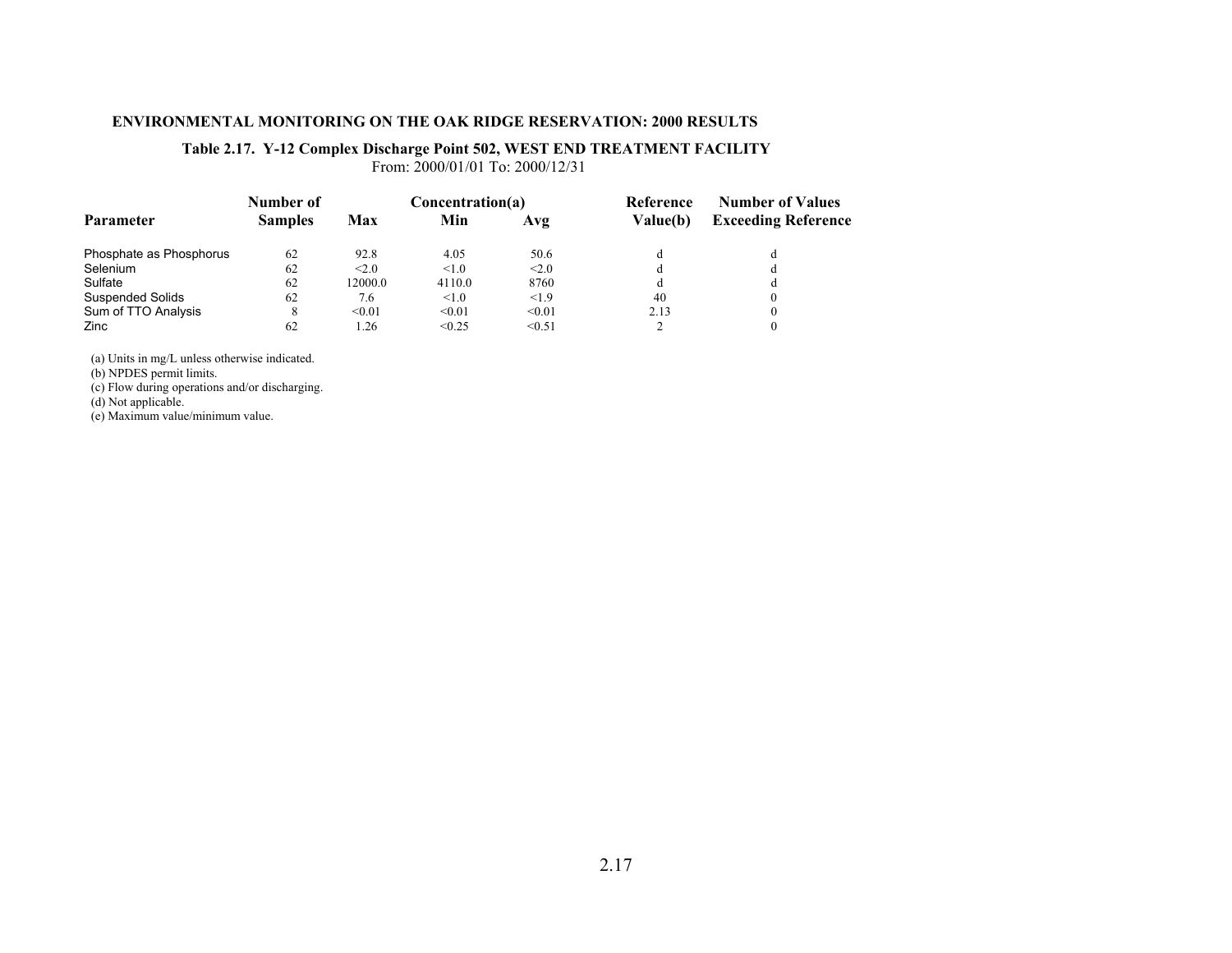### **Table 2.18. Y-12 Complex Discharge Point 502, WEST END TREATMENT FACILITY** From: 2000/01/01 To: 2000/12/31

|                            | Number of      |         |           | Concentration |          |          | Percentage of         |            |                     |
|----------------------------|----------------|---------|-----------|---------------|----------|----------|-----------------------|------------|---------------------|
| Parameter                  | <b>Samples</b> | Max     | $+/-$     | Min           | $+/-$    | Average  | <b>Standard Error</b> | <b>DCG</b> | <b>Total Curies</b> |
| Alpha activity (pCi/L)     | 25             | 300.0   | $+/-98$   | $-48.0*$      | $+/-68$  | 23.6     | 13.8                  | e          | 2.75E-04            |
| Americium-241 (pCi/L)      | 25             | 0.41    | $+/-27$   | $-0.082*$     | $+/-.27$ | 0.14     | 0.027                 | 0.46       | 1.6E-06             |
| Beta activity (pCi/L)      | 25             | 890.0   | $+/-480$  | $-180.0*$     | $+/-460$ | 257.8    | 39.09                 | e          | 3.000E-03           |
| Cobalt-60 (pCi/L)          | 25             | $2.1*$  | $+/-2.2$  | $-0.71*$      | $+/-3$   | 0.56     | 0.15                  | 0.011      | 6.6E-06             |
| Cesium-137 (pCi/L)         | 25             | 120.0   | $+/-20$   | 21.0          | $+/-5.5$ | 95.7     | 6.28                  | 3.19       | 1.11E-03            |
| Gamma Activity (pCi/L)     | 25             | 179.4   | $+/-27.3$ | $-7.1*$       | $+/-17$  | 100      | 7.9                   | e          | 1.2E-03             |
| Neptunium-237 (pCi/L)      | 25             | $0.3*$  | $+/-24$   | $-0.4*$       | $+/-.77$ | $-0.03$  | 0.02                  | $-0.1$     | $-4E-07$            |
| Plutonium-238 (pCi/L)      | 25             | 0.66    | $+/-.34$  | $-0.24*$      | $+/-.48$ | 0.055    | 0.034                 | 0.14       | 6.4E-07             |
| Plutonium-239/240 (pCi/L)  | 25             | $0.35*$ | $+/-.69$  | $-0.059*$     | $+/-069$ | 0.034    | 0.020                 | 0.11       | 3.9E-07             |
| Radium-228 (pCi/L)         | 25             | $8.2*$  | $+/-4.7$  | $0.37*$       | $+/-1.9$ | 2.5      | 0.40                  | 2.5        | 2.9E-05             |
| Strontium-89/90 (pCi/L)    | 25             | $66.0*$ | $+/-63$   | $1.55*$       | $+/-3.2$ | 10.3     | 2.51                  | e          | .20E-04             |
| Total Radium Alpha (pCi/L) | 25             | 2.2     | $+/-.75$  | $0.074*$      | $+/-.31$ | 1.2      | 0.12                  | e          | 1.4E-05             |
| Technetium-99 (pCi/L)      | 25             | 150.0   | $+/-9.1$  | $-7.3*$       | $+/-8.2$ | 18       | 6.1                   | 0.018      | $2.1E-04$           |
| Thorium-228 (pCi/L)        | 25             | $2.6*$  | $+/-1.8$  | $-1.0*$       | $+/-2.4$ | 0.13     | 0.13                  | 0.034      | 1.6E-06             |
| Thorium-230 (pCi/L)        | 25             | 1.2     | $+/-1.6$  | $-0.51*$      | $+/-4.2$ | 0.22     | 0.071                 | 0.074      | 2.6E-06             |
| Thorium-232 (pCi/L)        | 25             | 0.17    | $+/-17$   | $-0.15*$      | $+/-1$   | $-0.016$ | 0.013                 | $-0.032$   | $-1.9E-07$          |
| Thorium-234 (pCi/L)        | 25             | 180.0   | $+/-23$   | $0.17*$       | $+/-15$  | 11       | 7.1                   | 0.11       | 1.2E-04             |
| Tritium (pCi/L)            | 25             | 20000.0 | $+/-1000$ | 1800.0        | $+/-590$ | 15000.0  | 950                   | 0.74       | 1.7E-01             |
| Uranium-234 (pCi/L)        | 25             | 37.0    | $+/-7.3$  | $0.062*$      | $+/-.11$ | 3.3      | 1.5                   | 0.67       | 3.9E-05             |
| Uranium-235 (pCi/L)        | 25             | 4.5     | $+/-2.5$  | $-0.031*$     | $+/-063$ | 0.27     | 0.18                  | 0.045      | $3.2E-06$           |
| Uranium-238 (pCi/L)        | 25             | 180.0   | $+/-23$   | $0.17*$       | $+/-15$  | 11       | 7.1                   | 1.8        | 1.2E-04             |

(e) Not applicable \* Provisional Result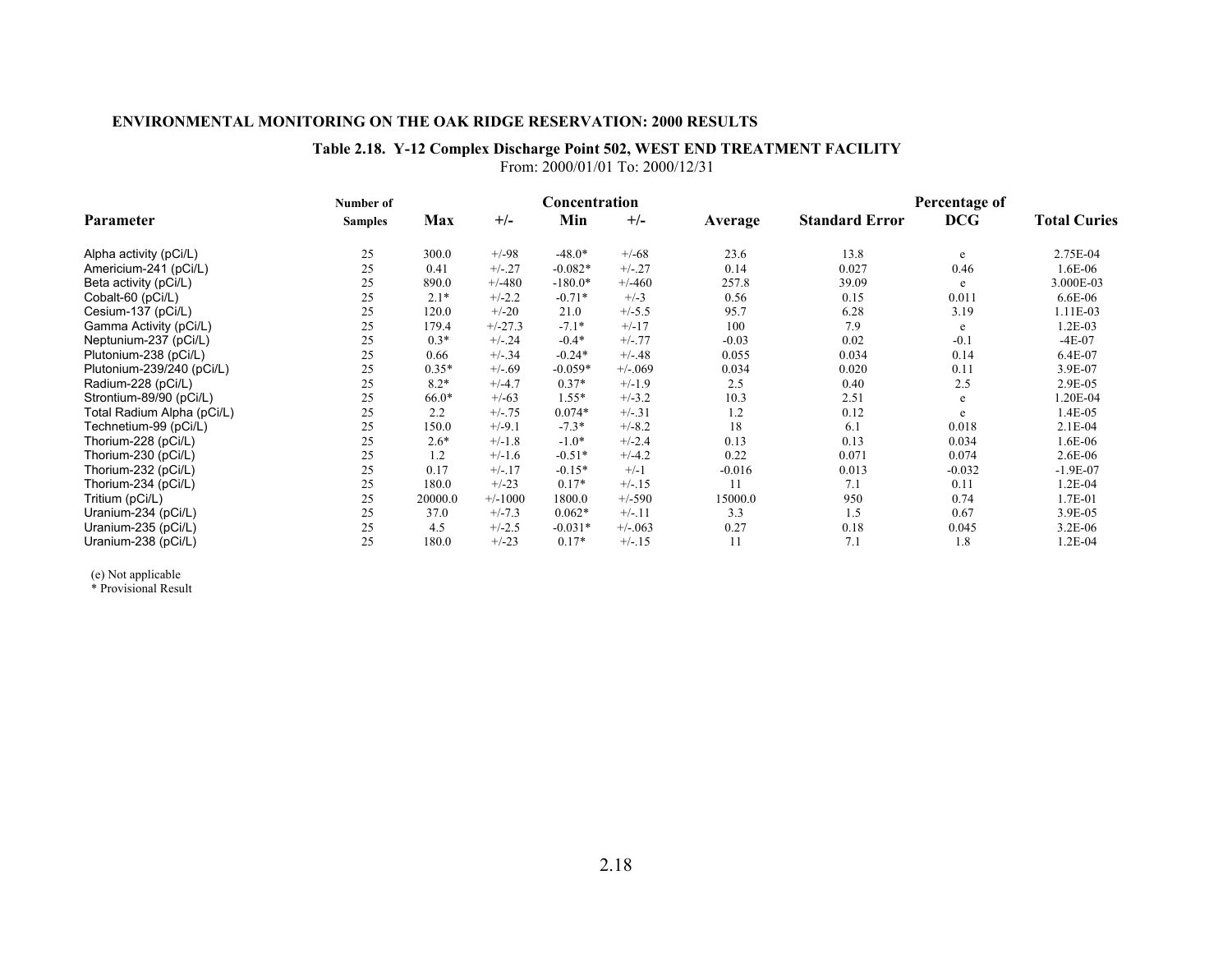### **Table 2.19. Y-12 Complex Discharge Point 512, OUTFALL 512 (GWTF)**

From: 2000/01/01 To: 2000/12/31

|                                            | Number of      |         | Concentration(a) |         | Reference | <b>Number of Values</b><br><b>Exceeding Reference</b> |  |
|--------------------------------------------|----------------|---------|------------------|---------|-----------|-------------------------------------------------------|--|
| <b>Parameter</b>                           | <b>Samples</b> | Max     | Min              | Avg     | Value(b)  |                                                       |  |
| 48 Hour Toxicity Test with<br>Ceriodaphnia | 4              | >100.0  | 40.5             | >56.7   | d         | d                                                     |  |
| Flow, mgd                                  | 194            | 0.027   | 0.002            | 0.01    | d         | đ                                                     |  |
| pH, Standard Unit                          | 144            | 8.0     | 7.2              | d       | 9/6(e)    |                                                       |  |
| Copper                                     | 144            | < 0.04  | < 0.02           | < 0.02  | d         |                                                       |  |
| Iron                                       | 144            | 0.58    | < 0.05           | < 0.06  |           |                                                       |  |
| Manganese                                  | 144            | 2.68    | 0.0246           | 0.425   | d         |                                                       |  |
| Lead                                       | 144            | < 0.2   | < 0.1            | < 0.1   | đ         |                                                       |  |
| PCB, Total                                 | 12             | 0.0005U | 0.0005U          | 0.0005U | 0.001     |                                                       |  |

(a) Units in mg/L unless otherwise indicated.

(b) NPDES permit limits.

(c) Flow during operations and/or discharging.

(d) Not applicable.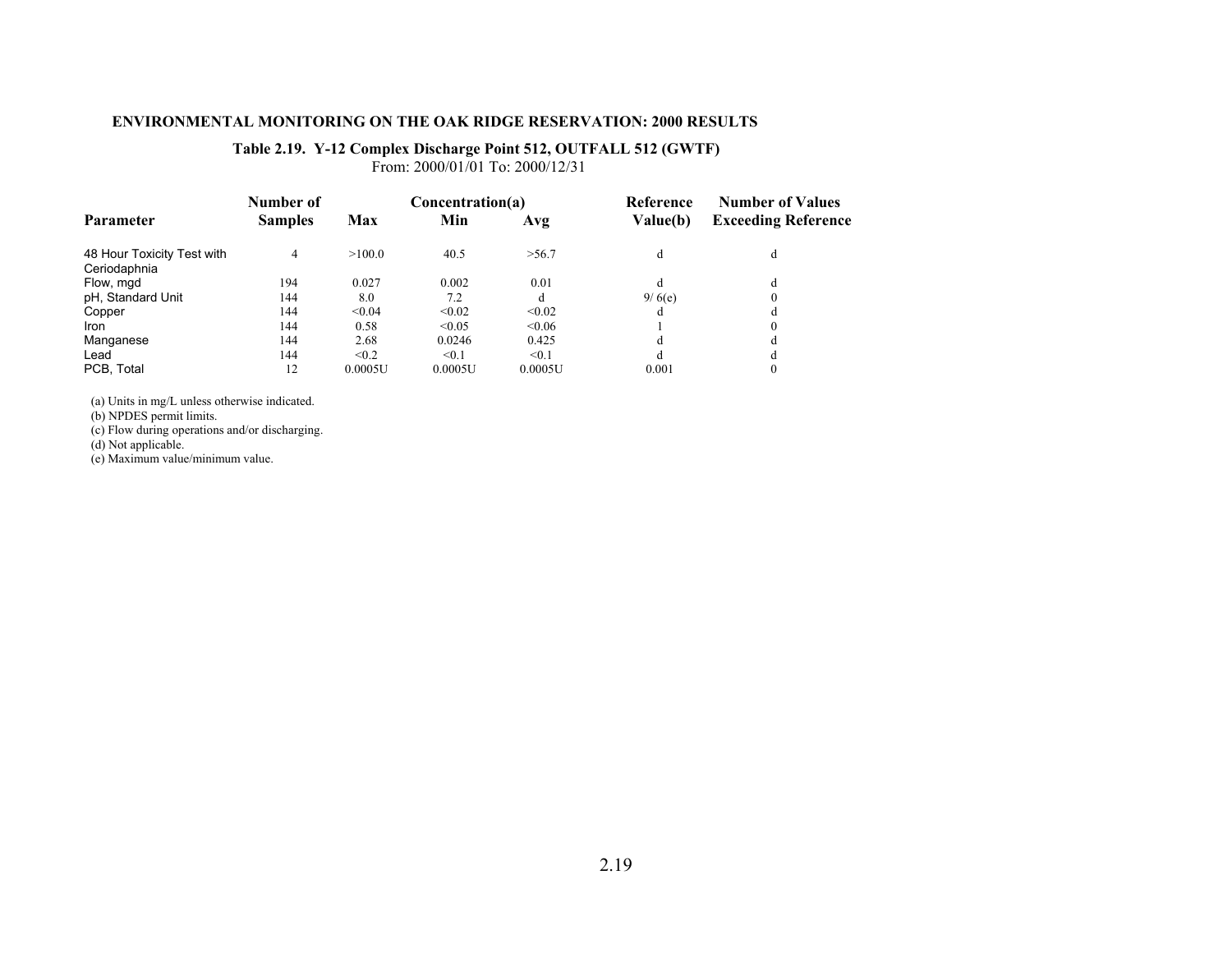# **Table 2.20. Y-12 Complex Discharge Point 512, OUTFALL 512 (GWTF)**

|                            | Number of      |         |           | Concentration |          |           |                       | Percentage of |                     |
|----------------------------|----------------|---------|-----------|---------------|----------|-----------|-----------------------|---------------|---------------------|
| Parameter                  | <b>Samples</b> | Max     | $+/-$     | Min           | $+/-$    | Average   | <b>Standard Error</b> | <b>DCG</b>    | <b>Total Curies</b> |
| Alpha activity (pCi/L)     | 51             | 27.0    | $+/-6$    | $1.4*$        | $+/-1.9$ | 6.8       | 0.63                  | e             | 9.4E-05             |
| Americium-241 (pCi/L)      | 51             | 0.34    | $+/-.27$  | $-0.058*$     | $+/-.3$  | 0.12      | 0.013                 | 0.41          | 1.7E-06             |
| Beta activity (pCi/L)      | 51             | 16.0    | $+/-5.6$  | $2.9*$        | $+/-4.4$ | 9.7       | 0.45                  | e             | 1.4E-04             |
| Cobalt-60 (pCi/L)          | 51             | $3.1*$  | $+/-11$   | $-1.8*$       | $+/-2.2$ | 0.66      | 0.16                  | 0.013         | 9.2E-06             |
| Cesium-137 (pCi/L)         | 51             | $13.0*$ | $+/-16$   | $-1.3*$       | $+/-2.4$ | 0.62      | 0.27                  | 0.021         | 8.5E-06             |
| Gamma Activity (pCi/L)     | 51             | $22.0*$ | $+/-17$   | $-20.0*$      | $+/-16$  | 1.18      | 1.16                  | e             | 1.63E-05            |
| Neptunium-237 (pCi/L)      | 51             | $0.38*$ | $+/-.33$  | $-0.16*$      | $+/-.14$ | $-0.013$  | 0.014                 | $-0.043$      | $-1.8E-07$          |
| Plutonium-238 (pCi/L)      | 51             | 0.41    | $+/-.25$  | $-0.17*$      | $+/-16$  | 0.030     | 0.016                 | 0.074         | $4.1E-07$           |
| Plutonium-239/240 (pCi/L)  | 51             | 0.24    | $+/-19$   | $-0.098*$     | $+/-11$  | 0.0044    | 0.0074                | 0.015         | $6.1E-08$           |
| Radium-228 (pCi/L)         | 51             | $11.0*$ | $+/-6$    | $-1.2*$       | $+/-1.8$ | 0.90      | 0.24                  | 0.90          | 1.2E-05             |
| Strontium-89/90 (pCi/L)    | 51             | 10.7    | $+/-2.8$  | $-1.9*$       | $+/-2.2$ | 1.1       | 0.29                  | e             | 1.6E-05             |
| Total Radium Alpha (pCi/L) | 51             | 1.3     | $+/-.69$  | $0.032*$      | $+/-.14$ | 0.37      | 0.030                 | e             | 5.1E-06             |
| Technetium-99 (pCi/L)      | 51             | 31.0    | $+/-7.3$  | $-12.0*$      | $+/-8$   | 4.12      | 1.12                  | 0.00410       | 5.70E-05            |
| Thorium-228 (pCi/L)        | 51             | 2.7     | $+/-.98$  | $-0.25*$      | $+/-.41$ | 0.22      | 0.072                 | 0.055         | 3.0E-06             |
| Thorium-230 (pCi/L)        | 51             | 1.9     | $+/-.64$  | $-0.26*$      | $+/-.36$ | 0.33      | 0.059                 | 0.11          | 4.6E-06             |
| Thorium-232 (pCi/L)        | 51             | $0.13*$ | $+/-.18$  | $-0.095*$     | $+/-11$  | $-0.0044$ | 0.0062                | $-0.0088$     | $-6.1E-08$          |
| Thorium-234 (pCi/L)        | 51             | 59.0    | $+/-6.8$  | 0.8           | $+/-.28$ | 6         |                       | 0.06          | 8E-05               |
| Tritium (pCi/L)            | 51             | 21000.0 | $+/-1100$ | 740.0*        | $+/-550$ | 2100      | 380                   | 0.110         | 3.0E-02             |
| Uranium-234 (pCi/L)        | 51             | 210.0   | $+/-23$   | 0.35          | $+/-.21$ | 6.2       | 4.1                   | 1.2           | 8.5E-05             |
| Uranium-235 (pCi/L)        | 51             | 7.8     | $+/-1.4$  | $-0.018*$     | $+/-.13$ | 0.28      | 0.15                  | 0.046         | 3.8E-06             |
| Uranium-238 (pCi/L)        | 51             | 59.0    | $+/-6.8$  | 0.8           | $+/-.28$ | 6         |                       |               | 8E-05               |

From: 2000/01/01 To: 2000/12/31

(e) Not applicable \* Provisional Result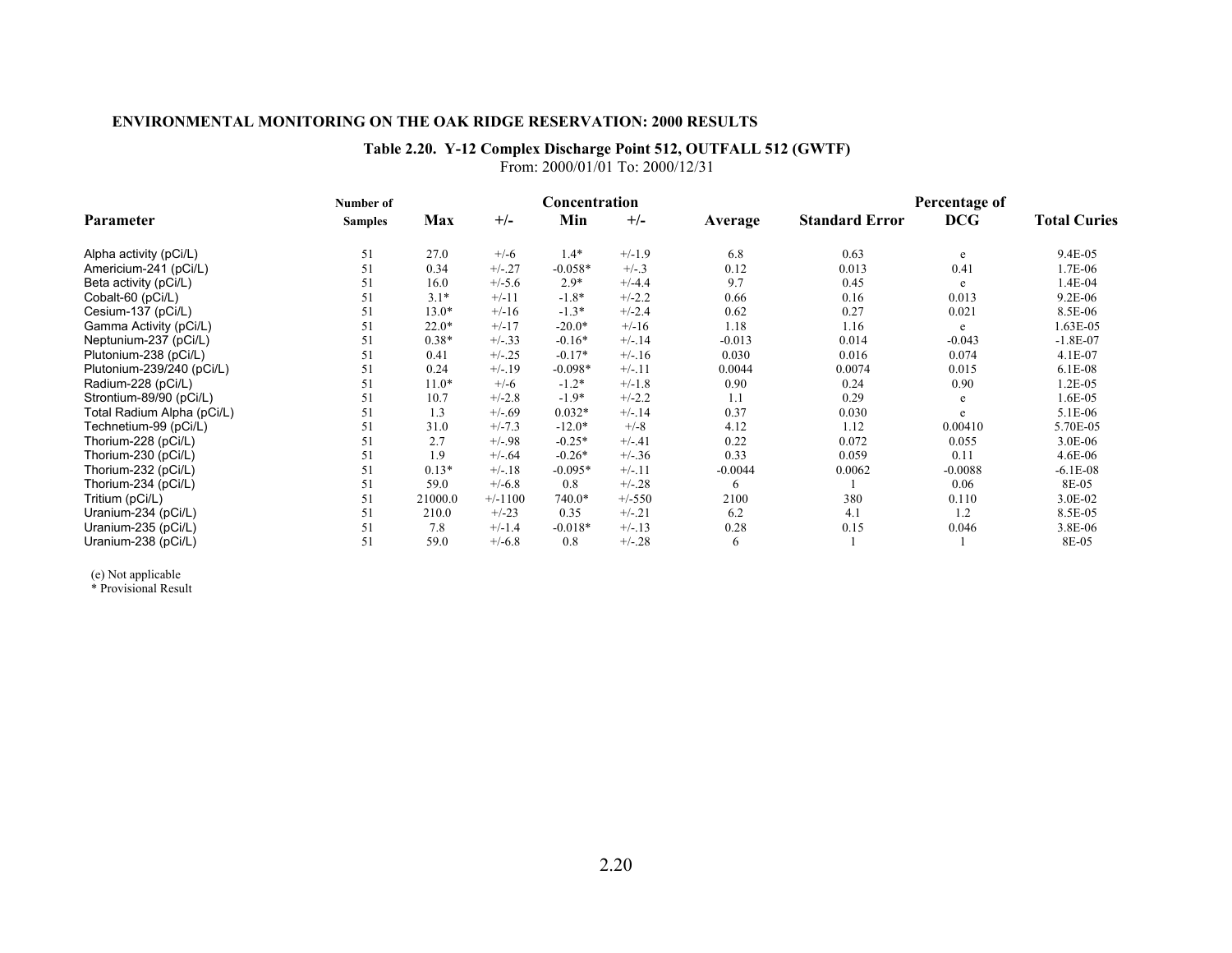### **Table 2.21. Y-12 Complex Discharge Point 520, OUTFALL 520**

From: 2000/01/01 To: 2000/12/31

|                   | Number of      |       | Concentration(a) |     | Reference | <b>Number of Values</b><br><b>Exceeding Reference</b> |  |
|-------------------|----------------|-------|------------------|-----|-----------|-------------------------------------------------------|--|
| <b>Parameter</b>  | <b>Samples</b> | Max   | Min              | Avg | Value(b)  |                                                       |  |
| pH, Standard Unit | 10             | 7.8   | 6.7              |     | 9/6(e)    |                                                       |  |
| Dissolved Solids  | 10             | 331.0 | 4.0              | 66  |           |                                                       |  |

(a) Units in mg/L unless otherwise indicated.

(b) NPDES permit limits.

(c) Flow during operations and/or discharging.

(d) Not applicable.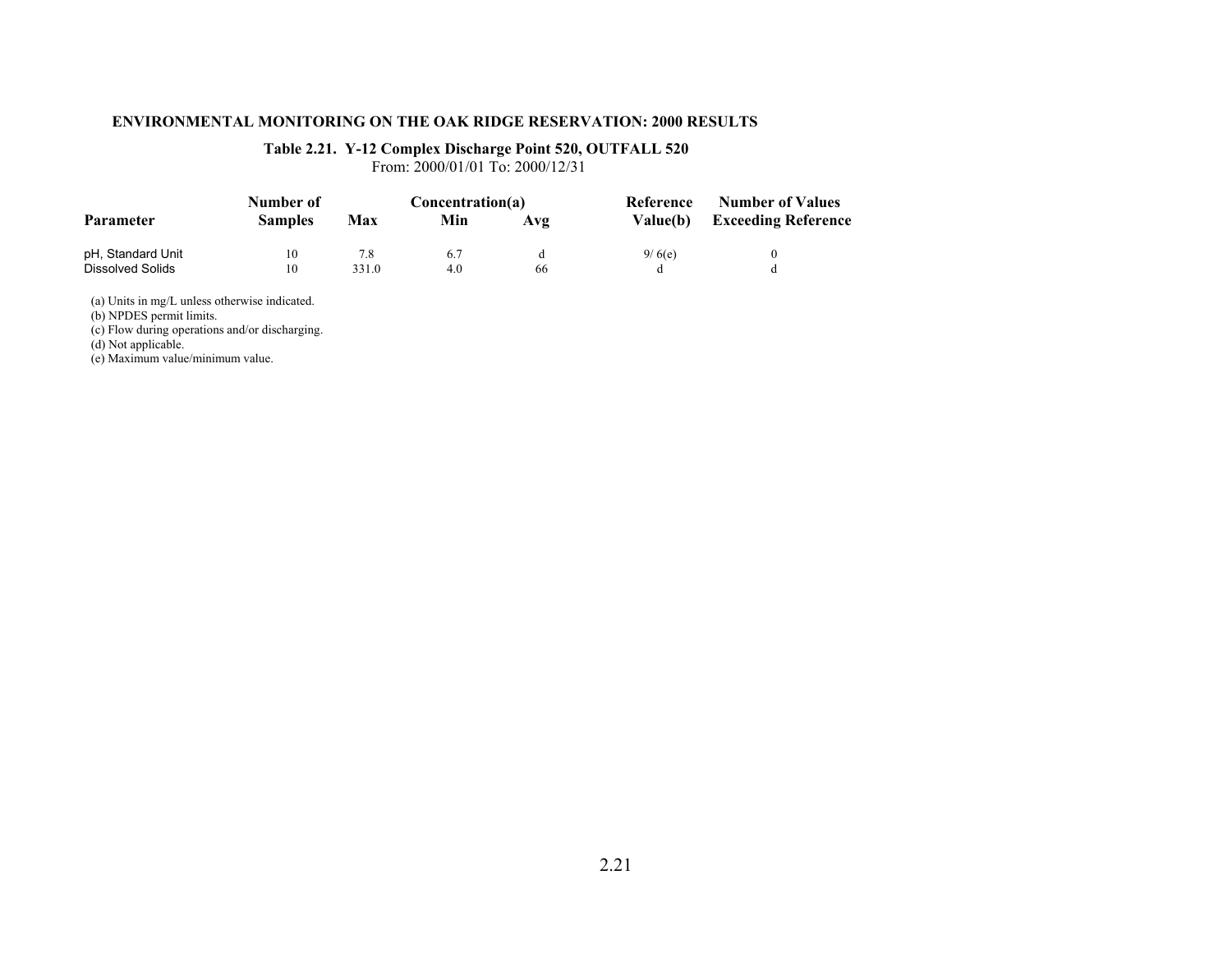### **Table 2.22. Y-12 Complex Discharge Point 520, OUTFALL 520**

From: 2000/01/01 To: 2000/12/31

|                            | Number of      |           |            | Concentration |          |          | Percentage of         |            |                     |
|----------------------------|----------------|-----------|------------|---------------|----------|----------|-----------------------|------------|---------------------|
| Parameter                  | <b>Samples</b> | Max       | $+/-$      | Min           | $+/-$    | Average  | <b>Standard Error</b> | <b>DCG</b> | <b>Total Curies</b> |
| Alpha activity (pCi/L)     |                | $1.1*$    | $+/-1.4$   | $-0.2*$       | $+/-.85$ | 0.2      | 0.3                   | e          | e                   |
| Americium-241 (pCi/L)      |                | $0.24*$   | $+/-2$     | $0.079*$      | $+/-.18$ | 0.19     | 0.038                 | 0.64       |                     |
| Beta activity (pCi/L)      |                | $2.3*$    | $+/-4.1$   | $-5.1*$       | $+/-3.4$ | $-0.090$ | 1.7                   | e          |                     |
| Cobalt-60 (pCi/L)          |                | $3.6*$    | $+/-18$    | $0.27*$       | $+/-1.7$ | 1.5      | 0.75                  | 0.029      |                     |
| Cesium-137 (pCi/L)         |                | $0.6*$    | $+/-2.3$   | $-0.2*$       | $+/-1.6$ | 0.2      | 0.2                   | 0.008      |                     |
| Gamma Activity (pCi/L)     |                | 89.3      | $+/-20.8$  | $-22.0*$      | $+/-16$  | 16.3     | 24.8                  | e          |                     |
| Neptunium-237 (pCi/L)      |                | $0.0094*$ | $+/-0.075$ | $-0.12*$      | $+/-.12$ | $-0.045$ | 0.031                 | $-0.15$    |                     |
| Plutonium-238 (pCi/L)      |                | $0.025*$  | $+/-051$   | $-0.1*$       | $+/-.14$ | $-0.02$  | 0.03                  | $-0.06$    |                     |
| Plutonium-239/240 (pCi/L)  |                | 0.12      | $+/-11$    | $0.0077*$     | $+/-062$ | 0.046    | 0.025                 | 0.15       |                     |
| Radium-228 (pCi/L)         |                | $4.2*$    | $+/-15$    | $0.1*$        | $+/-.71$ |          |                       |            |                     |
| Strontium-89/90 (pCi/L)    |                | $2.2*$    | $+/-2.2$   | $0.48*$       | $+/-1.9$ | 1.2      | 0.41                  |            |                     |
| Total Radium Alpha (pCi/L) |                | 2.1       | $+/-1.2$   | $0.21*$       | $+/-.22$ | 0.72     | 0.46                  |            |                     |
| Technetium-99 (pCi/L)      |                | $9.9*$    | $+/-8.4$   | $-1.1*$       | $+/-8.1$ | 5.2      | 2.3                   | 0.0052     |                     |
| Thorium-228 (pCi/L)        |                | $0.21*$   | $+/-24$    | $-0.095*$     | $+/-.27$ | 0.029    | 0.064                 | 0.0072     |                     |
| Thorium-230 (pCi/L)        |                | 0.89      | $+/-.45$   | $0.1*$        | $+/-16$  | 0.3      | 0.2                   | 0.1        |                     |
| Thorium-232 (pCi/L)        |                | $0.02*$   | $+/-16$    | $-0.04*$      | $+/-.08$ | $-0.002$ | 0.01                  | $-0.004$   |                     |
| Thorium-234 (pCi/L)        |                | $0.049*$  | $+/-07$    | $-0.028*$     | $+/-082$ | 0.012    | 0.016                 | 0.00010    |                     |
| Tritium (pCi/L)            |                | 20000.0   | $+/-1000$  | 570.0*        | $+/-560$ | 7400     | 4500                  | 0.37       |                     |
| Uranium-234 (pCi/L)        |                | 1.5       | $+/-.41$   | $0.015*$      | $+/-086$ | 0.40     | 0.37                  | 0.080      |                     |
| Uranium-235 (pCi/L)        |                | $0.031*$  | $+/-062$   | $0.0*$        | $+/-0$   | 0.010    | 0.0073                | 0.0017     |                     |
| Uranium-238 (pCi/L)        |                | $0.049*$  | $+/-07$    | $-0.028*$     | $+/-082$ | 0.012    | 0.016                 | 0.0021     |                     |

(e) Not applicable \* Provisional Result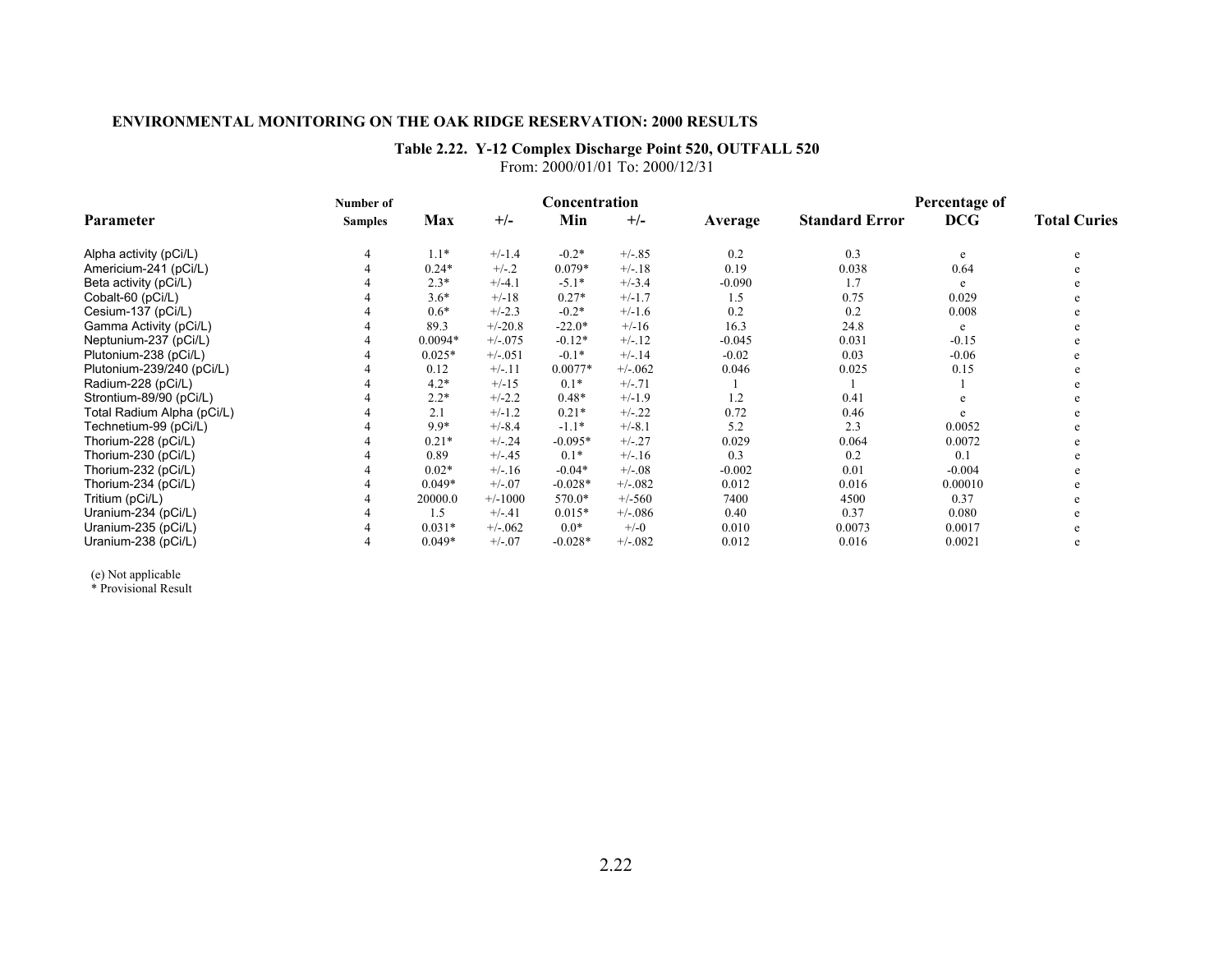### **Table 2.23. Y-12 Complex Discharge Point 550, OUTFALL 550**

From: 2000/01/01 To: 2000/12/31

|                    | Number of      |          | Concentration(a) |          | Reference       | <b>Number of Values</b><br><b>Exceeding Reference</b> |  |
|--------------------|----------------|----------|------------------|----------|-----------------|-------------------------------------------------------|--|
| <b>Parameter</b>   | <b>Samples</b> | Max      | Min              | Avg      | <b>Value(b)</b> |                                                       |  |
| Flow, mgd          | 366            | 0.032    | 0.004            | 0.01     |                 |                                                       |  |
| pH, Standard Units | 52             | 7.8      | 7.0              |          | 9/6(e)          |                                                       |  |
| Mercury            | 53             | 0.000678 | < 0.00021        | < 0.0002 | 0.004           |                                                       |  |

(a) Units in mg/L unless otherwise indicated.

(b) NPDES permit limits.

(c) Flow during operations and/or discharging.

(d) Not applicable.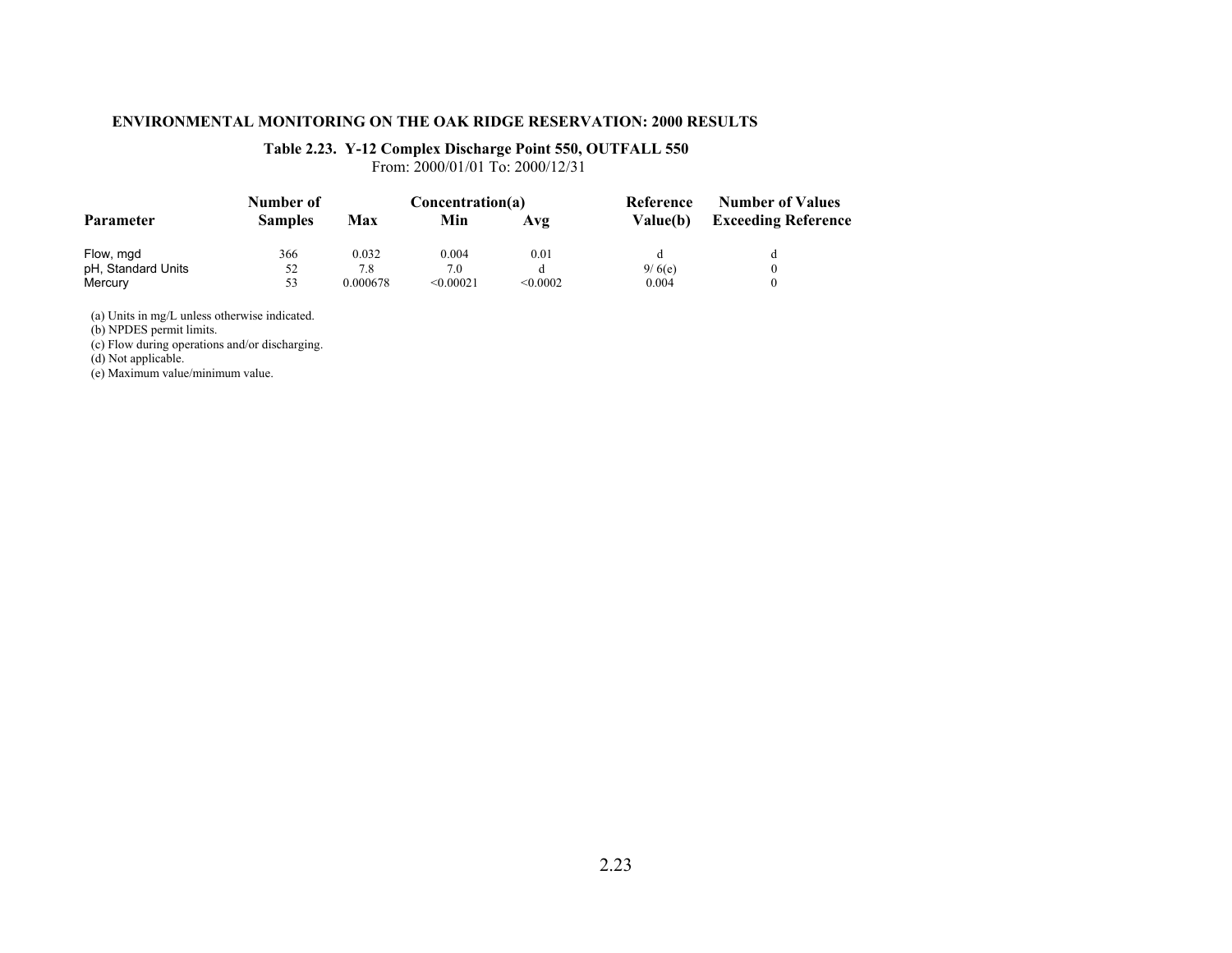### **Table 2.24. Y-12 Complex Discharge Point 551, CENTRAL MERCURY TREATMENT UNIT**

From: 2000/01/01 To: 2000/12/31

|                    | Number of      |         | Concentration(a) |          | Reference | <b>Number of Values</b>    |  |
|--------------------|----------------|---------|------------------|----------|-----------|----------------------------|--|
| <b>Parameter</b>   | <b>Samples</b> | Max     | Min              | Avg      | Value(b)  | <b>Exceeding Reference</b> |  |
| Flow, mgd          | 365            | 0.051   | 0.001            | 0.01     |           |                            |  |
| pH, Standard Units | 52             | 8.2     | 6.9              |          | 9/6(e)    |                            |  |
| Mercury            | 52             | 0.00370 | < 0.00021        | < 0.0007 | 0.004     |                            |  |

(a) Units in mg/L unless otherwise indicated.

(b) NPDES permit limits.

(c) Flow during operations and/or discharging.

(d) Not applicable.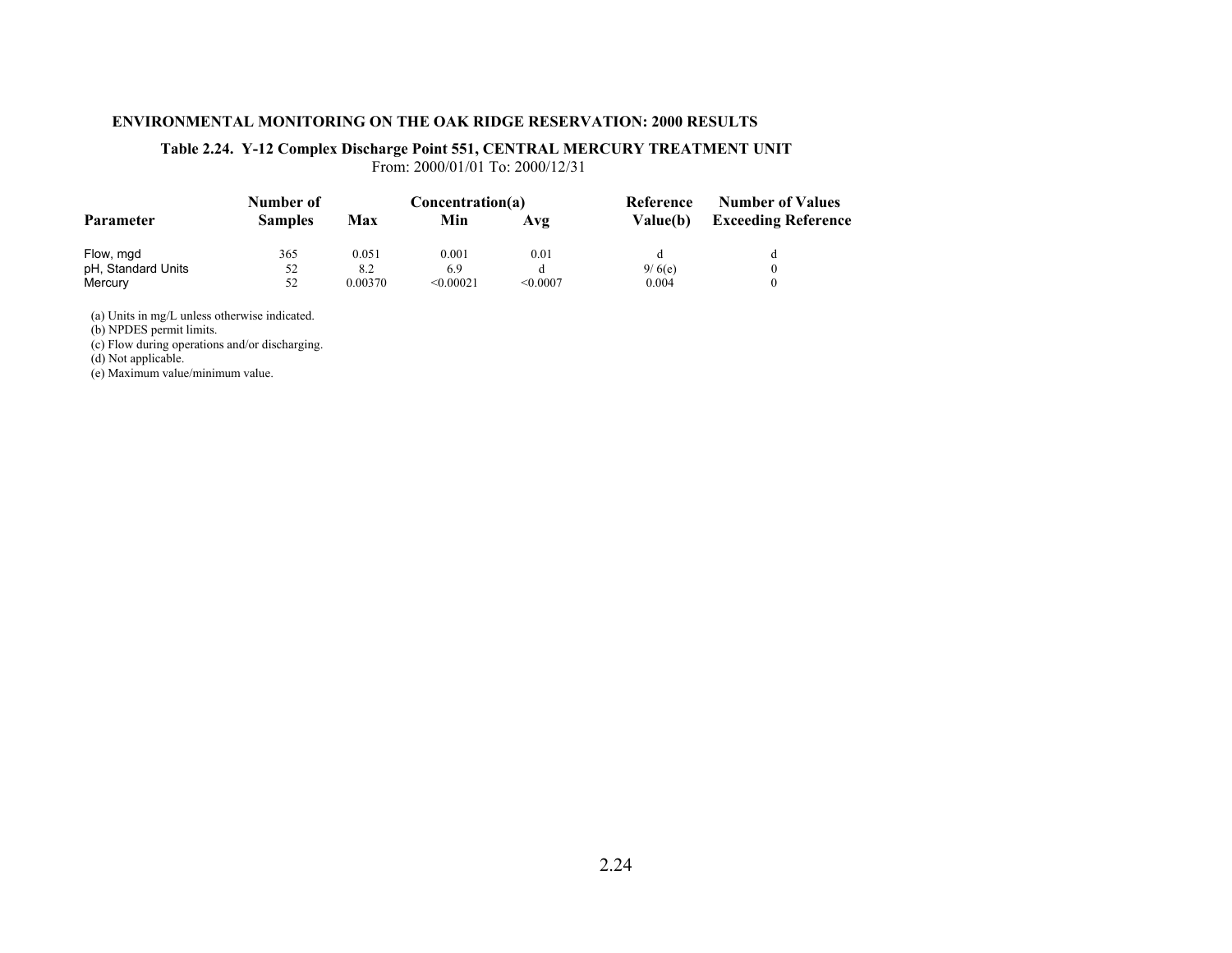### **Table 2.25. Y-12 Complex Discharge Point 551, CENTRAL MERCURY TREATMENT UNIT** From: 2000/01/01 To: 2000/12/31

|                            | Number of      |          |          | Concentration |            |          | Percentage of         |            |                     |
|----------------------------|----------------|----------|----------|---------------|------------|----------|-----------------------|------------|---------------------|
| Parameter                  | <b>Samples</b> | Max      | $+/-$    | Min           | $+/-$      | Average  | <b>Standard Error</b> | <b>DCG</b> | <b>Total Curies</b> |
| Alpha activity (pCi/L)     | 12             | 15.0     | $+/-5$   | $0.84*$       | $+/-4.6$   | 5.4      | 1.2                   | e          | 9.6E-05             |
| Americium-241 (pCi/L)      | 12             | 0.39     | $+/-.27$ | $-0.016*$     | $+/-17$    | 0.099    | 0.034                 | 0.33       | 1.8E-06             |
| Beta activity (pCi/L)      | 12             | 140.0    | $+/-17$  | $5.2*$        | $+/-4.1$   | 49       | 11                    | e          | 8.7E-04             |
| Cobalt-60 (pCi/L)          | 12             | $2.8*$   | $+/-2.6$ | $-1.5*$       | $+/-3$     | 1.1      | 0.33                  | 0.022      | 1.9E-05             |
| Cesium-137 (pCi/L)         | 12             | $2.4*$   | $+/-2.5$ | $-1.2*$       | $+/-1.6$   | 0.31     | 0.28                  | 0.010      | 5.6E-06             |
| Gamma Activity (pCi/L)     | 12             | $22.0*$  | $+/-16$  | $-11.0*$      | $+/-17$    | 3.34     | 3.14                  | e          | 5.91E-05            |
| Neptunium-237 (pCi/L)      | 12             | 0.35     | $+/-.25$ | $-0.13*$      | $+/-.14$   | $-0.025$ | 0.0354                | $-0.0819$  | $-4.34E-07$         |
| Plutonium-238 (pCi/L)      | 12             | $0.25*$  | $+/-.23$ | $-0.035*$     | $+/-.14$   | 0.045    | 0.022                 | 0.11       | 7.9E-07             |
| Plutonium-239/240 (pCi/L)  | 12             | $0.065*$ | $+/-11$  | $-0.031*$     | $+/-0.043$ | 0.017    | 0.0088                | 0.057      | 3.0E-07             |
| Radium-228 (pCi/L)         | 12             | $3.0*$   | $+/-2.6$ | $-2.0*$       | $+/-2$     | 0.83     | 0.38                  | 0.83       | 1.5E-05             |
| Strontium-89/90 (pCi/L)    | 12             | $2.1*$   | $+/-1.8$ | $-1.1*$       | $+/-2$     | 0.57     | 0.25                  | e          | 1.0E-05             |
| Total Radium Alpha (pCi/L) | 12             | 1.0      | $+/-.59$ | $0.33*$       | $+/-.27$   | 0.62     | 0.064                 | e          | 1.1E-05             |
| Technetium-99 (pCi/L)      | 12             | 150.0    | $+/-9.9$ | $-2.2*$       | $+/-8.2$   | 62       | 14                    | 0.062      | 1.1E-03             |
| Thorium-228 (pCi/L)        | 12             | 0.52     | $+/-.32$ | $-0.11*$      | $+/-23$    | 0.066    | 0.052                 | 0.016      | 1.2E-06             |
| Thorium-230 (pCi/L)        | 12             | 99.0     | $+/-18$  | $-0.02*$      | $+/-15$    | 9        | 8                     |            | 2E-04               |
| Thorium-232 (pCi/L)        | 12             | $0.16*$  | $+/-.2$  | $-0.08*$      | $+/-094$   | 0.01     | 0.02                  | 0.03       | 3E-07               |
| Thorium-234 (pCi/L)        | 12             | 10.0     | $+/-1.5$ | 0.62          | $+/-29$    | 3.1      | 0.71                  | 0.031      | 5.5E-05             |
| Tritium (pCi/L)            | 12             | 1500.0   | $+/-570$ | $-450.0*$     | $+/-520$   | 180      | 160                   | 0.0092     | $3.2E-03$           |
| Uranium-234 (pCi/L)        | 12             | 5.8      | $+/-.97$ | $0.24*$       | $+/-.21$   | 2.0      | 0.44                  | 0.40       | 3.6E-05             |
| Uranium-235 (pCi/L)        | 12             | 0.29     | $+/-.2$  | $0.0076*$     | $+/-.06$   | 0.11     | 0.024                 | 0.018      | 1.9E-06             |
| Uranium-238 (pCi/L)        | 12             | 10.0     | $+/-1.5$ | 0.62          | $+/-29$    | 3.1      | 0.71                  | 0.52       | 5.5E-05             |

(e) Not applicable \* Provisional Result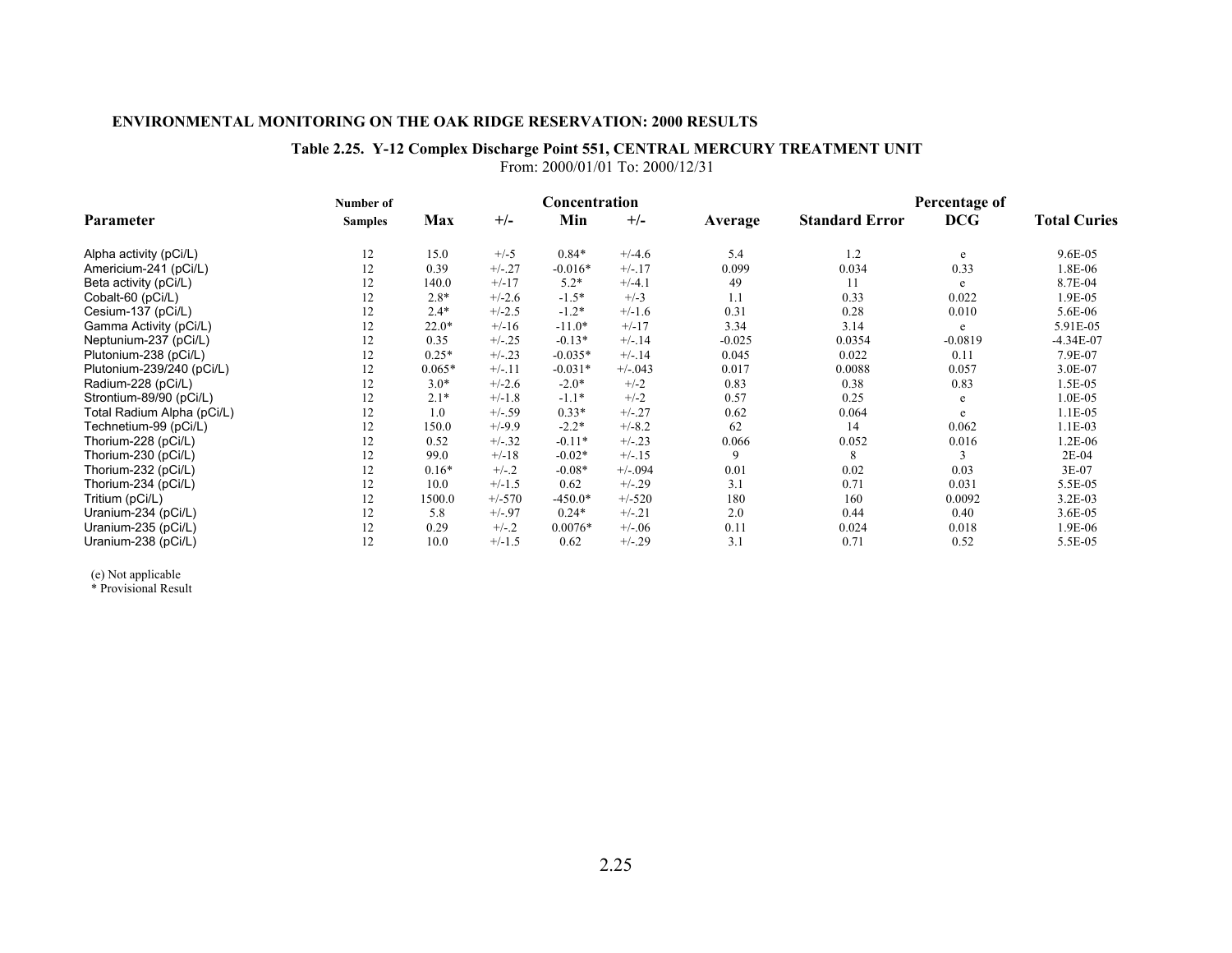### **Table 2.26. Y-12 Complex Discharge Point 94221, SWHISS STATION 9422-1**

From: 2000/01/01 To: 2000/12/31

|                           | Number of      |            | Concentration(a) |          | Reference | <b>Number of Values</b>    |
|---------------------------|----------------|------------|------------------|----------|-----------|----------------------------|
| Parameter                 | <b>Samples</b> | <b>Max</b> | Min              | Avg      | Value(b)  | <b>Exceeding Reference</b> |
| Flow, mgd                 | 366            | 77.7       | 3.4              | 9.1      | d         | d                          |
| pH, Standard Unit         | 153            | 8.5        | 7.3              | d        | 9/6(e)    | $\theta$                   |
| 1.1.1-Trichloroethane     | 19             | 0.005U     | 0.005U           | 0.005U   | d         | d                          |
| 1.1-Dichloroethane        | 19             | 0.005U     | 0.005U           | 0.005U   | d         | d                          |
| 1.1-Dichloroethene        | 19             | 0.005U     | 0.005U           | 0.005U   | 0.032     | 0                          |
| 1,1,2,2-Tetrachloroethane | 19             | 0.005U     | 0.005U           | 0.005U   | 0.110     | $\theta$                   |
| 1,1,2-Trichloroethane     | 19             | 0.005U     | 0.005U           | 0.005U   | 0.420     | 0                          |
| 1.2-Dichloroethane        | 19             | 0.005U     | 0.005U           | 0.005U   | 0.990     | 0                          |
| 1,2-Dichloropropane       | 19             | 0.005U     | 0.005U           | 0.005U   | 0.039     | $\theta$                   |
| Silver                    | 151            | < 0.02     | < 0.02           | < 0.02   | 0.0041    | 0                          |
| Aluminum                  | 151            | 4.35       | < 0.2            | < 0.5    | d         | d                          |
| Arsenic                   | 151            | < 0.2      | < 0.2            | < 0.2    | 0.0014    | 0                          |
| <b>Boron</b>              | 151            | 0.112      | < 0.1            | < 0.1    | d         |                            |
| Barium                    | 151            | 0.072      | 0.0372           | 0.045    | d         | d                          |
| Bromodichloromethane      | 19             | 0.005U     | 0.005U           | 0.005U   | 0.220     |                            |
| Beryllium                 | 151            | 0.0047     | < 0.0005         | < 0.0009 | d         | d                          |
| Benzene                   | 19             | 0.005U     | 0.005U           | 0.005U   | 0.710     | $\theta$                   |
| Dibromochloromethane      | 19             | 0.005U     | 0.005U           | 0.005U   | 0.340     | $\theta$                   |
| <b>Bromoform</b>          | 19             | 0.005U     | 0.005U           | 0.005U   | 3.600     | 0                          |
| Calcium                   | 151            | 46.3       | 24.7             | 41.4     | d         | d                          |
| Carbon tetrachloride      | 19             | 0.005U     | 0.005U           | 0.005U   | 0.044     | $\theta$                   |
| Cadmium                   | 151            | < 0.01     | < 0.01           | < 0.01   | 0.0039    | 0                          |
| cis-1,3-Dichloropropene   | 19             | 0.005U     | 0.005U           | 0.005U   | 1.700     | 0                          |
| Chloroethane              | 19             | 0.005U     | 0.005U           | 0.005U   | d         | d                          |
| 2-Chloroethylvinyl ether  | 19             | 0.005U     | 0.005U           | 0.005U   | d         |                            |
| Bromomethane              | 19             | 0.005U     | 0.005U           | 0.005U   | d         | đ                          |
| Chloromethane             | 19             | 0.005U     | 0.005U           | 0.005U   | d         | d                          |

(a) Units in mg/L unless otherwise indicated.

(b) NPDES permit limits.

(c) Flow during operations and/or discharging.

(d) Not applicable.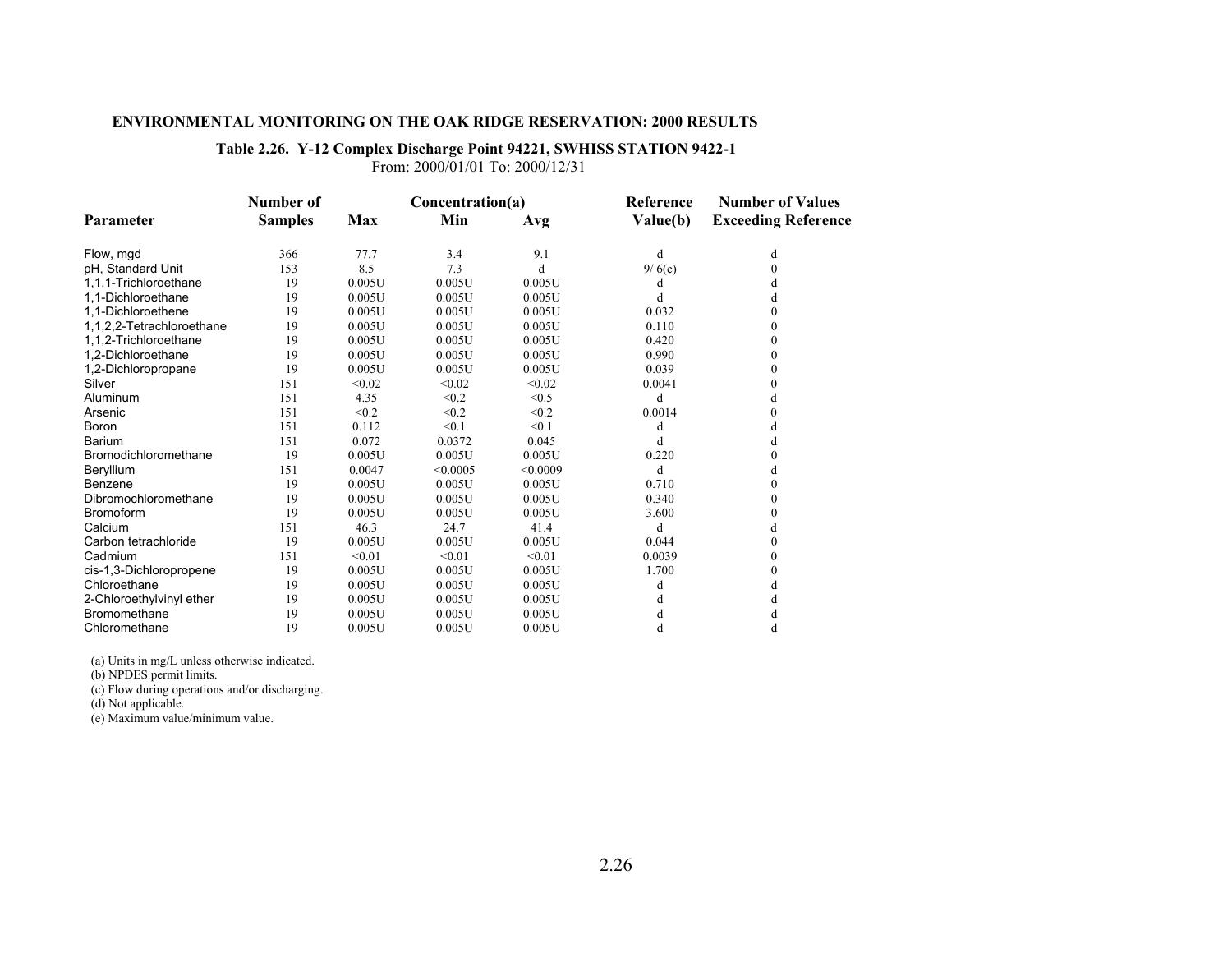### **Table 2.27. Y-12 Complex Discharge Point 94221, SWHISS STATION 9422-1** From: 2000/01/01 To: 2000/12/31

|                             | Number of      |        | Concentration(a) |           | Reference | <b>Number of Values</b>    |
|-----------------------------|----------------|--------|------------------|-----------|-----------|----------------------------|
| Parameter                   | <b>Samples</b> | Max    | Min              | Avg       | Value(b)  | <b>Exceeding Reference</b> |
| Chloroform                  | 19             | 0.005U | 0.001J           | 0.004J    | 4.700     | 0                          |
| Tetrachloroethene           | 19             | 0.005U | 0.005U           | 0.005U    | 0.0885    | $\Omega$                   |
| Chlorobenzene               | 19             | 0.005U | 0.005U           | 0.005U    | 21        | 0                          |
| Cobalt                      | 151            | < 0.02 | < 0.02           | < 0.02    | d         |                            |
| Chromium                    | 151            | < 0.02 | < 0.02           | < 0.02    | d         |                            |
| Copper                      | 151            | 0.0251 | < 0.02           | < 0.02    | 0.0177    |                            |
| Ethylbenzene                | 19             | 0.005U | 0.005U           | 0.005U    | 29        |                            |
| Iron                        | 151            | 4.09   | 0.0717           | 0.418     | d         | d                          |
| Trichlorofluoromethane      | 19             | 0.005U | 0.005U           | 0.005U    | d         | d                          |
| Mercury                     | 401            | 0.0053 | < 0.0001         | < 0.0005  | 0.000051  | 393                        |
| Potassium                   | 151            | 2.91   | < 2.0            | < 2.1     | d         | d                          |
| Lithium                     | 151            | 0.0369 | < 0.01           | < 0.02    | d         | d                          |
| Methylene chloride          | 19             | 0.005U | 0.005U           | 0.005U    | 16        |                            |
| Magnesium                   | 151            | 12.9   | 6.42             | 10.9      | d         | d                          |
| Manganese                   | 151            | 0.463  | 0.0135           | 0.0713    | d         | d                          |
| Molybdenum                  | 151            | < 0.05 | < 0.05           | < 0.05    | d         |                            |
| Sodium                      | 151            | 37.8   | 4.88             | 10.6      | d         | d                          |
| Ammonia as Nitrogen         | 151            | 0.489  | < 0.2            | < 0.2     | d         | d                          |
| Nickel                      | 151            | < 0.05 | < 0.05           | < 0.05    | 1.418     | 0                          |
| Nitrate/Nitrite as Nitrogen | 151            | 2.94   | 0.371            | 1.22      | d         |                            |
| Lead                        | 151            | < 0.1  | < 0.1            | < 0.1     | 0.0817    | $\Omega$                   |
| Antimony                    | 151            | < 0.2  | < 0.2            | < 0.2     | 4.30      | $\theta$                   |
| Selenium                    | 151            | < 0.2  | < 0.2            | < 0.2     | 0.02      |                            |
| Strontium                   | 151            | 0.132  | 0.066            | 0.11      | d         | d                          |
| <b>Suspended Solids</b>     | 151            | 177.0  | < 1.0            | $\leq$ 11 | d         |                            |
| trans-1,2-Dichloroethene    | 19             | 0.005U | 0.005U           | 0.005U    | d         |                            |
| trans-1,3-Dichloropropene   | 19             | 0.005U | 0.005U           | 0.005U    | 1.7       | $\Omega$                   |

(a) Units in mg/L unless otherwise indicated.

(b) NPDES permit limits.

(c) Flow during operations and/or discharging.

(d) Not applicable.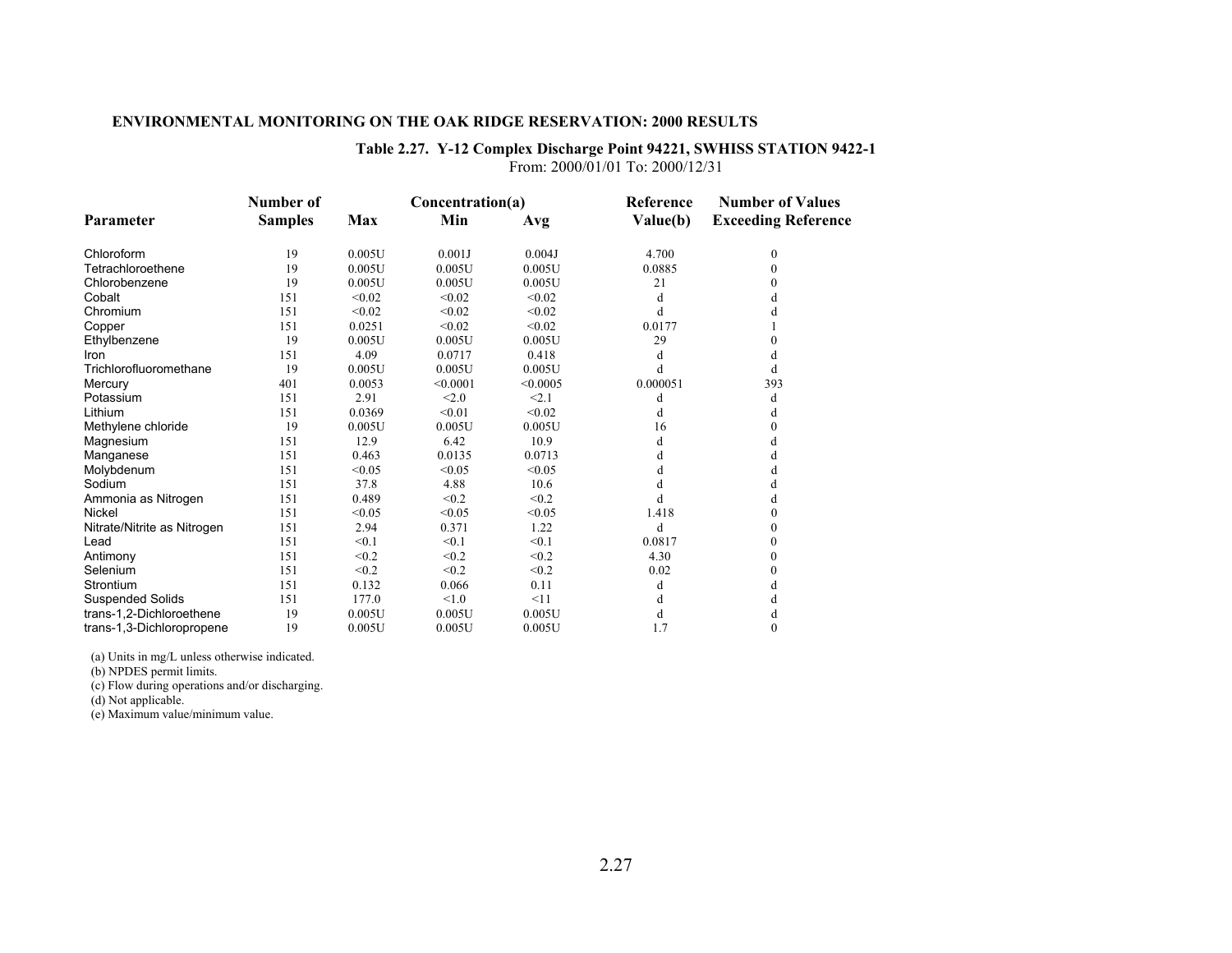### **Table 2.28. Y-12 Complex Discharge Point 94221, SWHISS STATION 9422-1**

From: 2000/01/01 To: 2000/12/31

|                  | Number of      |        | Concentration(a) |        | Reference | <b>Number of Values</b>    |
|------------------|----------------|--------|------------------|--------|-----------|----------------------------|
| <b>Parameter</b> | <b>Samples</b> | Max    | Min              | Avg    | Value(b)  | <b>Exceeding Reference</b> |
| <b>Thorium</b>   | 151            | < 0.2  | < 0.2            | < 0.2  | đ         | đ                          |
| Titanium         | 151            | 0.0935 | < 0.05           | < 0.05 | d         |                            |
| Thallium         | 151            | < 0.2  | < 0.2            | < 0.2  | 0.0063    |                            |
| Toluene          | 19             | 0.005U | 0.005U           | 0.005U | 200       |                            |
| Trichloroethene  | 19             | 0.005U | 0.005U           | 0.005U | 0.810     |                            |
| Uranium          | 52             | 0.027  | 0.002            | 0.009  | d         |                            |
| Vanadium         | 151            | < 0.02 | < 0.02           | < 0.02 | d         |                            |
| Vinyl chloride   | 19             | 0.005U | 0.005U           | 0.005U | 5.250     |                            |
| Zinc.            | 151            | 0.193  | < 0.05           | < 0.06 | 0.117     |                            |
| Zirconium        | 151            | < 0.2  | < 0.2            | < 0.2  | d         |                            |

(a) Units in mg/L unless otherwise indicated.

(b) NPDES permit limits.

(c) Flow during operations and/or discharging.

(d) Not applicable.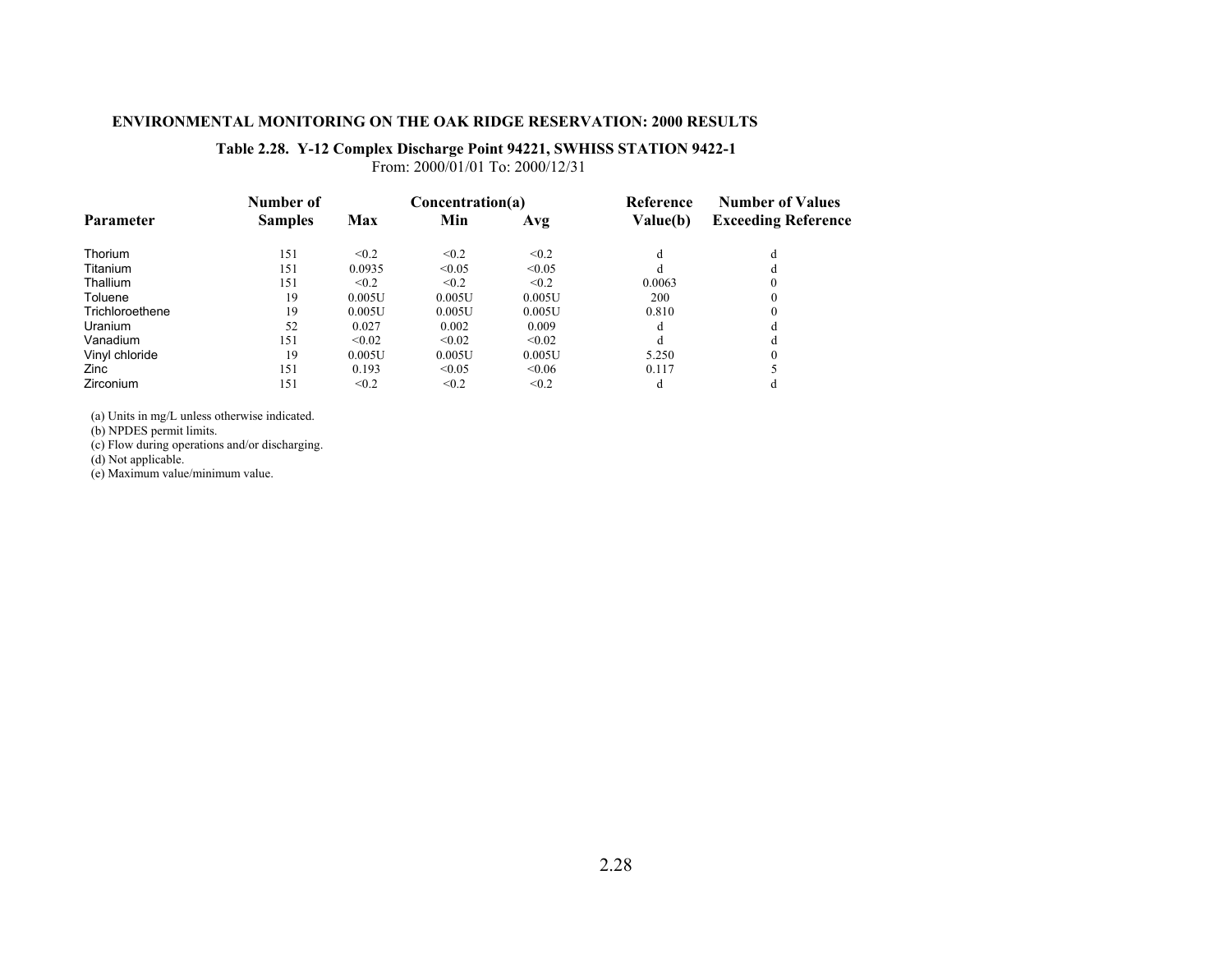### **Table 2.29. Y-12 Complex Discharge Point 94221, SWHISS STATION 9422-1** From: 2000/01/01 To: 2000/12/31

|                            | Number of      |         |          | Concentration |          |           |                       | Percentage of |                     |
|----------------------------|----------------|---------|----------|---------------|----------|-----------|-----------------------|---------------|---------------------|
| Parameter                  | <b>Samples</b> | Max     | $+/-$    | Min           | $+/-$    | Average   | <b>Standard Error</b> | <b>DCG</b>    | <b>Total Curies</b> |
| Alpha activity (pCi/L)     | 52             | 21.0    | $+/-7$   | $0.67*$       | $+/-1.5$ | 5.0       | 0.51                  | e             | $6.2E-02$           |
| Americium-241 (pCi/L)      | 52             | 0.52    | $+/-.36$ | $-0.13*$      | $+/-.25$ | 0.12      | 0.017                 | 0.40          | 1.5E-03             |
| Beta activity (pCi/L)      | 52             | 24.0    | $+/-9.6$ | $0.77*$       | $+/-5.9$ | 7.0       | 0.54                  | e             | 8.7E-02             |
| Cobalt-60 (pCi/L)          | 52             | $2.2*$  | $+/-2.4$ | $-1.8*$       | $+/-2.4$ | 0.44      | 0.14                  | 0.0089        | 5.6E-03             |
| Cesium-137 (pCi/L)         | 52             | 5.0     | $+/-3.3$ | $-2.4*$       | $+/-2.1$ | 0.30      | 0.16                  | 0.010         | 3.8E-03             |
| Gamma Activity (pCi/L)     | 52             | 35.0    | $+/-18$  | $-23.0*$      | $+/-16$  | 1.8       | 1.7                   | e             | $2.2E-02$           |
| Neptunium-237 (pCi/L)      | 52             | $0.17*$ | $+/-.18$ | $-0.17*$      | $+/-.14$ | $-0.018$  | 0.0082                | $-0.061$      | $-2.3E-04$          |
| Plutonium-238 (pCi/L)      | 52             | $0.26*$ | $+/-.22$ | $-0.18*$      | $+/-23$  | 0.0083    | 0.013                 | 0.021         | 1.0E-04             |
| Plutonium-239/240 (pCi/L)  | 52             | 0.095   | $+/-11$  | $-0.093*$     | $+/-.14$ | $-0.0090$ | 0.0056                | $-0.030$      | $-1.1E-04$          |
| Radium-228 (pCi/L)         | 52             | $4.6*$  | $+/-7.2$ | $-2.2*$       | $+/-2.1$ | 0.81      | 0.16                  | 0.81          | 1.0E-02             |
| Strontium-89/90 (pCi/L)    | 52             | 4.4     | $+/-1.4$ | $-1.4*$       | $+/-3.2$ | 1.1       | 0.18                  | e             | 1.4E-02             |
| Total Radium Alpha (pCi/L) | 52             | 2.4     | $+/-1.3$ | $-0.17*$      | $+/-23$  | 0.42      | 0.061                 | e             | 5.3E-03             |
| Technetium-99 (pCi/L)      | 52             | 27.0    | $+/-7.2$ | $-18.0*$      | $+/-8.3$ | 3.02      | 1.23                  | 0.00300       | 3.80E-02            |
| Thorium-228 (pCi/L)        | 52             | 1.8     | $+/-.78$ | $-0.27*$      | $+/-.24$ | 0.068     | 0.053                 | 0.017         | 8.6E-04             |
| Thorium-230 (pCi/L)        | 52             | 1.6     | $+/-.66$ | $-0.07*$      | $+/-1$   | 0.3       | 0.04                  | 0.09          | $3E-03$             |
| Thorium-232 (pCi/L)        | 52             | $0.11*$ | $+/-16$  | $-0.1*$       | $+/-.12$ | $-0.002$  | 0.006                 | $-0.005$      | $-3E-05$            |
| Thorium-234 (pCi/L)        | 52             | 21.0    | $+/-3$   | 0.65          | $+/-.28$ | 3.3       | 0.43                  | 0.033         | $4.1E-02$           |
| Tritium (pCi/L)            | 52             | 1400.0  | $+/-810$ | $-300.0*$     | $+/-520$ | 270       | 50                    | 0.013         | $3.4E + 00$         |
| Uranium-234 (pCi/L)        | 52             | 7.1     | $+/-1.4$ | 0.34          | $+/-.22$ | 1.6       | 0.15                  | 0.33          | $2.1E-02$           |
| Uranium-235 (pCi/L)        | 52             | 0.38    | $+/-.32$ | $-0.077*$     | $+/-.11$ | 0.094     | 0.012                 | 0.016         | 1.2E-03             |
| Uranium-238 (pCi/L)        | 52             | 21.0    | $+/-3$   | 0.65          | $+/-.28$ | 3.3       | 0.43                  | 0.54          | 4.1E-02             |

(e) Not applicable \* Provisional Result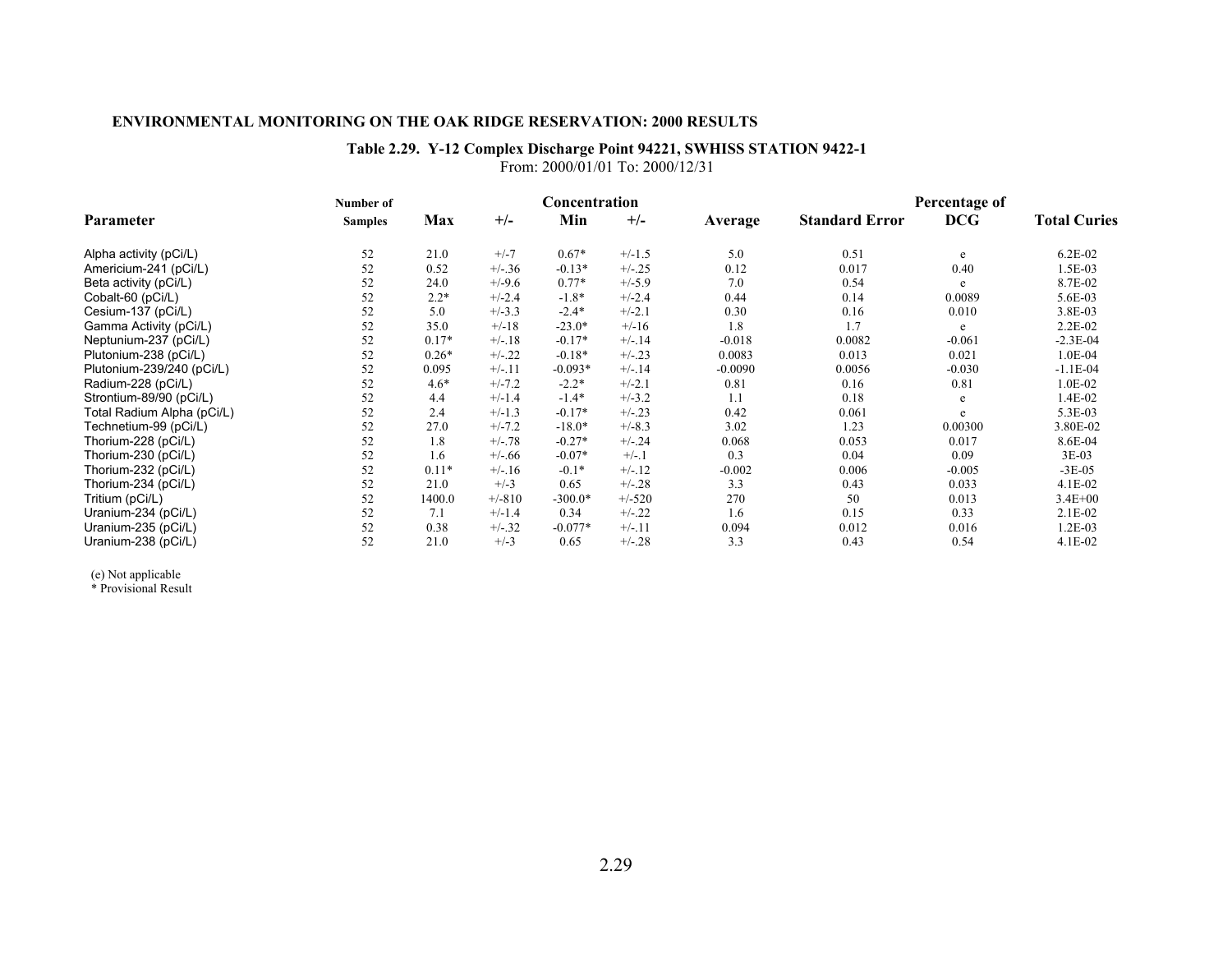### **Table 2.30. Y-12 Complex Category I Outfalls**

From: 2000/01/01 To: 2000/12/31

|         |                        | Number of      |            | Concentration(a) |        | Reference | <b>Number of Values</b>    |
|---------|------------------------|----------------|------------|------------------|--------|-----------|----------------------------|
| Outfall | Parameter              | <b>Samples</b> | <b>Max</b> | Min              | Avg    | Value(b)  | <b>Exceeding Reference</b> |
| 003     | Flow, mgd              | 2              | 0.0216     | 0.0086           | 0.015  | d         | d                          |
|         | pH, Standard Units     | $\overline{2}$ | 7.6        | 7.3              | d      | 9/4(e)    | $\boldsymbol{0}$           |
|         |                        |                |            |                  |        |           |                            |
| 006     | Flow, mgd              | 4              | 0.0259     | 0.004            | 0.01   | d         | d                          |
|         | pH, Standard Units     | 9              | 7.9        | 7.1              | d      | 9/4(e)    | $\boldsymbol{0}$           |
| 007     | Flow, mgd              | $\overline{c}$ | 0.072      | 0.00228          | 0.037  | d         | d                          |
|         | pH, Standard Units     | $\sqrt{2}$     | 7.9        | 7.7              | d      | 9/4(e)    | $\boldsymbol{0}$           |
| 008     | Flow, mgd              | $\overline{c}$ | 0.0864     | 0.012960         | 0.050  | d         | d                          |
|         | pH, Standard Units     | $\overline{3}$ | 7.9        | 7.1              | d      | 9/4(e)    | $\boldsymbol{0}$           |
| 009     | Flow, mgd              | 3              | 0.216      | 0.0691           | 0.138  | d         | d                          |
|         | pH, Standard Units     | 3              | 8.2        | 7.9              | d      | 9/4(e)    | $\boldsymbol{0}$           |
| 011     | Flow, mgd              | 4              | 0.0043     | 0.00008          | 0.002  | d         | $\mathbf d$                |
|         | pH, Standard Units     | 2              | 7.9        | 7.0              | d      | 9/4(e)    | $\mathbf{0}$               |
| 015     | Outfall closed         |                |            |                  |        |           |                            |
| 018     | Outfall closed         |                |            |                  |        |           |                            |
| 032     | Outfall was eliminated |                |            |                  |        |           |                            |
| 033     | Flow, mgd              | $\overline{c}$ | 0.0259     | 0.00086          | 0.017  | d         | d                          |
|         | pH, Standard Units     | 2              | 7.8        | 7.6              | d      | 9/4(e)    | $\boldsymbol{0}$           |
| 045     | Flow, mgd              | $\overline{2}$ | 0.0432     | 0.0058           | 0.024  | d         | d                          |
|         | pH, Standard Units     | $\overline{2}$ | 8.1        | 7.3              | d      | 9/4(e)    | $\mathbf{0}$               |
| 046     | Flow, mgd              | $\sqrt{2}$     | 0.0101     | 0.0038           | 0.0069 | d         | d                          |
|         | pH, Standard Units     | $\overline{2}$ | 8.2        | 7.4              | d      | 9/4(e)    | $\overline{0}$             |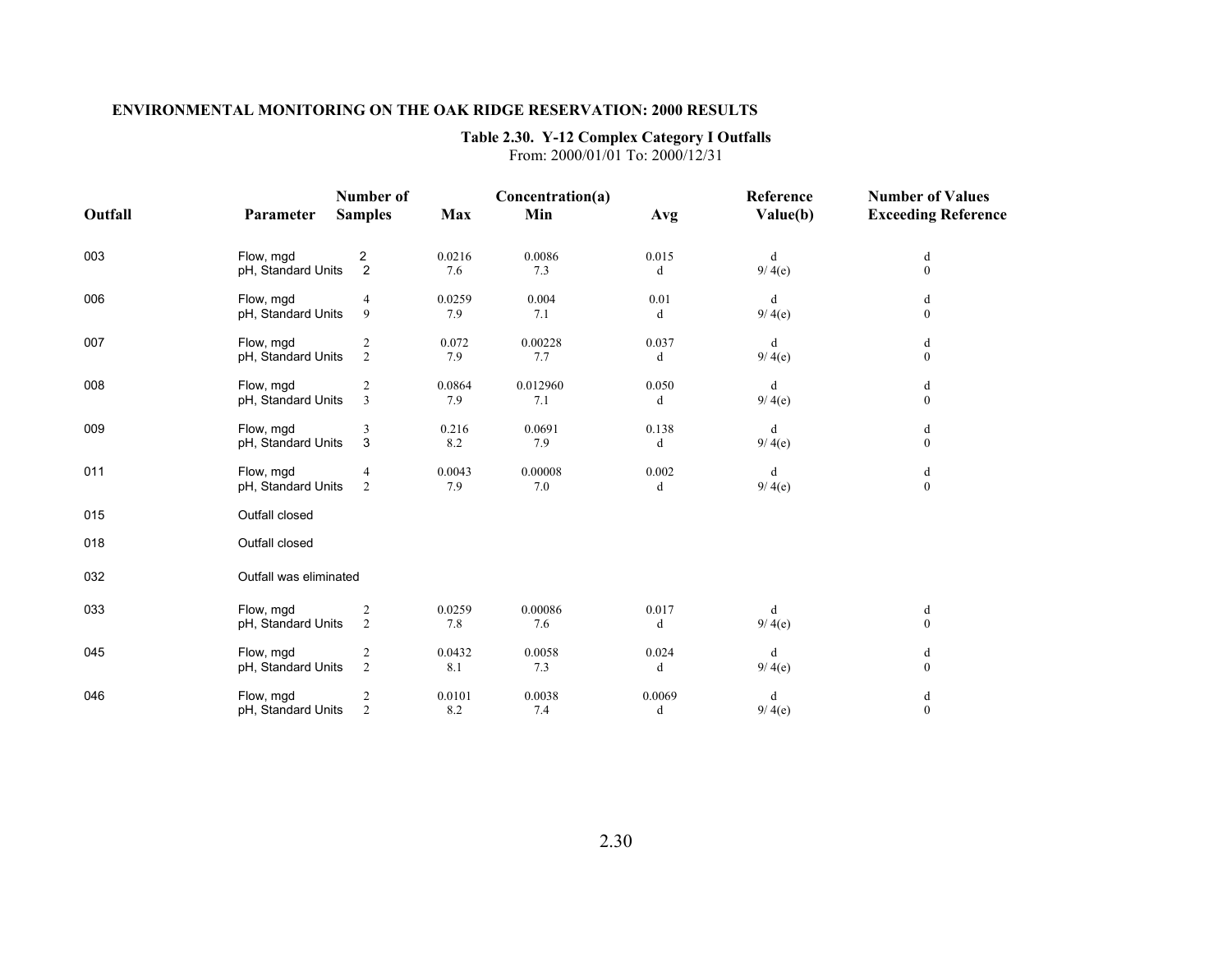# **Table 2.30. Y -12 Complex Category I Outfalls (continued)**

|         |                    | <b>Number of</b>        |            | Concentration(a) |        | Reference | <b>Number of Values</b>    |
|---------|--------------------|-------------------------|------------|------------------|--------|-----------|----------------------------|
| Outfall | Parameter          | <b>Samples</b>          | <b>Max</b> | Min              | Avg    | Value(b)  | <b>Exceeding Reference</b> |
| 058     | Flow, mgd          | $\overline{c}$          | 0.0259     | 0.00576          | 0.016  | d         | d                          |
|         | pH, Standard Units | 2                       | 7.9        | 7.8              | d      | 9/4(e)    | $\mathbf{0}$               |
| 062     | Flow, mgd          | 2                       | 0.013      | 0.000380         | 0.007  | d         | d                          |
|         | pH, Standard Units | 2                       | 7.6        | 7.1              | d      | 9/4(e)    | $\mathbf{0}$               |
| 086     | Flow, mgd          | 2                       | 0.0029     | 0.00076          | 0.002  | d         | d                          |
|         | pH, Standard Units | $\overline{2}$          | 8.2        | 8.1              | d      | 9/4(e)    | $\boldsymbol{0}$           |
| 087     | Flow, mgd          | 3                       | 0.0173     | 0.0058           | 0.012  | d         | d                          |
|         | pH, Standard Units | $\overline{3}$          | $7.5\,$    | 7.2              | d      | 9/4(e)    | $\boldsymbol{0}$           |
| 098     | Flow, mgd          | $\overline{c}$          | 0.0216     | 0.0038           | 0.013  | d         | d                          |
|         | pH, Standard Units | $\overline{2}$          | 7.9        | 7.7              | d      | 9/4(e)    | $\mathbf{0}$               |
| 110     | Flow, mgd          | $\overline{c}$          | 0.0864     | 0.0259           | 0.0562 | d         | d                          |
|         | pH, Standard Units | 2                       | 7.9        | 7.2              | d      | 9/4(e)    | $\overline{0}$             |
| 134     | Flow, mgd          | 3                       | 0.0086     | 0.0005           | 0.004  | d         | d                          |
|         | pH, Standard Units | $\overline{3}$          | 7.9        | 7.3              | d      | 9/4(e)    | $\mathbf{0}$               |
| 213     | Flow, mgd          | $\overline{\mathbf{c}}$ | 0.0342     | 0.013            | 0.024  | d         | d                          |
|         | pH, Standard Units | $\overline{2}$          | 7.7        | 7.6              | d      | 9/4(e)    | $\mathbf{0}$               |
| S01     | Flow, mgd          | $\overline{c}$          | 0.432      | 0.173            | 0.302  | d         | d                          |
|         | pH, Standard Units | $\overline{2}$          | 7.7        | 7.5              | d      | 9/4(e)    | $\boldsymbol{0}$           |
| S03     | Flow, mgd          | $\overline{c}$          | 0.0576     | 0.0004           | 0.03   | d         | d                          |
|         | pH, Standard Units | $\overline{2}$          | 8.1        | 7.5              | d      | 9/4(e)    | $\boldsymbol{0}$           |
| S04     | Flow, mgd          | 3                       | 0.5486     | 0.0086           | 0.21   | d         | d                          |
|         | pH, Standard Units | 3                       | 8.0        | 7.4              | d      | 9/4(e)    | $\mathbf{0}$               |
| S06     | Flow, mgd          | 366                     | 21.2011    | 0.0047           | 0.44   | d         | d                          |
|         | pH, Standard Units | 8                       | 9.8        | 6.8              | d      | 9/4(e)    | $\overline{c}$             |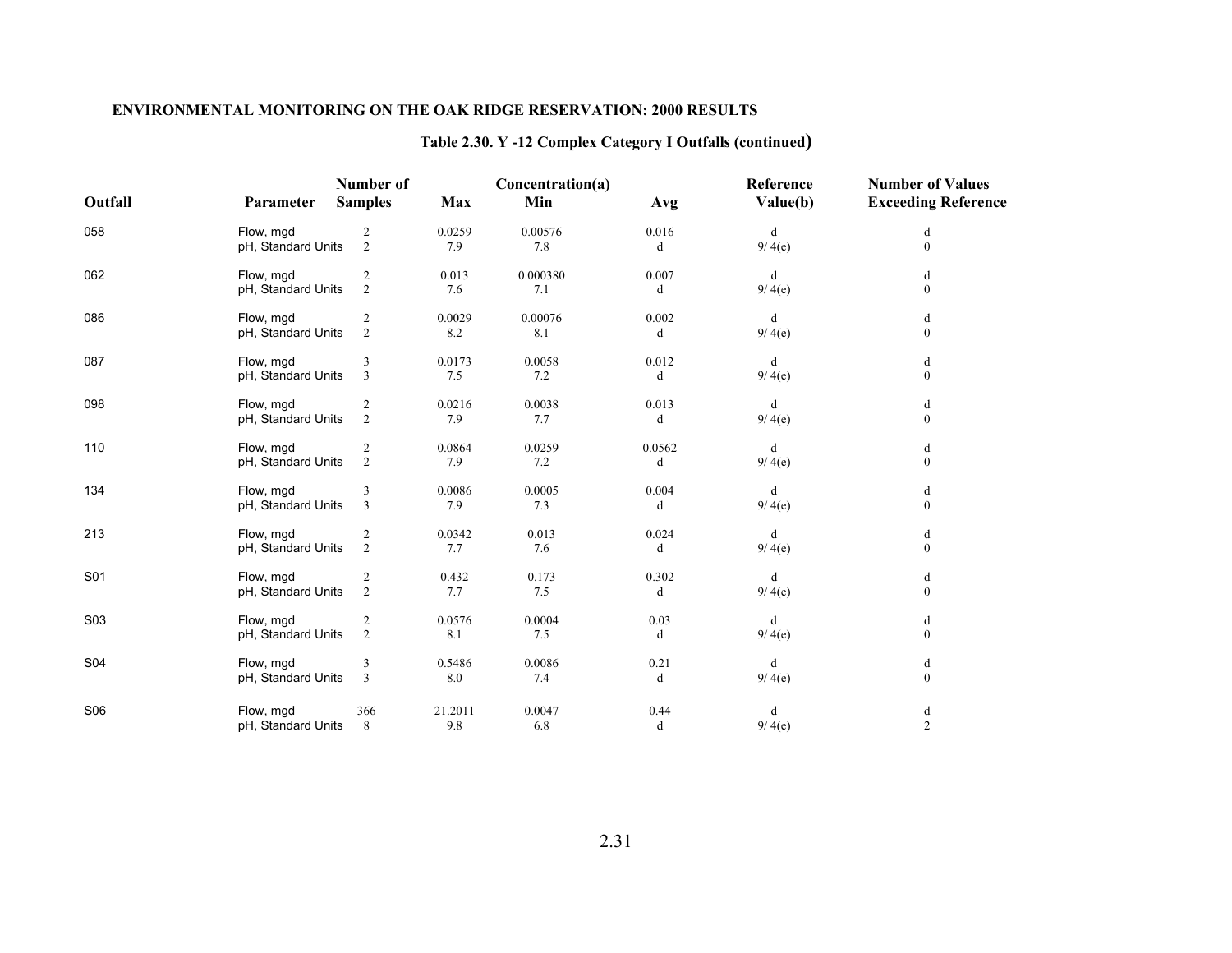# **Table 2.30. Y -12 Complex Category I Outfalls (continued)**

| Outfall         | <b>Parameter</b>                | Number of<br><b>Samples</b> | Max           | Concentration(a)<br>Min | Avg        | Reference<br>Value(b) | <b>Number of Values</b><br><b>Exceeding Reference</b> |
|-----------------|---------------------------------|-----------------------------|---------------|-------------------------|------------|-----------------------|-------------------------------------------------------|
| S07             | Flow, mgd<br>pH, Standard Units | 4                           | 3.186<br>7.8  | 0.239<br>7.6            | 0.992<br>d | d<br>9/4(e)           | d<br>$\mathbf{0}$                                     |
| S09             | Flow, mgd<br>pH, Standard Units |                             | 0.864<br>7.9  | 0.1296<br>7.7           | 0.497<br>d | d<br>9/4(e)           | d<br>$\boldsymbol{0}$                                 |
| S <sub>15</sub> | Flow, mgd<br>pH, Standard Units |                             | 0.0864<br>8.1 | 0.0045<br>7.5           | 0.036<br>d | d<br>10/6(e)          | d<br>$\boldsymbol{0}$                                 |
| S <sub>16</sub> | Flow, mgd<br>pH, Standard Units |                             | 0.0259<br>8.2 | 0.0002<br>7.6           | 0.009<br>d | d<br>10/6(e)          | d<br>$\mathbf{0}$                                     |
| S <sub>18</sub> | Flow, mgd<br>pH, Standard Units |                             | 0.504<br>8.0  | 0.0259<br>7.8           | 0.265<br>d | d<br>9/4(e)           | d<br>$\mathbf{0}$                                     |

(a) Units in mg/L unless otherwise indicated.

(b) NPDES permit limits.

(c) Flow during operations and/or discharging.

(d) Not applicable.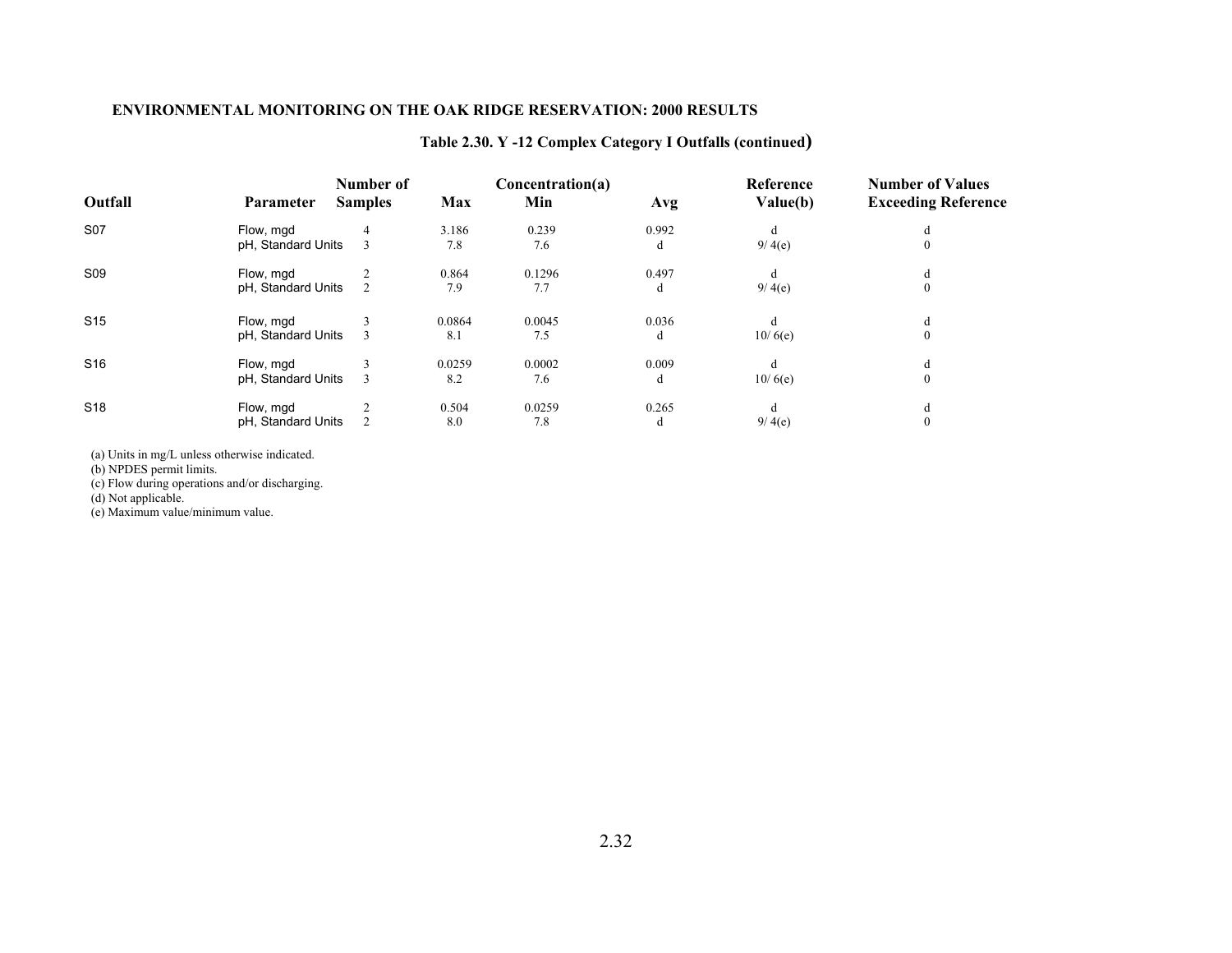### **Table 2.31. Y-12 Complex Category II Outfalls**

|         |                                | Number of      |        | Concentration(a) |        | Reference | <b>Number of Values</b>    |
|---------|--------------------------------|----------------|--------|------------------|--------|-----------|----------------------------|
| Outfall | Parameter                      | <b>Samples</b> | Max    | Min              | Avg    | Value(b)  | <b>Exceeding Reference</b> |
| 004     | Flow, mgd                      |                | 0.0864 | 0.0004           | 0.02   | d         | d                          |
|         | pH, Standard Units             |                | 7.9    | 7.5              | d      | 9/4(e)    | $\theta$                   |
|         | <b>Total Residual Chlorine</b> | 4              | < 0.05 | < 0.05           | < 0.05 | 0.5       | $\Omega$                   |
| 010     | Flow, mgd                      | 4              | 0.1152 | 0.0114           | 0.0482 | d         | d                          |
|         | pH, Standard Units             |                | 7.8    | 7.5              | d      | 9/4(e)    | $\boldsymbol{0}$           |
|         | <b>Total Residual Chlorine</b> |                | < 0.05 | < 0.05           | < 0.05 | 0.5       | $\theta$                   |
| 014     | Flow, mgd                      |                | 0.0518 | 0.0076           | 0.038  | d         |                            |
|         | pH, Standard Units             |                | 8.0    | 7.3              | d      | 9/4(e)    | $\mathbf{0}$               |
|         | <b>Total Residual Chlorine</b> |                | < 0.05 | < 0.05           | < 0.05 | 0.5       | $\mathbf{0}$               |
| 016     | Flow, mgd                      | 5              | 1.5077 | 0.0004           | 0.3    | d         | d                          |
|         | pH, Standard Units             |                | 7.9    | 6.9              | d      | 9/4(e)    | $\mathbf{0}$               |
|         | <b>Total Residual Chlorine</b> |                | < 0.05 | < 0.05           | < 0.05 | 0.5       | $\Omega$                   |
| 019     | Flow, mgd                      | 4              | 0.0076 | 0.0002           | 0.003  | d         | d                          |
|         | pH, Standard Units             |                | 8.2    | 7.3              | d      | 9/4(e)    | $\mathbf{0}$               |
|         | <b>Total Residual Chlorine</b> |                | < 0.05 | < 0.05           | < 0.05 | 0.5       | $\theta$                   |
| 020     | Flow, mgd                      |                | 0.0057 | 0.0008           | 0.003  | d         | d                          |
|         | pH, Standard Units             |                | 8.1    | 7.1              | d      | 9/4(e)    | $\mathbf{0}$               |
|         | <b>Total Residual Chlorine</b> |                | < 0.05 | < 0.05           | < 0.05 | 0.5       | $\theta$                   |
| 041     | Flow, mgd                      | 3              | 0.0046 | 0.0002           | 0.002  | d         | d                          |
|         | pH, Standard Units             |                | 7.8    | 7.3              | d      | 9/4(e)    | $\mathbf{0}$               |
|         | <b>Total Residual Chlorine</b> |                | < 0.05 | < 0.05           | < 0.05 | 0.5       | $\Omega$                   |
| 044     | Flow, mgd                      |                | 0.0228 | 0.0002           | 0.0087 | d         |                            |
|         | pH, Standard Units             |                | 8.1    | 7.4              | d      | 9/4(e)    | $\mathbf{0}$               |
|         | <b>Total Residual Chlorine</b> |                | < 0.05 | < 0.05           | < 0.05 | 0.5       | $\mathbf 0$                |

From: 1999/01/01 To: 1999/12/31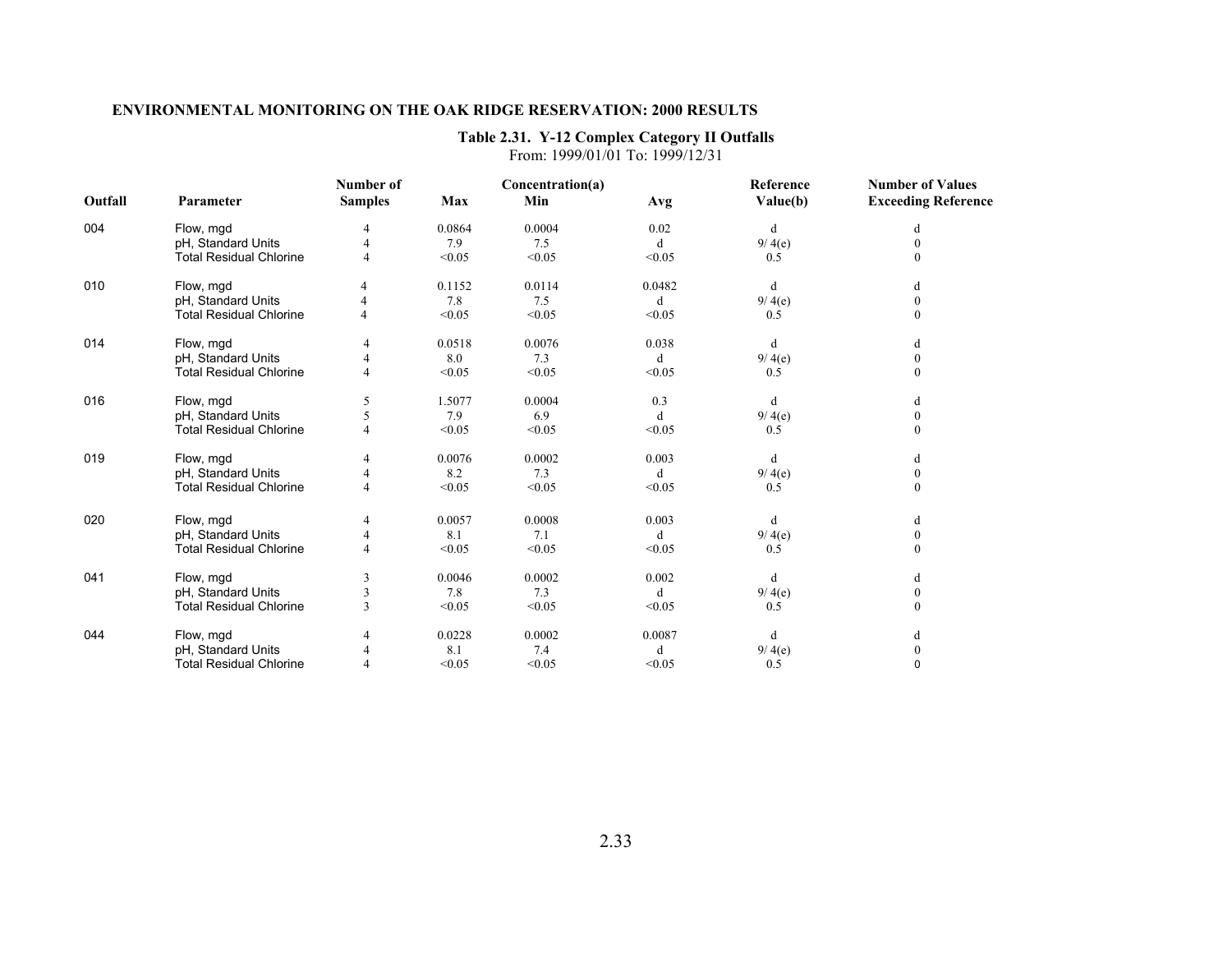# **Table 2.31. Y-12 Complex Category II Outfalls (continued)**

| 057             | Flow, mgd                      | 4              | 0.0008 | 0.0002   | 0.0003  | d      | d            |
|-----------------|--------------------------------|----------------|--------|----------|---------|--------|--------------|
|                 | pH, Standard Units             |                | 8.1    | 7.1      | d       | 9/4(e) | $\theta$     |
|                 | <b>Total Residual Chlorine</b> | 4              | < 0.05 | < 0.05   | < 0.05  | 0.5    | $\theta$     |
| 063             | Flow, mgd                      | $\overline{4}$ | 0.0038 | 0.0004   | 0.0013  | d      | d            |
|                 | pH, Standard Units             | 4              | 8.0    | 7.2      | d       | 9/4(e) | $\theta$     |
|                 | <b>Total Residual Chlorine</b> | 4              | 0.08   | < 0.05   | < 0.06  | 0.5    | $\mathbf{0}$ |
| 064             | Flow, mgd                      | 4              | 0.0004 | 0.000095 | 0.0003  | d      | d            |
|                 | pH, Standard Units             | 6              | 8.1    | 7.2      | d       | 9/4(e) | $\mathbf{0}$ |
|                 | <b>Total Residual Chlorine</b> | 4              | < 0.05 | < 0.05   | < 0.05  | 0.5    | $\Omega$     |
| 067             | Flow, mgd                      | 4              | 0.0228 | 0.0002   | 0.009   | d      | d            |
|                 | pH, Standard Units             | 4              | 7.9    | 7.6      | d       | 9/4(e) | $\Omega$     |
|                 | <b>Total Residual Chlorine</b> | $\overline{4}$ | < 0.05 | < 0.05   | < 0.05  | 0.5    | $\mathbf{0}$ |
| 083             | Flow, mgd                      | 4              | 0.0609 | 0.0002   | 0.02    | d      | d            |
|                 | pH, Standard Units             | 4              | 8.0    | 7.4      | d       | 9/4(e) | $\mathbf{0}$ |
|                 | <b>Total Residual Chlorine</b> | $\overline{4}$ | < 0.05 | < 0.05   | < 0.05  | 0.5    | $\mathbf{0}$ |
| 088             | Flow, mgd                      | 3              | 0.0008 | 0.0004   | 0.0006  | d      | d            |
|                 | pH, Standard Units             | 3              | 11.2   | 7.5      | d       | 9/4(e) |              |
|                 | <b>Total Residual Chlorine</b> | 3              | < 0.05 | < 0.05   | < 0.05  | 0.5    | $\mathbf{0}$ |
| 099             | Flow, mgd                      | 4              | 0.0057 | 0.0029   | 0.0041  | d      | d            |
|                 | pH, Standard Units             | 4              | 7.9    | 7.5      | d       | 9/4(e) | $\Omega$     |
|                 | <b>Total Residual Chlorine</b> | 4              | < 0.05 | < 0.05   | < 0.05  | 0.5    | $\theta$     |
| 102             | Flow, mgd                      | 4              | 0.0004 | 0.00005  | 0.0002  | d      | d            |
|                 | pH, Standard Units             | 4              | 8.4    | 7.1      | d       | 9/4(e) | $\mathbf{0}$ |
|                 | <b>Total Residual Chlorine</b> | 4              | < 0.05 | < 0.05   | < 0.05  | 0.5    | $\mathbf{0}$ |
| 126             | Flow, mgd                      | 5              | 0.0259 | 0.000095 | 0.005   | d      | d            |
|                 | pH, Standard Units             | 5              | 8.2    | 7.5      | d       | 9/4(e) | $\Omega$     |
|                 | <b>Total Residual Chlorine</b> | 4              | < 0.05 | < 0.05   | < 0.05  | 0.5    | $\theta$     |
| S <sub>02</sub> | Flow, mgd                      | 158            | 6.021  | 0.0016   | 0.17    | d      | d            |
|                 | pH, Standard Units             | 9              | 7.9    | 6.8      | $\rm d$ | 9/4(e) | $\mathbf{0}$ |
|                 | <b>Total Residual Chlorine</b> | $\overline{2}$ | 0.09   | < 0.05   | < 0.07  | 0.5    | $\mathbf{0}$ |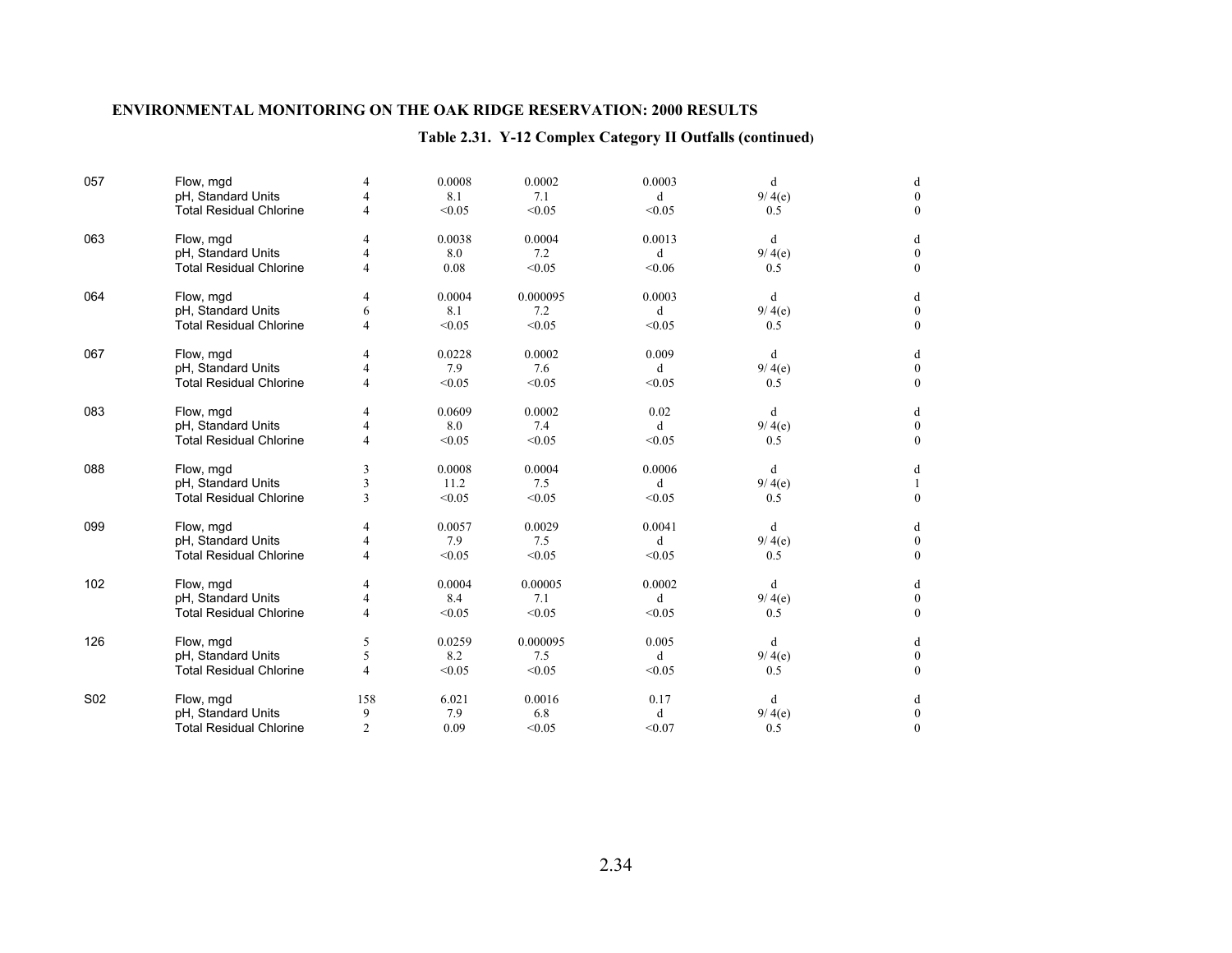# **Table 2.31. Y-12 Complex Category II Outfalls (continued**)

| <b>S08</b>      | Flow, mgd          | 259            | 13.068  | 0.00003  | 0.4    | d       | d                |
|-----------------|--------------------|----------------|---------|----------|--------|---------|------------------|
|                 | pH, Standard Units | 6              | 8.2     | $7.5\,$  | d      | 9/4(e)  | $\mathbf{0}$     |
| S <sub>10</sub> | Flow, mgd          | 5              | 0.3312  | 0.0007   | 0.1    | d       | d                |
|                 | pH, Standard Units | 5              | $8.0\,$ | $7.2\,$  | d      | 9/4(e)  | $\bf{0}$         |
| S <sub>11</sub> | Flow, mgd          | 5              | 2.084   | 0.0003   | 0.07   | d       | d                |
|                 | pH, Standard Units | 5              | 7.7     | 7.0      | d      | 9/4(e)  | $\boldsymbol{0}$ |
| S <sub>12</sub> | Flow, mgd          | 4              | 0.0457  | 0.0004   | 0.02   | d       | d                |
|                 | pH, Standard Units | 4              | 7.4     | 6.2      | d      | 9/4(e)  | $\mathbf{0}$     |
| S <sub>13</sub> | Flow, mgd          | 4              | 0.4317  | 0.0032   | 0.12   | d       | d                |
|                 | pH, Standard Units | 5              | 7.8     | 6.9      | d      | 9/4(e)  | $\boldsymbol{0}$ |
| S <sub>17</sub> | Flow, mgd          | 7              | 4.0104  | 0.0722   | 0.795  | d       | d                |
|                 | pH, Standard Units | 6              | 7.8     | 7.4      | d      | 9/4(e)  | $\overline{0}$   |
| S20             | Flow, mgd          | 6              | 0.425   | 0.0014   | 0.19   | d       | d                |
|                 | pH, Standard Units | 6              | 8.1     | 7.3      | d      | 9/4(e)  | $\boldsymbol{0}$ |
| S <sub>21</sub> | Outfall eliminated |                |         |          |        |         |                  |
| S22             | Flow, mgd          | $\tau$         | 0.0343  | 0.0011   | 0.0071 | d       | d                |
|                 | pH, Standard Units | $\overline{7}$ | 8.2     | 6.9      | d      | 10/6(e) | $\boldsymbol{0}$ |
| S24             | Flow, mgd          | 298            | 38.4322 | 0.000007 | 4      | d       | d                |
|                 | pH, Standard Units | 7              | 7.9     | 6.9      | d      | 9/4(e)  | $\boldsymbol{0}$ |
| S <sub>25</sub> | Flow, mgd          | 6              | 0.1141  | 0.0008   | 0.04   | d       | d                |
|                 | pH, Standard Units | 6              | 8.3     | 7.0      | d      | 10/6(e) | $\mathbf{0}$     |
| S26             | Flow, mgd          | 5              | 0.1141  | 0.0004   | 0.04   | d       | d                |
|                 | pH, Standard Units | 5              | 7.8     | 7.6      | d      | 10/6(e) | $\boldsymbol{0}$ |
| S27             | Flow, mgd          | 6              | 0.864   | 0.0014   | 0.29   | d       | d                |
|                 | pH, Standard Units | 6              | 8.0     | 7.5      | d      | 10/6(e) | $\mathbf{0}$     |
| S28             | Flow, mgd          | 5              | 0.0761  | 0.0072   | 0.029  | d       | d                |
|                 | pH, Standard Units | 5              | 8.4     | 7.0      | d      | 10/6(e) | $\boldsymbol{0}$ |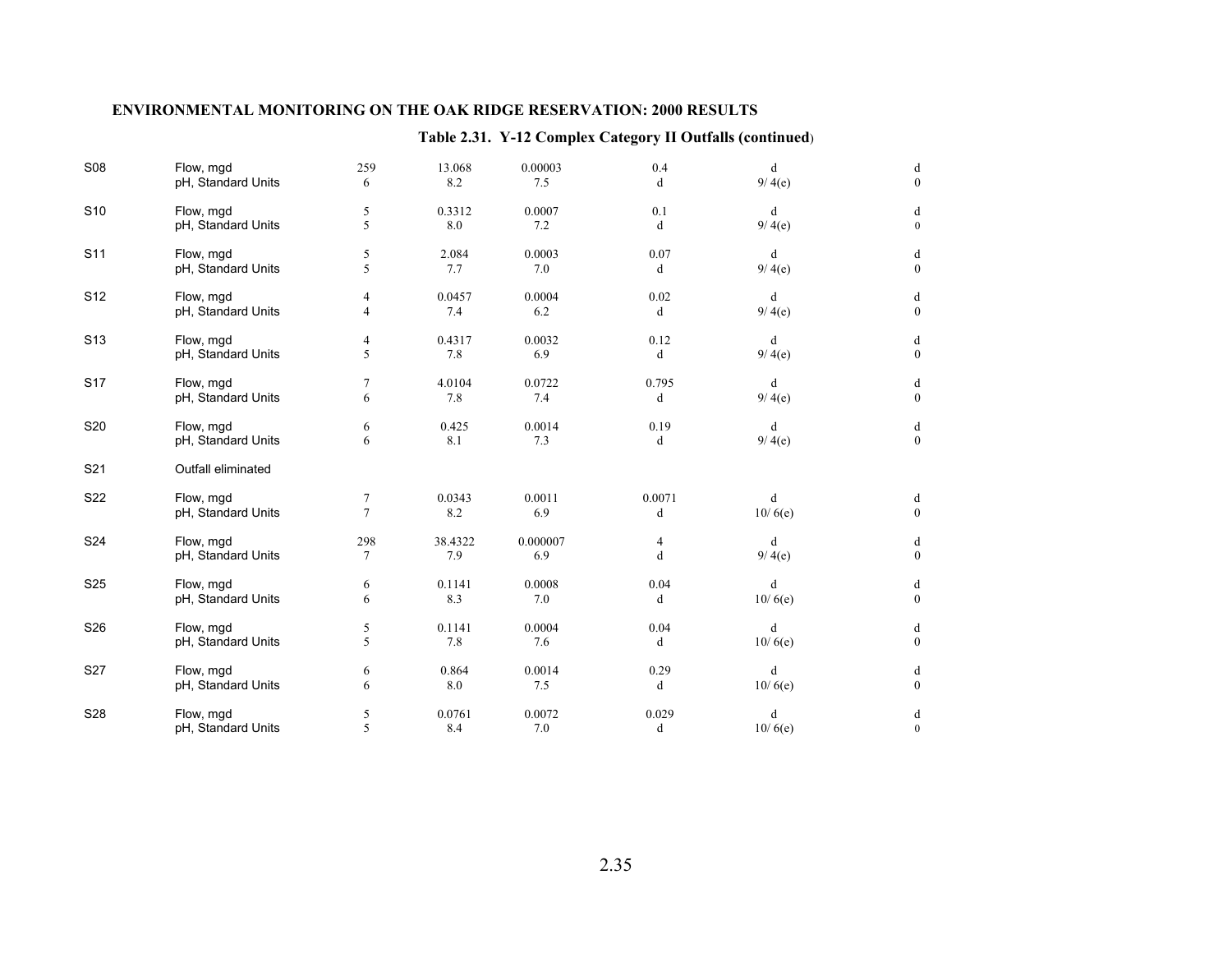| S <sub>29</sub> | Flow, mgd<br>pH, Standard Units                                           | 0.038<br>8.0 | 0.0029<br>4.7 | 0.015 | 10/6(e) |  |
|-----------------|---------------------------------------------------------------------------|--------------|---------------|-------|---------|--|
|                 | (a) Units in mg/L unless otherwise indicated.<br>(b) NPDES permit limits. |              |               |       |         |  |
|                 | (c) Flow during operations and/or discharging.                            |              |               |       |         |  |

# **Table 2.31. Y-12 Complex Category II Outfalls (continued**)

(d) Not applicable.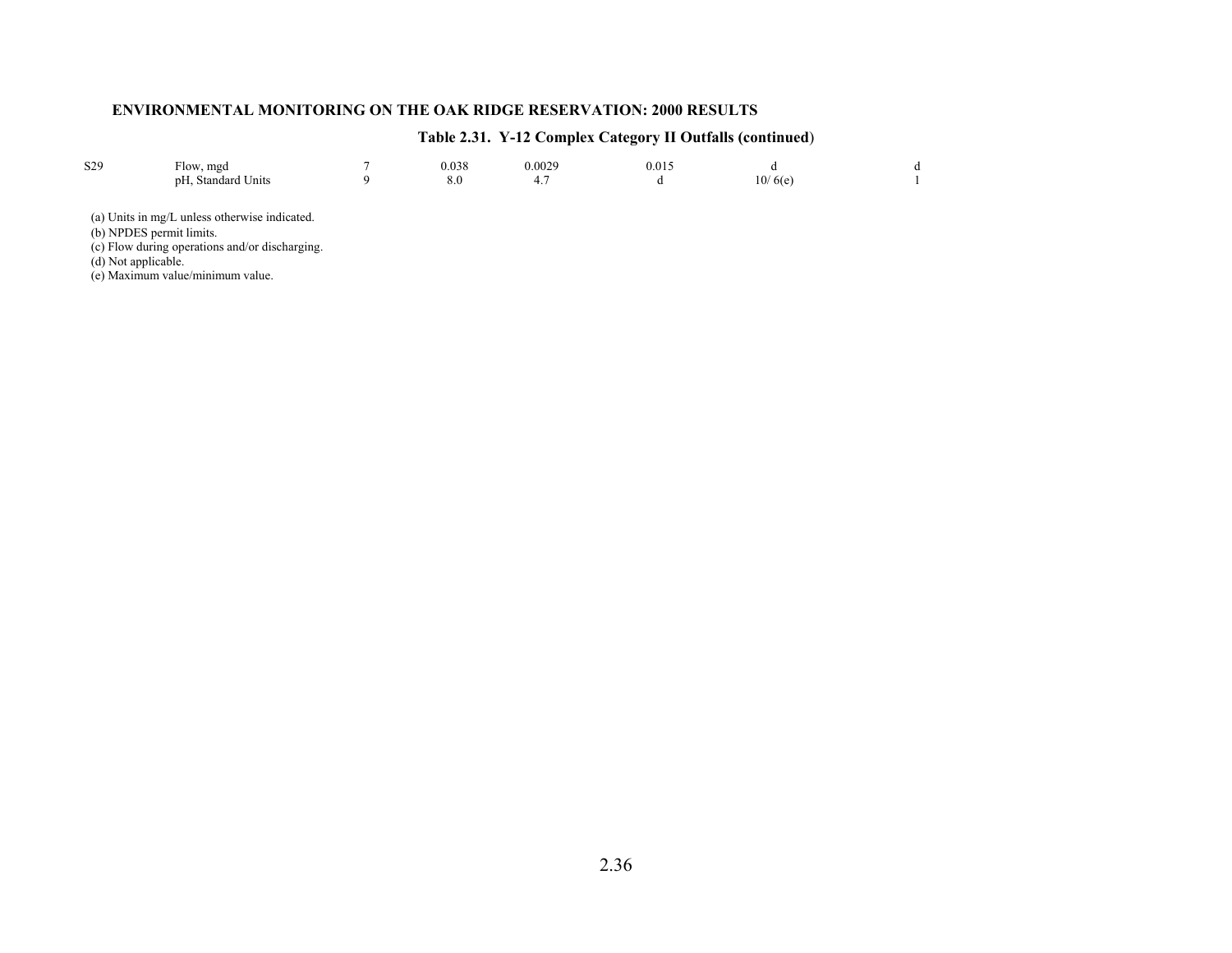### **Table 2.32. Y-12 Complex Category III Outfalls**

From: 2000/01/01 To: 2000/12/31

|         |                                | Number of      |        | Concentration(a) |        | Reference | <b>Number of Values</b>    |
|---------|--------------------------------|----------------|--------|------------------|--------|-----------|----------------------------|
| Outfall | Parameter                      | <b>Samples</b> | Max    | Min              | Avg    | Value(b)  | <b>Exceeding Reference</b> |
| 002     | Flow, mgd                      | 13             | 0.432  | 0.0058           | 0.17   | d         | d                          |
|         | pH, Standard Units             | 13             | 8.0    | 7.4              | d      | 9/4(e)    | $\boldsymbol{0}$           |
|         | <b>Total Residual Chlorine</b> | 12             | < 0.05 | < 0.05           | < 0.05 | 0.5       | $\mathbf{0}$               |
| 034     | Flow, mgd                      | 14             | 0.1728 | 0.0274           | 0.112  | d         | d                          |
|         | pH, Standard Units             | 14             | 8.0    | 7.4              | d      | 9/4(e)    | $\mathbf{0}$               |
|         | <b>Total Residual Chlorine</b> | 12             | < 0.05 | < 0.05           | < 0.05 | 0.5       | $\mathbf{0}$               |
| 042     | Flow, mgd                      | 12             | 0.0432 | 0.00038          | 0.009  | d         | d                          |
|         | pH, Standard Units             | 12             | 8.5    | 7.7              | d      | 9/4(e)    | $\boldsymbol{0}$           |
|         | <b>Total Residual Chlorine</b> | 12             | < 0.05 | < 0.05           | < 0.05 | 0.5       | $\mathbf{0}$               |
| 047     | Flow, mgd                      | 13             | 0.054  | 0.0173           | 0.031  | d         | d                          |
|         | pH, Standard Units             | 14             | 8.2    | 7.2              | d      | 9/4(e)    | $\boldsymbol{0}$           |
|         | <b>Total Residual Chlorine</b> | 12             | < 0.05 | < 0.05           | < 0.05 | 0.5       | $\mathbf{0}$               |
| 048     | Flow, mgd                      | 12             | 0.0046 | 0.00005          | 0.002  | d         | d                          |
|         | pH, Standard Units             | 12             | 8.3    | 7.5              | d      | 9/4(e)    | $\mathbf{0}$               |
|         | <b>Total Residual Chlorine</b> | 12             | 0.84   | < 0.05           | < 0.1  | 0.5       |                            |
| 054     | Flow, mgd                      | 13             | 0.0202 | 0.00114          | 0.0030 | d         | d                          |
|         | pH, Standard Units             | 13             | 8.7    | 7.7              | d      | 9/4(e)    | $\boldsymbol{0}$           |
|         | <b>Total Residual Chlorine</b> | 12             | < 0.05 | < 0.05           | < 0.05 | 0.5       | $\mathbf{0}$               |
| 071     | Flow, mgd                      | 12             | 0.0138 | 0.001330         | 0.0087 | d         | d                          |
|         | pH, Standard Units             | 12             | 8.2    | 7.6              | d      | 9/4(e)    | $\boldsymbol{0}$           |
|         | <b>Total Residual Chlorine</b> | 12             | < 0.05 | < 0.05           | < 0.05 | 0.5       | $\mathbf{0}$               |
| 109     | Flow, mgd                      | 17             | 2.0333 | 0.0173           | 0.296  | d         | d                          |
|         | pH, Standard Units             | 17             | 8.2    | 7.6              | d      | 9/4(e)    | $\bf{0}$                   |
|         | <b>Total Residual Chlorine</b> | 12             | < 0.05 | < 0.05           | < 0.05 | 0.5       | $\theta$                   |
| 113     | Flow, mgd                      | 12             | 0.054  | 0.00000001       | 0.006  | d         | d                          |
|         | pH, Standard Units             | 12             | 8.7    | 7.5              | d      | 9/4(e)    | $\boldsymbol{0}$           |
|         | <b>Total Residual Chlorine</b> | 12             | < 0.05 | < 0.05           | < 0.05 | 0.5       | $\mathbf{0}$               |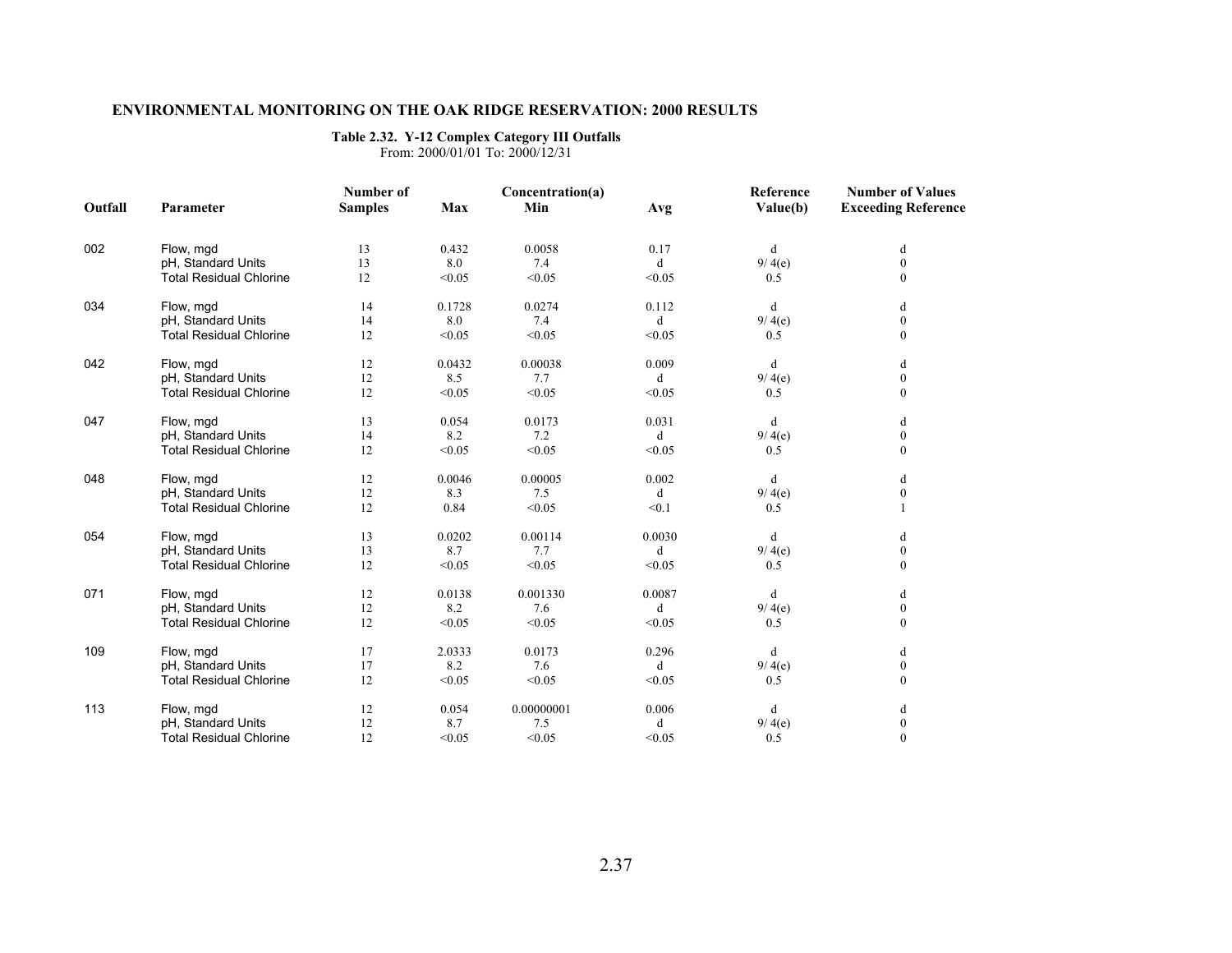### **Table 2.32. Y-12 Complex Category III Outfalls (continued)**

| 114             | Flow, mgd<br>pH, Standard Units<br>Total Residual Chlorine | 15<br>12 | 0.1728<br>8.2<br>< 0.05 | 0.0058<br>7.5<br>< 0.05 | 0.036<br>d<br>< 0.05 | 9/4(e)<br>0.5 | 0<br>0 |
|-----------------|------------------------------------------------------------|----------|-------------------------|-------------------------|----------------------|---------------|--------|
| S <sub>05</sub> | Flow, mgd<br>pH, Standard Units                            | 10       | 0.2592<br>7.9           | 0.0006<br>6.1           | 0.08<br>đ            | 9/4(e)        | 0      |
| S <sub>14</sub> | Flow, mgd<br>pH, Standard Units                            | 14<br>16 | 2.023<br>7.8            | 0.0014<br>6.2           | 0.54<br>d            | 9/4(e)        | đ<br>0 |

(a) Units in mg/L unless otherwise indicated.

(b) NPDES permit limits.

(c) Flow during operations and/or discharging.

(d) Not applicable.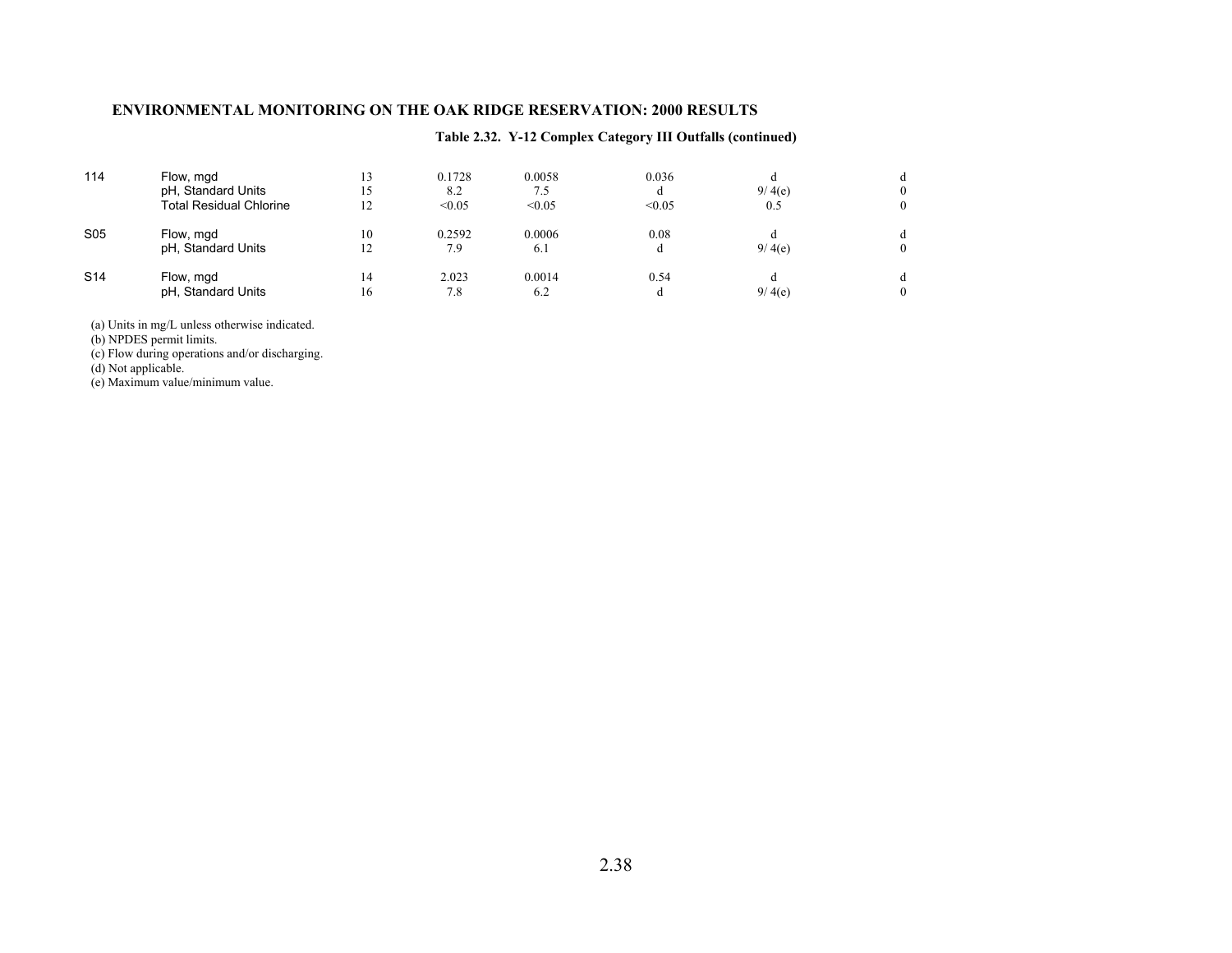#### **Table 2.33. Y-12 Complex Discharge Point S17, UNNAMED TRIBUTARY TO THE CLINCH RIVER** From: 2000/01/01 To: 2000/12/31

|                            | Number of      |          |          | Concentration |            |           |                       | Percentage of |                     |
|----------------------------|----------------|----------|----------|---------------|------------|-----------|-----------------------|---------------|---------------------|
| Parameter                  | <b>Samples</b> | Max      | $+/-$    | Min           | $+/-$      | Average   | <b>Standard Error</b> | <b>DCG</b>    | <b>Total Curies</b> |
| Alpha activity (pCi/L)     | 14             | 9.3      | $+/-3.5$ | $0.55*$       | $+/-1.6$   | 5.0       | 0.83                  | e             | 5.5E-03             |
| Americium-241 (pCi/L)      | 14             | 0.3      | $+/-.22$ | $-0.0073*$    | $+/-19$    | 0.1       | 0.02                  | 0.4           | $1E-04$             |
| Beta activity (pCi/L)      | 14             | 56.0*    | $+/-46$  | $0.91*$       | $+/-3.9$   | 6.9       | 3.8                   | e             | 7.6E-03             |
| Cobalt-60 (pCi/L)          | 14             | $2.8*$   | $+/-1.6$ | $-1.1*$       | $+/-2.7$   | 0.65      | 0.30                  | 0.013         | $7.2E-04$           |
| Cesium-137 (pCi/L)         | 14             | $1.8*$   | $+/-1.8$ | $-2.2*$       | $+/-1.9$   | 0.029     | 0.30                  | 0.0010        | 3.2E-05             |
| Gamma Activity (pCi/L)     | 14             | $11.0*$  | $+/-17$  | $-13.0*$      | $+/-16$    | 1.02      | 1.74                  | e             | 1.12E-03            |
| Neptunium-237 (pCi/L)      | 14             | 0.14     | $+/-16$  | $-0.12*$      | $+/-.12$   | $-0.024$  | 0.018                 | $-0.081$      | $-2.7E-0.5$         |
| Plutonium-238 (pCi/L)      | 14             | $0.092*$ | $+/-12$  | $-0.051*$     | $+/-06$    | 0.026     | 0.013                 | 0.066         | 2.9E-05             |
| Plutonium-239/240 (pCi/L)  | 14             | 0.093    | $+/-11$  | $-0.048*$     | $+/-0.056$ | $-0.0021$ | 0.011                 | $-0.0069$     | $-2.3E-06$          |
| Radium-228 (pCi/L)         | 14             | $5.9*$   | $+/-4.1$ | $-1.0*$       | $+/-.7$    | 0.74      | 0.44                  | 0.74          | 8.2E-04             |
| Strontium-89/90 (pCi/L)    | 14             | 12.0     | $+/-2.3$ | $-0.99*$      | $+/-2.2$   | 1.7       | 0.85                  | e             | 1.9E-03             |
| Total Radium Alpha (pCi/L) | 14             | 3.4      | $+/-.77$ | $0.021*$      | $+/-.17$   | 0.59      | 0.23                  | e             | 6.5E-04             |
| Technetium-99 (pCi/L)      | 14             | 19.0     | $+/-7.2$ | $-6.1*$       | $+/-9.1$   | 3.4       | 1.6                   | 0.0034        | 3.7E-03             |
| Thorium-228 (pCi/L)        | 14             | $0.5*$   | $+/-.48$ | $-0.26*$      | $+/-.28$   | 0.05      | 0.05                  | 0.01          | 6E-05               |
| Thorium-230 (pCi/L)        | 14             | 16.0     | $+/-3$   | $-0.0029*$    | $+/-.13$   | 1.4       | 1.1                   | 0.47          | 1.6E-03             |
| Thorium-232 (pCi/L)        | 14             | $0.095*$ | $+/-15$  | $-0.17*$      | $+/-.17$   | $-0.012$  | 0.017                 | $-0.025$      | $-1.4E-05$          |
| Thorium-234 (pCi/L)        | 14             | 0.74     | $+/-.28$ | 0.28          | $+/-.21$   | 0.44      | 0.035                 | 0.0044        | 4.9E-04             |
| Tritium (pCi/L)            | 12             | $620.0*$ | $+/-560$ | $-200.0*$     | $+/-510$   | 130       | 78                    | 0.0066        | 1.45E-01            |
| Uranium-234 (pCi/L)        | 14             | 16.0     | $+/-2.1$ | 0.87          | $+/-.32$   | 4.3       | 1.1                   | 0.85          | 4.7E-03             |
| Uranium-235 (pCi/L)        | 14             | 0.52     | $+/-.27$ | $-0.021*$     | $+/-0.043$ | 0.12      | 0.036                 | 0.020         | 1.3E-04             |
| Uranium-238 (pCi/L)        | 14             | 0.74     | $+/-.28$ | 0.28          | $+/-.21$   | 0.44      | 0.035                 | 0.074         | 4.9E-04             |

(e) Not applicable \* Provisional Result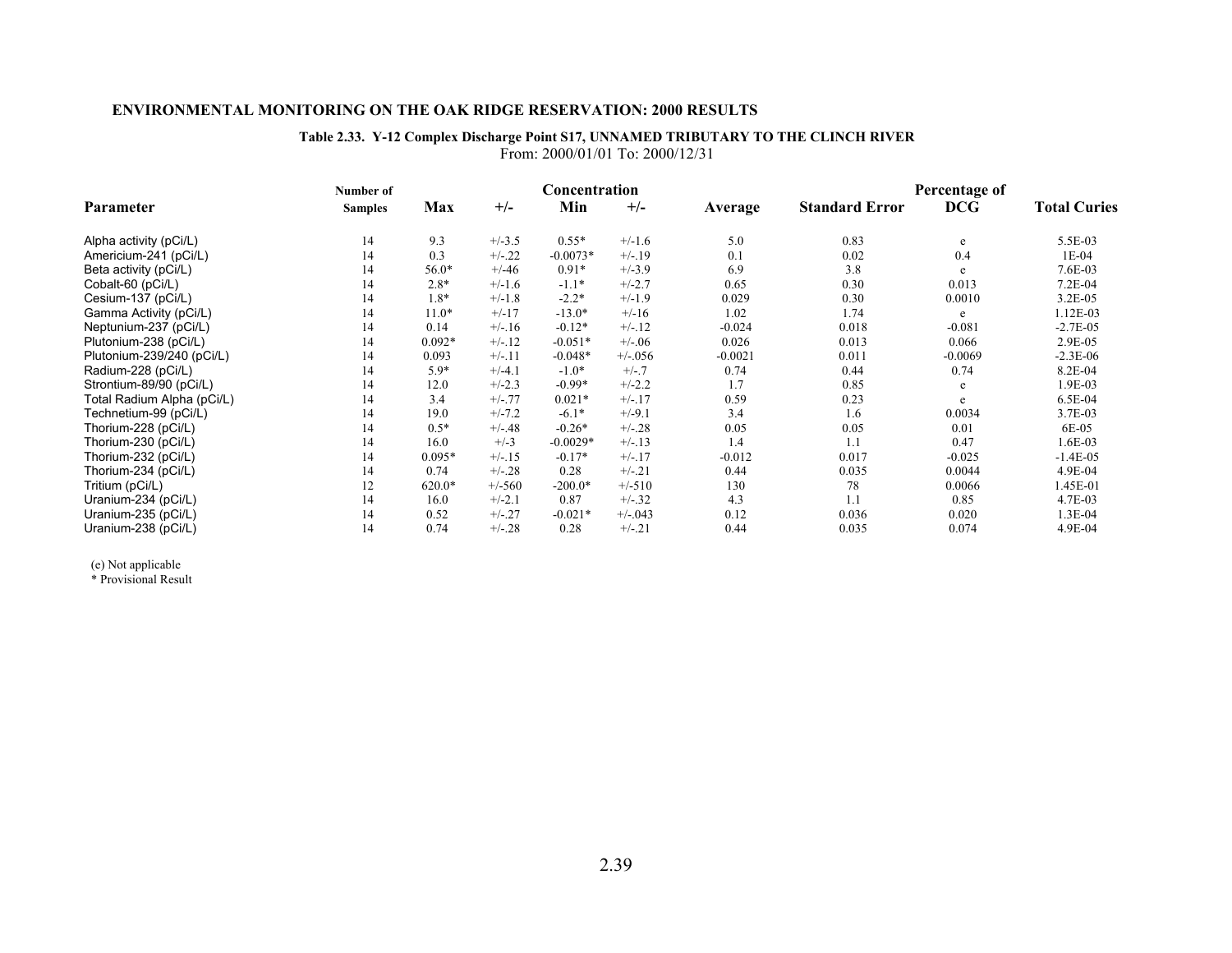### **Table 2.34. CONSTITUENTS DETECTED IN GROUNDWATER AT THE Y-12 COMPLEX SITE 2000**

| COMPOUND                            | UNITS                    | FILTERED<br>STATUS | SAMPLES | DETECTED | MAXIMUM<br>DETECTED<br>MMT. | MINIMUM<br>DETECTED<br>MMT. | AVERAGE<br>DETECTED<br>MMTS. | REFERENCE<br>VALUE | MMTS.<br>> REF |
|-------------------------------------|--------------------------|--------------------|---------|----------|-----------------------------|-----------------------------|------------------------------|--------------------|----------------|
| Iron Related Bacteria               | (cfu/ml)                 |                    |         |          | 5000                        | 100                         | 1733.333                     | NR                 | NA             |
| Slime Forming Bacteria              | (cfu/ml)                 |                    |         |          | 500000                      | 1000                        | 310200                       | NR                 | NA             |
| Sulfate Reducing Bacteria           | (cfu/ml)                 |                    |         |          | 100                         | 100                         | 100                          | NR                 | NA             |
| Conductivity, field measurement     | (umhos/cm)               |                    |         | NA       | 591                         | 212                         | 369.4                        | NR                 | NA             |
| Dissolved Oxygen, field measurement | (ppm)                    |                    |         | NA       | 6.29                        | 0.8                         | 2.526                        | NR                 | NA             |
| pH, field measurement               | (pH)                     |                    |         | NA       | 7.45                        | 6.55                        | 7.054                        | 6.5/8.5            | $\theta$       |
| REDOX, field measurement            | (mV)                     |                    |         | NA       | $-14$                       | $-184$                      | $-76.4$                      | NR.                | NA             |
| Static Water Level                  | $({\rm ft} - {\rm toc})$ |                    |         | NA       | $-9.12$                     | $-24.64$                    | $-18.71$                     | NR.                | NA             |
| Temperature, field measurement      | (Deg C)                  |                    |         | NA       | 17.1                        | 8.7                         | 13.68                        | NR                 | NA             |

## REGIME=BC AREA NAME=Background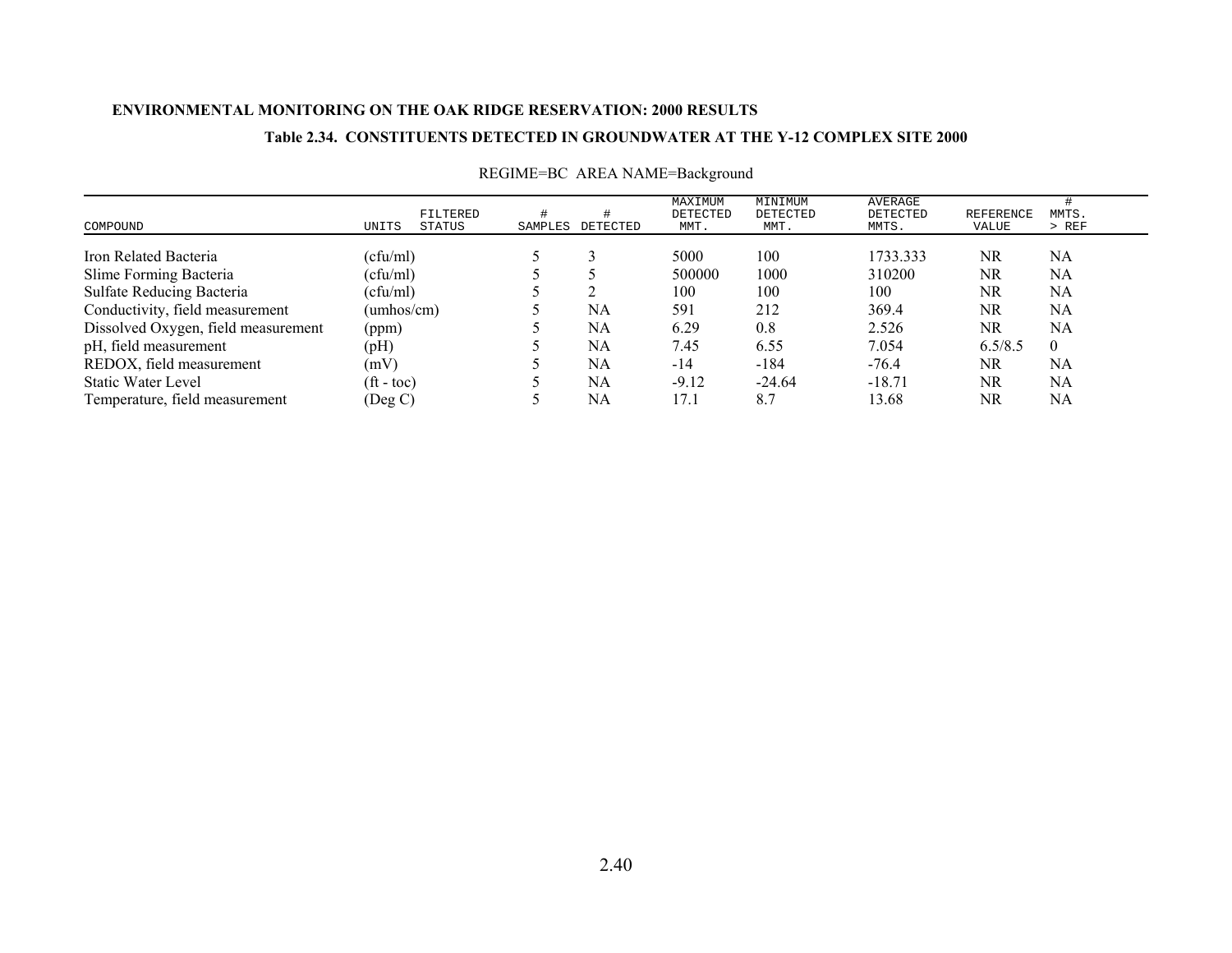### **Table 2.35. CONSTITUENTS DETECTED IN GROUNDWATER AT THE Y-12 COMPLEX SITE 2000**

| COMPOUND                            | UNITS                    | FILTERED<br><b>STATUS</b> | SAMPLES | #<br>DETECTED  | MAXIMUM<br>DETECTED<br>MMT. | MINIMUM<br>DETECTED<br>MMT. | <b>AVERAGE</b><br>DETECTED<br>MMTS. | <b>REFERENCE</b><br>VALUE | #<br>MMTS.<br>$>$ REF |
|-------------------------------------|--------------------------|---------------------------|---------|----------------|-----------------------------|-----------------------------|-------------------------------------|---------------------------|-----------------------|
| Chloride                            | (mg/L)                   |                           | 10      | 10             | 43.7                        | 0.921                       | 20.4475                             | 250                       | $\boldsymbol{0}$      |
| Fluoride                            | (mg/L)                   |                           | 10      | 5              | 5.65                        | 0.113                       | 4.4126                              | $\overline{4}$            | 4                     |
| Nitrate Nitrogen                    | (mg/L)                   |                           | 10      |                | 0.0502                      | 0.0502                      | 0.0502                              | 10                        | $\boldsymbol{0}$      |
| Sulfate                             | (mg/L)                   |                           | 10      | 10             | 33.8                        | 1.47                        | 14.818                              | 250                       | $\mathbf{0}$          |
| Aluminum, ICAP                      | (mg/L)                   |                           | 10      |                | 0.315                       | 0.315                       | 0.315                               | 0.2                       |                       |
| Barium, ICAP                        | (mg/L)                   |                           | 10      | 10             | 0.21                        | 0.0311                      | 0.09138                             | $\overline{2}$            | $\boldsymbol{0}$      |
| Boron, ICAP                         | (mg/L)                   |                           | 10      | 6              | 0.474                       | 0.291 vw                    | 0.416667                            | <b>NR</b>                 | <b>NA</b>             |
| Calcium, ICAP                       | (mg/L)                   |                           | 10      | 10             | 123                         | 0.901                       | 32.5583                             | <b>NR</b>                 | <b>NA</b>             |
| Iron, ICAP                          | (mg/L)                   |                           | 10      | 7              | 0.298                       | 0.0574                      | 0.160129                            | 0.3                       | $\overline{0}$        |
| Lead, PMS                           | (mg/L)                   |                           | 10      | $\overline{c}$ | 0.00145                     | 0.000551                    | 0.001001                            | 0.015c                    | $\theta$              |
| Lithium, ICAP                       | (mg/L)                   |                           | 10      | 6              | 0.46                        | 0.0882                      | 0.206383                            | <b>NR</b>                 | <b>NA</b>             |
| Magnesium, ICAP                     | (mg/L)                   |                           | 10      | 10             | 14.5                        | 0.213                       | 4.2017                              | <b>NR</b>                 | <b>NA</b>             |
| Manganese, ICAP                     | (mg/L)                   |                           | 10      | 5              | 0.0834                      | 0.0055                      | 0.04026                             | 0.05                      | $\overline{2}$        |
| Potassium, ICAP                     | (mg/L)                   |                           | 10      | $\overline{c}$ | 2.47                        | 2.18                        | 2.325                               | <b>NR</b>                 | <b>NA</b>             |
| Selenium, PMS                       | (mg/L)                   |                           | 10      |                | 0.0113                      | 0.0113                      | 0.0113                              | 0.05                      | $\overline{0}$        |
| Sodium, ICAP                        | (mg/L)                   |                           | 10      | 10             | 300                         | 1.97                        | 121.661                             | <b>NR</b>                 | NA                    |
| Strontium, ICAP                     | (mg/L)                   |                           | 10      | 10             | 0.409 w                     | 0.016                       | 0.13139                             | <b>NR</b>                 | <b>NA</b>             |
| Uranium, PMS                        | (mg/L)                   |                           | 10      | $\overline{2}$ | 0.00262                     | 0.0023                      | 0.00246                             | <b>NR</b>                 | <b>NA</b>             |
| Conductivity, field measurement     | (umbos/cm)               |                           | 10      | NA             | 1169                        | 34                          | 623.8                               | NR                        | <b>NA</b>             |
| Dissolved Oxygen, field measurement | (ppm)                    |                           | 10      | NA             | 5.21                        | 0.07                        | 2.32                                | <b>NR</b>                 | NA                    |
| pH, field measurement               | (pH)                     |                           | 10      | NA             | 9.54                        | 5.2                         | 7.371                               | 6.5/8.5                   | $\tau$                |
| REDOX, field measurement            | (mV)                     |                           | 10      | NA             | 248                         | $-286$                      | 23                                  | <b>NR</b>                 | NA                    |
| <b>Static Water Level</b>           | $({\rm ft} - {\rm toc})$ |                           | 10      | NA             | $-4.51$                     | $-25.04$                    | $-16.817$                           | <b>NR</b>                 | <b>NA</b>             |
| Temperature, field measurement      | $($ Deg C $)$            |                           | 10      | NA             | 17                          | 11.1                        | 14.84                               | NR                        | <b>NA</b>             |
| Alkalinity as CO3                   | (mg/L)                   |                           | 10      | 4              | 73.4                        | 5.28                        | 40.57                               | <b>NR</b>                 | <b>NA</b>             |
| Alkalinity as HCO3                  | (mg/L)                   |                           | 10      | 10             | 557                         | 3.74                        | 310.374                             | <b>NR</b>                 | <b>NA</b>             |
| Conductivity                        | (umbos/cm)               |                           | 10      | 10             | 1242                        | 30.4                        | 688.49                              | <b>NR</b>                 | <b>NA</b>             |
| <b>Dissolved Solids</b>             | (mg/L)                   |                           | 10      | 10             | 803                         | 38                          | 434.7                               | 500                       | 4                     |
| pH                                  | (pH)                     |                           | 10      | 10             | 9.31L                       | 5.5 L                       | 7.602                               | 6.5/8.5                   | 6                     |
| <b>Total Suspended Solids</b>       | (mg/L)                   |                           | 10      | 4              | 5                           |                             | 2.5                                 | <b>NR</b>                 | <b>NA</b>             |

### REGIME=BC AREA NAME=Bear Creek Burial Grounds WMA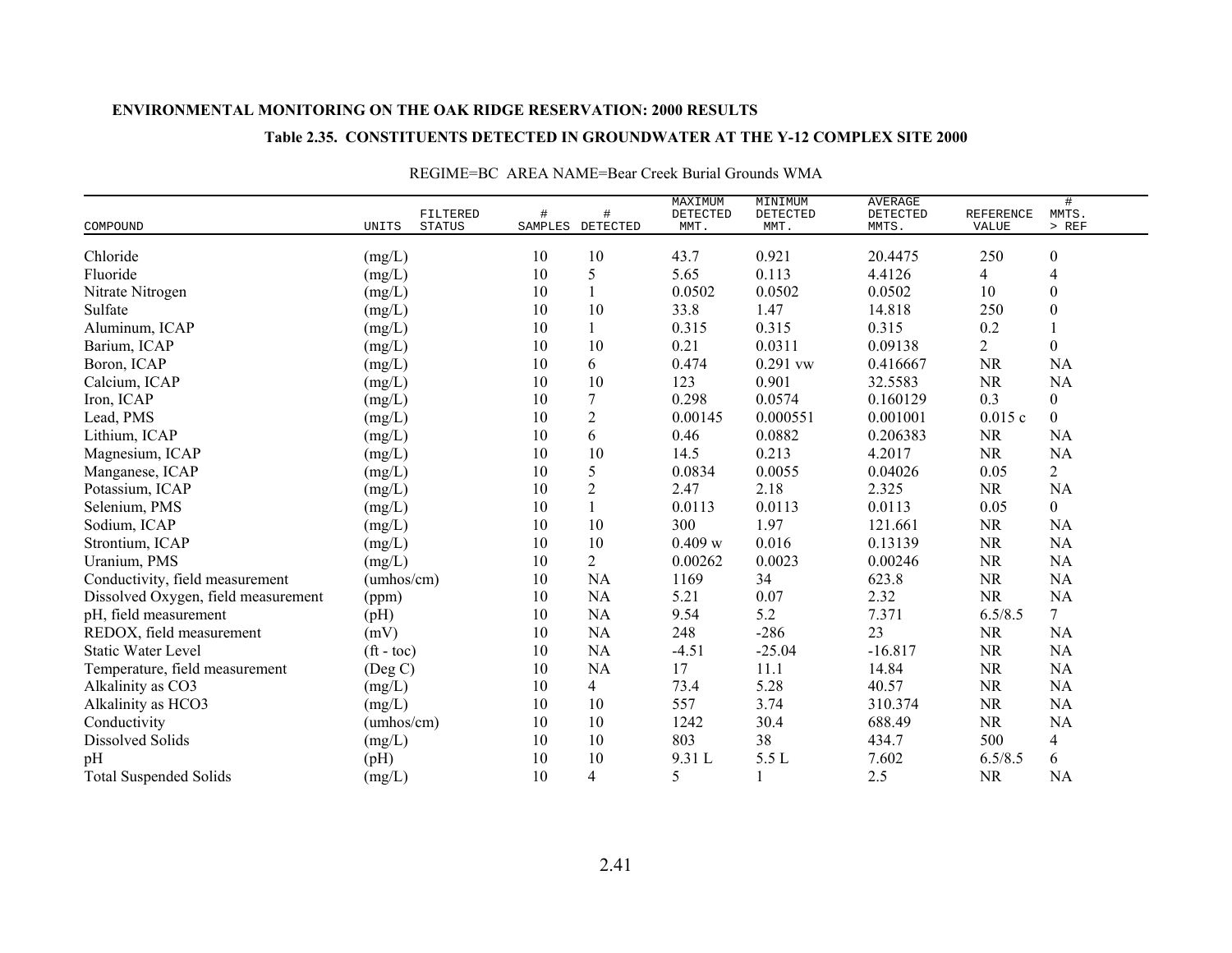| COMPOUND                   | FILTERED<br>UNITS<br>STATUS | SAMPLES | DETECTED | MAXIMUM<br>DETECTED<br>MMT. | MINIMUM<br>DETECTED<br>MMT. | AVERAGE<br>DETECTED<br>MMTS. | <b>REFERENCE</b><br>VALUE | MMTS.<br>$>$ REF |
|----------------------------|-----------------------------|---------|----------|-----------------------------|-----------------------------|------------------------------|---------------------------|------------------|
|                            |                             |         |          |                             |                             |                              |                           |                  |
| Turbidity                  | (NTU)                       | 10      | 10       | 3.07                        | 0.161                       | 1.2609                       |                           |                  |
| Gross Alpha                | (pCi/L)                     | 10      | 10       | 3.3                         | $-3.2$                      | 0.616                        | 15f                       | 0                |
| Gross Beta                 | (pCi/L)                     | 10      | 10       | 6.6                         | $-51$                       | $-5.942$                     | 50a                       | $\overline{0}$   |
| 1,1-Dichloroethane         | (ug/L)                      | 10      | 8        | 62                          | 4 J                         | 16.25                        | NR                        | NA               |
| 1,1-Dichloroethene         | (ug/L)                      | 10      | ◠        | 16                          |                             | 12.5                         |                           | $\sim$           |
| 1,2-Dichloroethene (Total) | (ug/L)                      | 10      | h        | 89                          | 5 J                         | 33.16667                     | NR b                      | NA               |
| cis-1,2-Dichloroethene     | (ug/L)                      | 10      | 6        | 89                          | 5 J                         | 33.16667                     | 70                        |                  |
| Tetrachloroethene          | (ug/L)                      | 10      |          | 500 D                       | 3 <sub>1</sub>              | 144.1429                     |                           |                  |
| Trichloroethene            | (ug/L)                      | 10      | 8        | 170                         | 3 <sub>1</sub>              | 37.625                       |                           |                  |
| Vinyl chloride             | (ug/L)                      | 10      | 4        |                             | 3 <sub>l</sub>              |                              |                           |                  |

## **Table 2.35. (continued)**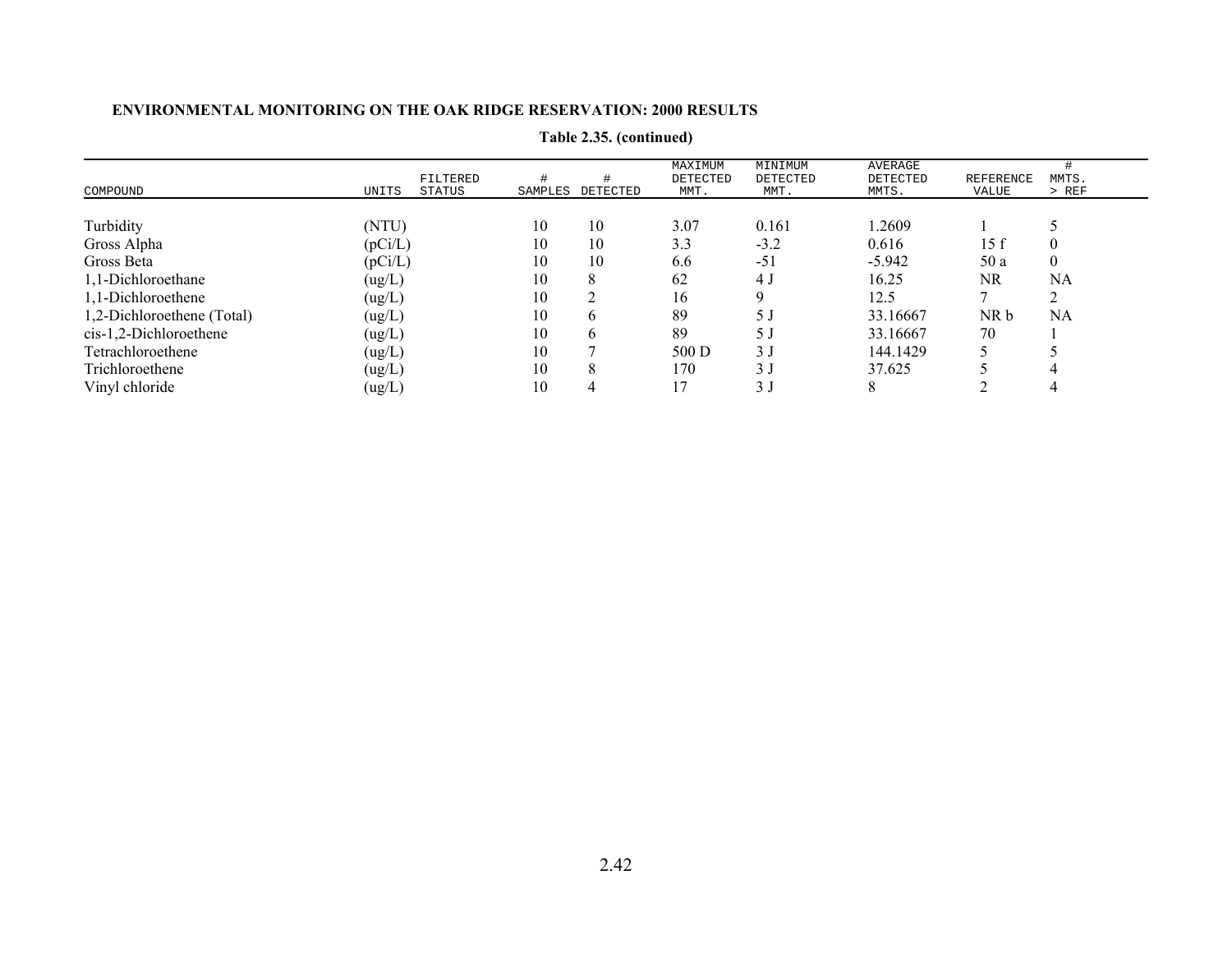#### **Table 2.36. CONSTITUENTS DETECTED IN GROUNDWATER AT THE Y-12 COMPLEX SITE 2000**

| COMPOUND                            | UNITS              | FILTERED<br><b>STATUS</b> | #       | SAMPLES DETECTED | MAXIMUM<br>DETECTED<br>MMT. | MINIMUM<br>DETECTED<br>MMT. | <b>AVERAGE</b><br><b>DETECTED</b><br>MMTS. | <b>REFERENCE</b><br>VALUE | $\#$<br>MMTS.<br>$>$ REF |
|-------------------------------------|--------------------|---------------------------|---------|------------------|-----------------------------|-----------------------------|--------------------------------------------|---------------------------|--------------------------|
| Chloride                            | (mg/L)             |                           | 8       | 8                | 73.7                        | 4.47                        | 40.28375                                   | 250                       | $\boldsymbol{0}$         |
| Fluoride                            | (mg/L)             |                           | 8       | 4                | 0.214                       | 0.115                       | 0.15925                                    | $\overline{4}$            | 0                        |
| Nitrate Nitrogen                    | (mg/L)             |                           | 8       | 8                | 9.4                         | 0.339                       | 2.979875                                   | 10                        | $\boldsymbol{0}$         |
| Sulfate                             | (mg/L)             |                           | 8       | 8                | 26.1                        | 10.2                        | 21.0875                                    | 250                       | $\mathbf{0}$             |
| Aluminum, ICAP                      | (mg/L)             |                           | 8       | $\overline{c}$   | 21.4                        | 4.06                        | 12.73                                      | 0.2                       | $\overline{c}$           |
| Arsenic, PMS                        | (mg/L)             |                           | 8       | $\overline{c}$   | 0.0205                      | 0.00699                     | 0.013745                                   | 0.05                      | $\boldsymbol{0}$         |
| Barium, ICAP                        | (mg/L)             |                           | 8       | 8                | 0.18                        | 0.0914                      | 0.118613                                   | $\overline{2}$            | $\boldsymbol{0}$         |
| Beryllium, ICAP                     | (mg/L)             |                           | 8       |                  | 0.00112                     | 0.00112                     | 0.00112                                    | 0.004                     | $\boldsymbol{0}$         |
| Cadmium, PMS                        | (mg/L)             |                           | 8       | $\overline{2}$   | 0.00326                     | 0.00124                     | 0.00225                                    | 0.005                     | $\overline{0}$           |
| Calcium, ICAP                       | (mg/L)             |                           | 8       | 8                | 95.1                        | 47.7 k                      | 75.2625                                    | <b>NR</b>                 | <b>NA</b>                |
| Chromium, ICAP                      | (mg/L)             |                           | 8       | $\overline{c}$   | 0.584                       | 0.169                       | 0.3765                                     | 0.1                       | $\overline{c}$           |
| Copper, ICAP                        | (mg/L)             |                           | 8       | $\overline{c}$   | 0.0316                      | 0.028                       | 0.0298                                     | 1.3                       | $\mathbf{0}$             |
| Iron, ICAP                          | (mg/L)             |                           | $\,8\,$ | 5                | 24                          | 0.0765                      | 8.0613                                     | 0.3                       | 4                        |
| Lead, PMS                           | (mg/L)             |                           | 8       | $\overline{c}$   | 0.0398                      | 0.0145                      | 0.02715                                    | 0.015c                    |                          |
| Lithium, ICAP                       | (mg/L)             |                           | 8       | 3                | 0.0343                      | 0.0274                      | 0.030233                                   | <b>NR</b>                 | NA                       |
| Magnesium, ICAP                     | (mg/L)             |                           | 8       | 8                | 30.4                        | 17                          | 22.0125                                    | NR                        | <b>NA</b>                |
| Manganese, ICAP                     | (mg/L)             |                           | 8       | 6                | 0.639                       | 0.0454                      | 0.228583                                   | 0.05                      | 5                        |
| Mercury, CVAA                       | (mg/L)             |                           | 8       | 3                | 0.0125                      | 0.00198                     | 0.005497                                   | 0.002                     | $\overline{c}$           |
| Nickel, ICAP                        | (mg/L)             |                           | 8       | $\overline{2}$   | 0.292                       | 0.216                       | 0.254                                      | 0.1 <sub>d</sub>          | $\overline{2}$           |
| Potassium, ICAP                     | (mg/L)             |                           | 8       | 4                | 8.9                         | 2.07                        | 5.9325                                     | <b>NR</b>                 | <b>NA</b>                |
| Sodium, ICAP                        | (mg/L)             |                           | 8       | 8                | 42.1                        | 2.46                        | 23.42875                                   | <b>NR</b>                 | NA                       |
| Strontium, ICAP                     | (mg/L)             |                           | 8       | 8                | 0.149 w                     | 0.115 w                     | 0.136875                                   | NR                        | NA                       |
| Uranium, PMS                        | (mg/L)             |                           | 8       | 8                | 0.0667                      | 0.00436                     | 0.020781                                   | <b>NR</b>                 | NA                       |
| Vanadium, ICAP                      | (mg/L)             |                           | 8       |                  | 0.0325                      | 0.0325                      | 0.0325                                     | <b>NR</b>                 | NA                       |
| Zinc, ICAP                          | (mg/L)             |                           | 8       | $\overline{2}$   | 0.468                       | 0.0527                      | 0.26035                                    | 5                         | $\overline{0}$           |
| Conductivity, field measurement     | (umhos/cm)         |                           | 8       | NA               | 814                         | 385                         | 594.125                                    | <b>NR</b>                 | NA                       |
| Dissolved Oxygen, field measurement | (ppm)              |                           | 8       | NA               | 3.26                        | 0.05                        | 1.335                                      | <b>NR</b>                 | NA                       |
| pH, field measurement               | (pH)               |                           | 8       | NA               | 7.46                        | 6.22                        | 7.13125                                    | 6.5/8.5                   |                          |
| REDOX, field measurement            | (mV)               |                           | 8       | <b>NA</b>        | 194                         | $-7$                        | 109                                        | <b>NR</b>                 | NA                       |
| <b>Static Water Level</b>           | $({\rm ft - toc})$ |                           | 8       | <b>NA</b>        | $-7.74$                     | $-89.02$                    | $-30.18$                                   | <b>NR</b>                 | <b>NA</b>                |

REGIME=BC AREA NAME=Exit Pathway Monitoring Location A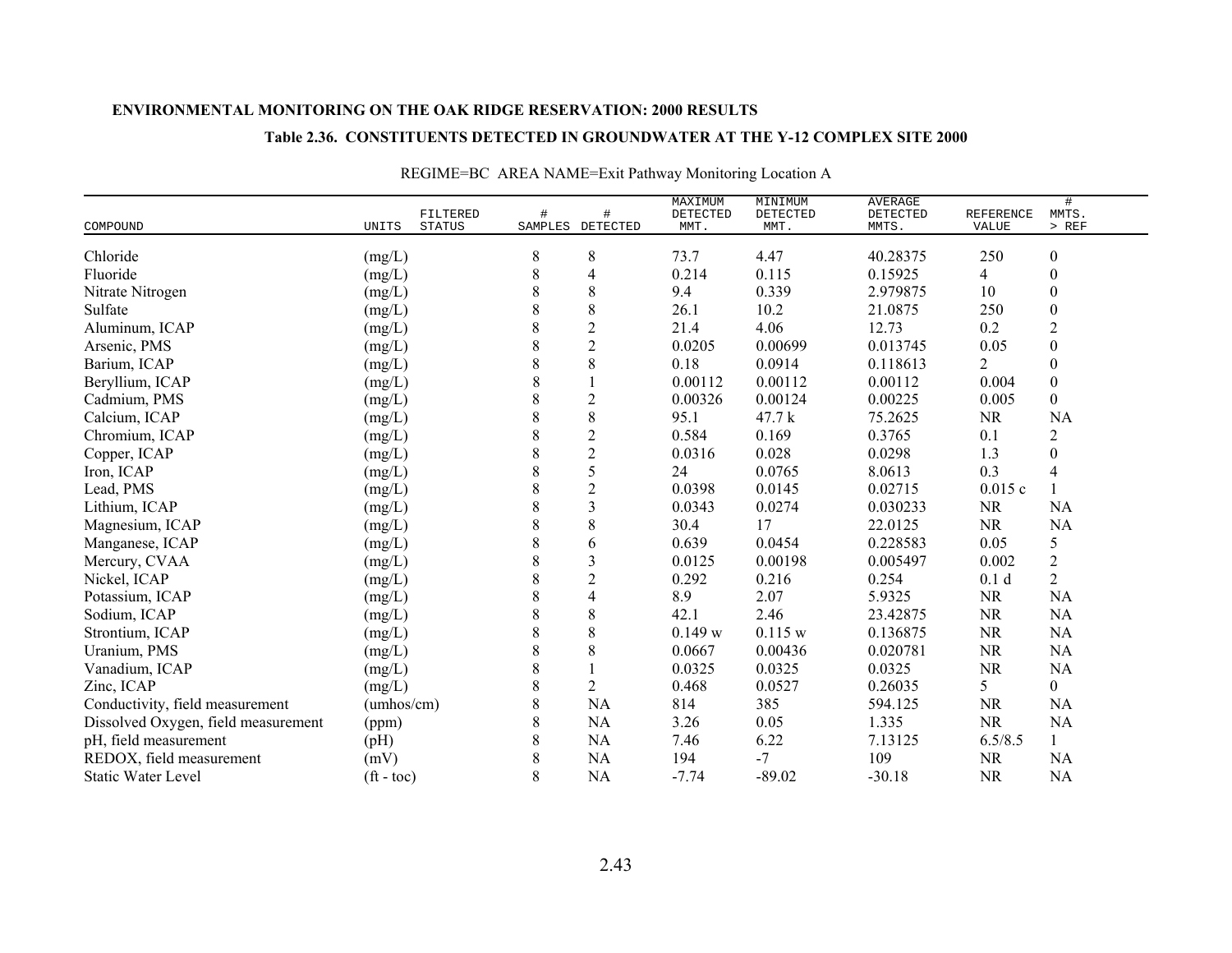|                                | FILTERED        |         |          | MAXIMUM<br>DETECTED | MINIMUM<br>DETECTED | AVERAGE<br>DETECTED | REFERENCE | MMTS.          |
|--------------------------------|-----------------|---------|----------|---------------------|---------------------|---------------------|-----------|----------------|
| COMPOUND                       | UNITS<br>STATUS | SAMPLES | DETECTED | MMT.                | MMT.                | MMTS.               | VALUE     | > REF          |
|                                |                 |         |          |                     |                     |                     |           |                |
| Temperature, field measurement | $($ Deg C $)$   | 8       | NA       | 16.7                | 13                  | 14.025              | <b>NR</b> | NA             |
| Alkalinity as HCO3             | (mg/L)          |         |          | 344                 | 176                 | 239.25              | <b>NR</b> | NA             |
| Conductivity                   | (umhos/cm)      |         |          | 853                 | 395                 | 622.125             | <b>NR</b> | NA             |
| Dissolved Solids               | (mg/L)          |         |          | 487                 | 246                 | 361.875             | 500       | 0              |
| pH                             | (pH)            |         | ◠        | 7.93L               | 7.25L               | 7.565               | 6.5/8.5   | $\theta$       |
| <b>Total Suspended Solids</b>  | (mg/L)          |         |          | 234                 |                     | 59.66667            | <b>NR</b> | NA             |
| Turbidity                      | (NTU)           |         | ◠        | 191                 | 0.398               | 53.43413            |           |                |
| Gross Alpha                    | (pCi/L)         |         |          | 31                  | 4.6                 | 12.3375             | 15 f      | ↑              |
| Gross Beta                     | (pCi/L)         |         |          | 42                  | 7.1                 | 17.575              | 50a       | $\overline{0}$ |
| 1,2-Dichloroethene (Total)     | (ug/L)          |         |          | 4 J                 | 4 J                 |                     | NR b      | NA             |
| cis-1,2-Dichloroethene         | (ug/L)          |         |          | 4 J                 | 4 J                 |                     | 70        | $\overline{0}$ |

**Table 2.36. (continued)**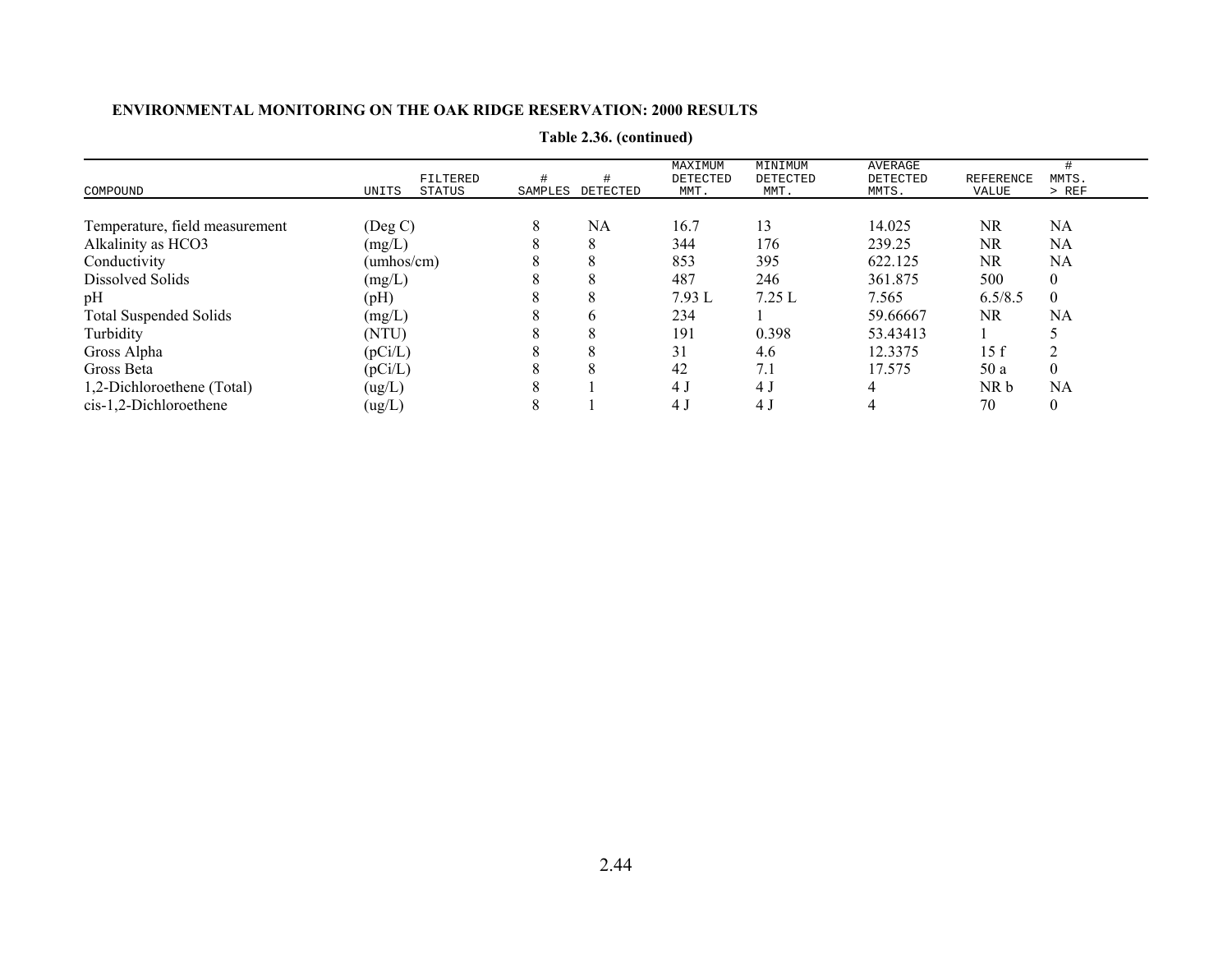#### **Table 2.37. CONSTITUENTS DETECTED IN GROUNDWATER AT THE Y-12 COMPLEX SITE 2000**

| COMPOUND                            | UNITS                    | FILTERED<br><b>STATUS</b> | SAMPLES | #<br>DETECTED  | MAXIMUM<br>DETECTED<br>MMT. | MINIMUM<br>DETECTED<br>MMT. | <b>AVERAGE</b><br>DETECTED<br>MMTS. | <b>REFERENCE</b><br>VALUE | #<br>MMTS.<br>$>$ REF |
|-------------------------------------|--------------------------|---------------------------|---------|----------------|-----------------------------|-----------------------------|-------------------------------------|---------------------------|-----------------------|
| Chloride                            | (mg/L)                   |                           | 12      | 12             | 44.6                        | 3.48                        | 24.17167                            | 250                       | $\boldsymbol{0}$      |
| Fluoride                            | (mg/L)                   |                           | 12      | 8              | 0.477                       | 0.155                       | 0.2595                              | $\overline{4}$            | $\boldsymbol{0}$      |
| Nitrate Nitrogen                    | (mg/L)                   |                           | 12      | 12             | 41.6                        | 1.14                        | 14.29417                            | 10                        | 8                     |
| Sulfate                             | (mg/L)                   |                           | 12      | 12             | 50.5                        | 2.66                        | 22.24833                            | 250                       | $\boldsymbol{0}$      |
| Aluminum, ICAP                      | (mg/L)                   |                           | 12      | $\overline{2}$ | 2.4                         | $1.8\,$                     | 2.1                                 | 0.2                       | $\overline{2}$        |
| Barium, ICAP                        | (mg/L)                   |                           | 12      | 12             | 0.187                       | 0.0276                      | 0.089183                            | $\overline{2}$            | $\overline{0}$        |
| Boron, ICAP                         | (mg/L)                   |                           | 12      |                | $0.102$ vw                  | $0.102$ vw                  | 0.102                               | <b>NR</b>                 | <b>NA</b>             |
| Cadmium, PMS                        | (mg/L)                   |                           | 12      | $\overline{2}$ | 0.000687                    | 0.000639                    | 0.000663                            | 0.005                     | $\overline{0}$        |
| Calcium, ICAP                       | (mg/L)                   |                           | 12      | 12             | 137                         | 14.3                        | 73.26667                            | <b>NR</b>                 | <b>NA</b>             |
| Iron, ICAP                          | (mg/L)                   |                           | 12      | 9              | 4.85                        | 0.267                       | 1.300556                            | 0.3                       | 6                     |
| Lead, PMS                           | (mg/L)                   |                           | 12      | $\overline{3}$ | 0.00187                     | 0.00119                     | 0.001443                            | 0.015c                    | $\overline{0}$        |
| Lithium, ICAP                       | (mg/L)                   |                           | 12      | 8              | 0.0234 w                    | 0.0151                      | 0.018425                            | <b>NR</b>                 | <b>NA</b>             |
| Magnesium, ICAP                     | (mg/L)                   |                           | 12      | 12             | 33                          | 9.19                        | 23.4325                             | <b>NR</b>                 | <b>NA</b>             |
| Manganese, ICAP                     | (mg/L)                   |                           | 12      | 8              | 0.0777                      | 0.00859                     | 0.039036                            | 0.05                      | 3                     |
| Mercury, CVAA                       | $(mg/L)$                 |                           | 12      | $\overline{c}$ | 0.00692                     | 0.00257                     | 0.004745                            | 0.002                     | $\sqrt{2}$            |
| Potassium, ICAP                     | (mg/L)                   |                           | 12      | 10             | 12.2                        | 2.02                        | 4.841                               | <b>NR</b>                 | NA                    |
| Sodium, ICAP                        | (mg/L)                   |                           | 12      | 12             | 21                          | 1.56                        | 11.77                               | <b>NR</b>                 | <b>NA</b>             |
| Strontium, ICAP                     | (mg/L)                   |                           | 12      | 12             | 0.415                       | 0.0563                      | 0.20855                             | <b>NR</b>                 | <b>NA</b>             |
| Uranium, PMS                        | (mg/L)                   |                           | 12      | 12             | 0.277                       | 0.00137                     | 0.054388                            | <b>NR</b>                 | <b>NA</b>             |
| Conductivity, field measurement     | (umbos/cm)               |                           | 12      | NA             | 828                         | 323                         | 541.4167                            | <b>NR</b>                 | <b>NA</b>             |
| Dissolved Oxygen, field measurement | (ppm)                    |                           | 12      | NA             | 7.87                        | 0.06                        | 2.7125                              | <b>NR</b>                 | <b>NA</b>             |
| pH, field measurement               | (pH)                     |                           | 12      | NA             | 8.34                        | 7.17                        | 7.5175                              | 6.5/8.5                   | $\overline{0}$        |
| REDOX, field measurement            | (mV)                     |                           | 12      | NA             | 179                         | $-221$                      | 116.8333                            | <b>NR</b>                 | <b>NA</b>             |
| <b>Static Water Level</b>           | $({\rm ft} - {\rm toc})$ |                           | 12      | NA             | $-11.18$                    | $-44.05$                    | $-25.4717$                          | NR                        | <b>NA</b>             |
| Temperature, field measurement      | $($ Deg C $)$            |                           | 12      | NA             | 16.1                        | 10.4                        | 13.66667                            | <b>NR</b>                 | <b>NA</b>             |
| Alkalinity as HCO3                  | (mg/L)                   |                           | 12      | 12             | 256                         | 136                         | 201.8333                            | <b>NR</b>                 | <b>NA</b>             |
| Conductivity                        | (umbos/cm)               |                           | 12      | 12             | 992                         | 340                         | 606.75                              | <b>NR</b>                 | <b>NA</b>             |
| <b>Dissolved Solids</b>             | (mg/L)                   |                           | 12      | 12             | 583                         | 199                         | 348.5833                            | 500                       | $\mathbf{1}$          |
| pH                                  | (pH)                     |                           | 12      | 12             | 8.41 L                      | 7.15 L                      | 7.615                               | 6.5/8.5                   | $\boldsymbol{0}$      |
| <b>Total Suspended Solids</b>       | (mg/L)                   |                           | 12      | 5              | 15                          | $\overline{2}$              | 8                                   | <b>NR</b>                 | <b>NA</b>             |

## REGIME=BC AREA NAME=Exit Pathway Monitoring Location B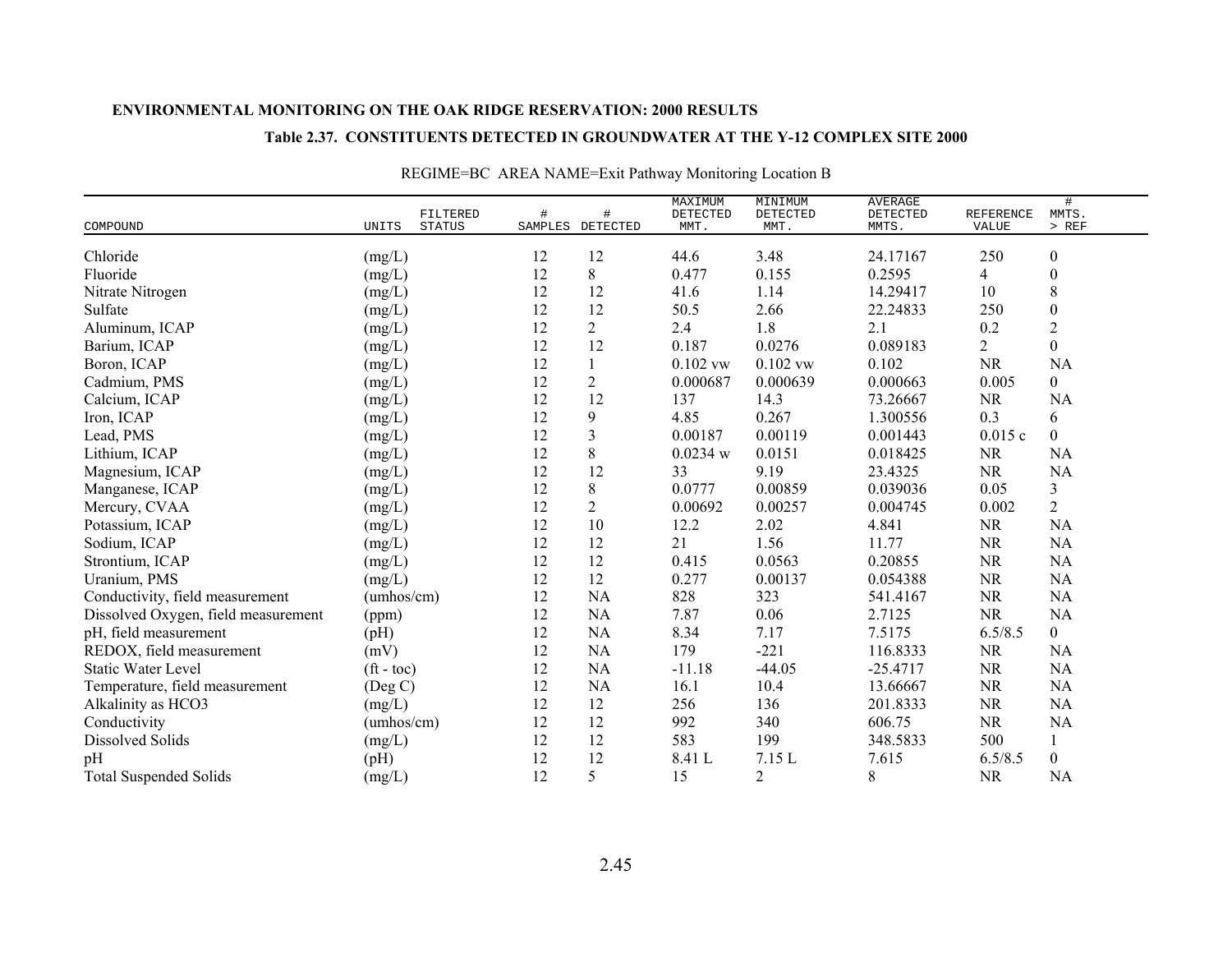| COMPOUND                   | FILTERED<br>UNITS<br>STATUS | SAMPLES | DETECTED | MAXIMUM<br>DETECTED<br>MMT. | MINIMUM<br>DETECTED<br>MMT. | AVERAGE<br>DETECTED<br>MMTS. | <b>REFERENCE</b><br>VALUE | MMTS.<br>> REF |
|----------------------------|-----------------------------|---------|----------|-----------------------------|-----------------------------|------------------------------|---------------------------|----------------|
| Turbidity                  | (NTU)                       | 12      | 12       | 28.1                        | 0.346                       | 7.9025                       |                           |                |
| Gross Alpha                | (pCi/L)                     | 12      | 12       | 120                         | 0.057                       | 28.89975                     | 15f                       | n              |
| Gross Beta                 | (pCi/L)                     | 12      | 12       | 110                         | 5.8                         | 46.59167                     | 50 a                      | 4              |
| 1,1-Dichloroethene         | (ug/L)                      | 12      |          | 5 J                         | 5 J                         |                              |                           |                |
| 1,2-Dichloroethene (Total) | (ug/L)                      | 12      |          | 12                          | 4 J                         | 6.6                          | NR b                      | NA             |
| $cis-1,2-Dichloroethene$   | (ug/L)                      | 12      |          | 12                          | 3 <sub>J</sub>              | 5.25                         | 70                        |                |
| Trichloroethene            | (ug/L)                      | 12      |          | 69                          |                             | 23.55556                     |                           |                |

## **Table 2.37. (continued)**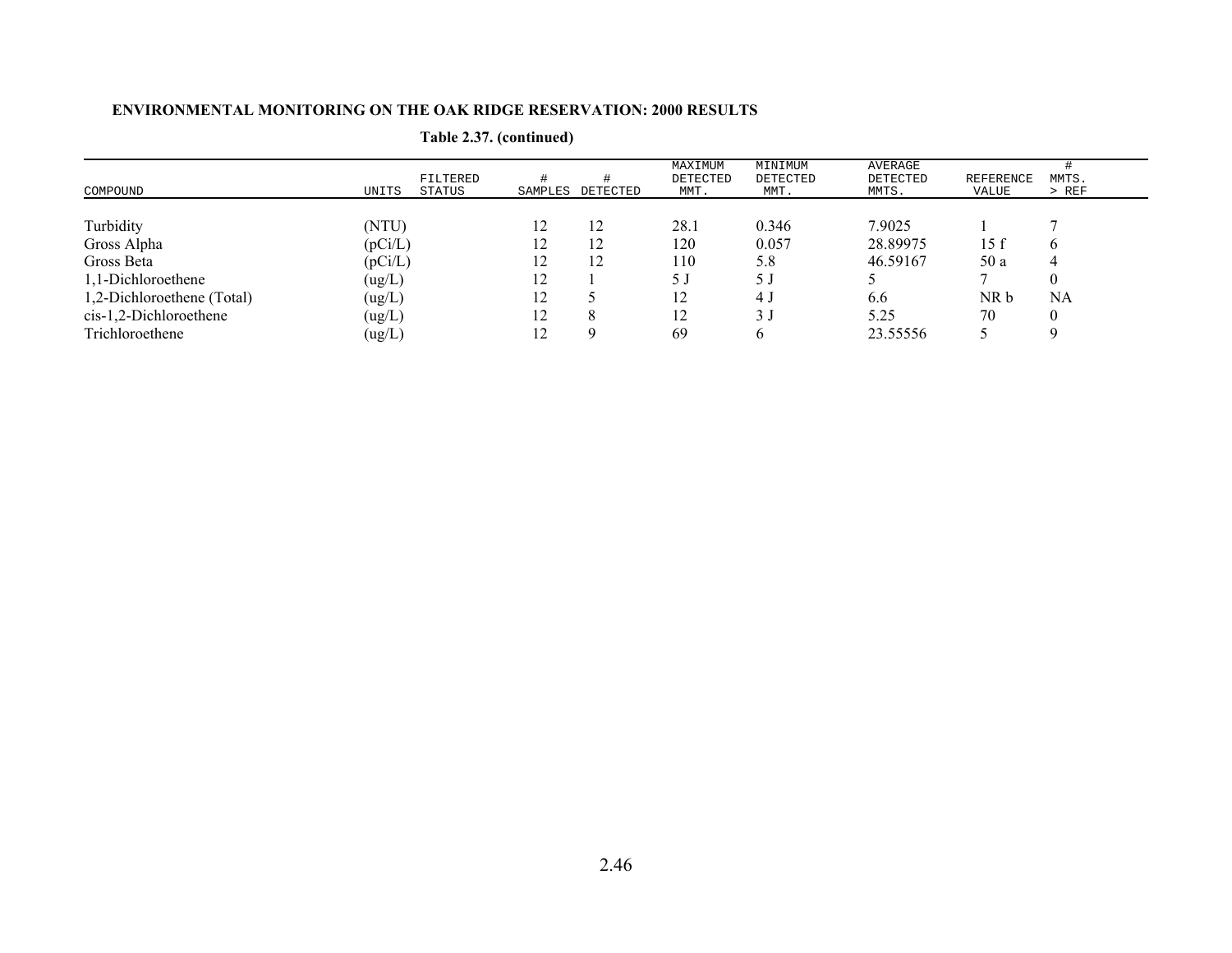### **Table 2.38. CONSTITUENTS DETECTED IN GROUNDWATER AT THE Y-12 COMPLEX SITE 2000**

| COMPOUND                            | UNITS              | FILTERED<br><b>STATUS</b> | #      | #<br>SAMPLES DETECTED | MAXIMUM<br>DETECTED<br>MMT. | MINIMUM<br>DETECTED<br>MMT. | <b>AVERAGE</b><br>DETECTED<br>MMTS. | <b>REFERENCE</b><br>VALUE | $\#$<br>MMTS.<br>$>$ REF |
|-------------------------------------|--------------------|---------------------------|--------|-----------------------|-----------------------------|-----------------------------|-------------------------------------|---------------------------|--------------------------|
|                                     |                    |                           |        |                       |                             |                             |                                     |                           |                          |
| Chloride                            | (mg/L)             |                           | 10     | 10                    | 84.7                        | 6.46                        | 49.959                              | 250                       | $\boldsymbol{0}$         |
| Fluoride                            | (mg/L)             |                           | 10     | 8                     | 0.249                       | 0.164                       | 0.221                               | 4                         | $\boldsymbol{0}$         |
| Nitrate Nitrogen                    | (mg/L)             |                           | 10     | 10                    | 30.5                        | 2.4                         | 17.455                              | 10                        | $\overline{7}$           |
| Sulfate                             | (mg/L)             |                           | 10     | $10\,$                | 39.1                        | 12.1                        | 28.52                               | 250                       | $\boldsymbol{0}$         |
| Barium, ICAP                        | (mg/L)             |                           | 10     | 10                    | 0.257                       | 0.0498                      | 0.15741                             | $\overline{2}$            | $\boldsymbol{0}$         |
| Calcium, ICAP                       | (mg/L)             |                           | $10\,$ | 10                    | 159                         | 64.2                        | 116.05                              | <b>NR</b>                 | <b>NA</b>                |
| Iron, ICAP                          | (mg/L)             |                           | 10     | 9                     | 6.78                        | 0.0572                      | 1.241911                            | 0.3                       | $\overline{4}$           |
| Lead, PMS                           | (mg/L)             |                           | 10     | $\overline{2}$        | 0.00291                     | 0.000966                    | 0.001938                            | 0.015c                    | $\mathbf{0}$             |
| Lithium, ICAP                       | (mg/L)             |                           | 10     | $\overline{4}$        | 0.0188 w                    | 0.0135                      | 0.017075                            | <b>NR</b>                 | <b>NA</b>                |
| Magnesium, ICAP                     | (mg/L)             |                           | 10     | 10                    | 41                          | 24                          | 30.37                               | <b>NR</b>                 | <b>NA</b>                |
| Manganese, ICAP                     | (mg/L)             |                           | 10     | $\overline{7}$        | 0.9                         | 0.0062                      | 0.420329                            | 0.05                      | $\overline{4}$           |
| Potassium, ICAP                     | (mg/L)             |                           | 10     | $\overline{7}$        | 3.43                        | 2.08                        | 2.94                                | <b>NR</b>                 | <b>NA</b>                |
| Sodium, ICAP                        | (mg/L)             |                           | 10     | 10                    | 29.3                        | 1.79                        | 18.229                              | <b>NR</b>                 | <b>NA</b>                |
| Strontium, ICAP                     | (mg/L)             |                           | 10     | 10                    | 1.28                        | 0.0527                      | 0.43043                             | <b>NR</b>                 | <b>NA</b>                |
| Uranium, PMS                        | (mg/L)             |                           | 10     | 8                     | 0.0101                      | 0.000556                    | 0.005103                            | <b>NR</b>                 | <b>NA</b>                |
| Conductivity, field measurement     | (umbos/cm)         |                           | 10     | NA                    | 1078                        | 419                         | 773.5                               | <b>NR</b>                 | NA                       |
| Dissolved Oxygen, field measurement | (ppm)              |                           | 10     | NA                    | 2.59                        | 0.02                        | 1.207                               | <b>NR</b>                 | <b>NA</b>                |
| pH, field measurement               | (pH)               |                           | 10     | NA                    | 7.55                        | 6.46                        | 7.043                               | 6.5/8.5                   | $\mathbf{1}$             |
| REDOX, field measurement            | (mV)               |                           | 10     | <b>NA</b>             | 158                         | $-3$                        | 102                                 | <b>NR</b>                 | <b>NA</b>                |
| <b>Static Water Level</b>           | $({\rm ft - toc})$ |                           | 10     | <b>NA</b>             | $-11.36$                    | $-72.98$                    | $-31.534$                           | <b>NR</b>                 | NA                       |
| Temperature, field measurement      | $($ Deg C $)$      |                           | 10     | NA                    | 16.4                        | 13.1                        | 14.77                               | <b>NR</b>                 | NA                       |
| Alkalinity as HCO3                  | (mg/L)             |                           | 10     | 10                    | 344                         | 190                         | 290                                 | <b>NR</b>                 | <b>NA</b>                |
| Conductivity                        | (umbos/cm)         |                           | 10     | 10                    | 1131                        | 539                         | 877.4                               | <b>NR</b>                 | <b>NA</b>                |
| Dissolved Solids                    | (mg/L)             |                           | 10     | 10                    | 822                         | 290                         | 525.4                               | 500                       | $\mathfrak{S}$           |
| pH                                  | (pH)               |                           | 10     | 10                    | 7.61 L                      | 6.96 L                      | 7.247                               | 6.5/8.5                   | $\boldsymbol{0}$         |
| <b>Total Suspended Solids</b>       | (mg/L)             |                           | 10     | $\overline{4}$        | 11                          |                             | 4.25                                | <b>NR</b>                 | <b>NA</b>                |
| Turbidity                           | (NTU)              |                           | 10     | 10                    | 57.3                        | 0.525                       | 8.6635                              | 1                         | 9                        |
| Gross Alpha                         | (pCi/L)            |                           | 10     | 10                    | 5.4                         | $-0.35$                     | 2.2105                              | 15f                       | $\boldsymbol{0}$         |
| Gross Beta                          | (pCi/L)            |                           | 10     | 10                    | 60                          | 5.3                         | 30.97                               | 50 a                      |                          |
| cis-1,2-Dichloroethene              | (ug/L)             |                           | 10     | 3                     | 3J                          | 3J                          | 3                                   | 70                        | $\boldsymbol{0}$         |
| Tetrachloroethene                   | (ug/L)             |                           | 10     |                       | 3J                          | 3J                          | 3                                   | 5                         | $\boldsymbol{0}$         |
| Trichloroethene                     | (ug/L)             |                           | 10     | 10                    | 130                         | 12                          | 61.1                                | 5                         | 10                       |

## REGIME=BC AREA NAME=Exit Pathway Monitoring Location C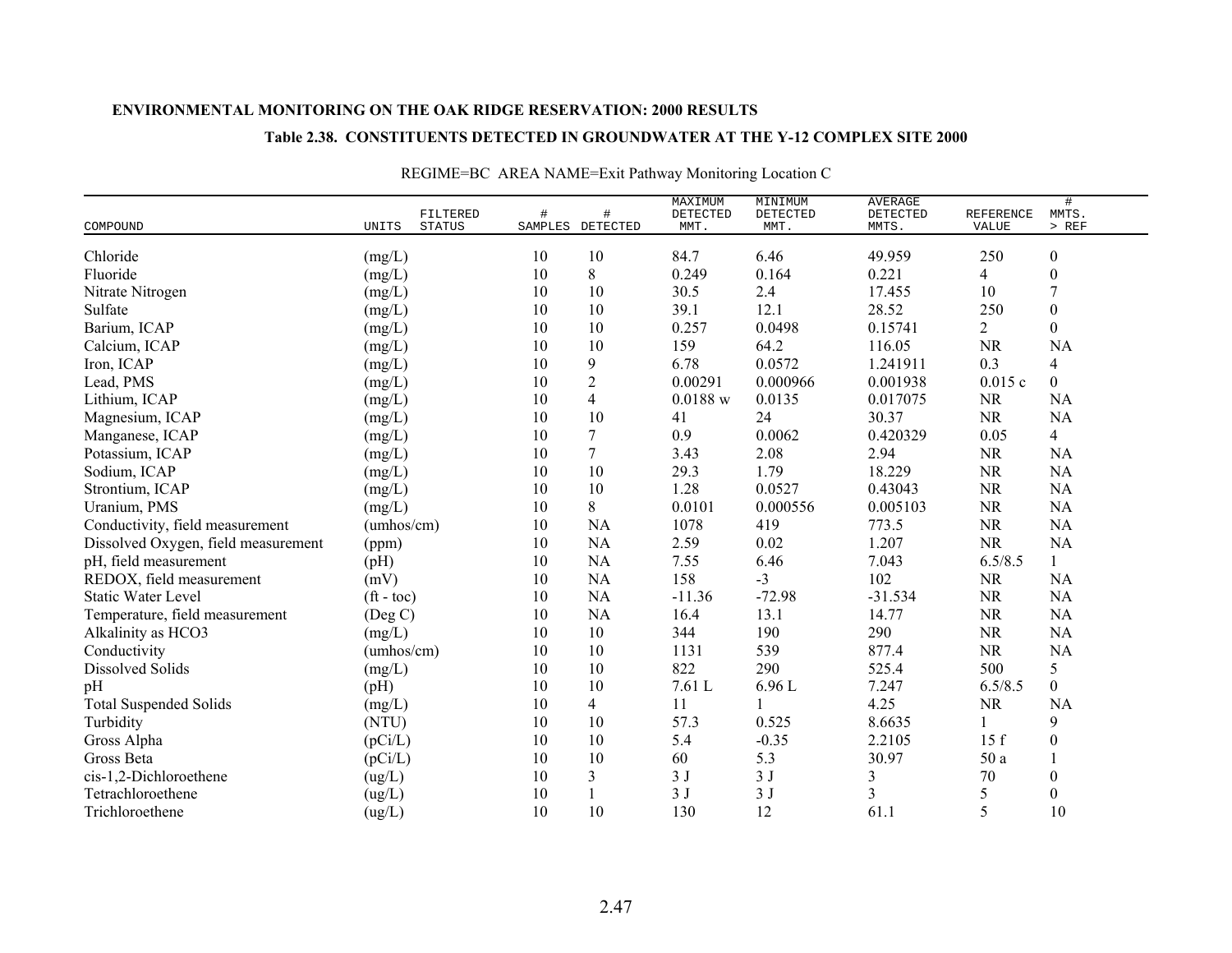### **Table 2.39. CONSTITUENTS DETECTED IN GROUNDWATER AT THE Y-12 COMPLEX SITE 2000**

| COMPOUND                            | UNITS                    | FILTERED<br>STATUS | SAMPLES | DETECTED | MAXIMUM<br>DETECTED<br>MMT. | MINIMUM<br>DETECTED<br>MMT. | AVERAGE<br>DETECTED<br>MMTS. | REFERENCE<br>VALUE | MMTS.<br>$>$ REF |
|-------------------------------------|--------------------------|--------------------|---------|----------|-----------------------------|-----------------------------|------------------------------|--------------------|------------------|
| Iron Related Bacteria               | (cfu/ml)                 |                    |         |          | 100                         | 100                         | 100                          | NR.                | NA               |
| Slime Forming Bacteria              | (cfu/ml)                 |                    |         | 4        | 500000                      | 50000                       | 162500                       | NR                 | NA               |
| Sulfate Reducing Bacteria           | (cfu/ml)                 |                    |         |          | 1000 >                      | 1000 >                      | 1000                         | NR                 | NA               |
| Conductivity, field measurement     | (umhos/cm)               |                    |         | NA       | 516                         | 381                         | 455.25                       | NR                 | NA               |
| Dissolved Oxygen, field measurement | (ppm)                    |                    |         | NA       | 5.49                        | 0.4                         | 2.22                         | NR                 | NA               |
| pH, field measurement               | (pH)                     |                    |         | NA       | 7.68                        | 6.35                        | 7.1                          | 6.5/8.5            |                  |
| REDOX, field measurement            | (mV)                     |                    |         | NA       | 145                         | 83                          | 123.25                       | NR                 | NA               |
| <b>Static Water Level</b>           | $({\rm ft} - {\rm toc})$ |                    |         | NA       | $-27.71$                    | $-30.84$                    | $-29.025$                    | NR.                | NA               |
| Temperature, field measurement      | (Deg C)                  |                    |         | NA       | 14.6                        | 13                          | 13.725                       | NR                 | NA               |

## REGIME=BC AREA NAME=Exit Pathway Monitoring Location W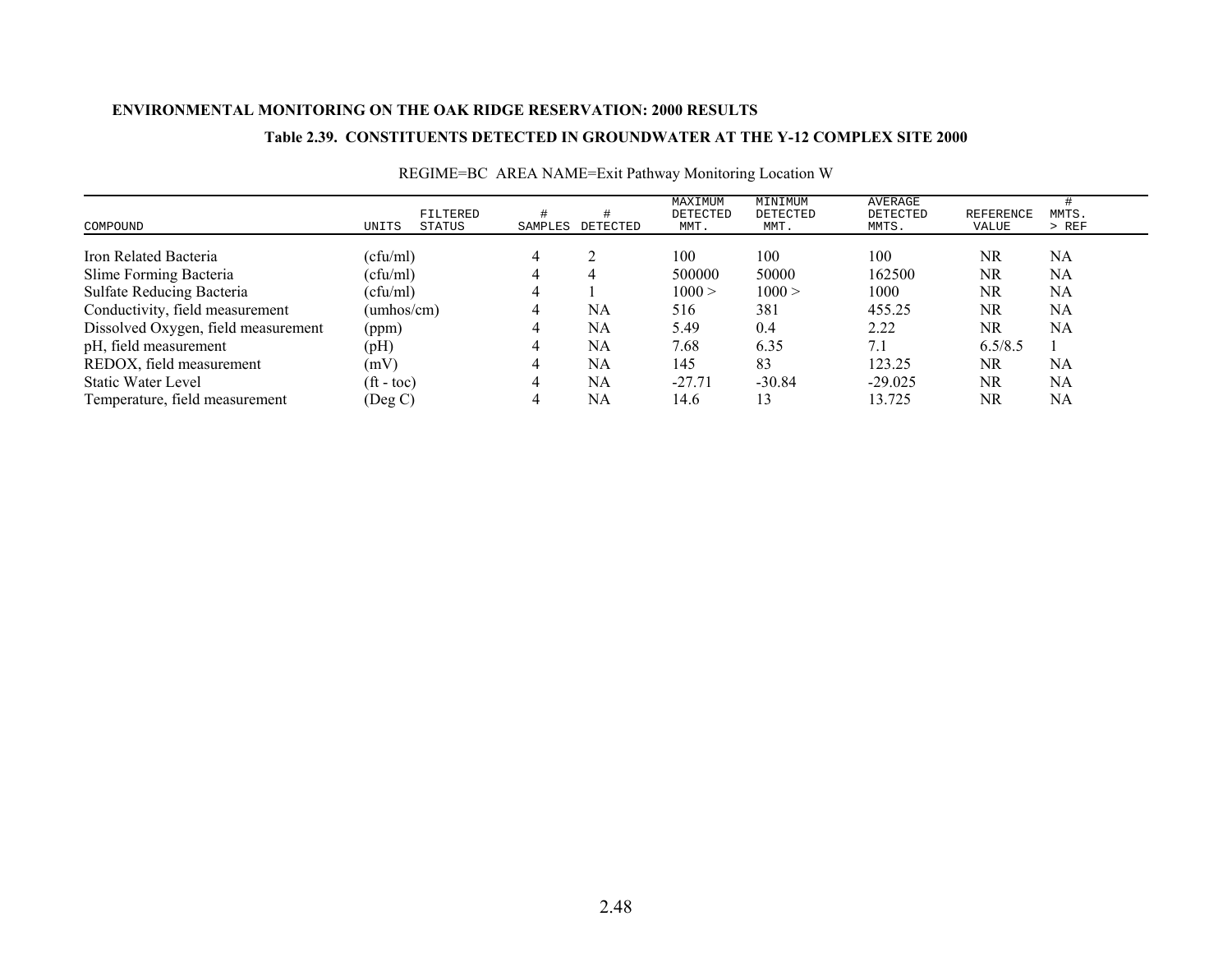### **Table 2.40. CONSTITUENTS DETECTED IN GROUNDWATER AT THE Y-12 COMPLEX SITE 2000**

|                                     |            | FILTERED      | #              | #                | MAXIMUM<br>DETECTED | MINIMUM<br>DETECTED | <b>AVERAGE</b><br>DETECTED | REFERENCE      | $\#$<br>MMTS.    |
|-------------------------------------|------------|---------------|----------------|------------------|---------------------|---------------------|----------------------------|----------------|------------------|
| COMPOUND                            | UNITS      | <b>STATUS</b> |                | SAMPLES DETECTED | MMT.                | MMT.                | MMTS.                      | VALUE          | $>$ REF          |
| Chloride                            | (mg/L)     |               | $20\,$         | 20               | 123                 | 5.8                 | 34.155                     | 250            | $\boldsymbol{0}$ |
| Fluoride                            | (mg/L)     |               | 20             | 20               | 1.18                | 0.106               | 0.34655                    | 4              | $\boldsymbol{0}$ |
| Nitrate Nitrogen                    | (mg/L)     |               | 20             | 20               | 217                 | 1.19                | 31.5005                    | 10             | 13               |
| Sulfate                             | (mg/L)     |               | $20\,$         | 20               | 66.3                | 9.71                | 30.0555                    | 250            | $\boldsymbol{0}$ |
| Aluminum, ICAP                      | (mg/L)     |               | 20             | $7\phantom{.}$   | 1.46                | 0.252               | 0.682714                   | 0.2            | $\overline{7}$   |
| Barium, ICAP                        | (mg/L)     |               | $20\,$         | 20               | 0.775               | 0.0555              | 0.155305                   | $\overline{2}$ | $\boldsymbol{0}$ |
| Boron, ICAP                         | (mg/L)     |               | 20             | 3                | 0.346 vw            | $0.188$ vw          | 0.263                      | <b>NR</b>      | <b>NA</b>        |
| Cadmium, PMS                        | (mg/L)     |               | 20             | 4                | 0.00359             | 0.000528            | 0.00243                    | 0.005          | $\mathbf{0}$     |
| Calcium, ICAP                       | (mg/L)     |               | 20             | 20               | 334                 | 42.9                | 112.79                     | <b>NR</b>      | <b>NA</b>        |
| Iron, ICAP                          | (mg/L)     |               | 20             | 12               | 1.2                 | 0.0535              | 0.321342                   | 0.3            | $\overline{4}$   |
| Lead, PMS                           | (mg/L)     |               | 20             | $\overline{4}$   | 0.0752              | 0.000653            | 0.020426                   | 0.015c         | $\mathbf{1}$     |
| Lithium, ICAP                       | (mg/L)     |               | 20             | 8                | 0.0699 w            | 0.0104              | 0.028213                   | <b>NR</b>      | <b>NA</b>        |
| Magnesium, ICAP                     | (mg/L)     |               | 20             | 20               | 43                  | 12.7                | 19.195                     | <b>NR</b>      | NA               |
| Manganese, ICAP                     | (mg/L)     |               | 20             | 19               | 0.549               | 0.00524             | 0.099682                   | 0.05           | 4                |
| Mercury, CVAA                       | (mg/L)     |               | 20             | $\mathbf{1}$     | 0.000254            | 0.000254            | 0.000254                   | 0.002          | $\boldsymbol{0}$ |
| Potassium, ICAP                     | (mg/L)     |               | $20\,$         | 14               | 5.64                | 2.02                | 3.502857                   | <b>NR</b>      | <b>NA</b>        |
| Sodium, ICAP                        | (mg/L)     |               | 20             | 20               | 43.6                | 3.74                | 17.881                     | <b>NR</b>      | <b>NA</b>        |
| Strontium, ICAP                     | (mg/L)     |               | 20             | $20\,$           | 0.998               | 0.0798 w            | 0.31815                    | <b>NR</b>      | <b>NA</b>        |
| Uranium, PMS                        | (mg/L)     |               | 20             | 20               | 0.332               | 0.00863             | 0.101317                   | <b>NR</b>      | <b>NA</b>        |
| Conductivity, field measurement     | (umbos/cm) |               | 20             | <b>NA</b>        | 1626                | 309                 | 732.15                     | <b>NR</b>      | NA               |
| Dissolved Oxygen, field measurement | (ppm)      |               | $20\,$         | <b>NA</b>        | 8.39                | 3.4                 | 6.17                       | <b>NR</b>      | <b>NA</b>        |
| pH, field measurement               | (pH)       |               | 20             | <b>NA</b>        | 8.19                | 6.67                | 7.5865                     | 6.5/8.5        | $\overline{0}$   |
| REDOX, field measurement            | (mV)       |               | 20             | NA               | 224                 | 69                  | 163.25                     | <b>NR</b>      | <b>NA</b>        |
| Temperature, field measurement      | (Deg C)    |               | 20             | <b>NA</b>        | 24.4                | 4.7                 | 13.685                     | <b>NR</b>      | <b>NA</b>        |
| Alkalinity as HCO3                  | (mg/L)     |               | 20             | $20\,$           | 366                 | 128                 | 209.2                      | <b>NR</b>      | <b>NA</b>        |
| Conductivity                        | (umbos/cm) |               | 20             | $20\,$           | 2250                | 326                 | 793.9                      | <b>NR</b>      | <b>NA</b>        |
| <b>Dissolved Solids</b>             | (mg/L)     |               | 20             | $20\,$           | 1670                | 224                 | 527.85                     | 500            | $8\,$            |
| pH                                  | (pH)       |               | 20             | $20\,$           | 8.23 L              | 6.81 L              | 7.683                      | 6.5/8.5        | $\mathbf{0}$     |
| <b>Total Suspended Solids</b>       | (mg/L)     |               | 20             | 10               | 9                   |                     | 3.3                        | <b>NR</b>      | <b>NA</b>        |
| Turbidity                           | (NTU)      |               | 20             | 20               | 10.8                | 0.558               | 2.94185                    | 1              | 17               |
| Iodine-129                          | (pCi/L)    |               | $\overline{c}$ | $\overline{c}$   | 8.4                 | 6.5                 | 7.45                       | <b>NR</b>      | <b>NA</b>        |
| Thorium-228                         | (pCi/L)    |               | $\overline{2}$ | $\overline{2}$   | 0.33                | 0.059               | 0.1945                     | 16             | $\boldsymbol{0}$ |

## REGIME=BC AREA NAME=Exit Pathway Spring/Surface Water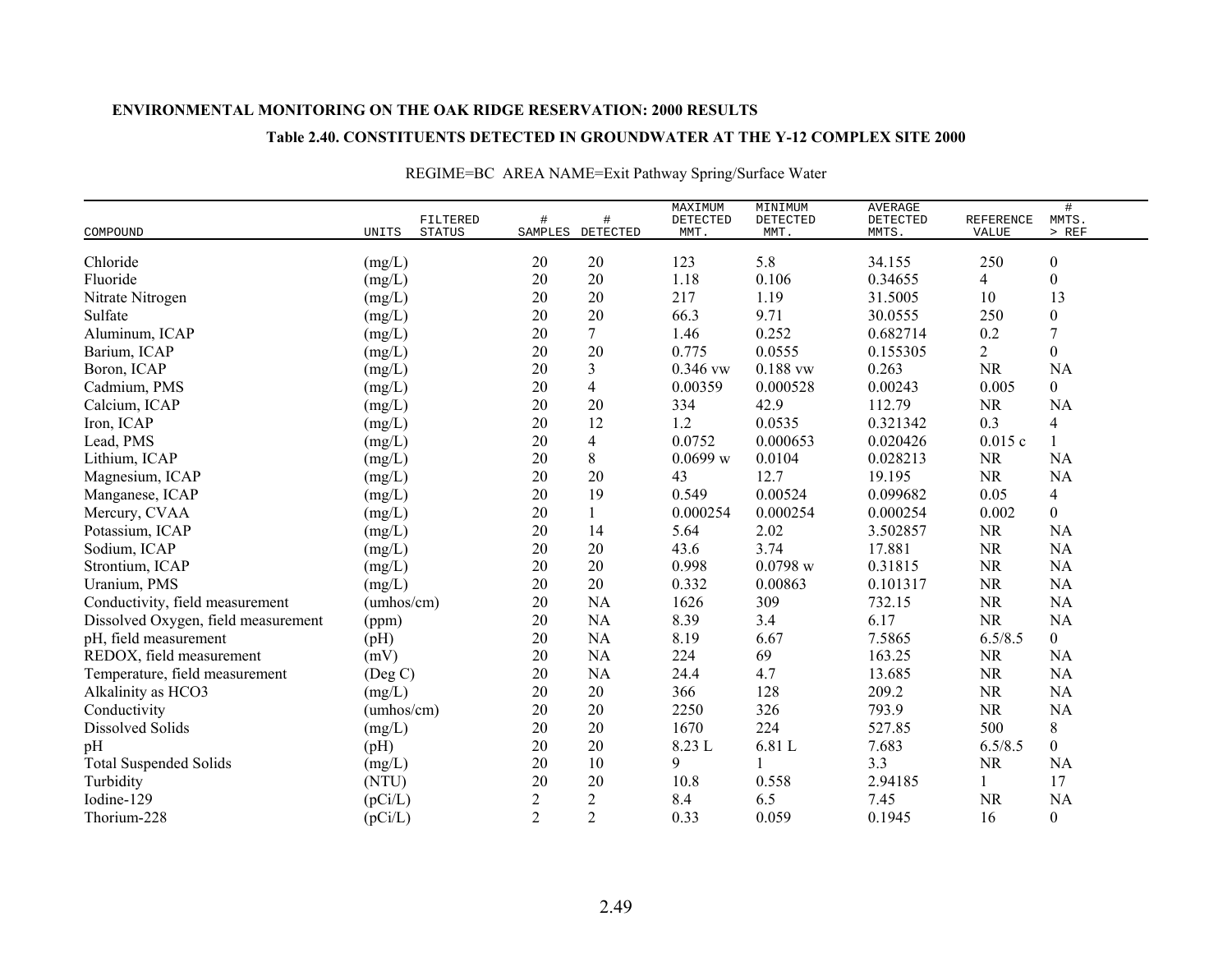|                            |                 |         |                | MINIMUM<br><b>AVERAGE</b><br>MAXIMUM |                 |          |                  |                  |  |
|----------------------------|-----------------|---------|----------------|--------------------------------------|-----------------|----------|------------------|------------------|--|
|                            | FILTERED        | #       | #              | DETECTED                             | <b>DETECTED</b> | DETECTED | <b>REFERENCE</b> | #<br>MMTS.       |  |
| COMPOUND                   | UNITS<br>STATUS | SAMPLES | DETECTED       | MMT.                                 | MMT.            | MMTS.    | <b>VALUE</b>     | > REF            |  |
| Thorium-230                | (pCi/L)         |         | 2              | 0.45                                 | 0.22            | 0.335    | 12               | 0                |  |
| Thorium- $231+234$         | (pCi/L)         |         |                | 67                                   | 35              | 51       | 400              |                  |  |
| Thorium-232                | (pCi/L)         |         | $\overline{c}$ | 0.11                                 | $-0.1$          | 0.005    |                  |                  |  |
| Uranium-234                | (pCi/L)         |         |                | 38                                   | 21              | 29.5     | 20               |                  |  |
| Uranium-235                | (pCi/L)         |         | $\overline{2}$ | 1.9                                  | 1.2             | 1.55     | 24               |                  |  |
| Neptunium-237              | (pCi/L)         |         |                | 1.1                                  | 0.54            | 0.82     | 1.2              |                  |  |
| Plutonium-238              | (pCi/L)         |         | $\overline{2}$ | 0.22                                 | $-0.11$         | 0.055    | 1.6              |                  |  |
| Uranium-238                | (pCi/L)         |         |                | 67                                   | 35              | 51       | 24               |                  |  |
| Americium-241              | (pCi/L)         |         |                | 0.19                                 | $-0.018$        | 0.086    | 1.2              |                  |  |
| Strontium-89/90            | (pCi/L)         |         |                | 2                                    | 0.42            | 1.21     | NR h             | NA               |  |
| Technetium-99              | (pCi/L)         |         | $\overline{2}$ | 390                                  | 350             | 370      | 4000             | $\boldsymbol{0}$ |  |
| Gross Alpha                | (pCi/L)         | 20      | 20             | 130                                  | 4.9             | 41.825   | 15f              | 16               |  |
| Gross Beta                 | (pCi/L)         | 20      | 20             | 450                                  | 9.2             | 108.26   | 50 a             | 11               |  |
| Radium - Total Alpha       | (pCi/L)         |         | $\overline{2}$ | 0.64                                 | 0.19            | 0.415    | 5g               | $\boldsymbol{0}$ |  |
| Tritium                    | (pCi/L)         |         | 2              | 400                                  | $-450$          | $-25$    | 20000            | $\overline{0}$   |  |
| 1,1-Dichloroethane         | (ug/L)          | 20      |                | 2J                                   | 2 <sub>J</sub>  | 2        | <b>NR</b>        | NA               |  |
| 1,2-Dichloroethene (Total) | (ug/L)          | 20      |                | 34                                   | 3J              | 12.5     | NR b             | NA               |  |
| cis-1,2-Dichloroethene     | (ug/L)          | 20      |                | 34                                   | 3J              | 10.6     | 70               | 0                |  |
| Tetrachloroethene          | (ug/L)          | 20      |                | 4 J                                  | 4 J             |          |                  |                  |  |
| Trichloroethene            | (ug/L)          | 20      |                | 10                                   | 3J              | 6.666667 |                  |                  |  |

**Table 2.40. (continued)**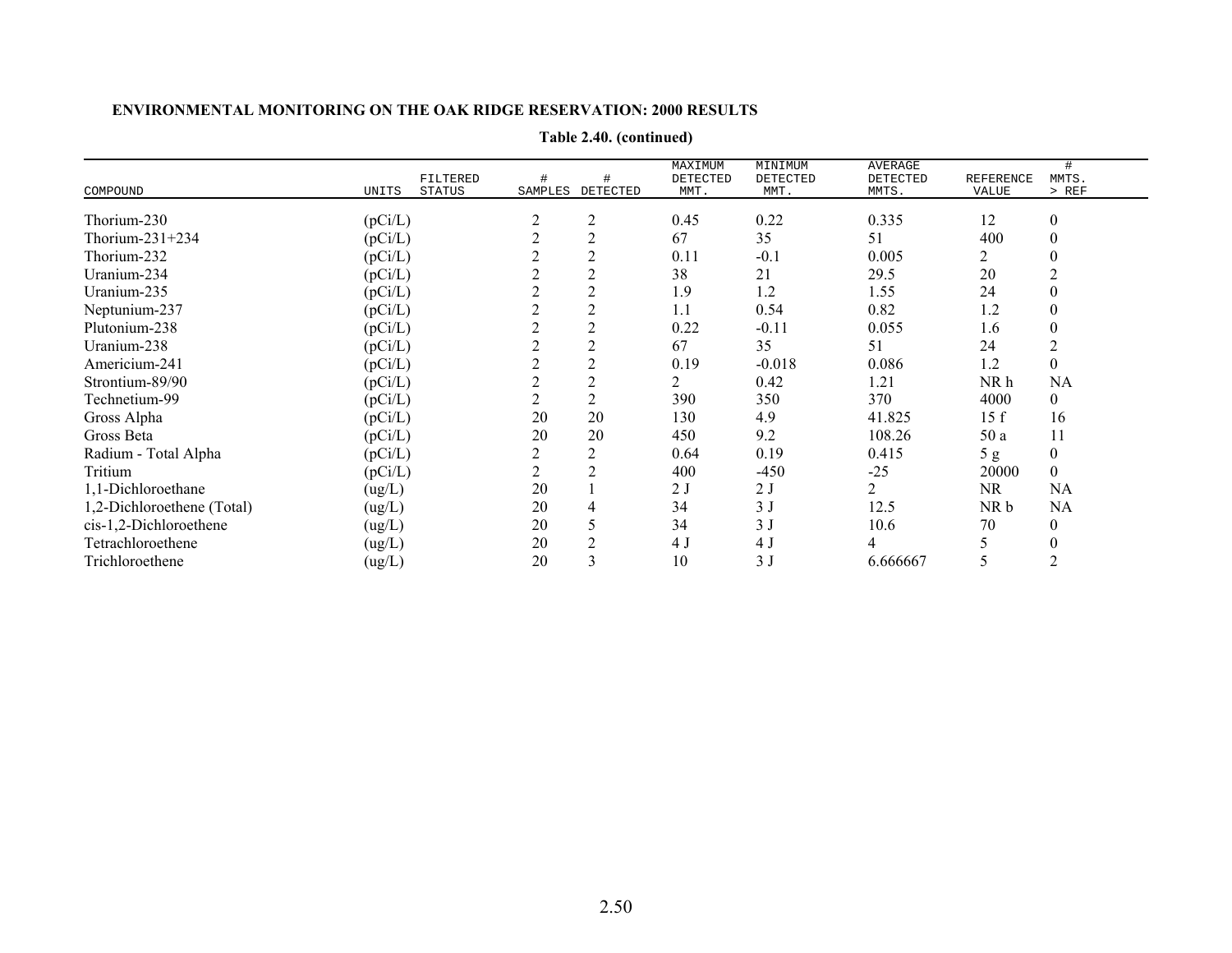### **Table 2.41. CONSTITUENTS DETECTED IN GROUNDWATER AT THE Y-12 COMPLEX SITE 2000**

|                                     | FILTERED                 | #     | #                | MAXIMUM<br>DETECTED | MINIMUM<br>DETECTED | <b>AVERAGE</b><br>DETECTED | <b>REFERENCE</b> | $\#$<br>MMTS.    |
|-------------------------------------|--------------------------|-------|------------------|---------------------|---------------------|----------------------------|------------------|------------------|
| COMPOUND                            | <b>STATUS</b><br>UNITS   |       | SAMPLES DETECTED | MMT.                | MMT.                | MMTS.                      | VALUE            | $>$ REF          |
| Chloride                            | (mg/L)                   | 8     | 8                | 58.5                | 2.53                | 24.135                     | 250              | $\boldsymbol{0}$ |
| Fluoride                            | (mg/L)                   | 8     | 3                | 0.503               | 0.114               | 0.358                      | 4                | $\boldsymbol{0}$ |
| Nitrate Nitrogen                    | (mg/L)                   | 8     | $\,$ 8 $\,$      | 734                 | 11.3                | 237.35                     | 10               | $\,8\,$          |
| Sulfate                             | (mg/L)                   | 8     | $\,$ 8 $\,$      | 31.8                | 4.72                | 14.5875                    | 250              | $\boldsymbol{0}$ |
| Aluminum, ICAP                      | (mg/L)                   | 8     | $\mathbf{2}$     | 2.04                | 0.761               | 1.4005                     | 0.2              | $\sqrt{2}$       |
| Barium, ICAP                        | (mg/L)                   | 8     | $\,8\,$          | 2.4                 | 0.112               | 0.962875                   | $\overline{2}$   | $\overline{2}$   |
| Boron, ICAP                         | (mg/L)                   | 8     | 4                | 0.254               | 0.101 w             | 0.184                      | NR               | <b>NA</b>        |
| Calcium, ICAP                       | (mg/L)                   | 8     | $8\,$            | 989                 | 12.6                | 355.3125                   | NR               | <b>NA</b>        |
| Iron, ICAP                          | (mg/L)                   | 8     | 4                | 1.42                | 0.253               | 0.71525                    | 0.3              | $\mathfrak{Z}$   |
| Lead, PMS                           | (mg/L)                   | 8     | 3                | 0.00136             | 0.00128             | 0.001323                   | 0.015c           | $\overline{0}$   |
| Lithium, ICAP                       | (mg/L)                   | 8     | $\,$ 8 $\,$      | 0.0538              | 0.0135 w            | 0.032638                   | <b>NR</b>        | <b>NA</b>        |
| Magnesium, ICAP                     | (mg/L)                   | 8     | 8                | 74.4                | 4.49                | 33.1325                    | <b>NR</b>        | NA               |
| Manganese, ICAP                     | (mg/L)                   | 8     | 4                | 0.839               | 0.026               | 0.325                      | 0.05             | $\overline{2}$   |
| Potassium, ICAP                     | (mg/L)                   | 8     | 6                | 6.63                | 2.37                | 4.181667                   | <b>NR</b>        | <b>NA</b>        |
| Sodium, ICAP                        | (mg/L)                   | 8     | $8\,$            | 111                 | 11.4                | 45.45                      | <b>NR</b>        | <b>NA</b>        |
| Strontium, ICAP                     | (mg/L)                   | 8     | $\,8\,$          | 2.73 w              | 0.357 w             | 1.19325                    | $\rm NR$         | <b>NA</b>        |
| Uranium, PMS                        | (mg/L)                   | 8     | 6                | 0.015               | 0.00127             | 0.004663                   | <b>NR</b>        | <b>NA</b>        |
| Conductivity, field measurement     | (umhos/cm)               | $8\,$ | <b>NA</b>        | 5340                | 543                 | 2009.375                   | <b>NR</b>        | NA               |
| Dissolved Oxygen, field measurement | (ppm)                    | 8     | NA               | 4                   | 0.29                | 1.79625                    | <b>NR</b>        | <b>NA</b>        |
| pH, field measurement               | (pH)                     | 8     | <b>NA</b>        | 9.04                | 6.37                | 7.32                       | 6.5/8.5          | $\overline{3}$   |
| REDOX, field measurement            | (mV)                     | 8     | NA               | 146                 | 83                  | 111.5                      | <b>NR</b>        | NA               |
| <b>Static Water Level</b>           | $({\rm ft} - {\rm toc})$ | 8     | NA               | $-6.56$             | $-19.32$            | $-13.0525$                 | <b>NR</b>        | <b>NA</b>        |
| Temperature, field measurement      | $($ Deg C $)$            | 8     | <b>NA</b>        | 18                  | 14.8                | 16.2875                    | NR               | <b>NA</b>        |
| Alkalinity as CO3                   | (mg/L)                   | 8     | $\overline{2}$   | 16.4                | 14.6                | 15.5                       | <b>NR</b>        | <b>NA</b>        |
| Alkalinity as HCO3                  | (mg/L)                   | 8     | $8\,$            | 336                 | 176                 | 236.25                     | <b>NR</b>        | <b>NA</b>        |
| Conductivity                        | (umbos/cm)               | 8     | $\,$ 8 $\,$      | 5570                | 577                 | 2238.625                   | <b>NR</b>        | <b>NA</b>        |
| Dissolved Solids                    | (mg/L)                   | 8     | 8                | 5120                | 378                 | 1776.5                     | 500              | $\mathfrak{S}$   |
| pH                                  | (pH)                     | 8     | $\,8\,$          | 8.93 L              | 6.94L               | 7.57375                    | 6.5/8.5          | $\overline{2}$   |
| <b>Total Suspended Solids</b>       | (mg/L)                   | 8     | 3                | 30                  |                     | 17                         | <b>NR</b>        | NA               |
| Turbidity                           | (NTU)                    | 8     | $8\,$            | 16.9                | 0.386               | 6.1715                     |                  | $\mathfrak{S}$   |
| Gross Alpha                         | (pCi/L)                  | 8     | $8\,$            | 9.1                 | $-8.4$              | 2.355                      | 15f              | $\boldsymbol{0}$ |
| Gross Beta                          | (pCi/L)                  | 8     | 8                | 620                 | 6.7                 | 199.1375                   | 50 a             | $\overline{4}$   |

### REGIME=BC AREA NAME=Oil Landfarm WMA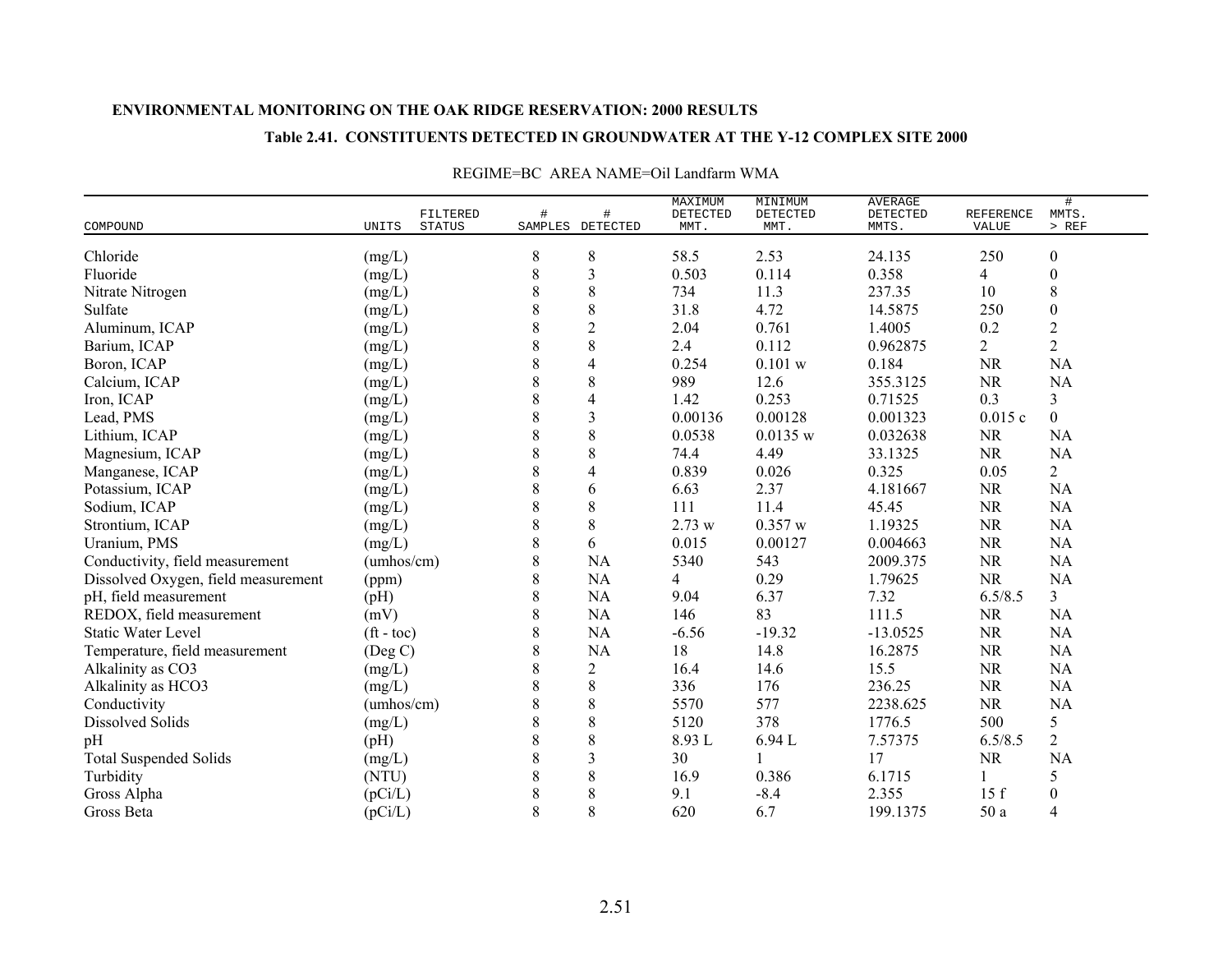| COMPOUND                   | UNITS                       | FILTERED<br>STATUS | SAMPLES | DETECTED | MAXIMUM<br>DETECTED<br>MMT. | MINIMUM<br>DETECTED<br>MMT. | AVERAGE<br>DETECTED<br>MMTS. | <b>REFERENCE</b><br>VALUE | MMTS.<br>> REF |
|----------------------------|-----------------------------|--------------------|---------|----------|-----------------------------|-----------------------------|------------------------------|---------------------------|----------------|
| 1,2-Dichloroethene (Total) | $\left( \text{ug/L}\right)$ |                    |         |          |                             |                             |                              | NR b                      | NA             |
| cis-1,2-Dichloroethene     | $\left( \text{ug/L}\right)$ |                    |         |          |                             |                             | ن. ب                         | 70                        |                |
| Trichloroethene            | ug/L)                       |                    |         |          | 160                         | 87                          | 123.5                        |                           |                |

# **Table 2.41. (continued)**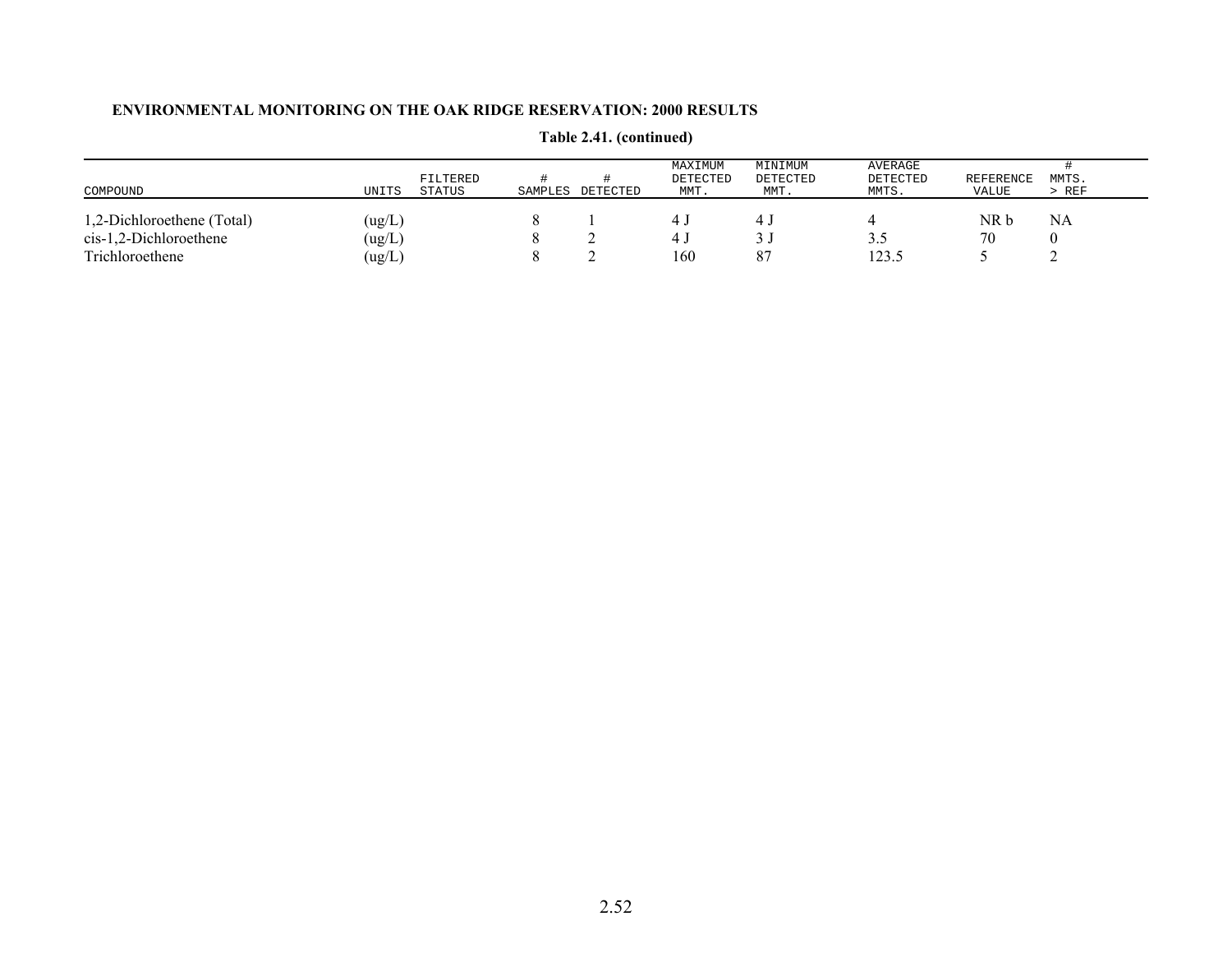### **Table 2.42. CONSTITUENTS DETECTED IN GROUNDWATER AT THE Y-12 COMPLEX SITE 2000**

|                                     |                                    |                  |                       | MAXIMUM          | MINIMUM          | <b>AVERAGE</b>    |                           | #                |
|-------------------------------------|------------------------------------|------------------|-----------------------|------------------|------------------|-------------------|---------------------------|------------------|
| COMPOUND                            | FILTERED<br><b>STATUS</b><br>UNITS | #                | #<br>SAMPLES DETECTED | DETECTED<br>MMT. | DETECTED<br>MMT. | DETECTED<br>MMTS. | <b>REFERENCE</b><br>VALUE | MMTS.<br>> REF   |
|                                     |                                    |                  |                       |                  |                  |                   |                           |                  |
| Chloride                            | (mg/L)                             | $\overline{c}$   | $\overline{c}$        | 2.3              | 1.89             | 2.095             | 250                       | $\boldsymbol{0}$ |
| Nitrate Nitrogen                    | (mg/L)                             | $\overline{2}$   | $\overline{2}$        | 0.348            | 0.3              | 0.324             | 10                        | $\boldsymbol{0}$ |
| Sulfate                             | (mg/L)                             | $\boldsymbol{2}$ | $\overline{c}$        | 3.82             | 3.06             | 3.44              | 250                       | $\boldsymbol{0}$ |
| Barium, ICAP                        | (mg/L)                             | $\overline{2}$   | $\overline{c}$        | 0.0208           | 0.0203           | 0.02055           | $\overline{2}$            | $\mathbf{0}$     |
| Calcium, ICAP                       | (mg/L)                             | $\sqrt{2}$       | $\overline{c}$        | 93.7             | 88.7             | 91.2              | <b>NR</b>                 | NA               |
| Magnesium, ICAP                     | (mg/L)                             | $\sqrt{2}$       | $\overline{c}$        | 6.59             | 6.22             | 6.405             | $\rm NR$                  | NA               |
| Sodium, ICAP                        | (mg/L)                             | $\overline{2}$   | $\overline{c}$        | 3.26             | 2.95             | 3.105             | <b>NR</b>                 | NA               |
| Strontium, ICAP                     | (mg/L)                             | $\sqrt{2}$       | 2                     | 0.0832 w         | 0.0772           | 0.0802            | <b>NR</b>                 | NA               |
| Uranium, PMS                        | (mg/L)                             | $\overline{2}$   |                       | 0.000765         | 0.000765         | 0.000765          | <b>NR</b>                 | NA               |
| Conductivity, field measurement     | $(\text{umbos/cm})$                | $\overline{2}$   | NA                    | 609              | 374              | 491.5             | <b>NR</b>                 | NA               |
| Dissolved Oxygen, field measurement | (ppm)                              | $\overline{2}$   | NA                    | 4.53             | 4.25             | 4.39              | NR                        | NA               |
| pH, field measurement               | (pH)                               | $\mathfrak{2}$   | NA                    | 7.24             | 7.09             | 7.165             | 6.5/8.5                   | $\overline{0}$   |
| REDOX, field measurement            | (mV)                               | $\overline{2}$   | NA                    | 137              | 129              | 133               | <b>NR</b>                 | NA               |
| <b>Static Water Level</b>           | $({\rm ft} - {\rm toc})$           | $\overline{c}$   | NA                    | $-35.71$         | $-40.42$         | $-38.065$         | <b>NR</b>                 | NA               |
| Temperature, field measurement      | (Deg C)                            | $\overline{2}$   | NA                    | 19.2             | 14.6             | 16.9              | <b>NR</b>                 | NA               |
| Alkalinity as HCO3                  | (mg/L)                             | $\mathfrak{2}$   | 2                     | 264              | 248              | 256               | NR                        | NA               |
| Conductivity                        | (umhos/cm)                         | $\sqrt{2}$       | $\overline{c}$        | 502              | 458              | 480               | NR                        | NA               |
| Dissolved Solids                    | (mg/L)                             | $\overline{2}$   | $\sqrt{2}$            | 285              | 277              | 281               | 500                       | $\boldsymbol{0}$ |
| pH                                  | (pH)                               | $\overline{2}$   | $\mathfrak{2}$        | 7.46 L           | 7.21 L           | 7.335             | 6.5/8.5                   | $\boldsymbol{0}$ |
| Turbidity                           | (NTU)                              | $\sqrt{2}$       | $\overline{c}$        | 0.838            | 0.268            | 0.553             |                           | $\theta$         |
| Gross Alpha                         | (pCi/L)                            | $\sqrt{2}$       | $\overline{c}$        | 18               | 2.8              | 10.4              | 15f                       |                  |
| Gross Beta                          | (pCi/L)                            | $\sqrt{2}$       | $\overline{c}$        | 32               | 7.2              | 19.6              | 50 a                      | $\theta$         |
| Trichloroethene                     | (ug/L)                             | $\overline{2}$   | $\overline{c}$        | 6                | 4 J              | 5                 | 5                         |                  |

# REGIME=BC AREA NAME=Rust Spoil Area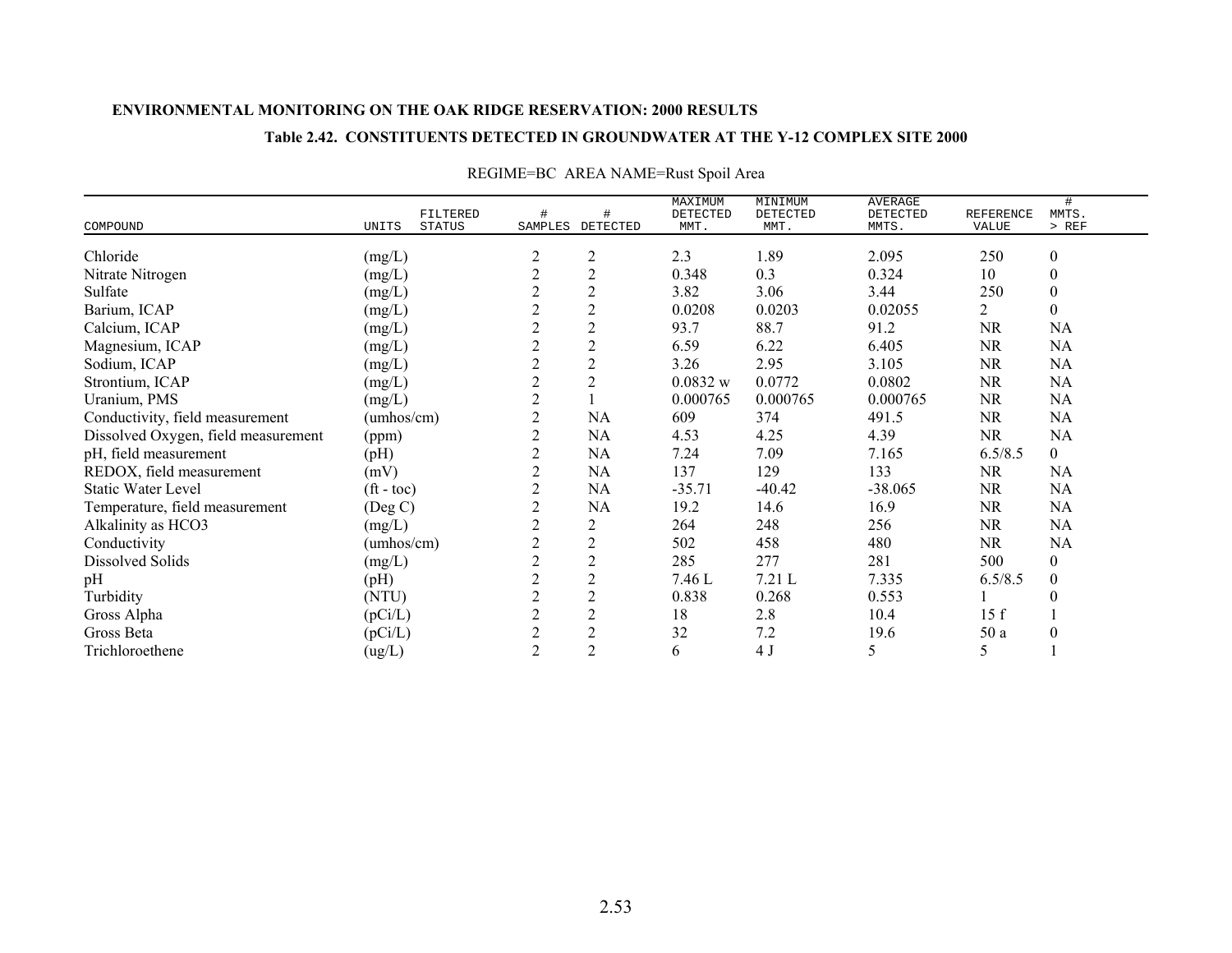### **Table 2.43. CONSTITUENTS DETECTED IN GROUNDWATER AT THE Y-12 COMPLEX SITE 2000**

|                                     |                          | FILTERED      |                  |                | MAXIMUM<br>DETECTED | MINIMUM<br>DETECTED | <b>AVERAGE</b><br>DETECTED | REFERENCE      | #<br>MMTS.       |
|-------------------------------------|--------------------------|---------------|------------------|----------------|---------------------|---------------------|----------------------------|----------------|------------------|
| COMPOUND                            | UNITS                    | <b>STATUS</b> | SAMPLES          | DETECTED       | MMT.                | MMT.                | MMTS.                      | <b>VALUE</b>   | $>$ REF          |
| Chloride                            | (mg/L)                   |               | $\overline{c}$   | $\overline{c}$ | 16.7                | 15.4                | 16.05                      | 250            | $\boldsymbol{0}$ |
| Nitrate Nitrogen                    | (mg/L)                   |               | $\sqrt{2}$       | $\sqrt{2}$     | 9.06                | 8.73                | 8.895                      | 10             | $\boldsymbol{0}$ |
| Sulfate                             | (mg/L)                   |               | $\overline{2}$   | $\sqrt{2}$     | 87.1                | 84.7                | 85.9                       | 250            | $\boldsymbol{0}$ |
| Barium, ICAP                        | (mg/L)                   |               | $\overline{c}$   | $\sqrt{2}$     | 0.0682              | 0.065               | 0.0666                     | $\overline{2}$ | $\boldsymbol{0}$ |
| Calcium, ICAP                       | (mg/L)                   |               | $\overline{2}$   | $\overline{2}$ | 131k                | 131 k               | 131                        | <b>NR</b>      | NA               |
| Magnesium, ICAP                     | (mg/L)                   |               | $\mathbf{2}$     | $\sqrt{2}$     | 16.3                | 14.6k               | 15.45                      | <b>NR</b>      | NA               |
| Manganese, ICAP                     | (mg/L)                   |               | $\sqrt{2}$       | $\overline{2}$ | 0.113               | 0.0316              | 0.0723                     | 0.05           |                  |
| Potassium, ICAP                     | (mg/L)                   |               | $\mathbf{2}$     | $\sqrt{2}$     | 3.61                | 3.5                 | 3.555                      | <b>NR</b>      | <b>NA</b>        |
| Sodium, ICAP                        | (mg/L)                   |               | $\mathbf{2}$     | $\overline{c}$ | 9.41k               | 9.32                | 9.365                      | $\rm NR$       | NA               |
| Strontium, ICAP                     | (mg/L)                   |               | $\mathbf{2}$     | $\mathbf{2}$   | 0.225 w             | 0.218               | 0.2215                     | <b>NR</b>      | <b>NA</b>        |
| Uranium, PMS                        | (mg/L)                   |               | $\overline{c}$   | $\overline{2}$ | 0.00289             | 0.00264             | 0.002765                   | <b>NR</b>      | NA               |
| Conductivity, field measurement     | (umhos/cm)               |               | $\mathbf{2}$     | NA             | 835                 | 641                 | 738                        | <b>NR</b>      | NA               |
| Dissolved Oxygen, field measurement | (ppm)                    |               | $\overline{2}$   | <b>NA</b>      | 0.79                | 0.41                | 0.6                        | <b>NR</b>      | <b>NA</b>        |
| pH, field measurement               | (pH)                     |               | $\overline{c}$   | <b>NA</b>      | 7.31                | 6.95                | 7.13                       | 6.5/8.5        | $\mathbf{0}$     |
| REDOX, field measurement            | (mV)                     |               | $\overline{2}$   | NA             | 130                 | 127                 | 128.5                      | <b>NR</b>      | <b>NA</b>        |
| <b>Static Water Level</b>           | $({\rm ft} - {\rm toc})$ |               | $\overline{2}$   | NA             | $-55.21$            | $-62.52$            | $-58.865$                  | <b>NR</b>      | <b>NA</b>        |
| Temperature, field measurement      | (Deg C)                  |               | $\boldsymbol{2}$ | NA             | 17.7                | 14.6                | 16.15                      | <b>NR</b>      | <b>NA</b>        |
| Alkalinity as HCO3                  | (mg/L)                   |               | $\overline{c}$   | $\overline{2}$ | 308                 | 222                 | 265                        | <b>NR</b>      | NA               |
| Conductivity                        | (umbos/cm)               |               | $\overline{c}$   | $\mathbf{2}$   | 773                 | 767                 | 770                        | <b>NR</b>      | NA               |
| <b>Dissolved Solids</b>             | (mg/L)                   |               | $\overline{c}$   | $\sqrt{2}$     | 483                 | 471                 | 477                        | 500            | $\boldsymbol{0}$ |
| pH                                  | (pH)                     |               | $\boldsymbol{2}$ | $\overline{2}$ | 7.49 L              | 7.42 L              | 7.455                      | 6.5/8.5        | $\boldsymbol{0}$ |
| <b>Total Suspended Solids</b>       | (mg/L)                   |               | $\overline{c}$   |                |                     |                     |                            | <b>NR</b>      | <b>NA</b>        |
| Turbidity                           | (NTU)                    |               | $\overline{c}$   | $\sqrt{2}$     | 0.433               | 0.236               | 0.3345                     |                | $\boldsymbol{0}$ |
| Gross Alpha                         | (pCi/L)                  |               | $\overline{2}$   | $\mathbf{2}$   | 2.4                 | 1.7                 | 2.05                       | 15f            | $\mathbf{0}$     |
| Gross Beta                          | (pCi/L)                  |               | $\overline{c}$   | $\sqrt{2}$     | 34                  | 31                  | 32.5                       | 50 a           | $\mathbf{0}$     |
| cis-1,2-Dichloroethene              | (ug/L)                   |               | $\mathbf{2}$     | $\overline{2}$ | 3J                  | 3J                  | 3                          | 70             | $\theta$         |
| Tetrachloroethene                   | (ug/L)                   |               | $\mathbf{2}$     | $\mathbf{2}$   | 13                  | 10                  | 11.5                       | 5              | $\overline{2}$   |
| Trichloroethene                     | (ug/L)                   |               | $\overline{2}$   | $\overline{2}$ | 6                   | 5 J                 | 5.5                        | 5              |                  |

## REGIME=BC AREA NAME=Spoil Area I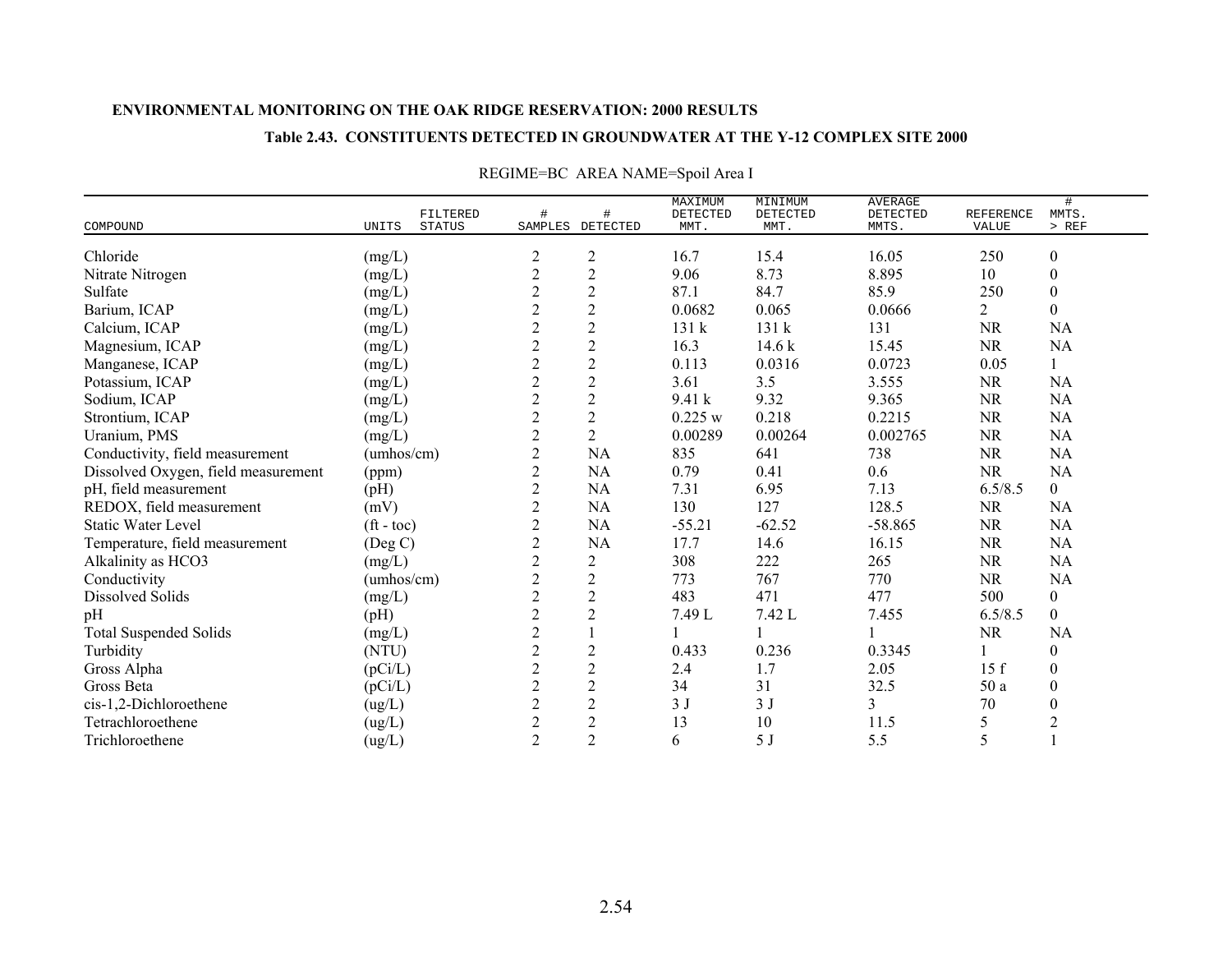#### **Table 2.44. CONSTITUENTS DETECTED IN GROUNDWATER AT THE Y-12 COMPLEX SITE 2000**

|                                               | FILTERED        |      |                          | MAXIMUM          | MINIMUM          | <b>AVERAGE</b>    |                    | $\#$             |
|-----------------------------------------------|-----------------|------|--------------------------|------------------|------------------|-------------------|--------------------|------------------|
| COMPOUND<br>UNITS                             | <b>STATUS</b>   | $\#$ | $\#$<br>SAMPLES DETECTED | DETECTED<br>MMT. | DETECTED<br>MMT. | DETECTED<br>MMTS. | REFERENCE<br>VALUE | MMTS.<br>$>$ REF |
| Chloride<br>(mg/L)                            |                 | 10   | 10                       | 14.1             | 1.08             | 4.718             | 250                | $\boldsymbol{0}$ |
| Fluoride                                      |                 | 10   |                          | 0.141            | 0.141            | 0.141             | 4                  | $\boldsymbol{0}$ |
| (mg/L)                                        |                 | 10   | 10                       | 4.24             | 0.208            | 1.4058            | 10                 | $\boldsymbol{0}$ |
| Nitrate Nitrogen<br>(mg/L)<br>Sulfate         |                 |      | 10                       |                  |                  |                   | 250                | $\boldsymbol{0}$ |
| (mg/L)                                        |                 | 10   |                          | 25.4             | 2.29             | 9.957             |                    |                  |
| Aluminum, ICAP<br>(mg/L)                      |                 | 11   | 4                        | 1.48             | 0.31             | 1.0205            | 0.2                | 4                |
| Arsenic, PMS<br>(mg/L)                        | <b>FILTERED</b> | 9    |                          | 0.00694          | 0.00694          | 0.00694           | 0.05               | $\boldsymbol{0}$ |
| Barium, ICAP<br>(mg/L)                        |                 | 11   | 11                       | 0.115            | 0.0141           | 0.0418            | 2                  | $\boldsymbol{0}$ |
| Barium, ICAP<br>(mg/L)                        | <b>FILTERED</b> | 9    | 9                        | 0.124            | 0.0142           | 0.043889          | $\overline{2}$     | $\boldsymbol{0}$ |
| Calcium, ICAP<br>(mg/L)                       |                 | 11   | 11                       | 97.3             | 13.8             | 49.56364          | <b>NR</b>          | <b>NA</b>        |
| Calcium, ICAP<br>(mg/L)                       | <b>FILTERED</b> | 9    | 9                        | 96.4             | 14.1             | 43.96667          | <b>NR</b>          | <b>NA</b>        |
| Iron, ICAP<br>(mg/L)                          |                 | 11   | 10                       | 1.24             | 0.0529           | 0.35687           | 0.3                | 3                |
| Iron, ICAP<br>(mg/L)                          | <b>FILTERED</b> | 9    |                          | 0.546            | 0.546            | 0.546             | 0.3                | 1                |
| Lead, PMS<br>(mg/L)                           |                 | 11   | $\overline{2}$           | 0.000913         | 0.000843         | 0.000878          | 0.015c             | $\boldsymbol{0}$ |
| (mg/L)<br>Lead, PMS                           | <b>FILTERED</b> | 9    |                          | 0.000568         | 0.000568         | 0.000568          | 0.015c             | $\overline{0}$   |
| Lithium, ICAP<br>(mg/L)                       |                 | 11   |                          | 0.0132 w         | 0.0132 w         | 0.0132            | <b>NR</b>          | <b>NA</b>        |
| Lithium, ICAP<br>(mg/L)                       | <b>FILTERED</b> | 9    |                          | $0.0136$ w       | $0.0136$ w       | 0.0136            | <b>NR</b>          | <b>NA</b>        |
| Magnesium, ICAP<br>(mg/L)                     |                 | 11   | 11                       | 22.2             | 6.47             | 12.58273          | <b>NR</b>          | <b>NA</b>        |
| Magnesium, ICAP<br>(mg/L)                     | <b>FILTERED</b> | 9    | 9                        | 22.5             | 7.95             | 13.85111          | <b>NR</b>          | <b>NA</b>        |
| Manganese, ICAP<br>(mg/L)                     |                 | 11   | 5                        | 0.127            | 0.0104           | 0.04258           | 0.05               | $\mathbf{1}$     |
| Manganese, ICAP<br>(mg/L)                     | <b>FILTERED</b> | 9    | 5                        | 0.885            | 0.0119           | 0.19586           | 0.05               | $\overline{2}$   |
| Potassium, ICAP<br>(mg/L)                     | <b>FILTERED</b> | 9    | $\overline{c}$           | 2.39             | 2.22             | 2.305             | <b>NR</b>          | NA               |
| Sodium, ICAP<br>(mg/L)                        |                 | 11   | 11                       | 6.15             | 0.52             | 2.693455          | <b>NR</b>          | <b>NA</b>        |
| Sodium, ICAP<br>(mg/L)                        | <b>FILTERED</b> | 9    | 9                        | 4.99             | 0.642            | 2.067778          | $\rm NR$           | <b>NA</b>        |
| Strontium, ICAP<br>(mg/L)                     |                 | 11   | 11                       | 0.232 w          | 0.0149           | 0.095655          | NR                 | NA               |
| Strontium, ICAP<br>(mg/L)                     | <b>FILTERED</b> | 9    | 9                        | 0.262 w          | 0.015            | 0.091511          | <b>NR</b>          | NA               |
| Uranium, PMS<br>(mg/L)                        |                 | 11   | 7                        | 0.00398          | 0.000519         | 0.002066          | <b>NR</b>          | <b>NA</b>        |
| Uranium, PMS                                  | (mg/L) FILTERED | 9    | 7                        | 0.00556          | 0.00053          | 0.002038          | <b>NR</b>          | NA               |
| Zinc, ICAP                                    | (mg/L) FILTERED | 9    |                          | 0.0555           | 0.0555           | 0.0555            | 5                  | $\overline{0}$   |
| Conductivity, field measurement<br>(umbos/cm) |                 | 10   | <b>NA</b>                | 671              | 138              | 375.9             | <b>NR</b>          | <b>NA</b>        |
| Dissolved Oxygen, field measurement<br>(ppm)  |                 | 10   | NA                       | 10.5             | 4.81             | 6.429             | <b>NR</b>          | <b>NA</b>        |
| pH, field measurement<br>(pH)                 |                 | 10   | <b>NA</b>                | 7.19             | 6.54             | 6.909             | 6.5/8.5            | $\overline{0}$   |
| (mV)<br>REDOX, field measurement              |                 | 10   | <b>NA</b>                | 192              | 48               | 165.3             | <b>NR</b>          | <b>NA</b>        |

## REGIME=CR AREA NAME=Exit Pathway Spring/Surface Water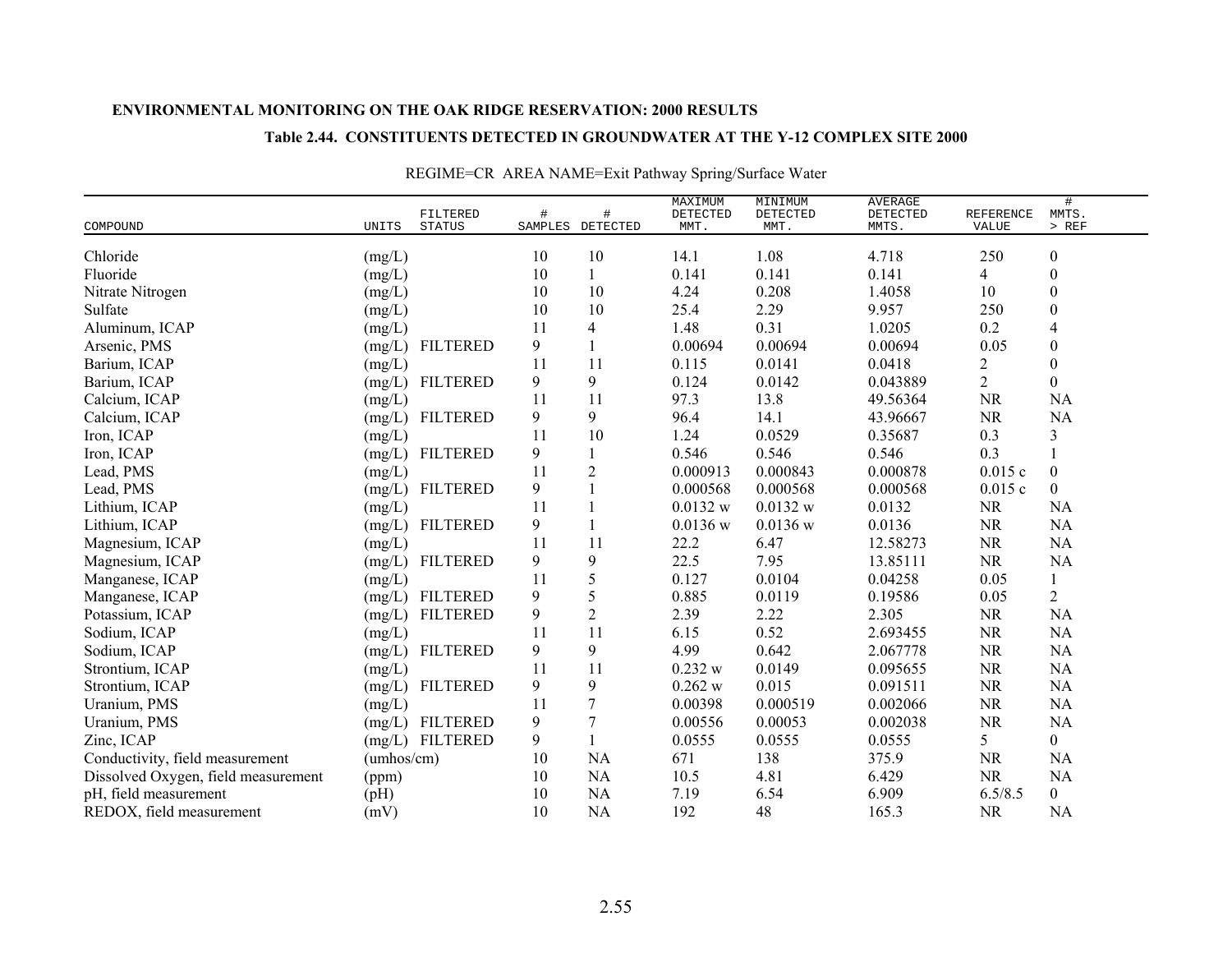| COMPOUND                       | UNITS               | FILTERED<br>STATUS | #<br>SAMPLES | DETECTED | MAXIMUM<br>DETECTED<br>MMT. | MINIMUM<br>DETECTED<br>MMT. | AVERAGE<br>DETECTED<br>MMTS. | <b>REFERENCE</b><br>VALUE | MMTS.<br>> REF   |
|--------------------------------|---------------------|--------------------|--------------|----------|-----------------------------|-----------------------------|------------------------------|---------------------------|------------------|
|                                |                     |                    |              |          |                             |                             |                              |                           |                  |
| Temperature, field measurement | (Deg C)             |                    | 10           | NA       | 20.1                        | 12.8                        | 15.18                        | NR                        | NA               |
| Alkalinity as HCO3             | (mg/L)              |                    | 10           | 10       | 288                         | 62                          | 160.98                       | NR                        | NA               |
| Conductivity                   | $(\text{umbos/cm})$ |                    | 10           | 10       | 557                         | 133.3                       | 325.73                       | NR.                       | NA               |
| Dissolved Solids               | (mg/L)              |                    | 10           | 10       | 323                         | 72                          | 187.6                        | 500                       | $\boldsymbol{0}$ |
| pH                             | (pH)                |                    | 10           | 10       | 7.72L                       | 6.72L                       | 7.338                        | 6.5/8.5                   | $\overline{0}$   |
| <b>Total Suspended Solids</b>  | (mg/L)              |                    | 10           |          | 322                         |                             | 89.25                        | NR.                       | NA               |
| Turbidity                      | (NTU)               |                    | 10           | 10       | 73.3                        | 1.61                        | 12.734                       |                           | 10               |
| Gross Alpha                    | (pCi/L)             |                    | 10           | 10       | 2.4                         | $-0.31$                     | 1.207                        | 15f                       | $\boldsymbol{0}$ |
| Gross Beta                     | (pCi/L)             |                    | 10           | 10       | 4.8                         | $-2.5$                      | 1.552                        | 50 a                      | $\theta$         |

**Table 2.44. (continued)**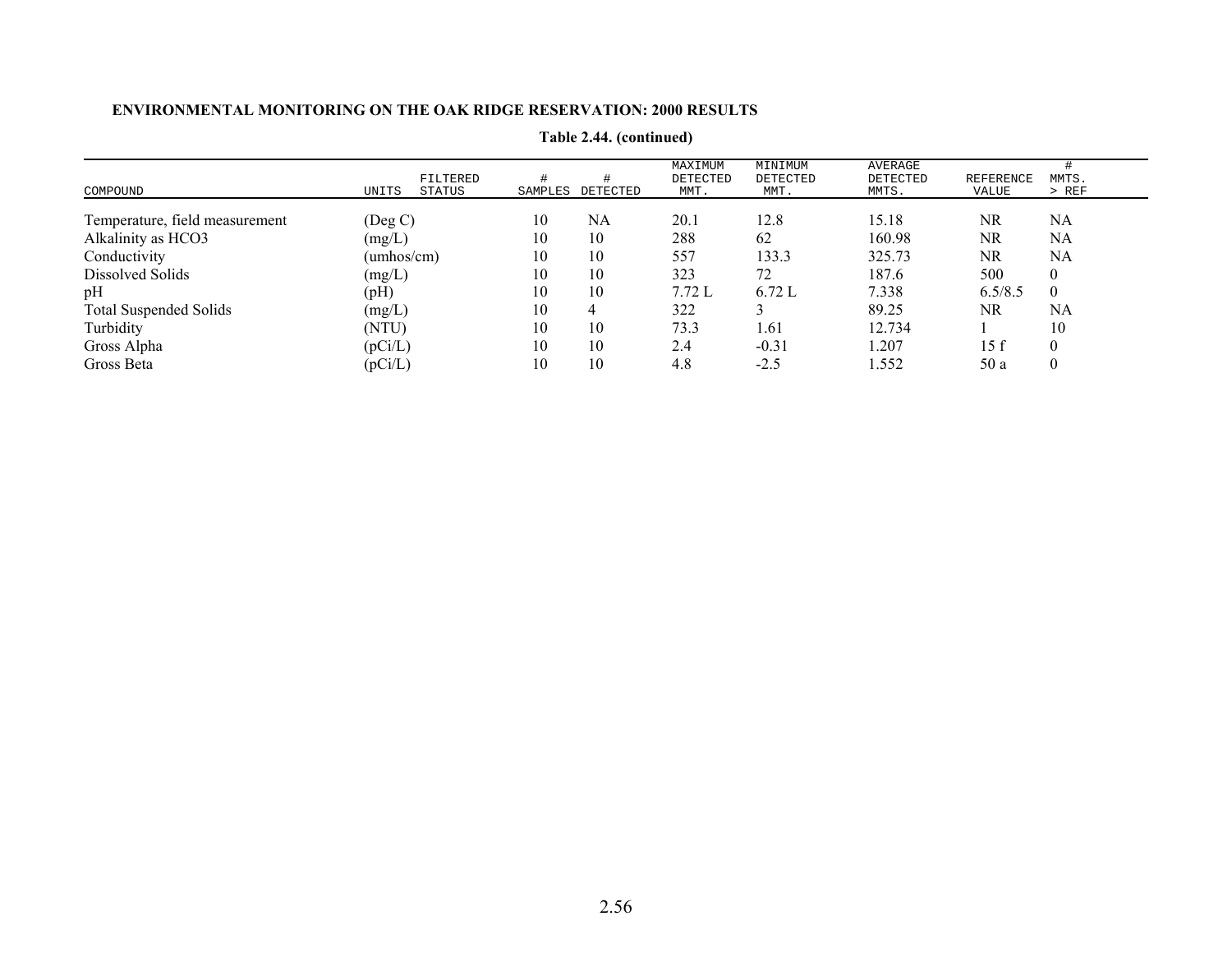### **Table 2.45. CONSTITUENTS DETECTED IN GROUNDWATER AT THE Y-12 COMPLEX SITE 2000**

| COMPOUND                            | UNITS                      | FILTERED<br>STATUS | SAMPLES | DETECTED | MAXIMUM<br>DETECTED<br>MMT. | MINIMUM<br>DETECTED<br>MMT. | AVERAGE<br>DETECTED<br>MMTS. | REFERENCE<br>VALUE | MMTS.<br>$>$ REF |
|-------------------------------------|----------------------------|--------------------|---------|----------|-----------------------------|-----------------------------|------------------------------|--------------------|------------------|
| Iron Related Bacteria               | (cfu/ml)                   |                    |         |          | 5000                        | 5000                        | 5000                         | NR                 | NA               |
| Slime Forming Bacteria              | (cfu/ml)                   |                    |         |          | 500000                      | 500000                      | 500000                       | NR                 | NA               |
| <b>Sulfate Reducing Bacteria</b>    | (cfu/ml)                   |                    |         |          | 100                         | 100                         | 100                          | NR                 | NA               |
| Conductivity, field measurement     | (umhos/cm)                 |                    |         | NA       | 408                         | 330                         | 369                          | NR                 | NA               |
| Dissolved Oxygen, field measurement | (ppm)                      |                    |         | NA       | 10.95                       | 5.32                        | 8.135                        | NR                 | NA               |
| pH, field measurement               | (pH)                       |                    |         | NA       | 8.58                        |                             | 8.29                         | 6.5/8.5            |                  |
| REDOX, field measurement            | (mV)                       |                    |         | NA       | 231                         | 186                         | 208.5                        | NR                 | NA               |
| Static Water Level                  | $({\rm ft -} \,{\rm toc})$ |                    |         | NA       | $-90.27$                    | $-125.97$                   | $-108.12$                    | NR                 | NA               |
| Temperature, field measurement      | (Deg C)                    |                    |         | NA       | 12.9                        | 10.1                        | 11.5                         | NR                 | NA               |

### REGIME=CR AREA NAME=Industrial Landfill IV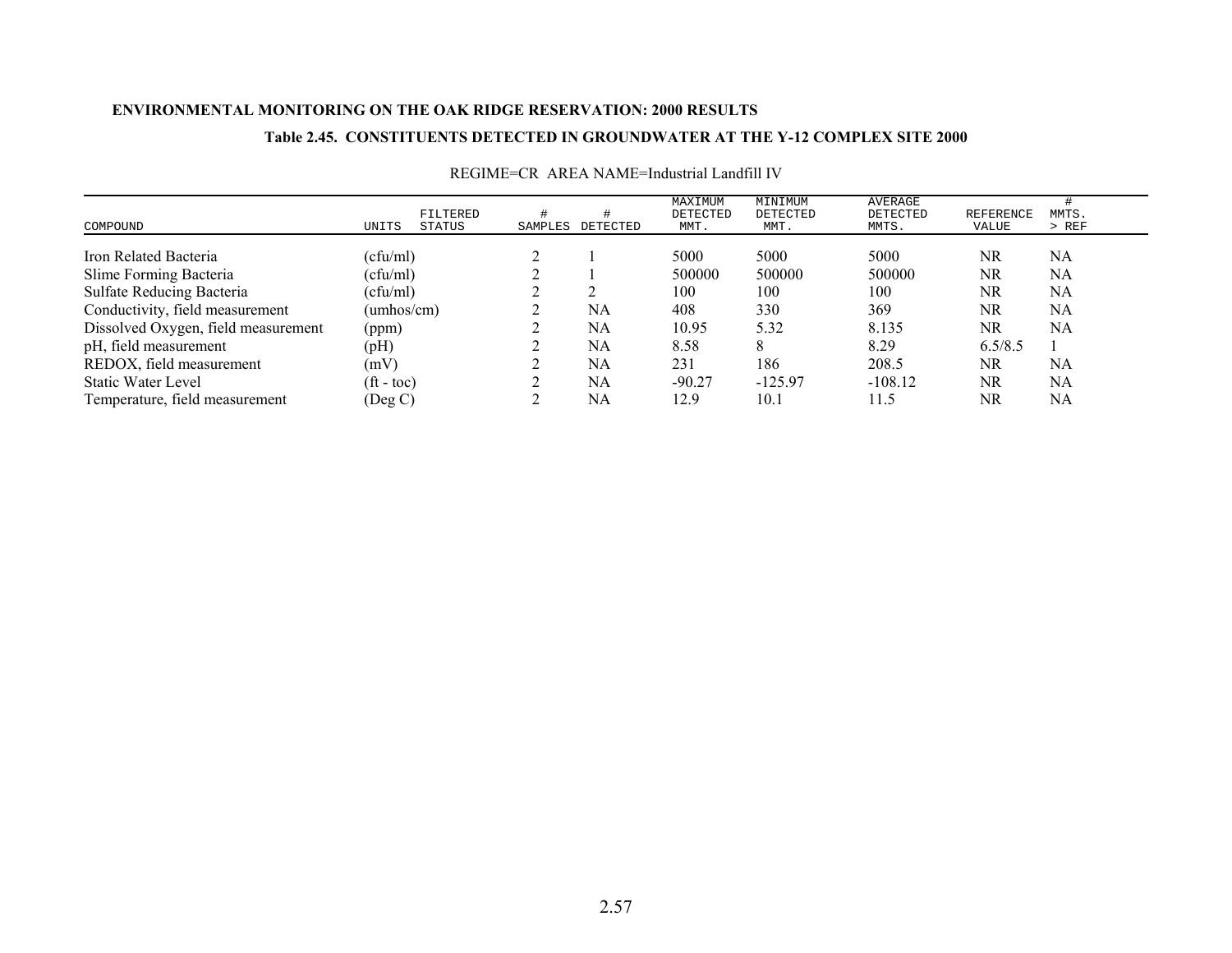### **Table 2.46. CONSTITUENTS DETECTED IN GROUNDWATER AT THE Y-12 COMPLEX SITE 2000**

| COMPOUND                            | UNITS                    | FILTERED<br>STATUS | SAMPLES      | DETECTED | MAXIMUM<br>DETECTED<br>MMT. | MINIMUM<br>DETECTED<br>MMT. | AVERAGE<br>DETECTED<br>MMTS. | <b>REFERENCE</b><br>VALUE | MMTS.<br>$>$ REF |
|-------------------------------------|--------------------------|--------------------|--------------|----------|-----------------------------|-----------------------------|------------------------------|---------------------------|------------------|
| Iron Related Bacteria               | (cfu/ml)                 |                    | <sub>b</sub> |          | 5000                        | 5000                        | 5000                         | NR                        | NA               |
| Slime Forming Bacteria              | (cfu/ml)                 |                    | 6            |          | 50000                       | 100 >                       | 33366.67                     | NR                        | NA               |
| Conductivity, field measurement     | $(\text{umbos/cm})$      |                    | 6            | NA       | 658                         | 330                         | 481.6667                     | NR.                       | NA               |
| Dissolved Oxygen, field measurement | (ppm)                    |                    | <sub>0</sub> | NA       | 7.99                        | 2.75                        | 6.078333                     | NR                        | NA               |
| pH, field measurement               | (pH)                     |                    | <sub>0</sub> | NA       | 7.61                        | 7.15                        | 7.303333                     | 6.5/8.5                   | $\theta$         |
| REDOX, field measurement            | (mV)                     |                    | h.           | NA       | 179                         | 36                          | 132.6667                     | NR.                       | NA               |
| Static Water Level                  | $({\rm ft} - {\rm toc})$ |                    |              | NA       | $-71.82$                    | $-102.7$                    | $-86.6367$                   | NR.                       | NA               |
| Temperature, field measurement      | (Deg C)                  |                    | b.           | NA       | 19.5                        | 13.6                        | 16.95                        | NR                        | NA               |

## REGIME=CR AREA NAME=United Nuclear Corporation Site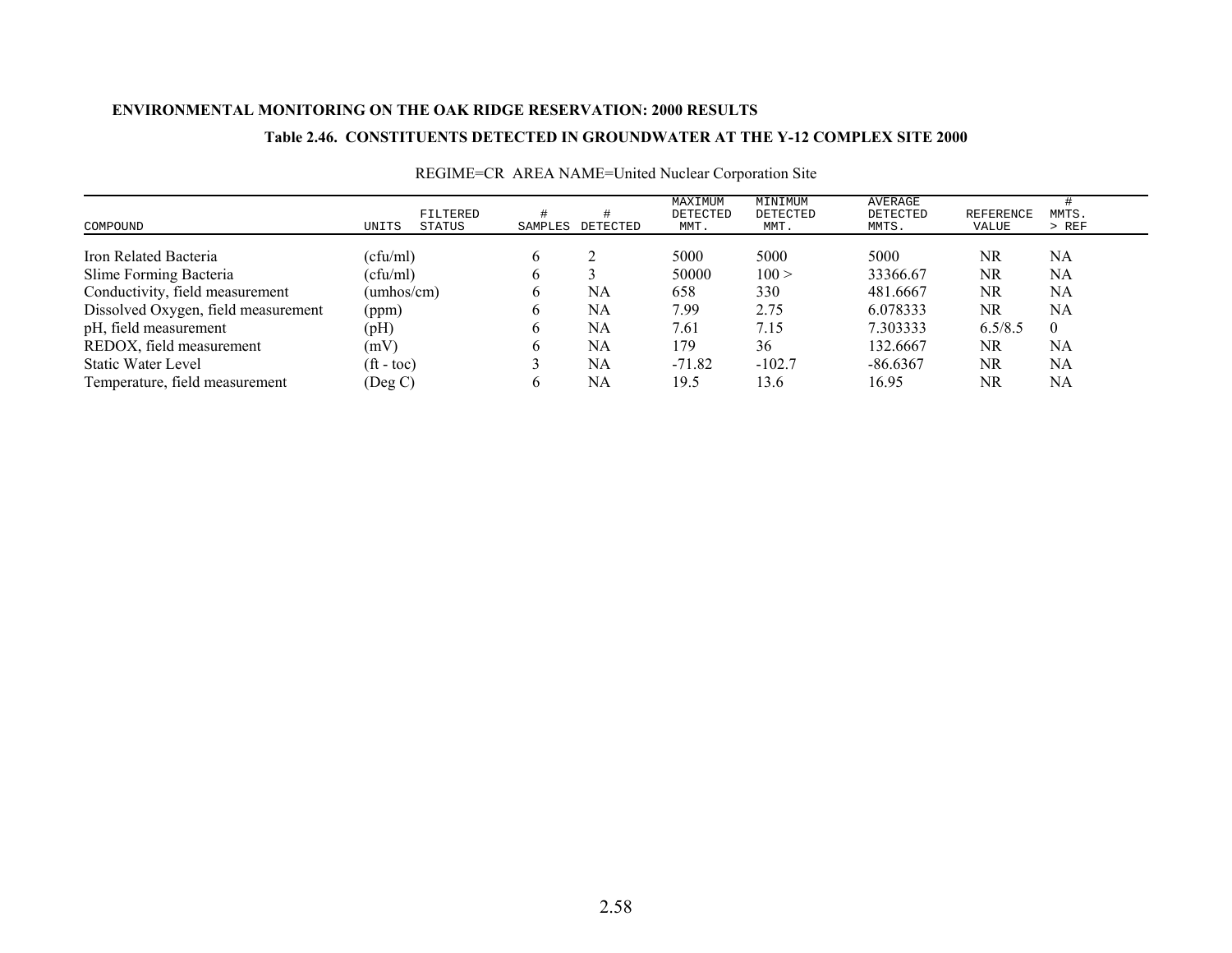### **Table 2.47. CONSTITUENTS DETECTED IN GROUNDWATER AT THE Y-12 COMPLEX SITE 2000**

|                                     |                    |                           |                |                       | MAXIMUM          | MINIMUM          | <b>AVERAGE</b>    |                           | $\#$             |
|-------------------------------------|--------------------|---------------------------|----------------|-----------------------|------------------|------------------|-------------------|---------------------------|------------------|
| COMPOUND                            | UNITS              | FILTERED<br><b>STATUS</b> | $\#$           | #<br>SAMPLES DETECTED | DETECTED<br>MMT. | DETECTED<br>MMT. | DETECTED<br>MMTS. | <b>REFERENCE</b><br>VALUE | MMTS.<br>$>$ REF |
|                                     |                    |                           |                |                       |                  |                  |                   |                           |                  |
| Chloride                            | (mg/L)             |                           | $\overline{c}$ | $\overline{c}$        | 25.6             | 21.8             | 23.7              | 250                       | $\boldsymbol{0}$ |
| Fluoride                            | (mg/L)             |                           | $\overline{c}$ |                       | 0.118            | 0.118            | 0.118             | 4                         | $\boldsymbol{0}$ |
| Nitrate Nitrogen                    | (mg/L)             |                           | $\sqrt{2}$     | $\mathbf{2}$          | 0.19             | 0.091            | 0.1405            | 10                        | $\boldsymbol{0}$ |
| Sulfate                             | (mg/L)             |                           | $\overline{c}$ | $\sqrt{2}$            | 111              | 106              | 108.5             | 250                       | $\boldsymbol{0}$ |
| Barium, ICAP                        | (mg/L)             |                           | $\overline{c}$ | $\overline{c}$        | 0.0445           | 0.0408           | 0.04265           | $\overline{2}$            | $\boldsymbol{0}$ |
| Boron, ICAP                         | (mg/L)             |                           | $\overline{c}$ | $\mathbf{2}$          | 0.12 w           | $0.105$ vw       | 0.1125            | <b>NR</b>                 | <b>NA</b>        |
| Calcium, ICAP                       | (mg/L)             |                           | $\sqrt{2}$     | $\overline{2}$        | 122              | 103              | 112.5             | <b>NR</b>                 | <b>NA</b>        |
| Iron, ICAP                          | (mg/L)             |                           | $\sqrt{2}$     | $\mathbf{1}$          | 0.101            | 0.101            | 0.101             | 0.3                       | $\overline{0}$   |
| Magnesium, ICAP                     | (mg/L)             |                           | $\overline{2}$ | $\sqrt{2}$            | 11.1             | 8.98             | 10.04             | <b>NR</b>                 | <b>NA</b>        |
| Manganese, ICAP                     | (mg/L)             |                           | $\overline{c}$ | $\overline{c}$        | 0.585            | 0.103            | 0.344             | 0.05                      | $\overline{2}$   |
| Sodium, ICAP                        | (mg/L)             |                           | $\overline{c}$ | $\mathbf{2}$          | 20.1             | 17.9             | 19                | <b>NR</b>                 | <b>NA</b>        |
| Strontium, ICAP                     | (mg/L)             |                           | $\overline{2}$ | $\overline{2}$        | 0.17 w           | 0.147 w          | 0.1585            | <b>NR</b>                 | <b>NA</b>        |
| Thallium, PMS                       | (mg/L)             |                           | $\sqrt{2}$     |                       | 0.000702         | 0.000702         | 0.000702          | 0.002                     | $\overline{0}$   |
| Uranium, PMS                        | (mg/L)             |                           | $\overline{2}$ | $\overline{2}$        | 0.00119          | 0.000761         | 0.000976          | <b>NR</b>                 | <b>NA</b>        |
| Conductivity, field measurement     | (umbos/cm)         |                           | $\overline{c}$ | NA                    | 675              | 616              | 645.5             | NR                        | <b>NA</b>        |
| Dissolved Oxygen, field measurement | (ppm)              |                           | $\overline{2}$ | NA                    | 1.22             | 0.16             | 0.69              | <b>NR</b>                 | NA               |
| pH, field measurement               | (pH)               |                           | $\mathbf{2}$   | NA                    | 7.09             | 6.6              | 6.845             | 6.5/8.5                   | $\overline{0}$   |
| REDOX, field measurement            | (mV)               |                           | $\mathbf{2}$   | NA                    | 155              | 74               | 114.5             | <b>NR</b>                 | <b>NA</b>        |
| <b>Static Water Level</b>           | $({\rm ft}$ - toc) |                           | $\overline{2}$ | NA                    | $-19.58$         | $-20.49$         | $-20.035$         | <b>NR</b>                 | <b>NA</b>        |
| Temperature, field measurement      | $($ Deg C $)$      |                           | $\overline{c}$ | NA                    | 18.9             | 17               | 17.95             | <b>NR</b>                 | <b>NA</b>        |
| Alkalinity as HCO3                  | (mg/L)             |                           | $\overline{c}$ | $\overline{2}$        | 232              | 198              | 215               | <b>NR</b>                 | <b>NA</b>        |
| Conductivity                        | (umbos/cm)         |                           | $\overline{2}$ | $\sqrt{2}$            | 761              | 649              | 705               | <b>NR</b>                 | <b>NA</b>        |
| <b>Dissolved Solids</b>             | (mg/L)             |                           | $\mathbf{2}$   | $\overline{2}$        | 462              | 419              | 440.5             | 500                       | $\boldsymbol{0}$ |
| pH                                  | (pH)               |                           | $\overline{c}$ | $\boldsymbol{2}$      | 7.17L            | 6.93 L           | 7.05              | 6.5/8.5                   | $\boldsymbol{0}$ |
| Turbidity                           | (NTU)              |                           | $\overline{c}$ | $\overline{c}$        | 1.09             | 0.444            | 0.767             |                           |                  |
| Gross Alpha                         | (pCi/L)            |                           | $\overline{c}$ | $\sqrt{2}$            | 1.7              | 0.74             | 1.22              | 15f                       | $\boldsymbol{0}$ |
| Gross Beta                          | (pCi/L)            |                           | $\overline{c}$ | $\boldsymbol{2}$      | 6.7              | $-0.79$          | 2.955             | 50 a                      | $\overline{0}$   |
| 1,2-Dichloroethene (Total)          | (ug/L)             |                           | $\mathbf{2}$   | $\overline{2}$        | 66               | 63               | 64.5              | NR b                      | <b>NA</b>        |
| cis-1,2-Dichloroethene              | (ug/L)             |                           | $\overline{c}$ | $\mathbf{2}$          | 66               | 63               | 64.5              | 70                        | $\boldsymbol{0}$ |
| Tetrachloroethene                   | (ug/L)             |                           | $\overline{c}$ | $\mathbf{2}$          | 190              | 150              | 170               | 5                         | $\overline{2}$   |
| Trichloroethene                     | (ug/L)             |                           | $\overline{2}$ | $\overline{2}$        | 20               | 11               | 15.5              | 5                         | $\overline{2}$   |

### REGIME=EF AREA NAME=B8110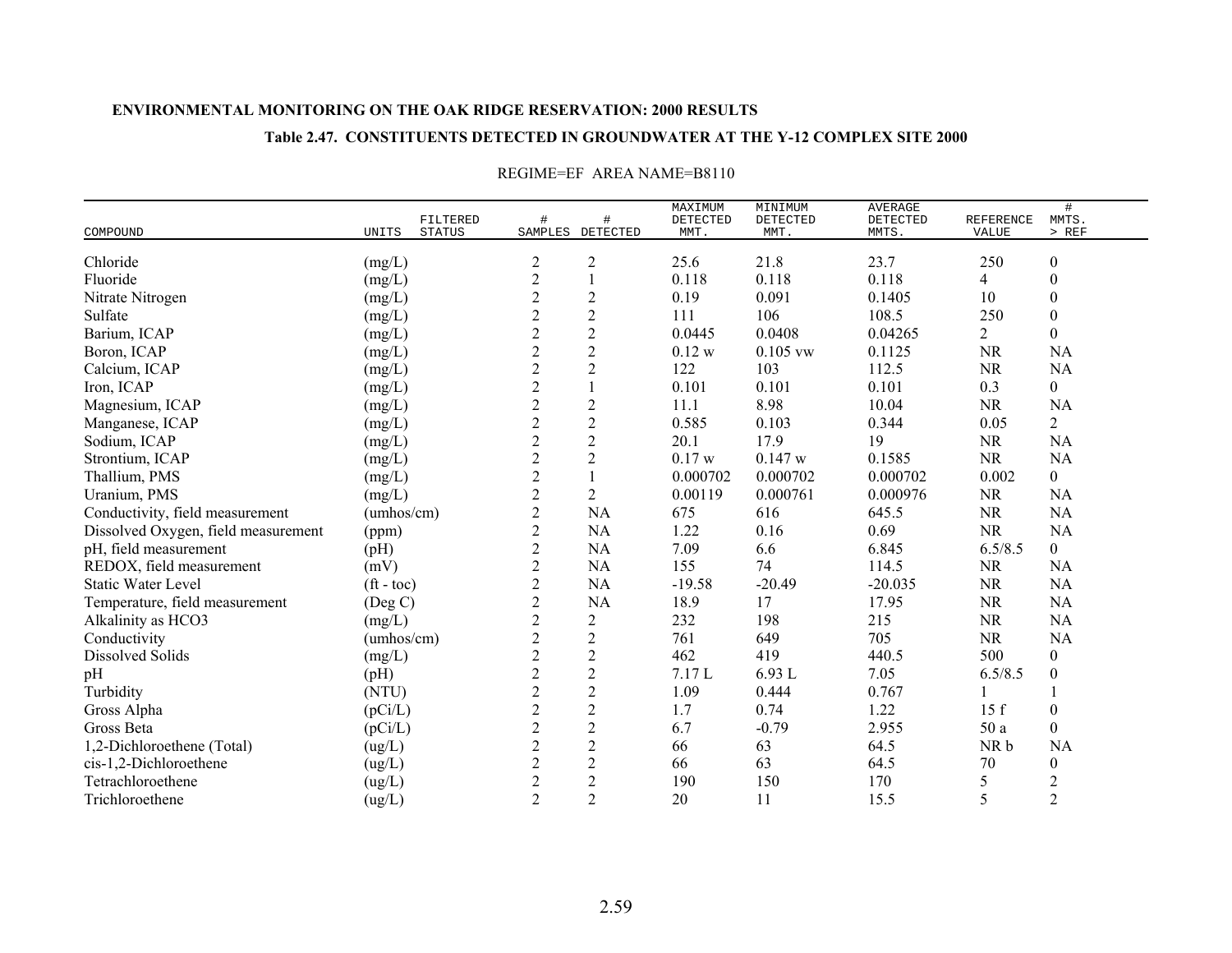### **Table 2.48. CONSTITUENTS DETECTED IN GROUNDWATER AT THE Y-12 COMPLEX SITE 2000**

|                                     | FILTERED                 | #                | #                | MAXIMUM<br>DETECTED | MINIMUM<br>DETECTED | <b>AVERAGE</b><br>DETECTED | REFERENCE      | $\#$<br>MMTS.    |
|-------------------------------------|--------------------------|------------------|------------------|---------------------|---------------------|----------------------------|----------------|------------------|
| COMPOUND                            | UNITS<br><b>STATUS</b>   | SAMPLES DETECTED |                  | MMT.                | MMT.                | MMTS.                      | VALUE          | $>$ REF          |
| Chloride                            | (mg/L)                   | $\overline{c}$   | $\overline{c}$   | 24.4                | 21.6                | 23                         | 250            | $\boldsymbol{0}$ |
| Fluoride                            | (mg/L)                   | $\overline{c}$   |                  | 0.216               | 0.216               | 0.216                      | $\overline{4}$ | $\boldsymbol{0}$ |
| Nitrate Nitrogen                    | (mg/L)                   | $\overline{c}$   |                  | 0.0294              | 0.0294              | 0.0294                     | 10             | $\boldsymbol{0}$ |
| Sulfate                             | (mg/L)                   | $\overline{c}$   | $\mathbf{2}$     | 4.87                | 4.15                | 4.51                       | 250            | $\boldsymbol{0}$ |
| Arsenic, PMS                        | (mg/L)                   | $\overline{2}$   |                  | 0.00814             | 0.00814             | 0.00814                    | 0.05           | $\boldsymbol{0}$ |
| Barium, ICAP                        | (mg/L)                   | $\overline{2}$   | $\mathbf{2}$     | 0.149               | 0.14                | 0.1445                     | 2              | $\boldsymbol{0}$ |
| Calcium, ICAP                       | (mg/L)                   | $\sqrt{2}$       | $\sqrt{2}$       | 97                  | 95.5                | 96.25                      | <b>NR</b>      | <b>NA</b>        |
| Iron, ICAP                          | (mg/L)                   | $\sqrt{2}$       | $\mathbf{2}$     | 5.98                | 2.67                | 4.325                      | 0.3            | $\overline{2}$   |
| Lead, PMS                           | (mg/L)                   | $\sqrt{2}$       |                  | 0.00102             | 0.00102             | 0.00102                    | 0.015c         | $\overline{0}$   |
| Lithium, ICAP                       | (mg/L)                   | $\sqrt{2}$       | $\mathbf{2}$     | 0.0169 w            | 0.0168              | 0.01685                    | <b>NR</b>      | <b>NA</b>        |
| Magnesium, ICAP                     | (mg/L)                   | $\overline{2}$   | $\overline{c}$   | 11.6                | 8.48                | 10.04                      | <b>NR</b>      | <b>NA</b>        |
| Manganese, ICAP                     | (mg/L)                   | $\sqrt{2}$       | $\overline{c}$   | 1.7                 | 1.19                | 1.445                      | 0.05           | $\overline{2}$   |
| Potassium, ICAP                     | (mg/L)                   | $\overline{c}$   |                  | 4.59                | 4.59                | 4.59                       | <b>NR</b>      | NA               |
| Sodium, ICAP                        | (mg/L)                   | $\sqrt{2}$       | $\mathbf{2}$     | 8.13                | 7.87                | 8                          | <b>NR</b>      | <b>NA</b>        |
| Strontium, ICAP                     | (mg/L)                   | $\overline{c}$   | $\sqrt{2}$       | $0.188$ w           | 0.154               | 0.171                      | <b>NR</b>      | <b>NA</b>        |
| Thallium, PMS                       | (mg/L)                   | $\overline{c}$   |                  | 0.000577            | 0.000577            | 0.000577                   | 0.002          | $\boldsymbol{0}$ |
| Uranium, PMS                        | (mg/L)                   | $\overline{2}$   |                  | 0.000648            | 0.000648            | 0.000648                   | <b>NR</b>      | <b>NA</b>        |
| Conductivity, field measurement     | (umbos/cm)               | $\sqrt{2}$       | NA               | 638                 | 593                 | 615.5                      | <b>NR</b>      | NA               |
| Dissolved Oxygen, field measurement | (ppm)                    | $\overline{2}$   | NA               | 2.98                | 0.89                | 1.935                      | <b>NR</b>      | <b>NA</b>        |
| pH, field measurement               | (pH)                     | $\overline{2}$   | NA               | 6.88                | 6.36                | 6.62                       | 6.5/8.5        | $\mathbf{1}$     |
| REDOX, field measurement            | (mV)                     | $\overline{c}$   | NA               | 93                  | $-23$               | 35                         | <b>NR</b>      | NA               |
| <b>Static Water Level</b>           | $({\rm ft} - {\rm toc})$ | $\overline{2}$   | NA               | $-6.2$              | $-7.05$             | $-6.625$                   | <b>NR</b>      | <b>NA</b>        |
| Temperature, field measurement      | (Deg C)                  | $\sqrt{2}$       | NA               | 17.3                | 17.3                | 17.3                       | <b>NR</b>      | <b>NA</b>        |
| Alkalinity as HCO3                  | (mg/L)                   | $\sqrt{2}$       | $\overline{c}$   | 266                 | 264                 | 265                        | <b>NR</b>      | NA               |
| Conductivity                        | (umhos/cm)               | $\overline{c}$   | $\overline{c}$   | 612                 | 563                 | 587.5                      | <b>NR</b>      | NA               |
| <b>Dissolved Solids</b>             | (mg/L)                   | $\overline{c}$   | $\overline{c}$   | 349                 | 320                 | 334.5                      | 500            | $\boldsymbol{0}$ |
| pH                                  | (pH)                     | $\overline{2}$   | $\overline{2}$   | 7.13 L              | 6.55 L              | 6.84                       | 6.5/8.5        | $\overline{0}$   |
| <b>Total Suspended Solids</b>       | (mg/L)                   | $\overline{2}$   | $\overline{c}$   | 7                   | 4                   | 5.5                        | <b>NR</b>      | NA               |
| Turbidity                           | (NTU)                    | $\overline{2}$   | $\overline{c}$   | 67.8                | 24.7                | 46.25                      | 1              | $\overline{2}$   |
| Gross Alpha                         | (pCi/L)                  | $\sqrt{2}$       | $\mathbf{2}$     | 0.62                | $-0.084$            | 0.268                      | 15f            | $\boldsymbol{0}$ |
| Gross Beta                          | (pCi/L)                  | $\sqrt{2}$       | $\boldsymbol{2}$ | 1.2                 | 0.44                | 0.82                       | 50 a           | $\boldsymbol{0}$ |
| 1,2-Dichloroethene (Total)          | (ug/L)                   | $\overline{2}$   | $\overline{2}$   | 28                  | 12                  | 20                         | NR b           | <b>NA</b>        |

## REGIME=EF AREA NAME=Beta-4 Security Pits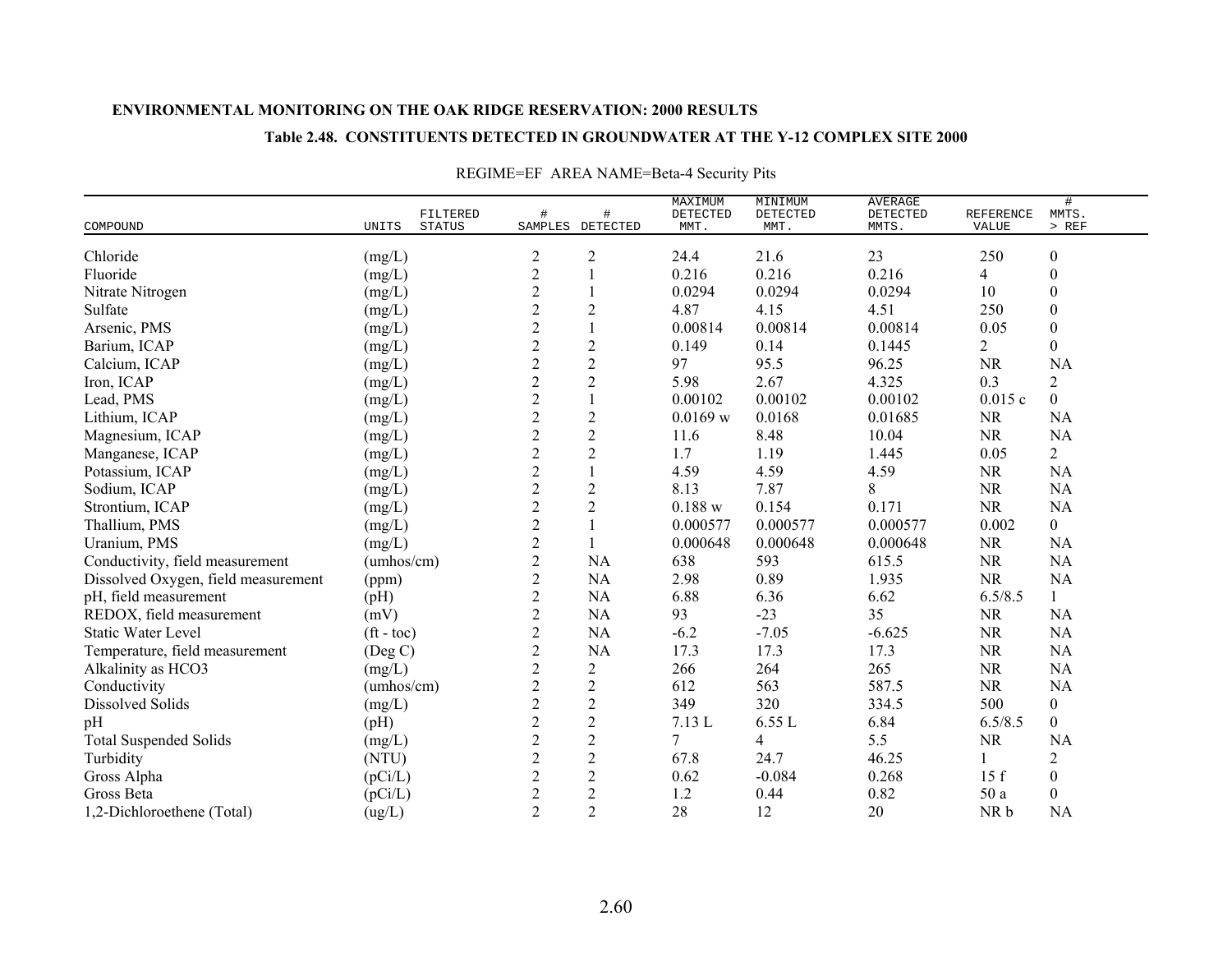| COMPOUND                 | UNITS  | FILTERED<br>STATUS | SAMPLES | DETECTED | MAXIMUM<br>DETECTED<br>MMT. | MINIMUM<br>DETECTED<br>MMT. | AVERAGE<br>DETECTED<br>MMTS. | REFERENCE<br>VALUE | MMTS.<br>> REF |
|--------------------------|--------|--------------------|---------|----------|-----------------------------|-----------------------------|------------------------------|--------------------|----------------|
| $cis-1,2-Dichloroethene$ | (ug/L) |                    | ∼       |          | 28                          | $\overline{1}$              | 20                           | 70                 |                |
| Tetrachloroethene        | (ug/L  |                    |         |          |                             |                             |                              |                    |                |
| Trichloroethene          | (ug/L  |                    |         |          |                             |                             |                              |                    |                |

**Table 2.48 (continued)**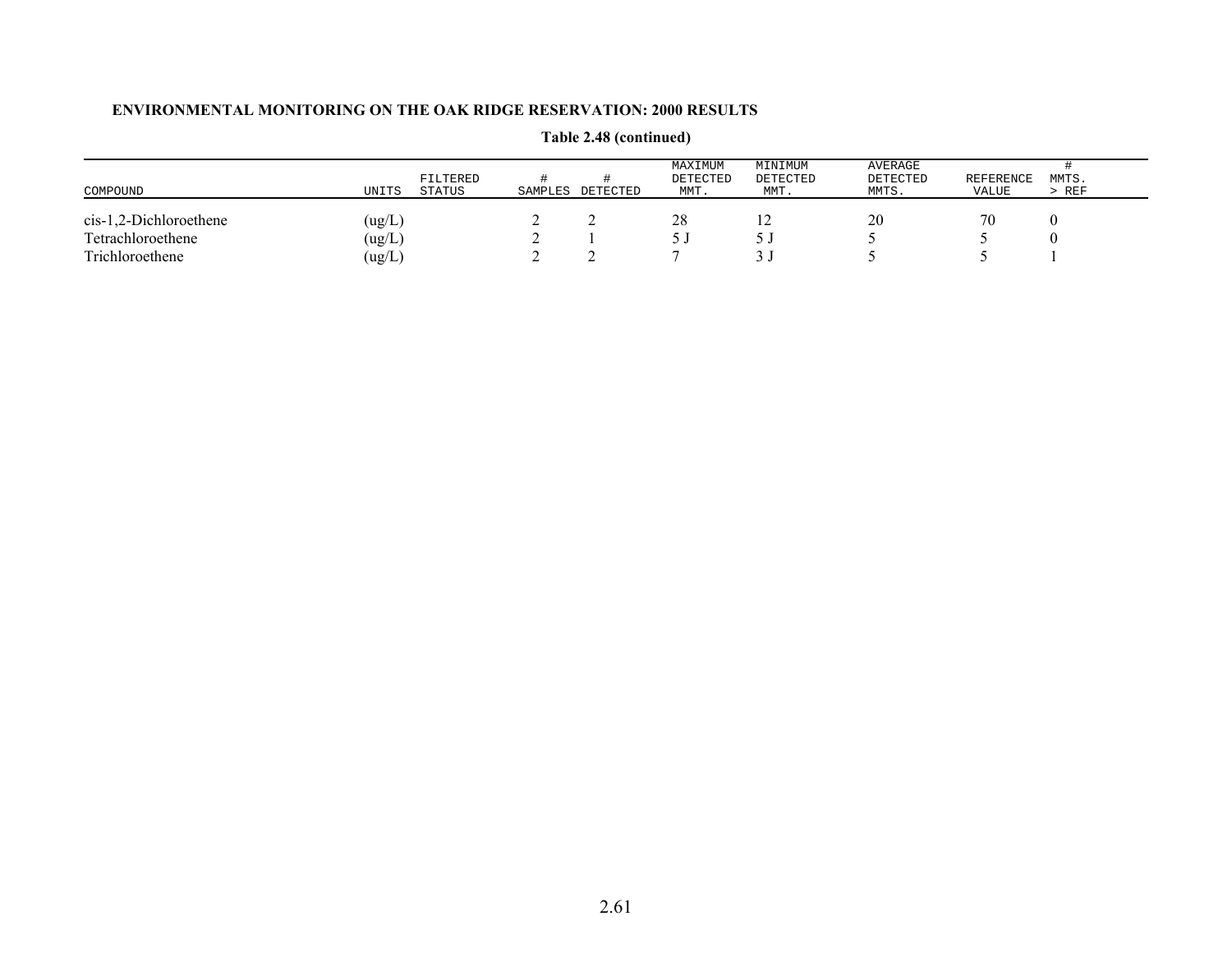### **Table 2.49. CONSTITUENTS DETECTED IN GROUNDWATER AT THE Y-12 COMPLEX SITE 2000**

| COMPOUND                            | FILTERED<br>STATUS<br>UNITS | #                | $\#$<br>SAMPLES DETECTED | MAXIMUM<br>DETECTED<br>MMT. | MINIMUM<br>DETECTED<br>MMT. | <b>AVERAGE</b><br>DETECTED<br>MMTS. | REFERENCE<br>VALUE | #<br>MMTS.<br>$>$ REF |
|-------------------------------------|-----------------------------|------------------|--------------------------|-----------------------------|-----------------------------|-------------------------------------|--------------------|-----------------------|
|                                     |                             |                  |                          |                             |                             |                                     |                    |                       |
| Chloride                            | (mg/L)                      | $\overline{c}$   | 2                        | 29.4                        | 21.6                        | 25.5                                | 250                | $\boldsymbol{0}$      |
| Fluoride                            | (mg/L)                      | $\overline{2}$   | $\overline{2}$           | 0.225                       | 0.222                       | 0.2235                              | 4                  | $\boldsymbol{0}$      |
| Sulfate                             | (mg/L)                      | $\overline{2}$   | $\sqrt{2}$               | 40.1                        | 36.3                        | 38.2                                | 250                | $\boldsymbol{0}$      |
| Barium, ICAP                        | (mg/L)                      | $\mathbf{2}$     | $\sqrt{2}$               | 0.227                       | 0.21                        | 0.2185                              | $\overline{2}$     | $\boldsymbol{0}$      |
| Calcium, ICAP                       | (mg/L)                      | $\overline{2}$   | $\overline{2}$           | 73.1                        | 69.9 k                      | 71.5                                | <b>NR</b>          | NA                    |
| Iron, ICAP                          | (mg/L)                      | $\overline{2}$   | $\overline{c}$           | 1.19                        | 0.714                       | 0.952                               | 0.3                | $\overline{c}$        |
| Magnesium, ICAP                     | (mg/L)                      | $\overline{2}$   | $\overline{2}$           | 12                          | 11.2 k                      | 11.6                                | <b>NR</b>          | <b>NA</b>             |
| Manganese, ICAP                     | (mg/L)                      | $\sqrt{2}$       | $\overline{c}$           | 0.817k                      | 0.797                       | 0.807                               | 0.05               | $\overline{2}$        |
| Potassium, ICAP                     | (mg/L)                      | $\boldsymbol{2}$ | $\sqrt{2}$               | 2.59                        | 2.52                        | 2.555                               | <b>NR</b>          | NA                    |
| Sodium, ICAP                        | (mg/L)                      | $\sqrt{2}$       | $\overline{2}$           | 13                          | 10.8 k                      | 11.9                                | <b>NR</b>          | <b>NA</b>             |
| Strontium, ICAP                     | (mg/L)                      | $\overline{2}$   | $\sqrt{2}$               | 0.272 w                     | 0.267 w                     | 0.2695                              | <b>NR</b>          | NA                    |
| Thallium, PMS                       | (mg/L)                      | $\sqrt{2}$       | $\mathbf{1}$             | 0.000662                    | 0.000662                    | 0.000662                            | 0.002              | $\overline{0}$        |
| Conductivity, field measurement     | (umbos/cm)                  | $\overline{2}$   | NA                       | 552                         | 477                         | 514.5                               | <b>NR</b>          | <b>NA</b>             |
| Dissolved Oxygen, field measurement | (ppm)                       | $\overline{2}$   | <b>NA</b>                | 0.91                        | 0.62                        | 0.765                               | <b>NR</b>          | <b>NA</b>             |
| pH, field measurement               | (pH)                        | $\overline{2}$   | NA                       | 7.33                        | 7.16                        | 7.245                               | 6.5/8.5            | $\overline{0}$        |
| REDOX, field measurement            | (mV)                        | $\sqrt{2}$       | NA                       | $-97$                       | $-110$                      | $-103.5$                            | <b>NR</b>          | NA                    |
| <b>Static Water Level</b>           | $({\rm ft} - {\rm toc})$    | $\sqrt{2}$       | NA                       | $-9.63$                     | $-9.84$                     | $-9.735$                            | <b>NR</b>          | NA                    |
| Temperature, field measurement      | $($ Deg C $)$               | $\overline{2}$   | NA                       | 21.6                        | 19.9                        | 20.75                               | <b>NR</b>          | NA                    |
| Alkalinity as HCO3                  | (mg/L)                      | $\overline{2}$   | $\overline{c}$           | 188                         | 180                         | 184                                 | <b>NR</b>          | <b>NA</b>             |
| Conductivity                        | (umbos/cm)                  | $\sqrt{2}$       | $\overline{2}$           | 527                         | 494                         | 510.5                               | NR                 | <b>NA</b>             |
| Dissolved Solids                    | (mg/L)                      | $\overline{2}$   | $\sqrt{2}$               | 315                         | 301                         | 308                                 | 500                | $\boldsymbol{0}$      |
| pH                                  | (pH)                        | $\overline{c}$   | $\sqrt{2}$               | 7.6L                        | 7.39 L                      | 7.495                               | 6.5/8.5            | $\boldsymbol{0}$      |
| Turbidity                           | (NTU)                       | $\overline{c}$   | $\sqrt{2}$               | 16.5                        | 9.08                        | 12.79                               |                    | $\overline{c}$        |
| Gross Alpha                         | (pCi/L)                     | $\sqrt{2}$       | $\boldsymbol{2}$         | $\overline{2}$              | 0.9                         | 1.45                                | 15f                | $\boldsymbol{0}$      |
| Gross Beta                          | (pCi/L)                     | $\sqrt{2}$       | $\sqrt{2}$               | 8.2                         | $-0.58$                     | 3.81                                | 50 a               | $\boldsymbol{0}$      |
| 1,1-Dichloroethene                  | (ug/L)                      | $\overline{2}$   | $\sqrt{2}$               | 6                           | 4                           | 5                                   | 7                  | $\overline{0}$        |
| 1,2-Dichloroethene (Total)          | (ug/L)                      | $\mathbf{2}$     | $\overline{2}$           | 1200 D                      | 1000 D                      | 1100                                | NR b               | <b>NA</b>             |
| 1,4-Dichlorobenzene                 | (ug/L)                      | $\overline{2}$   | $\sqrt{2}$               | 5 J                         | 5J                          | 5                                   | 75                 | $\boldsymbol{0}$      |
| cis-1,2-Dichloroethene              | (ug/L)                      | $\overline{2}$   | $\overline{2}$           | 1200 D                      | 1000 D                      | 1100                                | 70                 | $\overline{2}$        |
| Dichlorodifluoromethane             | (ug/L)                      | $\overline{c}$   |                          | 4J                          | 4J                          | $\overline{4}$                      | <b>NR</b>          | NA                    |
| Tetrachloroethene                   | (ug/L)                      | $\sqrt{2}$       | $\overline{c}$           | 3500 D                      | 2600 D                      | 3050                                | 5                  | $\overline{c}$        |
| trans-1,2-Dichloroethene            | (ug/L)                      | $\overline{2}$   | $\overline{2}$           | 8                           | 5                           | 6.5                                 | 100                | $\boldsymbol{0}$      |

# REGIME=EF AREA NAME=Building 9201-2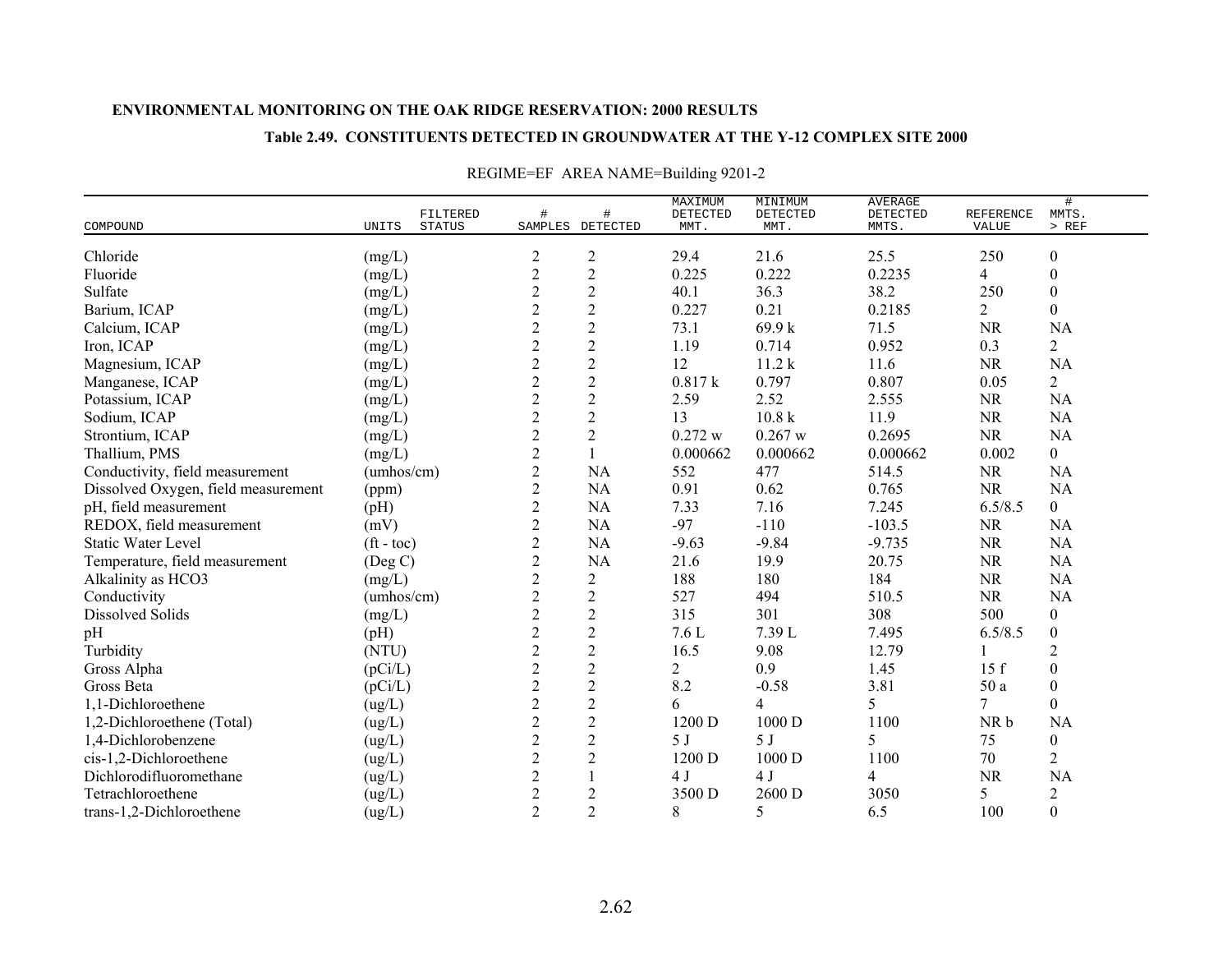| COMPOUND                          | UNITS           | FILTERED<br><b>STATUS</b> | SAMPLES | DETECTED | MAXIMUM<br>DETECTED<br>MMT. | MINIMUM<br>DETECTED<br>MMT. | AVERAGE<br>DETECTED<br>MMTS. | <b>REFERENCE</b><br>VALUE | MMTS.<br>REF |
|-----------------------------------|-----------------|---------------------------|---------|----------|-----------------------------|-----------------------------|------------------------------|---------------------------|--------------|
| Trichloroethene<br>Vinyl chloride | (ug/L)<br>ug/L) |                           | -       | ∼        | 560 D<br>110                | 480 D<br>89                 | 520<br>99.5                  |                           |              |

# **Table 2.49 (continued)**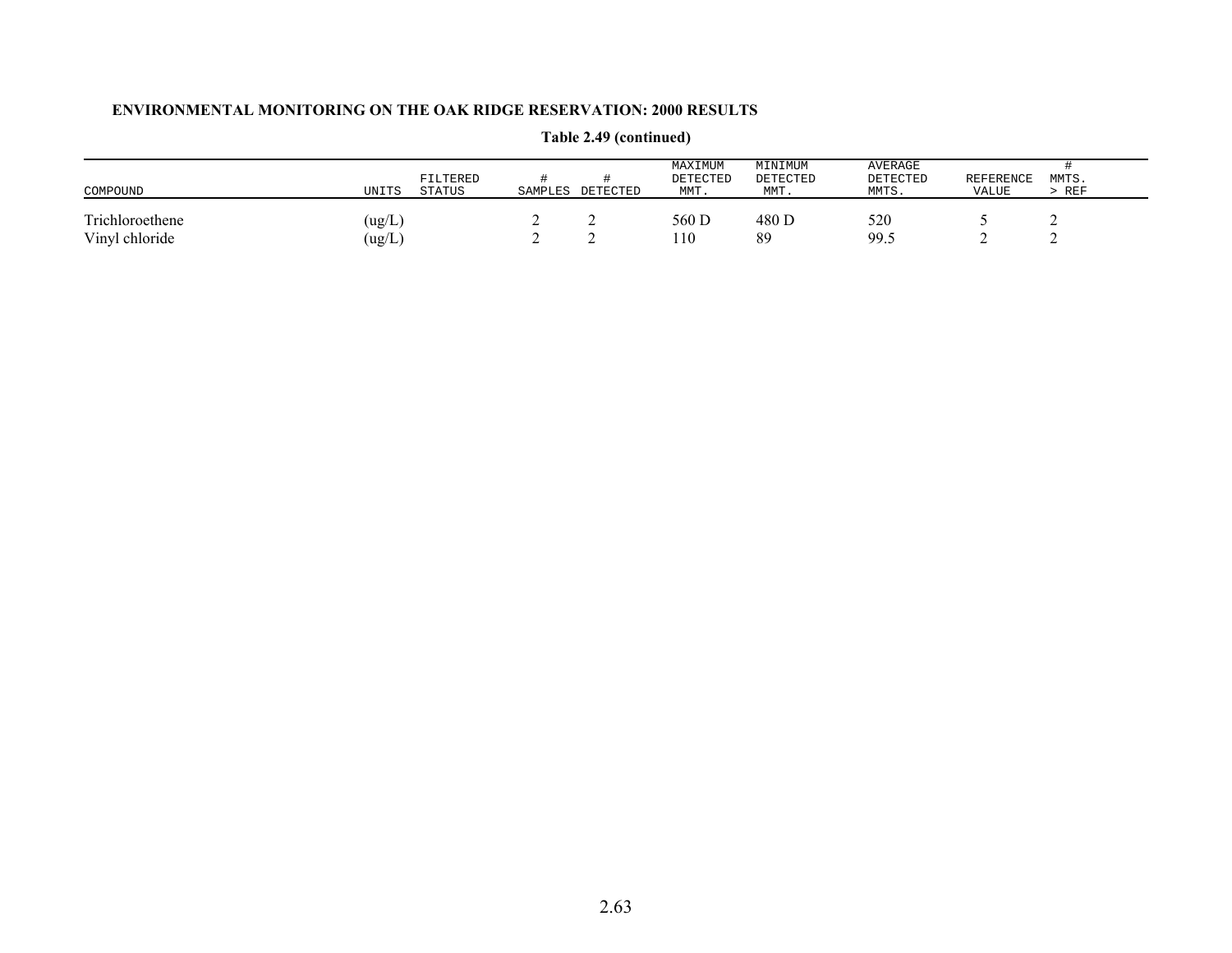### **Table 2.50. CONSTITUENTS DETECTED IN GROUNDWATER AT THE Y-12 COMPLEX SITE 2000**

| COMPOUND                            | UNITS                      | FILTERED<br><b>STATUS</b> | #              | #<br>SAMPLES DETECTED | MAXIMUM<br>DETECTED<br>MMT. | MINIMUM<br>DETECTED<br>MMT. | AVERAGE<br>DETECTED<br>MMTS. | <b>REFERENCE</b><br>VALUE | #<br>MMTS.<br>$>$ REF |
|-------------------------------------|----------------------------|---------------------------|----------------|-----------------------|-----------------------------|-----------------------------|------------------------------|---------------------------|-----------------------|
| Chloride                            | $(\mathrm{mg}/\mathrm{L})$ |                           | 2              | $\overline{2}$        | 38.3                        | 29.3                        | 33.8                         | 250                       | $\boldsymbol{0}$      |
| Nitrate Nitrogen                    | (mg/L)                     |                           | $\overline{c}$ | $\sqrt{2}$            | 3.72                        | 1.77                        | 2.745                        | 10                        | $\boldsymbol{0}$      |
| Sulfate                             | (mg/L)                     |                           | $\overline{c}$ | $\overline{2}$        | 460                         | 368                         | 414                          | 250                       | $\overline{2}$        |
| Barium, ICAP                        | (mg/L)                     |                           | $\overline{c}$ | $\sqrt{2}$            | 0.026                       | 0.0256                      | 0.0258                       | $\overline{2}$            | $\boldsymbol{0}$      |
| Calcium, ICAP                       | (mg/L)                     |                           | $\overline{c}$ | $\sqrt{2}$            | 268                         | 228                         | 248                          | <b>NR</b>                 | <b>NA</b>             |
| Iron, ICAP                          | (mg/L)                     |                           | $\overline{c}$ | $\sqrt{2}$            | 0.0814                      | 0.0616                      | 0.0715                       | 0.3                       | $\boldsymbol{0}$      |
| Lithium, ICAP                       | (mg/L)                     |                           | $\overline{c}$ | $\mathbf{1}$          | 0.0102 w                    | 0.0102 w                    | 0.0102                       | <b>NR</b>                 | <b>NA</b>             |
| Magnesium, ICAP                     | (mg/L)                     |                           | $\overline{c}$ | $\overline{2}$        | 32.9                        | 32.1                        | 32.5                         | <b>NR</b>                 | NA                    |
| Manganese, ICAP                     | (mg/L)                     |                           | $\overline{c}$ | $\sqrt{2}$            | 0.0264                      | 0.0207                      | 0.02355                      | 0.05                      | $\overline{0}$        |
| Potassium, ICAP                     | (mg/L)                     |                           | $\overline{c}$ | $\sqrt{2}$            | 4.56                        | 4.33                        | 4.445                        | <b>NR</b>                 | <b>NA</b>             |
| Sodium, ICAP                        | (mg/L)                     |                           | $\overline{c}$ | $\sqrt{2}$            | 7.15                        | 6.84                        | 6.995                        | <b>NR</b>                 | NA                    |
| Strontium, ICAP                     | (mg/L)                     |                           | $\overline{c}$ | $\overline{2}$        | 0.376 w                     | 0.342 w                     | 0.359                        | <b>NR</b>                 | <b>NA</b>             |
| Thallium, PMS                       | (mg/L)                     |                           | $\overline{2}$ | $\mathbf{1}$          | 0.000657                    | 0.000657                    | 0.000657                     | 0.002                     | $\boldsymbol{0}$      |
| Conductivity, field measurement     | (umbos/cm)                 |                           | $\overline{2}$ | <b>NA</b>             | 1267                        | 1127                        | 1197                         | <b>NR</b>                 | <b>NA</b>             |
| Dissolved Oxygen, field measurement | (ppm)                      |                           | $\overline{c}$ | <b>NA</b>             | 3.35                        | 1.69                        | 2.52                         | <b>NR</b>                 | <b>NA</b>             |
| pH, field measurement               | (pH)                       |                           | $\overline{2}$ | <b>NA</b>             | 7.09                        | 6.87                        | 6.98                         | 6.5/8.5                   | $\mathbf{0}$          |
| REDOX, field measurement            | (mV)                       |                           | $\overline{c}$ | <b>NA</b>             | 118                         | 73                          | 95.5                         | <b>NR</b>                 | <b>NA</b>             |
| <b>Static Water Level</b>           | $({\rm ft}$ - toc)         |                           | $\overline{c}$ | <b>NA</b>             | $-10.63$                    | $-11.36$                    | $-10.995$                    | <b>NR</b>                 | <b>NA</b>             |
| Temperature, field measurement      | (Deg C)                    |                           | $\overline{c}$ | <b>NA</b>             | 19                          | 19                          | 19                           | <b>NR</b>                 | NA                    |
| Alkalinity as HCO3                  | (mg/L)                     |                           | $\overline{c}$ | $\overline{2}$        | 296                         | 268                         | 282                          | <b>NR</b>                 | <b>NA</b>             |
| Conductivity                        | (umbos/cm)                 |                           | $\overline{c}$ | $\mathbf{2}$          | 1403                        | 1294                        | 1348.5                       | <b>NR</b>                 | <b>NA</b>             |
| <b>Dissolved Solids</b>             | (mg/L)                     |                           | $\overline{c}$ | $\sqrt{2}$            | 1110                        | 914                         | 1012                         | 500                       | $\sqrt{2}$            |
| pH                                  | (pH)                       |                           | $\overline{2}$ | $\overline{2}$        | 7.2L                        | 7.05L                       | 7.125                        | 6.5/8.5                   | $\boldsymbol{0}$      |
| Turbidity                           | (NTU)                      |                           | $\overline{c}$ | $\sqrt{2}$            | 2.29                        | 1.93                        | 2.11                         |                           | $\overline{2}$        |
| Technetium-99                       | (pCi/L)                    |                           | $\overline{c}$ | $\sqrt{2}$            | 12                          | $-4.2$                      | 3.9                          | 4000                      | $\boldsymbol{0}$      |
| Gross Alpha                         | (pCi/L)                    |                           | $\overline{c}$ | $\boldsymbol{2}$      | 6.3                         | $-3.1$                      | 1.6                          | 15f                       | $\boldsymbol{0}$      |
| Gross Beta                          | (pCi/L)                    |                           | $\overline{c}$ | $\sqrt{2}$            | 6                           | $-0.88$                     | 2.56                         | 50 a                      | $\boldsymbol{0}$      |
| 1,2-Dichloroethene (Total)          | $\left( ug/L\right)$       |                           | $\overline{c}$ | $\overline{2}$        | 71                          | 12                          | 41.5                         | NR b                      | <b>NA</b>             |
| cis-1,2-Dichloroethene              | (ug/L)                     |                           | $\overline{c}$ | $\sqrt{2}$            | 71                          | 12                          | 41.5                         | 70                        |                       |
| Tetrachloroethene                   | $\left( ug/L\right)$       |                           | $\overline{c}$ | $\overline{c}$        | 180                         | 66                          | 123                          | 5                         | $\overline{2}$        |
| Trichloroethene                     | (ug/L)                     |                           | $\overline{2}$ | $\overline{2}$        | 34                          | 6                           | 20                           | 5                         | $\overline{2}$        |

### REGIME=EF AREA NAME=CPT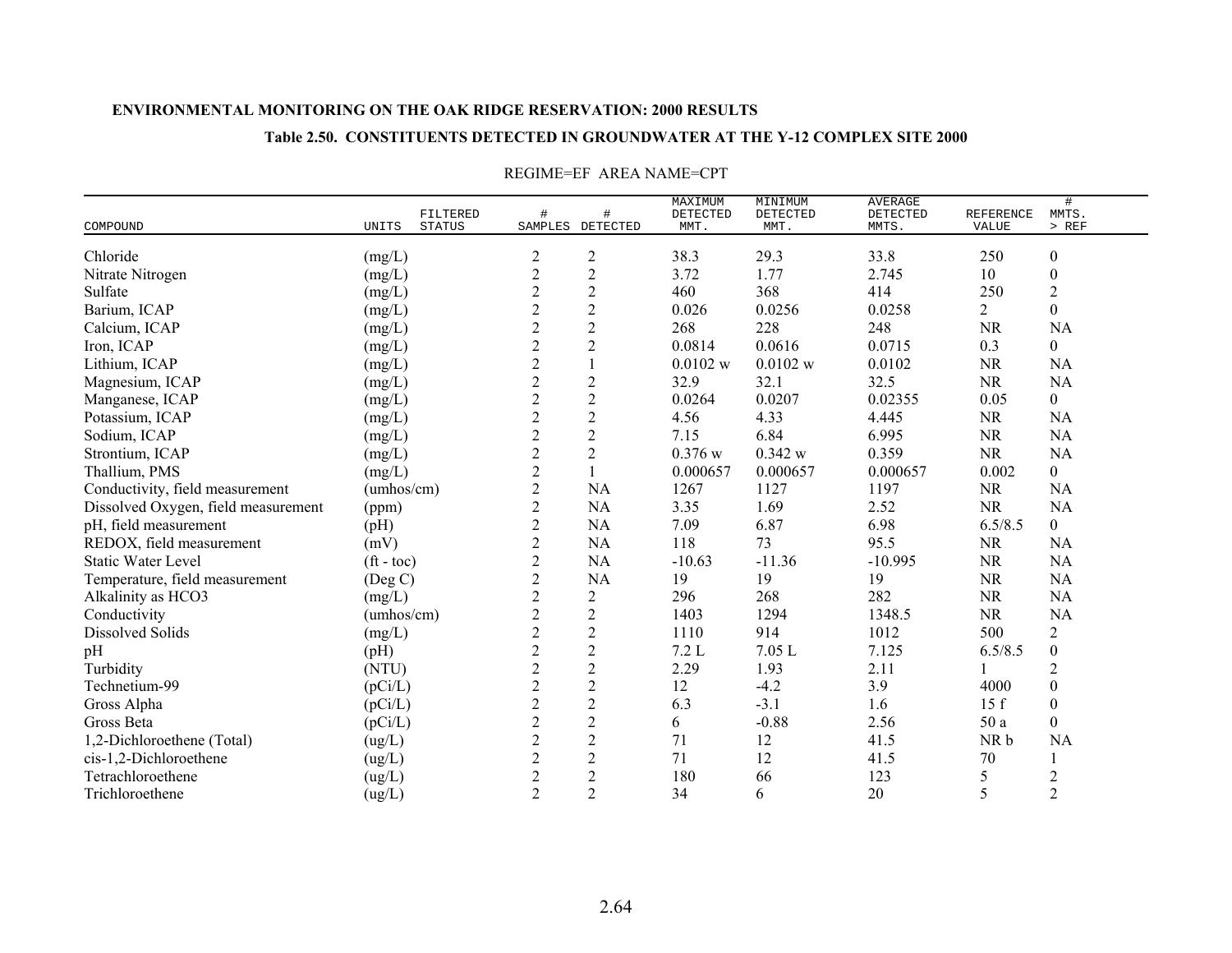### **Table 2.51. CONSTITUENTS DETECTED IN GROUNDWATER AT THE Y-12 COMPLEX SITE 2000**

|                  | FILTERED                    | #      | #                | MAXIMUM<br>DETECTED | MINIMUM<br>DETECTED | <b>AVERAGE</b><br>DETECTED | REFERENCE      | $\#$<br>MMTS.            |
|------------------|-----------------------------|--------|------------------|---------------------|---------------------|----------------------------|----------------|--------------------------|
| COMPOUND         | <b>STATUS</b><br>UNITS      |        | SAMPLES DETECTED | MMT.                | MMT.                | MMTS.                      | VALUE          | $>$ REF                  |
| Chloride         | (mg/L)                      | 24     | 24               | 141                 | 1.97                | 30.80125                   | 250            | $\boldsymbol{0}$         |
| Fluoride         | (mg/L)                      | 24     | 16               | 1.21                | 0.174               | 0.54925                    | 4              | $\boldsymbol{0}$         |
| Nitrate Nitrogen | (mg/L)                      | 24     | 15               | 2.51                | 0.195               | 1.230067                   | 10             | $\boldsymbol{0}$         |
| Sulfate          | (mg/L)                      | 24     | 22               | 55.8                | 8.28                | 26.12227                   | 250            | $\boldsymbol{0}$         |
| Aluminum, ICAP   | (mg/L)                      | 24     | $\overline{2}$   | 0.579               | 0.468               | 0.5235                     | 0.2            | $\overline{2}$           |
| Arsenic, PMS     | (mg/L)                      | 24     | $\overline{c}$   | 0.00979             | 0.00799             | 0.00889                    | 0.05           | $\boldsymbol{0}$         |
| Arsenic, PMS     | <b>FILTERED</b><br>(mg/L)   | 20     | $\overline{2}$   | 0.0111              | 0.00859             | 0.009845                   | 0.05           | $\boldsymbol{0}$         |
| Barium, ICAP     | (mg/L)                      | 24     | 24               | 0.738               | 0.0309              | 0.159667                   | $\overline{2}$ | $\boldsymbol{0}$         |
| Barium, ICAP     | <b>FILTERED</b><br>(mg/L)   | 20     | 20               | 0.261               | 0.032               | 0.08328                    | $\overline{2}$ | $\boldsymbol{0}$         |
| Boron, ICAP      | $(mg/L)$                    | 24     | 5                | $0.63$ vw           | 0.106 w             | 0.4266                     | <b>NR</b>      | <b>NA</b>                |
| Boron, ICAP      | <b>FILTERED</b><br>(mg/L)   | 20     | $\overline{4}$   | $0.628$ vw          | 0.381               | 0.50475                    | <b>NR</b>      | <b>NA</b>                |
| Cadmium, PMS     | (mg/L)                      | 24     | $\overline{4}$   | 0.000669            | 0.000529            | 0.000576                   | 0.005          | $\overline{0}$           |
| Cadmium, PMS     | <b>FILTERED</b><br>(mg/L)   | 20     | 5                | 0.00083             | 0.000556            | 0.000694                   | 0.005          | $\overline{0}$           |
| Calcium, ICAP    | $(mg/L)$                    | 24     | 24               | 138                 | 19.4                | 58.82083                   | <b>NR</b>      | <b>NA</b>                |
| Calcium, ICAP    | <b>FILTERED</b><br>(mg/L)   | 20     | 20               | 71.5                | 18.6                | 49.245                     | <b>NR</b>      | <b>NA</b>                |
| Iron, ICAP       | (mg/L)                      | 24     | 22               | 2.68                | 0.0507              | 0.433573                   | 0.3            | 6                        |
| Iron, ICAP       | $(mg/L)$<br><b>FILTERED</b> | 20     | 6                | 2.63                | 0.0572              | 0.884333                   | 0.3            | $\overline{2}$           |
| Lead, PMS        | $(mg/L)$                    | 24     | 4                | 0.0376              | 0.000815            | 0.010138                   | 0.015c         | 1                        |
| Lead, PMS        | <b>FILTERED</b><br>(mg/L)   | 20     |                  | 0.00114             | 0.00114             | 0.00114                    | 0.015c         | $\boldsymbol{0}$         |
| Lithium, ICAP    | (mg/L)                      | 24     | 13               | 0.127 w             | 0.01                | 0.041962                   | <b>NR</b>      | NA                       |
| Lithium, ICAP    | <b>FILTERED</b><br>(mg/L)   | 20     | 12               | 0.125 w             | 0.0119              | 0.044267                   | <b>NR</b>      | NA                       |
| Magnesium, ICAP  | (mg/L)                      | 24     | 24               | 31.5                | 9.5                 | 19.94042                   | <b>NR</b>      | <b>NA</b>                |
| Magnesium, ICAP  | <b>FILTERED</b><br>(mg/L)   | 20     | 20               | 31.7                | 10.2                | 21.765                     | <b>NR</b>      | <b>NA</b>                |
| Manganese, ICAP  | (mg/L)                      | 24     | 15               | 0.464               | 0.00609             | 0.060083                   | 0.05           | $\overline{\mathcal{L}}$ |
| Manganese, ICAP  | <b>FILTERED</b><br>(mg/L)   | 20     | 8                | 0.12                | 0.00692             | 0.035469                   | 0.05           | $\overline{2}$           |
| Mercury, CVAA    | (mg/L)                      | 27     | 3                | 0.0289              | 0.00454             | 0.01898                    | 0.002          | $\mathfrak{Z}$           |
| Mercury, CVAA    | <b>FILTERED</b><br>(mg/L)   | 23     | $\overline{4}$   | 0.0696              | 0.000204            | 0.01772                    | 0.002          | $\mathbf{1}$             |
| Potassium, ICAP  | (mg/L)                      | 24     | 11               | 5.14                | 2.13                | 3.508182                   | <b>NR</b>      | <b>NA</b>                |
| Potassium, ICAP  | (mg/L)<br><b>FILTERED</b>   | $20\,$ | 6                | 5.09                | 2.62                | 3.79                       | <b>NR</b>      | NA                       |
| Selenium, PMS    | (mg/L)                      | 24     | 4                | 0.0593              | 0.0157              | 0.035275                   | 0.05           | 1                        |
| Selenium, PMS    | <b>FILTERED</b><br>(mg/L)   | 20     | 4                | 0.0673              | 0.0158              | 0.04035                    | 0.05           | $\overline{2}$           |
| Sodium, ICAP     | (mg/L)                      | 24     | 24               | 174                 | 0.598               | 31.12471                   | <b>NR</b>      | <b>NA</b>                |

## REGIME=EF AREA NAME=Exit Pathway Monitoring Location J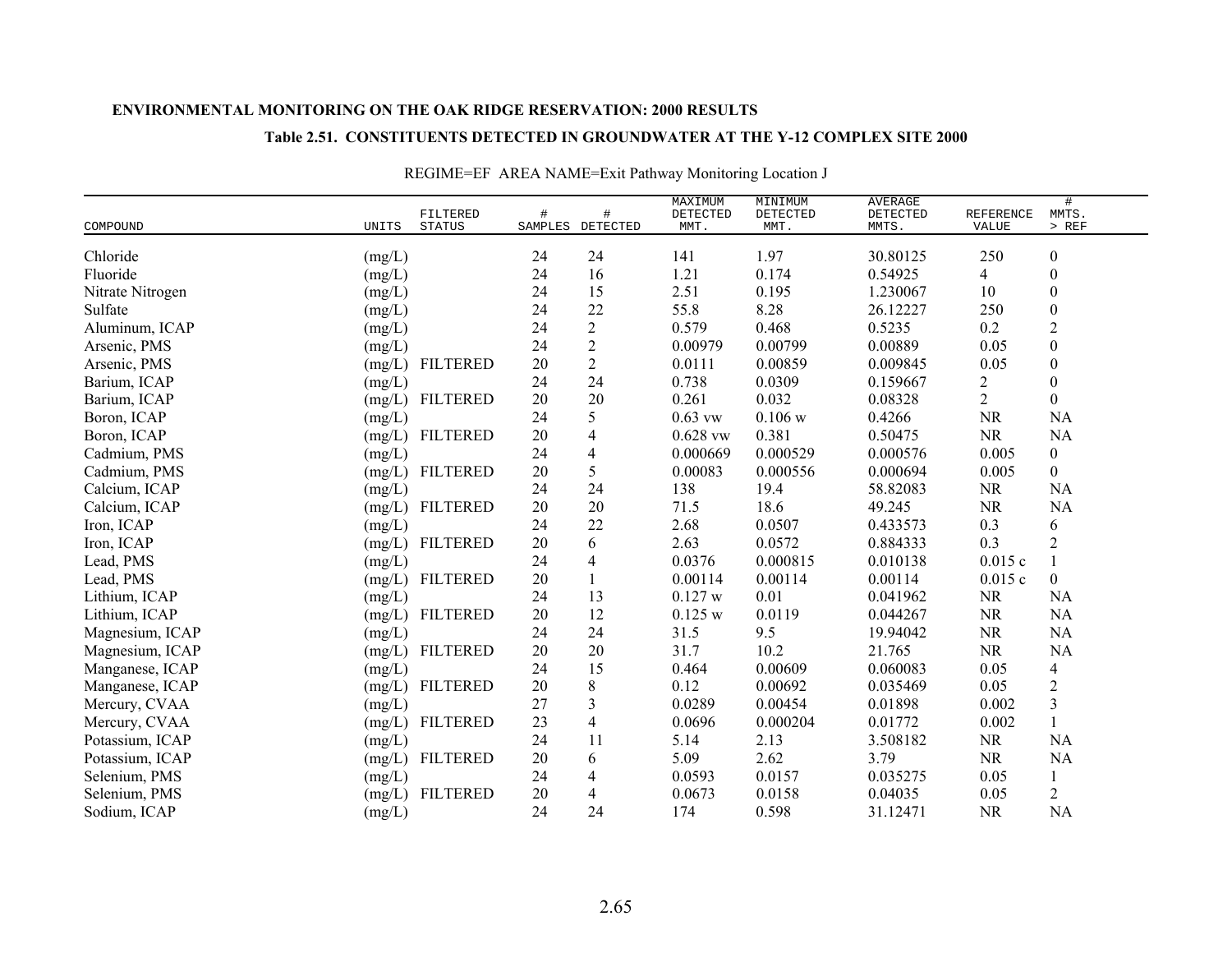| COMPOUND                            | FILTERED<br><b>UNITS</b><br><b>STATUS</b> | $\#$<br>SAMPLES | $\#$<br>DETECTED | MAXIMUM<br>DETECTED<br>MMT. | MINIMUM<br>DETECTED<br>MMT. | <b>AVERAGE</b><br>DETECTED<br>MMTS. | <b>REFERENCE</b><br>VALUE | #<br>MMTS.<br>$>$ REF |
|-------------------------------------|-------------------------------------------|-----------------|------------------|-----------------------------|-----------------------------|-------------------------------------|---------------------------|-----------------------|
| Sodium, ICAP                        | <b>FILTERED</b><br>(mg/L)                 | 20              | 20               | 172                         | 0.968                       | 35.9719                             | <b>NR</b>                 | <b>NA</b>             |
| Strontium, ICAP                     | (mg/L)                                    | 24              | 24               | 4.33                        | 0.0698 w                    | 1.053688                            | <b>NR</b>                 | NA                    |
| Strontium, ICAP                     | <b>FILTERED</b><br>(mg/L)                 | 20              | 20               | 4.19k                       | 0.073                       | 1.169795                            | <b>NR</b>                 | <b>NA</b>             |
| Thallium, PMS                       |                                           | 24              |                  | 0.000688                    | 0.000688                    | 0.000688                            | 0.002                     | $\boldsymbol{0}$      |
|                                     | (mg/L)                                    | 24              | $\overline{c}$   | 0.00136                     | 0.000501                    | 0.000931                            |                           | <b>NA</b>             |
| Uranium, PMS                        | (mg/L)<br><b>FILTERED</b>                 | 20              | $\overline{2}$   | 0.00142                     | 0.000552                    | 0.000986                            | <b>NR</b><br><b>NR</b>    | <b>NA</b>             |
| Uranium, PMS                        | (mg/L)                                    |                 |                  |                             |                             |                                     |                           |                       |
| Zinc, ICAP                          | (mg/L)                                    | 24              | 5                | 0.112                       | 0.0575                      | 0.08064                             | 5                         | $\boldsymbol{0}$      |
| Conductivity, field measurement     | (umbos/cm)                                | 24              | NA               | 900                         | 0                           | 410.5458                            | <b>NR</b>                 | <b>NA</b>             |
| Dissolved Oxygen, field measurement | (ppm)                                     | 24              | NA               | 11.2                        | $\theta$                    | 3.715833                            | NR                        | <b>NA</b>             |
| pH, field measurement               | (pH)                                      | 24              | NA               | 7.94                        | $\theta$                    | 7.065833                            | 6.5/8.5                   |                       |
| REDOX, field measurement            | (mV)                                      | 24              | NA               | 226                         | $-97$                       | 71.08333                            | <b>NR</b>                 | <b>NA</b>             |
| <b>Static Water Level</b>           | $({\rm ft - toc})$                        | 27              | NA               | $-12.18$                    | $-81.31$                    | $-62.12$                            | <b>NR</b>                 | <b>NA</b>             |
| Temperature, field measurement      | $($ Deg C $)$                             | 24              | NA               | 21                          | $\theta$                    | 16.40417                            | <b>NR</b>                 | <b>NA</b>             |
| Alkalinity as HCO3                  | (mg/L)                                    | 24              | 24               | 344                         | 139                         | 223.7083                            | <b>NR</b>                 | <b>NA</b>             |
| Conductivity                        | (umbos/cm)                                | 24              | 24               | 1002                        | 300                         | 574.2083                            | <b>NR</b>                 | <b>NA</b>             |
| Dissolved Solids                    | (mg/L)                                    | 24              | 24               | 571                         | 155                         | 315.875                             | 500                       | $\overline{c}$        |
| pH                                  | (pH)                                      | 24              | 24               | 8.1 L                       | 7.02 L                      | 7.670833                            | 6.5/8.5                   | $\overline{0}$        |
| <b>Total Suspended Solids</b>       | (mg/L)                                    | 24              | 9                | $\overline{7}$              |                             | 3.444444                            | <b>NR</b>                 | <b>NA</b>             |
| Turbidity                           | (NTU)                                     | 24              | 24               | 10.9                        | 0.635                       | 4.271083                            |                           | 21                    |
| Gross Alpha                         | (pCi/L)                                   | 24              | 24               | 3.5                         | $-1$                        | 1.313292                            | 15f                       | $\boldsymbol{0}$      |
| Gross Beta                          | (pCi/L)                                   | 24              | 24               | $\,$ 8 $\,$                 | $-6.6$                      | 2.675                               | 50 a                      | $\boldsymbol{0}$      |
| 1,1,1-Trichloroethane               | (ug/L)                                    | 24              | $\mathbf{1}$     | 2J                          | 2J                          | 2                                   | 200                       | $\boldsymbol{0}$      |
| 1,2-Dichloroethene (Total)          | (ug/L)                                    | 24              | 5                | 7                           | 4J                          | 5                                   | NR b                      | <b>NA</b>             |
| 2-Butanone                          | (ug/L)                                    | 24              |                  | 9                           | 9                           | 9                                   | <b>NR</b>                 | <b>NA</b>             |
| Acetone                             | (ug/L)                                    | 24              |                  | 27                          | 27                          | 27                                  | NR                        | <b>NA</b>             |
| Acrylonitrile                       | (ug/L)                                    | 24              |                  | 23                          | 23                          | 23                                  | <b>NR</b>                 | <b>NA</b>             |
| Carbon tetrachloride                | (ug/L)                                    | 24              | 10               | 890 D                       | 41                          | 421.6                               | 5                         | 10                    |
| Chloroform                          | (ug/L)                                    | 24              | 10               | 73                          | 19                          | 44.4                                | 100 i                     | $\boldsymbol{0}$      |
| cis-1,2-Dichloroethene              | (ug/L)                                    | 24              | $\overline{7}$   | $7\phantom{.0}$             | 3J                          | 4.571429                            | 70                        | $\boldsymbol{0}$      |
| Tetrachloroethene                   | (ug/L)                                    | 24              | 10               | 61                          | 6                           | 29.9                                | 5                         | 10                    |
| Toluene                             | (ug/L)                                    | 24              |                  | 3J                          | 3J                          | 3                                   | 1000                      | $\boldsymbol{0}$      |
| Trichloroethene                     | (ug/L)                                    | 24              | 8                | 8                           | 3J                          | 5.25                                | 5                         | 3                     |
| Trichlorofluoromethane              | (ug/L)                                    | 24              | 6                | $\overline{7}$              | 4J                          | 5.166667                            | <b>NR</b>                 | NA                    |

**Table 2.51 (continued)**

### **ENVIRONMENTAL MONITORING ON THE OAK RIDGE RESERVATION: 2000 RESULTS**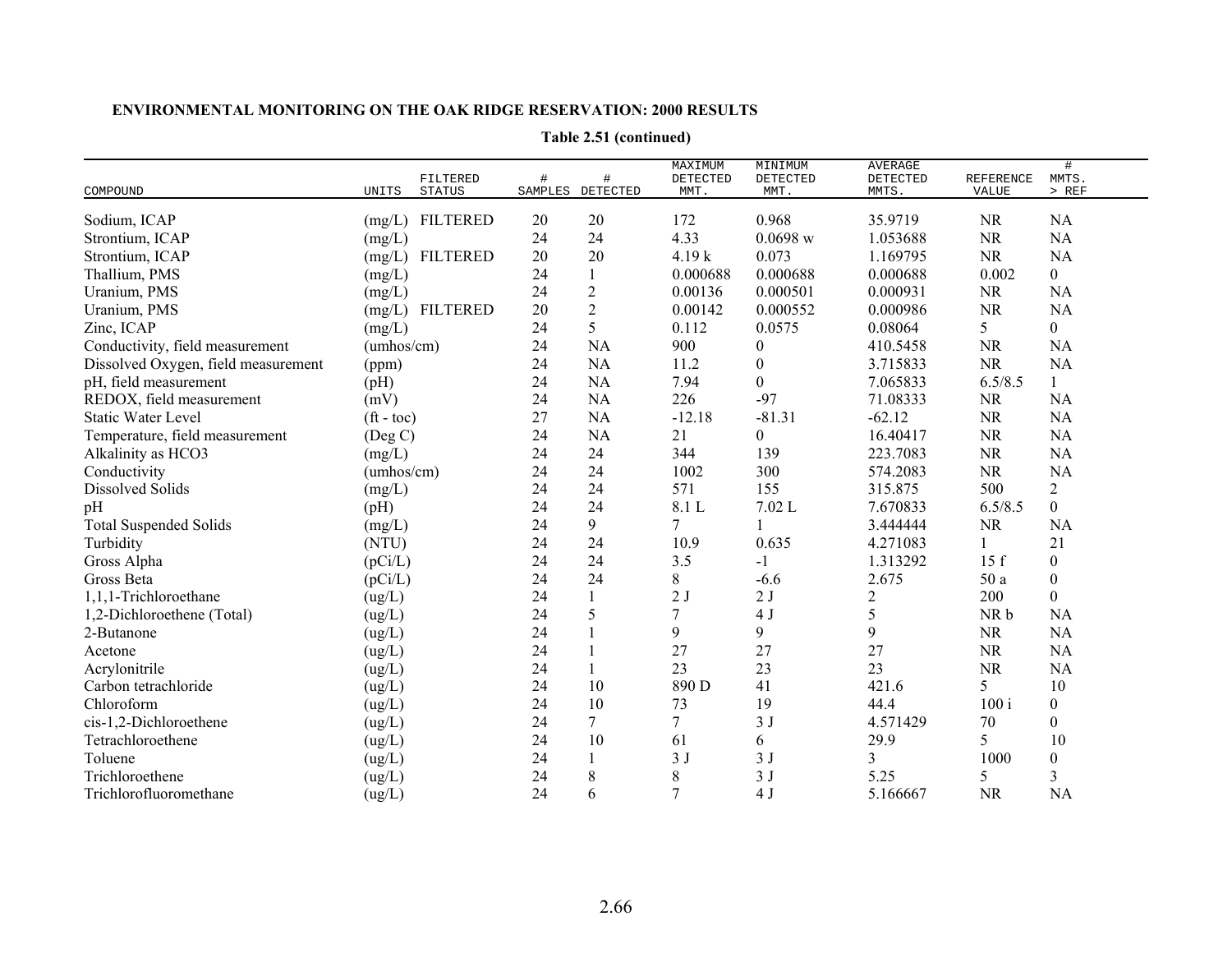### **Table 2.52. CONSTITUENTS DETECTED IN GROUNDWATER AT THE Y-12 COMPLEX SITE 2000**

| COMPOUND                            | UNITS                    | FILTERED<br><b>STATUS</b> | # | #<br>SAMPLES DETECTED | MAXIMUM<br>DETECTED<br>MMT. | MINIMUM<br>DETECTED<br>MMT. | <b>AVERAGE</b><br>DETECTED<br>MMTS. | REFERENCE<br>VALUE | $\#$<br>MMTS.<br>$>$ REF |
|-------------------------------------|--------------------------|---------------------------|---|-----------------------|-----------------------------|-----------------------------|-------------------------------------|--------------------|--------------------------|
|                                     |                          |                           |   |                       |                             |                             |                                     |                    |                          |
| Chloride                            | (mg/L)                   |                           | 6 | 6                     | 8.77                        | 0.872                       | 3.753667                            | 250                | $\boldsymbol{0}$         |
| Fluoride                            | (mg/L)                   |                           | 6 | 5                     | 0.286                       | 0.105                       | 0.1904                              | 4                  | $\boldsymbol{0}$         |
| Sulfate                             | (mg/L)                   |                           | 6 | 6                     | 115                         | 1.26                        | 45.74333                            | 250                | $\boldsymbol{0}$         |
| Arsenic, PMS                        | (mg/L)                   |                           | 6 |                       | 0.00574                     | 0.00574                     | 0.00574                             | 0.05               | $\boldsymbol{0}$         |
| Barium, ICAP                        | (mg/L)                   |                           | 6 | 6                     | 0.385                       | 0.0424                      | 0.1168                              | $\overline{2}$     | $\Omega$                 |
| Boron, ICAP                         | (mg/L)                   |                           | 6 | 4                     | 0.233                       | 0.111                       | 0.1735                              | <b>NR</b>          | <b>NA</b>                |
| Cadmium, PMS                        | (mg/L)                   |                           | 6 |                       | 0.00259                     | 0.00259                     | 0.00259                             | 0.005              | $\overline{0}$           |
| Calcium, ICAP                       | (mg/L)                   |                           | 6 | 6                     | 82.8                        | 52.6                        | 64.45                               | <b>NR</b>          | <b>NA</b>                |
| Iron, ICAP                          | (mg/L)                   |                           | 6 | 6                     | 23.2                        | 0.447                       | 7.188833                            | 0.3                | 6                        |
| Lead, PMS                           | (mg/L)                   |                           | 6 | 5                     | 0.00902                     | 0.000601                    | 0.002727                            | 0.015c             | $\overline{0}$           |
| Lithium, ICAP                       | (mg/L)                   |                           | 6 | 4                     | 0.033                       | 0.0313 w                    | 0.032475                            | <b>NR</b>          | <b>NA</b>                |
| Magnesium, ICAP                     | (mg/L)                   |                           | 6 | 6                     | 39.5 k                      | 11.7                        | 27.1                                | <b>NR</b>          | <b>NA</b>                |
| Manganese, ICAP                     | (mg/L)                   |                           | 6 | 6                     | 0.976                       | 0.0136                      | 0.305567                            | 0.05               | $\overline{2}$           |
| Potassium, ICAP                     | (mg/L)                   |                           | 6 | 6                     | 5.65                        | 3.04                        | 3.778333                            | <b>NR</b>          | <b>NA</b>                |
| Sodium, ICAP                        | (mg/L)                   |                           | 6 | 6                     | 17                          | 4.28                        | 10.705                              | <b>NR</b>          | <b>NA</b>                |
| Strontium, ICAP                     | (mg/L)                   |                           | 6 | 6                     | 1.61                        | 0.0836                      | 0.7266                              | <b>NR</b>          | <b>NA</b>                |
| Zinc, ICAP                          | (mg/L)                   |                           | 6 | $\overline{c}$        | 6.29                        | 1.97                        | 4.13                                | 5                  | 1                        |
| Conductivity, field measurement     | (umbos/cm)               |                           | 6 | NA                    | 605                         | 423                         | 520.3333                            | <b>NR</b>          | <b>NA</b>                |
| Dissolved Oxygen, field measurement | (ppm)                    |                           | 6 | NA                    | 4.45                        | 0.76                        | 2.205                               | <b>NR</b>          | <b>NA</b>                |
| pH, field measurement               | (pH)                     |                           | 6 | NA                    | 7.91                        | 6.53                        | 7.346667                            | 6.5/8.5            | $\boldsymbol{0}$         |
| REDOX, field measurement            | (mV)                     |                           | 6 | NA                    | $-40$                       | $-149$                      | $-90.3333$                          | <b>NR</b>          | NA                       |
| <b>Static Water Level</b>           | $({\rm ft} - {\rm toc})$ |                           | 6 | NA                    | $\boldsymbol{0}$            | $-14.36$                    | $-6.50833$                          | <b>NR</b>          | <b>NA</b>                |
| Temperature, field measurement      | $($ Deg C $)$            |                           | 6 | NA                    | 18.4                        | 13.9                        | 15.65                               | NR                 | <b>NA</b>                |
| Alkalinity as HCO3                  | (mg/L)                   |                           | 6 | 6                     | 268                         | 200                         | 232                                 | $\rm NR$           | <b>NA</b>                |
| Conductivity                        | (umbos/cm)               |                           | 6 | 6                     | 656                         | 424                         | 559.5                               | <b>NR</b>          | <b>NA</b>                |
| Dissolved Solids                    | (mg/L)                   |                           | 6 | 6                     | 411                         | 208                         | 320.6667                            | 500                | $\overline{0}$           |
| pH                                  | (pH)                     |                           | 6 | 6                     | 7.71L                       | 6.88 L                      | 7.398333                            | 6.5/8.5            | $\overline{0}$           |
| <b>Total Suspended Solids</b>       | (mg/L)                   |                           | 6 | 5                     | 30                          | $\overline{2}$              | 13.6                                | <b>NR</b>          | <b>NA</b>                |
| Turbidity                           | (NTU)                    |                           | 6 | 6                     | 171                         | 4.15                        | 63.13667                            |                    | 6                        |
| Technetium-99                       | (pCi/L)                  |                           | 3 | 3                     | 3.8                         | $-9.8$                      | $-4.53333$                          | 4000               | $\boldsymbol{0}$         |
| Gross Alpha                         | (pCi/L)                  |                           | 6 | 6                     | 3.4                         | 0.4                         | 1.955                               | 15f                | $\boldsymbol{0}$         |
| Gross Beta                          | (pCi/L)                  |                           | 6 | 6                     | 10                          | 1.4                         | 5.766667                            | 50 a               | $\boldsymbol{0}$         |

## REGIME=EF AREA NAME=Exit Pathway Scarboro Road/Pine Rid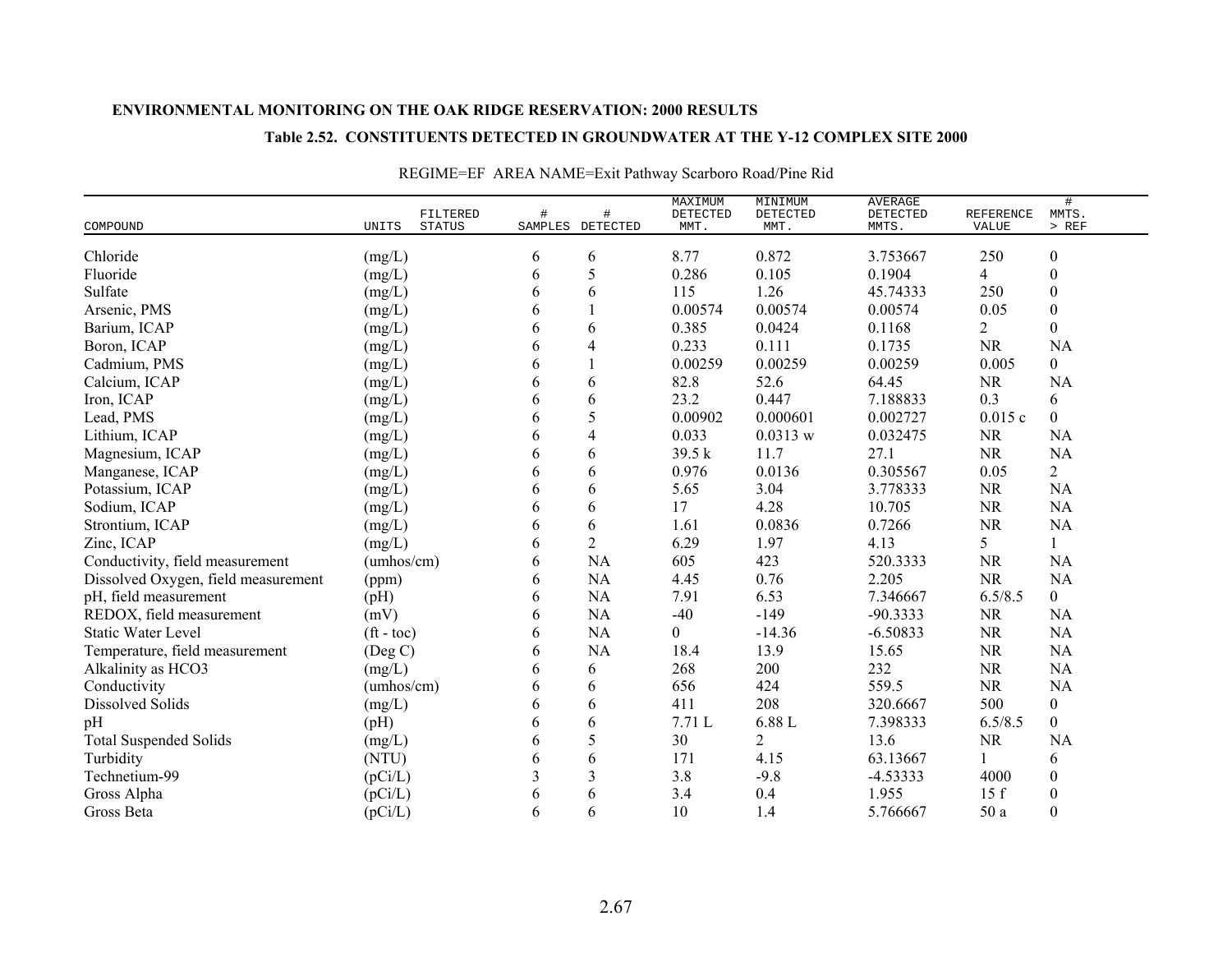### **Table 2.53. CONSTITUENTS DETECTED IN GROUNDWATER AT THE Y-12 COMPLEX SITE 2000**

|                                     |                                    |                |                       | MAXIMUM          | MINIMUM          | <b>AVERAGE</b>    |                    | $\#$             |
|-------------------------------------|------------------------------------|----------------|-----------------------|------------------|------------------|-------------------|--------------------|------------------|
| COMPOUND                            | FILTERED<br>UNITS<br><b>STATUS</b> | #              | #<br>SAMPLES DETECTED | DETECTED<br>MMT. | DETECTED<br>MMT. | DETECTED<br>MMTS. | REFERENCE<br>VALUE | MMTS.<br>$>$ REF |
|                                     |                                    |                |                       |                  |                  |                   |                    |                  |
| Chloride                            | (mg/L)                             | $\overline{c}$ | $\mathbf{2}$          | 24.4             | 11.2             | 17.8              | 250                | $\boldsymbol{0}$ |
| Fluoride                            | (mg/L)                             | $\sqrt{2}$     | $\boldsymbol{2}$      | 0.261            | 0.234            | 0.2475            | 4                  | $\boldsymbol{0}$ |
| Nitrate Nitrogen                    | (mg/L)                             | $\mathbf{2}$   | $\sqrt{2}$            | 1.56             | 1.5              | 1.53              | 10                 | $\boldsymbol{0}$ |
| Sulfate                             | (mg/L)                             | $\overline{2}$ | $\overline{2}$        | 26.6             | 25.4             | 26                | 250                | $\boldsymbol{0}$ |
| Barium, ICAP                        | (mg/L)                             | $\overline{2}$ | $\sqrt{2}$            | 0.0544           | 0.0526           | 0.0535            | $\overline{2}$     | $\boldsymbol{0}$ |
| Calcium, ICAP                       | (mg/L)                             | $\overline{2}$ | $\overline{2}$        | 63.9 k           | 55 k             | 59.45             | <b>NR</b>          | <b>NA</b>        |
| Iron, ICAP                          | (mg/L)                             | $\overline{c}$ | $\boldsymbol{2}$      | 0.136            | 0.0649           | 0.10045           | 0.3                | $\boldsymbol{0}$ |
| Lead, PMS                           | (mg/L)                             | $\mathbf{2}$   | $\mathbf{1}$          | 0.000633         | 0.000633         | 0.000633          | 0.015c             | $\mathbf{0}$     |
| Lithium, ICAP                       | (mg/L)                             | $\sqrt{2}$     | $\sqrt{2}$            | 0.0158           | 0.0112 w         | 0.0135            | <b>NR</b>          | <b>NA</b>        |
| Magnesium, ICAP                     | (mg/L)                             | $\mathbf{2}$   | $\boldsymbol{2}$      | 11.8k            | 10.2 k           | 11                | <b>NR</b>          | <b>NA</b>        |
| Manganese, ICAP                     | (mg/L)                             | $\overline{2}$ | $\sqrt{2}$            | 0.0108           | 0.00732          | 0.00906           | 0.05               | $\theta$         |
| Potassium, ICAP                     | (mg/L)                             | $\sqrt{2}$     | $\overline{2}$        | 2.14             | 2.09             | 2.115             | <b>NR</b>          | <b>NA</b>        |
| Sodium, ICAP                        | (mg/L)                             | $\sqrt{2}$     | $\overline{2}$        | 14.8 k           | 9.72 k           | 12.26             | NR                 | NA               |
| Strontium, ICAP                     | (mg/L)                             | $\overline{c}$ | $\mathbf{2}$          | 0.134 w          | 0.123            | 0.1285            | <b>NR</b>          | <b>NA</b>        |
| Uranium, PMS                        | (mg/L)                             | $\overline{c}$ | $\overline{2}$        | 0.00908          | 0.00906          | 0.00907           | NR                 | <b>NA</b>        |
| Conductivity, field measurement     | (umbos/cm)                         | $\overline{c}$ | NA                    | 807              | 616              | 711.5             | <b>NR</b>          | <b>NA</b>        |
| Dissolved Oxygen, field measurement | (ppm)                              | $\overline{2}$ | NA                    | 5.32             | 2.58             | 3.95              | <b>NR</b>          | <b>NA</b>        |
| pH, field measurement               | (pH)                               | $\mathbf{2}$   | <b>NA</b>             | 7.24             | 7.1              | 7.17              | 6.5/8.5            | $\mathbf{0}$     |
| REDOX, field measurement            | (mV)                               | $\overline{2}$ | NA                    | 204              | 177              | 190.5             | <b>NR</b>          | <b>NA</b>        |
| Temperature, field measurement      | $($ Deg C $)$                      | $\sqrt{2}$     | <b>NA</b>             | 16               | 11.7             | 13.85             | <b>NR</b>          | <b>NA</b>        |
| Alkalinity as HCO3                  | (mg/L)                             | $\sqrt{2}$     | $\overline{2}$        | 180              | 159              | 169.5             | <b>NR</b>          | NA               |
| Conductivity                        | (umbos/cm)                         | $\overline{c}$ | $\mathbf{2}$          | 447              | 439              | 443               | <b>NR</b>          | <b>NA</b>        |
| Dissolved Solids                    | (mg/L)                             | $\overline{c}$ | $\overline{c}$        | 256              | 239              | 247.5             | 500                | $\boldsymbol{0}$ |
| pH                                  | (pH)                               | $\overline{c}$ | $\sqrt{2}$            | $7.52\ {\rm L}$  | 7.3L             | 7.41              | 6.5/8.5            | $\mathbf{0}$     |
| <b>Total Suspended Solids</b>       | (mg/L)                             | $\overline{c}$ | $\mathbf{2}$          | $\overline{2}$   |                  | 1.5               | <b>NR</b>          | <b>NA</b>        |
| Turbidity                           | (NTU)                              | $\sqrt{2}$     | $\mathbf{2}$          | 3.61             | 1.09             | 2.35              |                    | $\sqrt{2}$       |
| Technetium-99                       | (pCi/L)                            |                | $\mathbf{1}$          | $-8.2$           | $-8.2$           | $-8.2$            | 4000               | $\boldsymbol{0}$ |
| Gross Alpha                         | (pCi/L)                            | $\overline{2}$ | $\sqrt{2}$            | 7.6              | 4.9              | 6.25              | 15f                | $\boldsymbol{0}$ |
| Gross Beta                          | (pCi/L)                            | $\overline{c}$ | $\mathbf{2}$          | 5.3              | 4.9              | 5.1               | 50 a               | $\boldsymbol{0}$ |
| Carbon tetrachloride                | (ug/L)                             | $\overline{c}$ | $\boldsymbol{2}$      | 35               | 11               | 23                | 5                  | $\overline{2}$   |
| Chloroform                          | (ug/L)                             | $\mathbf{2}$   | $\boldsymbol{2}$      | 6                | 3J               | 4.5               | 100 i              | $\boldsymbol{0}$ |
| Tetrachloroethene                   | (ug/L)                             | $\overline{2}$ | $\overline{2}$        | 6                | 5J               | 5.5               | 5                  | $\mathbf{1}$     |

## REGIME=EF AREA NAME=Exit Pathway Spring/Surface Water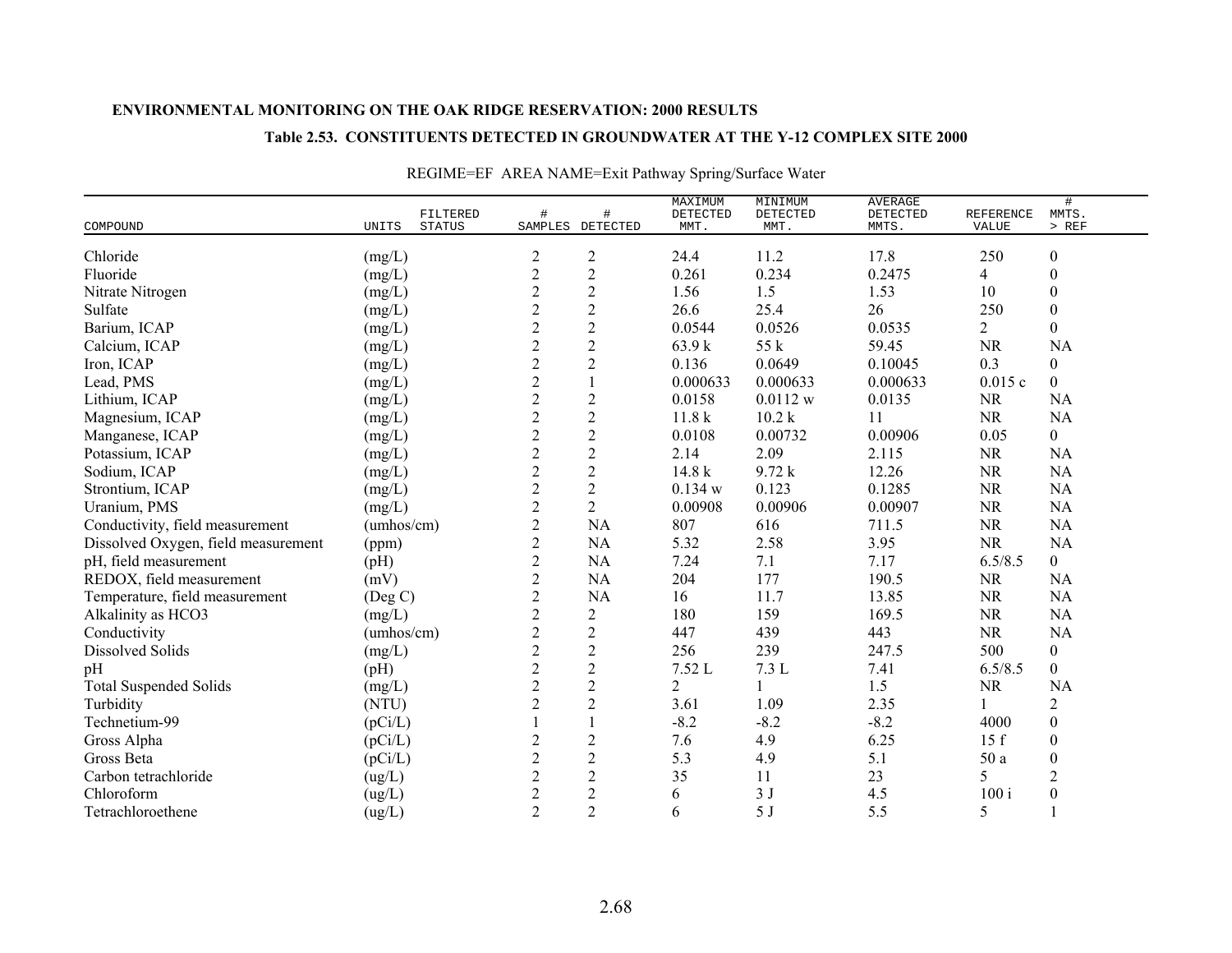### **Table 2.54. CONSTITUENTS DETECTED IN GROUNDWATER AT THE Y-12 COMPLEX SITE 2000**

|                                     | FILTERED                      |                  |                  | MAXIMUM<br>DETECTED | MINIMUM<br>DETECTED | <b>AVERAGE</b><br>DETECTED | REFERENCE | $\#$<br>MMTS.    |
|-------------------------------------|-------------------------------|------------------|------------------|---------------------|---------------------|----------------------------|-----------|------------------|
| COMPOUND                            | <b>UNITS</b><br><b>STATUS</b> |                  | SAMPLES DETECTED | MMT.                | MMT.                | MMTS.                      | VALUE     | $>$ REF          |
| Chloride                            | (mg/L)                        | $\overline{c}$   | $\overline{c}$   | 2.35                | 2.05                | 2.2                        | 250       | $\boldsymbol{0}$ |
| Fluoride                            | (mg/L)                        | $\overline{c}$   | $\overline{c}$   | 0.158               | 0.129               | 0.1435                     | 4         | $\boldsymbol{0}$ |
| Nitrate Nitrogen                    | (mg/L)                        | $\overline{c}$   | $\overline{2}$   | 1.37                | 1.11                | 1.24                       | 10        | $\boldsymbol{0}$ |
| Sulfate                             | (mg/L)                        | $\boldsymbol{2}$ | $\overline{c}$   | 5.34                | 5.22                | 5.28                       | 250       | $\boldsymbol{0}$ |
| Aluminum, ICAP                      | (mg/L)                        | $\overline{2}$   |                  | 0.838               | 0.838               | 0.838                      | 0.2       |                  |
| Barium, ICAP                        | (mg/L)                        | $\overline{c}$   | $\boldsymbol{2}$ | 0.0374              | 0.0362              | 0.0368                     | 2         | $\mathbf{0}$     |
| Calcium, ICAP                       | (mg/L)                        | $\mathbf{2}$     | $\mathbf{2}$     | 96.8                | 7.4                 | 52.1                       | <b>NR</b> | NA               |
| Chromium, PMS                       | (mg/L)                        |                  |                  | 0.00323             | 0.00323             | 0.00323                    | <b>NR</b> | <b>NA</b>        |
| Lithium, ICAP                       | (mg/L)                        | $\overline{2}$   | $\overline{2}$   | 0.0223              | 0.0219 w            | 0.0221                     | <b>NR</b> | <b>NA</b>        |
| Magnesium, ICAP                     | (mg/L)                        | $\overline{c}$   |                  | 0.324               | 0.324               | 0.324                      | <b>NR</b> | NA               |
| Potassium, ICAP                     | (mg/L)                        | $\overline{2}$   | $\overline{2}$   | 17.1                | 14.7                | 15.9                       | <b>NR</b> | NA               |
| Sodium, ICAP                        | (mg/L)                        | $\sqrt{2}$       | $\mathbf{2}$     | 2.52                | 2.33                | 2.425                      | <b>NR</b> | <b>NA</b>        |
| Strontium, ICAP                     | (mg/L)                        | $\mathbf{2}$     | $\overline{2}$   | 0.442 w             | 0.378               | 0.41                       | <b>NR</b> | NA               |
| Conductivity, field measurement     | (umbos/cm)                    | $\sqrt{2}$       | <b>NA</b>        | 1328                | 234                 | 781                        | <b>NR</b> | <b>NA</b>        |
| Dissolved Oxygen, field measurement | (ppm)                         | $\overline{c}$   | NA               | 3.37                | 1.56                | 2.465                      | <b>NR</b> | NA               |
| pH, field measurement               | (pH)                          | $\boldsymbol{2}$ | NA               | 12.12               | 9.96                | 11.04                      | 6.5/8.5   | $\overline{2}$   |
| REDOX, field measurement            | (mV)                          | $\overline{2}$   | <b>NA</b>        | 139                 | $-35$               | 52                         | <b>NR</b> | NA               |
| <b>Static Water Level</b>           | $({\rm ft} - {\rm toc})$      | $\overline{c}$   | <b>NA</b>        | $-25.75$            | $-30.55$            | $-28.15$                   | <b>NR</b> | <b>NA</b>        |
| Temperature, field measurement      | $($ Deg C $)$                 | $\overline{2}$   | NA               | 16.8                | 15.4                | 16.1                       | <b>NR</b> | NA               |
| Alkalinity as CO3                   | (mg/L)                        | $\overline{2}$   |                  | 24                  | 24                  | 24                         | <b>NR</b> | NA               |
| Conductivity                        | (umbos/cm)                    | $\sqrt{2}$       | $\mathbf{2}$     | 1113                | 144.4               | 628.7                      | <b>NR</b> | <b>NA</b>        |
| Dissolved Solids                    | (mg/L)                        | $\overline{2}$   | $\mathbf{2}$     | 257                 | 65                  | 161                        | 500       | $\boldsymbol{0}$ |
| pH                                  | (pH)                          | $\overline{c}$   | $\overline{2}$   | 11.71L              | 10.4L               | 11.055                     | 6.5/8.5   | $\overline{2}$   |
| Turbidity                           | (NTU)                         | $\sqrt{2}$       | $\sqrt{2}$       | 1.8                 | 0.492               | 1.146                      |           |                  |
| Gross Alpha                         | (pCi/L)                       | $\overline{2}$   | $\overline{2}$   | 0.59                | 0.57                | 0.58                       | 15f       | $\boldsymbol{0}$ |
| Gross Beta                          | (pCi/L)                       | $\overline{c}$   | $\mathbf{2}$     | 17                  | 7.1                 | 12.05                      | 50 a      | $\boldsymbol{0}$ |
| 1,2-Dichloroethene (Total)          | (ug/L)                        | $\boldsymbol{2}$ |                  | 20                  | 20                  | $20\,$                     | NR b      | <b>NA</b>        |
| cis-1,2-Dichloroethene              | (ug/L)                        | $\sqrt{2}$       | $\mathbf{2}$     | 20                  | 3J                  | 11.5                       | 70        | $\boldsymbol{0}$ |
| Tetrachloroethene                   | (ug/L)                        | $\mathbf{2}$     | $\mathbf{2}$     | 23                  | 8                   | 15.5                       | 5         | $\overline{c}$   |
| Trichloroethene                     | (ug/L)                        | $\overline{2}$   |                  | 9                   | 9                   | 9                          | 5         |                  |

## REGIME=EF AREA NAME=Fire Training Facility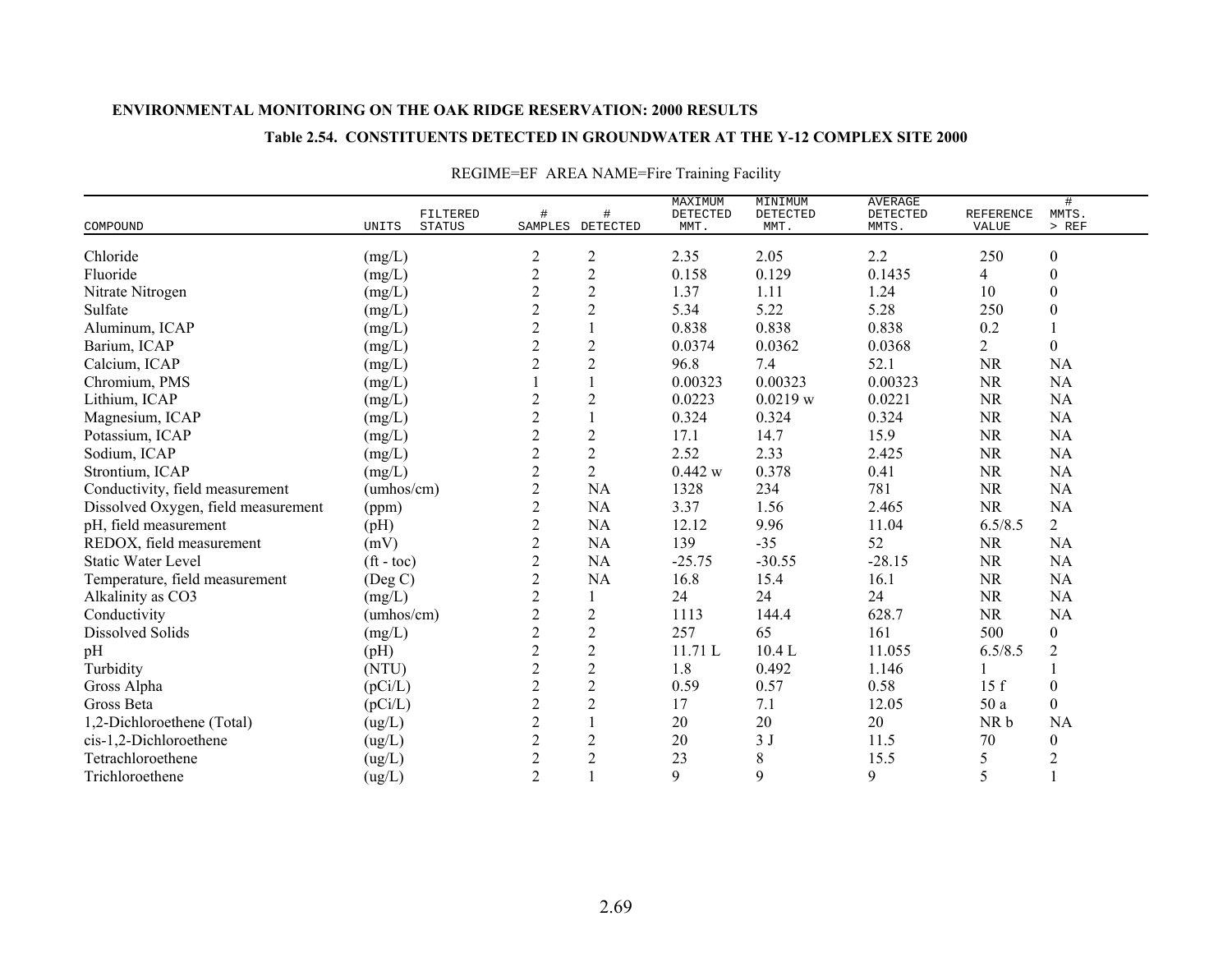### **Table 2.55. CONSTITUENTS DETECTED IN GROUNDWATER AT THE Y-12 COMPLEX SITE 2000**

|                                     |                          |                           |                |                       | MAXIMUM          | MINIMUM          | <b>AVERAGE</b>    |                           | $\#$             |
|-------------------------------------|--------------------------|---------------------------|----------------|-----------------------|------------------|------------------|-------------------|---------------------------|------------------|
| COMPOUND                            | UNITS                    | FILTERED<br><b>STATUS</b> | #              | #<br>SAMPLES DETECTED | DETECTED<br>MMT. | DETECTED<br>MMT. | DETECTED<br>MMTS. | <b>REFERENCE</b><br>VALUE | MMTS.<br>$>$ REF |
|                                     |                          |                           |                |                       |                  |                  |                   |                           |                  |
| Chloride                            | (mg/L)                   |                           | $\overline{c}$ | $\boldsymbol{2}$      | 13.4             | 13.3             | 13.35             | 250                       | $\boldsymbol{0}$ |
| Nitrate Nitrogen                    | (mg/L)                   |                           | $\overline{c}$ | $\boldsymbol{2}$      | 154              | 144              | 149               | 10                        | $\sqrt{2}$       |
| Sulfate                             | (mg/L)                   |                           | $\overline{c}$ | $\sqrt{2}$            | 18.7             | 18.7             | 18.7              | 250                       | $\boldsymbol{0}$ |
| Barium, ICAP                        | (mg/L)                   |                           | $\overline{2}$ | $\sqrt{2}$            | 1.33             | 1.32             | 1.325             | $\overline{2}$            | $\boldsymbol{0}$ |
| Calcium, ICAP                       | (mg/L)                   |                           | $\overline{c}$ | $\overline{2}$        | 221              | 215              | 218               | <b>NR</b>                 | <b>NA</b>        |
| Lead, PMS                           | (mg/L)                   |                           | $\overline{2}$ | $\overline{2}$        | 0.000705         | 0.000692         | 0.000699          | 0.015c                    | $\overline{0}$   |
| Lithium, ICAP                       | (mg/L)                   |                           | $\overline{c}$ | $\overline{2}$        | 0.0397 w         | 0.0389           | 0.0393            | <b>NR</b>                 | <b>NA</b>        |
| Magnesium, ICAP                     | (mg/L)                   |                           | $\overline{c}$ | $\overline{c}$        | 37.5             | 34.1             | 35.8              | <b>NR</b>                 | <b>NA</b>        |
| Manganese, ICAP                     | (mg/L)                   |                           | $\overline{2}$ | $\overline{2}$        | 0.529            | 0.526            | 0.5275            | 0.05                      | $\overline{2}$   |
| Nickel, PMS                         | (mg/L)                   |                           |                |                       | 0.00992          | 0.00992          | 0.00992           | $\rm NR$                  | <b>NA</b>        |
| Potassium, ICAP                     | (mg/L)                   |                           | $\overline{c}$ | $\sqrt{2}$            | 12.2             | 11.7             | 11.95             | <b>NR</b>                 | <b>NA</b>        |
| Selenium, PMS                       | (mg/L)                   |                           | $\overline{c}$ | $\overline{2}$        | 0.0135           | 0.013            | 0.01325           | 0.05                      | $\overline{0}$   |
| Sodium, ICAP                        | (mg/L)                   |                           | $\overline{c}$ | $\boldsymbol{2}$      | 65.5             | 59.4             | 62.45             | <b>NR</b>                 | <b>NA</b>        |
| Strontium, ICAP                     | (mg/L)                   |                           | $\overline{c}$ | $\overline{2}$        | 4.49 w           | 4.26             | 4.375             | <b>NR</b>                 | <b>NA</b>        |
| Thallium, PMS                       | (mg/L)                   |                           | $\overline{c}$ | $\overline{2}$        | 0.000681         | 0.000508         | 0.000595          | 0.002                     | $\overline{0}$   |
| Conductivity, field measurement     | (umbos/cm)               |                           | $\overline{2}$ | NA                    | 1819             | 1730             | 1774.5            | <b>NR</b>                 | <b>NA</b>        |
| Dissolved Oxygen, field measurement | (ppm)                    |                           | $\overline{c}$ | NA                    | 2.31             | 0.73             | 1.52              | NR                        | <b>NA</b>        |
| pH, field measurement               | (pH)                     |                           | $\overline{c}$ | <b>NA</b>             | 6.97             | 6.87             | 6.92              | 6.5/8.5                   | $\overline{0}$   |
| REDOX, field measurement            | (mV)                     |                           | $\overline{c}$ | <b>NA</b>             | 168              | 150              | 159               | <b>NR</b>                 | <b>NA</b>        |
| <b>Static Water Level</b>           | $({\rm ft} - {\rm toc})$ |                           | $\overline{c}$ | <b>NA</b>             | $-7.89$          | $-8.54$          | $-8.215$          | <b>NR</b>                 | <b>NA</b>        |
| Temperature, field measurement      | $($ Deg C $)$            |                           | $\overline{c}$ | <b>NA</b>             | 19.8             | 19               | 19.4              | <b>NR</b>                 | <b>NA</b>        |
| Alkalinity as HCO3                  | (mg/L)                   |                           | $\overline{c}$ | $\overline{c}$        | 222              | 212              | 217               | <b>NR</b>                 | <b>NA</b>        |
| Conductivity                        | (umhos/cm)               |                           | $\overline{c}$ | $\overline{2}$        | 1772             | 1740             | 1756              | <b>NR</b>                 | NA               |
| Dissolved Solids                    | (mg/L)                   |                           | $\overline{c}$ | $\sqrt{2}$            | 1540             | 1290             | 1415              | 500                       | $\overline{2}$   |
| pH                                  | (pH)                     |                           | $\overline{c}$ | $\sqrt{2}$            | 6.97L            | 6.88 L           | 6.925             | 6.5/8.5                   | $\mathbf{0}$     |
| Turbidity                           | (NTU)                    |                           | $\overline{c}$ | $\sqrt{2}$            | 0.581            | 0.225            | 0.403             |                           | $\boldsymbol{0}$ |
| Gross Alpha                         | (pCi/L)                  |                           | $\overline{c}$ | $\sqrt{2}$            | 2.8              |                  | 1.9               | 15f                       | $\boldsymbol{0}$ |
| Gross Beta                          | (pCi/L)                  |                           | $\overline{c}$ | $\sqrt{2}$            | 12               | 8.2              | 10.1              | 50 a                      | $\boldsymbol{0}$ |
| 1,1,1-Trichloroethane               | (ug/L)                   |                           | $\overline{c}$ | $\sqrt{2}$            | $\overline{7}$   | 6                | 6.5               | 200                       | $\overline{0}$   |
| 1,1-Dichloroethane                  | (ug/L)                   |                           | $\overline{c}$ | $\overline{2}$        | 30               | 28               | 29                | <b>NR</b>                 | <b>NA</b>        |
| 1,1-Dichloroethene                  | (ug/L)                   |                           | $\overline{c}$ | $\mathbf{2}$          | 38               | 35               | 36.5              | 7                         | $\overline{2}$   |
| 1,2-Dichloroethene (Total)          | (ug/L)                   |                           | $\overline{2}$ | $\overline{2}$        | 1600 D           | 1600 D           | 1600              | NR b                      | <b>NA</b>        |

# REGIME=EF AREA NAME=GW Monitoring Plan Grid Location B3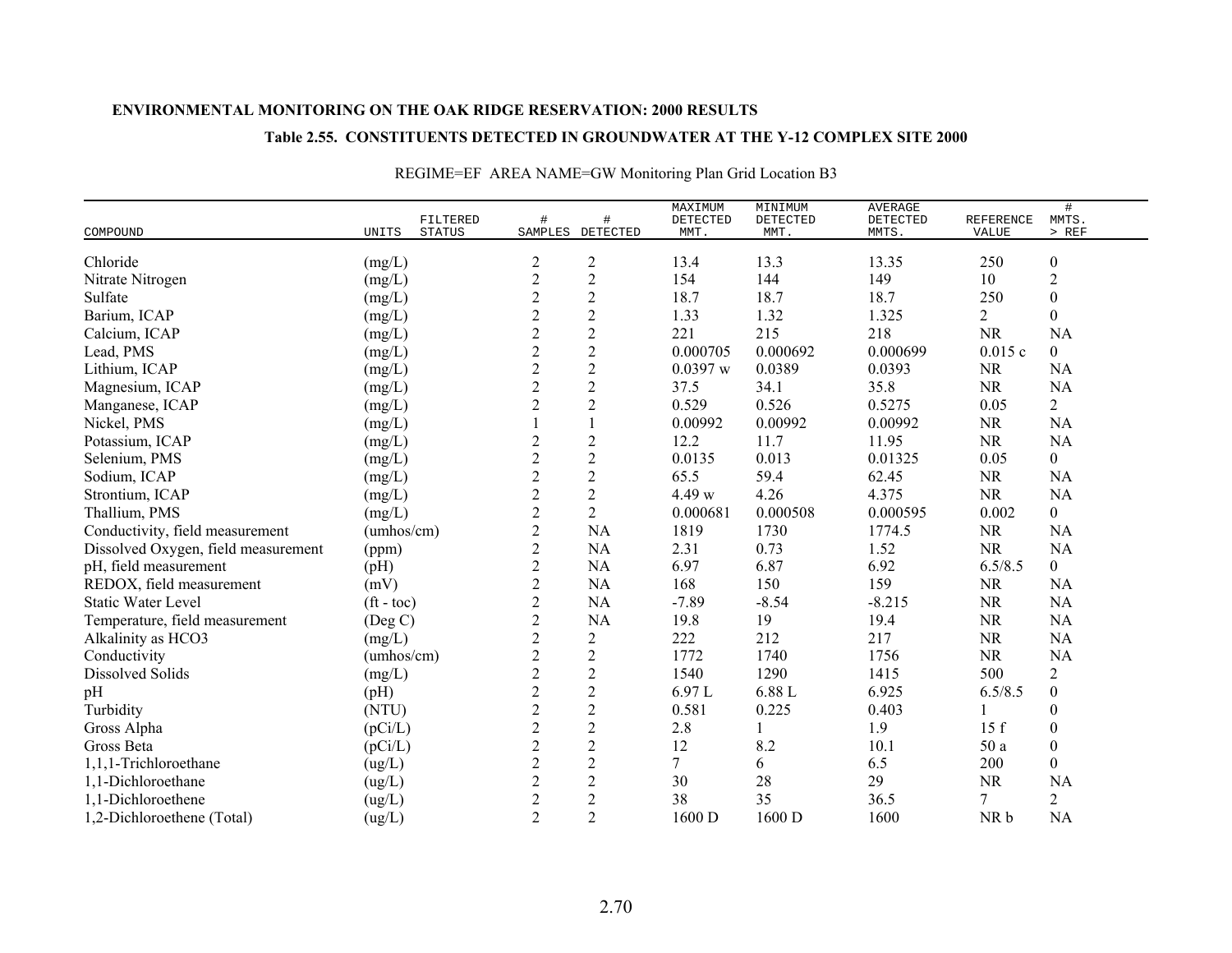|                          |                             |         |          | MAXIMUM          | MINIMUM          | AVERAGE           |                    |                  |
|--------------------------|-----------------------------|---------|----------|------------------|------------------|-------------------|--------------------|------------------|
| COMPOUND                 | FILTERED<br>STATUS<br>UNITS | SAMPLES | DETECTED | DETECTED<br>MMT. | DETECTED<br>MMT. | DETECTED<br>MMTS. | REFERENCE<br>VALUE | MMTS.<br>$>$ REF |
| $cis-1,2-Dichloroethene$ | (ug/L)                      |         |          | 1600 D           | 1600 D           | 1600              | 70                 |                  |
| Dichlorodifluoromethane  | (ug/L)                      |         |          | 15.              |                  | 14                | NR                 | NA               |
| Tetrachloroethene        | (ug/L)                      |         |          | 580 D            | 530 D            | 555               |                    |                  |
| trans-1,2-Dichloroethene | (ug/L)                      |         |          |                  | 16               | 16.5              | 100                | $\theta$         |
| Trichloroethene          | (ug/L)                      |         |          | 310 D            | 310 D            | 310               |                    |                  |
| Trichlorofluoromethane   | (ug/L)                      |         |          |                  |                  | h.                | NR                 | NA               |
| Vinyl chloride           | (ug/L)                      |         |          | 33               | 33               | 33                |                    |                  |

**Table 2.55. (continued)**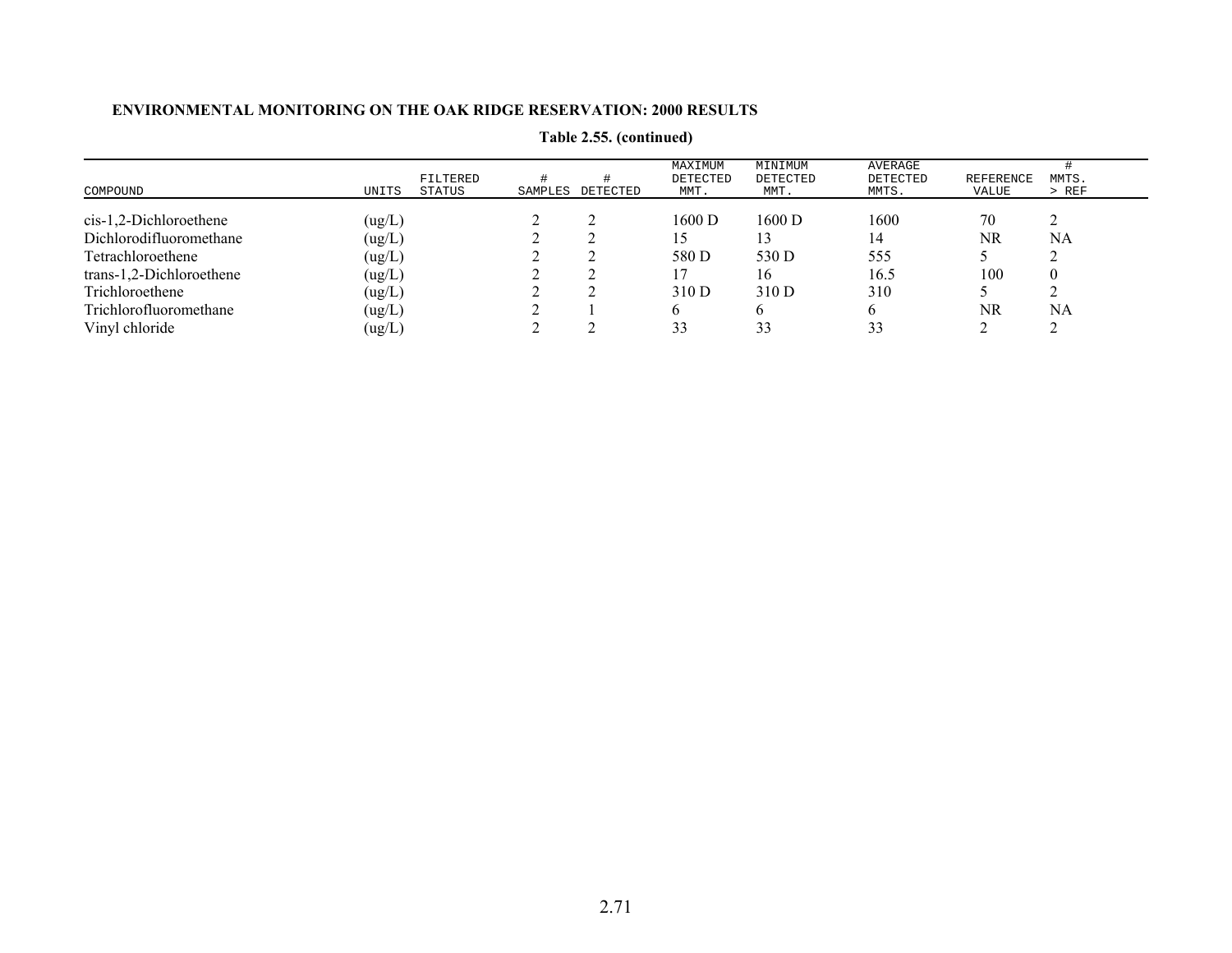#### **Table 2.56. CONSTITUENTS DETECTED IN GROUNDWATER AT THE Y-12 COMPLEX SITE 2000**

|                                     |                                    |                  |                       | MAXIMUM          | MINIMUM          | <b>AVERAGE</b>    |                           | $\#$             |
|-------------------------------------|------------------------------------|------------------|-----------------------|------------------|------------------|-------------------|---------------------------|------------------|
| COMPOUND                            | FILTERED<br>UNITS<br><b>STATUS</b> | #                | #<br>SAMPLES DETECTED | DETECTED<br>MMT. | DETECTED<br>MMT. | DETECTED<br>MMTS. | REFERENCE<br><b>VALUE</b> | MMTS.<br>$>$ REF |
|                                     |                                    |                  |                       |                  |                  |                   |                           |                  |
| Chloride                            | (mg/L)                             | $\boldsymbol{2}$ | $\overline{c}$        | 19.2             | 17.5             | 18.35             | 250                       | $\boldsymbol{0}$ |
| Fluoride                            | (mg/L)                             | $\sqrt{2}$       | $\overline{c}$        | 0.244            | 0.228            | 0.236             | 4                         | $\boldsymbol{0}$ |
| Nitrate Nitrogen                    | (mg/L)                             | $\sqrt{2}$       |                       | 0.0847           | 0.0847           | 0.0847            | 10                        | $\boldsymbol{0}$ |
| Sulfate                             | (mg/L)                             | $\overline{c}$   | $\mathbf{2}$          | 30.4             | 29.3             | 29.85             | 250                       | $\boldsymbol{0}$ |
| Aluminum, ICAP                      | (mg/L)                             | $\overline{2}$   |                       | 0.264            | 0.264            | 0.264             | 0.2                       |                  |
| Barium, ICAP                        | (mg/L)                             | $\overline{2}$   | $\mathbf{2}$          | 0.145            | 0.142            | 0.1435            | $\overline{2}$            | $\overline{0}$   |
| Boron, ICAP                         | (mg/L)                             | $\boldsymbol{2}$ | $\sqrt{2}$            | 0.68 w           | 0.654            | 0.667             | <b>NR</b>                 | <b>NA</b>        |
| Calcium, ICAP                       | (mg/L)                             | $\sqrt{2}$       | $\mathbf{2}$          | 6.73             | 6.32             | 6.525             | <b>NR</b>                 | <b>NA</b>        |
| Iron, ICAP                          | (mg/L)                             | $\sqrt{2}$       |                       | 0.237            | 0.237            | 0.237             | 0.3                       | $\overline{0}$   |
| Lead, PMS                           | $(mg/L)$                           | $\overline{c}$   | $\mathbf{2}$          | 0.00696          | 0.00216          | 0.00456           | 0.015c                    | $\overline{0}$   |
| Lithium, ICAP                       | (mg/L)                             | $\overline{2}$   | $\overline{c}$        | 0.0701           | $0.067$ w        | 0.06855           | <b>NR</b>                 | <b>NA</b>        |
| Magnesium, ICAP                     | (mg/L)                             | $\boldsymbol{2}$ | $\overline{c}$        | 1.96             | 1.78             | 1.87              | <b>NR</b>                 | NA               |
| Potassium, ICAP                     | (mg/L)                             | $\boldsymbol{2}$ | $\overline{c}$        | 4.94             | 4.49             | 4.715             | <b>NR</b>                 | <b>NA</b>        |
| Sodium, ICAP                        | (mg/L)                             | $\overline{c}$   | $\sqrt{2}$            | 108              | 105              | 106.5             | <b>NR</b>                 | <b>NA</b>        |
| Strontium, ICAP                     | (mg/L)                             | $\overline{c}$   | $\overline{2}$        | 0.373 w          | 0.346            | 0.3595            | <b>NR</b>                 | <b>NA</b>        |
| Thallium, PMS                       | (mg/L)                             | $\overline{c}$   |                       | 0.000511         | 0.000511         | 0.000511          | 0.002                     | $\boldsymbol{0}$ |
| Conductivity, field measurement     | (umbos/cm)                         | $\sqrt{2}$       | NA                    | 526              | 514              | 520               | <b>NR</b>                 | <b>NA</b>        |
| Dissolved Oxygen, field measurement | (ppm)                              | $\sqrt{2}$       | NA                    | 3.51             | 1.67             | 2.59              | <b>NR</b>                 | <b>NA</b>        |
| pH, field measurement               | (pH)                               | $\boldsymbol{2}$ | NA                    | 8.4              | 8.18             | 8.29              | 6.5/8.5                   | $\overline{0}$   |
| REDOX, field measurement            | (mV)                               | $\overline{2}$   | NA                    | 85               | 68               | 76.5              | <b>NR</b>                 | <b>NA</b>        |
| <b>Static Water Level</b>           | $({\rm ft - toc})$                 | $\overline{c}$   | <b>NA</b>             | $-9.65$          | $-9.9$           | $-9.775$          | <b>NR</b>                 | NA               |
| Temperature, field measurement      | $($ Deg C $)$                      | $\overline{2}$   | NA                    | 19.6             | 18.9             | 19.25             | <b>NR</b>                 | <b>NA</b>        |
| Alkalinity as HCO3                  | (mg/L)                             | $\boldsymbol{2}$ | $\overline{c}$        | 194              | 190              | 192               | <b>NR</b>                 | NA               |
| Conductivity                        | (umbos/cm)                         | $\overline{c}$   | $\mathbf{2}$          | 510              | 509              | 509.5             | $\rm NR$                  | <b>NA</b>        |
| Dissolved Solids                    | (mg/L)                             | $\overline{2}$   | $\overline{2}$        | 326              | 306              | 316               | 500                       | $\overline{0}$   |
| pH                                  | (pH)                               | $\overline{2}$   | $\overline{c}$        | 8.47L            | 8.39L            | 8.43              | 6.5/8.5                   | $\overline{0}$   |
| <b>Total Suspended Solids</b>       | (mg/L)                             | $\boldsymbol{2}$ |                       | 2.5              | 2.5              | 2.5               | <b>NR</b>                 | <b>NA</b>        |
| Turbidity                           | (NTU)                              | $\overline{2}$   | $\overline{2}$        | 4.47             | 0.912            | 2.691             |                           |                  |
| Gross Alpha                         | (pCi/L)                            | $\boldsymbol{2}$ | $\mathbf{2}$          | 0.65             | $-0.29$          | 0.18              | 15f                       | $\boldsymbol{0}$ |
| Gross Beta                          | (pCi/L)                            | $\boldsymbol{2}$ | $\mathbf{2}$          | 5.2              | 3.2              | 4.2               | 50 a                      | $\boldsymbol{0}$ |
| 1,1-Dichloroethene                  | (ug/L)                             | $\boldsymbol{2}$ | $\boldsymbol{2}$      | 15               | 14               | 14.5              | 7                         | $\overline{2}$   |
| 1,2-Dichloroethene (Total)          | (ug/L)                             | $\overline{2}$   | $\overline{2}$        | 760 D            | 740 D            | 750               | NR b                      | <b>NA</b>        |

# REGIME=EF AREA NAME=GW Monitoring Plan Grid Location C3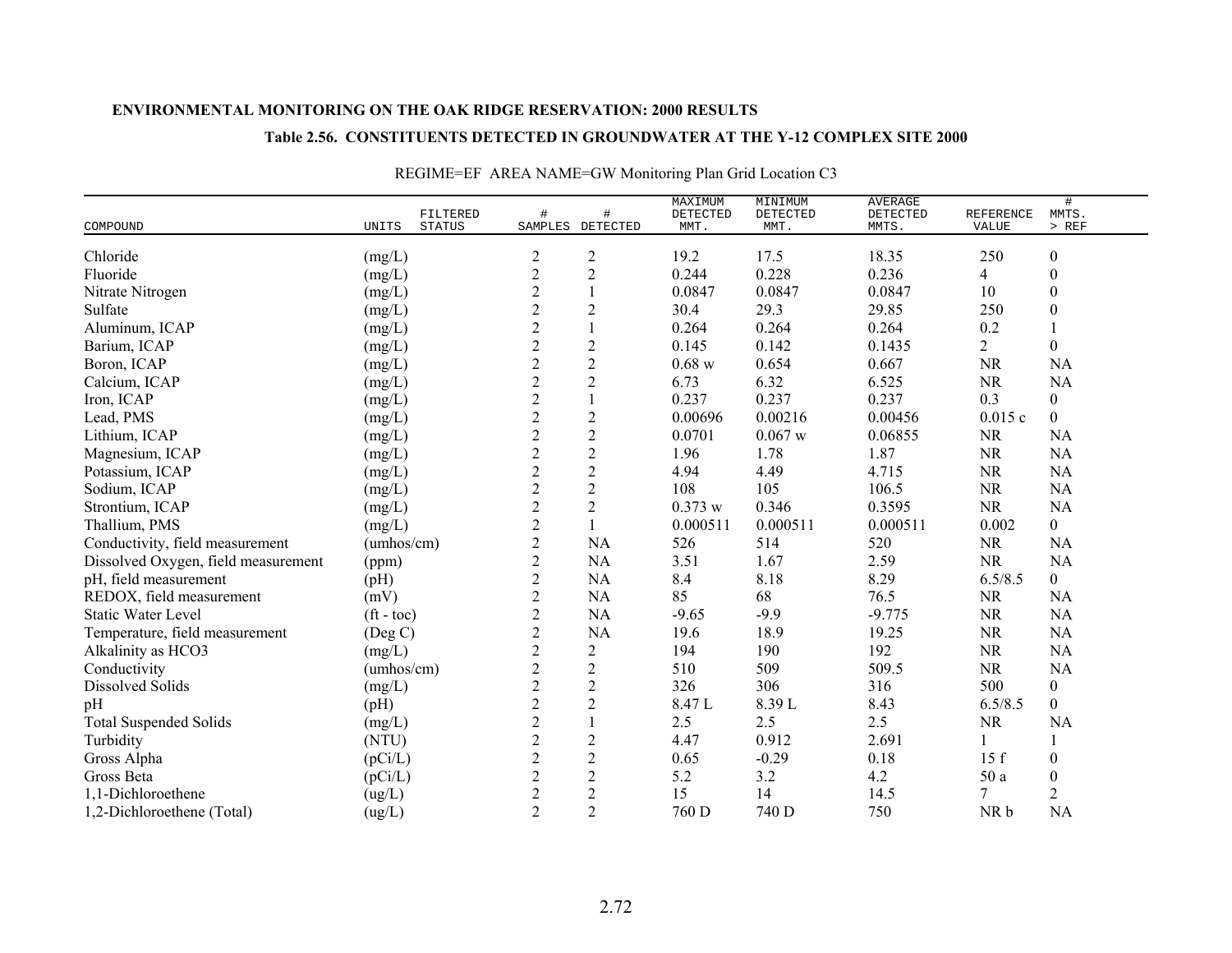| COMPOUND                 | UNITS  | FILTERED<br>STATUS | SAMPLES | DETECTED | MAXIMUM<br>DETECTED<br>MMT. | MINIMUM<br>DETECTED<br>MMT. | AVERAGE<br>DETECTED<br>MMTS. | REFERENCE<br>VALUE | MMTS.<br>$>$ REF |
|--------------------------|--------|--------------------|---------|----------|-----------------------------|-----------------------------|------------------------------|--------------------|------------------|
| 2-Butanone               | (ug/L) |                    |         |          | 54                          | 54                          | 54                           | NR                 | NA               |
| $cis-1,2-Dichloroethene$ | (ug/L) |                    |         |          | 760 D                       | 730 D                       | 745                          | 70                 |                  |
| Tetrachloroethene        | (ug/L) |                    |         |          | 2600 D                      | 1900 D                      | 2250                         |                    |                  |
| trans-1,2-Dichloroethene | (ug/L) |                    |         |          | 10                          |                             | 9.5                          | 100                |                  |
| Trichloroethene          | (ug/L) |                    |         |          | 1100 D                      | 900D                        | 1000                         |                    |                  |
| Vinyl chloride           | (ug/L) |                    |         |          | 20                          |                             | 18.5                         |                    |                  |

**Table 2.56 (continued)**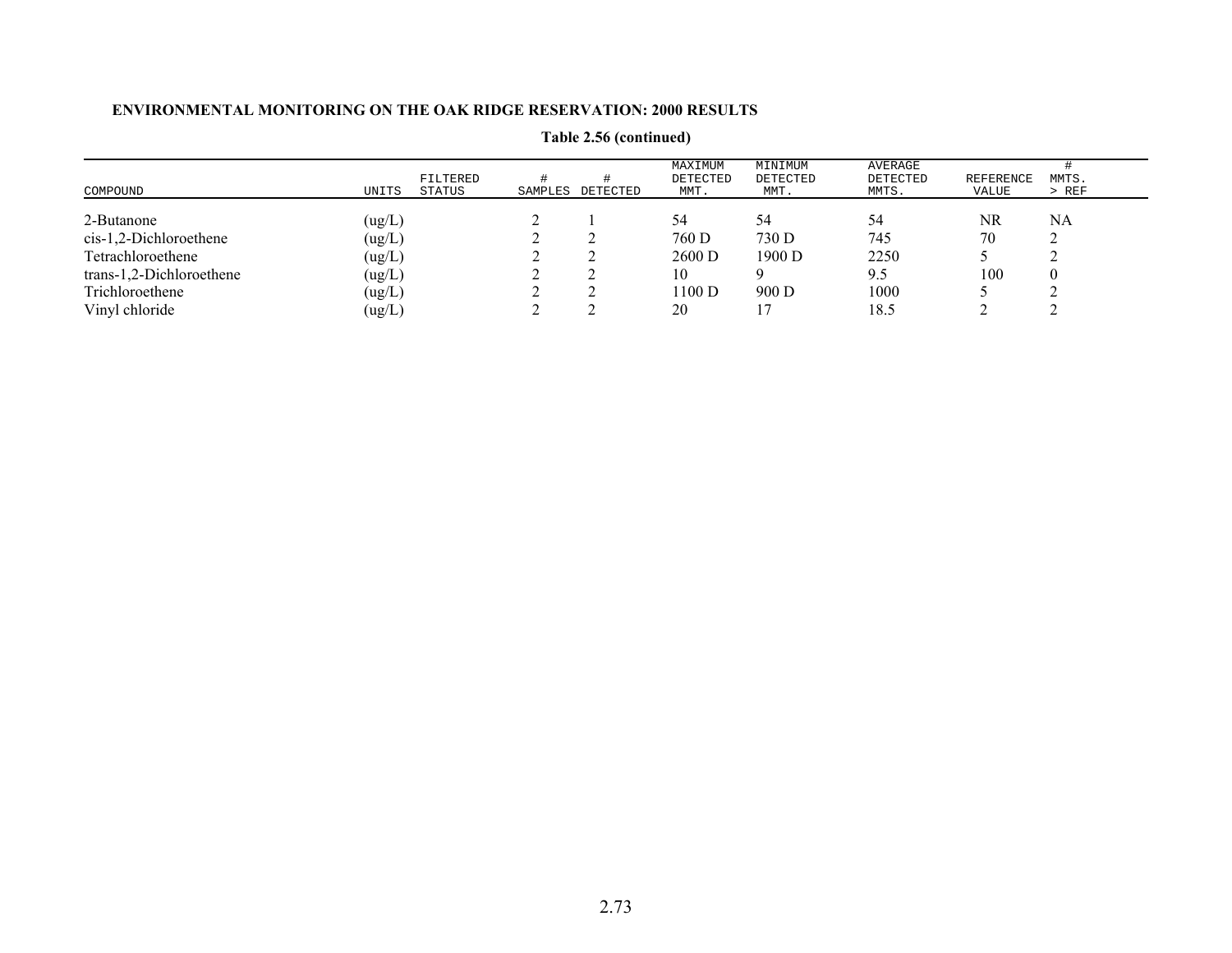### **Table 2.57. CONSTITUENTS DETECTED IN GROUNDWATER AT THE Y-12 COMPLEX SITE 2000**

| COMPOUND                            | UNITS                    | FILTERED<br><b>STATUS</b> | #<br>SAMPLES | DETECTED       | MAXIMUM<br><b>DETECTED</b><br>MMT. | MINIMUM<br>DETECTED<br>MMT. | <b>AVERAGE</b><br>DETECTED<br>MMTS. | <b>REFERENCE</b><br>VALUE | #<br>MMTS.<br>> REF |
|-------------------------------------|--------------------------|---------------------------|--------------|----------------|------------------------------------|-----------------------------|-------------------------------------|---------------------------|---------------------|
| Chloride                            | (mg/L)                   |                           | 4            | 4              | 6.99                               | 6.07                        | 6.51                                | 250                       | $\boldsymbol{0}$    |
| Sulfate                             | (mg/L)                   |                           | 4            | 4              | 11.2                               | 10.3                        | 10.75                               | 250                       | $\boldsymbol{0}$    |
| Barium, ICAP                        | (mg/L)                   |                           | 4            | 4              | 0.27                               | 0.261                       | 0.26575                             | $\overline{2}$            | $\boldsymbol{0}$    |
| Calcium, ICAP                       | (mg/L)                   |                           |              | 4              | 71.1                               | 63.9                        | 67.425                              | <b>NR</b>                 | NA                  |
| Iron, ICAP                          | (mg/L)                   |                           | 4            | 4              | 0.597                              | 0.0899                      | 0.227625                            | 0.3                       |                     |
| Lithium, ICAP                       | (mg/L)                   |                           | 4            | 4              | 0.0137                             | $0.0126$ w                  | 0.0131                              | <b>NR</b>                 | <b>NA</b>           |
| Magnesium, ICAP                     | (mg/L)                   |                           | 4            | 4              | 14.8                               | 13.9                        | 14.35                               | <b>NR</b>                 | NA                  |
| Manganese, ICAP                     | (mg/L)                   |                           |              | 4              | 0.0199                             | 0.017                       | 0.01835                             | 0.05                      | $\overline{0}$      |
| Potassium, ICAP                     | (mg/L)                   |                           |              | $\overline{2}$ | 2.21                               | 2.07                        | 2.14                                | $\rm NR$                  | NA                  |
| Sodium, ICAP                        | (mg/L)                   |                           | 4            | 4              | 7.56                               | 7.22                        | 7.4275                              | NR                        | <b>NA</b>           |
| Strontium, ICAP                     | (mg/L)                   |                           | 4            | 4              | 0.44 w                             | 0.379                       | 0.407                               | <b>NR</b>                 | NA                  |
| Conductivity, field measurement     | (umhos/cm)               |                           | 3            | <b>NA</b>      | 481                                | 468                         | 476.6667                            | <b>NR</b>                 | NA                  |
| Dissolved Oxygen, field measurement | (ppm)                    |                           | 3            | NA             | 2.52                               | 0.66                        | 1.28                                | <b>NR</b>                 | NA                  |
| pH, field measurement               | (pH)                     |                           | 3            | NA             | 7.43                               | 7.33                        | 7.363333                            | 6.5/8.5                   | $\overline{0}$      |
| REDOX, field measurement            | (mV)                     |                           | 3            | NA             | 90                                 | 7                           | 34.66667                            | <b>NR</b>                 | <b>NA</b>           |
| <b>Static Water Level</b>           | $({\rm ft} - {\rm toc})$ |                           | 4            | NA             | $-23.37$                           | $-23.92$                    | $-23.6575$                          | <b>NR</b>                 | NA                  |
| Temperature, field measurement      | (Deg C)                  |                           | 3            | NA             | 22.5                               | 19.9                        | 20.76667                            | <b>NR</b>                 | <b>NA</b>           |
| Alkalinity as HCO3                  | (mg/L)                   |                           | 4            | 4              | 228                                | 214                         | 220                                 | <b>NR</b>                 | <b>NA</b>           |
| Conductivity                        | (umhos/cm)               |                           | 4            | 4              | 456                                | 437                         | 448.25                              | $\rm NR$                  | NA                  |
| <b>Dissolved Solids</b>             | (mg/L)                   |                           | 4            | 4              | 277                                | 236                         | 261.5                               | 500                       | $\boldsymbol{0}$    |
| pH                                  | (pH)                     |                           |              |                | $7.6 L$                            | 7.41 L                      | 7.4975                              | 6.5/8.5                   | $\mathbf{0}$        |
| <b>Total Suspended Solids</b>       | (mg/L)                   |                           | 4            |                |                                    |                             |                                     | <b>NR</b>                 | NA                  |
| Turbidity                           | (NTU)                    |                           |              |                | 3.12                               | 0.587                       | 1.323                               |                           |                     |
| Gross Alpha                         | (pCi/L)                  |                           | 4            | 4              | 2.4                                | 0.058                       | 1.3895                              | 15f                       | $\mathbf{0}$        |
| Gross Beta                          | (pCi/L)                  |                           |              | 4              | 13                                 | 0.34                        | 6.885                               | 50 a                      | $\theta$            |
| Tetrachloroethene                   | (ug/L)                   |                           | 4            | 4              | 1200 D                             | 21                          | 497.75                              |                           |                     |
| Trichloroethene                     | (ug/L)                   |                           |              |                | 3J                                 | 3J                          | 3                                   | 5                         | $\theta$            |

# REGIME=EF AREA NAME=GW Monitoring Plan Grid Location D2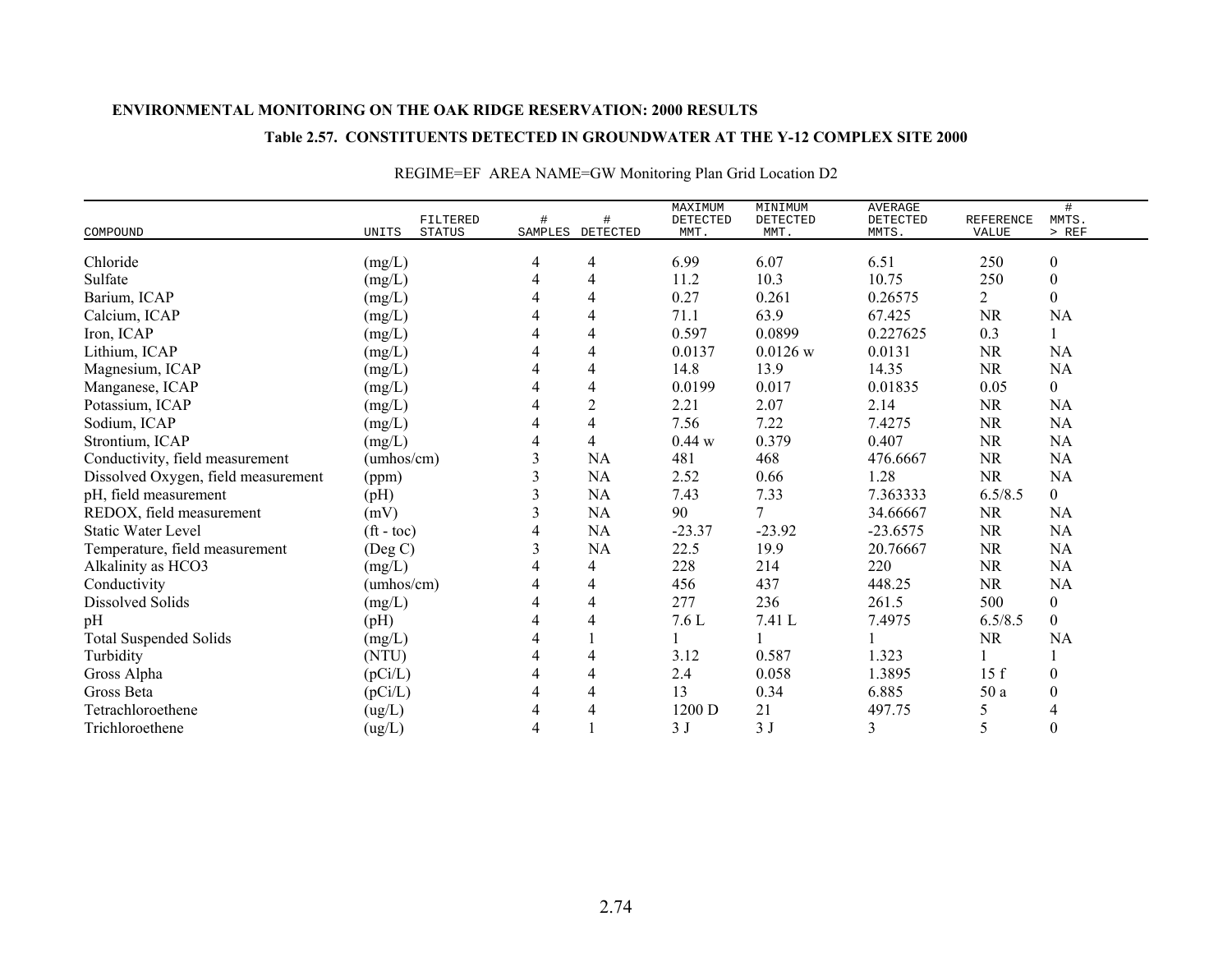#### **Table 2.58. CONSTITUENTS DETECTED IN GROUNDWATER AT THE Y-12 COMPLEX SITE 2000**

|                                     |                                    |                |                       | MAXIMUM           | MINIMUM          | <b>AVERAGE</b>    |                    | $\#$             |
|-------------------------------------|------------------------------------|----------------|-----------------------|-------------------|------------------|-------------------|--------------------|------------------|
| COMPOUND                            | FILTERED<br>UNITS<br><b>STATUS</b> | $\#$           | #<br>SAMPLES DETECTED | DETECTED<br>MMT.  | DETECTED<br>MMT. | DETECTED<br>MMTS. | REFERENCE<br>VALUE | MMTS.<br>$>$ REF |
|                                     |                                    |                |                       |                   |                  |                   |                    |                  |
| Chloride                            | (mg/L)                             | $\overline{c}$ | $\overline{c}$        | 13.6              | 12.3             | 12.95             | 250                | $\boldsymbol{0}$ |
| Nitrate Nitrogen                    | (mg/L)                             | $\overline{c}$ | $\mathbf{1}$          | 0.197             | 0.197            | 0.197             | 10                 | $\boldsymbol{0}$ |
| Sulfate                             | (mg/L)                             | $\overline{c}$ | $\sqrt{2}$            | 19.5              | 17.4             | 18.45             | 250                | $\boldsymbol{0}$ |
| Barium, ICAP                        | (mg/L)                             | $\overline{c}$ | $\sqrt{2}$            | 0.61              | 0.584            | 0.597             | $\overline{2}$     | $\boldsymbol{0}$ |
| Boron, ICAP                         | (mg/L)                             | $\overline{2}$ | $\overline{2}$        | 0.123 w           | 0.119            | 0.121             | <b>NR</b>          | <b>NA</b>        |
| Calcium, ICAP                       | (mg/L)                             | $\overline{c}$ | $\overline{2}$        | 80.6 k            | 77.3             | 78.95             | <b>NR</b>          | <b>NA</b>        |
| Iron, ICAP                          | (mg/L)                             | $\overline{c}$ | $\sqrt{2}$            | 1.86              | 1.17             | 1.515             | 0.3                | $\overline{2}$   |
| Iron Related Bacteria               | (cfu/ml)                           | 3              | 3                     | 5000              | 100              | 1733.333          | <b>NR</b>          | <b>NA</b>        |
| Lead, PMS                           | (mg/L)                             | $\overline{c}$ |                       | 0.000772          | 0.000772         | 0.000772          | 0.015c             | $\overline{0}$   |
| Lithium, ICAP                       | (mg/L)                             | $\overline{c}$ | $\sqrt{2}$            | 0.0211            | 0.0199 w         | 0.0205            | <b>NR</b>          | <b>NA</b>        |
| Magnesium, ICAP                     | (mg/L)                             | $\overline{c}$ | $\overline{2}$        | 17.3              | 16k              | 16.65             | <b>NR</b>          | NA               |
| Manganese, ICAP                     | (mg/L)                             | $\overline{c}$ | $\sqrt{2}$            | 0.0558            | 0.0519           | 0.05385           | 0.05               | $\overline{2}$   |
| Potassium, ICAP                     | (mg/L)                             | $\overline{c}$ | $\overline{2}$        | 5.24              | 4.99             | 5.115             | <b>NR</b>          | <b>NA</b>        |
| Slime Forming Bacteria              | (cfu/ml)                           | 3              |                       | 1000              | 1000             | 1000              | <b>NR</b>          | <b>NA</b>        |
| Sodium, ICAP                        | (mg/L)                             | $\overline{c}$ | $\sqrt{2}$            | 10.1 <sub>k</sub> | 8.7              | 9.4               | <b>NR</b>          | <b>NA</b>        |
| Strontium, ICAP                     | (mg/L)                             | $\overline{c}$ | $\sqrt{2}$            | 1.16 w            | 1.14             | 1.15              | <b>NR</b>          | <b>NA</b>        |
| Sulfate Reducing Bacteria           | (cfu/ml)                           | 3              | $\overline{2}$        | 1000              | 100              | 550               | <b>NR</b>          | <b>NA</b>        |
| Thallium, PMS                       | $(mg/L)$                           | $\mathbf{2}$   |                       | 0.000783          | 0.000783         | 0.000783          | 0.002              | $\boldsymbol{0}$ |
| Uranium, PMS                        | (mg/L)                             | $\overline{c}$ | $\overline{2}$        | 0.00202           | 0.00142          | 0.00172           | <b>NR</b>          | <b>NA</b>        |
| Conductivity, field measurement     | (umhos/cm)                         | 3              | <b>NA</b>             | 642               | 433              | 572.3333          | <b>NR</b>          | <b>NA</b>        |
| Dissolved Oxygen, field measurement | (ppm)                              | 3              | <b>NA</b>             | 5.2               | 0.46             | 2.04              | <b>NR</b>          | NA               |
| pH, field measurement               | (pH)                               | 3              | <b>NA</b>             | 7.45              | 7.38             | 7.403333          | 6.5/8.5            | $\overline{0}$   |
| REDOX, field measurement            | (mV)                               | 3              | NA                    | 81                | 80               | 80.66667          | <b>NR</b>          | <b>NA</b>        |
| <b>Static Water Level</b>           | $({\rm ft} - {\rm toc})$           | 3              | NA                    | $-8.99$           | $-10.6$          | $-9.73333$        | <b>NR</b>          | <b>NA</b>        |
| Temperature, field measurement      | (Deg C)                            | 3              | <b>NA</b>             | 17.5              | 16.9             | 17.3              | <b>NR</b>          | <b>NA</b>        |
| Alkalinity as HCO3                  | (mg/L)                             | $\overline{c}$ | $\sqrt{2}$            | 268               | 240              | 254               | <b>NR</b>          | <b>NA</b>        |
| Conductivity                        | (umbos/cm)                         | $\overline{c}$ | $\overline{2}$        | 545               | 540              | 542.5             | <b>NR</b>          | NA               |
| Dissolved Solids                    | (mg/L)                             | $\overline{2}$ | $\overline{2}$        | 315               | 313              | 314               | 500                | $\boldsymbol{0}$ |
| pH                                  | (pH)                               | $\overline{c}$ | $\overline{2}$        | 7.42 L            | 7.42 L           | 7.42              | 6.5/8.5            | $\overline{0}$   |
| <b>Total Suspended Solids</b>       | (mg/L)                             | $\overline{c}$ | $\sqrt{2}$            | 3                 | $\overline{2}$   | 2.5               | <b>NR</b>          | <b>NA</b>        |
| Turbidity                           | (NTU)                              | $\overline{c}$ | $\overline{c}$        | 13.6              | 12.9             | 13.25             |                    | $\sqrt{2}$       |
| Gross Alpha                         | (pCi/L)                            | $\overline{2}$ | $\overline{2}$        | 62                | 54               | 58                | 15f                | $\overline{2}$   |

# REGIME=EF AREA NAME=GW Monitoring Plan Grid Location E3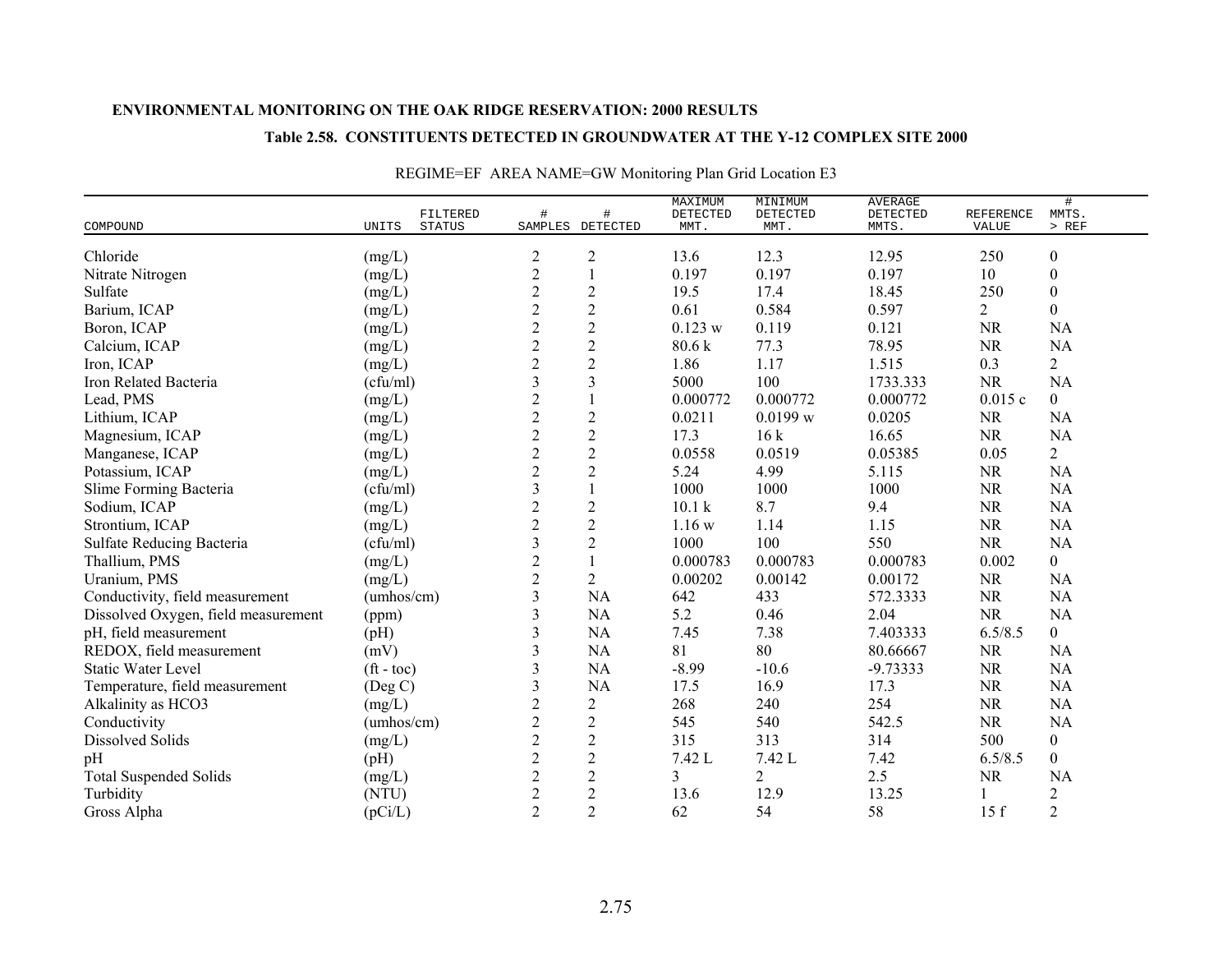| COMPOUND                   | FILTERED<br>UNITS<br>STATUS | SAMPLES | DETECTED | MAXIMUM<br>DETECTED<br>MMT. | MINIMUM<br>DETECTED<br>MMT. | AVERAGE<br>DETECTED<br>MMTS. | <b>REFERENCE</b><br>VALUE | MMTS.<br>$>$ REF |  |
|----------------------------|-----------------------------|---------|----------|-----------------------------|-----------------------------|------------------------------|---------------------------|------------------|--|
| Gross Beta                 | (pCi/L)                     |         |          | 10                          | 7.5                         | 8.75                         | 50 a                      | $\theta$         |  |
| 1,1,1-Trichloroethane      | (ug/L)                      |         |          |                             |                             |                              | 200                       | $\overline{0}$   |  |
| 1,1-Dichloroethane         | (ug/L)                      |         |          | 150                         | 92                          | 121                          | NR                        | NA               |  |
| 1,1-Dichloroethene         | (ug/L)                      |         |          | 33                          | 24                          | 28.5                         |                           |                  |  |
| 1,2-Dichloroethene (Total) | (ug/L)                      |         |          |                             | 15                          | 16                           | NR b                      | NA               |  |
| $cis-1,2-Dichloroethene$   | (ug/L)                      |         |          | 14                          | 12                          | 13                           | 70                        |                  |  |
| Tetrachloroethene          | (ug/L)                      |         |          | 220 D                       | 160                         | 190                          |                           |                  |  |
| Trichloroethene            | (ug/L)                      |         |          | 63                          | 49                          | 56                           |                           |                  |  |
| Vinyl chloride             | (ug/L)                      |         |          |                             |                             |                              |                           |                  |  |

**Table 2.58 (continued)**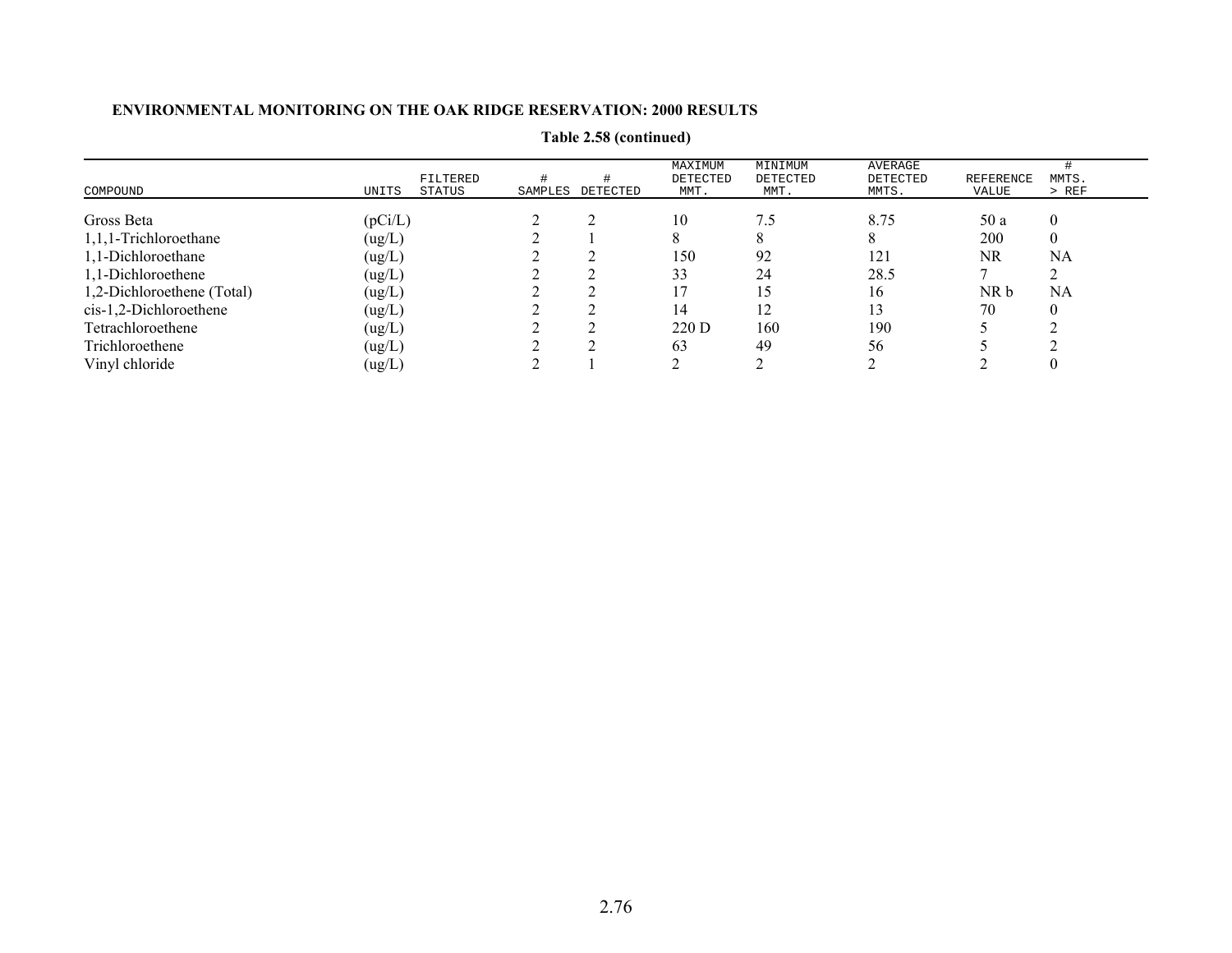### **Table 2.59. CONSTITUENTS DETECTED IN GROUNDWATER AT THE Y-12 COMPLEX SITE 2000**

|                                     |                                    |                |                       | MAXIMUM            | MINIMUM            | <b>AVERAGE</b>    |                           | #                |
|-------------------------------------|------------------------------------|----------------|-----------------------|--------------------|--------------------|-------------------|---------------------------|------------------|
| COMPOUND                            | FILTERED<br>UNITS<br><b>STATUS</b> | #              | #<br>SAMPLES DETECTED | DETECTED<br>MMT.   | DETECTED<br>MMT.   | DETECTED<br>MMTS. | <b>REFERENCE</b><br>VALUE | MMTS.<br>> REF   |
|                                     |                                    |                |                       |                    |                    |                   |                           |                  |
| Chloride                            | (mg/L)                             | $\overline{c}$ | $\overline{c}$        | 10.2               | 8.81               | 9.505             | 250                       | $\boldsymbol{0}$ |
| Fluoride                            | (mg/L)                             | $\overline{2}$ |                       | 0.116              | 0.116              | 0.116             | 4                         | $\mathbf{0}$     |
| Nitrate Nitrogen                    | (mg/L)                             | $\overline{c}$ | $\mathfrak{2}$        | 0.897              | 0.824              | 0.8605            | 10                        | $\boldsymbol{0}$ |
| Sulfate                             | (mg/L)                             | $\overline{c}$ | $\mathbf{2}$          | 18.4               | 18                 | 18.2              | 250                       | $\boldsymbol{0}$ |
| Barium, ICAP                        | (mg/L)                             | $\overline{c}$ | $\overline{c}$        | 0.374              | 0.353              | 0.3635            | 2                         | $\theta$         |
| Calcium, ICAP                       | (mg/L)                             | $\sqrt{2}$     | $\sqrt{2}$            | 62.5               | 62.1 k             | 62.3              | <b>NR</b>                 | NA               |
| Lithium, ICAP                       | (mg/L)                             | $\overline{2}$ | $\mathbf{2}$          | $0.014$ w          | 0.0111             | 0.01255           | $\rm NR$                  | NA               |
| Magnesium, ICAP                     | (mg/L)                             | $\overline{c}$ | $\overline{2}$        | 12k                | 10.9               | 11.45             | <b>NR</b>                 | NA               |
| Manganese, ICAP                     | (mg/L)                             | $\sqrt{2}$     |                       | 0.00538            | 0.00538            | 0.00538           | 0.05                      | $\mathbf{0}$     |
| Potassium, ICAP                     | (mg/L)                             | $\mathbf{2}$   | $\mathfrak{2}$        | 3.3                | 2.9                | 3.1               | <b>NR</b>                 | NA               |
| Sodium, ICAP                        | (mg/L)                             | $\overline{2}$ | $\overline{2}$        | 6.01 k             | 5.86               | 5.935             | <b>NR</b>                 | NA               |
| Strontium, ICAP                     | (mg/L)                             | $\overline{2}$ | $\overline{2}$        | 0.335 w            | 0.318              | 0.3265            | <b>NR</b>                 | <b>NA</b>        |
| Conductivity, field measurement     | (umhos/cm)                         |                | NA                    | 440                | 440                | 440               | <b>NR</b>                 | NA               |
| Dissolved Oxygen, field measurement | (ppm)                              |                | NA                    | 1.19               | 1.19               | 1.19              | <b>NR</b>                 | NA               |
| pH, field measurement               | (pH)                               |                | NA                    | 7.44               | 7.44               | 7.44              | 6.5/8.5                   | $\mathbf{0}$     |
| REDOX, field measurement            | (mV)                               |                | NA                    | 166                | 166                | 166               | <b>NR</b>                 | <b>NA</b>        |
| <b>Static Water Level</b>           | $({\rm ft}$ - toc)                 |                | NA                    | $-3.67$            | $-3.85$            | $-3.76$           | NR                        | NA               |
| Temperature, field measurement      | (Deg C)                            |                | NA                    | 15.1               | 15.1               | 15.1              | <b>NR</b>                 | <b>NA</b>        |
| Alkalinity as HCO3                  | (mg/L)                             | $\overline{c}$ | $\overline{2}$        | 182                | 180                | 181               | <b>NR</b>                 | <b>NA</b>        |
| Conductivity                        | (umbos/cm)                         | $\overline{2}$ | $\mathbf{2}$          | 423                | 419                | 421               | <b>NR</b>                 | NA               |
| Dissolved Solids                    | (mg/L)                             | $\overline{c}$ | $\sqrt{2}$            | 253                | 245                | 249               | 500                       | $\boldsymbol{0}$ |
| pH                                  | (pH)                               | $\overline{c}$ | $\overline{2}$        | $7.67\,\mathrm{L}$ | $7.64 \mathrm{~L}$ | 7.655             | 6.5/8.5                   | $\boldsymbol{0}$ |
| Turbidity                           | (NTU)                              | $\overline{c}$ | $\sqrt{2}$            | 0.495              | 0.175              | 0.335             |                           | $\theta$         |
| Gross Alpha                         | (pCi/L)                            | $\overline{c}$ | $\sqrt{2}$            | 1.6                | 1.2                | 1.4               | 15f                       | $\mathbf{0}$     |
| Gross Beta                          | (pCi/L)                            | $\overline{2}$ | $\overline{2}$        | 4.6                | 1.8                | 3.2               | 50 a                      | $\boldsymbol{0}$ |

# REGIME=EF AREA NAME=GW Monitoring Plan Grid Location F3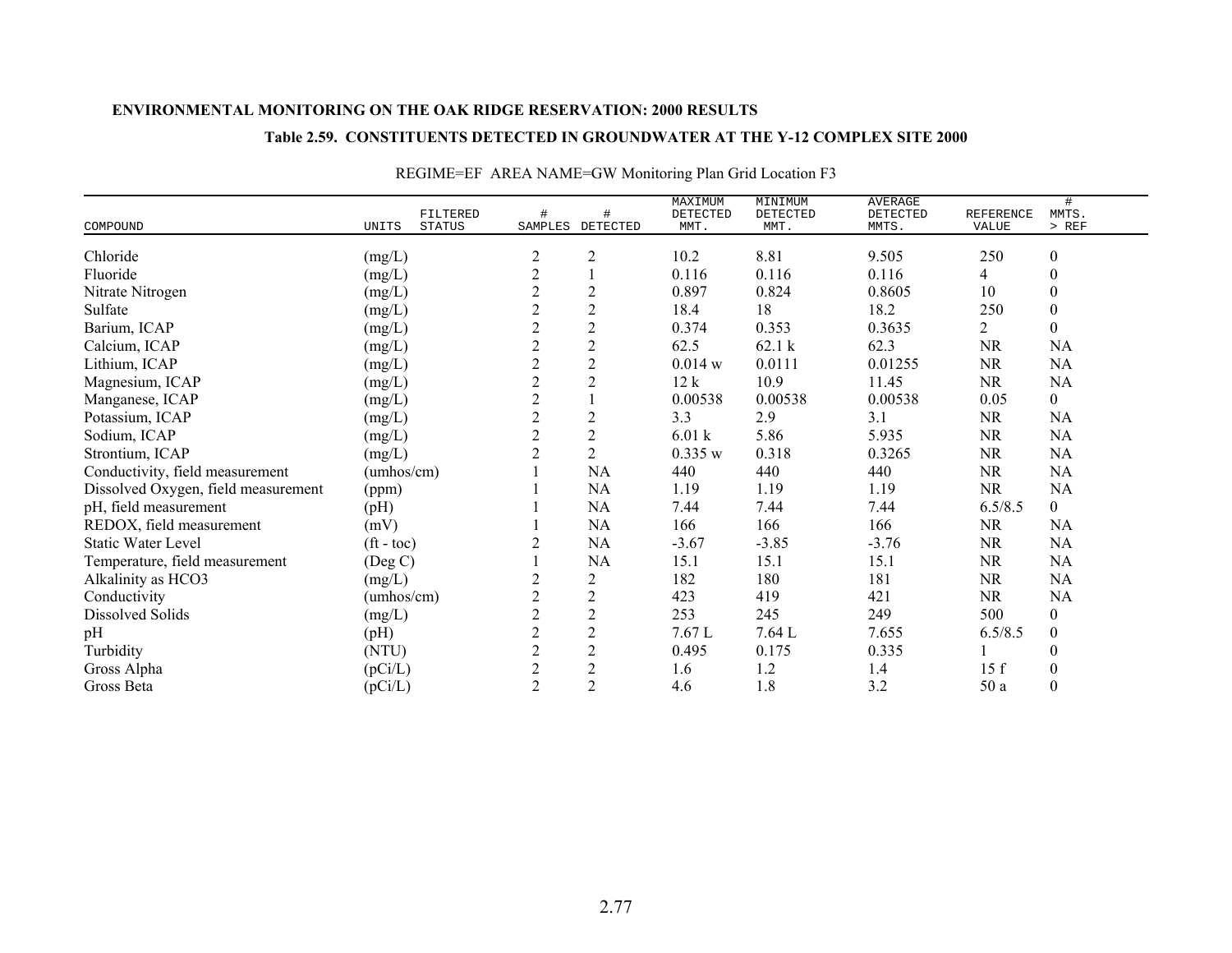### **Table 2.60. CONSTITUENTS DETECTED IN GROUNDWATER AT THE Y-12 COMPLEX SITE 2000**

|                                     |                          | FILTERED      | $\#$             |                          | MAXIMUM<br>DETECTED | MINIMUM<br>DETECTED | <b>AVERAGE</b><br>DETECTED | <b>REFERENCE</b> | #<br>MMTS.       |
|-------------------------------------|--------------------------|---------------|------------------|--------------------------|---------------------|---------------------|----------------------------|------------------|------------------|
| COMPOUND                            | UNITS                    | <b>STATUS</b> |                  | SAMPLES DETECTED         | MMT.                | MMT.                | MMTS.                      | VALUE            | $>$ REF          |
| Chloride                            | (mg/L)                   |               | 4                | 4                        | 16.1                | 7.29                | 11.5475                    | 250              | $\boldsymbol{0}$ |
| Fluoride                            | (mg/L)                   |               | 4                | $\overline{2}$           | 0.266               | 0.199               | 0.2325                     | 4                | $\boldsymbol{0}$ |
| Nitrate Nitrogen                    | (mg/L)                   |               | 4                | 4                        | 0.738               | 0.0997              | 0.419675                   | 10               | $\boldsymbol{0}$ |
| Sulfate                             | (mg/L)                   |               |                  | $\overline{4}$           | 25.6                | 18.1                | 21.9                       | 250              | $\boldsymbol{0}$ |
| Barium, ICAP                        | (mg/L)                   |               | 4                | 4                        | 0.407               | 0.0584              | 0.228575                   | $\overline{2}$   | $\overline{0}$   |
| Calcium, ICAP                       | (mg/L)                   |               | 4                | 4                        | 79                  | 54.3                | 67.825                     | <b>NR</b>        | NA               |
| Chromium, PMS                       | (mg/L)                   |               | 2                |                          | 0.132               | 0.132               | 0.132                      | <b>NR</b>        | NA               |
| Iron, ICAP                          | (mg/L)                   |               | 4                | $\overline{2}$           | 1.71                | 0.104               | 0.907                      | 0.3              |                  |
| Lead, PMS                           | (mg/L)                   |               | 4                |                          | 0.000662            | 0.000662            | 0.000662                   | 0.015c           | $\overline{0}$   |
| Lithium, ICAP                       | (mg/L)                   |               | 4                | $\overline{2}$           | 0.0169 w            | 0.0135              | 0.0152                     | <b>NR</b>        | <b>NA</b>        |
| Magnesium, ICAP                     | (mg/L)                   |               | 4                | $\overline{\mathcal{A}}$ | 9.92                | 4.78                | 7.215                      | <b>NR</b>        | <b>NA</b>        |
| Manganese, ICAP                     | (mg/L)                   |               | 4                | $\overline{2}$           | 0.0355              | 0.00964             | 0.02257                    | 0.05             | $\overline{0}$   |
| Nickel, PMS                         | (mg/L)                   |               | $\sqrt{2}$       |                          | 0.101               | 0.101               | 0.101                      | <b>NR</b>        | <b>NA</b>        |
| Nickel, ICAP                        | (mg/L)                   |               | $\overline{c}$   |                          | 0.0815              | 0.0815              | 0.0815                     | 0.1 <sub>d</sub> | $\boldsymbol{0}$ |
| Potassium, ICAP                     | (mg/L)                   |               | 4                |                          | 2.93                | 2.13                | 2.54                       | <b>NR</b>        | <b>NA</b>        |
| Sodium, ICAP                        | (mg/L)                   |               |                  | 4                        | 8.06                | 5.94                | 7.2875                     | <b>NR</b>        | <b>NA</b>        |
| Strontium, ICAP                     | (mg/L)                   |               | 4                | $\overline{4}$           | 0.401 w             | 0.0804              | 0.23315                    | <b>NR</b>        | NA               |
| Uranium, PMS                        | $(mg/L)$                 |               | 4                | $\overline{2}$           | 0.00179             | 0.00112             | 0.001455                   | <b>NR</b>        | NA               |
| Conductivity, field measurement     | (umbos/cm)               |               | $\boldsymbol{2}$ | <b>NA</b>                | 527                 | 326                 | 426.5                      | <b>NR</b>        | NA               |
| Dissolved Oxygen, field measurement | (ppm)                    |               | $\overline{c}$   | <b>NA</b>                | 4.3                 | 0.74                | 2.52                       | <b>NR</b>        | <b>NA</b>        |
| pH, field measurement               | (pH)                     |               | $\boldsymbol{2}$ | <b>NA</b>                | 7.33                | $7.02\,$            | 7.175                      | 6.5/8.5          | $\mathbf{0}$     |
| REDOX, field measurement            | (mV)                     |               | $\sqrt{2}$       | <b>NA</b>                | 123                 | 113                 | 118                        | <b>NR</b>        | <b>NA</b>        |
| <b>Static Water Level</b>           | $({\rm ft} - {\rm toc})$ |               | $\overline{4}$   | <b>NA</b>                | $-8.46$             | $-14.1$             | $-10.9675$                 | <b>NR</b>        | <b>NA</b>        |
| Temperature, field measurement      | $($ Deg C $)$            |               | $\overline{c}$   | <b>NA</b>                | 19                  | 16.6                | 17.8                       | <b>NR</b>        | NA               |
| Alkalinity as HCO3                  | (mg/L)                   |               | 4                | 4                        | 214                 | 129                 | 174.75                     | <b>NR</b>        | <b>NA</b>        |
| Conductivity                        | (umbos/cm)               |               | 4                | 4                        | 486                 | 338                 | 423.75                     | $\rm NR$         | <b>NA</b>        |
| <b>Dissolved Solids</b>             | (mg/L)                   |               | 4                | 4                        | 282                 | 197                 | 249.75                     | 500              | $\boldsymbol{0}$ |
| pH                                  | (pH)                     |               | 4                | $\overline{4}$           | 7.51 L              | 7.24 L              | 7.355                      | 6.5/8.5          | $\boldsymbol{0}$ |
| Turbidity                           | (NTU)                    |               | 4                | 4                        | 4.72                | 0.162               | 1.61975                    |                  | $\overline{2}$   |
| Gross Alpha                         | (pCi/L)                  |               | 4                | 4                        | 3.5                 | 0.96                | 2.215                      | 15f              | $\boldsymbol{0}$ |
| Gross Beta                          | (pCi/L)                  |               | 4                | 4                        | $\overline{7}$      | 3                   | 4.675                      | 50 a             | $\theta$         |

# REGIME=EF AREA NAME=GW Monitoring Plan Grid Location G3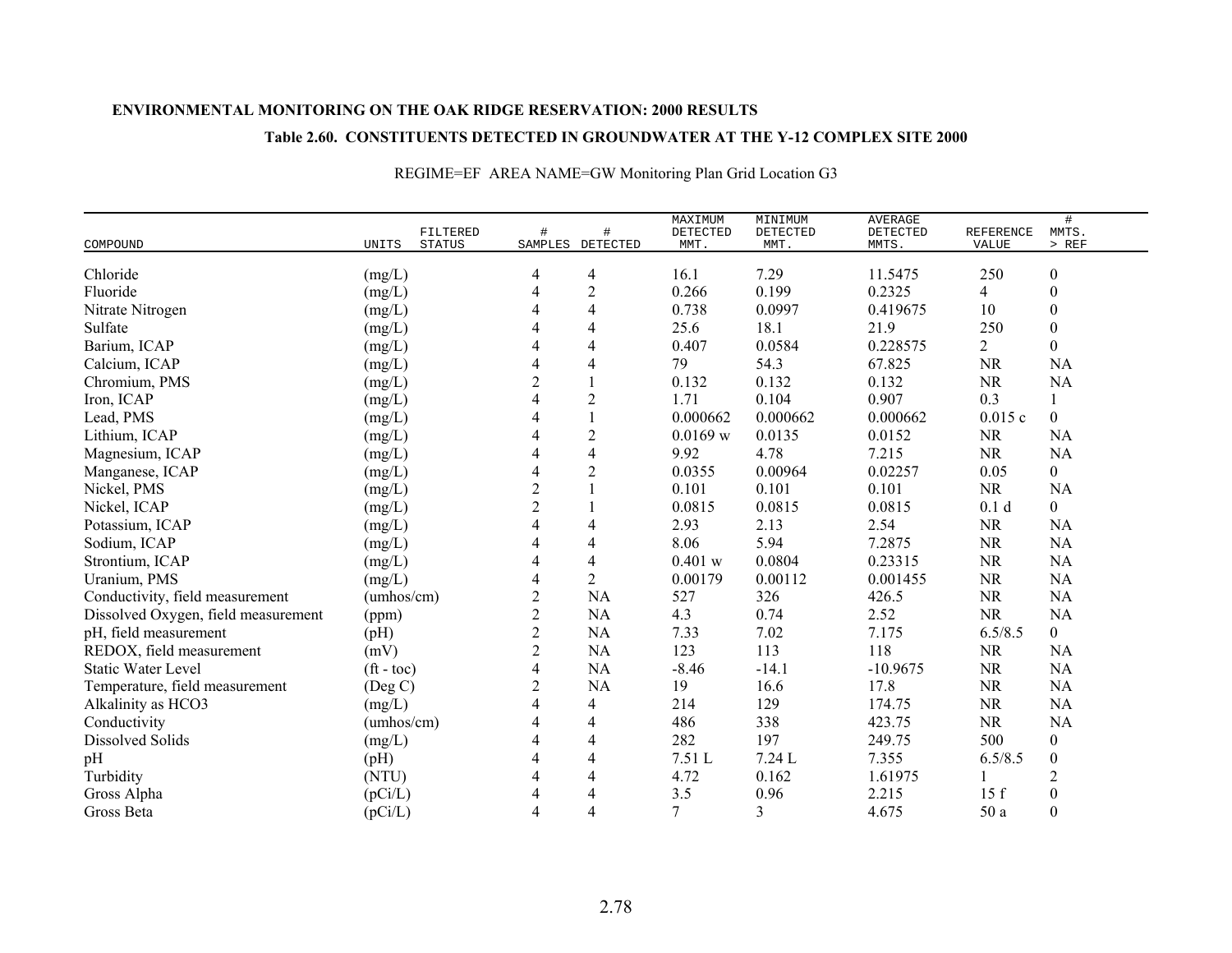| COMPOUND                 | UNITS  | FILTERED<br>STATUS | SAMPLES | DETECTED | MAXIMUM<br>DETECTED<br>MMT. | MINIMUM<br>DETECTED<br>MMT. | AVERAGE<br>DETECTED<br>MMTS. | REFERENCE<br>VALUE | MMTS.<br>$>$ REF |
|--------------------------|--------|--------------------|---------|----------|-----------------------------|-----------------------------|------------------------------|--------------------|------------------|
| Carbon tetrachloride     | (ug/L) |                    |         |          |                             | د 4                         | 34.66667                     |                    |                  |
| Chloroform               | (ug/L) |                    |         |          |                             |                             | 4.25                         | 100i               |                  |
| $cis-1,2-Dichloroethene$ | (ug/L) |                    | 4       |          |                             |                             |                              | 70                 |                  |
| Tetrachloroethene        | (ug/L) |                    |         |          | 12                          |                             | 10                           |                    |                  |
| Trichloroethene          | (ug/L) |                    |         |          | 3 J                         |                             |                              |                    |                  |

**Table 2.60 (continued)**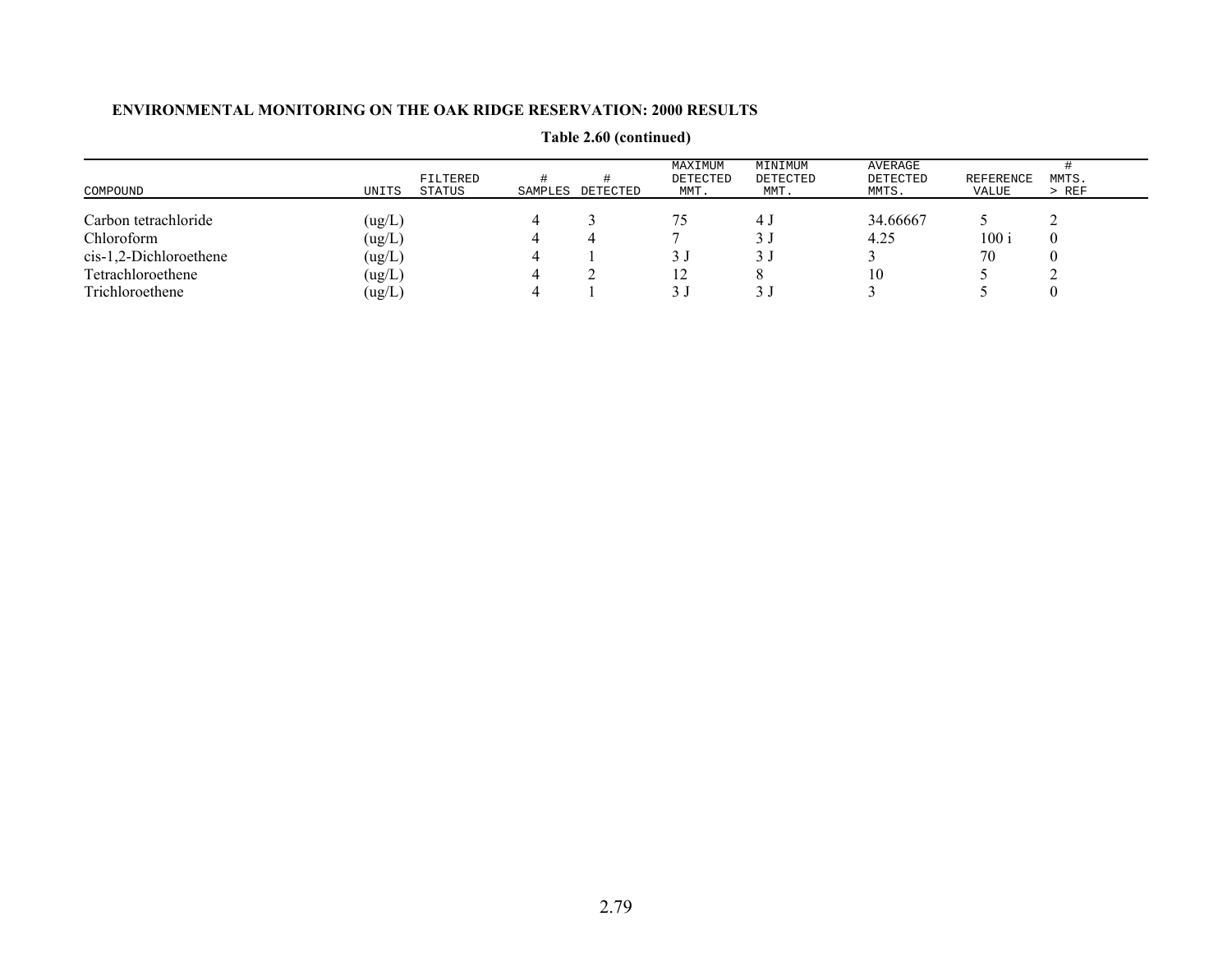### **Table 2.61. CONSTITUENTS DETECTED IN GROUNDWATER AT THE Y-12 COMPLEX SITE 2000**

|                                     |                        |                |                | MAXIMUM  | MINIMUM    | <b>AVERAGE</b> |           | #                |
|-------------------------------------|------------------------|----------------|----------------|----------|------------|----------------|-----------|------------------|
|                                     | FILTERED               | $\#$           | #              | DETECTED | DETECTED   | DETECTED       | REFERENCE | MMTS.            |
| COMPOUND                            | UNITS<br><b>STATUS</b> | SAMPLES        | DETECTED       | MMT.     | MMT.       | MMTS.          | VALUE     | $>$ REF          |
| Chloride                            | (mg/L)                 | 2              | $\overline{2}$ | 8.29     | 7.68       | 7.985          | 250       | $\boldsymbol{0}$ |
| Sulfate                             | (mg/L)                 | $\overline{c}$ | $\overline{c}$ | 11.8     | 10.8       | 11.3           | 250       | $\boldsymbol{0}$ |
| Barium, ICAP                        | (mg/L)                 | $\overline{c}$ | $\overline{c}$ | 0.29     | 0.278      | 0.284          | 2         | $\boldsymbol{0}$ |
| Calcium, ICAP                       | (mg/L)                 | $\overline{c}$ | $\overline{2}$ | 45.5     | 42.5       | 44             | <b>NR</b> | NA               |
| Iron, ICAP                          | (mg/L)                 | $\overline{c}$ | $\sqrt{2}$     | 0.12     | 0.0586     | 0.0893         | 0.3       | $\overline{0}$   |
| Lithium, ICAP                       | (mg/L)                 | $\overline{c}$ | $\overline{2}$ | 0.0277   | $0.0266$ w | 0.02715        | <b>NR</b> | NA               |
| Magnesium, ICAP                     | (mg/L)                 | $\overline{c}$ | $\mathbf{2}$   | 11.7     | 11.2       | 11.45          | $\rm NR$  | NA               |
| Manganese, ICAP                     | (mg/L)                 | $\overline{c}$ | $\overline{c}$ | 0.0384   | 0.0362     | 0.0373         | 0.05      | $\boldsymbol{0}$ |
| Potassium, ICAP                     | (mg/L)                 | $\overline{2}$ | $\sqrt{2}$     | 3.6      | 3.54       | 3.57           | <b>NR</b> | NA               |
| Sodium, ICAP                        | (mg/L)                 | $\overline{c}$ | $\sqrt{2}$     | 36.1     | 36         | 36.05          | $\rm NR$  | NA               |
| Strontium, ICAP                     | (mg/L)                 | $\overline{c}$ | $\overline{2}$ | 1.32 w   | 1.31       | 1.315          | <b>NR</b> | NA               |
| Conductivity, field measurement     | (umhos/cm)             | $\overline{c}$ | NA             | 427      | 405        | 416            | <b>NR</b> | NA               |
| Dissolved Oxygen, field measurement | (ppm)                  | $\overline{2}$ | NA             | 1.38     | 1.09       | 1.235          | <b>NR</b> | NA               |
| pH, field measurement               | (pH)                   | $\overline{c}$ | NA             | 8.44     | 8.11       | 8.275          | 6.5/8.5   | $\overline{0}$   |
| REDOX, field measurement            | (mV)                   | $\overline{2}$ | NA             | $-244$   | $-270$     | $-257$         | <b>NR</b> | NA               |
| <b>Static Water Level</b>           | $({\rm ft}$ - toc)     | $\overline{c}$ | NA             | $-5.63$  | $-8.76$    | $-7.195$       | <b>NR</b> | NA               |
| Temperature, field measurement      | $($ Deg C $)$          | $\overline{2}$ | NA             | 18.4     | 17.3       | 17.85          | <b>NR</b> | NA               |
| Alkalinity as HCO3                  | (mg/L)                 | $\overline{c}$ | $\overline{c}$ | 200      | 174        | 187            | <b>NR</b> | NA               |
| Conductivity                        | (umhos/cm)             | $\overline{c}$ | $\mathbf{2}$   | 457      | 429        | 443            | $\rm NR$  | NA               |
| Dissolved Solids                    | (mg/L)                 | $\overline{c}$ | $\overline{c}$ | 257      | 251        | 254            | 500       | $\boldsymbol{0}$ |
| pH                                  | (pH)                   | $\overline{c}$ | $\overline{2}$ | 8.04L    | 7.85 L     | 7.945          | 6.5/8.5   | $\boldsymbol{0}$ |
| Turbidity                           | (NTU)                  | $\overline{c}$ | $\sqrt{2}$     | 0.666    | 0.398      | 0.532          |           | $\mathbf{0}$     |
| Gross Alpha                         | (pCi/L)                | $\overline{c}$ | $\overline{c}$ | 1.1      | $-0.06$    | 0.52           | 15f       | $\boldsymbol{0}$ |
| Gross Beta                          | (pCi/L)                | $\overline{2}$ | $\overline{2}$ | 5.6      | 1.9        | 3.75           | 50a       | $\boldsymbol{0}$ |

# REGIME=EF AREA NAME=GW Monitoring Plan Grid Location K1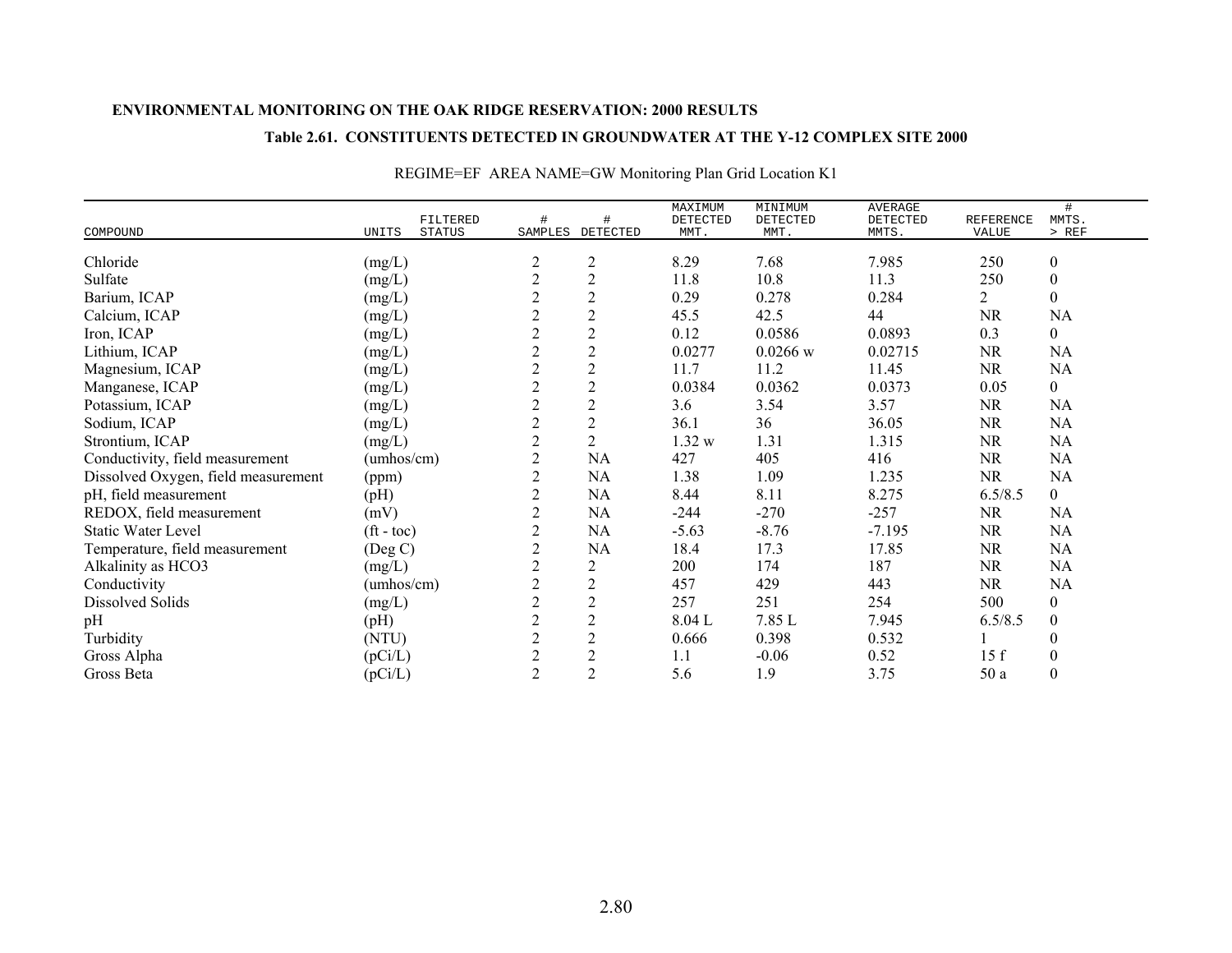### **Table 2.62. CONSTITUENTS DETECTED IN GROUNDWATER AT THE Y-12 COMPLEX SITE 2000**

| COMPOUND                            | FILTERED<br>UNITS<br><b>STATUS</b> | #<br>SAMPLES   | #<br>DETECTED  | MAXIMUM<br>DETECTED<br>MMT. | MINIMUM<br>DETECTED<br>MMT. | <b>AVERAGE</b><br>DETECTED<br>MMTS. | REFERENCE<br>VALUE | #<br>MMTS.<br>> REF |
|-------------------------------------|------------------------------------|----------------|----------------|-----------------------------|-----------------------------|-------------------------------------|--------------------|---------------------|
| Chloride                            | (mg/L)                             | $\overline{c}$ | $\overline{c}$ | 2.01                        | 1.77                        | 1.89                                | 250                | $\boldsymbol{0}$    |
| Fluoride                            | (mg/L)                             | $\overline{c}$ | $\sqrt{2}$     | 0.219                       | 0.201                       | 0.21                                | 4                  | $\boldsymbol{0}$    |
| Nitrate Nitrogen                    | (mg/L)                             | $\overline{2}$ |                | 0.0607                      | 0.0607                      | 0.0607                              | 10                 | $\boldsymbol{0}$    |
| Sulfate                             | (mg/L)                             | $\overline{2}$ | $\sqrt{2}$     | 14.7                        | 14.1                        | 14.4                                | 250                | $\boldsymbol{0}$    |
| Barium, ICAP                        | (mg/L)                             | $\overline{2}$ | $\mathbf{2}$   | 0.149                       | 0.149                       | 0.149                               | 2                  | $\theta$            |
| Calcium, ICAP                       | (mg/L)                             | $\sqrt{2}$     | $\overline{c}$ | 36.3                        | 34.5                        | 35.4                                | <b>NR</b>          | NA                  |
| Iron, ICAP                          | (mg/L)                             | $\overline{2}$ | $\sqrt{2}$     | 0.09                        | 0.0643                      | 0.07715                             | 0.3                | $\boldsymbol{0}$    |
| Lithium, ICAP                       | (mg/L)                             | $\mathbf{2}$   | $\mathbf{2}$   | 0.0194 w                    | 0.0193                      | 0.01935                             | <b>NR</b>          | NA                  |
| Magnesium, ICAP                     | (mg/L)                             | $\sqrt{2}$     | $\sqrt{2}$     | 7.93                        | 7.58                        | 7.755                               | <b>NR</b>          | <b>NA</b>           |
| Manganese, ICAP                     | (mg/L)                             | $\overline{c}$ | $\mathbf{2}$   | 0.0173                      | 0.0153                      | 0.0163                              | 0.05               | $\boldsymbol{0}$    |
| Potassium, ICAP                     | (mg/L)                             | $\sqrt{2}$     | $\sqrt{2}$     | 2.14                        | 2.06                        | 2.1                                 | $\rm NR$           | NA                  |
| Sodium, ICAP                        | (mg/L)                             | $\mathbf{2}$   | $\mathbf{2}$   | 44.5                        | 42.8                        | 43.65                               | <b>NR</b>          | NA                  |
| Strontium, ICAP                     | (mg/L)                             | $\overline{c}$ | $\sqrt{2}$     | 0.493 w                     | 0.488                       | 0.4905                              | $\rm NR$           | NA                  |
| Uranium, PMS                        | (mg/L)                             | $\overline{c}$ |                | 0.000878                    | 0.000878                    | 0.000878                            | $\rm NR$           | <b>NA</b>           |
| Conductivity, field measurement     | (umbos/cm)                         | $\sqrt{2}$     | NA             | 422                         | 401                         | 411.5                               | $\rm NR$           | NA                  |
| Dissolved Oxygen, field measurement | (ppm)                              | $\mathbf{2}$   | NA             | 2.68                        | 1.34                        | 2.01                                | <b>NR</b>          | NA                  |
| pH, field measurement               | (pH)                               | $\overline{c}$ | NA             | 7.61                        | 7.51                        | 7.56                                | 6.5/8.5            | $\mathbf{0}$        |
| REDOX, field measurement            | (mV)                               | $\overline{2}$ | NA             | 153                         | 146                         | 149.5                               | <b>NR</b>          | NA                  |
| <b>Static Water Level</b>           | $({\rm ft - toc})$                 | $\overline{c}$ | NA             | $-5.36$                     | $-9.19$                     | $-7.275$                            | $\rm NR$           | NA                  |
| Temperature, field measurement      | (Deg C)                            | $\mathbf{2}$   | NA             | 18.2                        | 14.6                        | 16.4                                | $\rm NR$           | NA                  |
| Alkalinity as HCO3                  | (mg/L)                             | $\overline{c}$ | $\overline{c}$ | 210                         | 175                         | 192.5                               | $\rm NR$           | NA                  |
| Conductivity                        | (umbos/cm)                         | $\mathbf{2}$   | $\mathbf{2}$   | 413                         | 404                         | 408.5                               | NR                 | NA                  |
| <b>Dissolved Solids</b>             | (mg/L)                             | $\overline{c}$ | $\overline{c}$ | 238                         | 230                         | 234                                 | 500                | $\boldsymbol{0}$    |
| pH                                  | (pH)                               | $\overline{2}$ | $\overline{2}$ | 7.79L                       | 7.77L                       | 7.78                                | 6.5/8.5            | $\boldsymbol{0}$    |
| Turbidity                           | (NTU)                              | $\overline{c}$ | $\sqrt{2}$     | 0.945                       | 0.376                       | 0.6605                              |                    | $\mathbf{0}$        |
| Gross Alpha                         | (pCi/L)                            | $\mathbf{2}$   | $\mathbf{2}$   | 1.5                         | 0.84                        | 1.17                                | 15f                | $\boldsymbol{0}$    |
| Gross Beta                          | (pCi/L)                            | $\overline{2}$ | $\overline{2}$ | 3.8                         | 3.8                         | 3.8                                 | 50 a               | $\boldsymbol{0}$    |

# REGIME=EF AREA NAME=GW Monitoring Plan Grid Location K2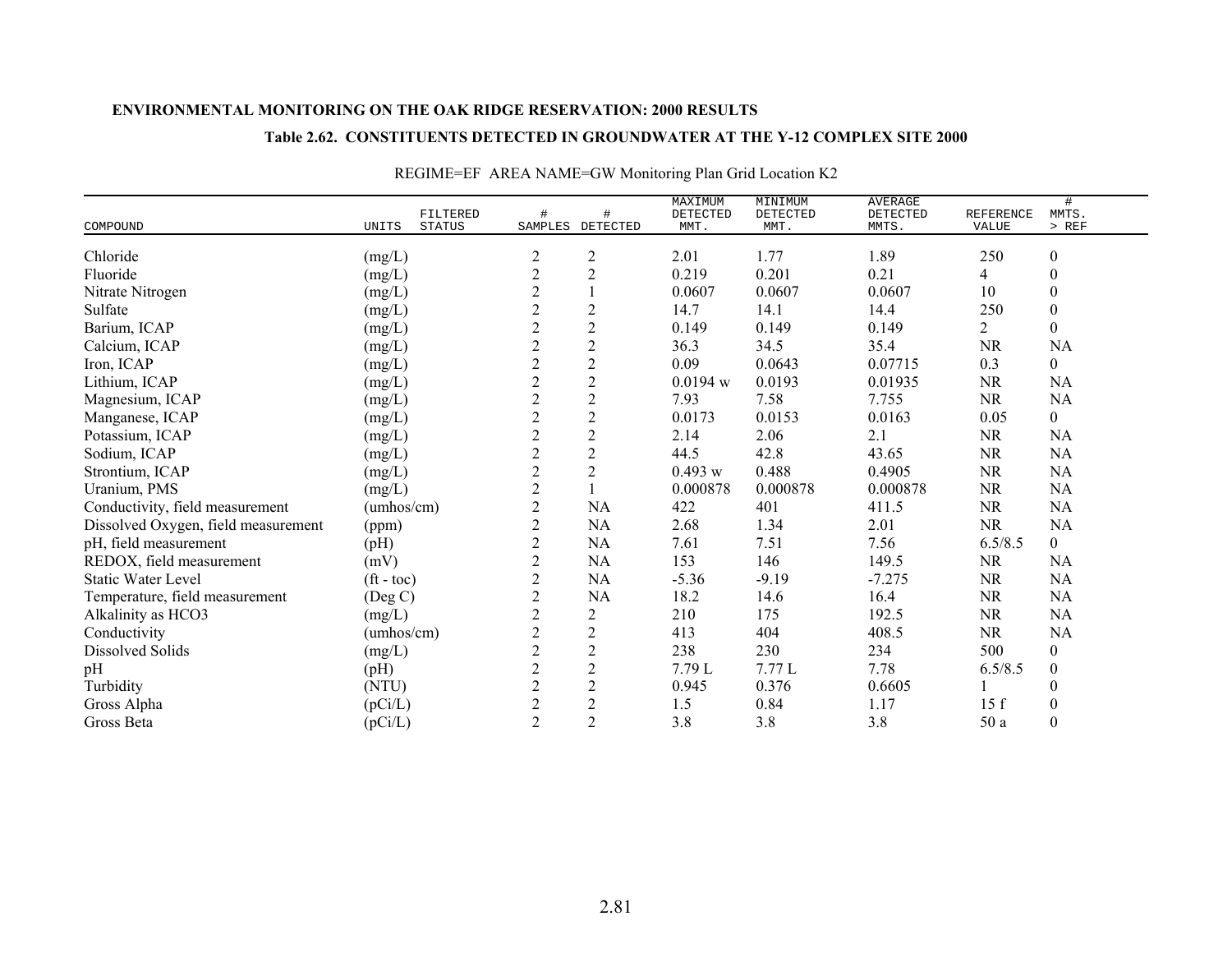### **Table 2.63. CONSTITUENTS DETECTED IN GROUNDWATER AT THE Y-12 COMPLEX SITE 2000**

| COMPOUND                            | UNITS                | FILTERED<br><b>STATUS</b> | #              | #<br>SAMPLES DETECTED | MAXIMUM<br>DETECTED<br>MMT. | MINIMUM<br>DETECTED<br>MMT. | <b>AVERAGE</b><br>DETECTED<br>MMTS. | <b>REFERENCE</b><br>VALUE | $\#$<br>MMTS.<br>$>$ REF |
|-------------------------------------|----------------------|---------------------------|----------------|-----------------------|-----------------------------|-----------------------------|-------------------------------------|---------------------------|--------------------------|
|                                     |                      |                           |                |                       |                             |                             |                                     |                           |                          |
| Chloride                            | (mg/L)               |                           | 4              | 4                     | 71.3                        | 56                          | 66.65                               | 250                       | $\boldsymbol{0}$         |
| Fluoride                            | (mg/L)               |                           | 4              | 4                     | 0.253                       | 0.158                       | 0.21475                             | 4                         | $\boldsymbol{0}$         |
| Sulfate                             | (mg/L)               |                           | 4              | 4                     | 1.38                        | 0.86                        | 1.05625                             | 250                       | $\boldsymbol{0}$         |
| Aluminum, ICAP                      | (mg/L)               |                           | 4              | $\overline{c}$        | 1.62                        | 1.09                        | 1.355                               | 0.2                       | $\sqrt{2}$               |
| Barium, ICAP                        | (mg/L)               |                           | 4              | $\overline{4}$        | 0.0929                      | 0.0515                      | 0.06675                             | $\overline{2}$            | $\overline{0}$           |
| Calcium, ICAP                       | (mg/L)               |                           | 4              | 4                     | 129                         | 107                         | 114                                 | <b>NR</b>                 | NA                       |
| Chromium, ICAP                      | (mg/L)               |                           | $\overline{2}$ |                       | 0.0256                      | 0.0256                      | 0.0256                              | 0.1                       | $\boldsymbol{0}$         |
| Iron, ICAP                          | (mg/L)               |                           | 4              | 4                     | 27.4                        | 23.8                        | 25.95                               | 0.3                       | $\overline{4}$           |
| Lead, PMS                           | (mg/L)               |                           | 4              | 3                     | 0.0033                      | 0.00128                     | 0.0021                              | 0.015c                    | $\mathbf{0}$             |
| Magnesium, ICAP                     | (mg/L)               |                           | 4              | 4                     | 15.1                        | 13.3                        | 14.475                              | <b>NR</b>                 | NA                       |
| Manganese, ICAP                     | (mg/L)               |                           |                | 4                     | 1.18                        | 0.787                       | 0.94825                             | 0.05                      | $\overline{4}$           |
| Sodium, ICAP                        | (mg/L)               |                           | 4              | 4                     | 15.5                        | 12.1                        | 14.35                               | <b>NR</b>                 | NA                       |
| Strontium, ICAP                     | (mg/L)               |                           | 4              | 4                     | 0.255                       | 0.216                       | 0.23175                             | <b>NR</b>                 | <b>NA</b>                |
| Thallium, PMS                       | (mg/L)               |                           | 4              | $\overline{2}$        | 0.000979                    | 0.000592                    | 0.000786                            | 0.002                     | $\mathbf{0}$             |
| Uranium, PMS                        | (mg/L)               |                           | 4              |                       | 0.00129                     | 0.00129                     | 0.00129                             | <b>NR</b>                 | <b>NA</b>                |
| Conductivity, field measurement     | (umbos/cm)           |                           | 4              | NA                    | 837                         | 766                         | 802.25                              | <b>NR</b>                 | <b>NA</b>                |
| Dissolved Oxygen, field measurement | (ppm)                |                           | 4              | <b>NA</b>             | 5.27                        | 0.2                         | 2.6375                              | <b>NR</b>                 | NA                       |
| pH, field measurement               | (pH)                 |                           | 4              | NA                    | 7.16                        | 6.65                        | 6.8875                              | 6.5/8.5                   | $\overline{0}$           |
| REDOX, field measurement            | (mV)                 |                           | 4              | <b>NA</b>             | 141                         | $-102$                      | 24.25                               | <b>NR</b>                 | <b>NA</b>                |
| <b>Static Water Level</b>           | $({\rm ft - toc})$   |                           | 4              | NA                    | $-9.71$                     | $-10.3$                     | $-9.99$                             | <b>NR</b>                 | NA                       |
| Temperature, field measurement      | (Deg C)              |                           | 4              | <b>NA</b>             | 22.9                        | 18.7                        | 21.3                                | <b>NR</b>                 | NA                       |
| Alkalinity as HCO3                  | (mg/L)               |                           | 4              | 4                     | 298                         | 264                         | 276                                 | <b>NR</b>                 | NA                       |
| Conductivity                        | (umbos/cm)           |                           | 4              | 4                     | 775                         | 744                         | 761.25                              | <b>NR</b>                 | <b>NA</b>                |
| <b>Dissolved Solids</b>             | (mg/L)               |                           | 4              | 4                     | 408                         | 364                         | 392.5                               | 500                       | $\boldsymbol{0}$         |
| pH                                  | (pH)                 |                           | 4              | 4                     | 6.86 L                      | $6.68$ L                    | 6.78                                | 6.5/8.5                   | $\overline{0}$           |
| <b>Total Suspended Solids</b>       | (mg/L)               |                           | 4              | 4                     | 66                          | 31                          | 49.75                               | <b>NR</b>                 | <b>NA</b>                |
| Turbidity                           | (NTU)                |                           | 4              | 4                     | 249                         | 122                         | 173.75                              | 1                         | $\overline{4}$           |
| Gross Alpha                         | (pCi/L)              |                           | 4              | 4                     | 1.7                         | $-0.53$                     | 0.3085                              | 15f                       | $\overline{0}$           |
| Gross Beta                          | (pCi/L)              |                           | 4              | 4                     | 6.4                         | $-0.37$                     | 2.6725                              | 50 a                      | $\boldsymbol{0}$         |
| 1,1-Dichloroethane                  | $\left( ug/L\right)$ |                           | 4              |                       | 2J                          | 2J                          | $\overline{c}$                      | <b>NR</b>                 | NA                       |
| 1,1-Dichloroethene                  | (ug/L)               |                           | 4              |                       | 5                           | 5                           | 5                                   | 7                         | $\boldsymbol{0}$         |
| 1,2-Dichloroethene (Total)          | (ug/L)               |                           | $\overline{4}$ | 3                     | 150                         | 90                          | 112.6667                            | NR b                      | <b>NA</b>                |

# REGIME=EF AREA NAME=Grid J Primary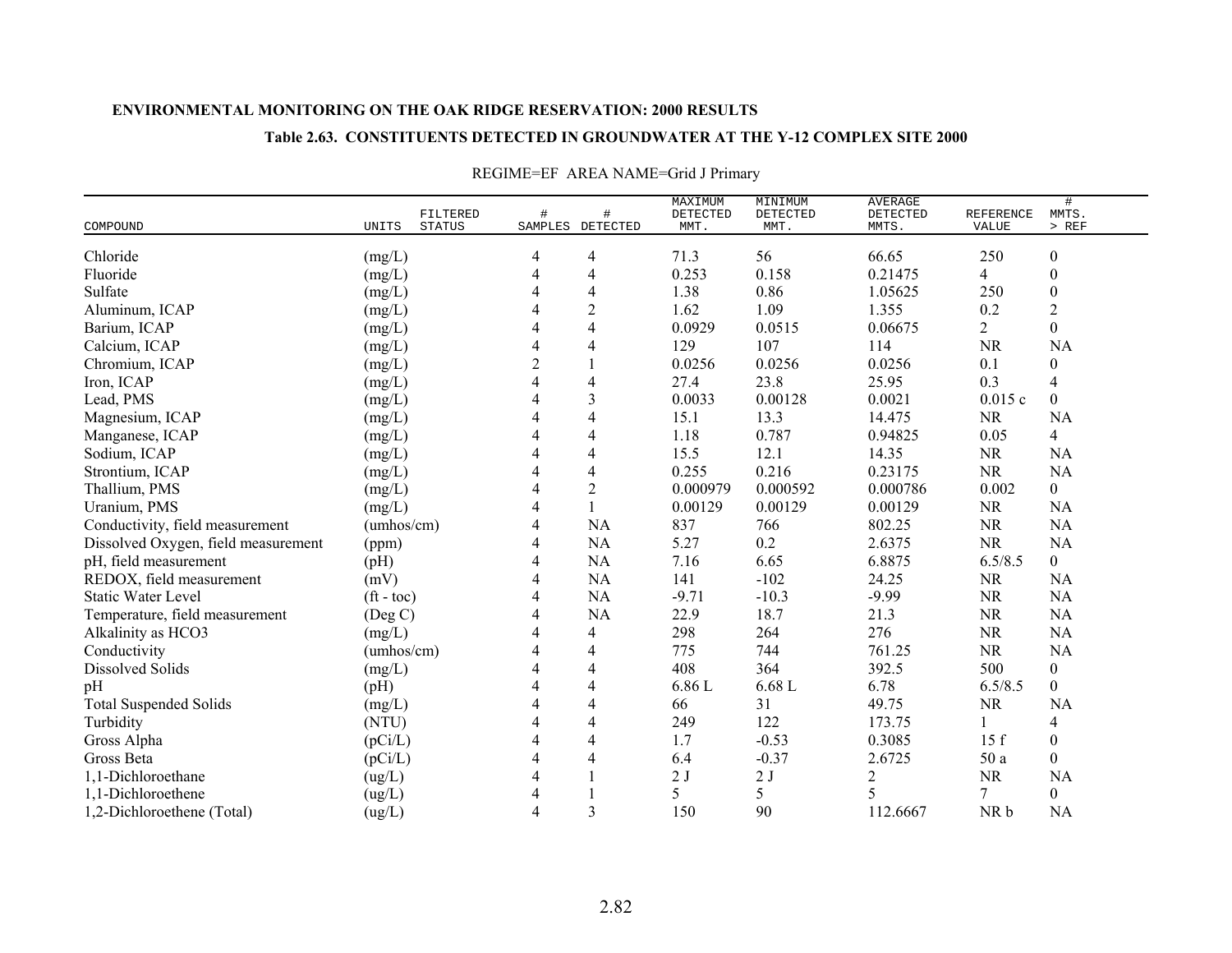| COMPOUND                 | UNITS  | FILTERED<br>STATUS | SAMPLES | DETECTED | MAXIMUM<br>DETECTED<br>MMT. | MINIMUM<br>DETECTED<br>MMT. | AVERAGE<br>DETECTED<br>MMTS. | <b>REFERENCE</b><br>VALUE | MMTS.<br>$>$ REF |
|--------------------------|--------|--------------------|---------|----------|-----------------------------|-----------------------------|------------------------------|---------------------------|------------------|
| 2-Butanone               | (ug/L) |                    | 4       |          |                             |                             |                              | NR                        | NA               |
| $cis-1,2-Dichloroethene$ | (ug/L) |                    |         |          | 150                         | 90                          | 112.6667                     | 70                        |                  |
| Tetrachloroethene        | (ug/L) |                    | 4       |          | 62                          | 20                          | 36.66667                     |                           |                  |
| Trichloroethene          | (ug/L) |                    |         |          | 14                          |                             | 9.333333                     |                           |                  |
| Vinyl chloride           | (ug/L) |                    | 4       |          |                             |                             | 8.666667                     |                           |                  |

**Table 2.63 (continued)**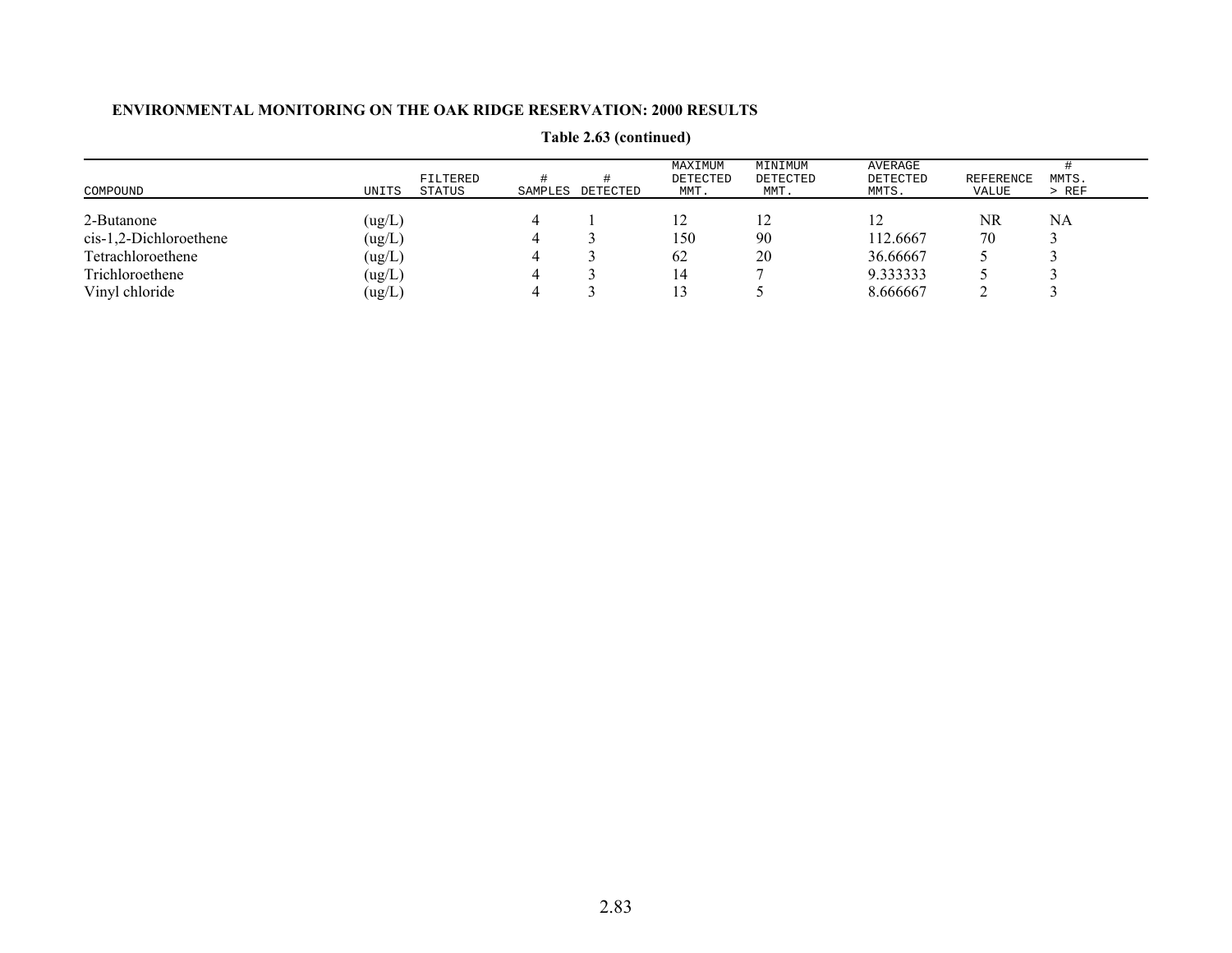#### **Table 2.64. CONSTITUENTS DETECTED IN GROUNDWATER AT THE Y-12 COMPLEX SITE 2000**

|                                     |                          | FILTERED | #  | $\#$             | MAXIMUM<br>DETECTED | MINIMUM<br>DETECTED | <b>AVERAGE</b><br>DETECTED | REFERENCE      | #<br>MMTS.       |
|-------------------------------------|--------------------------|----------|----|------------------|---------------------|---------------------|----------------------------|----------------|------------------|
| COMPOUND                            | UNITS                    | STATUS   |    | SAMPLES DETECTED | MMT.                | MMT.                | MMTS.                      | VALUE          | $>$ REF          |
| Chloride                            | (mg/L)                   |          | 14 | 14               | 81.5                | 11.6                | 32.82857                   | 250            | $\boldsymbol{0}$ |
| Fluoride                            | (mg/L)                   |          | 14 | 8                | 0.256               | 0.118               | 0.184625                   | $\overline{4}$ | $\boldsymbol{0}$ |
| Nitrate Nitrogen                    | (mg/L)                   |          | 14 | 8                | 1.32                | 0.0367              | 0.66525                    | 10             | $\boldsymbol{0}$ |
| Sulfate                             | (mg/L)                   |          | 14 | 14               | 41.8                | 1.07                | 18.78143                   | 250            | $\boldsymbol{0}$ |
| Aluminum, ICAP                      | (mg/L)                   |          | 14 | $\overline{2}$   | 0.249               | 0.212               | 0.2305                     | 0.2            | $\overline{2}$   |
| Barium, ICAP                        | (mg/L)                   |          | 14 | 14               | 0.641               | 0.0404              | 0.212757                   | $\overline{2}$ | $\overline{0}$   |
| Boron, ICAP                         | (mg/L)                   |          | 14 | $\mathbf{1}$     | 0.113 w             | 0.113 w             | 0.113                      | <b>NR</b>      | <b>NA</b>        |
| Calcium, ICAP                       | (mg/L)                   |          | 14 | 14               | 111                 | 43.7                | 75.25                      | <b>NR</b>      | NA               |
| Iron, ICAP                          | (mg/L)                   |          | 14 | 12               | 10.7                | 0.0683              | 1.681942                   | 0.3            | $\overline{7}$   |
| Iron Related Bacteria               | (cfu/ml)                 |          | 5  | 3                | 5000 >              | 100                 | 1733.333                   | NR             | NA               |
| Lead, PMS                           | (mg/L)                   |          | 14 | 5                | 0.00164             | 0.000564            | 0.00104                    | 0.015c         | $\overline{0}$   |
| Lithium, ICAP                       | (mg/L)                   |          | 14 | $\overline{c}$   | 0.0179 w            | 0.0157              | 0.0168                     | <b>NR</b>      | <b>NA</b>        |
| Magnesium, ICAP                     | (mg/L)                   |          | 14 | 14               | 26.6                | 11.4                | 18.49286                   | <b>NR</b>      | NA               |
| Manganese, ICAP                     | (mg/L)                   |          | 14 | 11               | 1.23                | 0.00512             | 0.374445                   | 0.05           | 8                |
| Potassium, ICAP                     | (mg/L)                   |          | 14 | 11               | 3.72                | 2.03                | 2.677273                   | <b>NR</b>      | <b>NA</b>        |
| Selenium, PMS                       | (mg/L)                   |          | 14 | 5                | 0.0221              | 0.0101              | 0.01402                    | 0.05           | $\overline{0}$   |
| Slime Forming Bacteria              | (cfu/ml)                 |          | 5  | 3                | 100                 | 100                 | 100                        | <b>NR</b>      | <b>NA</b>        |
| Sodium, ICAP                        | (mg/L)                   |          | 14 | 14               | 25.7                | 4.95                | 13.81429                   | <b>NR</b>      | NA               |
| Strontium, ICAP                     | (mg/L)                   |          | 14 | 14               | 0.445 w             | 0.0635              | 0.263314                   | <b>NR</b>      | <b>NA</b>        |
| Sulfate Reducing Bacteria           | (cfu/ml)                 |          | 5  | 1                | 10000 >             | 10000 >             | 10000                      | <b>NR</b>      | <b>NA</b>        |
| Thallium, PMS                       | (mg/L)                   |          | 14 | 8                | 0.000679            | 0.000516            | 0.000607                   | 0.002          | $\overline{0}$   |
| Uranium, PMS                        | (mg/L)                   |          | 14 | 8                | 0.136               | 0.000883            | 0.033824                   | <b>NR</b>      | NA               |
| Conductivity, field measurement     | (umbos/cm)               |          | 17 | <b>NA</b>        | 717                 | 368                 | 547.2353                   | <b>NR</b>      | <b>NA</b>        |
| Dissolved Oxygen, field measurement | (ppm)                    |          | 17 | NA               | 5.14                | 0.18                | 1.777059                   | <b>NR</b>      | NA               |
| pH, field measurement               | (pH)                     |          | 17 | <b>NA</b>        | 7.73                | 6.13                | 7.311176                   | 6.5/8.5        | $\mathbf{1}$     |
| REDOX, field measurement            | (mV)                     |          | 17 | NA               | 200                 | $-174$              | 71.52941                   | <b>NR</b>      | NA               |
| <b>Static Water Level</b>           | $({\rm ft} - {\rm toc})$ |          | 15 | NA               | $-9.34$             | $-21.28$            | $-13.9113$                 | <b>NR</b>      | <b>NA</b>        |
| Temperature, field measurement      | $($ Deg C $)$            |          | 17 | <b>NA</b>        | 19.8                | 14.8                | 16.73529                   | <b>NR</b>      | NA               |
| Alkalinity as HCO3                  | (mg/L)                   |          | 14 | 14               | 340                 | 154                 | 226.5714                   | <b>NR</b>      | <b>NA</b>        |
| Conductivity                        | (umbos/cm)               |          | 14 | 14               | 745                 | 401                 | 572.7857                   | <b>NR</b>      | <b>NA</b>        |
| <b>Dissolved Solids</b>             | (mg/L)                   |          | 14 | 14               | 421                 | 209                 | 318.1429                   | 500            | $\boldsymbol{0}$ |
| pH                                  | (pH)                     |          | 14 | 14               | 7.88 L              | 7.04L               | 7.469286                   | 6.5/8.5        | $\theta$         |

## REGIME=EF AREA NAME=New Hope Pond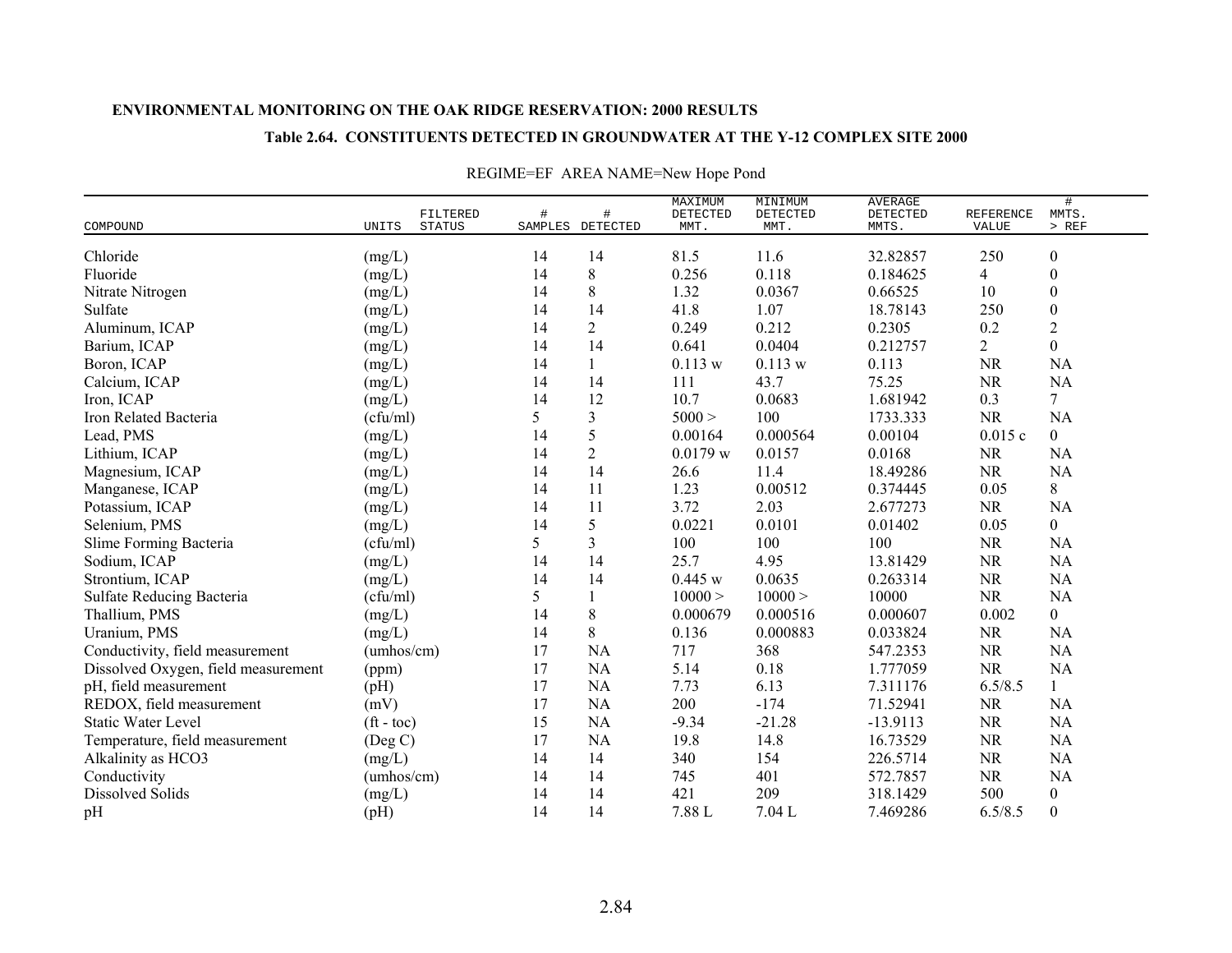|                               |         |          |         |               | MAXIMUM  | MINIMUM        | AVERAGE  |           |              |
|-------------------------------|---------|----------|---------|---------------|----------|----------------|----------|-----------|--------------|
|                               |         | FILTERED | #       |               | DETECTED | DETECTED       | DETECTED | REFERENCE | MMTS.        |
| COMPOUND                      | UNITS   | STATUS   | SAMPLES | DETECTED      | MMT.     | MMT.           | MMTS.    | VALUE     | > REF        |
|                               |         |          | 14      |               | 15       |                |          | NR        |              |
| <b>Total Suspended Solids</b> | (mg/L)  |          |         | 4             |          |                | 6        |           | NA           |
| Turbidity                     | (NTU)   |          | 14      | 14            | 155      | 0.571          | 19.32671 |           | 12           |
| Technetium-99                 | (pCi/L) |          |         | ◠             | 0.05     | $-9.4$         | $-4.675$ | 4000      | $\mathbf{0}$ |
| Gross Alpha                   | (pCi/L) |          | 14      | 14            | 100      | $-0.37$        | 12.055   | 15f       | 2            |
| Gross Beta                    | (pCi/L) |          | 14      | 14            | 74       | $-0.48$        | 9.69     | 50 a      |              |
| 1,2-Dichloroethene (Total)    | (ug/L)  |          | 14      | 10            | 150      | 4 J            | 47.2     | NR b      | NA           |
| 2-Butanone                    | (ug/L)  |          | 14      |               |          |                |          | NR        | NA           |
| Carbon tetrachloride          | (ug/L)  |          | 14      | 9             | 1000 D   |                | 363.2222 |           | 8            |
| Chlorodibromomethane          | (ug/L)  |          | 14      |               | 3J       | 3J             |          | 100i      | $\theta$     |
| Chloroform                    | (ug/L)  |          | 14      | 8             | 280 D    | 3 <sub>J</sub> | 57.875   | 100 i     |              |
| cis-1,2-Dichloroethene        | (ug/L)  |          | 14      | 10            | 150      | 4 <sub>0</sub> | 47.2     | 70        |              |
| Tetrachloroethene             | (ug/L)  |          | 14      | 12            | 520 D    | 5 J            | 118.5    |           | 11           |
| Trichloroethene               | (ug/L)  |          | 14      | 8             | 200 D    | 3J             | 57.5     |           |              |
| Vinyl chloride                | (ug/L)  |          | 14      | $\rightarrow$ |          |                |          |           |              |

**Table 2.64 (continued)**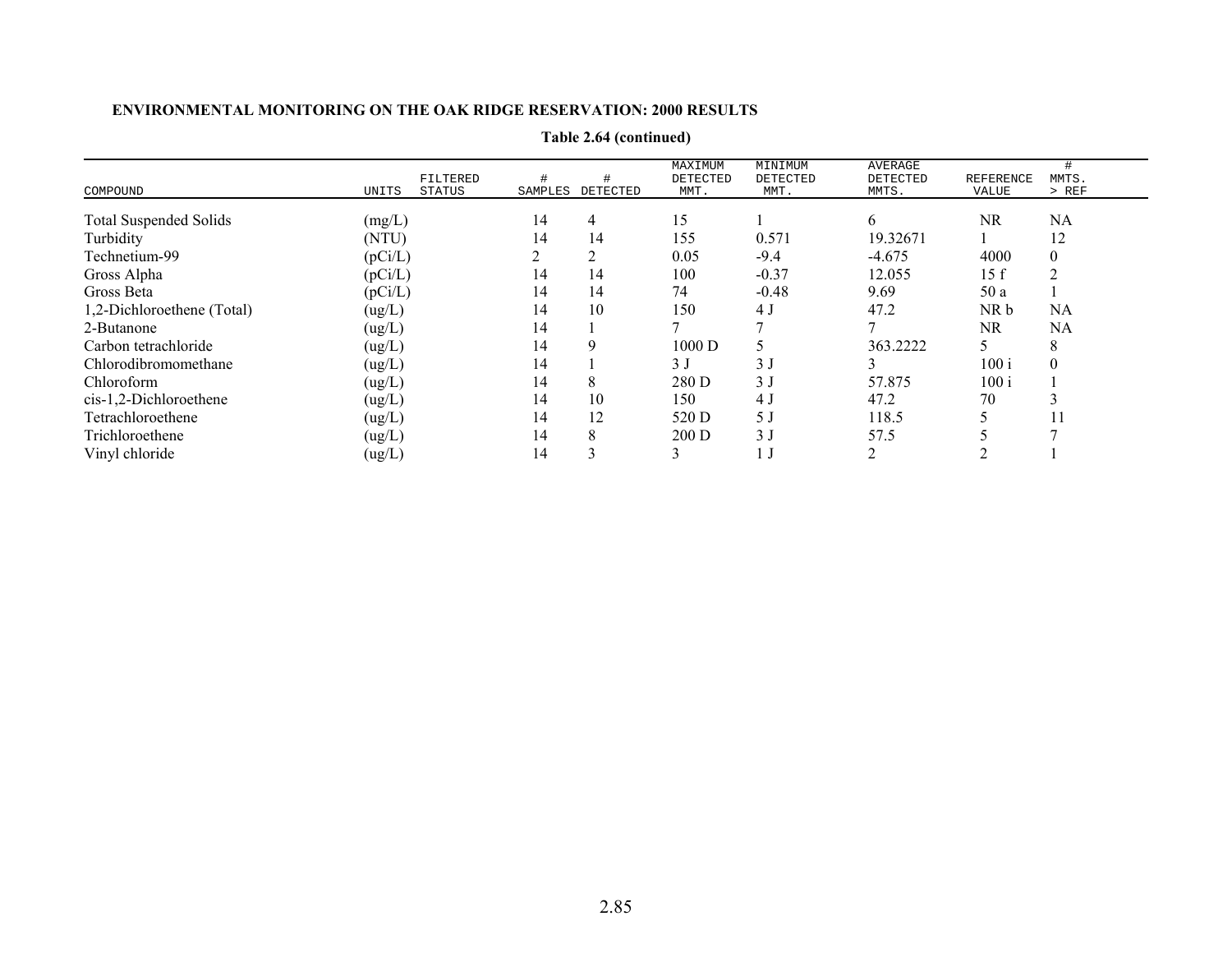## **Table 2.65. CONSTITUENTS DETECTED IN GROUNDWATER AT THE Y-12 COMPLEX SITE 2000**

|                                     |                          |          |                 | #                | MAXIMUM          | MINIMUM          | <b>AVERAGE</b>    |                           | $\#$             |  |
|-------------------------------------|--------------------------|----------|-----------------|------------------|------------------|------------------|-------------------|---------------------------|------------------|--|
| COMPOUND                            | <b>STATUS</b><br>UNITS   | FILTERED | $\#$<br>SAMPLES | DETECTED         | DETECTED<br>MMT. | DETECTED<br>MMT. | DETECTED<br>MMTS. | <b>REFERENCE</b><br>VALUE | MMTS.<br>$>$ REF |  |
|                                     |                          |          |                 |                  |                  |                  |                   |                           |                  |  |
| Chloride                            | (mg/L)                   |          | $\overline{c}$  | $\overline{c}$   | 8.16             | 5.25             | 6.705             | 250                       | $\boldsymbol{0}$ |  |
| Fluoride                            | (mg/L)                   |          | $\mathbf{2}$    | $\sqrt{2}$       | 1.47             | 0.981            | 1.2255            | $\overline{4}$            | $\boldsymbol{0}$ |  |
| Nitrate Nitrogen                    | (mg/L)                   |          | $\overline{c}$  | $\sqrt{2}$       | 63.2             | 26.3             | 44.75             | 10                        | $\sqrt{2}$       |  |
| Sulfate                             | (mg/L)                   |          | $\sqrt{2}$      | $\overline{c}$   | 15.6             | 9.35             | 12.475            | 250                       | $\boldsymbol{0}$ |  |
| Barium, ICAP                        | (mg/L)                   |          | $\overline{2}$  | $\overline{2}$   | 0.119            | 0.0558           | 0.0874            | $\overline{2}$            | $\boldsymbol{0}$ |  |
| Cadmium, PMS                        | (mg/L)                   |          | $\overline{2}$  | $\overline{c}$   | 0.125            | 0.0509           | 0.08795           | 0.005                     | $\overline{2}$   |  |
| Calcium, ICAP                       | (mg/L)                   |          | $\overline{2}$  | $\overline{2}$   | 112              | 77.4             | 94.7              | <b>NR</b>                 | <b>NA</b>        |  |
| Cobalt, ICAP                        | (mg/L)                   |          | $\overline{2}$  |                  | 0.0227           | 0.0227           | 0.0227            | NR                        | <b>NA</b>        |  |
| Copper, ICAP                        | (mg/L)                   |          | $\mathbf{2}$    | $\overline{c}$   | 0.284            | 0.102            | 0.193             | 1.3                       | $\boldsymbol{0}$ |  |
| Iron, ICAP                          | (mg/L)                   |          | $\sqrt{2}$      |                  | 0.0748           | 0.0748           | 0.0748            | 0.3                       | $\boldsymbol{0}$ |  |
| Lead, PMS                           | (mg/L)                   |          | $\overline{2}$  |                  | 0.00422          | 0.00422          | 0.00422           | 0.015c                    | $\overline{0}$   |  |
| Magnesium, ICAP                     | (mg/L)                   |          | $\overline{2}$  | $\overline{c}$   | 14.2             | 10.9             | 12.55             | <b>NR</b>                 | <b>NA</b>        |  |
| Manganese, ICAP                     | (mg/L)                   |          | $\overline{2}$  | $\overline{2}$   | 4.03             | 1.34             | 2.685             | 0.05                      | $\overline{2}$   |  |
| Nickel, PMS                         | (mg/L)                   |          |                 |                  | 0.0102           | 0.0102           | 0.0102            | <b>NR</b>                 | <b>NA</b>        |  |
| Potassium, ICAP                     | (mg/L)                   |          | $\overline{c}$  | $\boldsymbol{2}$ | 3.44             | 2.37             | 2.905             | <b>NR</b>                 | <b>NA</b>        |  |
| Sodium, ICAP                        | (mg/L)                   |          | $\mathbf{2}$    | $\overline{c}$   | 15.4             | 7.64             | 11.52             | <b>NR</b>                 | <b>NA</b>        |  |
| Strontium, ICAP                     | (mg/L)                   |          | $\sqrt{2}$      | $\sqrt{2}$       | 0.229            | 0.113 w          | 0.171             | NR                        | <b>NA</b>        |  |
| Thallium, PMS                       | (mg/L)                   |          | $\overline{2}$  | $\boldsymbol{2}$ | 0.00246          | 0.00131          | 0.001885          | 0.002                     | $\mathbf{1}$     |  |
| Uranium, PMS                        | (mg/L)                   |          | $\overline{2}$  | $\overline{c}$   | 0.00375          | 0.00267          | 0.00321           | NR                        | <b>NA</b>        |  |
| Zinc, ICAP                          | (mg/L)                   |          | $\overline{c}$  |                  | 0.0621           | 0.0621           | 0.0621            | 5                         | $\overline{0}$   |  |
| Conductivity, field measurement     | (umbos/cm)               |          | $\mathbf{2}$    | NA               | 890              | 570              | 730               | NR                        | <b>NA</b>        |  |
| Dissolved Oxygen, field measurement | (ppm)                    |          | $\sqrt{2}$      | NA               | 3.19             | 0.73             | 1.96              | <b>NR</b>                 | <b>NA</b>        |  |
| pH, field measurement               | (pH)                     |          | $\overline{c}$  | NA               | 6.65             | 6.1              | 6.375             | 6.5/8.5                   | $\mathbf{1}$     |  |
| REDOX, field measurement            | (mV)                     |          | $\sqrt{2}$      | NA               | 213              | 207              | 210               | $\rm NR$                  | NA               |  |
| <b>Static Water Level</b>           | $({\rm ft} - {\rm toc})$ |          | $\sqrt{2}$      | NA               | $-17.38$         | $-24.36$         | $-20.87$          | <b>NR</b>                 | <b>NA</b>        |  |
| Temperature, field measurement      | $($ Deg C $)$            |          | $\sqrt{2}$      | <b>NA</b>        | 17.2             | 15.4             | 16.3              | $\rm NR$                  | <b>NA</b>        |  |
| Alkalinity as HCO3                  | (mg/L)                   |          | $\mathbf{2}$    | $\overline{2}$   | 156              | 152              | 154               | <b>NR</b>                 | <b>NA</b>        |  |
| Conductivity                        | (umbos/cm)               |          | $\overline{c}$  | $\overline{c}$   | 903              | 597              | 750               | NR                        | <b>NA</b>        |  |
| Dissolved Solids                    | (mg/L)                   |          | $\overline{c}$  | $\overline{c}$   | 573              | 337              | 455               | 500                       | 1                |  |
| pH                                  | (pH)                     |          | $\overline{c}$  | $\overline{c}$   | 6.98 L           | 6.38 L           | 6.68              | 6.5/8.5                   | 1                |  |
| Turbidity                           | (NTU)                    |          | $\sqrt{2}$      | $\mathbf{2}$     | 1.63             | 0.885            | 1.2575            |                           |                  |  |
| Gross Alpha                         | (pCi/L)                  |          | $\overline{2}$  | $\overline{2}$   | 10               | 6                | 8                 | 15f                       | $\boldsymbol{0}$ |  |

#### REGIME=EF AREA NAME=S-2 Site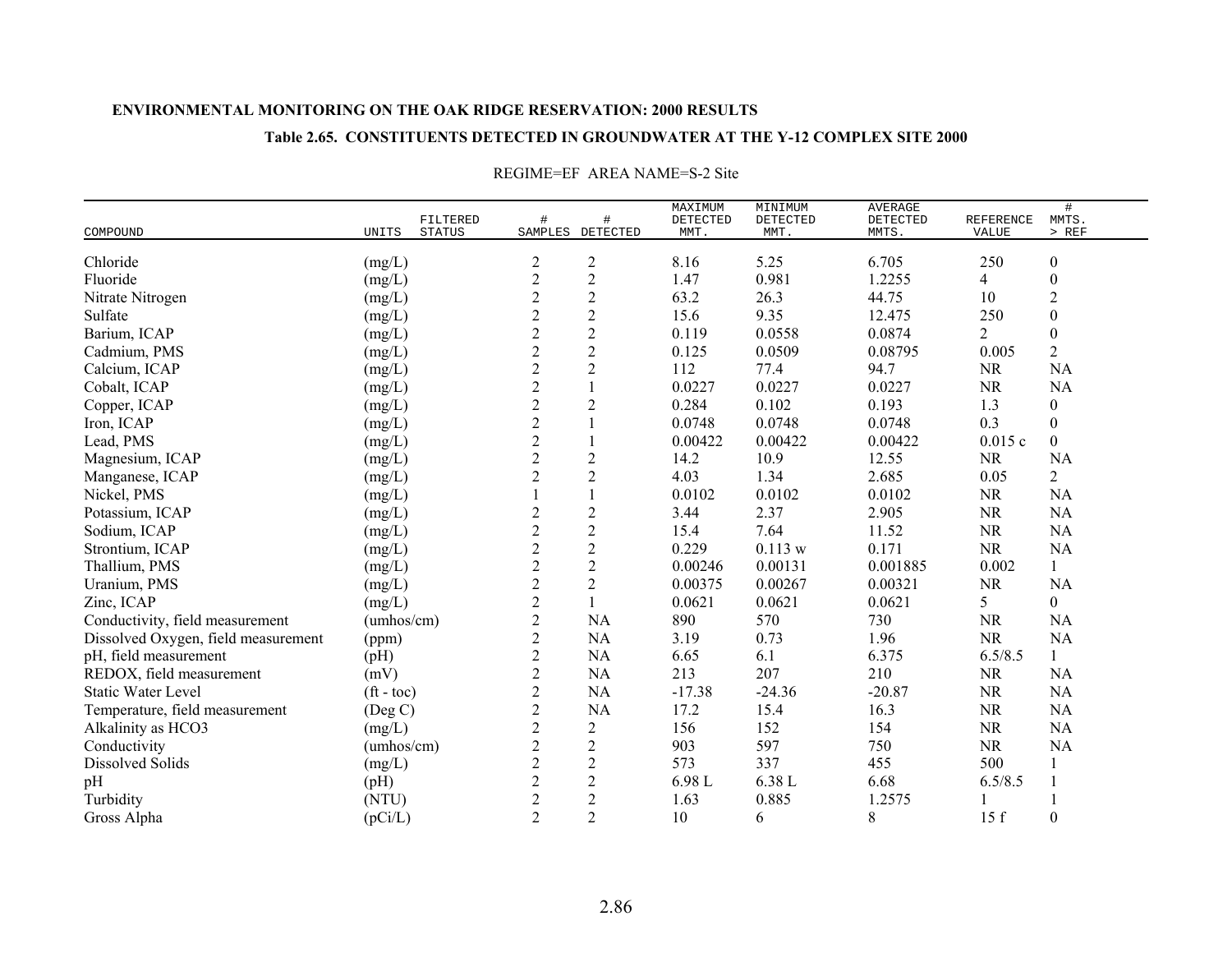| COMPOUND                   | FILTERED<br>UNITS<br>STATUS | SAMPLES | DETECTED | MAXIMUM<br>DETECTED<br>MMT. | MINIMUM<br>DETECTED<br>MMT. | AVERAGE<br>DETECTED<br>MMTS. | REFERENCE<br>VALUE | MMTS.<br>$>$ REF |
|----------------------------|-----------------------------|---------|----------|-----------------------------|-----------------------------|------------------------------|--------------------|------------------|
| Gross Beta                 | (pCi/L)                     |         |          |                             |                             | 10.5                         | 50 a               |                  |
| 1,2-Dichloroethene (Total) | (ug/L)                      |         |          | 10                          | 10                          | 10                           | NR b               | NA               |
| Carbon tetrachloride       | (ug/L)                      |         |          |                             |                             |                              |                    |                  |
| Chloroform                 | (ug/L)                      |         |          | 10                          |                             |                              | 100 i              |                  |
| $cis-1,2-Dichloroethene$   | (ug/L)                      |         |          | 10                          | 10                          | 10                           | 70                 |                  |
| Tetrachloroethene          | (ug/L)                      |         |          | 300 D                       | 71                          | 185.5                        |                    |                  |
| Trichloroethene            | (ug/L)                      |         |          | 150                         | 28                          | 89                           |                    |                  |

**Table 2.65. (continued)**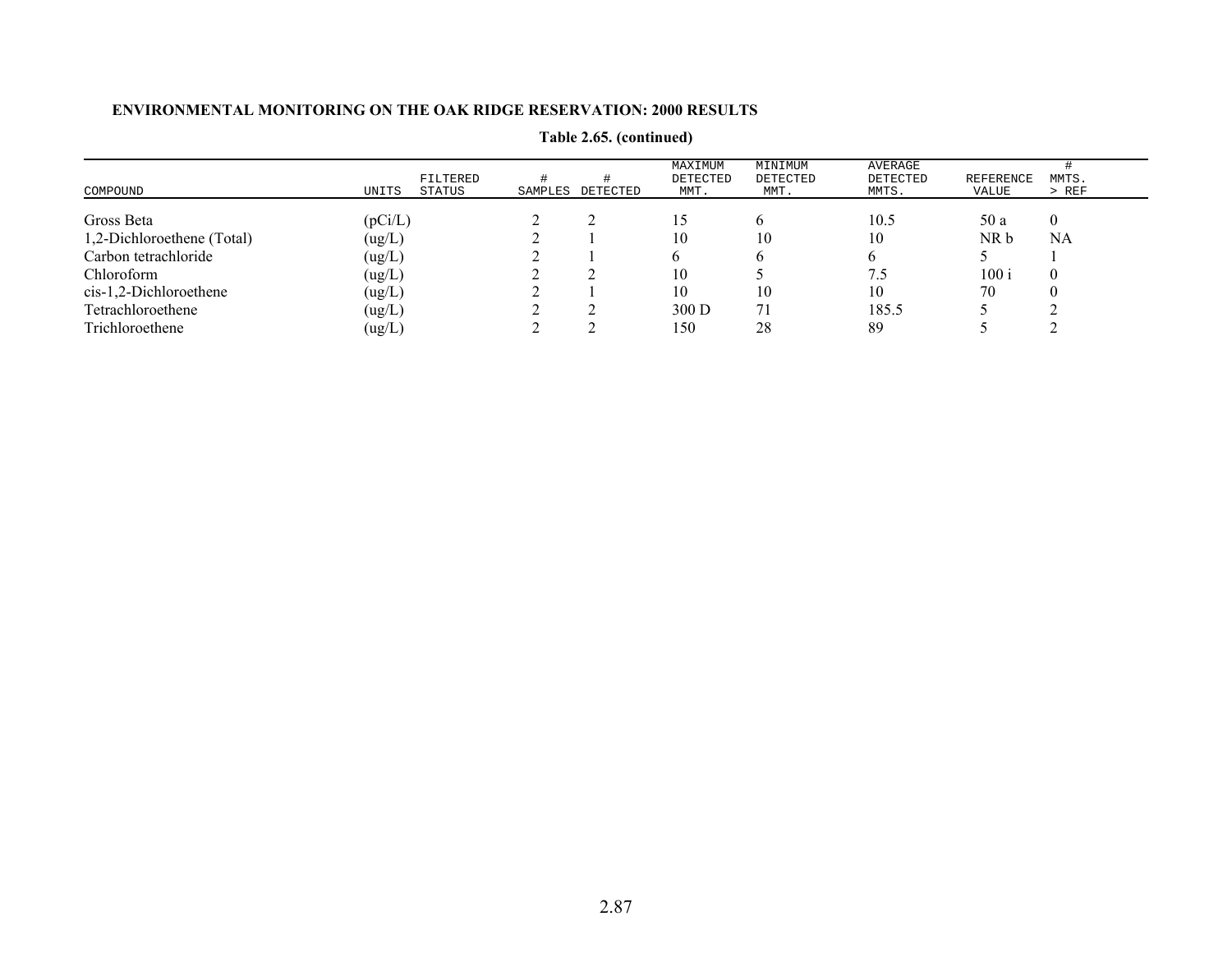### **Table 2.66. CONSTITUENTS DETECTED IN GROUNDWATER AT THE Y-12 COMPLEX SITE 2000**

|                                     | FILTERED                 | # | #                       | MAXIMUM<br>DETECTED | MINIMUM<br>DETECTED | <b>AVERAGE</b><br>DETECTED | REFERENCE | $\#$<br>MMTS.    |  |
|-------------------------------------|--------------------------|---|-------------------------|---------------------|---------------------|----------------------------|-----------|------------------|--|
| COMPOUND                            | UNITS<br><b>STATUS</b>   |   | SAMPLES DETECTED        | MMT.                | MMT.                | MMTS.                      | VALUE     | $>$ REF          |  |
| Chloride                            | (mg/L)                   | 6 | 6                       | 97                  | 2.82                | 54.87                      | 250       | $\boldsymbol{0}$ |  |
| Fluoride                            | (mg/L)                   | 6 | 3                       | 0.812               | 0.169               | 0.593333                   | 4         | $\boldsymbol{0}$ |  |
| Nitrate Nitrogen                    | (mg/L)                   | 6 | 6                       | 5410                | 0.0575              | 2231.833                   | 10        | 4                |  |
| Sulfate                             | (mg/L)                   | 6 | 5                       | 129                 | 2.76                | 33.112                     | 250       | $\boldsymbol{0}$ |  |
| Arsenic, PMS                        | (mg/L)                   | 6 |                         | 0.0051              | 0.0051              | 0.0051                     | 0.05      | $\boldsymbol{0}$ |  |
| Barium, ICAP                        | (mg/L)                   | 6 | 6                       | 35.7                | 0.0553              | 16.01555                   | 2         | $\overline{4}$   |  |
| Cadmium, PMS                        | (mg/L)                   | 6 | 5                       | 0.00139             | 0.000544            | 0.00101                    | 0.005     | $\boldsymbol{0}$ |  |
| Calcium, ICAP                       | (mg/L)                   | 6 | 6                       | 5080                | 42.1                | 2610.517                   | <b>NR</b> | <b>NA</b>        |  |
| Chromium, PMS                       | (mg/L)                   | 3 |                         | 0.00367             | 0.00367             | 0.00367                    | NR        | <b>NA</b>        |  |
| Iron, ICAP                          | (mg/L)                   | 6 | $\mathbf{2}$            | 3.14                | 1.83                | 2.485                      | 0.3       | $\overline{c}$   |  |
| Lead, PMS                           | (mg/L)                   | 6 | 3                       | 0.00203             | 0.00061             | 0.001333                   | 0.015c    | $\overline{0}$   |  |
| Lithium, ICAP                       | (mg/L)                   | 6 | $\overline{3}$          | 0.194               | 0.0505              | 0.130167                   | <b>NR</b> | NA               |  |
| Magnesium, ICAP                     | (mg/L)                   | 6 | 6                       | 755                 | 6.15                | 326.5583                   | <b>NR</b> | NA               |  |
| Manganese, ICAP                     | (mg/L)                   | 6 | 6                       | 115                 | 0.00544             | 39.62924                   | 0.05      | 5                |  |
| Mercury, CVAA                       | (mg/L)                   | 6 | $\overline{c}$          | 0.000793            | 0.000436            | 0.000615                   | 0.002     | $\boldsymbol{0}$ |  |
| Nickel, PMS                         | (mg/L)                   | 3 | 3                       | 0.281               | 0.00518             | 0.17106                    | NR        | <b>NA</b>        |  |
| Potassium, ICAP                     | (mg/L)                   | 6 | $\overline{2}$          | 3.21                | 2.2                 | 2.705                      | <b>NR</b> | NA               |  |
| Selenium, PMS                       | (mg/L)                   | 6 | $\overline{\mathbf{4}}$ | 0.0258              | 0.0131              | 0.019925                   | 0.05      | $\boldsymbol{0}$ |  |
| Sodium, ICAP                        | (mg/L)                   | 6 | 6                       | 365                 | 1.73                | 154.3817                   | NR        | <b>NA</b>        |  |
| Strontium, ICAP                     | (mg/L)                   | 6 | 6                       | 15.9                | 0.102               | 7.489167                   | <b>NR</b> | NA               |  |
| Thallium, PMS                       | (mg/L)                   | 6 | $\boldsymbol{2}$        | 0.000727            | 0.000582            | 0.000655                   | 0.002     | $\mathbf{0}$     |  |
| Uranium, PMS                        | (mg/L)                   | 6 | 6                       | 0.117               | 0.0018              | 0.038017                   | <b>NR</b> | <b>NA</b>        |  |
| Conductivity, field measurement     | (umbos/cm)               | 6 | NA                      | 25500               | 305                 | 12972.83                   | <b>NR</b> | NA               |  |
| Dissolved Oxygen, field measurement | (ppm)                    | 6 | NA                      | 1.38                | 0.34                | 0.646667                   | <b>NR</b> | NA               |  |
| pH, field measurement               | (pH)                     | 6 | NA                      | 7.78                | 5.11                | 6.166667                   | 6.5/8.5   | $\overline{4}$   |  |
| REDOX, field measurement            | (mV)                     | 6 | NA                      | 231                 | 80                  | 185.8333                   | <b>NR</b> | <b>NA</b>        |  |
| <b>Static Water Level</b>           | $({\rm ft} - {\rm toc})$ | 6 | NA                      | $-2.23$             | $-11.43$            | $-5.975$                   | <b>NR</b> | NA               |  |
| Temperature, field measurement      | $($ Deg C $)$            | 6 | NA                      | 22.7                | 17.7                | 20.25                      | <b>NR</b> | <b>NA</b>        |  |
| Alkalinity as HCO3                  | (mg/L)                   | 6 | 6                       | 670                 | 109                 | 370.5                      | <b>NR</b> | NA               |  |
| Conductivity                        | (umbos/cm)               | 6 | 6                       | 27600               | 284                 | 13994.5                    | <b>NR</b> | <b>NA</b>        |  |
| <b>Dissolved Solids</b>             | (mg/L)                   | 6 | 6                       | 25500               | 174                 | 12498.5                    | 500       | $\overline{4}$   |  |
| pH                                  | (pH)                     | 6 | 6                       | 7.85 L              | 5.38 L              | 6.296667                   | 6.5/8.5   | $\overline{4}$   |  |

# REGIME=EF AREA NAME=Special Radiological Sampling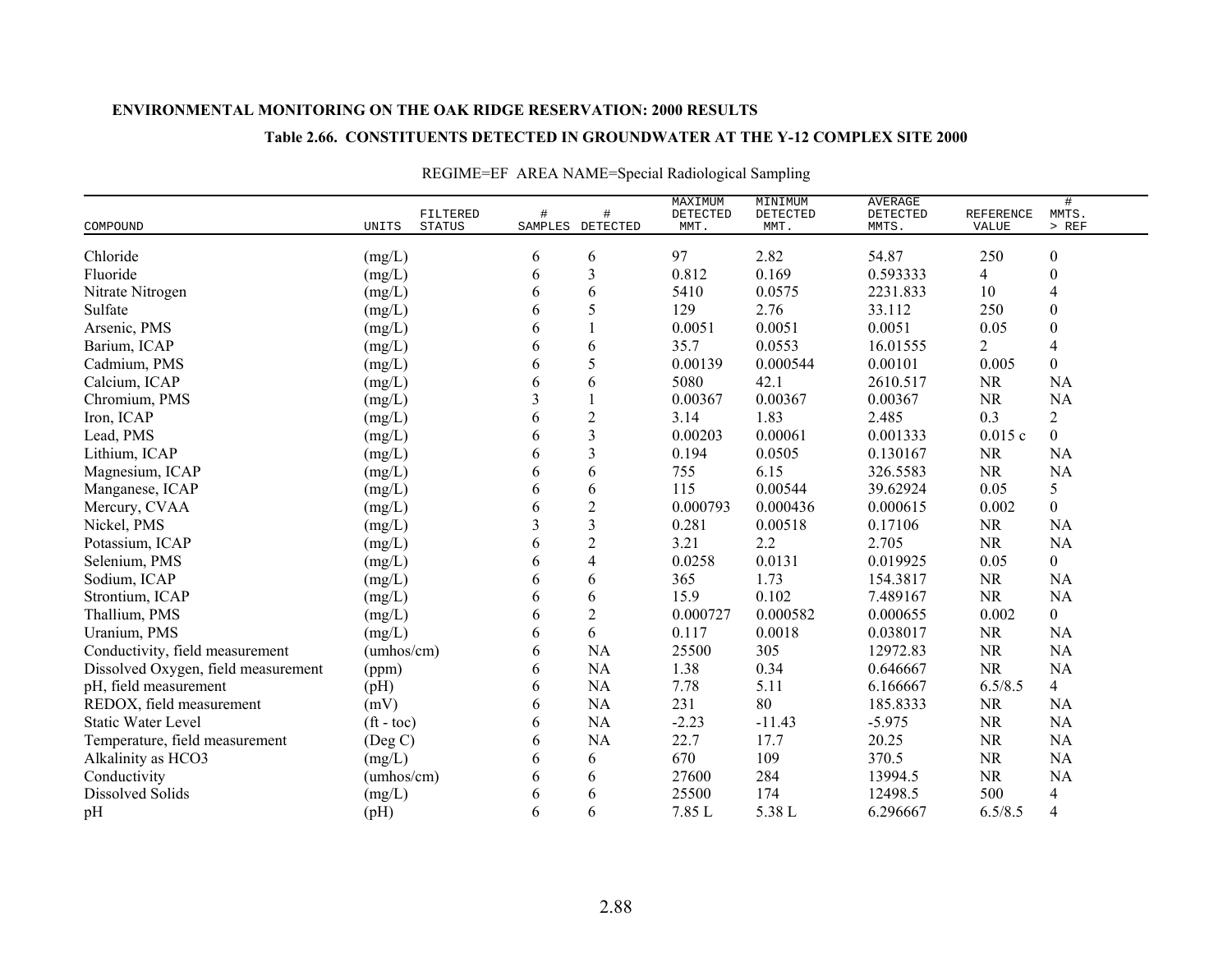| COMPOUND                      | UNITS   | FILTERED<br><b>STATUS</b> | #<br>SAMPLES | DETECTED | MAXIMUM<br>DETECTED<br>MMT. | MINIMUM<br>DETECTED<br>MMT. | <b>AVERAGE</b><br>DETECTED<br>MMTS. | REFERENCE<br>VALUE | MMTS.<br>$>$ REF |
|-------------------------------|---------|---------------------------|--------------|----------|-----------------------------|-----------------------------|-------------------------------------|--------------------|------------------|
|                               |         |                           |              |          |                             |                             |                                     |                    |                  |
| <b>Total Suspended Solids</b> | (mg/L)  |                           | 6            | 3        | 68                          | 3                           | 36.66667                            | <b>NR</b>          | NA               |
| Turbidity                     | (NTU)   |                           | 6            | b        | 40.3                        | 0.841                       | 11.35067                            |                    |                  |
| Technetium-99                 | (pCi/L) |                           |              |          | 15000                       | 6600                        | 11025                               | 4000               |                  |
| Gross Alpha                   | (pCi/L) |                           | h.           | 6        | 102                         | 13                          | 51.16667                            | 15f                | C                |
| Gross Beta                    | (pCi/L) |                           | h.           | O        | 12200                       | 11                          | 5040.833                            | 50 a               | 4                |
| 1,2-Dichloroethene (Total)    | (ug/L)  |                           |              |          |                             | 5 J                         | 7.5                                 | NR b               | <b>NA</b>        |
| Benzene                       | (ug/L)  |                           | h.           |          | 650 D                       | 35                          | 323.75                              |                    | 4                |
| <b>Bromoform</b>              | (ug/L)  |                           | h.           |          | O                           | 4 J                         | 5.333333                            | 100i               | 0                |
| Chloroform                    | (ug/L)  |                           |              |          | 28                          | 24                          | 25.75                               | 100i               | 0                |
| cis-1,2-Dichloroethene        | (ug/L)  |                           |              |          |                             | 5 J                         | 7.5                                 | 70                 | $_{0}$           |
| Ethylbenzene                  | (ug/L)  |                           | h            |          | 34                          | 26                          | 30                                  | 700                |                  |
| Methylene chloride            | (ug/L)  |                           |              |          | 57                          | 35                          | 44.75                               |                    |                  |
| Tetrachloroethene             | (ug/L)  |                           |              |          | 650 D                       | 170                         | 380                                 |                    |                  |
| Toluene                       | (ug/L)  |                           | h.           |          | 150                         | 55                          | 102.5                               | 1000               |                  |
| Trichloroethene               | (ug/L)  |                           | h            |          | 12                          | 8                           | 9.75                                |                    |                  |
| Xylenes                       | (ug/L)  |                           | b            |          | 250 D                       | 190                         | 220                                 | 10000              |                  |
| Xylenes                       | (ug/L)  |                           | b            |          | 250 D                       | 190                         | 220                                 | 10000              | $^{(1)}$         |

**Table 2.66. (continued)**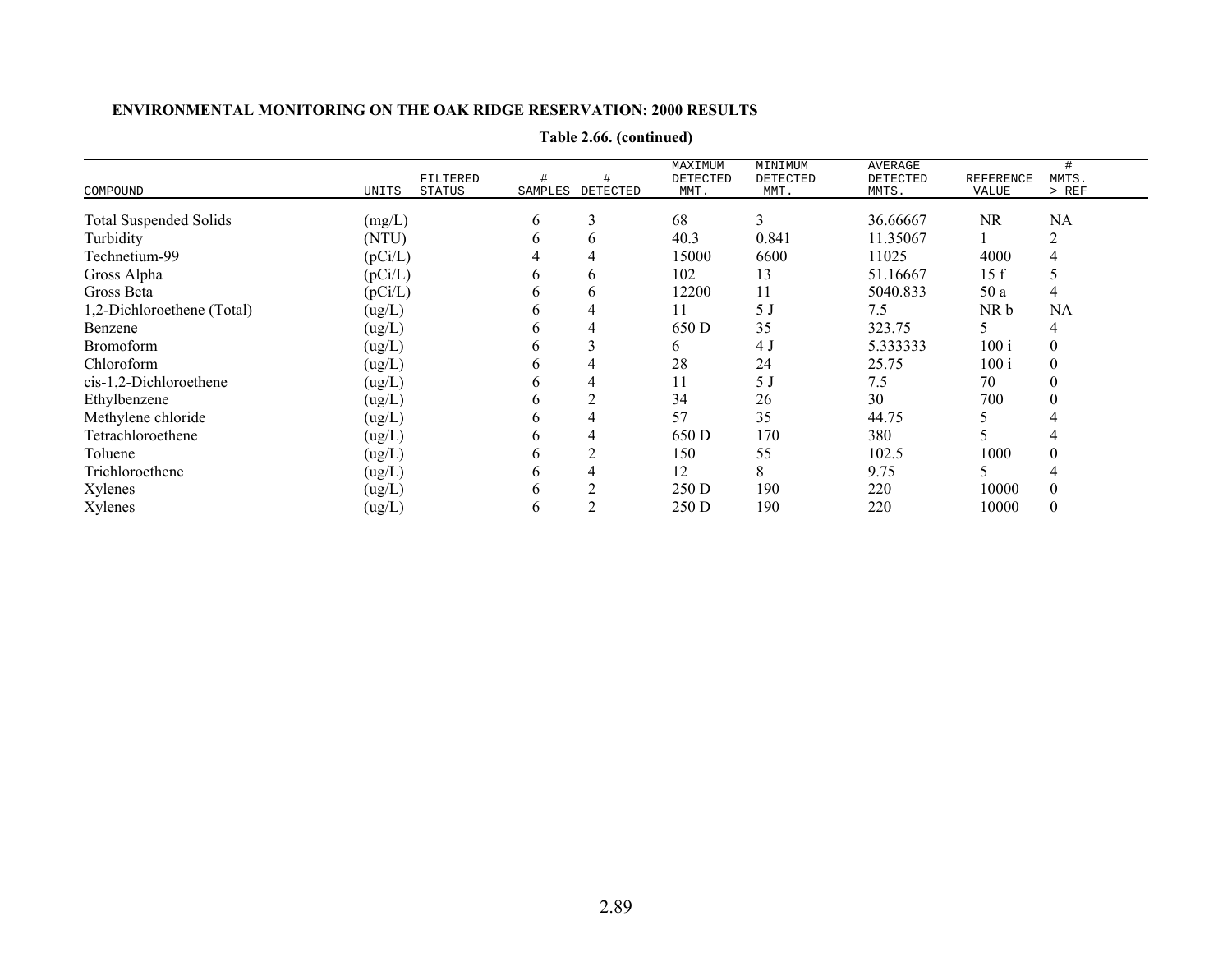### **Table 2.67. CONSTITUENTS DETECTED IN GROUNDWATER AT THE Y-12 COMPLEX SITE 2000**

|                                     | FILTERED               | $\#$             | $\#$             | MAXIMUM<br>${\tt DETECTED}$ | MINIMUM<br>DETECTED | <b>AVERAGE</b><br>DETECTED | <b>REFERENCE</b> | $\#$<br>MMTS.    |  |
|-------------------------------------|------------------------|------------------|------------------|-----------------------------|---------------------|----------------------------|------------------|------------------|--|
| COMPOUND                            | UNITS<br><b>STATUS</b> |                  | SAMPLES DETECTED | MMT.                        | MMT.                | MMTS.                      | VALUE            | $>$ REF          |  |
| Chloride                            | (mg/L)                 | $\overline{c}$   | $\boldsymbol{2}$ | 54.7                        | 51.2                | 52.95                      | 250              | $\boldsymbol{0}$ |  |
| Fluoride                            | (mg/L)                 | $\sqrt{2}$       |                  | 0.109                       | 0.109               | 0.109                      | 4                | $\boldsymbol{0}$ |  |
| Nitrate Nitrogen                    | (mg/L)                 | $\mathbf{2}$     |                  | 0.0685                      | 0.0685              | 0.0685                     | 10               | $\boldsymbol{0}$ |  |
| Sulfate                             | (mg/L)                 | $\overline{c}$   | $\overline{c}$   | 52.9                        | 52.6                | 52.75                      | 250              | $\boldsymbol{0}$ |  |
| Barium, ICAP                        | (mg/L)                 | $\overline{2}$   | $\overline{2}$   | 0.188                       | 0.155               | 0.1715                     | 2                | $\boldsymbol{0}$ |  |
| Calcium, ICAP                       | (mg/L)                 | $\overline{2}$   | $\overline{2}$   | 126                         | 102                 | 114                        | NR               | NA               |  |
| Chromium, PMS                       | (mg/L)                 |                  |                  | 0.00333                     | 0.00333             | 0.00333                    | <b>NR</b>        | <b>NA</b>        |  |
| Iron, ICAP                          | (mg/L)                 | $\overline{c}$   | $\overline{c}$   | 1.11                        | 1.04                | 1.075                      | 0.3              | $\overline{2}$   |  |
| Iron Related Bacteria               | (cfu/ml)               | $\boldsymbol{2}$ | $\mathbf{2}$     | 100                         | 100                 | 100                        | NR               | <b>NA</b>        |  |
| Magnesium, ICAP                     | (mg/L)                 | $\overline{2}$   | $\mathbf{2}$     | 7                           | 5.54                | 6.27                       | <b>NR</b>        | <b>NA</b>        |  |
| Manganese, ICAP                     | (mg/L)                 | $\overline{2}$   | $\overline{2}$   | 0.94                        | 0.596               | 0.768                      | 0.05             | $\overline{2}$   |  |
| Nickel, PMS                         | (mg/L)                 |                  |                  | 0.0153                      | 0.0153              | 0.0153                     | <b>NR</b>        | NA               |  |
| Potassium, ICAP                     | (mg/L)                 | $\overline{c}$   |                  | 2.27                        | 2.27                | 2.27                       | <b>NR</b>        | <b>NA</b>        |  |
| Slime Forming Bacteria              | (cfu/ml)               | $\overline{c}$   | $\sqrt{2}$       | 50000                       | 50000               | 50000                      | <b>NR</b>        | <b>NA</b>        |  |
| Sodium, ICAP                        | (mg/L)                 | $\overline{c}$   | $\mathbf{2}$     | 10.6                        | 8.44                | 9.52                       | $\rm NR$         | <b>NA</b>        |  |
| Strontium, ICAP                     | (mg/L)                 | $\overline{c}$   | $\overline{2}$   | 0.235 w                     | 0.192               | 0.2135                     | $\rm NR$         | <b>NA</b>        |  |
| Thallium, PMS                       | (mg/L)                 | $\overline{c}$   |                  | 0.00061                     | 0.00061             | 0.00061                    | 0.002            | $\overline{0}$   |  |
| Uranium, PMS                        | (mg/L)                 | $\sqrt{2}$       |                  | 0.000748                    | 0.000748            | 0.000748                   | <b>NR</b>        | <b>NA</b>        |  |
| Conductivity, field measurement     | (umhos/cm)             | 3                | NA               | 697                         | 567                 | 610.3333                   | <b>NR</b>        | NA               |  |
| Dissolved Oxygen, field measurement | (ppm)                  | 3                | <b>NA</b>        | 1.34                        | 0.79                | 1.156667                   | <b>NR</b>        | <b>NA</b>        |  |
| pH, field measurement               | (pH)                   | 3                | NA               | 6.83                        | 6.54                | 6.636667                   | 6.5/8.5          | $\overline{0}$   |  |
| REDOX, field measurement            | (mV)                   | 3                | NA               |                             | $-12$               | $-7.66667$                 | <b>NR</b>        | NA               |  |
| <b>Static Water Level</b>           | $({\rm ft - toc})$     | $\overline{c}$   | NA               | $-10.22$                    | $-10.52$            | $-10.37$                   | <b>NR</b>        | NA               |  |
| Temperature, field measurement      | $($ Deg C $)$          | $\mathfrak{Z}$   | NA               | 20.5                        | 18.2                | 18.96667                   | NR               | NA               |  |
| Alkalinity as HCO3                  | (mg/L)                 | $\sqrt{2}$       | $\overline{2}$   | 220                         | 179                 | 199.5                      | <b>NR</b>        | <b>NA</b>        |  |
| Conductivity                        | (umbos/cm)             | $\overline{2}$   | $\sqrt{2}$       | 717                         | 614                 | 665.5                      | <b>NR</b>        | <b>NA</b>        |  |
| Dissolved Solids                    | (mg/L)                 | $\overline{2}$   | $\mathbf{2}$     | 441                         | 400                 | 420.5                      | 500              | $\boldsymbol{0}$ |  |
| pH                                  | (pH)                   | $\overline{2}$   | $\overline{2}$   | 7.01 L                      | 6.8L                | 6.905                      | 6.5/8.5          | $\boldsymbol{0}$ |  |
| Turbidity                           | (NTU)                  | $\overline{2}$   | $\mathbf{2}$     | 5.46                        | 3.59                | 4.525                      |                  | $\overline{c}$   |  |
| Gross Alpha                         | (pCi/L)                | $\mathbf{2}$     | $\boldsymbol{2}$ | 2.8                         | $-0.72$             | 1.04                       | 15f              | $\boldsymbol{0}$ |  |
| Gross Beta                          | (pCi/L)                | $\overline{c}$   | $\mathbf{2}$     | 7.7                         | 4.1                 | 5.9                        | 50 a             | $\boldsymbol{0}$ |  |
| 1,1,1-Trichloroethane               | (ug/L)                 | $\overline{2}$   | $\overline{2}$   | 2J                          | 2J                  | $\overline{2}$             | 200              | $\boldsymbol{0}$ |  |

# REGIME=EF AREA NAME=Underground Tank T0134-U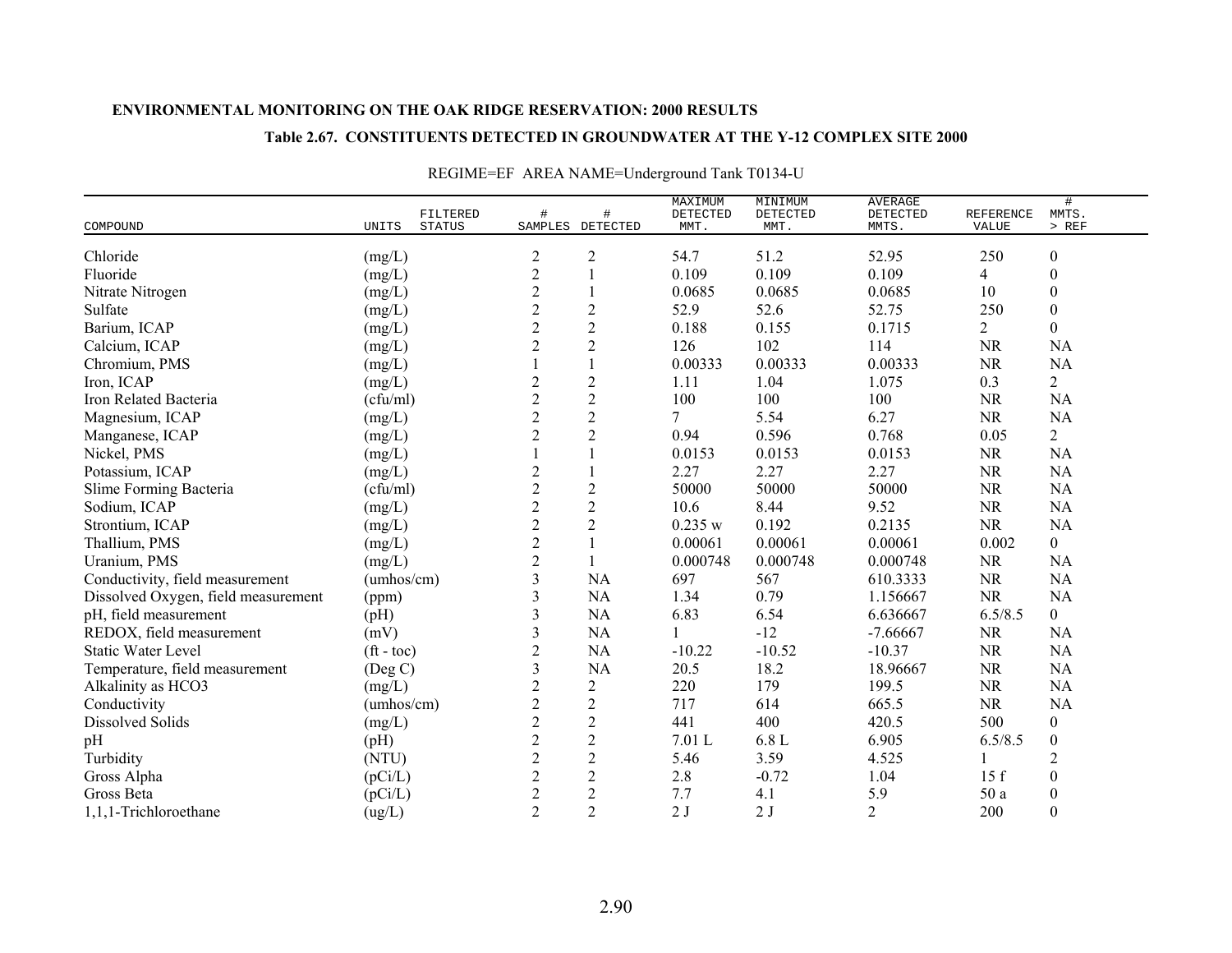| COMPOUND                   | UNITS  | FILTERED<br>STATUS | SAMPLES | DETECTED | MAXIMUM<br>DETECTED<br>MMT. | MINIMUM<br>DETECTED<br>MMT. | AVERAGE<br>DETECTED<br>MMTS. | <b>REFERENCE</b><br>VALUE | MMTS.<br>$>$ REF |
|----------------------------|--------|--------------------|---------|----------|-----------------------------|-----------------------------|------------------------------|---------------------------|------------------|
| 1,1-Dichloroethane         | (ug/L) |                    |         |          | 33                          | 25                          | 29                           | NR                        | NA               |
| 1,1-Dichloroethene         | (ug/L) |                    |         |          | 600 D                       | 420 D                       | 510                          |                           |                  |
| 1,2-Dichloroethene (Total) | (ug/L) |                    |         |          | 190                         | 190                         | 190                          | NR b                      | NA               |
| 1,2-Dichloropropane        | (ug/L) |                    |         |          | O.                          |                             | <sub>b</sub>                 |                           |                  |
| $cis-1,2-Dichloroethene$   | (ug/L) |                    |         |          | 160                         | 150                         | 155                          | 70                        |                  |
| Tetrachloroethene          | (ug/L) |                    |         |          | 70                          | 61                          | 65.5                         |                           |                  |
| trans-1,2-Dichloroethene   | (ug/L) |                    |         |          | 32                          | 32                          | 32                           | 100                       |                  |
| Trichloroethene            | (ug/L) |                    |         |          | 4500 D                      | 4300 D                      | 4400                         |                           |                  |
| Vinyl chloride             | (ug/L) |                    |         |          |                             |                             |                              |                           |                  |

**Table 2.67 (continued)**

#### **ENVIRONMENTAL MONITORING ON THE OAK RIDGE RESERVATION: 2000 RESULTS**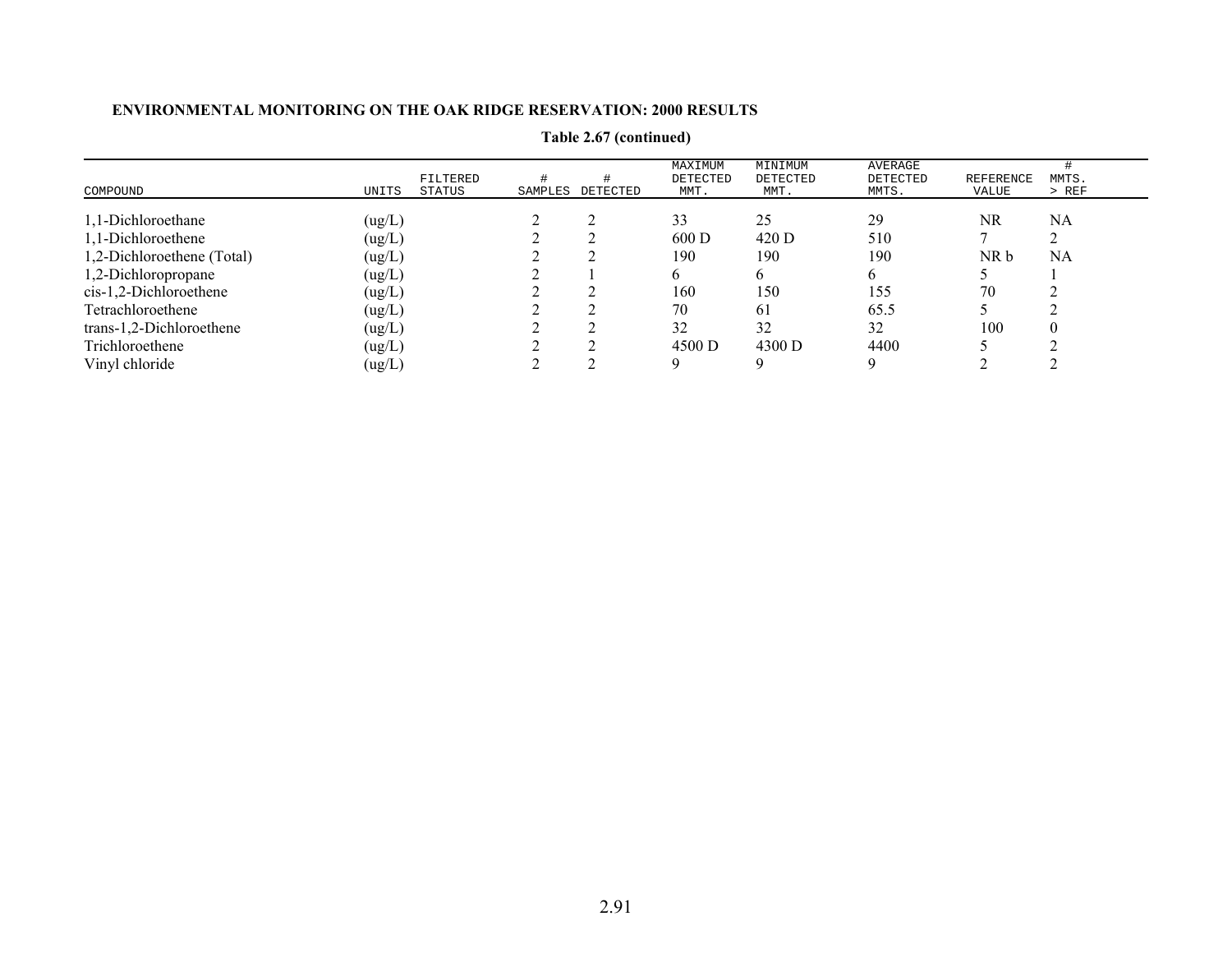### **Table 2.68. CONSTITUENTS DETECTED IN GROUNDWATER AT THE Y-12 COMPLEX SITE 2000**

|                                     |                    | FILTERED      | #              | #                | MAXIMUM<br>DETECTED | MINIMUM<br>DETECTED | <b>AVERAGE</b><br>DETECTED | <b>REFERENCE</b> | #<br>MMTS.       |
|-------------------------------------|--------------------|---------------|----------------|------------------|---------------------|---------------------|----------------------------|------------------|------------------|
| COMPOUND                            | UNITS              | <b>STATUS</b> |                | SAMPLES DETECTED | MMT.                | MMT.                | MMTS.                      | VALUE            | $>$ REF          |
| Chloride                            | (mg/L)             |               | 4              | 4                | 12                  | 2.32                | 8.295                      | 250              | $\boldsymbol{0}$ |
| Fluoride                            | (mg/L)             |               | 4              | 4                | 0.174               | 0.102               | 0.13075                    | 4                | $\boldsymbol{0}$ |
| Nitrate Nitrogen                    | (mg/L)             |               | 4              | 3                | 3.99                | 0.233               | 1.934333                   | 10               | $\boldsymbol{0}$ |
| Sulfate                             | (mg/L)             |               | 4              | 4                | 23.9                | 15.1                | 20.55                      | 250              | $\boldsymbol{0}$ |
| Barium, ICAP                        | (mg/L)             |               | $\overline{4}$ | 4                | 0.0654              | 0.0463              | 0.055775                   | $\overline{2}$   | $\overline{0}$   |
| Boron, ICAP                         | (mg/L)             |               | 4              |                  | 0.115 w             | 0.115 w             | 0.115                      | <b>NR</b>        | <b>NA</b>        |
| Calcium, ICAP                       | (mg/L)             |               | 4              | $\overline{4}$   | 99.1                | 58.7                | 72.875                     | <b>NR</b>        | <b>NA</b>        |
| Chromium, PMS                       | (mg/L)             |               | $\overline{2}$ | $\sqrt{2}$       | 0.0129              | 0.00382             | 0.00836                    | <b>NR</b>        | NA               |
| Iron, ICAP                          | (mg/L)             |               | 4              | $\mathbf{2}$     | 0.0926              | 0.0502              | 0.0714                     | 0.3              | $\overline{0}$   |
| Lead, PMS                           | (mg/L)             |               | 4              |                  | 0.000999            | 0.000999            | 0.000999                   | 0.015c           | $\overline{0}$   |
| Magnesium, ICAP                     | (mg/L)             |               | 4              | 4                | 19                  | 8.88                | 13.795                     | <b>NR</b>        | <b>NA</b>        |
| Manganese, ICAP                     | (mg/L)             |               | 4              | 4                | 0.0416              | 0.00853             | 0.019633                   | 0.05             | $\overline{0}$   |
| Nickel, PMS                         | (mg/L)             |               | $\overline{c}$ | $\overline{c}$   | 0.0402              | 0.0152              | 0.0277                     | <b>NR</b>        | <b>NA</b>        |
| Potassium, ICAP                     | (mg/L)             |               | 4              | 4                | 4.7                 | 2.6                 | 3.475                      | $\rm NR$         | <b>NA</b>        |
| Sodium, ICAP                        | (mg/L)             |               | 4              | 4                | 14.1                | 9.39                | 11.4475                    | $\rm NR$         | <b>NA</b>        |
| Strontium, ICAP                     | (mg/L)             |               | 4              | 4                | 0.172 w             | 0.0719              | 0.12195                    | <b>NR</b>        | <b>NA</b>        |
| Thallium, PMS                       | (mg/L)             |               | 4              |                  | 0.000554            | 0.000554            | 0.000554                   | 0.002            | $\boldsymbol{0}$ |
| Uranium, PMS                        | (mg/L)             |               | 4              | 4                | 0.494               | 0.00421             | 0.23866                    | <b>NR</b>        | NA               |
| Conductivity, field measurement     | (umbos/cm)         |               | 5              | NA               | 652                 | 431                 | 518                        | <b>NR</b>        | <b>NA</b>        |
| Dissolved Oxygen, field measurement | (ppm)              |               | 5              | NA               | 5.78                | 1.62                | 3.048                      | <b>NR</b>        | <b>NA</b>        |
| pH, field measurement               | (pH)               |               | 5              | NA               | 7.58                | 7.03                | 7.364                      | 6.5/8.5          | $\overline{0}$   |
| REDOX, field measurement            | (mV)               |               | 5              | <b>NA</b>        | 181                 | 81                  | 145                        | <b>NR</b>        | NA               |
| <b>Static Water Level</b>           | $({\rm ft - toc})$ |               | 5              | NA               | $-9.12$             | $-13.47$            | $-10.7$                    | <b>NR</b>        | NA               |
| Temperature, field measurement      | (Deg C)            |               | 5              | <b>NA</b>        | 22.5                | 16.6                | 19.36                      | <b>NR</b>        | NA               |
| Alkalinity as HCO3                  | (mg/L)             |               | 4              | 4                | 282                 | 196                 | 228.5                      | <b>NR</b>        | <b>NA</b>        |
| Conductivity                        | (umbos/cm)         |               | 4              | 4                | 599                 | 451                 | 506.75                     | NR               | <b>NA</b>        |
| Dissolved Solids                    | (mg/L)             |               | 4              | 4                | 327                 | 231                 | 283.75                     | 500              | $\boldsymbol{0}$ |
| pH                                  | (pH)               |               | 4              | 4                | 7.76L               | 7.23 L              | 7.57                       | 6.5/8.5          | $\boldsymbol{0}$ |
| Turbidity                           | (NTU)              |               | 4              | 4                | 1.52                | 0.365               | 1.05625                    |                  | $\overline{2}$   |
| Uranium-234                         | (pCi/L)            |               | 4              | 4                | 36                  | 1.7                 | 18.175                     | 20               |                  |
| Uranium-235                         | (pCi/L)            |               | 4              | 4                | 3.3                 | 0.041               | 1.33525                    | 24               | $\boldsymbol{0}$ |
| Uranium-238                         | (pCi/L)            |               | 4              | 4                | 170                 | 1.6                 | 78.525                     | 24               | $\overline{2}$   |

#### REGIME=EF AREA NAME=Uranium Oxide Vault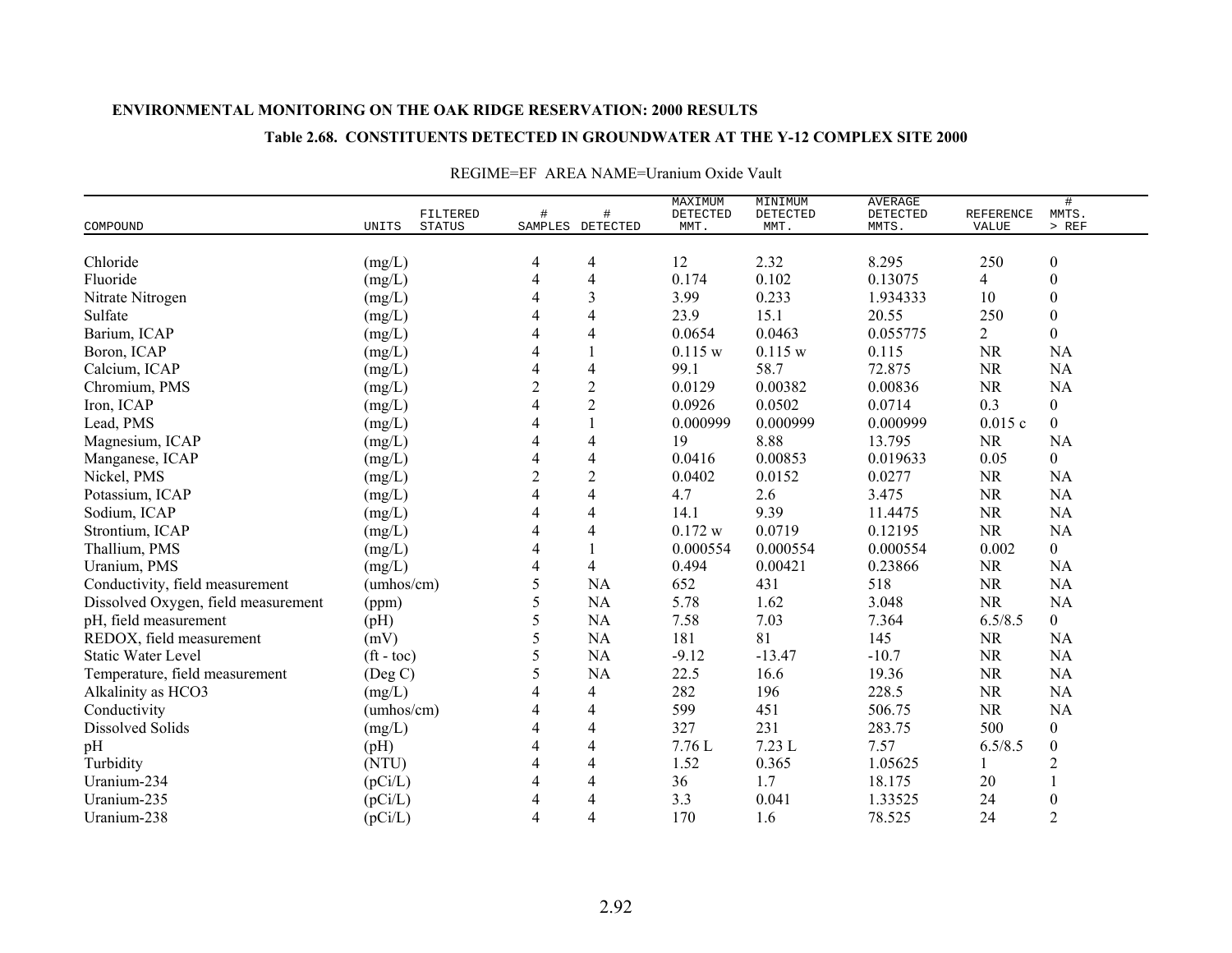| COMPOUND                  | UNITS              | FILTERED<br><b>STATUS</b> | SAMPLES | DETECTED | MAXIMUM<br>DETECTED<br>MMT. | MINIMUM<br>DETECTED<br>MMT. | AVERAGE<br>DETECTED<br>MMTS. | REFERENCE<br>VALUE | MMTS.<br>REF |
|---------------------------|--------------------|---------------------------|---------|----------|-----------------------------|-----------------------------|------------------------------|--------------------|--------------|
| Gross Alpha<br>Gross Beta | (pCi/L)<br>(pCi/L) |                           |         |          | 100<br>89                   | 4.L<br>.                    | 32.85<br>33.775              | 15 f<br>50 a       | ∼            |

# **Table 2.68 (continued)**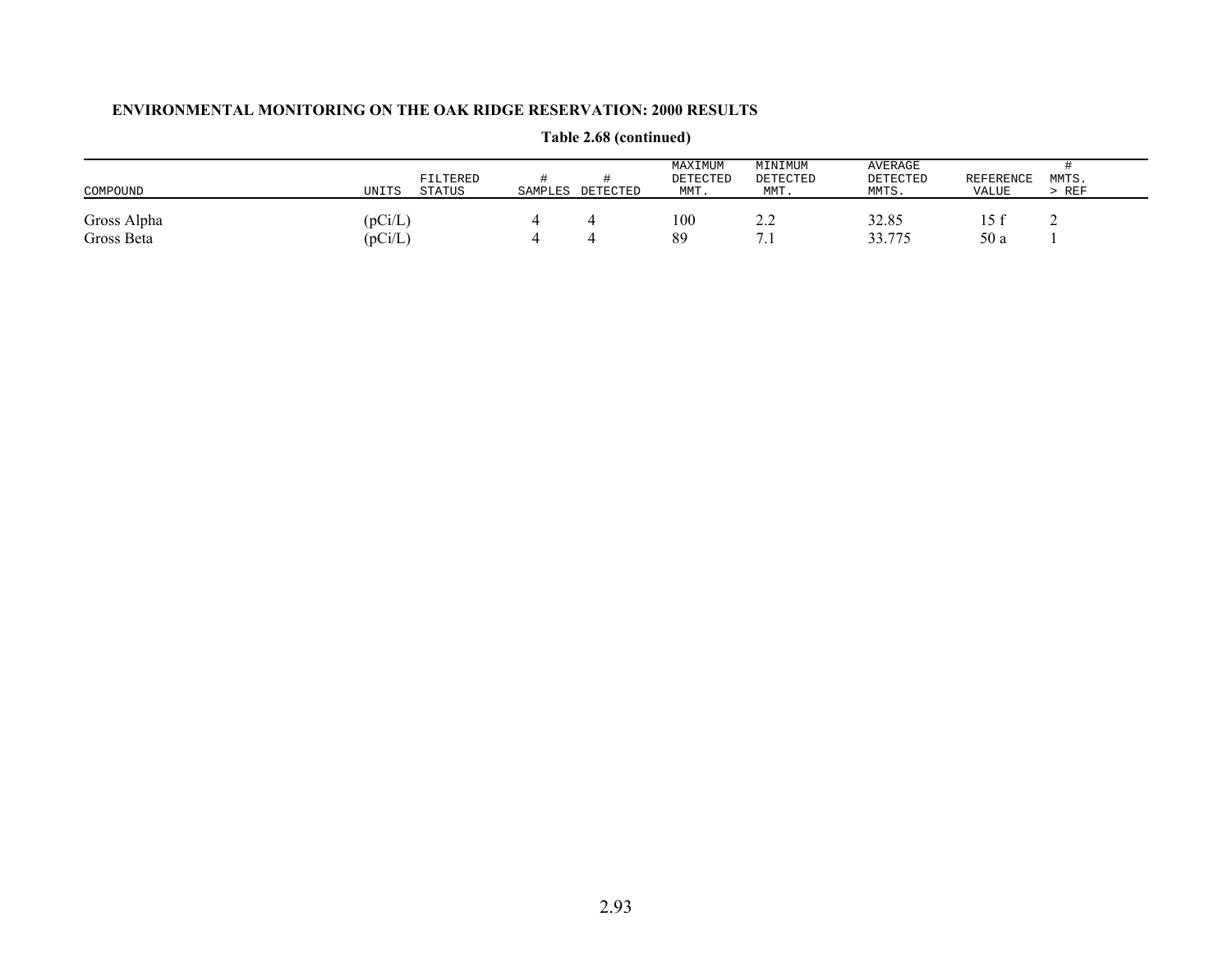### **Table 2.69. CONSTITUENTS DETECTED IN GROUNDWATER AT THE Y-12 COMPLEX SITE 2000**

| COMPOUND                            | FILTERED<br>STATUS<br>UNITS | #              | #<br>SAMPLES DETECTED | MAXIMUM<br>DETECTED<br>MMT. | MINIMUM<br>DETECTED<br>MMT. | <b>AVERAGE</b><br>DETECTED<br>MMTS. | <b>REFERENCE</b><br>VALUE | $\#$<br>MMTS.<br>$>$ REF |
|-------------------------------------|-----------------------------|----------------|-----------------------|-----------------------------|-----------------------------|-------------------------------------|---------------------------|--------------------------|
|                                     |                             |                |                       |                             |                             |                                     |                           |                          |
| Chloride                            | (mg/L)                      | $\overline{c}$ | $\overline{c}$        | 16.5                        | 15.9                        | 16.2                                | 250                       | $\boldsymbol{0}$         |
| Sulfate                             | (mg/L)                      | $\overline{2}$ | $\overline{2}$        | 9.22                        | 8.69                        | 8.955                               | 250                       | $\boldsymbol{0}$         |
| Barium, ICAP                        | (mg/L)                      | $\sqrt{2}$     | $\boldsymbol{2}$      | 0.199                       | 0.195                       | 0.197                               | $\overline{2}$            | $\boldsymbol{0}$         |
| Cadmium, PMS                        | (mg/L)                      | $\mathbf{2}$   | $\mathbf{1}$          | 0.000698                    | 0.000698                    | 0.000698                            | 0.005                     | $\boldsymbol{0}$         |
| Calcium, ICAP                       | (mg/L)                      | $\sqrt{2}$     | $\overline{c}$        | 89.1                        | 88.8                        | 88.95                               | <b>NR</b>                 | NA                       |
| Magnesium, ICAP                     | (mg/L)                      | $\overline{c}$ | $\sqrt{2}$            | 8.68                        | 8.33                        | 8.505                               | <b>NR</b>                 | NA                       |
| Manganese, ICAP                     | (mg/L)                      | $\overline{2}$ | $\overline{2}$        | 0.0508                      | 0.00558                     | 0.02819                             | 0.05                      | 1                        |
| Nickel, PMS                         | (mg/L)                      |                |                       | 0.00525                     | 0.00525                     | 0.00525                             | NR                        | <b>NA</b>                |
| Sodium, ICAP                        | (mg/L)                      | $\overline{c}$ | $\overline{2}$        | 4.49                        | 4.35                        | 4.42                                | <b>NR</b>                 | <b>NA</b>                |
| Strontium, ICAP                     | (mg/L)                      | $\mathbf{2}$   | $\mathbf{2}$          | 0.226 w                     | 0.223                       | 0.2245                              | <b>NR</b>                 | <b>NA</b>                |
| Uranium, PMS                        | (mg/L)                      | $\sqrt{2}$     | $\overline{2}$        | 0.00151                     | 0.000866                    | 0.001188                            | <b>NR</b>                 | <b>NA</b>                |
| Conductivity, field measurement     | (umbos/cm)                  | $\mathbf{2}$   | NA                    | 562                         | 529                         | 545.5                               | <b>NR</b>                 | <b>NA</b>                |
| Dissolved Oxygen, field measurement | (ppm)                       | $\sqrt{2}$     | NA                    | 2.37                        | 0.78                        | 1.575                               | NR                        | NA                       |
| pH, field measurement               | (pH)                        | $\overline{2}$ | <b>NA</b>             | 7.11                        | 6.74                        | 6.925                               | 6.5/8.5                   | $\overline{0}$           |
| REDOX, field measurement            | (mV)                        | $\overline{c}$ | NA                    | 163                         | 113                         | 138                                 | <b>NR</b>                 | <b>NA</b>                |
| <b>Static Water Level</b>           | $({\rm ft} - {\rm toc})$    | $\sqrt{2}$     | NA                    | $-11.19$                    | $-12.2$                     | $-11.695$                           | <b>NR</b>                 | <b>NA</b>                |
| Temperature, field measurement      | (Deg C)                     | $\sqrt{2}$     | NA                    | 19.4                        | 16.9                        | 18.15                               | <b>NR</b>                 | <b>NA</b>                |
| Alkalinity as HCO3                  | (mg/L)                      | $\overline{2}$ | $\overline{c}$        | 222                         | 222                         | 222                                 | <b>NR</b>                 | NA                       |
| Conductivity                        | (umbos/cm)                  | $\mathbf{2}$   | $\overline{2}$        | 513                         | 498                         | 505.5                               | <b>NR</b>                 | <b>NA</b>                |
| <b>Dissolved Solids</b>             | (mg/L)                      | $\mathbf{2}$   | $\overline{2}$        | 304                         | 300                         | 302                                 | 500                       | $\boldsymbol{0}$         |
| pH                                  | (pH)                        | $\overline{c}$ | $\sqrt{2}$            | 7.03L                       | 6.92 L                      | 6.975                               | 6.5/8.5                   | $\boldsymbol{0}$         |
| Turbidity                           | (NTU)                       | $\overline{c}$ | $\overline{2}$        | 0.785                       | 0.765                       | 0.775                               |                           | $\boldsymbol{0}$         |
| Gross Alpha                         | (pCi/L)                     | $\overline{c}$ | $\overline{c}$        | 1.5                         | 1.2                         | 1.35                                | 15f                       | $\boldsymbol{0}$         |
| Gross Beta                          | (pCi/L)                     | $\overline{c}$ | $\mathbf{2}$          | 3.5                         | 3.4                         | 3.45                                | 50a                       | $\boldsymbol{0}$         |
| 1,1,1-Trichloroethane               | (ug/L)                      | $\sqrt{2}$     | $\sqrt{2}$            | 190                         | 140                         | 165                                 | 200                       | $\boldsymbol{0}$         |
| 1,1-Dichloroethane                  | (ug/L)                      | $\sqrt{2}$     | $\sqrt{2}$            | 140                         | 96                          | 118                                 | <b>NR</b>                 | <b>NA</b>                |
| 1,1-Dichloroethene                  | (ug/L)                      | $\mathbf{2}$   | $\overline{2}$        | 160                         | 110                         | 135                                 | $\tau$                    | $\overline{2}$           |
| 1,2-Dichloroethene (Total)          | (ug/L)                      | $\mathbf{2}$   | $\overline{2}$        | 5000 D                      | 3700 D                      | 4350                                | NR b                      | <b>NA</b>                |
| Acetone                             |                             | $\overline{c}$ | $\mathbf{1}$          | 20                          | 20                          | 20                                  | <b>NR</b>                 | <b>NA</b>                |
| Carbon tetrachloride                | (ug/L)                      | $\overline{c}$ |                       | 33                          | 33                          | 33                                  | 5                         | $\mathbf{1}$             |
|                                     | (ug/L)                      |                |                       | 4900 D                      | 3700 D                      | 4300                                | 70                        | $\sqrt{2}$               |
| cis-1,2-Dichloroethene              | (ug/L)                      | $\sqrt{2}$     | $\overline{c}$        |                             |                             |                                     |                           |                          |
| Dichlorodifluoromethane             | (ug/L)                      | $\overline{2}$ | $\overline{2}$        | 11                          | 10                          | 10.5                                | <b>NR</b>                 | <b>NA</b>                |

# REGIME=EF AREA NAME=Waste Coolant Processing Area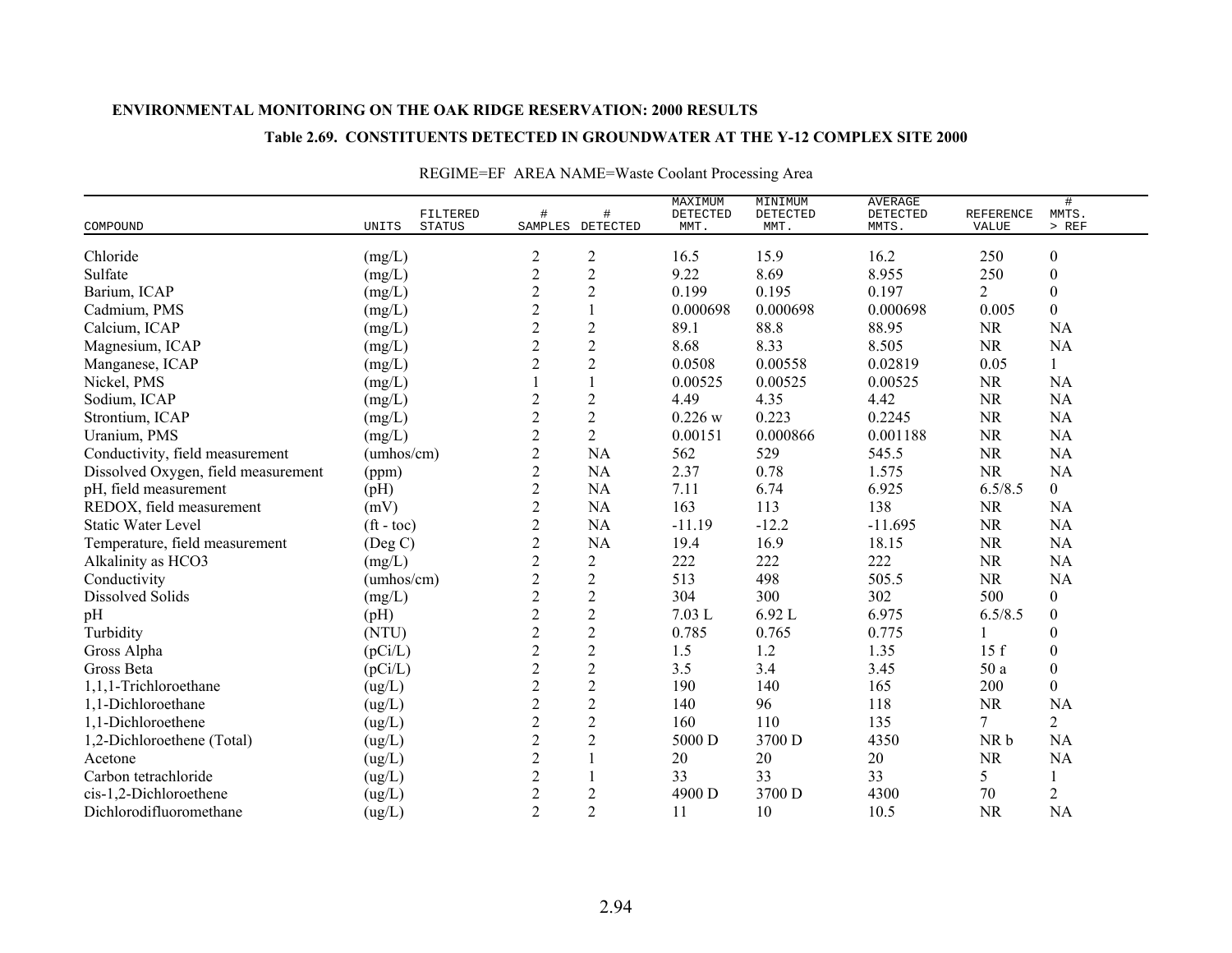| COMPOUND                 | UNITS                       | FILTERED<br>STATUS | SAMPLES DETECTED | MAXIMUM<br>DETECTED<br>MMT. | MINIMUM<br>DETECTED<br>MMT. | AVERAGE<br>DETECTED<br>MMTS. | REFERENCE<br>VALUE | MMTS.<br>$>$ REF |
|--------------------------|-----------------------------|--------------------|------------------|-----------------------------|-----------------------------|------------------------------|--------------------|------------------|
| Tetrachloroethene        | (ug/L)                      |                    |                  | 860 D                       | 590 D                       | 725                          |                    |                  |
| trans-1,2-Dichloroethene | (ug/L)                      |                    |                  | 59                          | 40                          | 49.5                         | 100                |                  |
| Trichloroethene          | (ug/L)                      |                    |                  | 940 D                       | 720 D                       | 830                          |                    |                  |
| Trichlorofluoromethane   | (ug/L)                      |                    |                  |                             |                             | 8.5                          | NR                 | NA               |
| Vinyl chloride           | $\left( \text{ug/L}\right)$ |                    |                  | 63                          | 46                          | 54.5                         |                    |                  |

**Table 2.69 (continued)**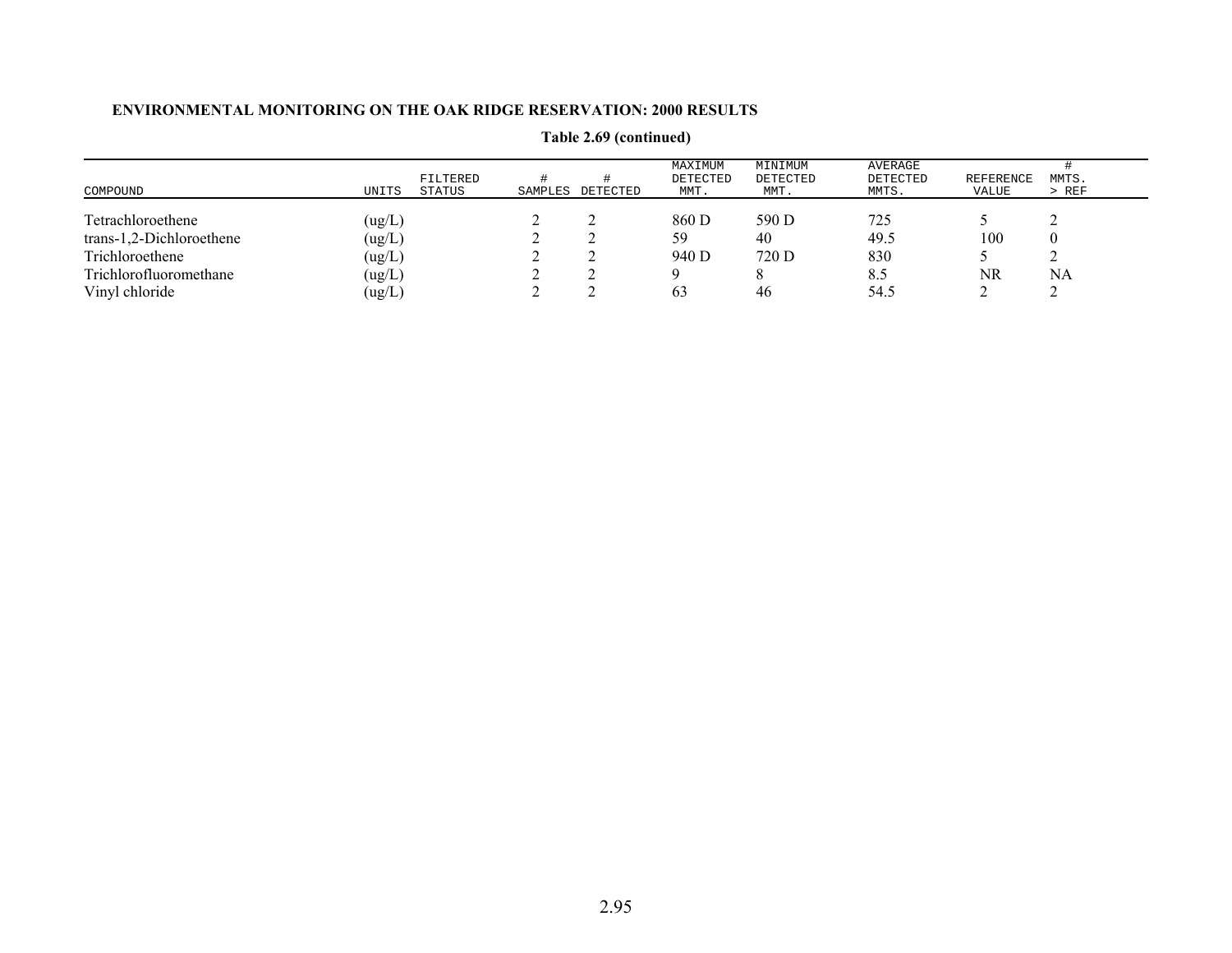### **Table 2.70. CONSTITUENTS DETECTED IN GROUNDWATER AT THE Y-12 COMPLEX SITE 2000**

|                                     |                                    |                |                       | MAXIMUM          | MINIMUM          | <b>AVERAGE</b>    |                    | $\#$             |
|-------------------------------------|------------------------------------|----------------|-----------------------|------------------|------------------|-------------------|--------------------|------------------|
| COMPOUND                            | FILTERED<br>UNITS<br><b>STATUS</b> | #              | #<br>SAMPLES DETECTED | DETECTED<br>MMT. | DETECTED<br>MMT. | DETECTED<br>MMTS. | REFERENCE<br>VALUE | MMTS.<br>$>$ REF |
|                                     |                                    |                |                       |                  |                  |                   |                    |                  |
| Chloride                            | (mg/L)                             | 4              | 4                     | 177              | 43.9             | 102.525           | 250                | $\boldsymbol{0}$ |
| Fluoride                            | (mg/L)                             | 4              | $\overline{c}$        | 16.6             | 6.88             | 11.74             | 4                  | $\overline{c}$   |
| Nitrate Nitrogen                    | (mg/L)                             |                | $\overline{4}$        | 9520             | 7150             | 8230              | 10                 | 4                |
| Sulfate                             | (mg/L)                             |                | $\overline{2}$        | 14.3             | 3.2              | 8.75              | 250                | $\boldsymbol{0}$ |
| Aluminum, ICAP                      | (mg/L)                             | 4              | $\sqrt{2}$            | 6.31 k           | 4.49             | 5.4               | 0.2                | $\overline{2}$   |
| Barium, ICAP                        | (mg/L)                             |                | $\overline{4}$        | 125k             | 68.3 k           | 100.125           | $\overline{2}$     | $\overline{4}$   |
| Cadmium, PMS                        | (mg/L)                             | 3              |                       | 2.19k            | 2.19k            | 2.19              | 0.005              |                  |
| Calcium, ICAP                       | (mg/L)                             |                | 4                     | 11900            | 8710             | 10002.5           | NR                 | NA               |
| Cobalt, ICAP                        | (mg/L)                             |                | $\sqrt{2}$            | 0.565            | 0.466            | 0.5155            | NR                 | NA               |
| Lead, PMS                           | (mg/L)                             |                | $\overline{2}$        | 0.00777          | 0.00525          | 0.00651           | 0.015c             | $\overline{0}$   |
| Lithium, ICAP                       | (mg/L)                             |                | 4                     | 0.595            | 0.294 w          | 0.45175           | <b>NR</b>          | <b>NA</b>        |
| Magnesium, ICAP                     | (mg/L)                             |                | $\overline{4}$        | 1460             | 1210             | 1310              | <b>NR</b>          | <b>NA</b>        |
| Manganese, ICAP                     | (mg/L)                             | 4              | 4                     | 114k             | 1.98             | 53.82             | 0.05               | 4                |
| Mercury, CVAA                       | (mg/L)                             |                | 2                     | 0.0102           | 0.00416          | 0.00718           | 0.002              | $\overline{2}$   |
| Nickel, PMS                         | (mg/L)                             |                |                       | 0.0111           | 0.0111           | 0.0111            | <b>NR</b>          | <b>NA</b>        |
| Nickel, ICAP                        | (mg/L)                             | 3              | $\overline{c}$        | 4.03 k           | 3.59             | 3.81              | 0.1 <sub>d</sub>   | $\overline{2}$   |
| Potassium, ICAP                     | (mg/L)                             | 4              | $\sqrt{2}$            | 95               | 92.7 k           | 93.85             | <b>NR</b>          | <b>NA</b>        |
| Selenium, PMS                       | (mg/L)                             |                | 3                     | 0.0255           | 0.0122           | 0.02              | 0.05               | $\boldsymbol{0}$ |
| Sodium, ICAP                        | (mg/L)                             |                | 4                     | 546 k            | 107              | 315.5             | NR                 | NA               |
| Strontium, ICAP                     | (mg/L)                             |                | 4                     | 67.6 kw          | 55 k             | 63.625            | <b>NR</b>          | <b>NA</b>        |
| Thallium, PMS                       | (mg/L)                             | 4              | 3                     | 0.00371          | 0.00068          | 0.002103          | 0.002              | $\mathbf{1}$     |
| Uranium, PMS                        | (mg/L)                             | 4              | 4                     | 0.0118           | 0.00141          | 0.006343          | <b>NR</b>          | <b>NA</b>        |
| Conductivity, field measurement     | (umhos/cm)                         | 5              | NA                    | 57000            | 37600            | 46760             | <b>NR</b>          | NA               |
| Dissolved Oxygen, field measurement | (ppm)                              | 5              | <b>NA</b>             | 4.75             | 0.22             | 1.734             | <b>NR</b>          | <b>NA</b>        |
| pH, field measurement               | (pH)                               | 5              | <b>NA</b>             | 6.68             | 5.39             | 5.986             | 6.5/8.5            | $\overline{3}$   |
| REDOX, field measurement            | (mV)                               | 5              | NA                    | 261              | 153              | 218.8             | <b>NR</b>          | NA               |
| <b>Static Water Level</b>           | $({\rm ft} - {\rm toc})$           | 5              | NA                    | $-3.35$          | $-5.97$          | $-4.51$           | <b>NR</b>          | NA               |
| Temperature, field measurement      | (Deg C)                            | 5              | NA                    | 19.8             | 18               | 18.74             | <b>NR</b>          | <b>NA</b>        |
| Alkalinity as HCO3                  | (mg/L)                             |                | 4                     | 754              | 55.2             | 400.3             | <b>NR</b>          | NA               |
| Conductivity                        | (umhos/cm)                         | 4              | 4                     | 51500            | 40600            | 46250             | <b>NR</b>          | <b>NA</b>        |
| Dissolved Solids                    | (mg/L)                             | 4              | 4                     | 54600            | 41900            | 47825             | 500                | $\overline{4}$   |
| pH                                  | (pH)                               | $\overline{4}$ | 4                     | 6.68L            | 5.75 L           | 6.2775            | 6.5/8.5            | $\overline{2}$   |

# REGIME=EF AREA NAME=Y-12 Salvage Yard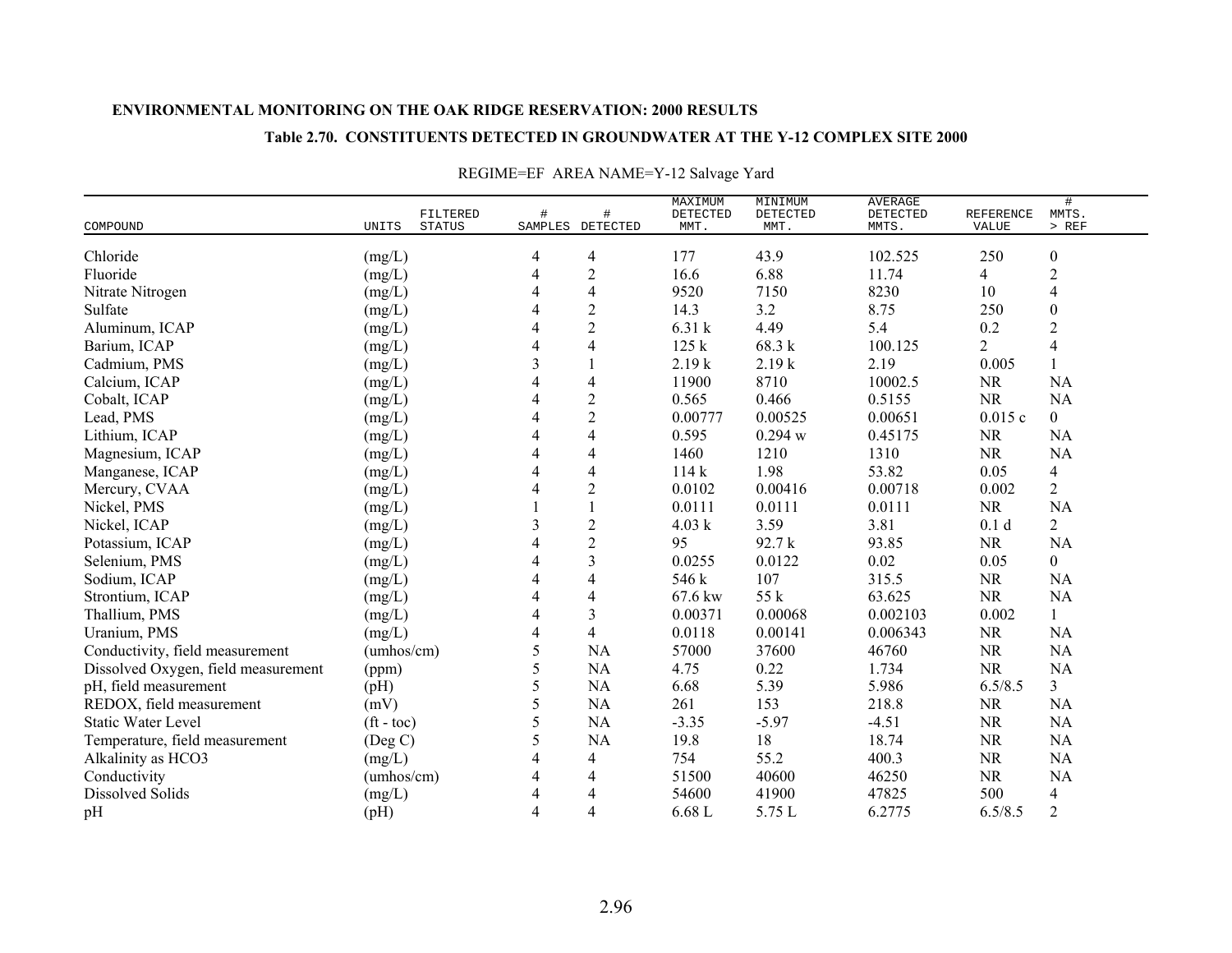|                               |         |                    |         |          | MAXIMUM          | MINIMUM          | AVERAGE           |                    |                |
|-------------------------------|---------|--------------------|---------|----------|------------------|------------------|-------------------|--------------------|----------------|
| COMPOUND                      | UNITS   | FILTERED<br>STATUS | SAMPLES | DETECTED | DETECTED<br>MMT. | DETECTED<br>MMT. | DETECTED<br>MMTS. | REFERENCE<br>VALUE | MMTS.<br>> REF |
|                               |         |                    |         |          |                  |                  |                   |                    |                |
| <b>Total Suspended Solids</b> | (mg/L)  |                    |         |          | 9                | 4                | 6.5               | NR                 | <b>NA</b>      |
| Turbidity                     | (NTU)   |                    |         |          | 2.28             | 0.725            | 1.1975            |                    |                |
| Technetium-99                 | (pCi/L) |                    |         | 4        | 21000            | $-1.6$           | 10253.1           | 4000               |                |
| Gross Alpha                   | (pCi/L) |                    |         | 4        | 140              | 79               | 103.75            | 15 f               | 4              |
| Gross Beta                    | (pCi/L) |                    |         |          | 7400             | 330              | 3880              | 50 a               | 4              |
| 2-Butanone                    | (ug/L)  |                    |         |          | 6                | b.               | 6                 | NR                 | NA             |
| Acetone                       | (ug/L)  |                    |         |          | 90               | 38               | 64                | NR.                | NA             |
| Chloroform                    | (ug/L)  |                    |         |          | 14               | 12               | 13                | 100 i              | $\Omega$       |
| Methylene chloride            | (ug/L)  |                    |         |          | 20               | 19               | 19.5              |                    |                |
| Tetrachloroethene             | (ug/L)  |                    |         |          | 170              |                  | 106.3333          |                    |                |
| Trichloroethene               | (ug/L)  |                    |         |          |                  | 4 J              | 4.5               |                    |                |

**Table 2.70 (continued)**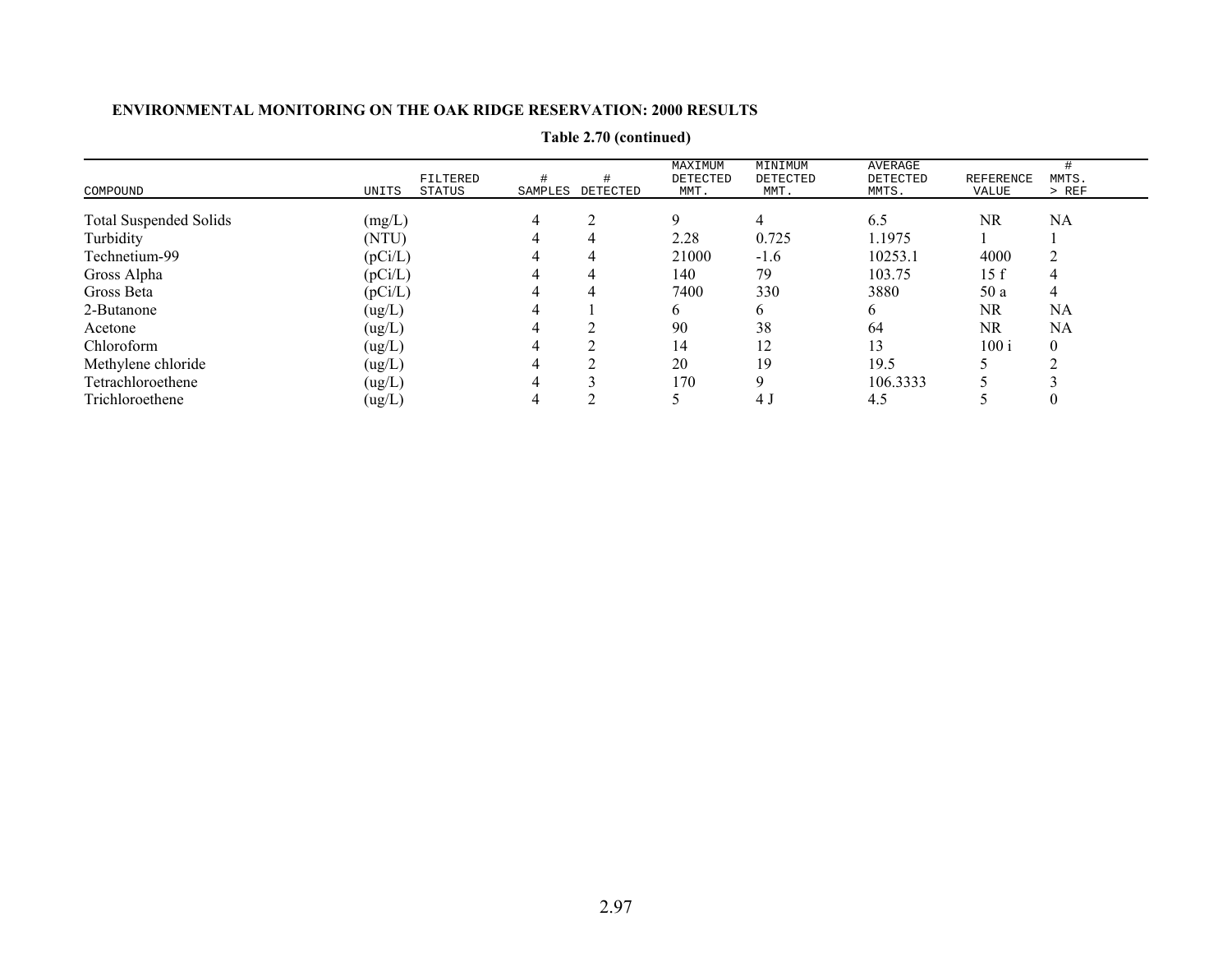### **Table 2.71. CONSTITUENTS DETECTED IN GROUNDWATER AT THE Y-12 COMPLEX SITE 2000**

|                                     |               | FILTERED        | $\#$                     | #                | MAXIMUM<br>DETECTED | MINIMUM<br>DETECTED | <b>AVERAGE</b><br>DETECTED | <b>REFERENCE</b> | $\#$<br>MMTS.           |
|-------------------------------------|---------------|-----------------|--------------------------|------------------|---------------------|---------------------|----------------------------|------------------|-------------------------|
| COMPOUND                            | UNITS         | <b>STATUS</b>   |                          | SAMPLES DETECTED | MMT.                | MMT.                | MMTS.                      | VALUE            | $>$ REF                 |
| Chloride                            | (mg/L)        |                 | 4                        | 4                | 1.74                | 0.728               | 1.26875                    | 250              | $\boldsymbol{0}$        |
| Nitrate Nitrogen                    | (mg/L)        |                 | 4                        | 3                | 0.0682              | 0.033               | 0.0564                     | 10               | $\boldsymbol{0}$        |
| Sulfate                             | (mg/L)        |                 | 4                        | 4                | 20.8                | 6.52                | 15.955                     | 250              | $\boldsymbol{0}$        |
| Aluminum, ICAP                      | (mg/L)        |                 | 4                        | 3                | 1.47                | 0.336               | 1.088667                   | 0.2              | 3                       |
| Barium, ICAP                        | (mg/L)        |                 | $\overline{4}$           | 4                | 0.0652              | 0.0262              | 0.050325                   | 2                | $\theta$                |
| Barium, ICAP                        | (mg/L)        | <b>FILTERED</b> | 4                        | 4                | 0.052               | 0.0273              | 0.0431                     | $\overline{2}$   | $\overline{0}$          |
| Calcium, ICAP                       | (mg/L)        |                 | 4                        | 4                | 59.4                | 16.3                | 28.45                      | <b>NR</b>        | <b>NA</b>               |
| Calcium, ICAP                       |               | (mg/L) FILTERED | 4                        | 4                | 59.5                | 16                  | 28                         | <b>NR</b>        | <b>NA</b>               |
| Copper, ICAP                        | (mg/L)        | <b>FILTERED</b> | 4                        |                  | 0.0276              | 0.0276              | 0.0276                     | 1.3              | $\boldsymbol{0}$        |
| Iron, ICAP                          | (mg/L)        |                 | 4                        | 4                | 1.4                 | 0.0527              | 0.773175                   | 0.3              | $\overline{2}$          |
| Iron, ICAP                          | (mg/L)        | <b>FILTERED</b> | 4                        | $\overline{c}$   | 0.24                | 0.209               | 0.2245                     | 0.3              | $\boldsymbol{0}$        |
| Lead, PMS                           | (mg/L)        |                 | $\overline{\mathcal{A}}$ | $\overline{c}$   | 0.00109             | 0.00101             | 0.00105                    | 0.015c           | $\overline{0}$          |
| Magnesium, ICAP                     | (mg/L)        |                 | $\overline{\mathcal{A}}$ | 4                | 5.92                | 2.64                | 4.845                      | <b>NR</b>        | <b>NA</b>               |
| Magnesium, ICAP                     | (mg/L)        | <b>FILTERED</b> | 4                        | 4                | 5.54                | 2.65                | 4.63                       | <b>NR</b>        | <b>NA</b>               |
| Manganese, ICAP                     | (mg/L)        |                 | $\overline{4}$           | 4                | 0.131               | 0.0268              | 0.087475                   | 0.05             | $\mathfrak{Z}$          |
| Manganese, ICAP                     | (mg/L)        | <b>FILTERED</b> | 4                        | 4                | 0.0825              | 0.0234              | 0.062175                   | 0.05             | $\overline{\mathbf{3}}$ |
| Potassium, ICAP                     | (mg/L)        |                 | 4                        | 3                | 4.52                | 2.21                | 3.73                       | <b>NR</b>        | <b>NA</b>               |
| Potassium, ICAP                     | (mg/L)        | <b>FILTERED</b> | 4                        | $\overline{2}$   | 4.09                | 4.06                | 4.075                      | <b>NR</b>        | <b>NA</b>               |
| Sodium, ICAP                        | (mg/L)        |                 | 4                        | 4                | 1.71                | 0.736               | 1.424                      | <b>NR</b>        | <b>NA</b>               |
| Sodium, ICAP                        | (mg/L)        | <b>FILTERED</b> | $\overline{4}$           | 4                | 1.69                | 0.791               | 1.41275                    | <b>NR</b>        | <b>NA</b>               |
| Strontium, ICAP                     | (mg/L)        |                 | 4                        | 4                | 0.0888              | 0.053               | 0.066425                   | <b>NR</b>        | <b>NA</b>               |
| Strontium, ICAP                     | (mg/L)        | <b>FILTERED</b> | 4                        | 4                | 0.0893              | 0.0514              | 0.06445                    | <b>NR</b>        | <b>NA</b>               |
| Uranium, PMS                        | (mg/L)        |                 | $\overline{4}$           | 2                | 0.00177             | 0.000741            | 0.001256                   | <b>NR</b>        | <b>NA</b>               |
| Conductivity, field measurement     | (umbos/cm)    |                 | $\overline{4}$           | NA               | 403                 | 158                 | 300.75                     | $\rm NR$         | <b>NA</b>               |
| Dissolved Oxygen, field measurement | (ppm)         |                 | $\overline{4}$           | NA               | 9.98                | 4.16                | 6.1475                     | <b>NR</b>        | <b>NA</b>               |
| pH, field measurement               | (pH)          |                 | $\overline{4}$           | <b>NA</b>        | 7.61                | 6.98                | 7.285                      | 6.5/8.5          | $\overline{0}$          |
| REDOX, field measurement            | (mV)          |                 | 4                        | <b>NA</b>        | 212                 | 122                 | 165                        | <b>NR</b>        | <b>NA</b>               |
| Temperature, field measurement      | $($ Deg C $)$ |                 | 4                        | <b>NA</b>        | 15.6                | 11.9                | 13.95                      | <b>NR</b>        | <b>NA</b>               |
| Alkalinity as HCO3                  | (mg/L)        |                 | $\overline{4}$           | 4                | 163                 | 50.8                | 79.75                      | <b>NR</b>        | <b>NA</b>               |
| Conductivity                        | (umbos/cm)    |                 | $\overline{4}$           | 4                | 310                 | 139                 | 197.575                    | <b>NR</b>        | <b>NA</b>               |
| Dissolved Solids                    | (mg/L)        |                 | $\overline{4}$           | 4                | 158                 | 83                  | 123                        | 500              | $\boldsymbol{0}$        |
| pH                                  | (pH)          |                 | 4                        | 4                | 7.56 L              | 7.3L                | 7.375                      | 6.5/8.5          | $\boldsymbol{0}$        |

# REGIME=PR AREA NAME=Country Club Estates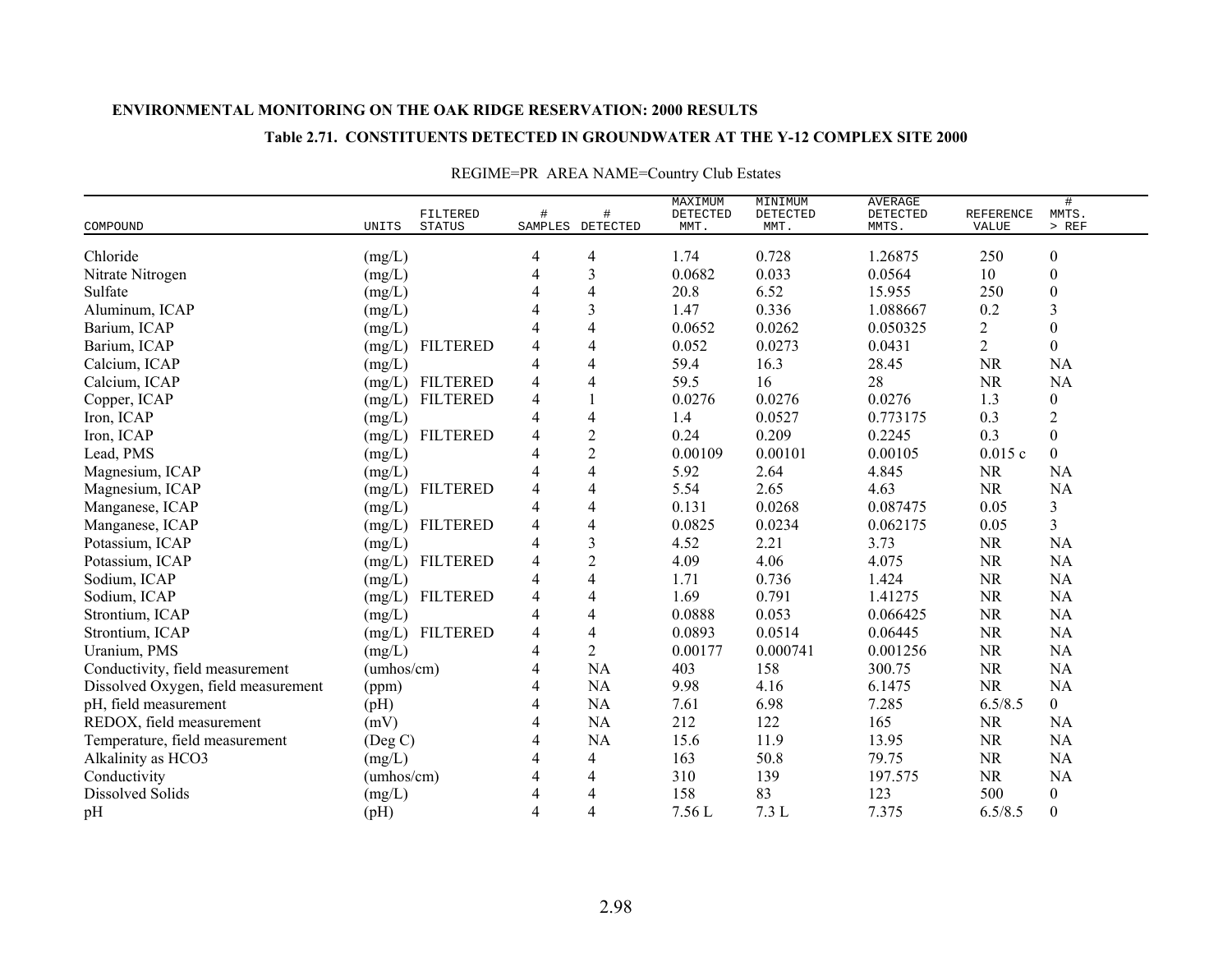| COMPOUND                      | UNITS   | FILTERED<br>STATUS | SAMPLES | DETECTED | MAXIMUM<br>DETECTED<br>MMT. | MINIMUM<br>DETECTED<br>MMT. | AVERAGE<br>DETECTED<br>MMTS. | REFERENCE<br>VALUE | MMTS.<br>$>$ REF |
|-------------------------------|---------|--------------------|---------|----------|-----------------------------|-----------------------------|------------------------------|--------------------|------------------|
| <b>Total Suspended Solids</b> | (mg/L)  |                    |         |          |                             |                             |                              | NR                 | NA               |
| Turbidity                     | (NTU)   |                    |         |          | 23.5                        | . 39                        | 13.1475                      |                    |                  |
| Gross Alpha                   | (pCi/L) |                    |         |          | 1.3                         | $-0.2$                      | 0.6175                       | 15 f               |                  |
| Gross Beta                    | (pCi/L) |                    |         |          |                             | 0.36                        | 2.19                         | 50 a               |                  |

**Table 2.71 (continued)**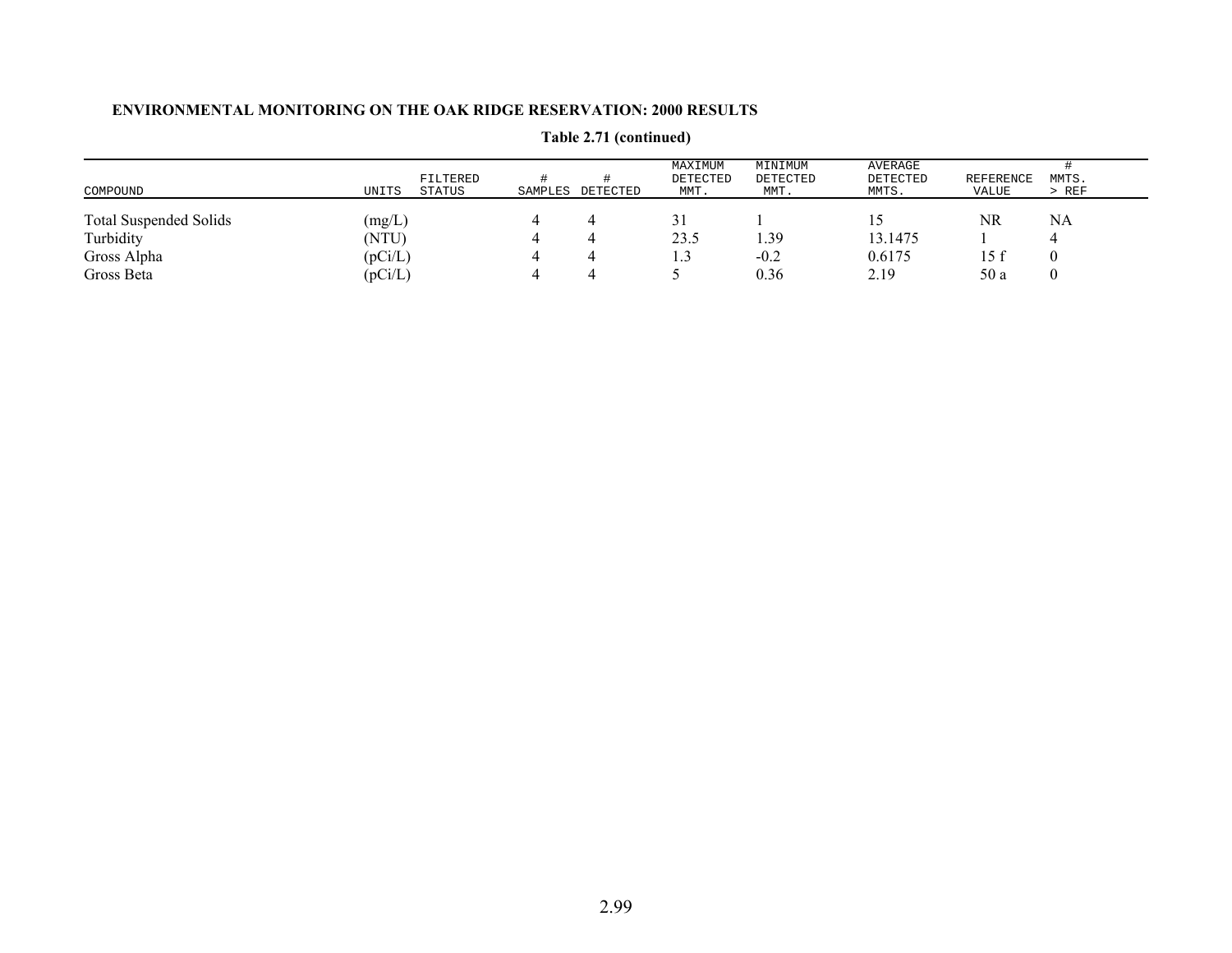### **Table 2.72. CONSTITUENTS DETECTED IN GROUNDWATER AT THE Y-12 COMPLEX SITE 2000**

|                                     |                                    |      |                       | MAXIMUM          | MINIMUM          | <b>AVERAGE</b>    |                           | $\#$             |
|-------------------------------------|------------------------------------|------|-----------------------|------------------|------------------|-------------------|---------------------------|------------------|
| COMPOUND                            | FILTERED<br><b>STATUS</b><br>UNITS | $\#$ | #<br>SAMPLES DETECTED | DETECTED<br>MMT. | DETECTED<br>MMT. | DETECTED<br>MMTS. | <b>REFERENCE</b><br>VALUE | MMTS.<br>$>$ REF |
|                                     |                                    |      |                       |                  |                  |                   |                           |                  |
| Chloride                            | (mg/L)                             | 5    | 5                     | 1.6              | 0.92             | 1.24              | 250                       | $\boldsymbol{0}$ |
| Sulfate                             | (mg/L)                             | 5    | 5                     | 14.6             | 8.93             | 10.9              | 250                       | $\boldsymbol{0}$ |
| Aluminum, ICAP                      | (mg/L)                             | 5    | 3                     | 0.67             | 0.215            | 0.452             | 0.2                       | 3                |
| Aluminum, ICAP                      | <b>FILTERED</b><br>(mg/L)          | 5    |                       | 0.22             | 0.22             | 0.22              | 0.2                       |                  |
| Barium, ICAP                        | (mg/L)                             | 5    | 5                     | 0.0867           | 0.0362           | 0.05864           | 2                         | $\boldsymbol{0}$ |
| Barium, ICAP                        | <b>FILTERED</b><br>(mg/L)          | 5    | 5                     | 0.0702           | 0.0326           | 0.05284           | $\overline{2}$            | $\overline{0}$   |
| Calcium, ICAP                       | (mg/L)                             | 5    | 5                     | 12.8             | 2.18             | 8.58              | <b>NR</b>                 | <b>NA</b>        |
| Calcium, ICAP                       | <b>FILTERED</b><br>(mg/L)          | 5    | 5                     | 14.1             | 2.13             | 8.822             | <b>NR</b>                 | <b>NA</b>        |
| Iron, ICAP                          | (mg/L)                             | 5    | 5                     | 1.24             | 0.0551           | 0.48302           | 0.3                       | 3                |
| Iron, ICAP                          | <b>FILTERED</b><br>(mg/L)          | 5    | 3                     | 0.217            | 0.186            | 0.196667          | 0.3                       | $\boldsymbol{0}$ |
| Lead, PMS                           | (mg/L)                             | 5    |                       | 0.000641         | 0.000641         | 0.000641          | 0.015c                    | $\boldsymbol{0}$ |
| Lead, PMS                           | <b>FILTERED</b><br>(mg/L)          | 5    |                       | 0.000662         | 0.000662         | 0.000662          | 0.015c                    | $\Omega$         |
| Magnesium, ICAP                     | (mg/L)                             | 5    | 5                     | 7.34             | 1.26             | 4.762             | <b>NR</b>                 | <b>NA</b>        |
| Magnesium, ICAP                     | <b>FILTERED</b><br>(mg/L)          | 5    | 5                     | 7.31             | 1.2              | 4.678             | <b>NR</b>                 | <b>NA</b>        |
| Manganese, ICAP                     | (mg/L)                             | 5    | 5                     | 0.22             | 0.00913          | 0.063002          | 0.05                      | $\sqrt{2}$       |
| Manganese, ICAP                     | <b>FILTERED</b><br>(mg/L)          | 5    | 5                     | 0.0855           | 0.00529          | 0.031636          | 0.05                      |                  |
| Potassium, ICAP                     | (mg/L)                             | 5    | 5                     | 5.71             | 2.79             | 3.996             | <b>NR</b>                 | <b>NA</b>        |
| Potassium, ICAP                     | <b>FILTERED</b><br>(mg/L)          | 5    | 5                     | 5.71             | 2.62             | 3.896             | <b>NR</b>                 | <b>NA</b>        |
| Sodium, ICAP                        | (mg/L)                             | 5    | 5                     | 3.35             | 0.822            | 2.4644            | <b>NR</b>                 | <b>NA</b>        |
| Sodium, ICAP                        | <b>FILTERED</b><br>(mg/L)          | 5    | 5                     | 3.34             | 0.796            | 2.4592            | <b>NR</b>                 | <b>NA</b>        |
| Strontium, ICAP                     | (mg/L)                             | 5    | 5                     | 0.0735 w         | 0.0132           | 0.04586           | <b>NR</b>                 | <b>NA</b>        |
| Strontium, ICAP                     | (mg/L) FILTERED                    | 5    | 5                     | 0.0733 w         | 0.0125           | 0.04524           | <b>NR</b>                 | <b>NA</b>        |
| Conductivity, field measurement     | (umbos/cm)                         | 5    | NA                    | 430              | 103              | 211.4             | <b>NR</b>                 | <b>NA</b>        |
| Dissolved Oxygen, field measurement | (ppm)                              | 5    | NA                    | 7.26             | 5.05             | 6.258             | <b>NR</b>                 | <b>NA</b>        |
| pH, field measurement               | (pH)                               | 5    | NA                    | 7.51             | 6.42             | 7.132             | 6.5/8.5                   | $\mathbf{1}$     |
| REDOX, field measurement            | (mV)                               | 5    | <b>NA</b>             | 196              | 120              | 172               | <b>NR</b>                 | <b>NA</b>        |
| Temperature, field measurement      | (Deg C)                            | 5    | <b>NA</b>             | 16.9             | 12               | 14.5              | <b>NR</b>                 | <b>NA</b>        |
| Alkalinity as HCO3                  | (mg/L)                             | 5    | 5                     | 62.4             | 3.34             | 38.628            | <b>NR</b>                 | <b>NA</b>        |
| Conductivity                        | (umbos/cm)                         | 5    | 5                     | 176.5            | 39.4             | 114.32            | <b>NR</b>                 | <b>NA</b>        |
| <b>Dissolved Solids</b>             | (mg/L)                             | 5    | 5                     | 109              | 53               | 77.8              | 500                       | $\boldsymbol{0}$ |
| pH                                  | (pH)                               | 5    | 5                     | 7.54 L           | 6.16L            | 7.15              | 6.5/8.5                   |                  |
| <b>Total Suspended Solids</b>       | (mg/L)                             | 5    | 4                     | 33               |                  | 10.5              | <b>NR</b>                 | <b>NA</b>        |

# REGIME=PR AREA NAME=Scarboro Community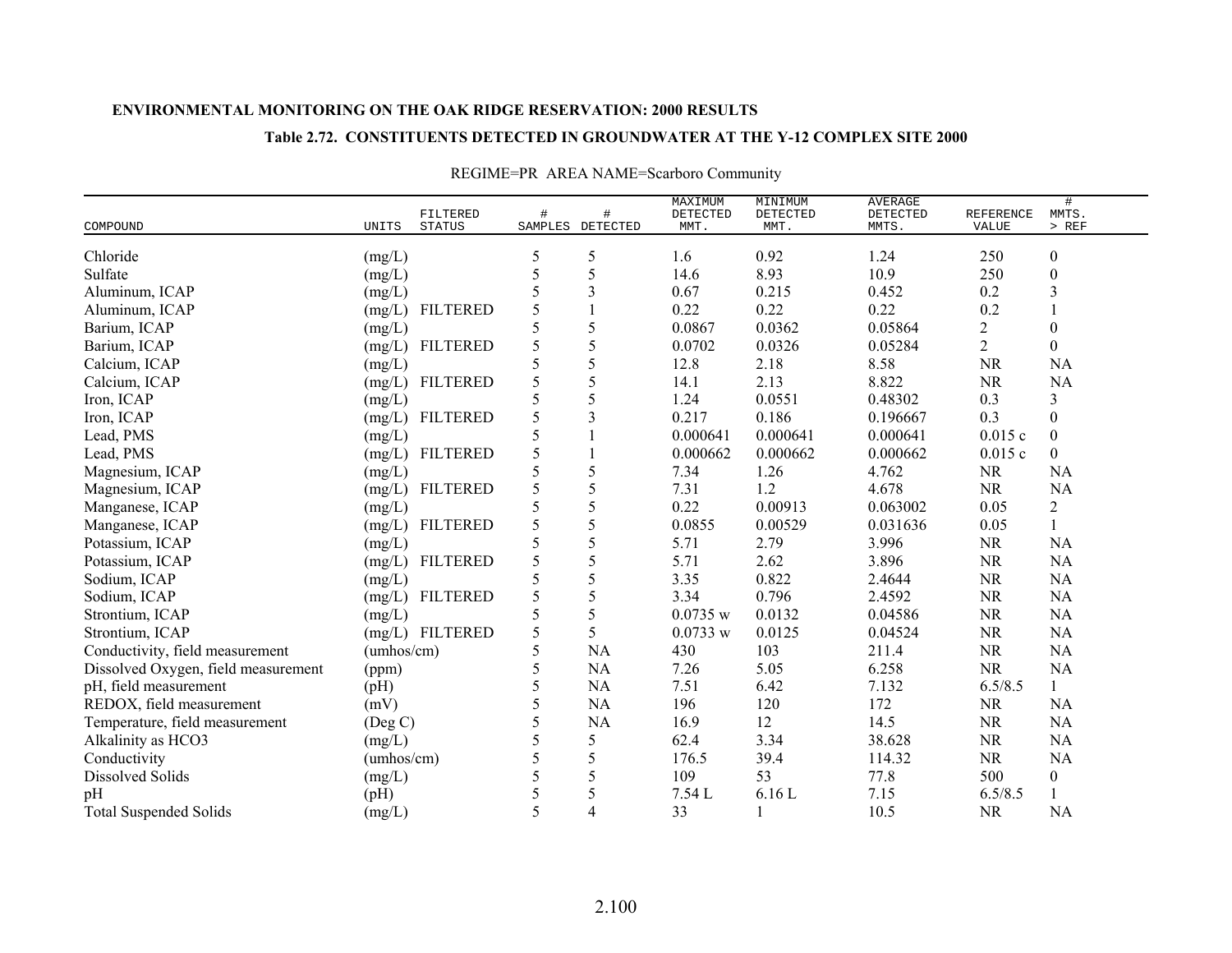| COMPOUND    | UNITS   | FILTERED<br><b>STATUS</b> | SAMPLES | DETECTED | MAXIMUM<br>DETECTED<br>MMT. | MINIMUM<br>DETECTED<br>MMT. | AVERAGE<br>DETECTED<br>MMTS. | <b>REFERENCE</b><br>VALUE | MMTS.<br>> REF |
|-------------|---------|---------------------------|---------|----------|-----------------------------|-----------------------------|------------------------------|---------------------------|----------------|
| Turbidity   | (NTU)   |                           |         |          | 17.6                        | 1.53                        | 7.124                        |                           |                |
| Gross Alpha | (pCi/L) |                           |         |          |                             | $-0.26$                     | $\overline{1}$ .             |                           |                |
| Gross Beta  | (pCi/L) |                           |         |          | J.L                         | .                           | 3.04                         | 50 a                      |                |

**Table 2.72 (continued)**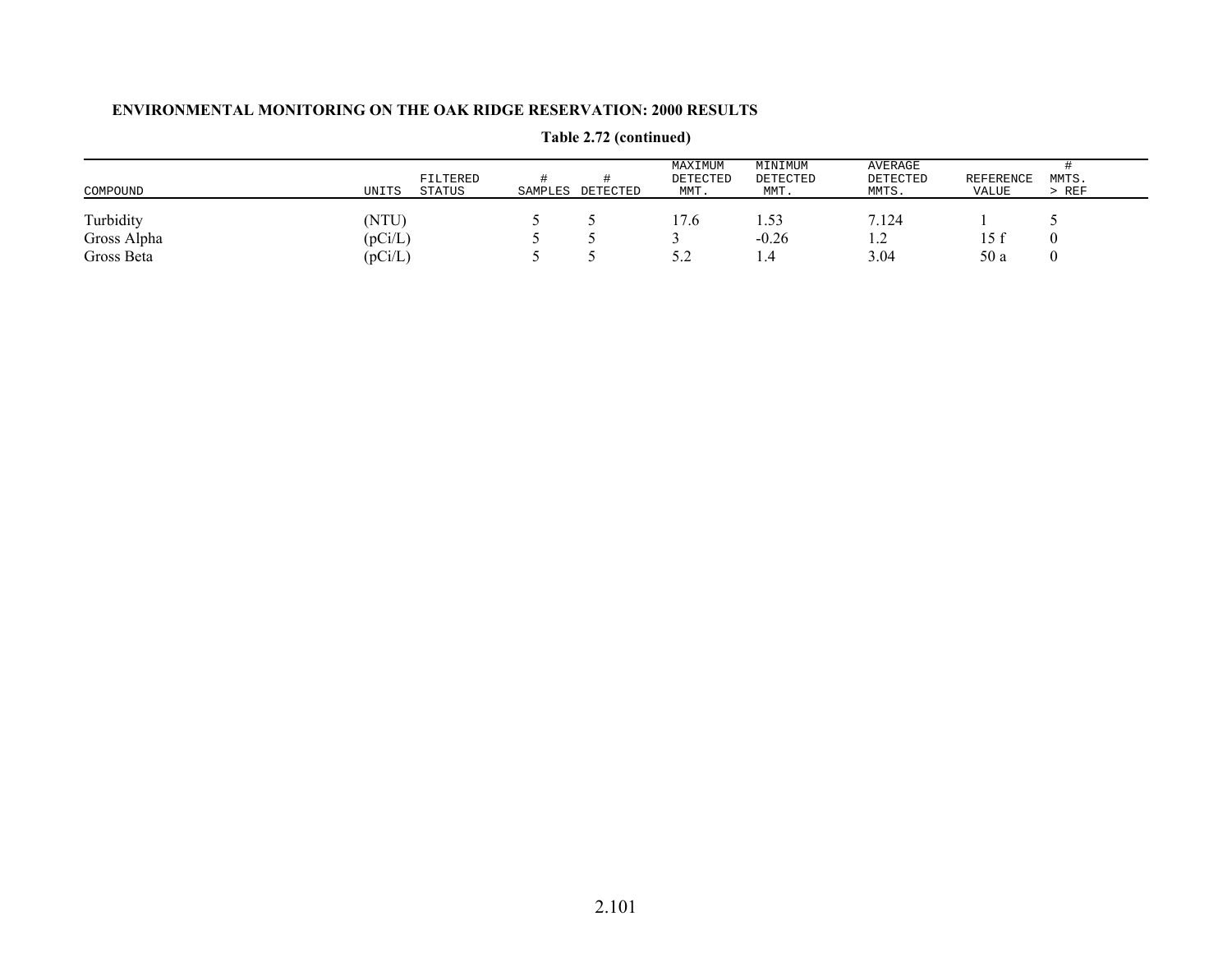### **Table 2.73. CONSTITUENTS DETECTED IN GROUNDWATER AT THE Y-12 COMPLEX SITE 2000**

| COMPOUND                            | UNITS              | FILTERED<br><b>STATUS</b> | #              | #<br>SAMPLES DETECTED          | MAXIMUM<br>DETECTED<br>MMT. | MINIMUM<br>DETECTED<br>MMT. | <b>AVERAGE</b><br>DETECTED<br>MMTS. | <b>REFERENCE</b><br>VALUE | $\#$<br>MMTS.<br>$>$ REF |
|-------------------------------------|--------------------|---------------------------|----------------|--------------------------------|-----------------------------|-----------------------------|-------------------------------------|---------------------------|--------------------------|
|                                     |                    |                           |                |                                |                             |                             | 17                                  |                           |                          |
| Chloride                            | $(mg/L)$           |                           | 2              | $\boldsymbol{2}$<br>$\sqrt{2}$ | 18.2                        | 15.8                        | 0.5695                              | 250                       | $\boldsymbol{0}$         |
| Fluoride                            | (mg/L)             |                           | $\overline{c}$ |                                | 0.586                       | 0.553                       |                                     | 4                         | $\boldsymbol{0}$         |
| Nitrate Nitrogen                    | (mg/L)             |                           | $\overline{c}$ | $\sqrt{2}$                     | 1.13                        | 0.215                       | 0.6725                              | 10                        | $\boldsymbol{0}$         |
| Sulfate                             | (mg/L)             |                           | $\overline{c}$ | $\sqrt{2}$                     | 75.8                        | 16.8                        | 46.3                                | 250                       | $\boldsymbol{0}$         |
| Barium, ICAP                        | (mg/L)             |                           | $\overline{c}$ | $\overline{2}$                 | 0.0925                      | 0.0798                      | 0.08615                             | 2                         | $\mathbf{0}$             |
| Cadmium, PMS                        | (mg/L)             |                           | $\overline{2}$ | $\mathbf{1}$                   | 0.000566                    | 0.000566                    | 0.000566                            | 0.005                     | $\boldsymbol{0}$         |
| Calcium, ICAP                       | (mg/L)             |                           | $\overline{2}$ | $\overline{c}$                 | 97.6                        | 33.7                        | 65.65                               | <b>NR</b>                 | <b>NA</b>                |
| Chromium, PMS                       | (mg/L)             |                           |                |                                | 0.00471                     | 0.00471                     | 0.00471                             | <b>NR</b>                 | <b>NA</b>                |
| Copper, ICAP                        | (mg/L)             |                           | $\overline{c}$ |                                | 0.0759                      | 0.0759                      | 0.0759                              | 1.3                       | $\boldsymbol{0}$         |
| Iron, ICAP                          | (mg/L)             |                           | $\overline{c}$ | $\overline{2}$                 | 0.482                       | 0.147                       | 0.3145                              | 0.3                       |                          |
| Lead, PMS                           | (mg/L)             |                           | $\overline{c}$ | $\sqrt{2}$                     | 0.00897                     | 0.00173                     | 0.00535                             | 0.015c                    | $\mathbf{0}$             |
| Lithium, ICAP                       | (mg/L)             |                           | $\overline{c}$ | $\mathbf{1}$                   | $0.0696$ w                  | $0.0696$ w                  | 0.0696                              | <b>NR</b>                 | <b>NA</b>                |
| Magnesium, ICAP                     | (mg/L)             |                           | $\overline{c}$ | $\sqrt{2}$                     | 14.4                        | 6.83                        | 10.615                              | <b>NR</b>                 | <b>NA</b>                |
| Manganese, ICAP                     | (mg/L)             |                           | $\overline{2}$ | $\overline{2}$                 | 0.0167                      | 0.00564                     | 0.01117                             | 0.05                      | $\overline{0}$           |
| Nickel, PMS                         | (mg/L)             |                           |                |                                | 0.0058                      | 0.0058                      | 0.0058                              | <b>NR</b>                 | <b>NA</b>                |
| Potassium, ICAP                     | (mg/L)             |                           | $\overline{c}$ |                                | 5.43                        | 5.43                        | 5.43                                | <b>NR</b>                 | <b>NA</b>                |
| Sodium, ICAP                        | (mg/L)             |                           | $\overline{c}$ | $\sqrt{2}$                     | 10.5                        | 9.1                         | 9.8                                 | <b>NR</b>                 | <b>NA</b>                |
| Strontium, ICAP                     | (mg/L)             |                           | $\overline{c}$ | $\overline{2}$                 | 0.207 w                     | 0.0778                      | 0.1424                              | <b>NR</b>                 | <b>NA</b>                |
| Uranium, PMS                        | (mg/L)             |                           | $\overline{c}$ | $\mathbf{1}$                   | 15.4                        | 15.4                        | 15.4                                | <b>NR</b>                 | <b>NA</b>                |
| Zinc, ICAP                          | (mg/L)             |                           | $\overline{c}$ | $\overline{2}$                 | 0.698                       | 0.0552                      | 0.3766                              | 5                         | $\boldsymbol{0}$         |
| Conductivity, field measurement     | (umbos/cm)         |                           | $\overline{2}$ | <b>NA</b>                      | 970                         | 250                         | 610                                 | <b>NR</b>                 | <b>NA</b>                |
| Dissolved Oxygen, field measurement | (ppm)              |                           | $\overline{2}$ | <b>NA</b>                      | 6.3                         | $\boldsymbol{0}$            | 3.15                                | <b>NR</b>                 | <b>NA</b>                |
| pH, field measurement               | (pH)               |                           | $\overline{c}$ | <b>NA</b>                      | 7.49                        | 7.4                         | 7.445                               | 6.5/8.5                   | $\overline{0}$           |
| REDOX, field measurement            | (mV)               |                           | $\overline{2}$ | <b>NA</b>                      | 243                         | $\overline{0}$              | 121.5                               | <b>NR</b>                 | <b>NA</b>                |
| <b>Static Water Level</b>           | $({\rm ft - toc})$ |                           |                | <b>NA</b>                      | $-7.5$                      | $-7.5$                      | $-7.5$                              | <b>NR</b>                 | <b>NA</b>                |
| Temperature, field measurement      | $($ Deg C $)$      |                           | $\overline{c}$ | <b>NA</b>                      | 22.3                        | 13                          | 17.65                               | <b>NR</b>                 | <b>NA</b>                |
| Alkalinity as HCO3                  | (mg/L)             |                           | $\overline{c}$ | $\overline{c}$                 | 226                         | 82.6                        | 154.3                               | <b>NR</b>                 | <b>NA</b>                |
| Conductivity                        | (umbos/cm)         |                           | $\overline{c}$ | $\overline{2}$                 | 587                         | 267                         | 427                                 | <b>NR</b>                 | NA                       |
| <b>Dissolved Solids</b>             | (mg/L)             |                           | $\overline{c}$ | $\overline{2}$                 | 408                         | 125                         | 266.5                               | 500                       | $\boldsymbol{0}$         |
| pH                                  | (pH)               |                           | $\overline{c}$ | $\overline{c}$                 | 8.25 L                      | 7.56L                       | 7.905                               | 6.5/8.5                   | $\boldsymbol{0}$         |
| <b>Total Suspended Solids</b>       | (mg/L)             |                           | $\overline{c}$ |                                | $\overline{2}$              | $\overline{2}$              | $\overline{c}$                      | <b>NR</b>                 | <b>NA</b>                |
| Turbidity                           | (NTU)              |                           | $\overline{2}$ | $\overline{2}$                 | 0.499                       | 0.193                       | 0.346                               | 1                         | $\boldsymbol{0}$         |

# REGIME=SP AREA NAME=Special Request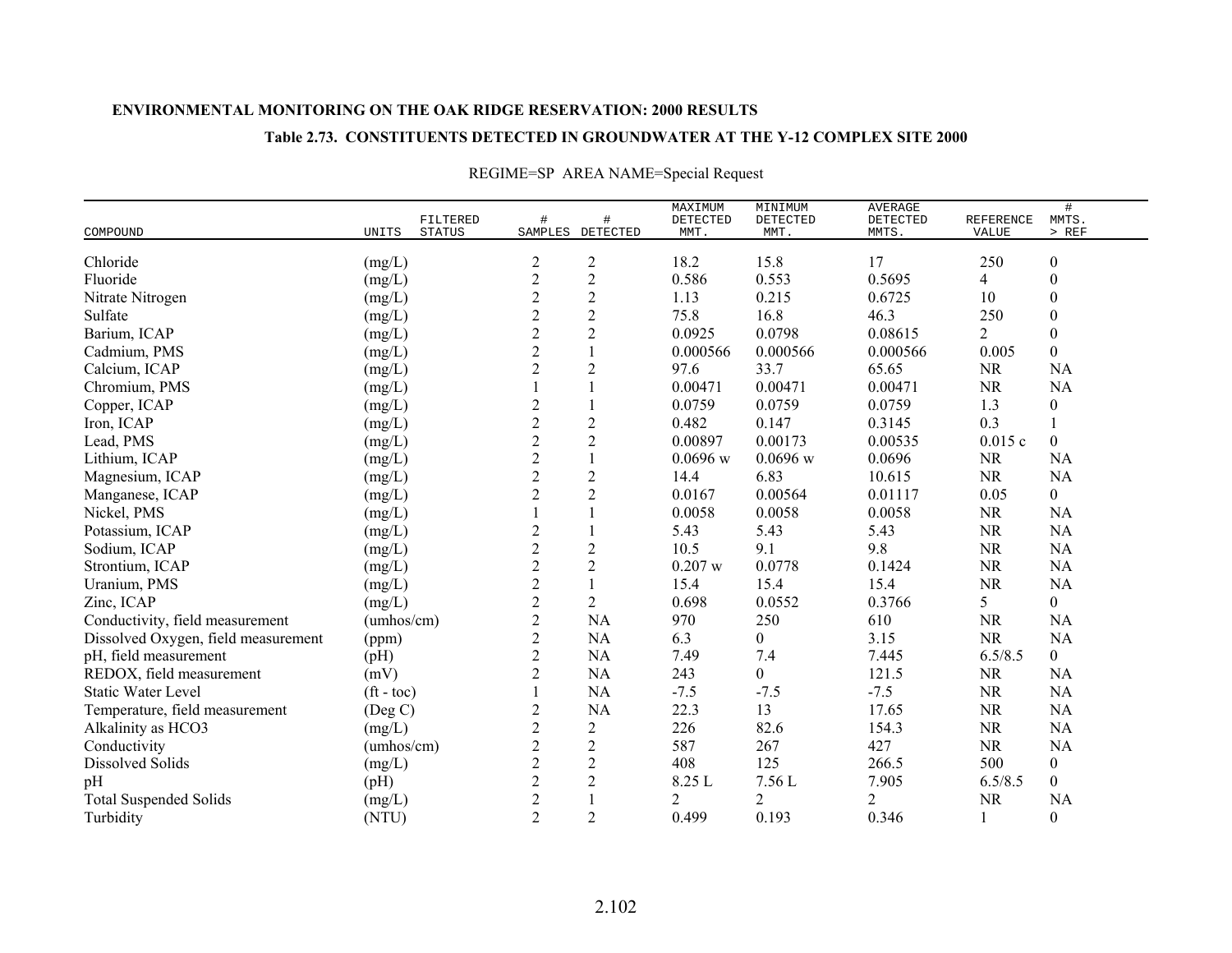|                            |         |                    |                  | MAXIMUM          | MINIMUM                       | AVERAGE           |                    |                |
|----------------------------|---------|--------------------|------------------|------------------|-------------------------------|-------------------|--------------------|----------------|
| COMPOUND                   | UNITS   | FILTERED<br>STATUS | SAMPLES DETECTED | DETECTED<br>MMT. | DETECTED<br>MMT.              | DETECTED<br>MMTS. | REFERENCE<br>VALUE | MMTS.<br>> REF |
|                            |         |                    |                  |                  |                               |                   |                    |                |
| Uranium-234                | (pCi/L) |                    |                  | 870              | 870                           | 870               | 20                 |                |
| Uranium-235                | (pCi/L) |                    |                  | 80               | 80                            | 80                | 24                 |                |
| Uranium-238                | (pCi/L) |                    |                  | 5800             | 5800                          | 5800              | 24                 |                |
| Technetium-99              | (pCi/L) |                    |                  | 13               | 13                            | 13                | 4000               | $\theta$       |
| Gross Alpha                | (pCi/L) |                    |                  | 5100             | 8.9                           | 2554.45           | 15 f               |                |
| Gross Beta                 | (pCi/L) |                    |                  | 2800             | 5.6                           | 1402.8            | 50 a               |                |
| 1,2-Dichloroethene (Total) | (ug/L)  |                    |                  | 3 J              | 3 <sub>1</sub>                |                   | NR b               | NA             |
| Bromodichloromethane       | (ug/L)  |                    |                  |                  | $\overline{3}$ $\overline{1}$ |                   | 100i               | $\theta$       |
| Chloroform                 | (ug/L)  |                    |                  |                  |                               |                   | 100i               | $\theta$       |
| $cis-1,2-Dichloroethene$   | (ug/L)  |                    |                  |                  |                               |                   | 70                 |                |
| Tetrachloroethene          | (ug/L)  |                    |                  |                  |                               |                   |                    |                |

# **Table 2.73 (continued)**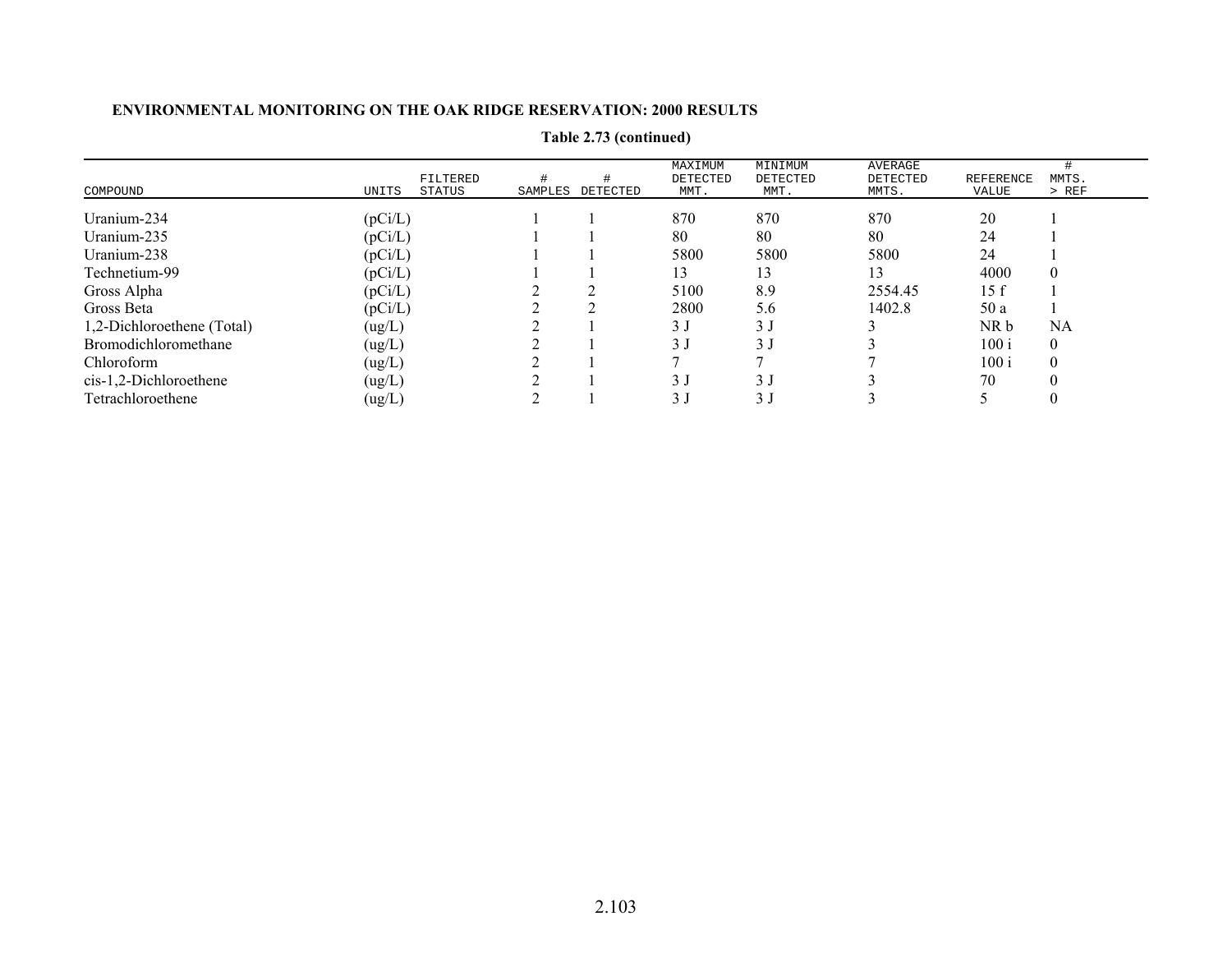### **Table 2.74. 2000 HYDROGEOLOGIC REGIME AND AREA SUMMARY**

| REGIME | SITE                               | WELL                                                                                                               | SAMPLE NUMBER(S)                                                                                                                                                                                                                                                                          |
|--------|------------------------------------|--------------------------------------------------------------------------------------------------------------------|-------------------------------------------------------------------------------------------------------------------------------------------------------------------------------------------------------------------------------------------------------------------------------------------|
| ВC     | Background                         | GW-079<br>$GW - 080$<br>$GW-115$                                                                                   | A000530033 A002270011<br>A000520075 A002270013<br>A000460076                                                                                                                                                                                                                              |
|        | Bear Creek Burial Grounds WMA      | $GW-053$<br>$GW-287$<br>$GW-627$<br>$GW-653$                                                                       | A000520008 A002350059<br>A000480047 A000480048 A002340050<br>A000520009 A000530012 A002350060 A002350420<br>A000480049 A002340051                                                                                                                                                         |
|        | Exit Pathway Monitoring Location A | $GW-056$<br>$GW-683$<br>$GW - 684$<br>$GW - 685$                                                                   | A000120086 A000120087 A001930035<br>A000180057 A001940030<br>A000120099 A001940031<br>A000120100 A001930036                                                                                                                                                                               |
|        | Exit Pathway Monitoring Location B | GW-621<br>$GW-695$<br>$GW-703$<br>GW-704<br>GW-706                                                                 | A000180226 A001950106<br>A000240073 A001950107<br>A000240074 A002060077<br>A000250009 A002060078<br>A000310015 A000320152 A002070108 A002080106                                                                                                                                           |
|        | Exit Pathway Monitoring Location C | GW-724<br>GW-725<br>$GW-738$<br>$GW - 740$                                                                         | A000340032 A002130012 A002130013<br>A000380106 A000380110 A002210025 A002210174<br>A000340031 A002130014<br>A000330023 A002090175                                                                                                                                                         |
|        | Exit Pathway Monitoring Location W | GW-714<br>GW-715                                                                                                   | A000460077 A002270083<br>A000460078 A002270085                                                                                                                                                                                                                                            |
|        | Exit Pathway Spring/Surface Water  | $BCK-00.63$<br>$BCK-04.55$<br>BCK-07.87<br>BCK-09.40<br>BCK-11.97<br>NT-01<br>$SS-1$<br>$SS-4$<br>$SS-5$<br>$SS-6$ | A000400237 A002140024<br>A000400238 A002140025<br>A000400243 A002140027<br>A000410046 A002150021<br>A000410050 A002150026<br>A000410049 A002150025<br>A000410048 A002150024<br>A000400239 A002140029<br>A000400240 A002140028<br>A000400241 A000400242 A002140026                         |
|        | Oil Landfarm WMA                   | $GW-085$<br>GW-226<br>GW-537<br>GW-829                                                                             | A000600038 A002520073<br>A000610056 A002550010<br>A000610055 A002550011 A002550012<br>A000600037 A002510101                                                                                                                                                                               |
|        | Rust Spoil Area                    | GW-311                                                                                                             | A000590039 A002500079                                                                                                                                                                                                                                                                     |
|        | Spoil Area I                       | GW-315                                                                                                             | A000590038 A002490078                                                                                                                                                                                                                                                                     |
| CR     | Exit Pathway Spring/Surface Water  | SCR2.1SP<br>SCR2.2SP<br>SCR3.4SP<br>SCR5.1SP<br>SCR5.4SP                                                           | A000660009 A000660010 A002300024 A002300030<br>A000660011 A000660012 A002300025 A002300031<br>A000660013 A000660014 A002300026 A002300032<br>A000660022 A000660023 A000660024 A000660025<br>A002300027 A002300033<br>A000660026 A000660027 A002300028 A002300029<br>A002300034 A002300035 |
|        | Industrial Landfill IV             | $GW-305$<br>$GW-521$                                                                                               | A000380120<br>A000310086                                                                                                                                                                                                                                                                  |
|        | United Nuclear Corporation Site    | GW-203<br>$GW-302$<br>$GW-339$                                                                                     | A000540132 A002280100<br>A000540156 A002270485<br>A000540133 A002270087                                                                                                                                                                                                                   |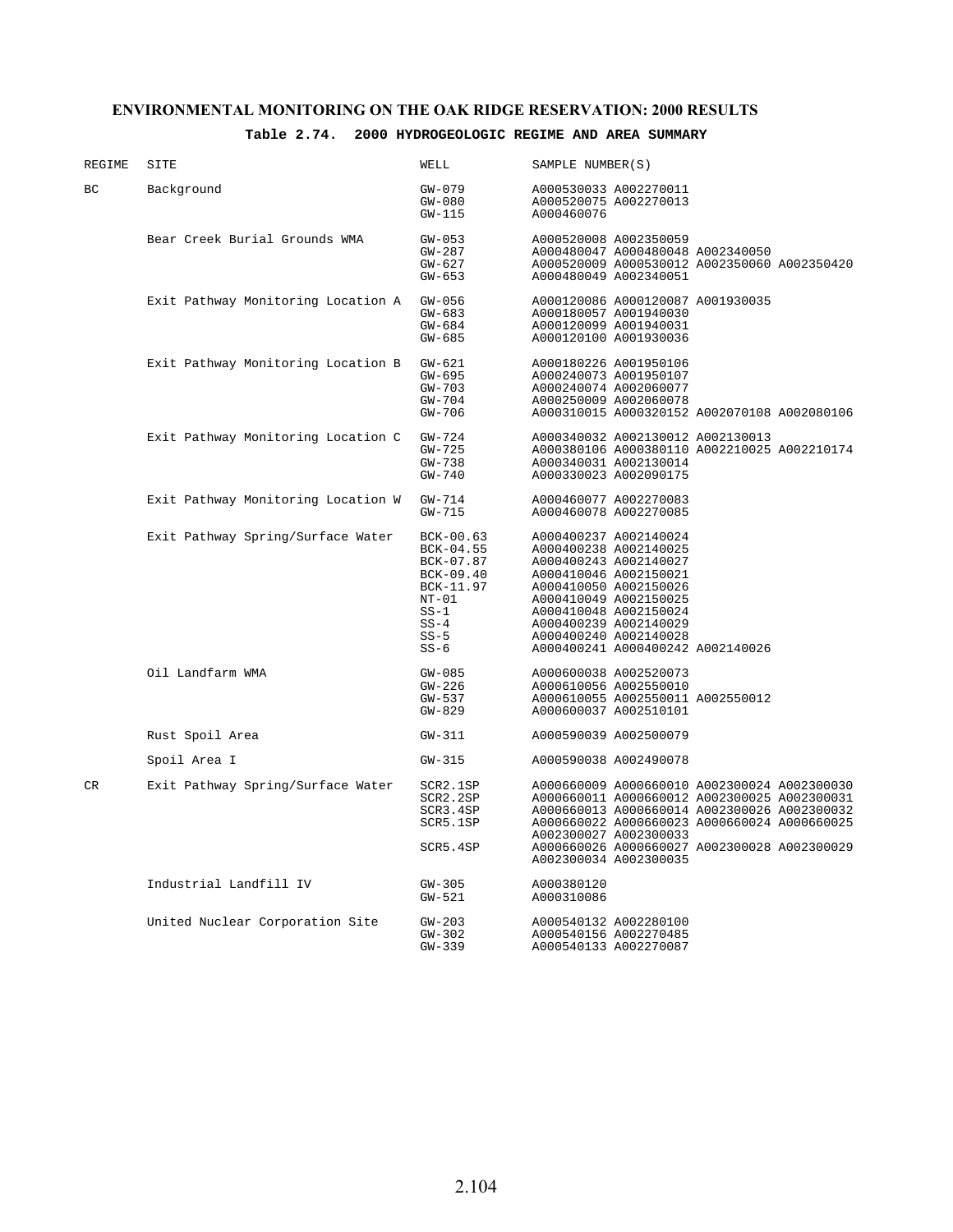### **Table 2.74 (continued)**

| REGIME | SITE                                       | WELL            | SAMPLE NUMBER(S)                                                     |
|--------|--------------------------------------------|-----------------|----------------------------------------------------------------------|
| ΕF     | B8110                                      | GW-700          | A001710018 A002990050                                                |
|        | Beta-4 Security Pits                       | GW-192          | A001300004 A001300005 A002830007                                     |
|        | Building 9201-2                            | $GW-820$        | A001650006 A003000045 A003000046                                     |
|        | <b>CPT</b>                                 | $GW-690$        | A001710019 A002990051                                                |
|        | Exit Pathway Monitoring Location J         | GW-722-06       | A000750161 A000750162 A002000023 A002000024<br>A002570153 A002570155 |
|        |                                            | $GW - 722 - 10$ | A000800106 A000800107 A002020452 A002020453<br>A002570154 A002570156 |
|        |                                            | $GW-722-14$     | A000820012 A000820014 A002090206 A002090209                          |
|        |                                            | GW-722-17       | A000820013 A000820015 A002090207 A002090210                          |
|        |                                            | $GW-722-20$     | A000810039 A000810041 A002080011 A002080014                          |
|        |                                            | $GW-722-22$     | A000810038 A000810040 A002080009 A002080010                          |
|        |                                            |                 | A002080012 A002080013                                                |
|        |                                            | $GW-722-26$     | A000760055 A000760056 A000760065 A000760066                          |
|        |                                            |                 | A002000183 A002000185                                                |
|        |                                            | $GW-722-30$     |                                                                      |
|        |                                            |                 | A000760054 A000760064 A002000184 A002000186                          |
|        |                                            | $GW-722-32$     | A000800015 A000800016 A002000198 A002000199                          |
|        |                                            |                 | A002590297 A002590298                                                |
|        |                                            | $GW-722-33$     | A000800013 A000800014 A002000200 A002000201                          |
|        |                                            | GW-735          | A001160140 A003070008                                                |
|        |                                            | GW-750          | A001160139 A003070009                                                |
|        |                                            |                 |                                                                      |
|        | Exit Pathway Scarboro Road/Pine Rid GW-207 |                 | A000960037 A003120010                                                |
|        |                                            | $GW-208$        | A000960036 A003120011                                                |
|        |                                            | GW-816          | A000970054 A003130058                                                |
|        | Exit Pathway Spring/Surface Water          | LRSPW           | A000970055 A000970056 A003180007                                     |
|        | Fire Training Facility                     | GW-620          | A001310004 A002840078                                                |
|        | GW Monitoring Plan Grid Location B3 55-2C  |                 | A001430006 A002910037                                                |
|        | GW Monitoring Plan Grid Location C3 56-2C  |                 | A001430007 A002910038                                                |
|        | GW Monitoring Plan Grid Location D2 GW-791 |                 | A001230057 A001230058 A001240045 A002770051<br>A002780175            |
|        | GW Monitoring Plan Grid Location E3 GW-782 |                 | A001220053 A001220054 A002770050                                     |
|        |                                            | GW-783          | A001220055 A001220056                                                |
|        | GW Monitoring Plan Grid Location F3 GW-789 |                 | A001170002 A001170003 A002760014                                     |
|        |                                            |                 |                                                                      |
|        | GW Monitoring Plan Grid Location G3 GW-769 | GW-770          | A001180001 A002770049<br>A001170001 A002760015 A002760016            |
|        |                                            |                 |                                                                      |
|        | GW Monitoring Plan Grid Location K1 GW-744 |                 | A001080026 A003060001 A003060002                                     |
|        | GW Monitoring Plan Grid Location K2 GW-747 |                 | A001150002 A003060003                                                |
|        | Grid J Primary                             | GW-763          | A001310005 A001320052 A002840076 A002850020                          |
|        | New Hope Pond                              | GW-153          | A001320051 A002860138                                                |
|        |                                            | $GW-220$        | A001360011 A001360012 A002860140 A002860146                          |
|        |                                            | $GW-222$        | A001650007 A003000044                                                |
|        |                                            | GW-223          | A001640007 A003050072                                                |
|        |                                            |                 | A001380018 A002850021                                                |
|        |                                            | $GW-240$        |                                                                      |
|        |                                            | $GW-380$        | A001370022 A001370023                                                |
|        |                                            | $GW-381$        | A001380019 A001380020 A002900025                                     |
|        |                                            | $GW-383$        | A001360010 A002900026                                                |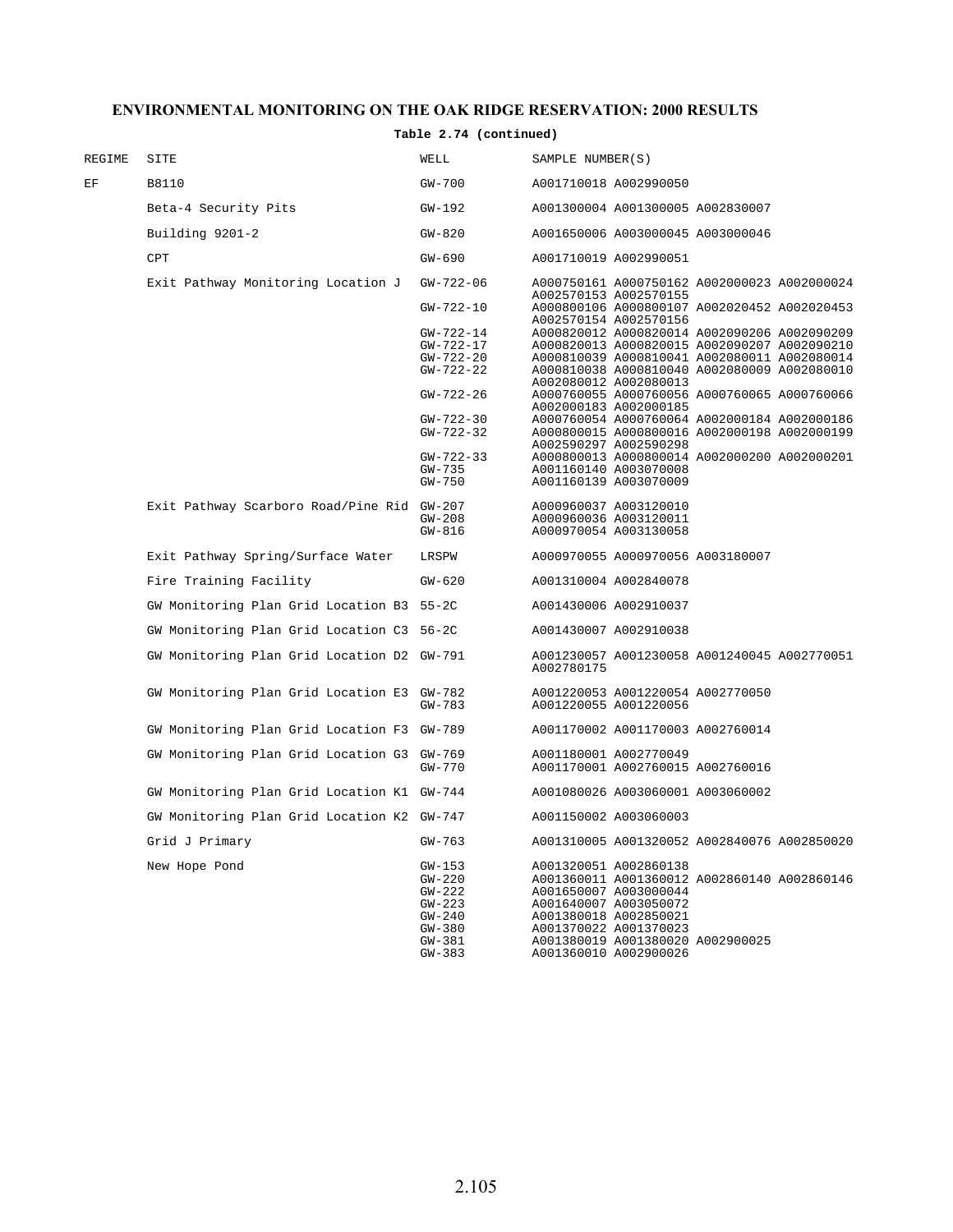## **Table 2.74 (continued)**

| <b>REGIME</b> | SITE                          | WELL                                                 | SAMPLE NUMBER(S)                                                                                                                             |
|---------------|-------------------------------|------------------------------------------------------|----------------------------------------------------------------------------------------------------------------------------------------------|
| EF            | S-2 Site                      | $GW-251$                                             | A001300006 A002830008                                                                                                                        |
|               | Special Radiological Sampling | $GW-204$<br>$GW-274$<br>$GW - 633$                   | A001590108 A002980001<br>A001510066 A002920070<br>A001600022 A002980002                                                                      |
|               | Underground Tank T0134-U      | $GW - 656$                                           | A001640008 A001640009 A002990049                                                                                                             |
|               | Uranium Oxide Vault           | $GW - 218$<br>$GW-219$                               | A001520254 A003040043 A003110135<br>A001580104 A001580105 A003040044                                                                         |
|               | Waste Coolant Processing Area | GW-337                                               | A001440074 A002930158                                                                                                                        |
|               | Y-12 Salvage Yard             | $GW-109$<br>$GW - 275$                               | A001440073 A001600023 A002930157<br>A001510056 A002920071                                                                                    |
| PR            | Country Club Estates          | GHK2.51ESW<br>GHK2.51WSW                             | A001090048 A001090054 A003140013 A003140014<br>A001090049 A001090050 A001090055 A001090056<br>A003140015 A003140016                          |
|               | Scarboro Community            | NPR07.0SW<br>NPR10.0SW<br>NPR12.0SW                  | A001090045 A001090051 A003140001 A003140002<br>A001450071 A001450072<br>A001090047 A001090053 A003140005 A003140010<br>A003140011 A003140012 |
| SP            | Special Request               | 9212-W-2-BSTM A000680198<br>9215-STACK 11 A003350033 |                                                                                                                                              |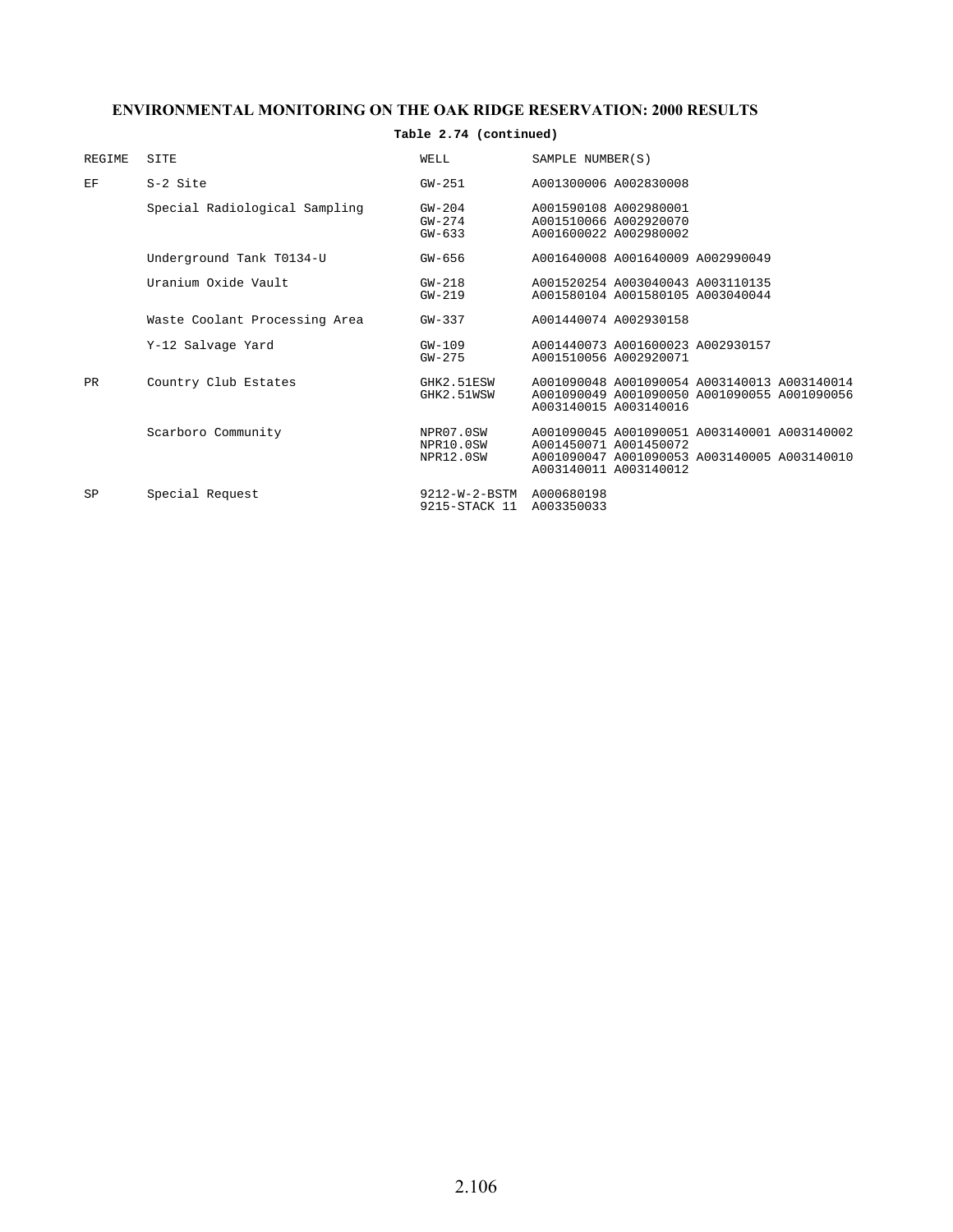#### **Table 2.75. Storm Water Data Above Screening Levels for FY2000**

#### **Location(Outfall)002**

| Parameter<br>Fecal Coliform Bacteria | Taken Date<br>$4/24/00$ 10:20:00 AM | Result<br>3200. | Result<br>Units<br>col/100ml | Screening<br>Level<br>1000 | Units<br>col/100mL | Rationale<br>TN Water Ouality<br>Criteria/Recreation |
|--------------------------------------|-------------------------------------|-----------------|------------------------------|----------------------------|--------------------|------------------------------------------------------|
| Total Suspended Solids               | $4/24/00$ 10:20:00 AM               | 60.4            | mq/L                         | 60                         | mq/L               | Effluent Guideline 40 CFR<br>433                     |
| Zinc                                 | 4/24/00 10:20:00 AM                 | .183            | mq/L                         | 0.117                      | mg/L               | TN Water Ouality<br>Criteria/Fish and Aquatic        |

#### **Location (Outfall) 009**

Life

| Parameter<br>Beta activity<br>Fecal Coliform Bacteria | Taken Date<br>3/16/00 4:20:00 PM<br>3/16/00 12:30:00 PM | Result<br>360.<br>60000. | Result<br>Units<br>pCi/L<br>col/100ml | Screening<br>Level<br>50<br>1000 | Units<br>pCi/L<br>col/100mL | Rationale<br>SDWA MCL 40 CFR 141.15<br>TN Water Ouality<br>Criteria/Recreation |
|-------------------------------------------------------|---------------------------------------------------------|--------------------------|---------------------------------------|----------------------------------|-----------------------------|--------------------------------------------------------------------------------|
| Mercury                                               | 3/16/00 12:30:00 PM                                     | .00048                   | mq/L                                  | 0.000051                         | mg/L                        | TN Water Ouality<br>Criteria/Recreation                                        |
|                                                       |                                                         |                          | Location(Outfall) 016                 |                                  |                             |                                                                                |
|                                                       |                                                         |                          | Result                                | Screening                        |                             |                                                                                |
| Parameter<br>Mercury                                  | Taken Date<br>5/23/00 7:00:00 AM                        | Result<br>.00052         | Units<br>mq/L                         | Level<br>0.000051                | Units<br>mq/L               | Rationale<br>TN Water Ouality<br>Criteria/Recreation                           |
| Mercury                                               | 5/23/00 10:10:00 AM                                     | .00081                   | mg/L                                  | 0.000051                         | mg/L                        | TN Water Ouality<br>Criteria/Recreation                                        |
| Phosphorus                                            | 5/23/00 10:10:00 AM                                     | .105                     | mg/L                                  | 0.1                              | mg/L                        | EPA Ambient Water Ouality<br>Criteria Guideline                                |
| Zinc                                                  | 5/23/00 7:00:00 AM                                      | .816                     | mg/L                                  | 0.117                            | mg/L                        | TN Water Ouality<br>Criteria/Fish and Aquatic<br>Life                          |
| Zinc                                                  | 5/23/00 10:10:00 AM                                     | .582                     | mg/L                                  | 0.117                            | mg/L                        | TN Water Quality<br>Criteria/Fish and Aquatic<br>Life                          |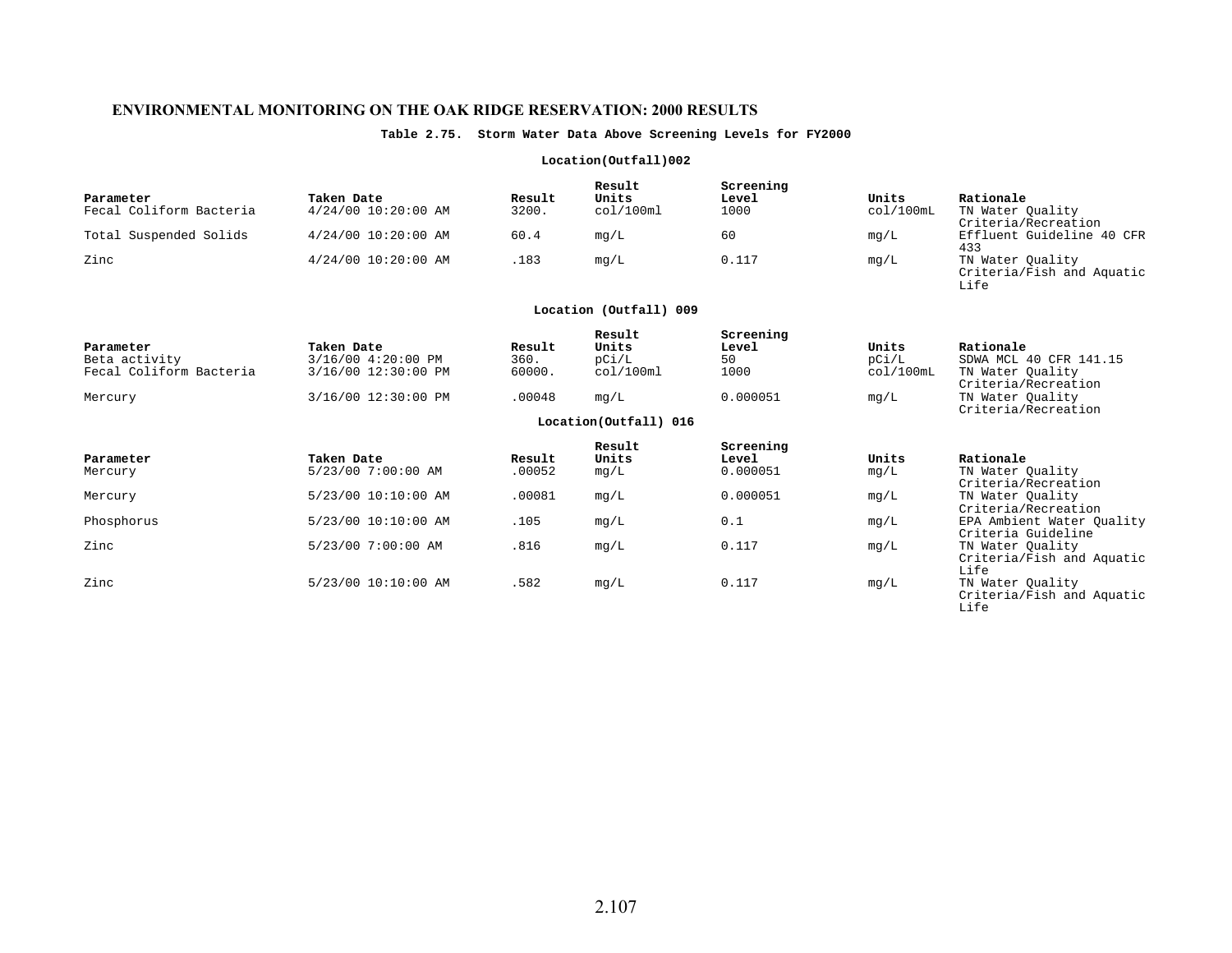#### **Table 2.75 (continued)**

#### **Location (Outfall)017**

| Parameter                                  | Taken Date                                 | Result       | Result<br>Units       | Screening<br>Level | Units        | Rationale                                        |
|--------------------------------------------|--------------------------------------------|--------------|-----------------------|--------------------|--------------|--------------------------------------------------|
| Nitrate as Nitrogen<br>Nitrate as Nitrogen | 12/13/99 8:10:00 AM<br>12/13/99 2:57:00 PM | 12.9<br>12.9 | mg/L<br>ma/L          | 10<br>10           | mq/L<br>mq/L | SDWA MCL 40 CFR 141.23<br>SDWA MCL 40 CFR 141.23 |
|                                            |                                            |              | Location (Outfall)021 |                    |              |                                                  |

| Parameter               | Taken Date         | Result | Result<br>Units | Screening<br>Level | Units     | Rationale                                       |
|-------------------------|--------------------|--------|-----------------|--------------------|-----------|-------------------------------------------------|
| Fecal Coliform Bacteria | 3/27/00 6:50:00 AM | 3900.  | col/100ml       | 1000               | col/100mL | TN Water Ouality<br>Criteria/Recreation         |
| Phosphorus              | 3/27/00 2:47:00 PM | .124   | mq/L            | 0.1                | mg/L      | EPA Ambient Water Ouality<br>Criteria Guideline |
| Zinc                    | 3/27/00 6:50:00 AM | .124   | mq/L            | 0.117              | mg/L      | TN Water Ouality<br>Criteria/Fish and Aquatic   |

#### **Location (Outfall)047**

Life

|                         |                     |        | Result    | Screening |           |                           |
|-------------------------|---------------------|--------|-----------|-----------|-----------|---------------------------|
| Parameter               | Taken Date          | Result | Units     | Level     | Units     | Rationale                 |
| Copper                  | 5/23/00 10:45:00 AM | .0294  | mg/L      | 0.0177    | mq/L      | TN Water Ouality          |
|                         |                     |        |           |           |           | Criteria/Fish and Aquatic |
|                         |                     |        |           |           |           | Life                      |
| Copper                  | 5/23/00 7:00:00 AM  | .0429  | mq/L      | 0.0177    | mg/L      | TN Water Ouality          |
|                         |                     |        |           |           |           | Criteria/Fish and Aquatic |
|                         |                     |        |           |           |           | Life                      |
| Fecal Coliform Bacteria | 5/23/00 7:00:00 AM  | 4700.  | col/100ml | 1000      | col/100mL | TN Water Ouality          |
|                         |                     |        |           |           |           | Criteria/Recreation       |
| Mercury                 | 5/23/00 7:00:00 AM  | .00079 | mg/L      | 0.000051  | mg/L      | TN Water Ouality          |
|                         |                     |        |           |           |           | Criteria/Recreation       |
| Mercury                 | 5/23/00 10:45:00 AM | .00028 | mq/L      | 0.000051  | mq/L      | TN Water Ouality          |
|                         |                     |        |           |           |           | Criteria/Recreation       |
| Phosphorus              | 5/23/00 10:45:00 AM | .128   | mg/L      | 0.1       | mg/L      | EPA Ambient Water Ouality |
|                         |                     |        |           |           |           | Criteria Guideline        |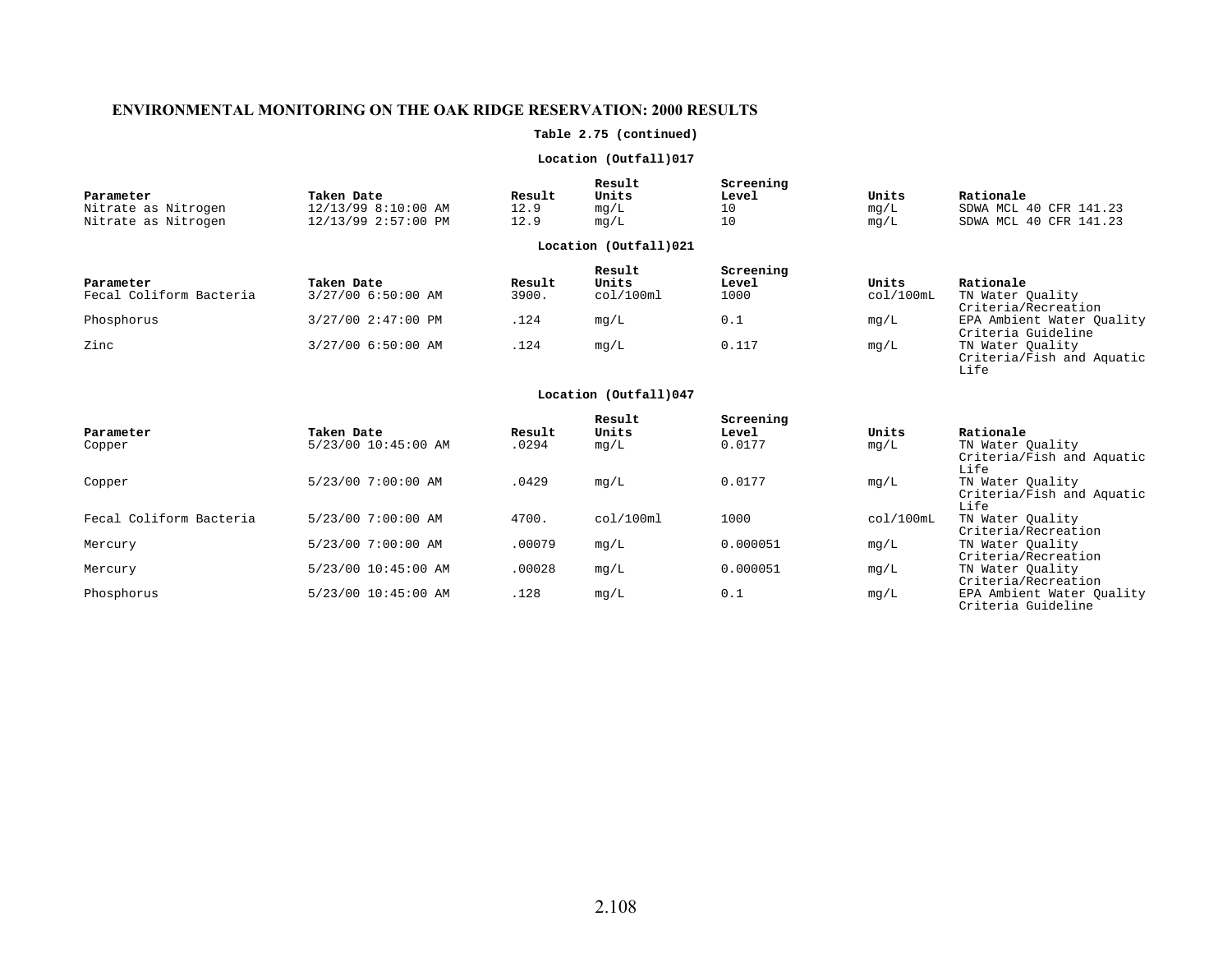#### **Table 2.75 (continued)**

#### **Location (Outfall)047**

| Zinc | 5/23/00 7:00:00 AM  | . 247 | mq/L | 0.117 | mg/L | TN Water Quality<br>Criteria/Fish and Aquatic                 |
|------|---------------------|-------|------|-------|------|---------------------------------------------------------------|
| Zinc | 5/23/00 10:45:00 AM |       | mq/L | 0.117 | mg/L | Life<br>TN Water Ouality<br>Criteria/Fish and Aquatic<br>Life |

#### **Location (Outfall)054**

|           |                    |        | Result | Screening |       |                           |
|-----------|--------------------|--------|--------|-----------|-------|---------------------------|
| Parameter | Taken Date         | Result | Units  | Level     | Units | Rationale                 |
| Copper    | 3/27/00 2:40:00 PM | 082    | mq/L   | 0.0177    | mg/L  | TN Water Ouality          |
|           |                    |        |        |           |       | Criteria/Fish and Aquatic |
|           |                    |        |        |           |       | Life                      |
| Copper    | 3/27/00 7:20:00 AM | 0568   | mg/L   | 0.0177    | mg/L  | TN Water Ouality          |
|           |                    |        |        |           |       | Criteria/Fish and Aquatic |

#### **Location (Outfall)064**

Life

Life

| Parameter               | Taken Date          | Result | Result<br>Units | Screening<br>Level | Units     | Rationale                                                      |
|-------------------------|---------------------|--------|-----------------|--------------------|-----------|----------------------------------------------------------------|
| Copper                  | 6/28/00 12:45:00 PM | .0223  | mg/L            | 0.0177             | mg/L      | TN Water Ouality<br>Criteria/Fish and Aquatic                  |
| Fecal Coliform Bacteria | 7/19/00 9:35:00 AM  | 15000. | col/100ml       | 1000               | col/100mL | Life<br>TN Water Ouality                                       |
|                         |                     |        |                 |                    |           | Criteria/Recreation                                            |
| Mercury                 | 7/19/00 9:35:00 AM  | .00034 | mq/L            | 0.000051           | mq/L      | TN Water Quality                                               |
| Mercury                 | 6/28/00 12:45:00 PM | .0008  | mg/L            | 0.000051           | mq/L      | Criteria/Recreation<br>TN Water Ouality<br>Criteria/Recreation |
| Zinc                    | 7/19/00 1:05:00 PM  | .142   | mg/L            | 0.117              | mg/L      | TN Water Ouality<br>Criteria/Fish and Aquatic                  |
| Zinc                    | 7/19/00 9:35:00 AM  | .238   | mg/L            | 0.117              | mg/L      | Life<br>TN Water Ouality<br>Criteria/Fish and Aquatic          |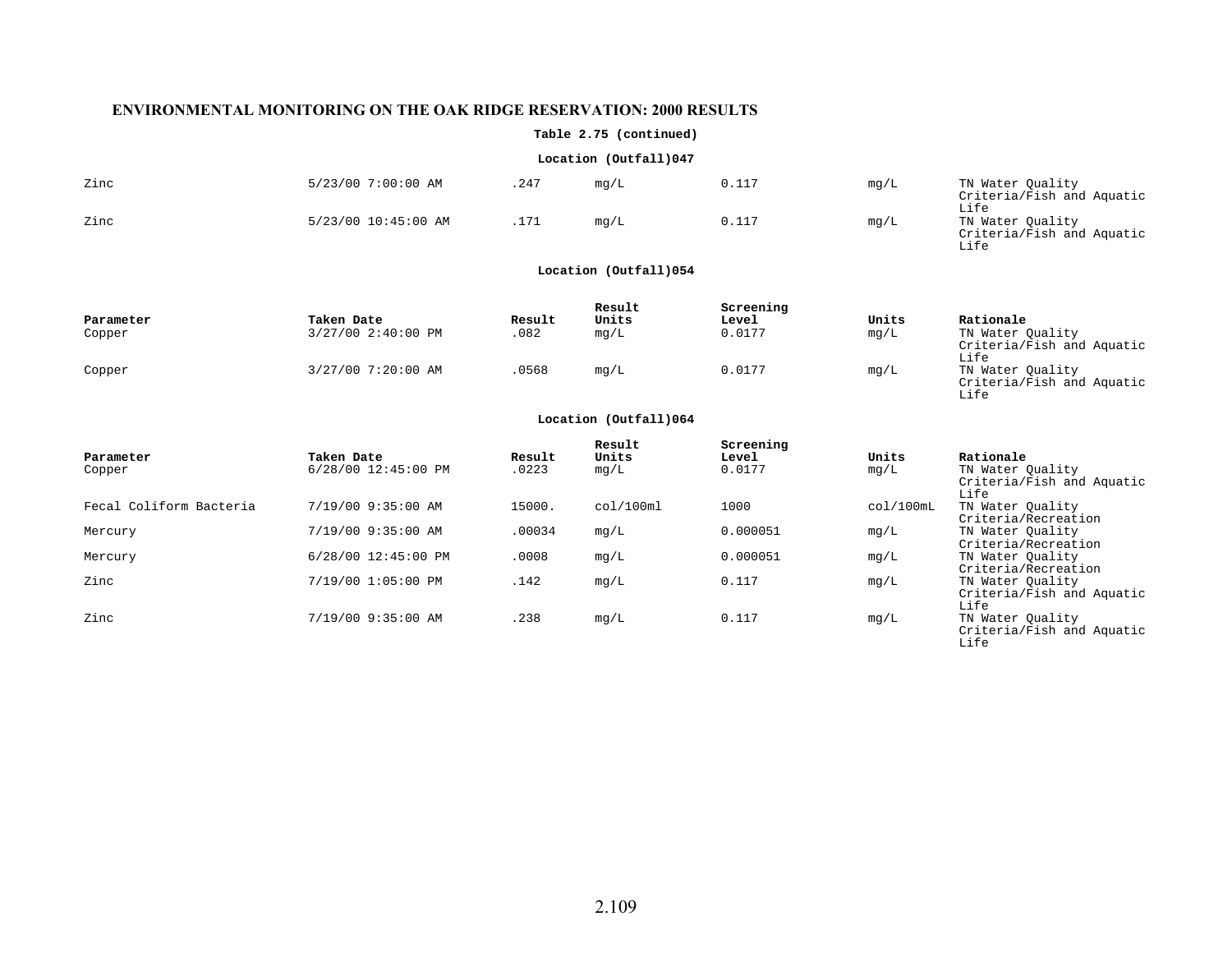**Table 2.75 (continued)**

#### **Location (Outfall)064**

| Zinc | 6/28/00 12:45:00 PM | .348 | mq/L                  | 0.117 | mq/L | TN Water Quality<br>Criteria/Fish and Aquatic<br>⊥ife |
|------|---------------------|------|-----------------------|-------|------|-------------------------------------------------------|
|      |                     |      | Location (Outfall)087 |       |      |                                                       |

#### **Location (Outfall)087**

|                         |                    |        | Result    | Screening |           |                                   |
|-------------------------|--------------------|--------|-----------|-----------|-----------|-----------------------------------|
| Parameter               | Taken Date         | Result | Units     | Level     | Units     | Rationale                         |
| Copper                  | 8/27/00 4:00:00 PM | .167   | mq/L      | 0.0177    | mq/L      | TN Water Quality                  |
|                         |                    |        |           |           |           | Criteria/Fish and Aquatic<br>Life |
| Copper                  | 8/27/00 8:50:00 AM | .0296  | mq/L      | 0.0177    | mg/L      | TN Water Ouality                  |
|                         |                    |        |           |           |           | Criteria/Fish and Aquatic<br>Life |
| Fecal Coliform Bacteria | 8/27/00 8:50:00 AM | 83000. | col/100ml | 1000      | col/100mL | TN Water Ouality                  |
|                         |                    |        |           |           |           | Criteria/Recreation               |
| Nitrate as Nitrogen     | 8/27/00 4:00:00 PM | 18.8   | mg/L      | 10        | mq/L      | SDWA MCL 40 CFR 141.23            |
| Nitrite as Nitrogen     | 8/27/00 4:00:00 PM | 36.3   | mg/L      |           | mq/L      | SDWA MCL 40 CFR 141.23            |
| Phosphorus              | 8/27/00 4:00:00 PM | 4.91   | mg/L      | 0.1       | mg/L      | EPA Ambient Water Ouality         |
|                         |                    |        |           |           |           | Criteria Guideline                |
| Phosphorus              | 8/27/00 8:50:00 AM | .598   | mg/L      | 0.1       | mg/L      | EPA Ambient Water Ouality         |
|                         |                    |        |           |           |           | Criteria Guideline                |
| Zinc                    | 8/27/00 8:50:00 AM | .171   | mg/L      | 0.117     | mg/L      | TN Water Ouality                  |
|                         |                    |        |           |           |           | Criteria/Fish and Aquatic         |
|                         |                    |        |           |           |           | Life                              |
| Zinc                    | 8/27/00 4:00:00 PM | 1.09   | mq/L      | 0.117     | mg/L      | TN Water Ouality                  |
|                         |                    |        |           |           |           | Criteria/Fish and Aquatic         |
|                         |                    |        |           |           |           | Life                              |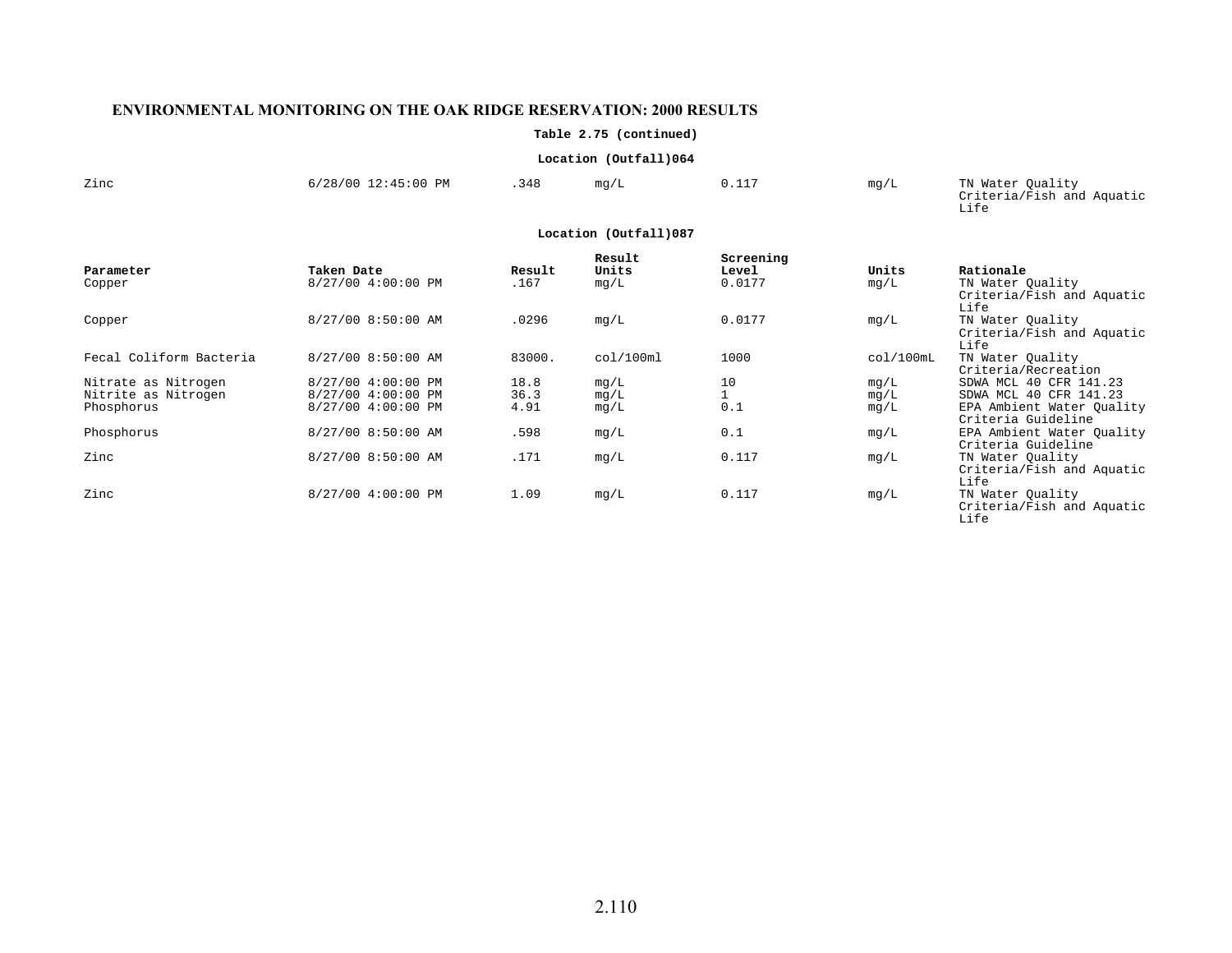## **Table 2.75 (continued)**

## **Location (Outfall)102**

| Parameter<br>Zinc                    | Taken Date<br>12/5/99 5:10:00 PM | Result<br>.19   | Result<br>Units<br>mg/L      | Screening<br>Level<br>0.117 | Units<br>mg/L      | Rationale<br>TN Water Quality<br>Criteria/Fish and Aquatic<br>Life |  |  |  |
|--------------------------------------|----------------------------------|-----------------|------------------------------|-----------------------------|--------------------|--------------------------------------------------------------------|--|--|--|
| Location (Outfall)109                |                                  |                 |                              |                             |                    |                                                                    |  |  |  |
| Parameter<br>Fecal Coliform Bacteria | Taken Date<br>3/27/00 7:05:00 AM | Result<br>1700. | Result<br>Units<br>col/100ml | Screening<br>Level<br>1000  | Units<br>col/100mL | Rationale<br>TN Water Ouality<br>Criteria/Recreation               |  |  |  |
| Phosphorus                           | 3/27/00 2:35:00 PM               | .564            | mg/L                         | 0.1                         | mg/L               | EPA Ambient Water Ouality<br>Criteria Guideline                    |  |  |  |
| Zinc                                 | 3/27/00 2:35:00 PM               | .134            | mg/L                         | 0.117                       | mg/L               | TN Water Quality<br>Criteria/Fish and Aquatic<br>Life              |  |  |  |
| Zinc                                 | 3/27/00 7:05:00 AM               | .139            | mq/L                         | 0.117                       | mg/L               | TN Water Ouality                                                   |  |  |  |

#### **Location (Outfall)114**

Criteria/Fish and Aquatic Life

| Parameter<br>Copper                        | Taken Date<br>8/27/00 8:15:00 AM         | Result<br>.181 | Result<br>Units<br>mq/L | Screening<br>Level<br>0.0177 | Units<br>mg/L | Rationale<br>TN Water Quality<br>Criteria/Fish and Aquatic              |
|--------------------------------------------|------------------------------------------|----------------|-------------------------|------------------------------|---------------|-------------------------------------------------------------------------|
| Fecal Coliform Bacteria                    | 6/28/00 12:50:00 PM                      | 1730.          | col/100ml               | 1000                         | col/100mL     | Life<br>TN Water Ouality<br>Criteria/Recreation                         |
| Fecal Coliform Bacteria                    | 7/19/00 9:41:00 AM                       | 11000.         | col/100ml               | 1000                         | col/100mL     | TN Water Ouality                                                        |
| Magnesium                                  | 8/27/00 8:15:00 AM                       | 59.            | mq/L                    | 58.3                         | mg/L          | Criteria/Recreation<br>10 times monitoring<br>history maximum at OF 503 |
| Mercury                                    | 7/19/00 9:41:00 AM                       | .00031         | mq/L                    | 0.000051                     | mq/L          | TN Water Quality                                                        |
| Nitrate as Nitrogen<br>Nitrite as Nitrogen | 8/27/00 8:15:00 AM<br>8/27/00 8:15:00 AM | 18.8<br>38.2   | mg/L<br>mq/L            | 10                           | mq/L<br>mq/L  | Criteria/Recreation<br>SDWA MCL 40 CFR 141.23<br>SDWA MCL 40 CFR 141.23 |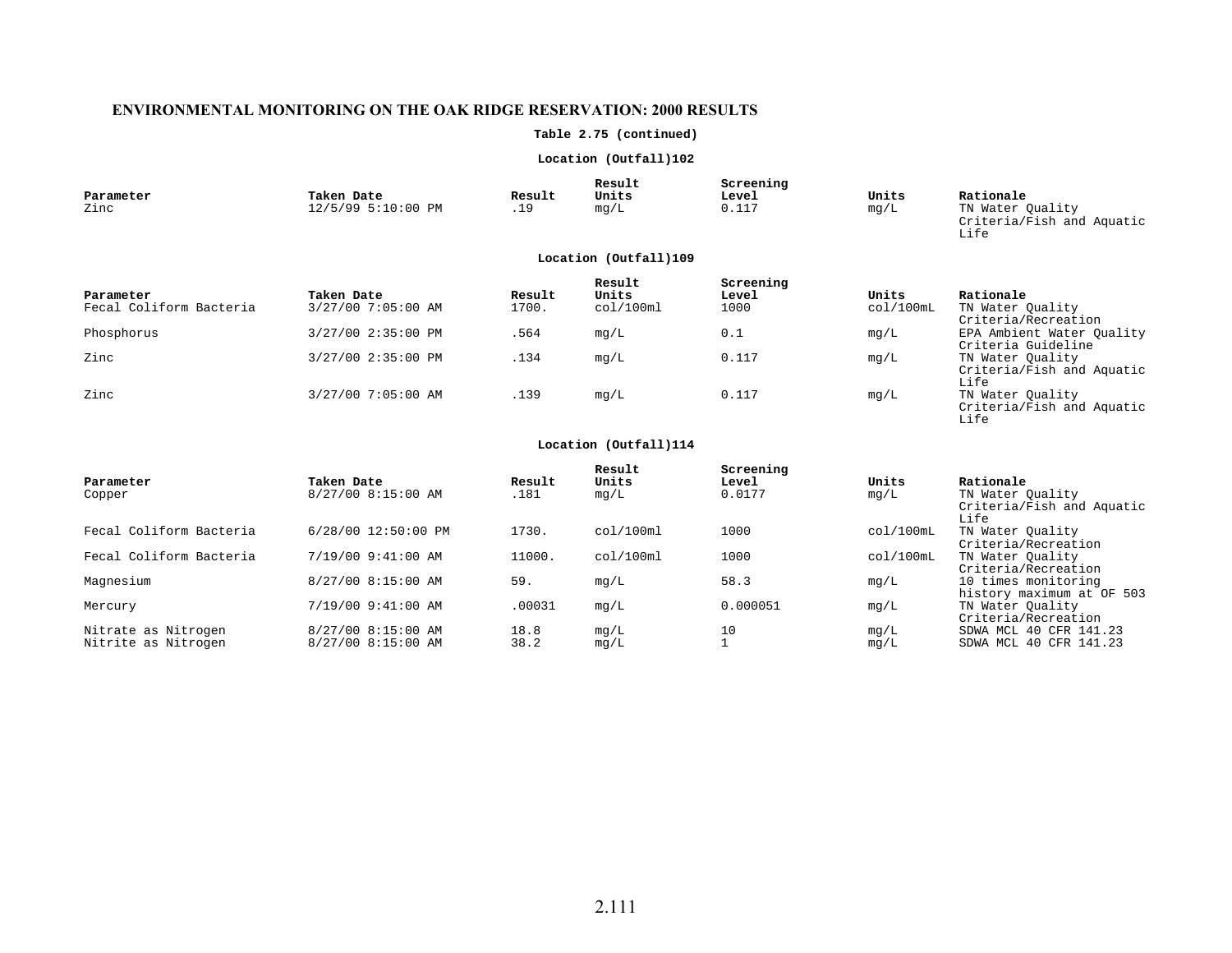## **Table 2.75 (continued)**

## **Location (Outfall)114**

| Phosphorus | 8/27/00 8:15:00 AM | 5.43 | mq/L | 0.1   | mq/L | EPA Ambient Water Ouality<br>Criteria Guideline       |
|------------|--------------------|------|------|-------|------|-------------------------------------------------------|
| Zinc       | 7/19/00 9:41:00 AM | .145 | mq/L | 0.117 | mg/L | TN Water Ouality<br>Criteria/Fish and Aquatic<br>Life |
| Zinc       | 8/27/00 8:15:00 AM |      | mq/L | 0.117 | mg/L | TN Water Quality<br>Criteria/Fish and Aquatic<br>Life |

| Parameter               | Taken Date         | Result | Result<br>Units       | Screening<br>Level | Units     | Rationale                                             |
|-------------------------|--------------------|--------|-----------------------|--------------------|-----------|-------------------------------------------------------|
| Alpha activity          | 5/24/00 8:00:00 AM | 86.    | pCi/L                 | 15                 | pCi/L     | SDWA MCL 40 CFR 141.15                                |
| Fecal Coliform Bacteria | 5/24/00 8:00:00 AM | 5200.  | col/100ml             | 1000               | col/100mL | TN Water Quality<br>Criteria/Recreation               |
| Phosphorus              | 5/24/00 8:00:00 AM | .103   | mg/L                  | 0.1                | mg/L      | EPA Ambient Water Ouality<br>Criteria Guideline       |
|                         |                    |        | Location (Outfall)135 |                    |           |                                                       |
|                         |                    |        | Result                | Screening          |           |                                                       |
| Parameter               | Taken Date         | Result | Units                 | Level              | Units     | Rationale                                             |
| Alpha activity          | 3/10/00 8:45:00 PM | 20.    | pCi/L                 | 15                 | pCi/L     | SDWA MCL 40 CFR 141.15                                |
| Copper                  | 3/10/00 8:45:00 PM | .103   | mq/L                  | 0.0177             | mq/L      | TN Water Ouality<br>Criteria/Fish and Aquatic<br>Life |
| Copper                  | 3/10/00 5:35:00 PM | .0215  | mq/L                  | 0.0177             | mq/L      | TN Water Ouality<br>Criteria/Fish and Aquatic<br>Life |
| Mercury                 | 3/10/00 8:45:00 PM | .00039 | mg/L                  | 0.000051           | mg/L      | TN Water Ouality<br>Criteria/Recreation               |
| Phosphorus              | 3/10/00 8:45:00 PM | .52    | mg/L                  | 0.1                | mg/L      | EPA Ambient Water Ouality<br>Criteria Guideline       |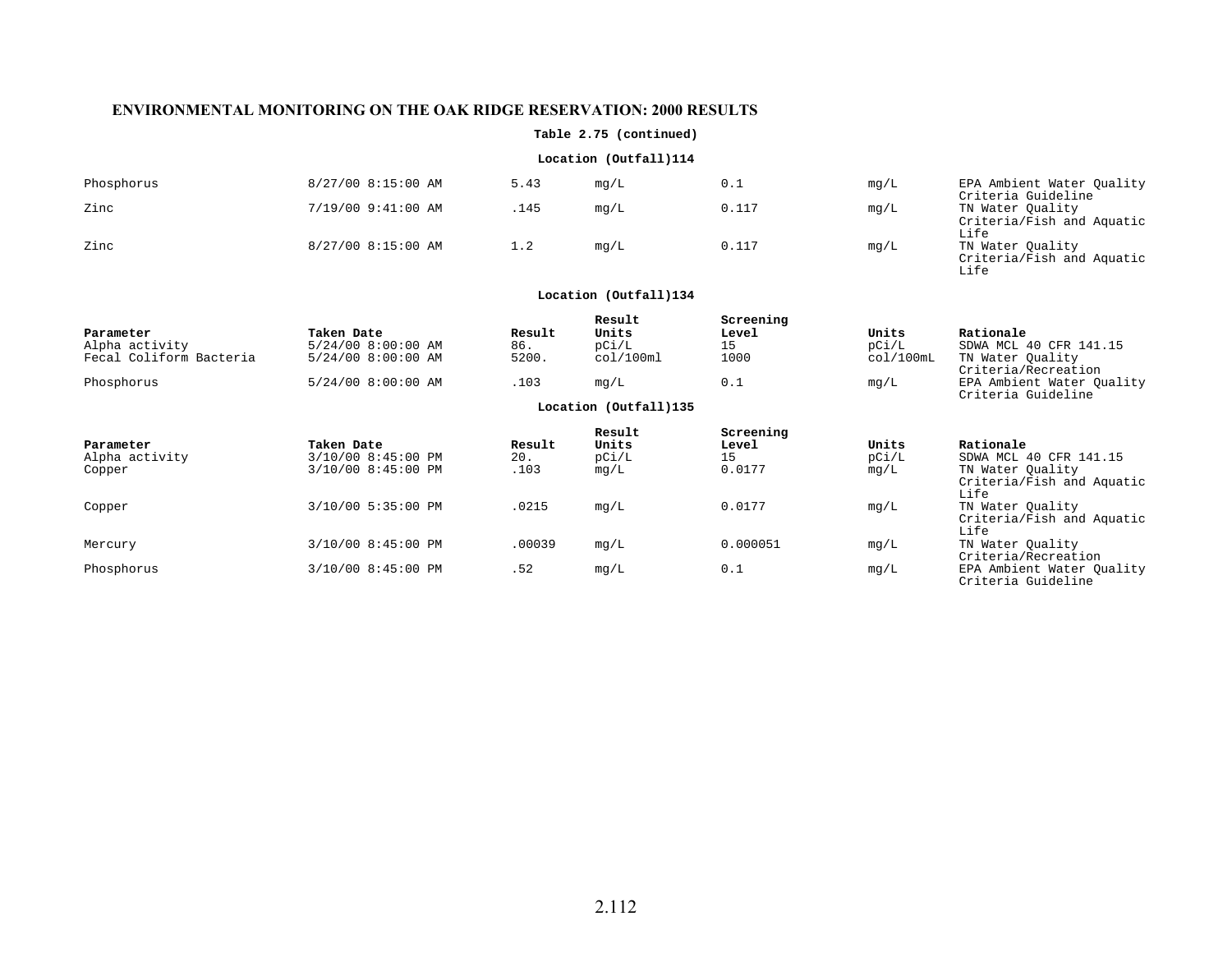## **Table 2.75 (continued)**

## **Location (Outfall)135**

| Parameter<br>Total Suspended Solids | Taken Date<br>3/10/00 8:45:00 PM | Result<br>196. | Result<br>Units<br>mq/L | Screening<br><b>Level</b><br>60 | Units<br>mg/L | Rationale<br>Effluent Guideline 40 CFR                |
|-------------------------------------|----------------------------------|----------------|-------------------------|---------------------------------|---------------|-------------------------------------------------------|
| Zinc                                | 3/10/00 5:35:00 PM               | . 545          | mq/L                    | 0.117                           | mq/L          | 433<br>TN Water Ouality<br>Criteria/Fish and Aquatic  |
| Zinc                                | 3/10/00 8:45:00 PM               | .985           | mq/L                    | 0.117                           | mg/L          | Life<br>TN Water Quality<br>Criteria/Fish and Aquatic |

## **Location (Outfall)200**

Life

| Parameter<br>Fecal Coliform Bacteria | Taken Date<br>5/23/00 7:15:00 AM | Result<br>4400. | Result<br>Units<br>col/100ml | Screening<br>Level<br>1000 | Units<br>col/100mL | Rationale<br>TN Water Quality                                          |
|--------------------------------------|----------------------------------|-----------------|------------------------------|----------------------------|--------------------|------------------------------------------------------------------------|
|                                      |                                  |                 |                              |                            |                    | Criteria/Recreation                                                    |
| Mercury                              | 5/23/00 10:15:00 AM              | .00053          | mq/L                         | 0.000051                   | mg/L               | TN Water Ouality<br>Criteria/Recreation                                |
| Mercury                              | 5/23/00 7:15:00 AM               | .00054          | mq/L                         | 0.000051                   | mq/L               | TN Water Ouality                                                       |
| Phosphorus                           | 5/23/00 10:15:00 AM              | .273            | mg/L                         | 0.1                        | mg/L               | Criteria/Recreation<br>EPA Ambient Water Ouality<br>Criteria Guideline |
| Zinc                                 | 5/23/00 10:15:00 AM              | .128            | mg/L                         | 0.117                      | mg/L               | TN Water Ouality<br>Criteria/Fish and Aquatic<br>Life                  |
| Zinc                                 | 5/23/00 7:15:00 AM               | .223            | mq/L                         | 0.117                      | mg/L               | TN Water Ouality<br>Criteria/Fish and Aquatic<br>Life                  |

|                |                     |        | Result | Screening |       |                        |
|----------------|---------------------|--------|--------|-----------|-------|------------------------|
| Parameter      | Taken Date          | Result | Units  | Level     | Units | Rationale              |
| Alpha activity | 3/29/00 10:09:00 PM | 160.   | pci/L  |           | pCi/L | SDWA MCL 40 CFR 141.15 |
| Alpha activity | 3/30/00 12:46:00 AM | 160.   | pCi/L  |           | pCi/L | SDWA MCL 40 CFR 141.15 |
| Beta activity  | 3/29/00 10:09:00 PM | 76.    | pCi/L  | 50        | pCi/L | SDWA MCL 40 CFR 141.15 |
| Beta activity  | 3/30/00 12:46:00 AM | 52.    | pCi/L  | 50        | pci/L | SDWA MCL 40 CFR 141.15 |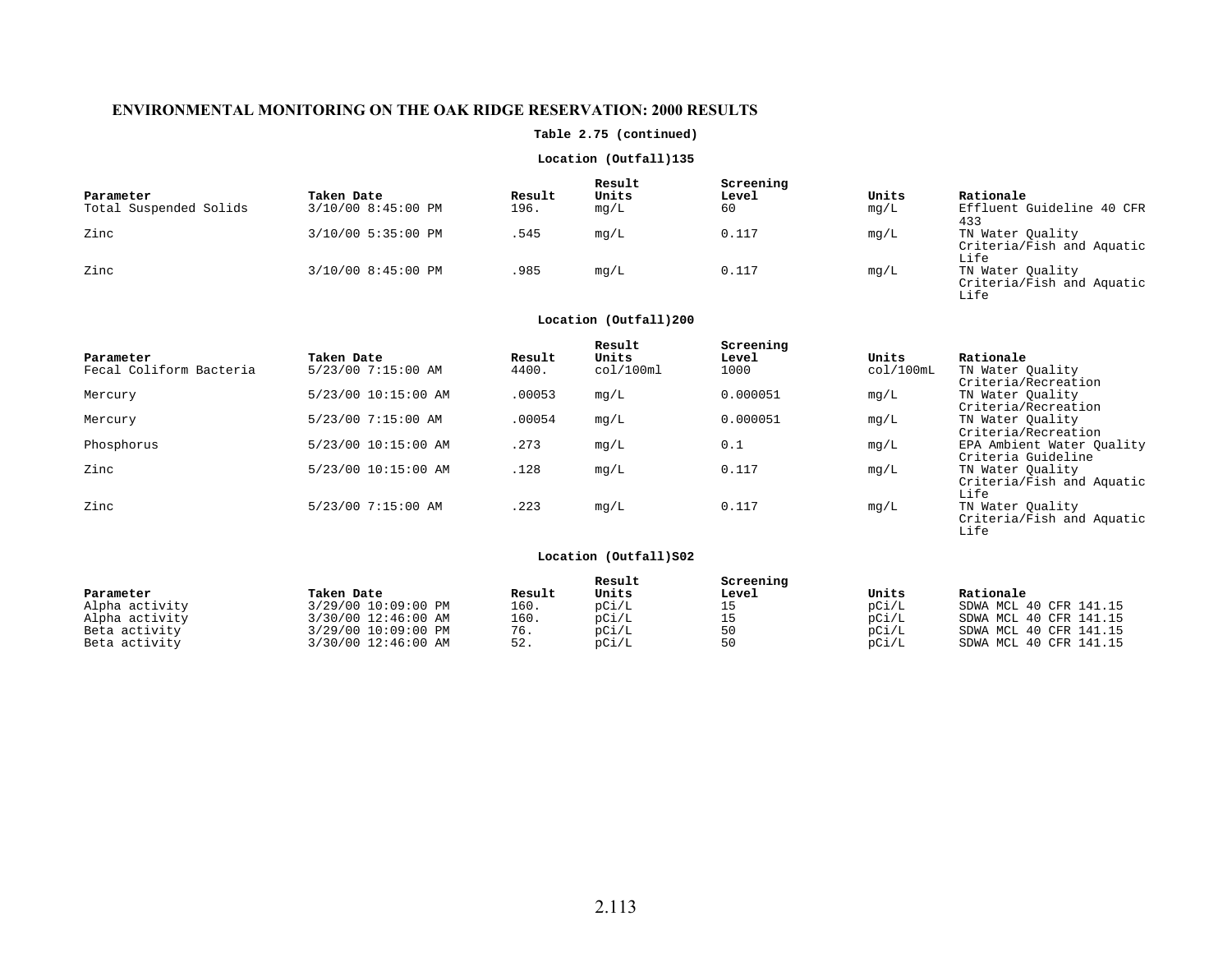## **Table 2.75 (continued)**

## **Location (Outfall)S02**

| Uranium-234 | 3/29/00 10:09:00 PM | 67.  | pCi/L | 25 | pCi/L | 5% Derived Concentration<br>Guideline |
|-------------|---------------------|------|-------|----|-------|---------------------------------------|
| Uranium-234 | 3/30/00 12:46:00 AM | 80.  | pCi/L | 25 | pCi/L | 5% Derived Concentration<br>Guideline |
| Uranium-238 | 3/29/00 10:09:00 PM | 160. | pCi/L | 30 | pCi/L | 5% Derived Concentration<br>Guideline |
| Uranium-238 | 3/30/00 12:46:00 AM | 160. | pCi/L | 30 | pCi/L | 5% Derived Concentration<br>Guideline |

## **Location (Outfall)S04**

| Parameter<br>Fecal Coliform Bacteria | Taken Date<br>$4/24/00$ 10:35:00 AM | Result | Result<br>Units<br>col/100ml | Screening<br>Level | Units<br>col/100mL | Rationale                                       |
|--------------------------------------|-------------------------------------|--------|------------------------------|--------------------|--------------------|-------------------------------------------------|
|                                      |                                     | 5400.  |                              | 1000               |                    | TN Water Ouality<br>Criteria/Recreation         |
| Phosphorus                           | $4/24/00$ 2:41:00 PM                | .105   | mq/L                         | 0.1                | mq/L               | EPA Ambient Water Ouality<br>Criteria Guideline |

| Parameter           | Taken Date          | Result | Result<br>Units       | Screening<br>Level | Units | Rationale              |
|---------------------|---------------------|--------|-----------------------|--------------------|-------|------------------------|
| Nitrate as Nitrogen | 3/29/00 10:26:00 PM | 13.8   | mq/L                  | $\pm 0$            | mg/L  | SDWA MCL 40 CFR 141.23 |
| Nitrate as Nitrogen | 3/30/00 12:50:00 AM | 14.8   | mq/L                  | 10                 | mq/L  | SDWA MCL 40 CFR 141.23 |
|                     |                     |        | Location (Outfall)S08 |                    |       |                        |

| Parameter      | Taken Date         | Result | Result<br>Units | Screening<br>Level | Units | Rationale              |
|----------------|--------------------|--------|-----------------|--------------------|-------|------------------------|
| Alpha activity | 5/24/00 7:30:00 AM | 380.   | pCi/L           | ᅩ                  | pCi/L | SDWA MCL 40 CFR 141.15 |
| Beta activity  | 5/24/00 7:30:00 AM | 180.   | pCi/L           | 50                 | pCi/L | SDWA MCL 40 CFR 141.15 |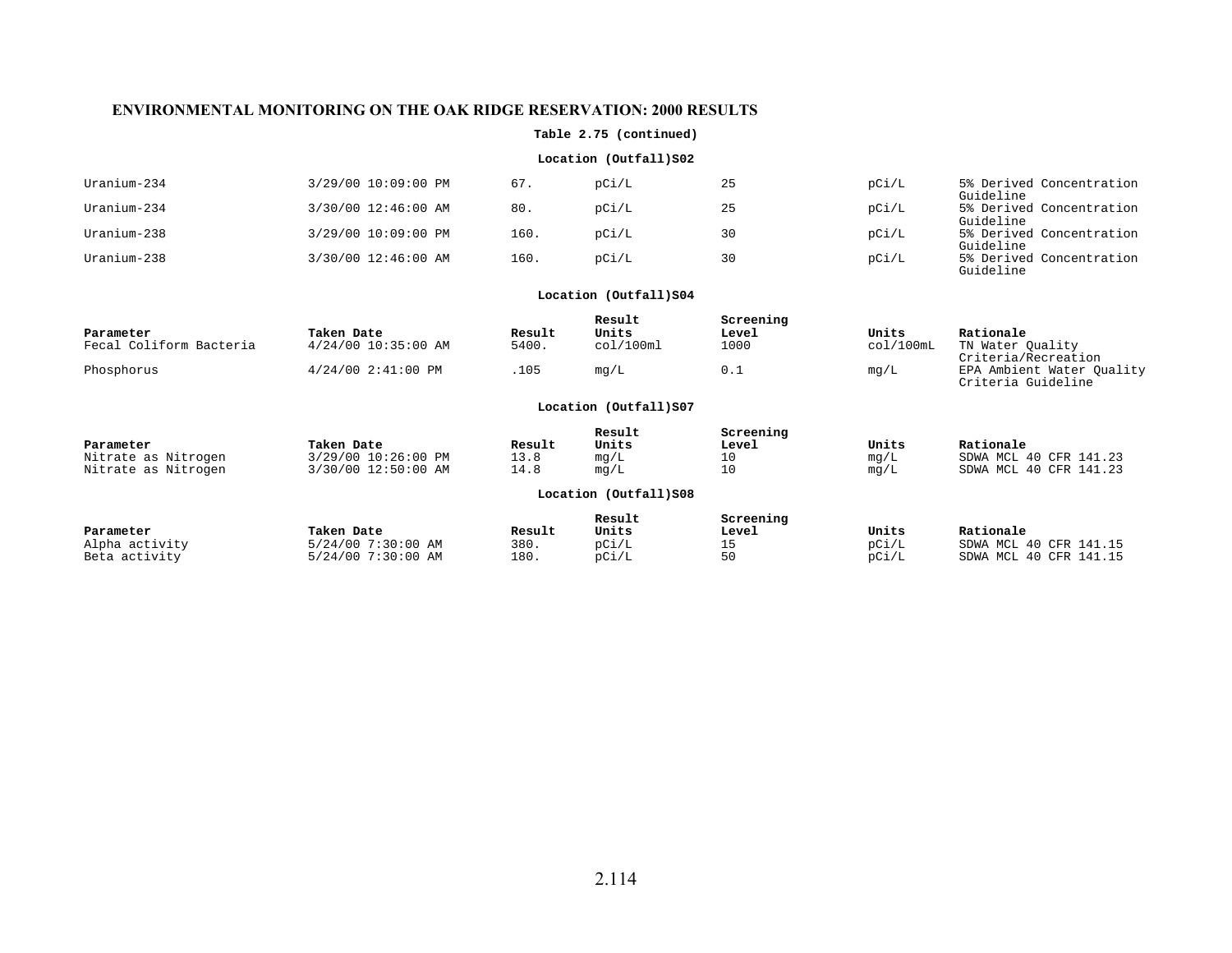## **Table 2.75 (continued)**

## **Location (Outfall)S08**

| Uranium-234            | 5/24/00 7:30:00 AM     | 140. | pCi/L | 25 | pCi/L | 5% Derived Concentration<br>Guideline |  |  |  |  |
|------------------------|------------------------|------|-------|----|-------|---------------------------------------|--|--|--|--|
| Uranium-238            | 5/24/00 7:30:00 AM     | 280. | pCi/L | 30 | pCi/L | 5% Derived Concentration<br>Guideline |  |  |  |  |
|                        | Location (Outfall) S10 |      |       |    |       |                                       |  |  |  |  |
| Total Suspended Solids | $4/24/00$ 5:40:00 PM   | 198. | mg/L  | 60 | mg/L  | Effluent Guideline 40 CFR<br>433      |  |  |  |  |

## Location (Outfall) S14

|                        |                    |        | Result | Screening |       |                           |
|------------------------|--------------------|--------|--------|-----------|-------|---------------------------|
| Parameter              | Taken Date         | Result | Units  | Level     | Units | Rationale                 |
| Alpha activity         | 3/10/00 5:15:00 PM | 140.   | pCi/L  | 15        | pCi/L | SDWA MCL 40 CFR 141.15    |
| Beta activity          | 3/10/00 5:15:00 PM | 62.    | pCi/L  | 50        | pCi/L | SDWA MCL 40 CFR 141.15    |
| PCB                    | 3/10/00 5:15:00 PM | .00055 | mq/L   | 0.00044   | uq/L  | TN Water Ouality          |
|                        |                    |        |        |           |       | Criteria/Recreation       |
| Total Suspended Solids | 3/10/00 5:15:00 PM | 62.4   | mq/L   | 60        | mg/L  | Effluent Guideline 40 CFR |
|                        |                    |        |        |           |       | 433                       |
| Total Suspended Solids | 3/10/00 5:15:00 PM | 106.   | mq/L   | 60        | mg/L  | Effluent Guideline 40 CFR |
|                        |                    |        |        |           |       | 433                       |
| Uranium-238            | 3/10/00 5:15:00 PM | 130.   | pCi/L  | 30        | pCi/L | 5% Derived Concentration  |
|                        |                    |        |        |           |       | Guideline                 |

| Parameter<br>Fecal Coliform Bacteria | Taken Date<br>3/10/00 5:15:00 PM | Result<br>4200. | Result<br>Units<br>col/100ml | Screening<br>Level<br>1000 | Units<br>col/100mL | Rationale<br>TN Water Ouality                                          |
|--------------------------------------|----------------------------------|-----------------|------------------------------|----------------------------|--------------------|------------------------------------------------------------------------|
| Phosphorus                           | 3/10/00 8:15:00 PM               | . 66            | mq/L                         | 0.1                        | mg/L               | Criteria/Recreation<br>EPA Ambient Water Ouality<br>Criteria Guideline |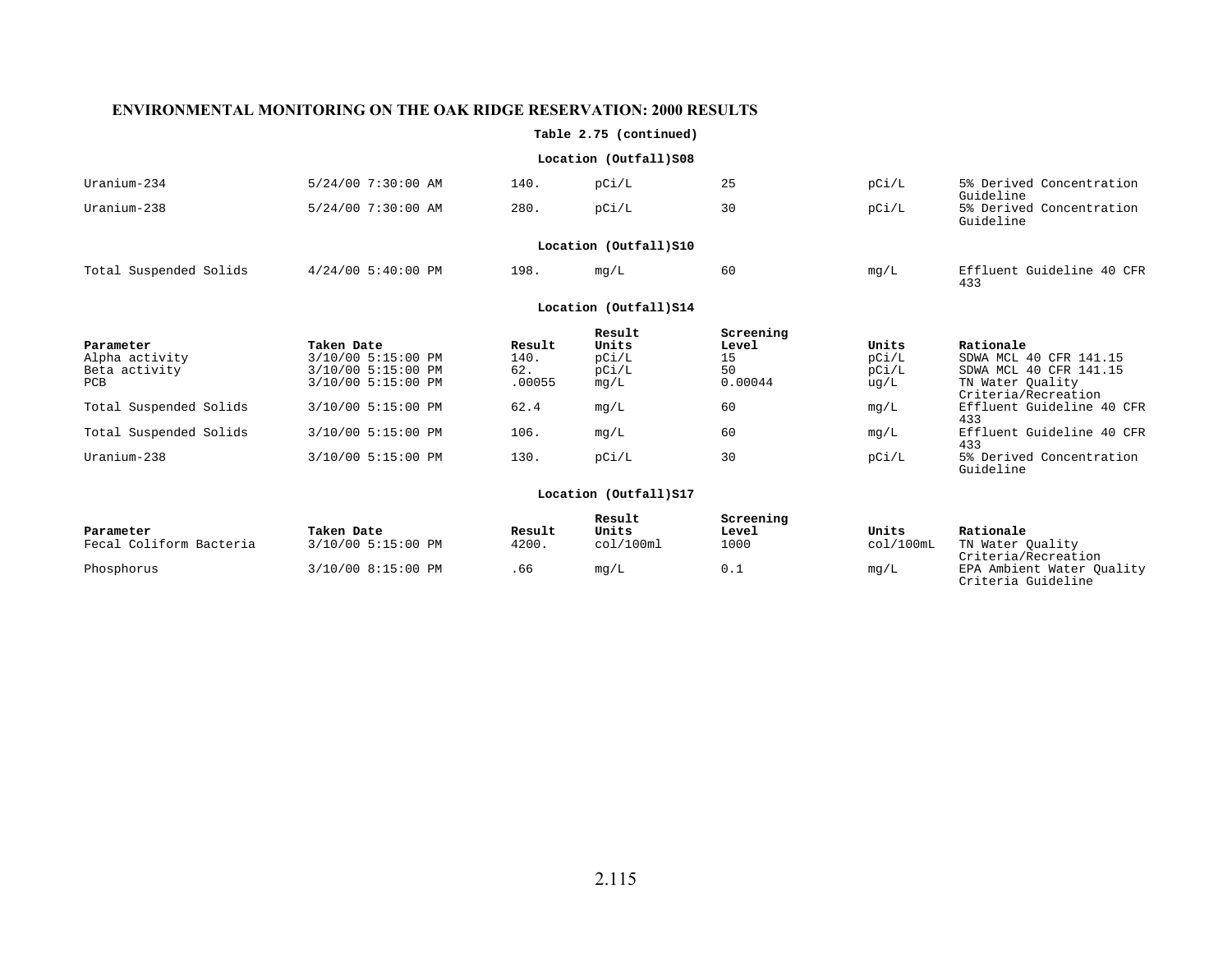## **Table 2.75 (continued)**

## **Location (Outfall)S17**

| Phosphorus             | 3/10/00 5:15:00 PM | .546 | mq/L  | 0.1 | mg/L  | EPA Ambient Water Ouality<br>Criteria Guideline |
|------------------------|--------------------|------|-------|-----|-------|-------------------------------------------------|
| Radium-228             | 3/10/00 8:15:00 PM | 5.9  | pCi/L |     | pCi/L | 5% Derived Concentration<br>Guideline           |
| Thorium-230            | 3/10/00 8:15:00 PM | 16.  | pCi/L | 15  | pCi/L | 5% Derived Concentration<br>Guideline           |
| Total Suspended Solids | 3/10/00 8:15:00 PM | 243. | mq/L  | 60  | mq/L  | Effluent Guideline 40 CFR<br>433                |
| Total Suspended Solids | 3/10/00 5:15:00 PM | 172. | mq/L  | 60  | mg/L  | Effluent Guideline 40 CFR<br>433                |

## **Location (Outfall)S24**

|                |                    |        | Result | Screening |       |                                                 |
|----------------|--------------------|--------|--------|-----------|-------|-------------------------------------------------|
| Parameter      | Taken Date         | Result | Units  | Level     | Units | Rationale                                       |
| Alpha activity | 3/19/00 8:00:00 PM | 82.    | pCi/L  |           | pCi/L | SDWA MCL 40 CFR 141.15                          |
| Phosphorus     | 3/19/00 8:00:00 PM | 508.   | mg/L   | 0.1       | mg/L  | EPA Ambient Water Quality<br>Criteria Guideline |
| Uranium-234    | 3/19/00 8:00:00 PM | 28.    | pCi/L  | 25        | pCi/L | 5% Derived Concentration<br>Guideline           |
| Uranium-238    | 3/19/00 8:00:00 PM | 63.    | pCi/L  | 30        | pCi/L | 5% Derived Concentration<br>Guideline           |

| Parameter               | Taken Date         | Result | Result<br>Units | Screening<br>Level | Units     | Rationale                                       |
|-------------------------|--------------------|--------|-----------------|--------------------|-----------|-------------------------------------------------|
| Fecal Coliform Bacteria | 11/2/99 2:30:00 PM | 5700.  | col/100ml       | 1000               | col/100mL | TN Water Ouality<br>Criteria/Recreation         |
| Phosphorus              | 11/2/99 2:30:00 PM | .814   | mq/L            | 0.1                | mg/L      | EPA Ambient Water Ouality<br>Criteria Guideline |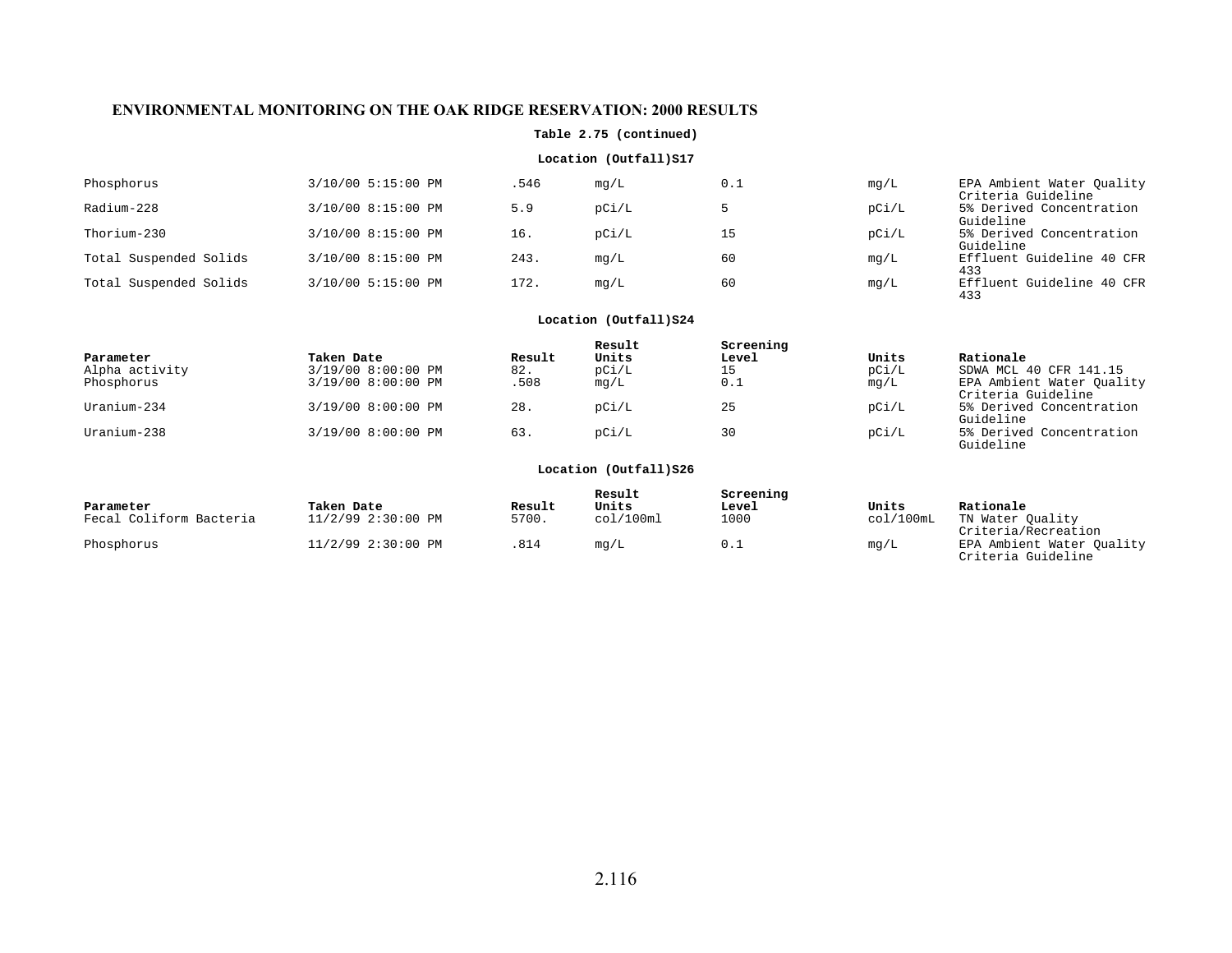## **Table 2.75 (continued)**

| Titanium               | 11/2/99 2:30:00 PM | 582  | mg/L | mg/L | 10 times monitoring                                    |
|------------------------|--------------------|------|------|------|--------------------------------------------------------|
| Total Suspended Solids | 11/2/99 2:30:00 PM | 90.8 | mg/L | mg/L | history maximum at OF 501<br>Effluent Guideline 40 CFR |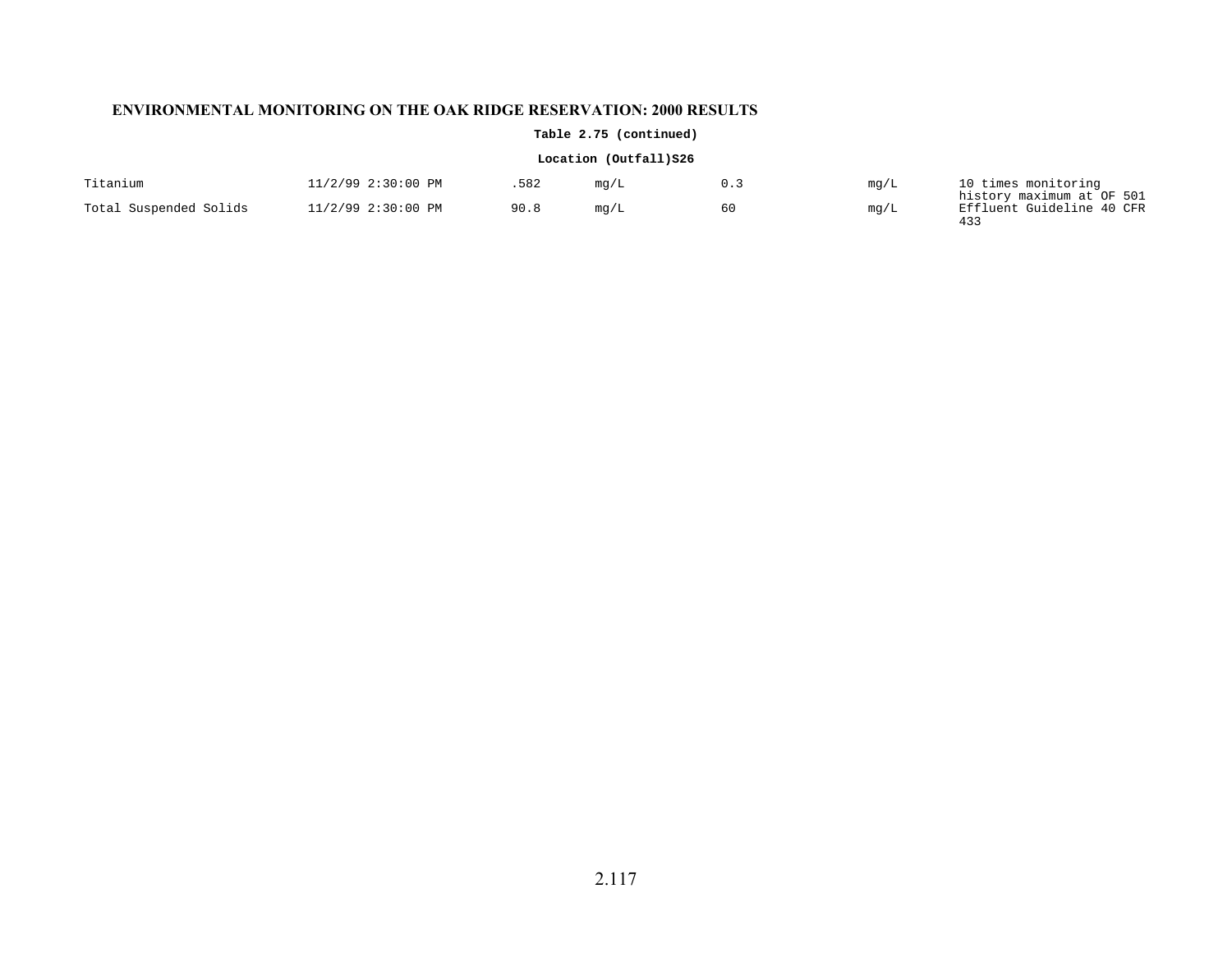## **Table 2.76. 2000 Groundwater Footnote Definitions**

## **Footnote Definitions (Bear Creek Regime**)

- a A Regulatory guide for assessing compliance without further analysis.<br>
See cis-Dichloroethene and trans-Dichloroethene.<br>
See cis-Dichloroethene and trans-Dichloroethene and the actions and the b
- 
- $\degree$  Action level, which is applicable to community water systems and non-transient, non-community water systems.
- EPA has deleted the MCL for nickel from the Code of Federal Regulations. The state of Tennessee retains a nickel MCL of 0.1 mg/L in its currently effective drinking water regulations.
- Excludes radon and naturally occurring uranium.<br>  $\frac{q}{r}$  Applies to combined <sup>228</sup>Ra and <sup>228</sup>Ra.<br>
A Minimum of uranium isotatand
- g
- h Minimum of uranium isotopes

dibromochloromethane).

#### **Footnote Definitions (Chestnut Ridge Regime)**

- a Regulatory guide for assessing compliance without further analysis. c Action level, which is applicable to community water systems and non-transient, non-community water
- systems. Excludes radon and naturally occurring uranium.

#### **Footnote Definitions (East Fork Regime)**

- a Regulatory guide for assessing compliance without further analysis.
- b
- $^\mathrm{\tiny b}$  See *cis-*Dichloroethene and *trans-*Dichloroethene.<br> $^\mathrm{\tiny c}$  Action level, which is applicable to community water systems and non-transient, non-community water systems.
- EPA has deleted the MCL for nickel from the Code of Federal Regulations. The state of Tennessee retains a nickel MCL of 0.1 mg/L in its currently effective drinking water regulations.<br>
Excludes radon and naturally occurring uranium.
- 

i Limit for total trihalomethanes (bromodichloromethane + bromoform + chloroform +

#### **Footnote Definitions (Pine Ridge Regime)**

- a Regulatory guide for assessing compliance without further analysis.
- c Action level, which is applicable to community water systems and non-transient, non-community water systems.
- Excludes radon and naturally occurring uranium.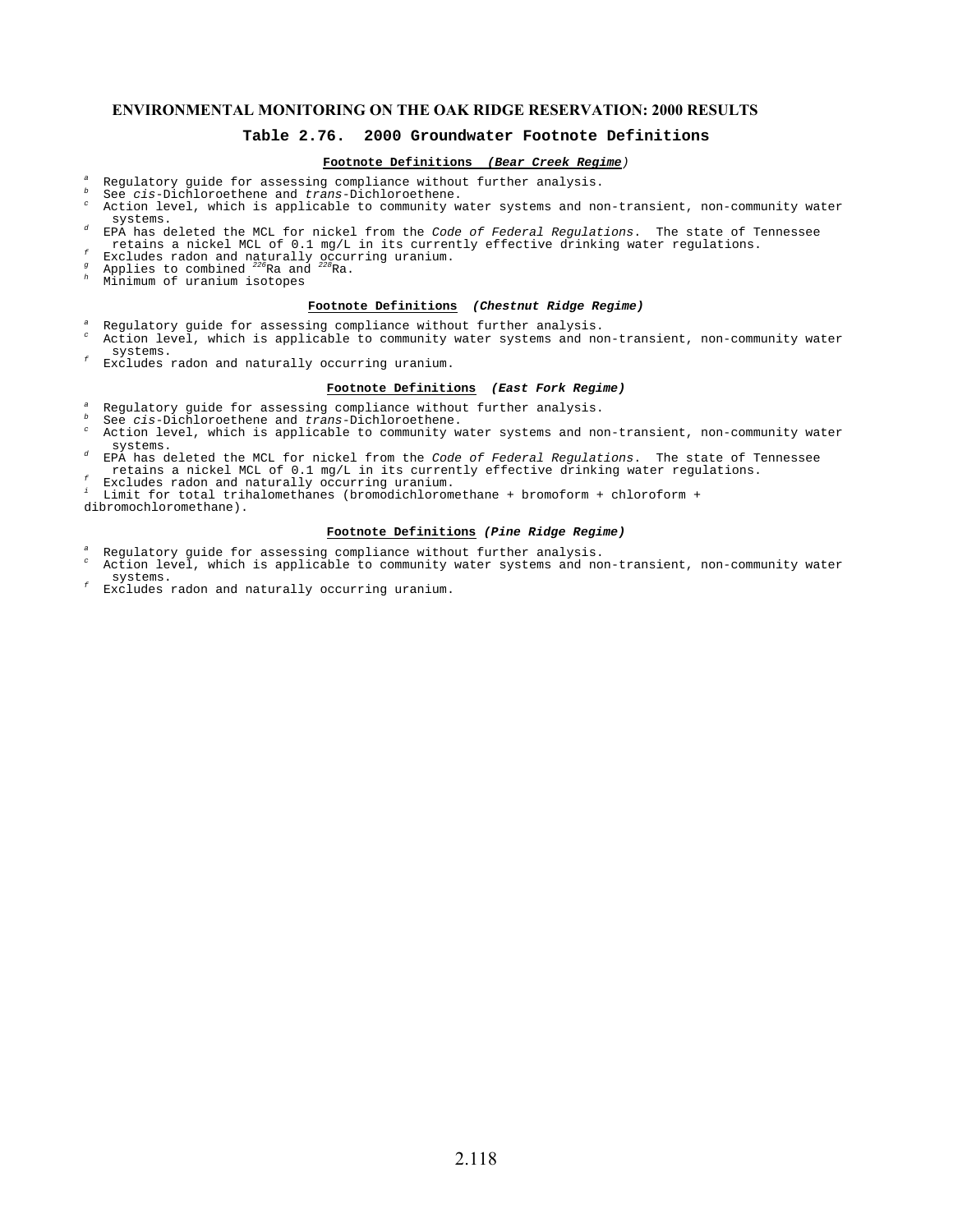## **Table 2.77. 2000 Groundwater Qualifier Definitions**

## **Qualifier Definitions (Bear Creek Regime)**

- $k$  Sample concentration is greater than 4 times the spike level for this sample batch<br> $v = Not a recommended analytic by the analysis method used$
- 
- v Not a recommended analyte by the analysis method used w Not a recommended analyte by the preparation method used
- z Analyte reported, but not required or requested; use for qualitative purposes only D Compounds identified in an analysis at a secondary dilution factor
- 
- J Indicates an estimated value (VOA)
- J Chemical tracer recovery is less than 50% or exceeds 125% (RAD) L Sample received by ACD with expired holding time
- 

## **Qualifier Definitions (Chestnut Ridge Regime)**

- w Not a recommended analyte by the preparation method used<br>L Sample received by ACD with expired holding time
- Sample received by ACD with expired holding time

#### **Qualifier Definitions (East Fork Regime)**

- k Sample concentration is greater than 4 times the spike level for this sample batch
- v Not a recommended analyte by the analysis method used w Not a recommended analyte by the preparation method used
- 
- D Compounds identified in an analysis at a secondary dilution factor  $J$  Indicates an estimated value (VOA)
- J Indicates an estimated value (VOA)
- J Chemical tracer recovery is less than 50% or exceeds 125% (RAD)
	- Sample received by ACD with expired holding time

## **Qualifier Definitions (Pine Ridge Regime)**

- w Not a recommended analyte by the preparation method used
- L Sample received by ACD with expired holding time

## **Qualifier Definitions (Special Request Group)**

- w Not a recommended analyte by the preparation method used  $J In$  diates an estimated value (VOA)
- Indicates an estimated value (VOA)
- J Chemical tracer recovery is less than 50% or exceeds 125% (RAD)
- L Sample received by ACD with expired holding time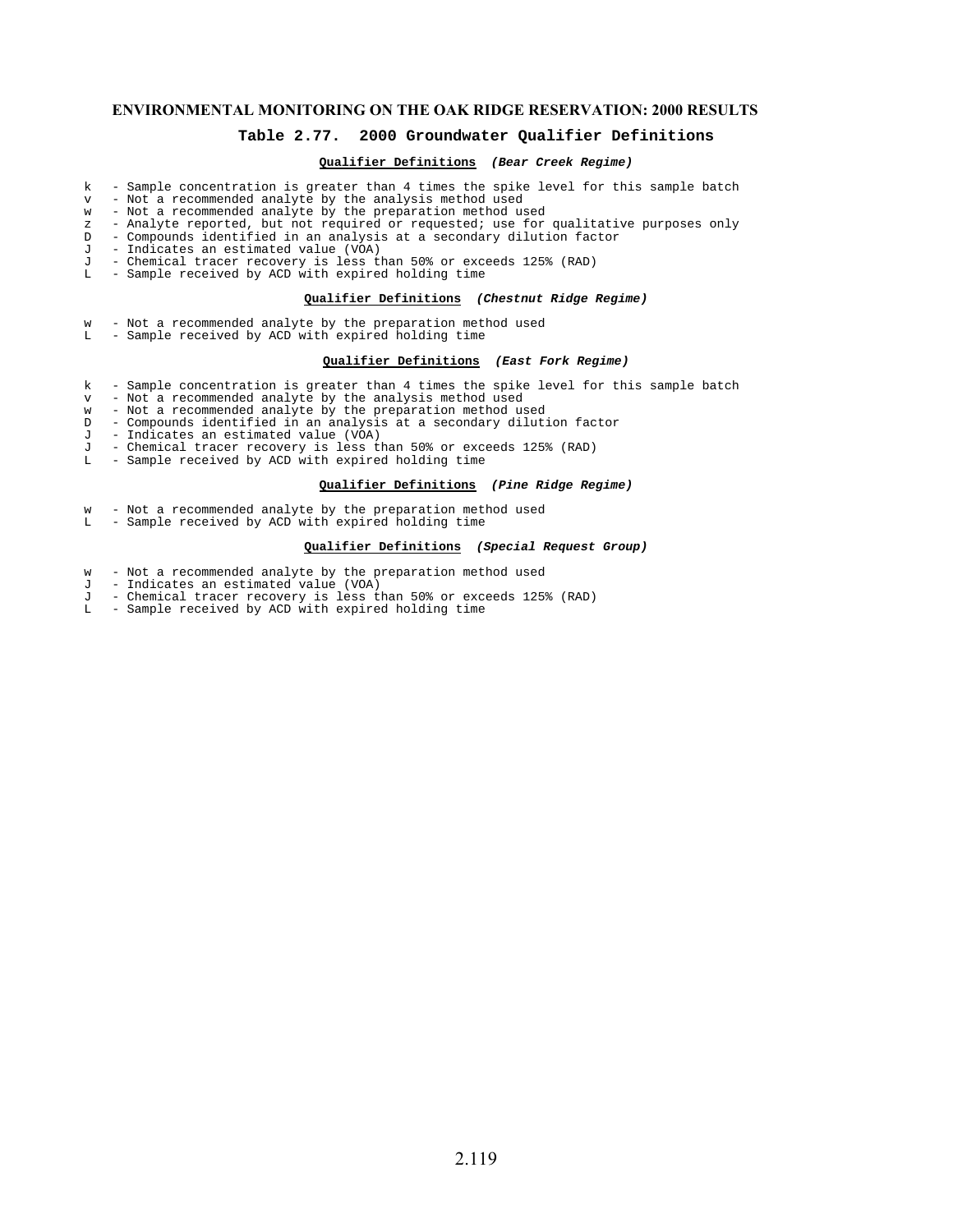| 2000 (in curies) <sup><math>a</math></sup> |          |          |              |              |              |  |  |  |  |  |  |  |
|--------------------------------------------|----------|----------|--------------|--------------|--------------|--|--|--|--|--|--|--|
|                                            | Stack    |          |              |              |              |  |  |  |  |  |  |  |
| Isotope                                    | 2026     | 3020     | 3039         | $7503^{b}$   | 7911         |  |  |  |  |  |  |  |
| $\frac{241}{\text{Am}}$                    | 1.14E-07 | 1.74E-07 | 3.80E-07     | 3.60E-09     | 2.01E-08     |  |  |  |  |  |  |  |
| 41Ar                                       |          |          |              |              | $3.62E + 03$ |  |  |  |  |  |  |  |
| $^{139}Ba$                                 |          |          |              |              | $1.15E + 00$ |  |  |  |  |  |  |  |
| $140$ Ba                                   |          |          |              |              | 2.00E-04     |  |  |  |  |  |  |  |
| $\mathrm{^7Be}$                            | 5.55E-07 | 7.56E-07 | 2.41E-05     | 4.99E-07     | 1.93E-06     |  |  |  |  |  |  |  |
| 252 <sub>CF</sub>                          |          |          |              |              | 8.18E-09     |  |  |  |  |  |  |  |
| $244$ Cm                                   | 1.26E-06 | 5.61E-09 | 3.45E-07     | 2.50E-10     | 1.06E-07     |  |  |  |  |  |  |  |
| ${}^{60}Co$                                |          |          | 7.47E-04     |              |              |  |  |  |  |  |  |  |
| $^{137}Cs$                                 | 4.27E-06 | 1.29E-06 | 1.89E-04     | 3.55E-06     | 6.31E-06     |  |  |  |  |  |  |  |
| ${}^{138}\mathrm{Cs}$                      | 3.97E-01 |          |              |              | 2.35E+03     |  |  |  |  |  |  |  |
| $152$ Eu                                   |          |          | 6.92E-06     |              |              |  |  |  |  |  |  |  |
| <sup>3</sup> H                             | 1.53E-01 |          | $1.17E + 01$ | $8.54E + 00$ | 8.48E+01     |  |  |  |  |  |  |  |
| 130 <sub>I</sub>                           |          |          |              |              | 1.15E-05     |  |  |  |  |  |  |  |
| $^{131}$ I                                 |          |          | 2.17E-04     |              | 7.47E-02     |  |  |  |  |  |  |  |
| $^{132}$ I                                 |          |          |              |              | 6.19E-01     |  |  |  |  |  |  |  |
| $133$ <sup>T</sup>                         |          |          |              |              | 4.57E-01     |  |  |  |  |  |  |  |
| $134$ <sup>T</sup>                         |          |          |              |              | 5.68E-02     |  |  |  |  |  |  |  |
| $^{135}I$                                  |          |          |              |              | $1.25E + 00$ |  |  |  |  |  |  |  |
| ${}^{85}Kr$                                |          |          |              |              | $2.83E + 02$ |  |  |  |  |  |  |  |
| $85m$ Kr                                   |          |          |              |              | $6.72E + 00$ |  |  |  |  |  |  |  |
| ${}^{87}Kr$                                |          |          |              |              | $1.05E + 01$ |  |  |  |  |  |  |  |
| $88$ Kr                                    |          |          |              |              | $3.96E + 01$ |  |  |  |  |  |  |  |
| $^{89}\mathrm{Kr}$                         |          |          |              |              | $1.50E + 01$ |  |  |  |  |  |  |  |
| $^{140}\mbox{La}$                          |          |          |              |              | 7.49E-04     |  |  |  |  |  |  |  |
| $^{191}\mathrm{Os}$                        | 8.70E-06 |          | 3.59E+00     |              |              |  |  |  |  |  |  |  |
| $^{212}Pb$                                 | 1.58E-01 |          | $1.56E + 00$ | 2.14E-01     | 1.65E-01     |  |  |  |  |  |  |  |
| $^{238}Pu$                                 | 4.15E-08 | 1.34E-08 | 5.75E-08     | 4.24E-11     | 2.06E-09     |  |  |  |  |  |  |  |
| $^{239}Pu$                                 | 1.44E-07 | 1.74E-07 | 1.04E-06     | 8.84E-10     | 4.39E-09     |  |  |  |  |  |  |  |
| $^{75}$ Se                                 |          |          | 5.99E-03     |              | 4.69E-06     |  |  |  |  |  |  |  |
| $228$ Th                                   | 1.75E-08 | 1.19E-09 | 9.91E-09     | 2.86E-09     | 3.24E-09     |  |  |  |  |  |  |  |
| $230$ Th                                   | 2.74E-09 | 3.09E-09 | 8.11E-09     | 9.95E-10     | 5.82E-09     |  |  |  |  |  |  |  |
| $232$ Th                                   | 1.42E-09 | 2.57E-09 | 6.76E-09     | 8.03E-10     | 5.72E-09     |  |  |  |  |  |  |  |
| Total Sr                                   | 5.73E-07 | 9.20E-07 | 5.75E-05     | 3.87E-08     | 2.10E-05     |  |  |  |  |  |  |  |
| $234$ U                                    | 1.51E-07 | 7.13E-08 | 5.28E-07     | 4.06E-09     | 2.95E-08     |  |  |  |  |  |  |  |
| $235$ [ J                                  | 2.35E-09 | 1.01E-09 | 2.29E-08     | 3.47E-10     | 1.45E-09     |  |  |  |  |  |  |  |
| $238$ [ J                                  | 4.16E-09 | 1.05E-08 | 3.98E-08     | 1.80E-09     | 2.15E-08     |  |  |  |  |  |  |  |
| $131$ Xe                                   |          |          |              |              | $1.73E + 01$ |  |  |  |  |  |  |  |
| $^{133}\mathrm{Xe}$                        |          |          |              |              | $9.80E + 01$ |  |  |  |  |  |  |  |
| 133mXe                                     |          |          |              |              | $2.21E + 00$ |  |  |  |  |  |  |  |
| $^{135}\mathrm{Xe}$                        |          |          | 1.29E-05     |              | $1.07E + 02$ |  |  |  |  |  |  |  |
| 135mXe                                     |          |          |              |              | $3.96E + 01$ |  |  |  |  |  |  |  |
| 137Xe                                      |          |          |              |              | $1.32E + 02$ |  |  |  |  |  |  |  |
| ${}^{138}\mathrm{Xe}$                      |          |          |              |              | $3.41E + 02$ |  |  |  |  |  |  |  |

# **Table 3.1. Major sources of radiological airborne emissions at ORNL,**

 $a_1$  Ci = 3.7E+10 Bq.

*<sup>b</sup>* Formerly 7512.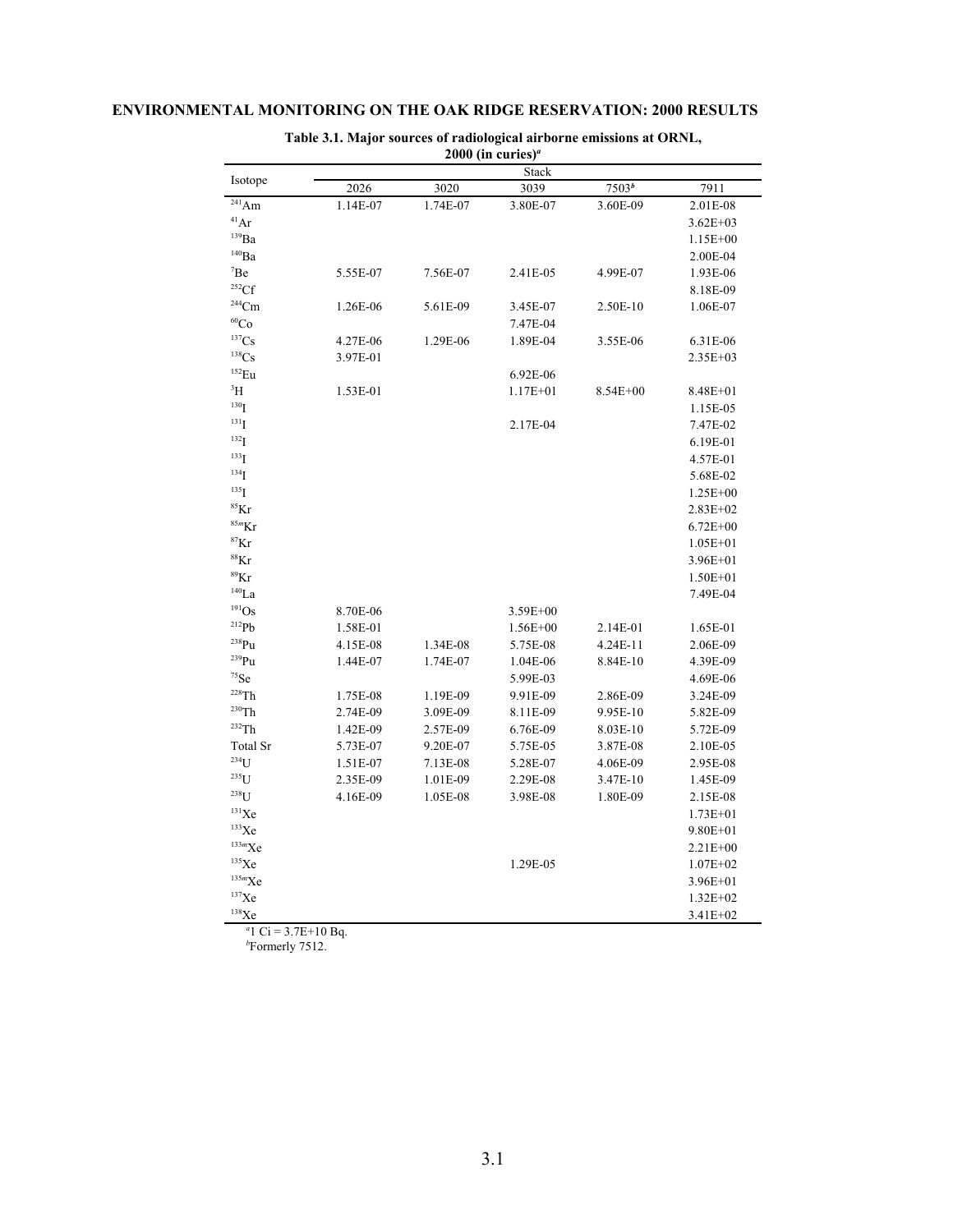Table 3.2. Constituents in Waste Area Grouping (WAG) 1 groundwater at ORNL, June 30 - July 5, 2000

| Parameter                            | N det/<br>N total | Max                | Min     | Av    | Reference<br>value | Number of values<br>exceeding<br>reference [ref] <sup>ª</sup> |  |  |  |
|--------------------------------------|-------------------|--------------------|---------|-------|--------------------|---------------------------------------------------------------|--|--|--|
| Downgradient Wells                   |                   |                    |         |       |                    |                                                               |  |  |  |
| Field measurements, unfiltered       |                   |                    |         |       |                    |                                                               |  |  |  |
| Conductivity (mS/cm)                 | 4/4               | 0.97               | 0.59    | 0.80  | b                  | [b]                                                           |  |  |  |
| Dissolved oxygen (mg/L)              | 4/4               | 3.1                | 0.57    | 1.5   | b                  | [b]                                                           |  |  |  |
| Redox (mV)                           | 4/4               | 290                | 110     | 170   | b                  | [b]                                                           |  |  |  |
| Temperature (CE)                     | 4/4               | 19                 | 18      | 19    | 30.5               | 0[1]                                                          |  |  |  |
| Turbidity (JTU)                      | 4/4               | 13                 | 3.0     | 8.3   |                    | 4[2]                                                          |  |  |  |
| pH (SU)                              | 4/4               | 8.5                | 6.8     | 7.3   | (6.0, 9.0)         | 0[1]                                                          |  |  |  |
| $Radionuclides, unfiltered (pCi/L)c$ |                   |                    |         |       |                    |                                                               |  |  |  |
| Gross alpha                          | 1/4               | 3.2                | $-0.52$ | 1.6   | 15                 | 0[2]                                                          |  |  |  |
| Gross beta                           | 1/4               | 44                 | 2.4     | $24*$ | 50                 | 0[2]                                                          |  |  |  |
| $H - 3$                              | 2/4               | $3,400*$ 280 1,300 |         |       | 20,000             | 0[2]                                                          |  |  |  |
| Total rad Sr                         | 1/4               | $8.7*$             | 0.55    | 3.4   | 8                  | 1[2]                                                          |  |  |  |

<sup>a</sup>If a reference limit exists, the source is coded as:

1 Rules of Tennessee Department of Environment and Conservation, Division of Water Pollution Control, Chapter 1200-4-3, General Water Quality Criteria, Domestic Water Supply, as amended.

2 40 CFR Part 141--National Primary Drinking Water Regulations, Subparts B and G, as amended.

bNot applicable.

c Individual and average radionuclide concentrations statistically greater than zero are identified by an \*.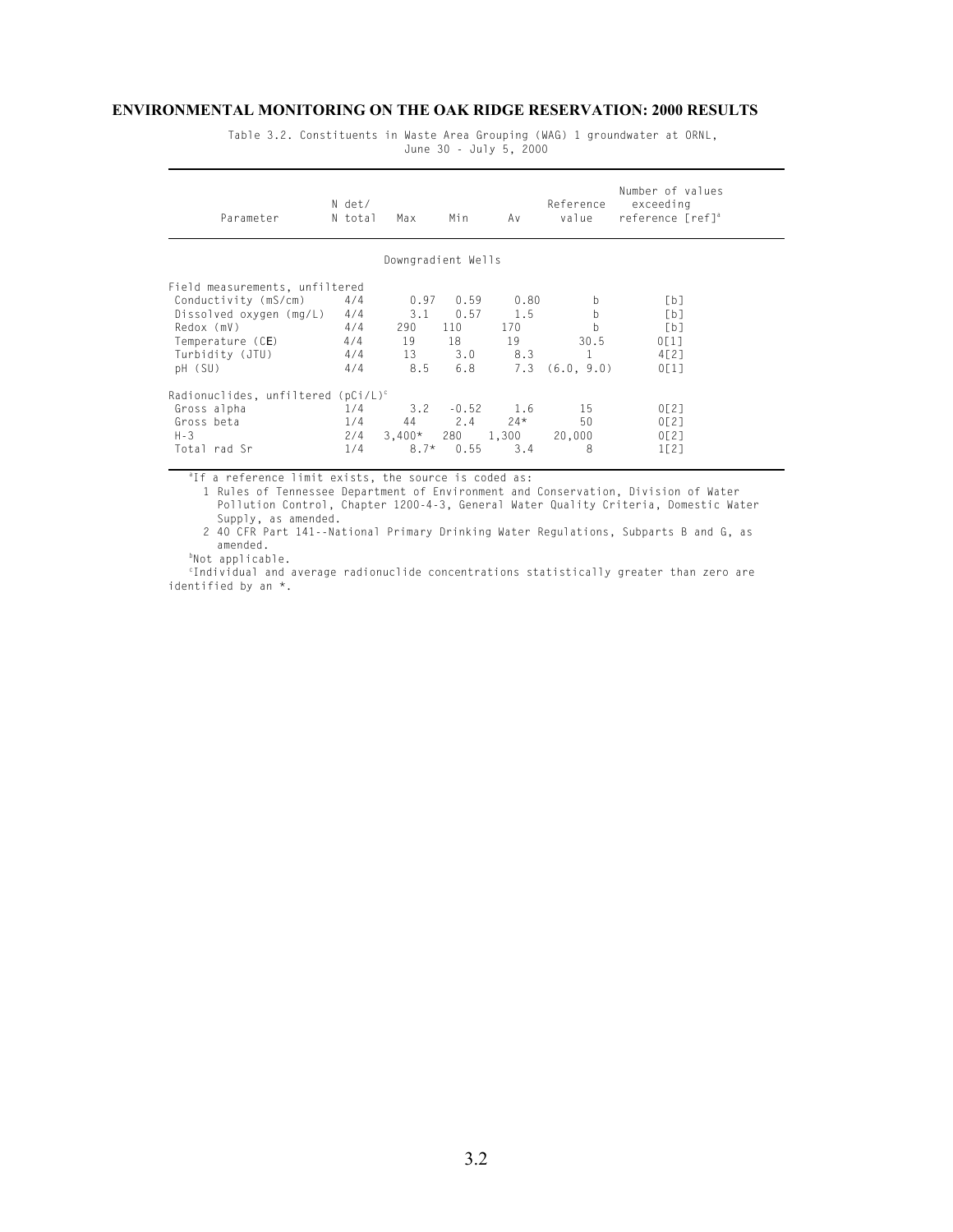Table 3.3. Constituents in Waste Area Grouping (WAG) 2 groundwater at ORNL, May 17 - June 14, 2000

| Parameter                                      | N det/<br>N total | Max <sup>a</sup>    | Min <sup>a</sup>   | Avb              | Reference<br>value   | Number of values<br>exceeding<br>reference [ref] <sup>c</sup> |  |
|------------------------------------------------|-------------------|---------------------|--------------------|------------------|----------------------|---------------------------------------------------------------|--|
|                                                |                   |                     | Downgradient Wells |                  |                      |                                                               |  |
| Field measurements, unfiltered                 |                   |                     |                    |                  |                      |                                                               |  |
| Conductivity (mS/cm)                           | 8/8               | 0.67                | 0.18               | 0.47             | d                    | [d]                                                           |  |
| Dissolved oxygen (mg/L)                        | 8/8               | 4.0                 | 0.40               | 1.3              | d                    | [d]                                                           |  |
| Redox (mV)                                     | 8/8               | 300                 | 130                | 210              | d                    | [d]                                                           |  |
| Temperature (CE)                               | 8/8               | 19                  | 15                 | 17               | 30.5                 | 0[1]                                                          |  |
| Turbidity (JTU)                                | 8/8               | 26                  | 0                  | 7.5              | $\mathbf{1}$         | 6[2]                                                          |  |
| pH (SU)                                        | 8/8               | 9.4                 | 6.3                | 7.4              | (6.0, 9.0)           | 1[1]                                                          |  |
| Metals, unfiltered (mg/L)                      |                   |                     |                    |                  |                      |                                                               |  |
| Arsenic, total                                 | 2/4               | 0.0068              | < 0.0010           | $-0.0028$        | 0.05                 | 0[1]                                                          |  |
| Barium, total                                  | 4/4               | 1.1                 | 0.15               | 0.39             | $\mathbf{2}^{\circ}$ | 0[1]                                                          |  |
| Calcium, total                                 | 4/4               | 140                 | 52                 | 93               | d                    | [d]                                                           |  |
| Chromium, total                                | 1/4               | 0.45                | < 0.020            | $-0.13$          | 0.1                  | 1[1]                                                          |  |
| Iron, total                                    | 4/4               | 8.4                 | 0.43               | 3.6              | 0.3                  | 4[3]                                                          |  |
| Lead, total                                    | 4/4               | 0.0022              | 0.00020            | 0.00082          | 0.005                | 0[1]                                                          |  |
| Magnesium, total                               | 4/4               | 20                  | 4.2                | 13               | d                    | [d]                                                           |  |
| Manganese, total                               | 4/4               | 0.30                | 0.033              | 0.14             | 0.05                 | 2[3]                                                          |  |
| Nickel, total                                  | 1/4               | 0.055               | < 0.050            | ~10.051          | 0.1                  | 0[1]                                                          |  |
| Potassium, total                               | 2/4               | 3.9                 | 2.0                | ~2.6             | d                    | [d]                                                           |  |
| Sodium, total                                  | 4/4               | 13                  | 12                 | 12               | d                    | [d]                                                           |  |
| Radionuclides, unfiltered (pCi/L) <sup>e</sup> |                   |                     |                    |                  |                      |                                                               |  |
| Gross alpha                                    | 5/8               | $17*$               | 0                  | $5.4*$           | 15                   | 1[2]                                                          |  |
| Gross beta                                     | 3/8               | $500*$              | 0.98               | 67               | 50                   | 1[2]                                                          |  |
| $H - 3$                                        | 5/8               | 130,000*            | 83                 | 32,000           | 20,000               | 3[2]                                                          |  |
| Total rad Sr                                   | 1/8               | $240*$              | 0.013              | 31               | 8                    | 1[2]                                                          |  |
| Total uranium                                  | 3/4               | $2.4*$              | 0.063              | $1.4*$           | 20                   | 0[4]                                                          |  |
| $U - 234$                                      | 3/4               | $1.6*$              | $-0.019$           | $1.1*$           | 20                   | 0[4]                                                          |  |
| $U - 238$                                      | 2/4               | $0.74*$             | 0.032              | 0.28             | 24                   | 0[4]                                                          |  |
|                                                |                   |                     | Upgradient Wells   |                  |                      |                                                               |  |
| Field measurements, unfiltered                 |                   |                     |                    |                  |                      |                                                               |  |
| Conductivity (mS/cm)                           | 12/12             | 0.65                | 0.23               | 0.46             | d                    | [d]                                                           |  |
| Dissolved oxygen (mg/L)                        | 12/12             | 4.0                 | 0.87               | 2.3              | d                    | [d]                                                           |  |
| Redox (mV)                                     | 12/12             | 300                 | 27                 | 220              | d                    | [d]                                                           |  |
| Temperature (CE)                               | 12/12             | 19                  | 14                 | 16               | 30.5                 | 0[1]                                                          |  |
| Turbidity (JTU)                                | 12/12             | 14                  | 0                  | 4.3              | 1                    | 8[2]                                                          |  |
| pH (SU)                                        | 12/12             | 9.2                 | 6.5                | 7.4              | (6.0, 9.0)           | 1[1]                                                          |  |
| Radionuclides, unfiltered $(pCi/L)^e$          |                   |                     |                    |                  |                      |                                                               |  |
| $Co-60$                                        | 1/12              | $36*$               | $-0.36$            | 3.9              | 200                  | 0[4]                                                          |  |
| Gross alpha                                    | 6/12              | $6.0*$              | $-0.24$            | $2.8*$           | 15                   | 0[2]                                                          |  |
| Gross beta                                     | 4/12              | $310*$              | $-0.81$            | 31               | 50                   | 1[2]                                                          |  |
| $H - 3$                                        | 6/12              | 460,000*            | 110                | 40,000           | 20,000               | 1[2]                                                          |  |
| Total uranium                                  | 3/5               | $7.0*$              | 0.28               | 2.0              | 20                   | 0[4]                                                          |  |
| $U - 233/234$                                  | 1/1<br>3/4        | $6.8*$              | $6.8*$             | 6.8              | d                    | [d]                                                           |  |
| $U - 234$<br>$U - 235$                         | 1/5               | $0.67*$<br>$0.078*$ | 0.15<br>$-0.013$   | $0.36*$<br>0.019 | 20<br>24             | 0[4]<br>0[4]                                                  |  |
| $U - 238$                                      | 1/5               | $0.20*$             | 0.036              | $0.14*$          | 24                   | 0[4]                                                          |  |

 $U-238$   $1/5$   $0.20*$   $0.036$   $0.14*$   $24$   $0[4]$ <br>  ${}^{3}$ Prefix "<" indicates the value for a parameter (excluding organics) was not quantifiable at the analytical detection limit.

b A tilde (~) indicates that estimated and/or undetected values were used in the calculation.

c If a reference limit exists, the source is coded as:

1 Rules of Tennessee Department of Environment and Conservation, Division of Water Pollution Control,

Chapter 1200-4-3, General Water Quality Criteria, Domestic Water Supply, as amended.

2 40 CFR Part 141--National Primary Drinking Water Regulations, Subparts B and G, as amended.

3 40 CFR Part 143--National Secondary Drinking Water Regulations, as amended.

4 DOE Order 5400.5, Chapter III, Derived Concentration Guides for Air and Water.

d Not applicable.

e Individual and average radionuclide concentrations statistically greater than zero are identified by an \*.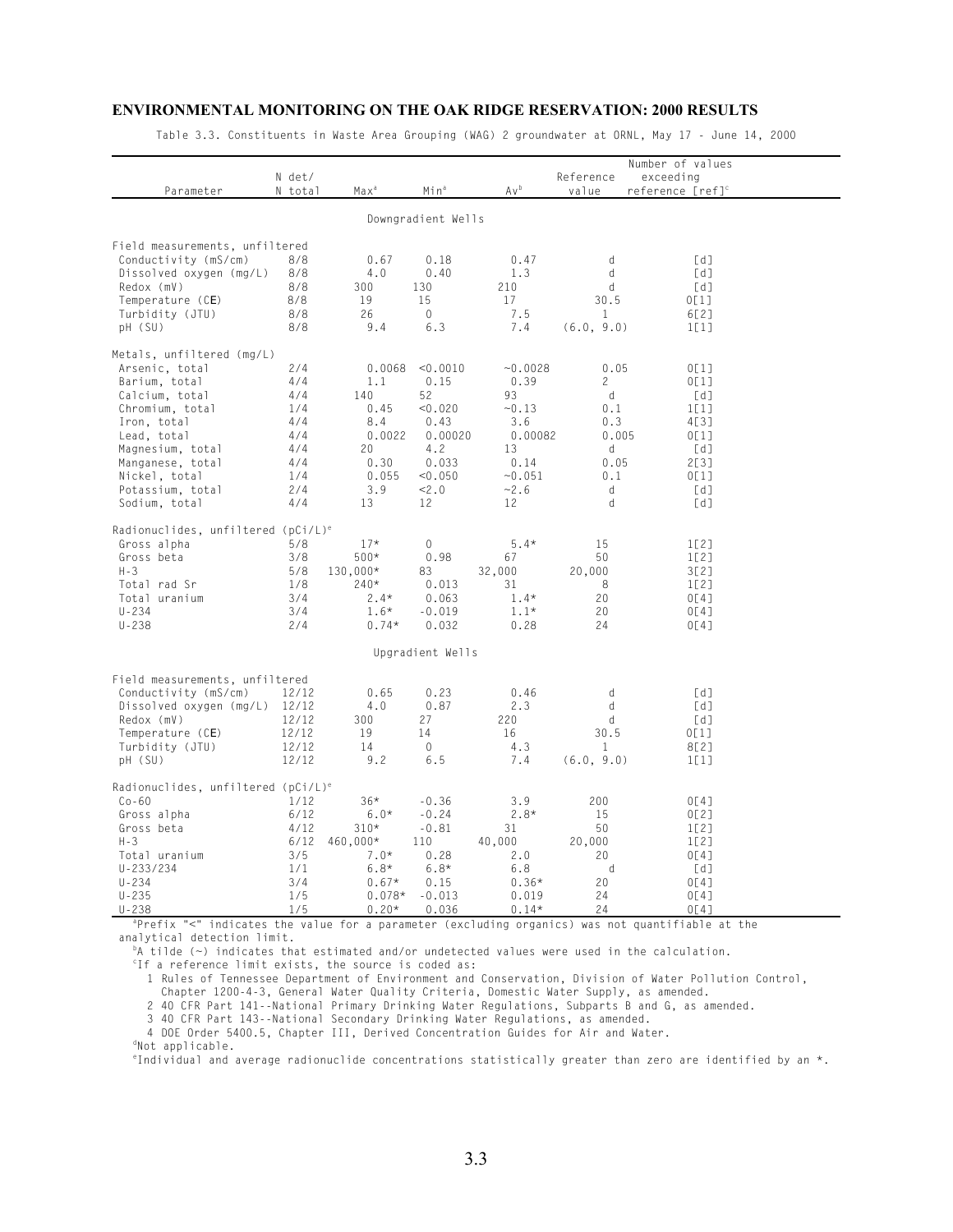**Table 3.4. Constituents in Waste Area Groupings (WAGs) 8&9 groundwater at ORNL, April 27 - May 12, 2000**

| Parameter                                                                                                                                   | N det/<br>N total | Max      | Min              | Av     | Reference<br>value | Number of values<br>exceeding<br>reference [ref] <sup>a</sup> |  |  |  |  |
|---------------------------------------------------------------------------------------------------------------------------------------------|-------------------|----------|------------------|--------|--------------------|---------------------------------------------------------------|--|--|--|--|
| Downgradient Wells                                                                                                                          |                   |          |                  |        |                    |                                                               |  |  |  |  |
| Field measurements, unfiltered                                                                                                              |                   |          |                  |        |                    |                                                               |  |  |  |  |
| Conductivity (mS/cm)                                                                                                                        | 9/9               | 0.74     | 0.21             | 0.40   | b                  | [b]                                                           |  |  |  |  |
| Dissolved oxygen (mg/L)                                                                                                                     | 9/9               | 4.9      | 1.5              | 2.7    | b                  | [b]                                                           |  |  |  |  |
| Redox (mV)                                                                                                                                  | 9/9               | 310      | 160              | 260    | b                  | [b]                                                           |  |  |  |  |
| Temperature (CE)                                                                                                                            | 9/9               | 18       | 13               | 16     | 30.5               | 0[1]                                                          |  |  |  |  |
| Turbidity (JTU)                                                                                                                             | 9/9               | 44       | $\Omega$         | 6.9    | $\mathbf{1}$       | 4[2]                                                          |  |  |  |  |
| pH (SU)                                                                                                                                     | 9/9               | 9.7      | 6.3              |        | $7.4$ $(6.0, 9.0)$ | 1[1]                                                          |  |  |  |  |
| Radionuclides, unfiltered $(pCi/L)^c$                                                                                                       |                   |          |                  |        |                    |                                                               |  |  |  |  |
| Gross alpha                                                                                                                                 | 5/9               | $4.4*$   | $-0.58$          | $2.0*$ | 15                 | 0[2]                                                          |  |  |  |  |
| Gross beta                                                                                                                                  | 4/9               | $4,000*$ | 1.9              | 660    | 50                 | 3[2]                                                          |  |  |  |  |
| $H - 3$                                                                                                                                     | 1/9               | 49,000*  | -520             | 5,700  | 20,000             | 1[2]                                                          |  |  |  |  |
| Total rad Sr                                                                                                                                | 4/9               | $1.900*$ | $-0.46$          | 310    | 8                  | 4[2]                                                          |  |  |  |  |
|                                                                                                                                             |                   |          | Upgradient Wells |        |                    |                                                               |  |  |  |  |
| Field measurements, unfiltered                                                                                                              |                   |          |                  |        |                    |                                                               |  |  |  |  |
| Conductivity (mS/cm)                                                                                                                        | 2/2               | 0.31     | 0.082            | 0.20   | b                  | [b]                                                           |  |  |  |  |
| Dissolved oxygen (mg/L)                                                                                                                     | 2/2               | 3.4      | 1.9              | 2.7    | <sub>b</sub>       | [b]                                                           |  |  |  |  |
| Redox (mV)                                                                                                                                  | 2/2               | 390      | 240              | 310    | $\mathsf{h}$       | [b]                                                           |  |  |  |  |
| Temperature (CE)                                                                                                                            | 2/2               | 15       | 15               | 15     | 30.5               | 0[1]                                                          |  |  |  |  |
| Turbidity (JTU)                                                                                                                             | 2/2               | 10       | $\Omega$         | 5.0    | 1                  | 1[2]                                                          |  |  |  |  |
| pH (SU)                                                                                                                                     | 2/2               | 8.2      | 5.6              | 6.9    | (6.0, 9.0)         | 1 <sub>1</sub> 1 <sub>1</sub>                                 |  |  |  |  |
| "If a reference limit exists, the source is coded as:<br>1 Pulse of Tonnossoo Dopartment of Environment and Conservation, Division of Water |                   |          |                  |        |                    |                                                               |  |  |  |  |

1 Rules of Tennessee Department of Environment and Conservation, Division of Water Pollution Control, Chapter 1200-4-3, General Water Quality Criteria, Domestic Water Supply, as amended.

2 40 CFR Part 141--National Primary Drinking Water Regulations, Subparts B and G, as amended.

3 40 CFR Part 143--National Secondary Drinking Water Regulations, as amended.

4 DOE Order 5400.5, Chapter III, Derived Concentration Guides for Air and Water. b Not applicable.

c Individual and average radionuclide concentrations statistically greater than zero are identified by an \*.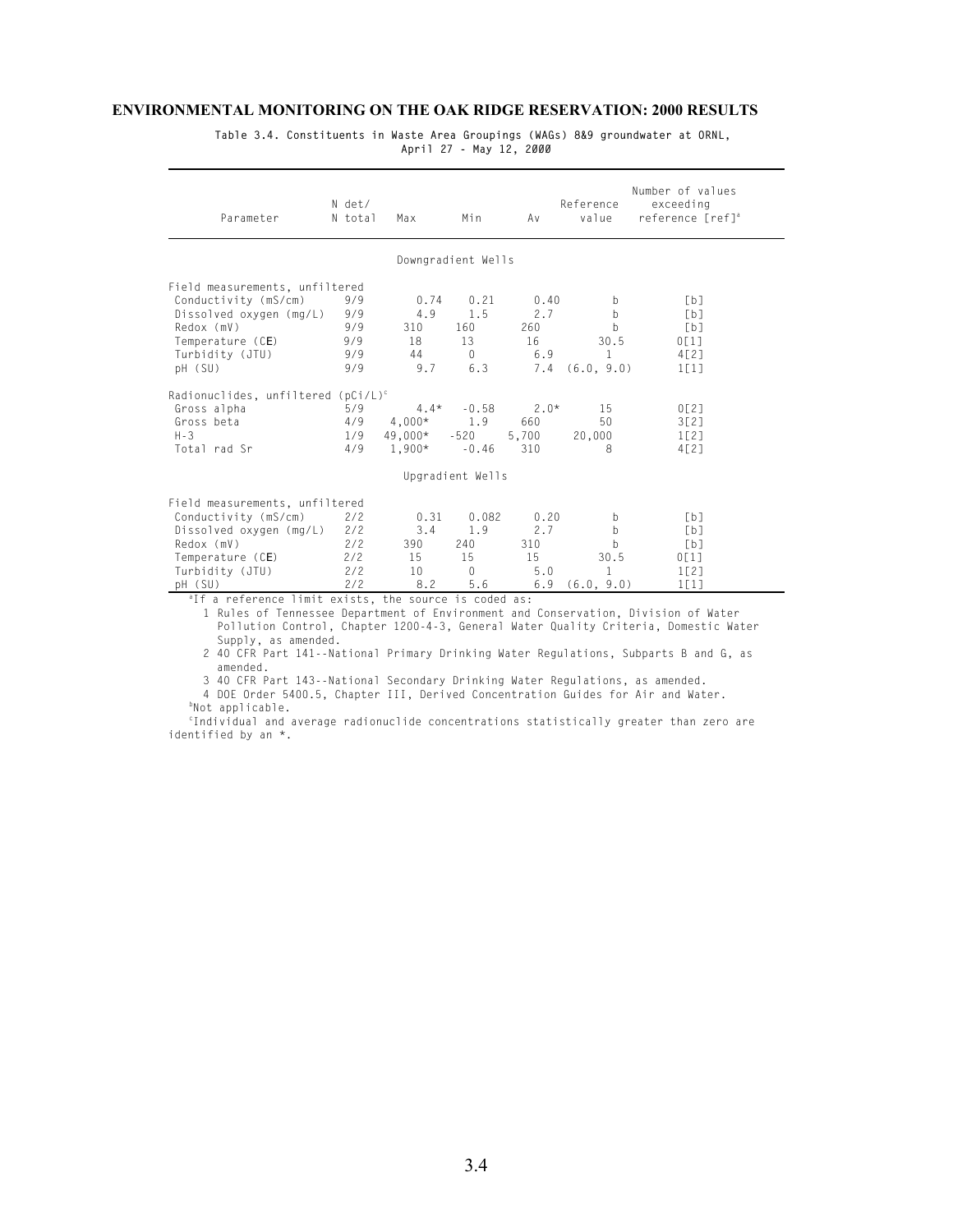**Table 3.5. Constituents in Waste Area Grouping (WAG) 17 groundwater at ORNL, June 20-23, 2000**

| Parameter                                                                                                                                                                                                               |  | N det/<br>N total | Max <sup>a</sup> | Min <sup>a</sup> | Av <sup>b</sup> | Reference<br>value | Number of values<br>exceeding<br>reference [ref] <sup>c</sup> |  |  |  |
|-------------------------------------------------------------------------------------------------------------------------------------------------------------------------------------------------------------------------|--|-------------------|------------------|------------------|-----------------|--------------------|---------------------------------------------------------------|--|--|--|
| Downgradient Wells                                                                                                                                                                                                      |  |                   |                  |                  |                 |                    |                                                               |  |  |  |
| Field measurements, unfiltered                                                                                                                                                                                          |  |                   |                  |                  |                 |                    |                                                               |  |  |  |
| Conductivity (mS/cm)                                                                                                                                                                                                    |  | 4/4               | 0.60             | 0.25             | 0.47            | d                  | [d]                                                           |  |  |  |
| Dissolved oxygen (mg/L)                                                                                                                                                                                                 |  | 4/4               | 1.9              | 1.0              | 1.4             | d                  | [d]                                                           |  |  |  |
| Redox (mV)                                                                                                                                                                                                              |  | 3/3               | 200              | 170              | 190             | d                  | [d]                                                           |  |  |  |
| Temperature (CE)                                                                                                                                                                                                        |  | 4/4               | 22               | 17               | 19              | 30.5               | 0[1]                                                          |  |  |  |
| Turbidity (JTU)                                                                                                                                                                                                         |  | 4/4               | 12               | 2.0              | 5.0             | $\mathbf{1}$       | 4[2]                                                          |  |  |  |
| pH (SU)                                                                                                                                                                                                                 |  | 4/4               | 7.3              | 6.7              | 7.0             | (6.0, 9.0)         | 0[1]                                                          |  |  |  |
| Radionuclides, unfiltered (pCi/L) <sup>e</sup>                                                                                                                                                                          |  |                   |                  |                  |                 |                    |                                                               |  |  |  |
| Gross alpha                                                                                                                                                                                                             |  | 3/4               | $5.3*$           | 2.2              | $4.0*$          | 15                 | 0[2]                                                          |  |  |  |
| Gross beta                                                                                                                                                                                                              |  | 1/4               | $14*$            | 2.4              | 6.0             | 50                 | 0[2]                                                          |  |  |  |
| $H - 3$                                                                                                                                                                                                                 |  | 2/4               | $3,200*$         | -96              | 1,200           | 20,000             | 0[2]                                                          |  |  |  |
| Total uranium                                                                                                                                                                                                           |  | 2/3               | 2.8              | $1.4*$           | $1.9*$          | 20                 | 0[4]                                                          |  |  |  |
| $U - 234$                                                                                                                                                                                                               |  | 3/3               | $1.4*$           | $0.85*$          | $1.2*$          | 20                 | 0[4]                                                          |  |  |  |
| $U - 238$                                                                                                                                                                                                               |  | 1/3               | $0.13*$          | $-0.070$         | 0.027           | 24                 | 0[4]                                                          |  |  |  |
| Volatile organics, unfiltered (Fg/L)                                                                                                                                                                                    |  |                   |                  |                  |                 |                    |                                                               |  |  |  |
| 1,1-Dichloroethene                                                                                                                                                                                                      |  | 1/4               | 21               | U5.0             | $-9.0$          | 7                  | 1[1]                                                          |  |  |  |
| Benzene                                                                                                                                                                                                                 |  | 1/4               | 11               | U5.0             | $~10 - 6.5$     | 5                  | 1[1]                                                          |  |  |  |
| Chloroform                                                                                                                                                                                                              |  | 1/4               | U5.0             | J4.0             | $-4.8$          | 100                | 0[2]                                                          |  |  |  |
| Tetrachloroethene                                                                                                                                                                                                       |  | 1/4               | 19               | U5.0             | $-8.5$          | 5                  | 1[1]                                                          |  |  |  |
| Trichloroethene                                                                                                                                                                                                         |  | 2/4               | D13,000          | U5.0             | $-3,300$        | 5                  | 2[1]                                                          |  |  |  |
| Vinyl chloride                                                                                                                                                                                                          |  | 1/4               | 79               | U5.0             | $-24$           | $\mathbf{2}$       | 4[1]                                                          |  |  |  |
| cis-1,2-Dichloroethene                                                                                                                                                                                                  |  | 2/4               | D3,000           | U5.0             | ~1760           | d                  | [d]                                                           |  |  |  |
| trans-1,2-Dichloroethene                                                                                                                                                                                                |  | 1/4               | 20               | U5.0             | $-8.8$          | d                  | [d]                                                           |  |  |  |
|                                                                                                                                                                                                                         |  |                   |                  | Upgradient Wells |                 |                    |                                                               |  |  |  |
| Field measurements, unfiltered                                                                                                                                                                                          |  |                   |                  |                  |                 |                    |                                                               |  |  |  |
| Conductivity (mS/cm)                                                                                                                                                                                                    |  | 4/4               | 0.53             | 0.36             | 0.47            | d                  | [d]                                                           |  |  |  |
| Dissolved oxygen (mg/L)                                                                                                                                                                                                 |  | 4/4               | 3.6              | 0.34             | 1.7             | $\mathsf{d}$       | [d]                                                           |  |  |  |
| Redox (mV)                                                                                                                                                                                                              |  | 4/4               | 340              | 110              | 250             | d                  | [d]                                                           |  |  |  |
| Temperature (CE)                                                                                                                                                                                                        |  | 4/4               | 21               | 16               | 17              | 30.5               | 0[1]                                                          |  |  |  |
| Turbidity (JTU)                                                                                                                                                                                                         |  | 4/4               | 8.0              | 0                | 3.3             | $\mathbf{1}$       | 3[2]                                                          |  |  |  |
| pH (SU)                                                                                                                                                                                                                 |  | 4/4               | 7.4              | 6.7              | 7.1             | (6.0, 9.0)         | 0[1]                                                          |  |  |  |
| Radionuclides, unfiltered (pCi/L) <sup>e</sup>                                                                                                                                                                          |  |                   |                  |                  |                 |                    |                                                               |  |  |  |
| Gross alpha                                                                                                                                                                                                             |  | 2/4               | $2.9*$           | 1.1              | $2.1*$          | 15                 | 0[2]                                                          |  |  |  |
| $H - 3$                                                                                                                                                                                                                 |  | 3/4               | $3,700*$         | 750              | $2,100*$        | 20,000             | 0[2]                                                          |  |  |  |
| "Prefix "J" indicates the value was estimated at or below the analytical detection limit by<br>the laboratory and "U" indicates the value for an organic parameter was undetected at the<br>analytical detection limit. |  |                   |                  |                  |                 |                    |                                                               |  |  |  |

analytical detection limit.<br><sup>b</sup>A tilde (~) indicates that estimated and/or undetected values were used in the calculation.

c If a reference limit exists, the source is coded as:

1 Rules of Tennessee Department of Environment and Conservation, Division of Water Pollution Control, Chapter 1200-4-3, General Water Quality Criteria, Domestic Water Supply, as amended.

2 40 CFR Part 141--National Primary Drinking Water Regulations, Subparts B and G, as amended.

3 40 CFR Part 143--National Secondary Drinking Water Regulations, as amended.

4 DOE Order 5400.5, Chapter III, Derived Concentration Guides for Air and Water. d Not applicable.

e Individual and average radionuclide concentrations statistically greater than zero are identified by an \*.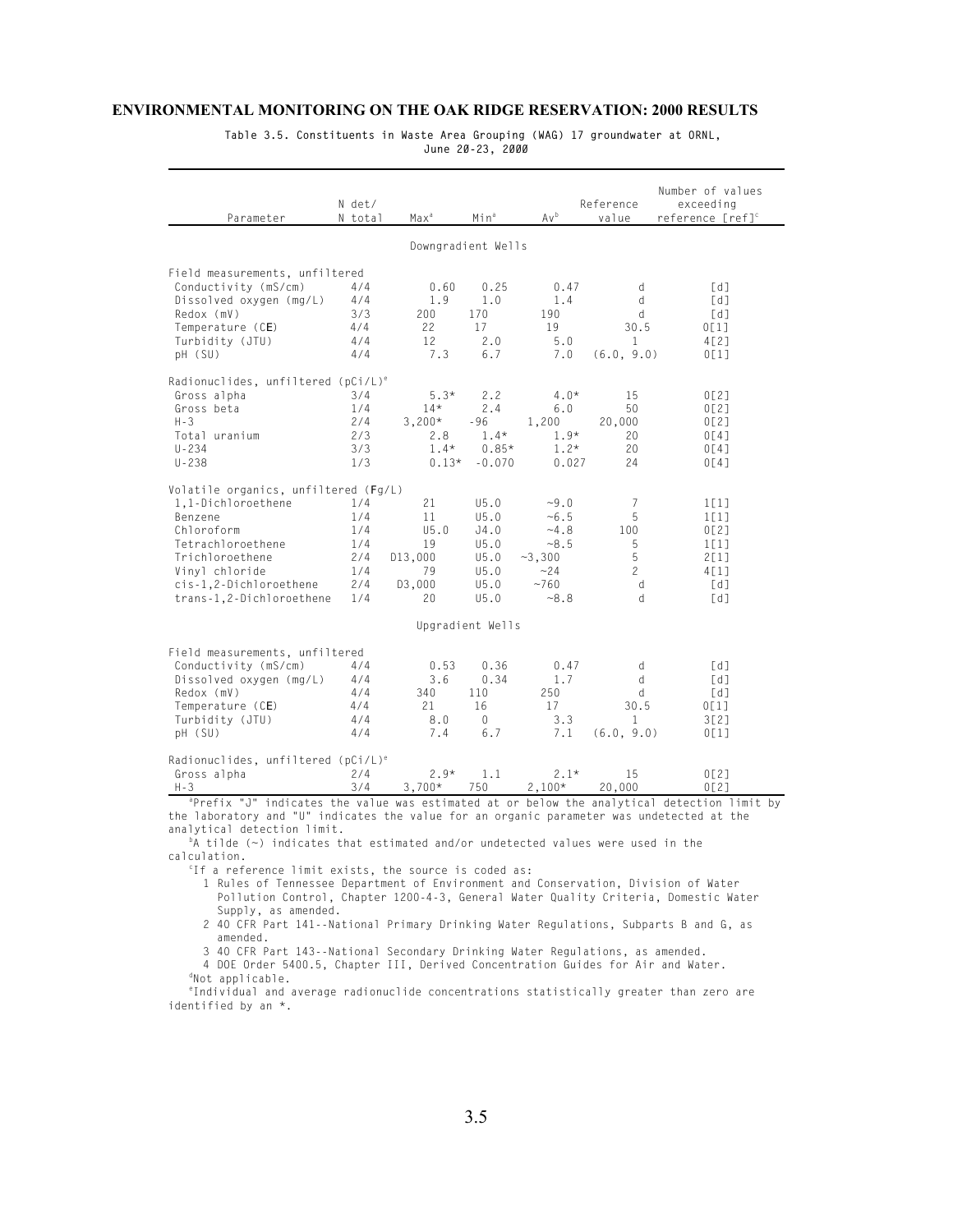| Parameter                                        | N det/<br>N total | Max <sup>a</sup> | Min <sup>a</sup> | Av <sup>b</sup> | Reference<br>value | Number of values<br>exceeding<br>reference [ref] <sup>c</sup> |  |  |  |  |
|--------------------------------------------------|-------------------|------------------|------------------|-----------------|--------------------|---------------------------------------------------------------|--|--|--|--|
| Melton Valley Exit Pathway                       |                   |                  |                  |                 |                    |                                                               |  |  |  |  |
| Field Measurements -- Unfiltered                 |                   |                  |                  |                 |                    |                                                               |  |  |  |  |
| Conductivity (mS/cm)                             | 11/11             | 0.72             | 0.030            | 0.37            | d                  | [d]                                                           |  |  |  |  |
| Dissolved oxygen (ppm)                           | 11/11             | 7.9              | 0.40             | 3.7             | d                  | $\lceil d \rceil$                                             |  |  |  |  |
| Temperature (EC)                                 | 11/11             | 23               | 16               | 18              | 30.5               | 0[2]                                                          |  |  |  |  |
| pH (SU)                                          | 11/11             | 9.3              | 4.5              | 7.0             | (6.0, 9.0)         | 4[2]                                                          |  |  |  |  |
| Metals (mg/L) -- Unfiltered                      |                   |                  |                  |                 |                    |                                                               |  |  |  |  |
| Aluminum                                         | 2/10              | 1.1              | < 0.20           | ~10.33          | (0.05, 0.20)       | 2[4]                                                          |  |  |  |  |
| Arsenic                                          | 3/10              | 0.0068           | < 0.0010         | ~0.0018         | 0.05               | 0[2]                                                          |  |  |  |  |
| Barium                                           | 10/10             | 1.1              | 0.018            | 0.22            | $\overline{c}$     | 0[2]                                                          |  |  |  |  |
| Boron                                            | 2/10              | 0.64             | < 0.10           | ~0.17           | d                  | [d]                                                           |  |  |  |  |
| Calcium                                          | 10/10             | 140              | 0.44             | 44              | d                  | [d]                                                           |  |  |  |  |
| Chromium                                         | 1/10              | 0.45             | < 0.020          | ~10.063         | 0.1                | 1 <sub>1</sub> 2 <sub>1</sub>                                 |  |  |  |  |
| Iron                                             | 8/10              | 8.4              | < 0.050          | ~1.5            | 0.3                | 5[4]                                                          |  |  |  |  |
| Lead                                             | 10/10             | 0.0050           | 0.00020          | 0.0011          | 0.005              | 1[2]                                                          |  |  |  |  |
| Lithium                                          | 2/6               | 0.038            | < 0.010          | ~10.019         | d                  | $\lceil d \rceil$                                             |  |  |  |  |
| Magnesium                                        | 10/10             | 20               | 0.29             | 6.6             | d                  | [d]                                                           |  |  |  |  |
| Manganese                                        | 6/10              | 0.30             | < 0.0050         | ~10.062         | 0.05               | 2[4]                                                          |  |  |  |  |
| Nickel                                           | 1/10              | 0.055            | < 0.050          | ~0.051          | 0.1                | 0[2]                                                          |  |  |  |  |
| Potassium                                        | 4/10              | 3.9              | < 2.0            | ~2.4            | d                  | [d]                                                           |  |  |  |  |
| Sodium                                           | 10/10             | 210              | 1.1              | 34              | d                  | [d]                                                           |  |  |  |  |
| Strontium                                        | 5/6               | 0.18             | < 0.0050         | ~10.080         | d                  | [d]                                                           |  |  |  |  |
| Sulfur                                           | 4/6               | 12               | < 0.50           | ~1.3            | d                  | [d]                                                           |  |  |  |  |
| Radionuclides (pCi/L) -- Filtered <sup>e</sup>   |                   |                  |                  |                 |                    |                                                               |  |  |  |  |
| $Cs - 137$                                       | 1/1               | $11*$            | $11*$            | 11              | 120                | 0[1]                                                          |  |  |  |  |
| Gross alpha                                      | 1/1               | $7.6*$           | $7.6*$           | 7.6             | 15                 | 0[3]                                                          |  |  |  |  |
| Gross beta                                       | 1/1               | $230*$           | 230*             | 230             | 50                 | 1 <sub>1</sub> 3 <sub>1</sub>                                 |  |  |  |  |
| $H - 3$                                          | 1/1               | 84.000*          | 84.000*          | 84,000          | 80,000             | 1[1]                                                          |  |  |  |  |
| Total rad Sr                                     | 1/1               | $74*$            | $74*$            | 74              | 40                 | 1[1]                                                          |  |  |  |  |
| Total uranium                                    | 1/1               | $5.6*$           | $5.6*$           | 5.6             | d                  | $\lceil d \rceil$                                             |  |  |  |  |
| $U - 233/234$                                    | 1/1               | $5.2*$           | $5.2*$           | 5.2             | d                  | [d]                                                           |  |  |  |  |
| $U - 235$                                        | 1/1               | $0*$             | $0*$             | 0               | 24                 | 0[1]                                                          |  |  |  |  |
| $U - 238$                                        | 1/1               | $0.40*$          | $0.40*$          | 0.40            | 24                 | 0[1]                                                          |  |  |  |  |
| Radionuclides (pCi/L) -- Unfiltered <sup>e</sup> |                   |                  |                  |                 |                    |                                                               |  |  |  |  |
| $Co-60$                                          | 1/11              | $3.6*$           | $-2.8$           | 0.077           | 200                | 0[1]                                                          |  |  |  |  |
| $Cs - 137$                                       | 2/11              | $18*$            | $-0.91$          | 1.9             | 120                | 0[1]                                                          |  |  |  |  |
| Gross alpha                                      | 9/11              | $8.4*$           | 0.22             | $4.2*$          | 15                 | 0[3]                                                          |  |  |  |  |
| Gross beta                                       | 8/11              | 500*             | 0.20             | 64              | 50                 | 2[3]                                                          |  |  |  |  |
| $H - 3$                                          | 8/11              | 86,000*          | $-180$           | $20,000*$       | 80,000             | 1[1]                                                          |  |  |  |  |
| Total rad Sr                                     | 5/11              | $240*$           | $-0.39$          | 30              | 40                 | 2[1]                                                          |  |  |  |  |
| Total uranium                                    | 4/5               | $5.7*$           | 0.024            | $2.1*$          | d                  | [d]                                                           |  |  |  |  |
| $U - 233/234$                                    | 1/1               | $5.2*$           | $5.2*$           | 5.2             | d                  | [d]                                                           |  |  |  |  |
| $U - 234$                                        | 3/4               | $1.5*$           | 0.024            | $1.0*$          | 20                 | 0[1]                                                          |  |  |  |  |
| $U - 235$                                        | 2/5               | $0.13*$          | $0*$             | 0.042           | 24                 | 0[1]                                                          |  |  |  |  |
| $U - 236$                                        | 1/2               | 0.027            | $0*$             | 0.014           | 20                 | 0[1]                                                          |  |  |  |  |
| $U - 238$                                        | 3/5               | $0.33*$          | $-0.017$         | $0.17*$         | 24                 | 0[1]                                                          |  |  |  |  |

**Table 4.1. ORNL Plant Perimeter Monitoring summary statistics from 2000 sampling events**

4.1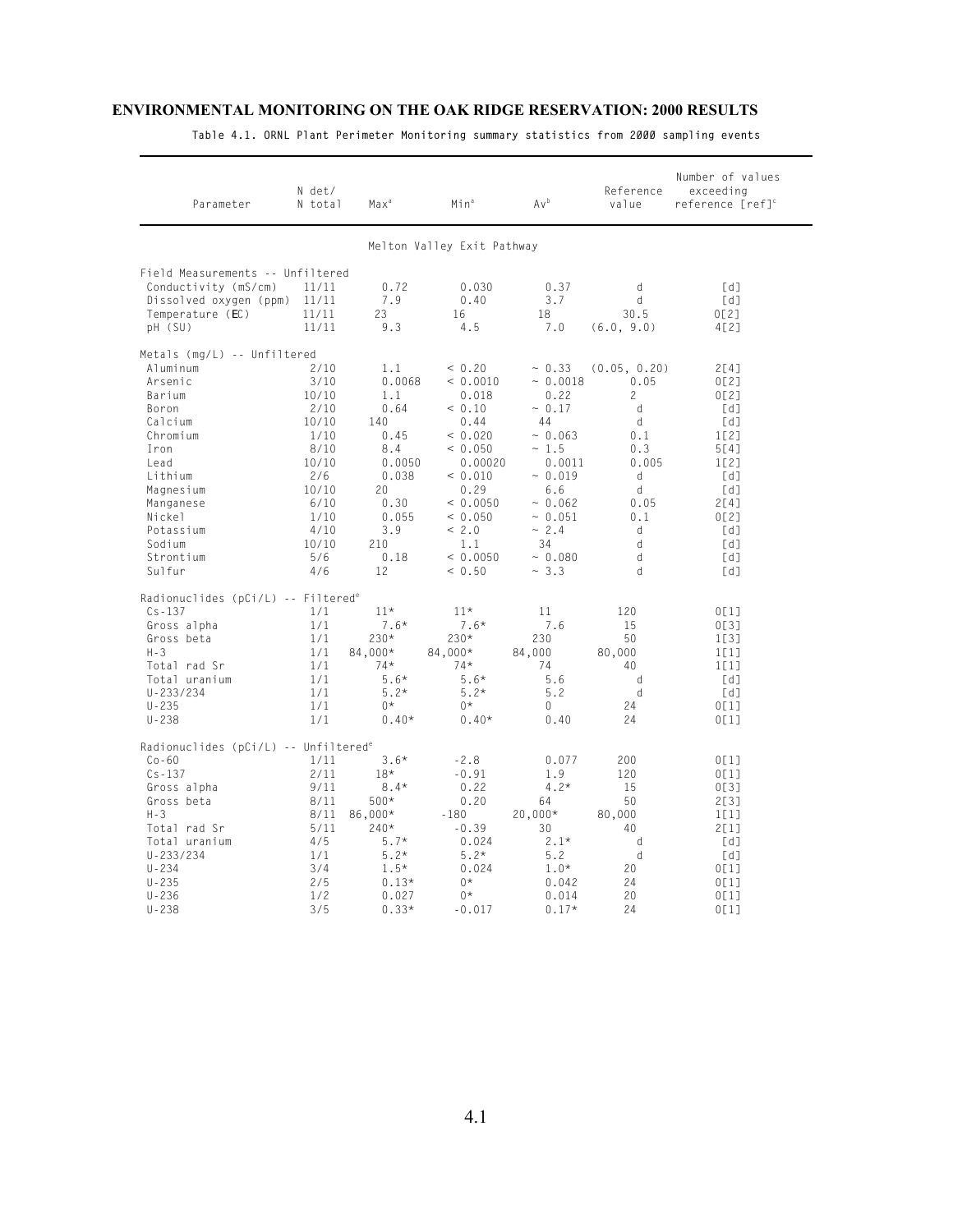| Parameter                                                              | N det/<br>N total | Max <sup>a</sup> | Minª   | Av <sup>b</sup>       | value | Number of values<br>Reference exceeding<br>reference [ref] <sup>c</sup> |  |
|------------------------------------------------------------------------|-------------------|------------------|--------|-----------------------|-------|-------------------------------------------------------------------------|--|
| Volatile Organics (ug/L) -- Unfiltered<br>$2.5 + 3.0000$ $1/11$ $1.50$ |                   |                  | $\Box$ | $\ldots E \cdot \cap$ |       | <b>FAT</b>                                                              |  |

**Table 4.1 (continued)**

 $2$ -Butanone 1/11 J 5.0 U 5.0  $\sim$  5.0 d [d]<br>
<sup>a</sup>Prefix "<" indicates the value for a parameter (excluding organics) was not quantifiable at the analytical detection limit; "J" indicates the value was estimated at or below the analytical detection limit by the laboratory; and "U" indicates the value for an organic parameter was undetected at the analytical detection limit.

b A tilde (~) indicates that estimated and/or undetected values were used in the calculation. c If a reference limit exists, the source is coded as:

1 DOE Order 5400.5, Chapter III, Derived Concentration Guides for Air and Water.

2 Rules of Tennessee Department of Environment and Conservation, Division of Water Pollution Control, Chapter 1200-4-3, General Water Quality Criteria, Domestic Water Supply, as amended.

3 40 CFR Part 141--National Primary Drinking Water Regulations, Subparts B and G, as amended.

4 40 CFR Part 143--National Secondary Drinking Water Regulations, as amended. d Not applicable.

e Individual and average radionuclide concentrations statistically greater than zero are identified by an  $*$ .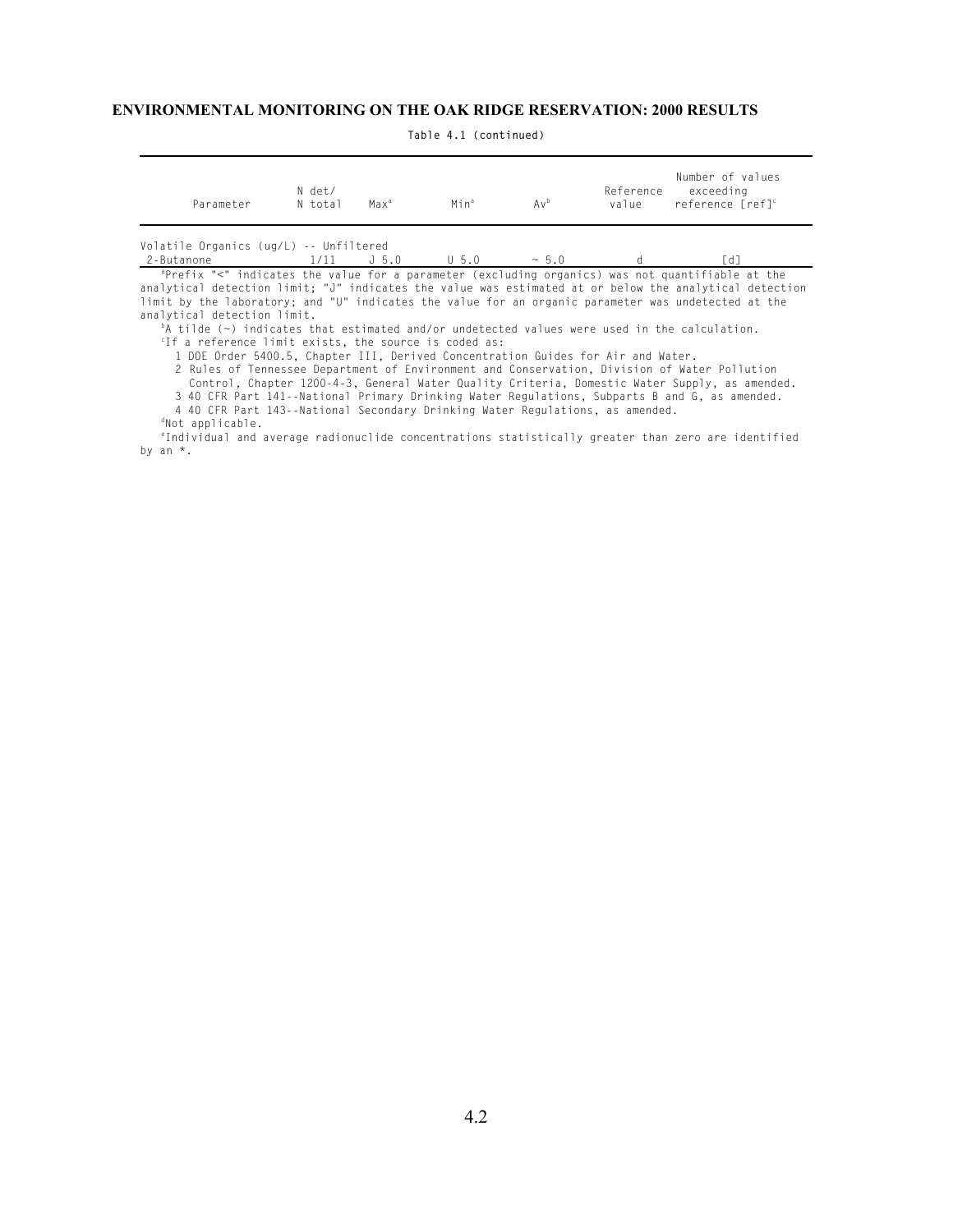| Parameter                                 | N det/<br>N total | $Max^b$                                              | Min <sup>b</sup> | Av <sup>c</sup>    | Standard<br>error <sup>d</sup>                                     |
|-------------------------------------------|-------------------|------------------------------------------------------|------------------|--------------------|--------------------------------------------------------------------|
|                                           |                   | Clinch River downstream from all DOE inputs (CRK 16) |                  |                    |                                                                    |
| Metals (mg/kg wet wt)                     |                   |                                                      |                  |                    |                                                                    |
| Mercury, total<br>Zinc, total             | 6/6<br>6/6        | 0.26<br>13                                           | 0.052<br>10      | 0.12<br>12         | 0.033<br>0.47                                                      |
| Pesticides (Fg/kg wet wt)                 |                   |                                                      |                  |                    |                                                                    |
| $4,4$ '-DDE                               | 3/3               | JP6.6                                                | JP4.0            | $-5.6$             | 0.82                                                               |
| $4,4$ '-DDE                               | 5/6               | U12                                                  | JP4.0            | $-7.2$             | 1.1                                                                |
| Methoxychlor                              | 1/6               | U62                                                  | J28              | $-50$              | 4.7                                                                |
| Radionuclides (pCi/g ash wt) <sup>e</sup> |                   |                                                      |                  |                    |                                                                    |
| Gross beta                                | 2/2               | $190*$                                               | $180*$           | $180*$             | 2.5                                                                |
| $K - 40$                                  | 2/2               | $190*$                                               | $180*$           | $190*$             | 5.0                                                                |
| Radionuclides (pCi/g wet wt) <sup>e</sup> |                   |                                                      |                  |                    |                                                                    |
| Gross beta                                | 2/2               | $3.0*$                                               | $2.9*$<br>0.13   | $2.9*$             | 0.040                                                              |
| $H - 3$<br>$K - 40$                       | 2/6<br>2/2        | $6.3*$<br>$3.0*$                                     | $2.9*$           | $3.1*$<br>$3.0*$   | 1.1<br>0.080                                                       |
|                                           |                   |                                                      |                  |                    |                                                                    |
|                                           |                   | Clinch River downstream from ORNL (CRK 32)           |                  |                    |                                                                    |
| Metals (mg/kg wet wt)                     |                   |                                                      |                  |                    |                                                                    |
| Chromium, total                           | 2/6               | 0.60                                                 | < 0.38           | ~10.48             | 0.031                                                              |
| Copper, total<br>Mercury, total           | 3/6<br>6/6        | < 0.48<br>0.031                                      | < 0.38<br>0.015  | ~10.45<br>0.024    | 0.015<br>0.0021                                                    |
| Zinc, total                               | 6/6               | 21                                                   | 7.0              | 13                 | 2.2                                                                |
| Pesticides (Fg/kg wet wt)                 |                   |                                                      |                  |                    |                                                                    |
| Dieldrin                                  | 1/6               | U9.2                                                 | J4.4             | $-7.9$             | 0.72                                                               |
| Methoxychlor                              | 2/6               | U52                                                  | JB6.8            | $~1 - 33$          | 7.8                                                                |
| Radionuclides (pCi/g ash wt) <sup>e</sup> |                   |                                                      |                  |                    |                                                                    |
| $Co-60$                                   | 1/2               | $1.2*$                                               | 0.28             | 0.76               | 0.48                                                               |
| $Cs - 137$                                | 2/2               | $1.9*$                                               | $0.97*$          | 1.4                | 0.45                                                               |
| Gross beta<br>K-40                        | 2/2<br>2/2        | $210*$<br>$220*$                                     | $180*$<br>$180*$ | $190*$<br>$200*$   | 18<br>21                                                           |
| Total rad Sr                              | 1/2               | $1.9*$                                               | 1.5              | $1.7*$             | 0.22                                                               |
| Radionuclides (pCi/g wet wt) <sup>e</sup> |                   |                                                      |                  |                    |                                                                    |
| $Co-60$                                   | 1/2               | $0.018*$                                             | 0.0042           | 0.011              | 0.0071                                                             |
| $Cs - 137$                                | 2/2               | $0.028*$                                             | $0.015*$         | 0.021              | 0.0068                                                             |
| Gross beta                                | 2/2               | $3.2*$                                               | $2.6*$           | $2.9*$             | 0.26                                                               |
| H-3                                       | 2/6               | $5.3*$                                               | 1.2              | $3.5*$             | 0.59                                                               |
| $K - 40$<br>Total rad Sr                  | 2/2<br>1/2        | $3.3*$<br>$0.029*$                                   | $2.7*$<br>0.022  | $3.0*$<br>$0.025*$ | 0.31<br>0.0032                                                     |
|                                           |                   |                                                      |                  |                    |                                                                    |
|                                           |                   |                                                      |                  |                    | Clinch River (Solway Bridge) upstream from all DOE inputs (CRK 70) |
| Metals (mg/kg wet wt)                     |                   |                                                      |                  |                    |                                                                    |
| Mercury, total                            | 5/6               | 0.033                                                | < 0.0090         | ~10.020            | 0.0034                                                             |
| Zinc, total                               | 6/6               | 18                                                   | 11               | 14                 | 0.98                                                               |
| Pesticides (Fg/kg wet wt)                 |                   |                                                      |                  |                    |                                                                    |
| Methoxychlor                              | 2/6               | U54                                                  | JB5.5            | $~1$ – 36          | 8.9                                                                |

**Table 4.2. 2000 tissue concentrations in Sunfish<sup>a</sup>**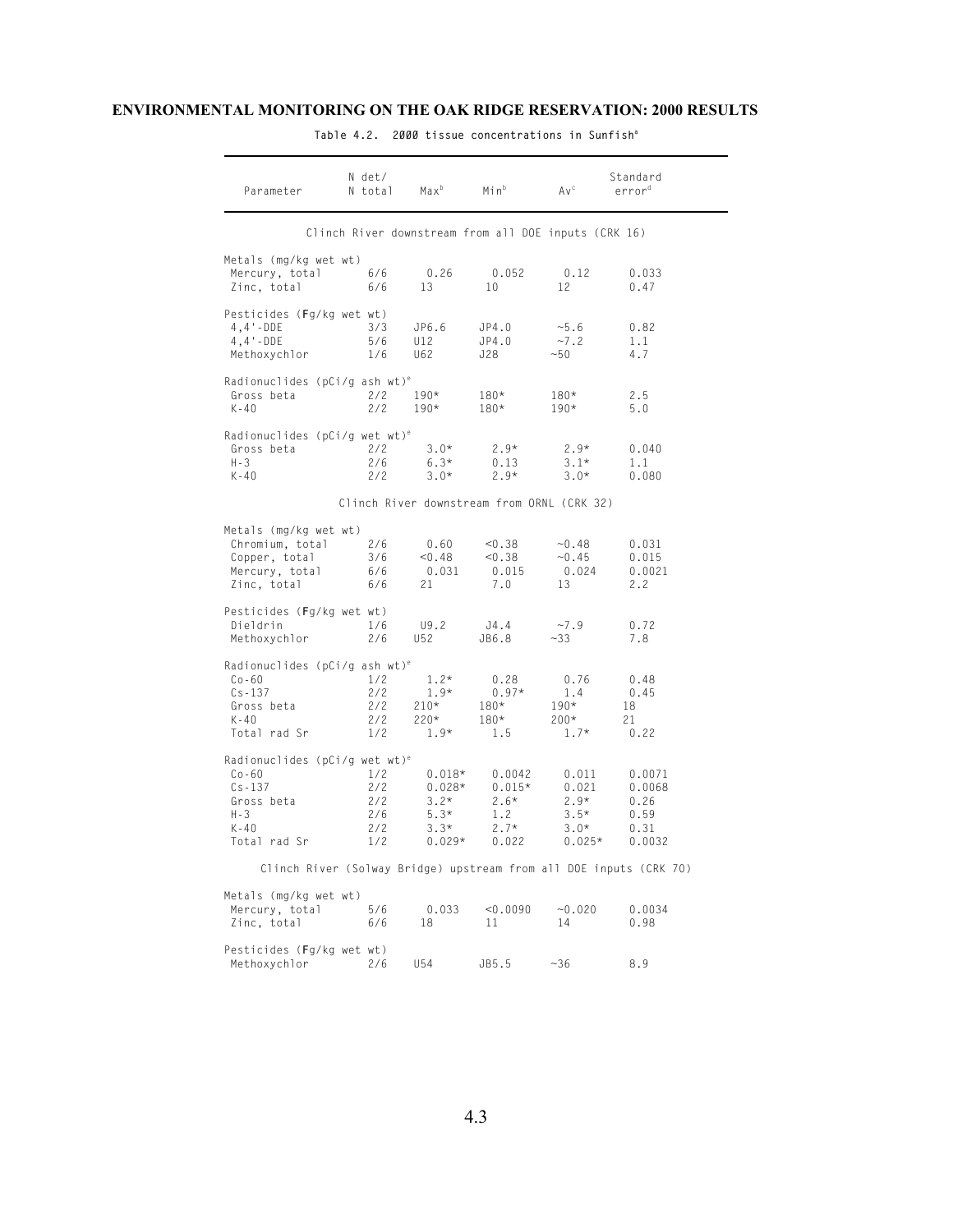| Parameter                                               | N det/<br>N total | $Max^b$  | Min <sup>b</sup> | Av <sup>c</sup> | Standard<br>error <sup>d</sup>                                           |
|---------------------------------------------------------|-------------------|----------|------------------|-----------------|--------------------------------------------------------------------------|
| Radionuclides ( $pCi/q$ ash wt) <sup>e</sup><br>$Co-60$ | 1/2               | $0.98*$  | $-0.042$         | 0.47            | 0.51                                                                     |
| Gross beta                                              | 2/2               | $170*$   | $160*$           | $170*$          | 6.5                                                                      |
| $K - 40$                                                | 2/2               | $160*$   | $150*$           | $150*$          | 5.0                                                                      |
| Radionuclides ( $pCi/q$ wet wt) <sup>e</sup>            |                   |          |                  |                 |                                                                          |
| $Co-60$                                                 | 1/2               | $0.016*$ | $-0.00068$       | 0.0075          | 0.0082                                                                   |
| Gross beta                                              | 2/2               | $2.8*$   | $2.6*$           | $2.7*$          | 0.10                                                                     |
| $H - 3$                                                 | 2/6               | $13*$    | 0.29             | $4.5*$          | 2.0                                                                      |
| $K - 40$                                                | 2/2               | $2.5*$   | $2.4*$           | $2.5*$          | 0.080                                                                    |
|                                                         |                   |          |                  |                 | andly parameters that are detected are listed in the table. The sampling |

**Table 4.2 (continued)**

and analysis plan contains a complete list of analyses performed.<br><sup>b</sup>Prefix "<" indicates the value for a parameter (excluding organics)was not quantifiable at the analytical detection limit; Prefix "P" indicates that the results obtained on the two analytical columns differed by greater than 50%. Probably due to interference, and the compound is probably not present in the fish. "J" indicates the value was estimated at or below the analytical detection limit by the laboratory; and "U" indicates the value for an organic parameter was undetected at the analytical detection limit.

c Individual radionuclide concentrations statistically greater than zero are identified by an \*.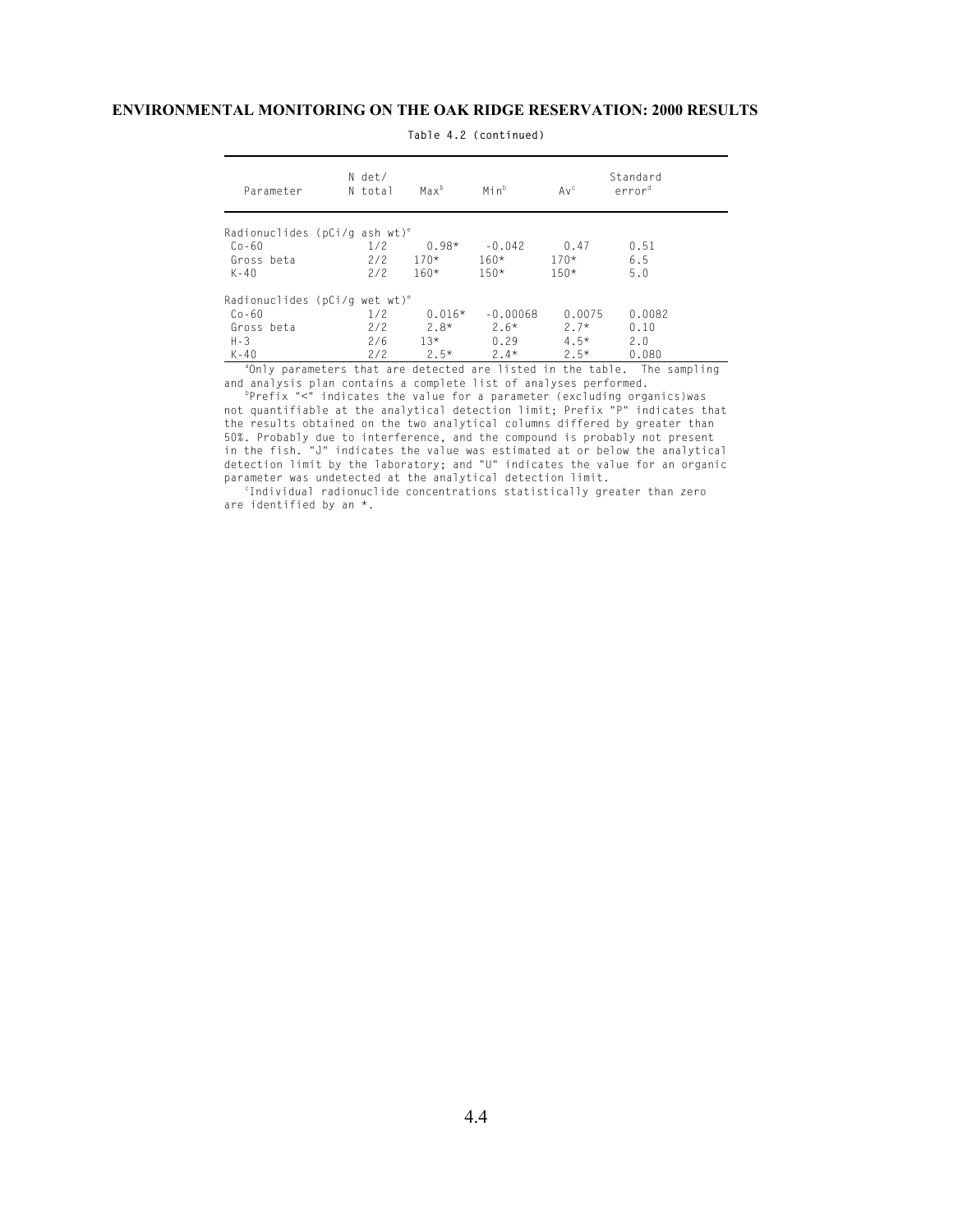| Parameter                                               | Concentration <sup>b</sup> |
|---------------------------------------------------------|----------------------------|
| Clinch River downstream from all DOE inputs (CRK 16)    |                            |
| Metals (mg/kg wet wt)                                   |                            |
| Copper, total                                           | 0.54                       |
| Mercury, total<br>Zinc, total                           | 0.050<br>6.2               |
|                                                         |                            |
| Pesticides (Fg/kg wet wt)                               |                            |
| $4,4$ $\cdot$ -DDE                                      | J26                        |
| Alpha-Chlordane<br>Gamma-Chlordane                      | JP20<br>J10                |
|                                                         |                            |
| PCBs (Fg/kg wet wt)<br>Aroclor-1254                     | 410                        |
| Aroclor-1260                                            | 150                        |
|                                                         |                            |
| Radionuclides (pCi/g ash wt) <sup>c</sup><br>$Cs - 137$ | $3.5*$                     |
| Gross alpha                                             | $5.1*$                     |
| Gross beta                                              | $240*$                     |
| $K - 40$                                                | $270*$                     |
| Radionuclides (pCi/g wet wt) <sup>c</sup>               |                            |
| $Cs - 137$                                              | $0.036*$                   |
| Gross alpha                                             | $0.053*$                   |
| Gross beta<br>$K - 40$                                  | $2.5*$<br>$2.8*$           |
|                                                         |                            |
| Clinch River downstream from ORNL (CRK 32)              |                            |
| Metals (mg/kg wet wt)                                   |                            |
| Copper, total                                           | 0.50                       |
| Mercury, total<br>Zinc, total                           | 0.087<br>5.8               |
|                                                         |                            |
| Pesticides (Fg/kg wet wt)                               |                            |
| $4,4$ -DDE<br>Alpha-Chlordane                           | J16<br>J17                 |
| Dieldrin                                                | JPI1                       |
|                                                         |                            |
| PCBs (Fg/kg wet wt)<br>Aroclor-1254                     | 170                        |
| Aroclor-1260                                            | 210                        |
|                                                         |                            |
| Radionuclides (pCi/g ash wt) <sup>c</sup><br>$Cs - 137$ | $3.2*$                     |
| Gross alpha                                             | $22*$                      |
| Gross beta                                              | $260*$                     |
| $K - 40$                                                | $310*$                     |
| Radionuclides (pCi/g wet wt) <sup>c</sup>               |                            |
| $Cs - 137$                                              | $0.030*$                   |
| Gross alpha                                             | $0.21*$                    |
| Gross beta<br>$K - 40$                                  | $2.5*$<br>$3.0*$           |
|                                                         |                            |

**Table 4.3. 2000 tissue concentrations in Catfish<sup>a</sup>**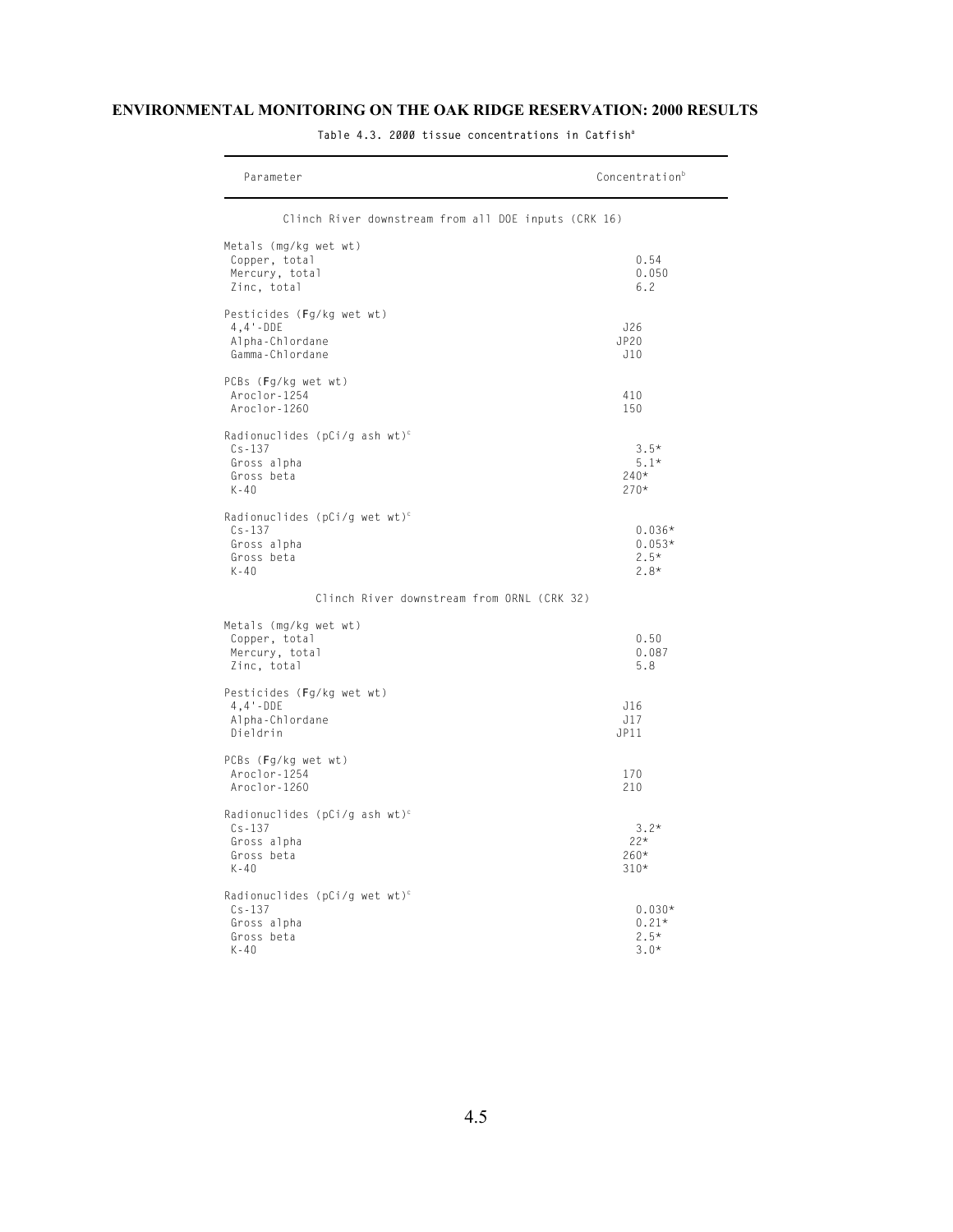| Parameter                                                                                                                                                              | Concentration <sup>b</sup>   |
|------------------------------------------------------------------------------------------------------------------------------------------------------------------------|------------------------------|
| Clinch River (Solway Bridge) upstream from all DOE inputs (CRK 70)                                                                                                     |                              |
| Metals (mg/kg wet wt)<br>Chromium, total<br>Copper, total<br>Mercury, total<br>Zinc, total                                                                             | 0.41<br>0.65<br>0.087<br>12  |
| Pesticides (Fg/kg wet wt)<br>$4.4 - DDE$<br>Alpha-Chlordane                                                                                                            | JP35<br>J14                  |
| PCBs (Fg/kg wet wt)<br>$Aroc1or-1254$<br>$Aroclor-1260$                                                                                                                | 190<br>420                   |
| Radionuclides (pCi/g ash wt) <sup>c</sup><br>$0.0 - 60$<br>Gross beta<br>$K - 40$                                                                                      | $1.1*$<br>$270*$<br>$270*$   |
| Radionuclides (pCi/g wet wt) <sup>c</sup><br>$Co-60$<br>Gross beta<br>$K - 40$<br><sup>a</sup> Only parameters that are detected are listed in the table. The sampling | $0.012*$<br>$2.8*$<br>$2.8*$ |

**Table 4.3 (continued)**

and analysis plan contains a complete list of analyses performed.<br><sup>b</sup>Prefix "P" indicates that the results obtained on the two analytical

columns differed by greater than 50%. Probably due to interference, and the compound is probably not present in the fish. "J" indicates the value was estimated at or below the analytical detection limit by the laboratory c Individual radionuclide concentrations statistically greater than zero

are identified by an \*.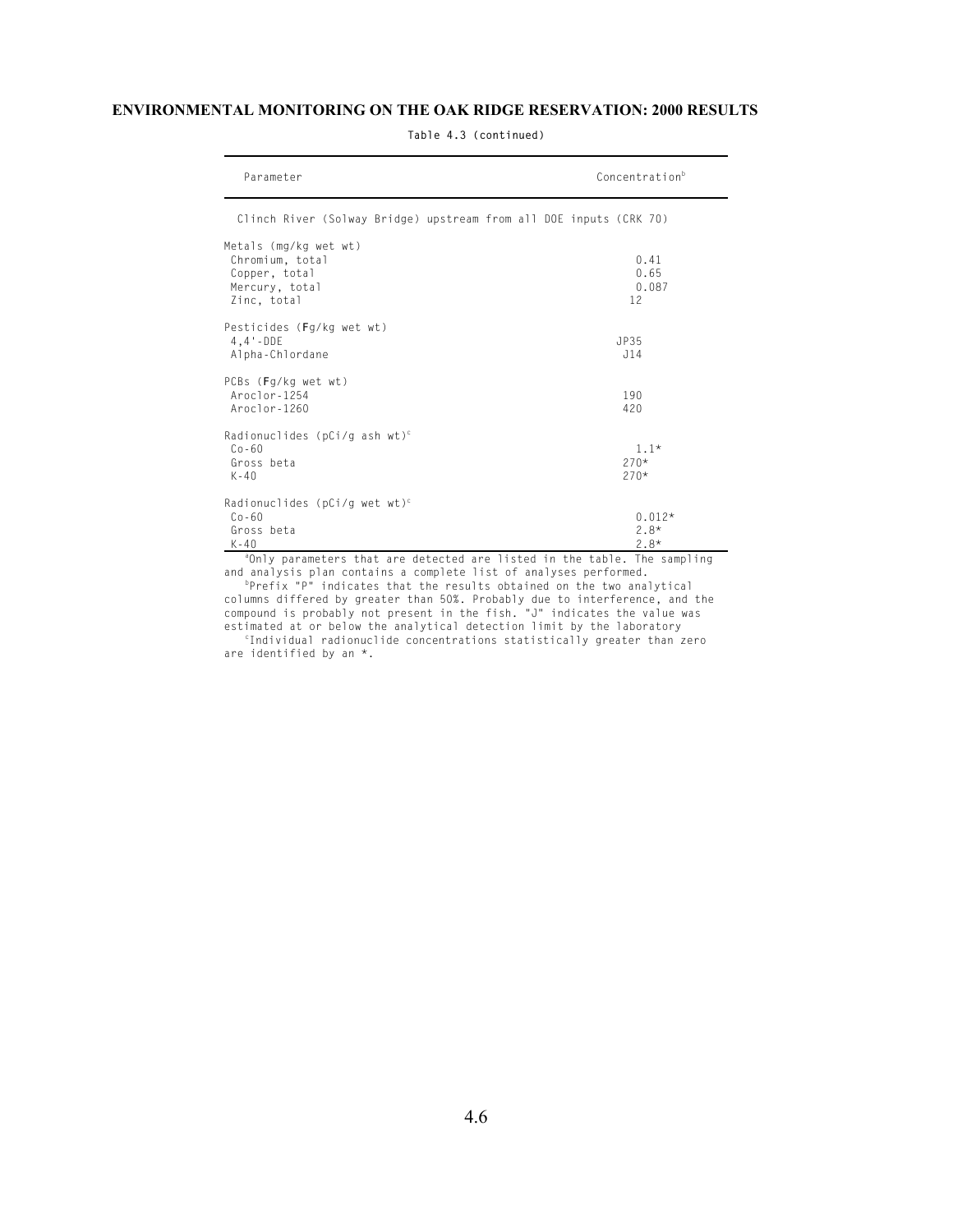| Parameter                              |                                                      | Concentration <sup>b</sup>                                                                                                                        |
|----------------------------------------|------------------------------------------------------|---------------------------------------------------------------------------------------------------------------------------------------------------|
|                                        | Clinch River downstream from all DOE inputs (CRK 16) |                                                                                                                                                   |
| Radionuclides ( $pCi/g$ ) <sup>c</sup> |                                                      |                                                                                                                                                   |
|                                        | $Be - 7$                                             | $1.8*$                                                                                                                                            |
|                                        | $Cs - 137$                                           | $0.81*$                                                                                                                                           |
|                                        | K-40                                                 | $6.7*$                                                                                                                                            |
|                                        | Clinch River downstream from ORNL (CRK 32)           |                                                                                                                                                   |
| Radionuclides ( $pCi/g$ ) <sup>c</sup> |                                                      |                                                                                                                                                   |
|                                        | $Be - 7$                                             | $1.6*$                                                                                                                                            |
|                                        | $Cs - 137$                                           | $3.3*$                                                                                                                                            |
|                                        | $K - 40$                                             | 12                                                                                                                                                |
|                                        |                                                      | Clinch River (Solway Bridge) upstream from all DOE inputs (CRK 70)                                                                                |
| Radionuclides ( $pCi/g$ ) <sup>c</sup> |                                                      |                                                                                                                                                   |
|                                        | $K - 40$                                             | $5.8*$                                                                                                                                            |
|                                        |                                                      | and values were included in the calculations. Only parameters that have<br>one or more samples detected are listed in the table. The sampling and |

**Table 4.4. 2000 concentrations at EMP sediment locations<sup>a</sup>**

analysis plan contains a complete list of analyses preformed.

<sup>b</sup>Prefix "J" indicates the value was estimated at or below the analytical detection limit by the laboratory.

c Individual radionuclide concentrations statistically greater than zero are identified by an \*.